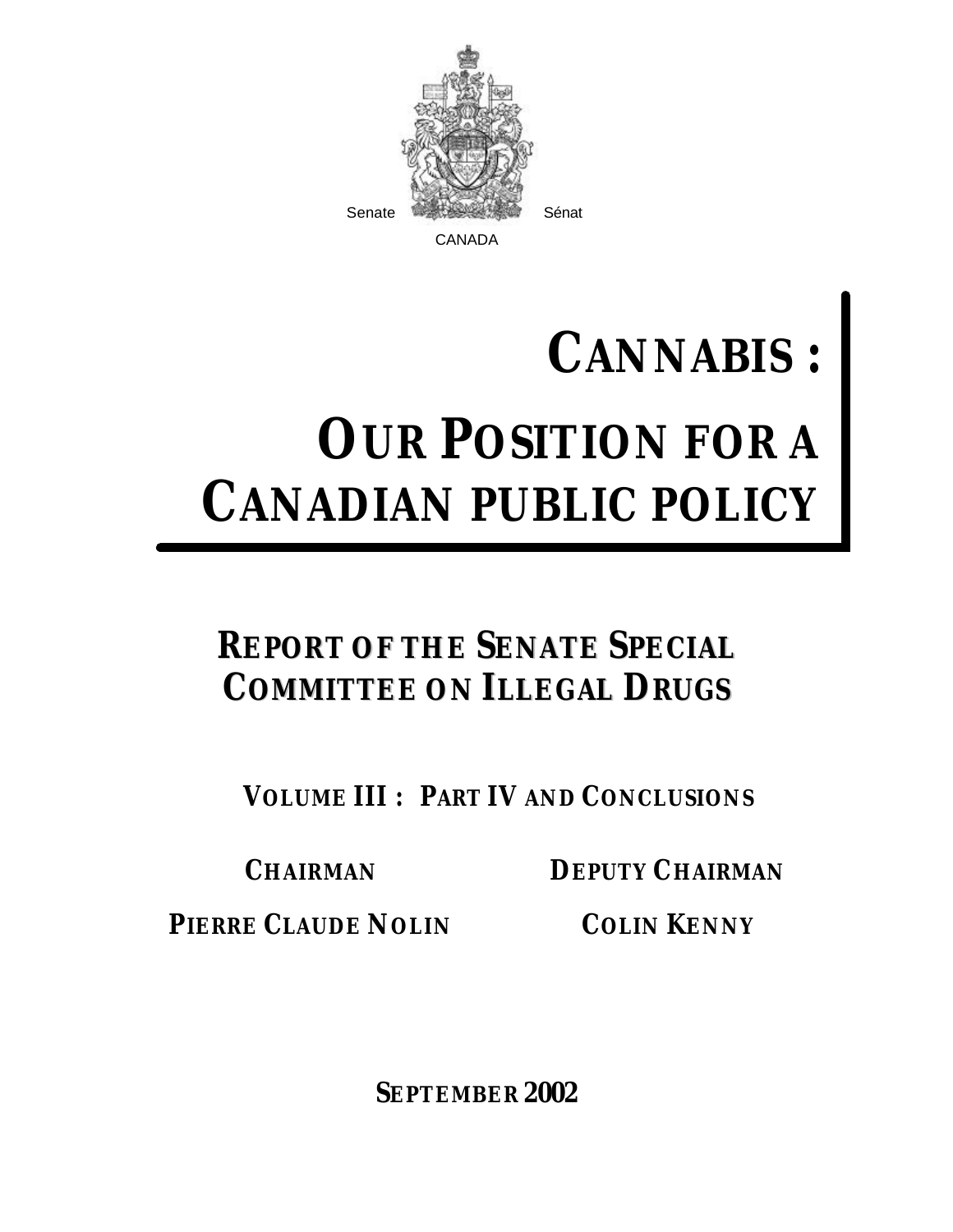# **TABLE OF CONTENTS**

| <b>INTRODUCTION</b>                               | 1      |
|---------------------------------------------------|--------|
|                                                   |        |
| PART I - GENERAL ORIENTATION                      | 5      |
| <b>CHAPTER 1 - OUR MANDATE</b>                    | 7      |
| <b>WORDING</b>                                    | $\tau$ |
| <b>ORIGINS</b>                                    | 9      |
| <b>INTERPRETATION</b>                             | 10     |
| <b>CHAPTER 2 - OUR WORK</b>                       | 13     |
| <b>TWO WORKING PRINCIPLES</b>                     | 14     |
| <b>STATE OF KNOWLEDGE</b>                         | 15     |
| <b>Research Program</b>                           | 18     |
| <b>Expert Witnesses</b>                           | 19     |
| The Challenge of Synthesis                        | 21     |
| TAKING OPINIONS INTO ACCOUNT                      | 22     |
| <b>INTERPRETING IN LIGHT OF PRINCIPLES</b>        | 23     |
| <b>CHAPTER 3 - OUR GUIDING PRINCIPLES</b>         | 25     |
| ETHICS, OR THE PRINCIPLE OF RECIPROCAL AUTONOMY   | 28     |
| GOVERNANCE: MAXIMIZING THE ACTIONS OF INDIVIDUALS | 32     |
| Collective governance                             | 34     |
| Governance of the self                            | 35     |
| The role of governance                            | 37     |
| CRIMINAL LAW AND THE LIMITS OF PROHIBITION        | 38     |
| Requirement for distinctions                      | 38     |
| Criteria for distinction                          | 40     |
| Application to illegal drugs issues               | 44     |
| <b>SCIENCE OR APPROXIMATE KNOWLEDGE</b>           | 45     |
| <b>CONCLUSIONS</b>                                | 49     |
| <b>CHAPTER 4 - A CHANGING CONTEXT</b>             | 51     |
| <b>CHANGES IN THE INTERNATIONAL SPHERE</b>        | 51     |
| Globalization and Integration                     | 51     |
| Difficulties of the Security Debate               | 55     |
| From Anti-Drug Policies to Drug Policies          | 57     |
| <b>CHANGES IN CANADA</b>                          | 58     |
| Judicial Activism                                 | 58     |
| A National Crime Prevention Strategy              | 59     |
| The Fight Against Organized Crime                 | 59     |
| A SOCIETAL DEBATE                                 | 60     |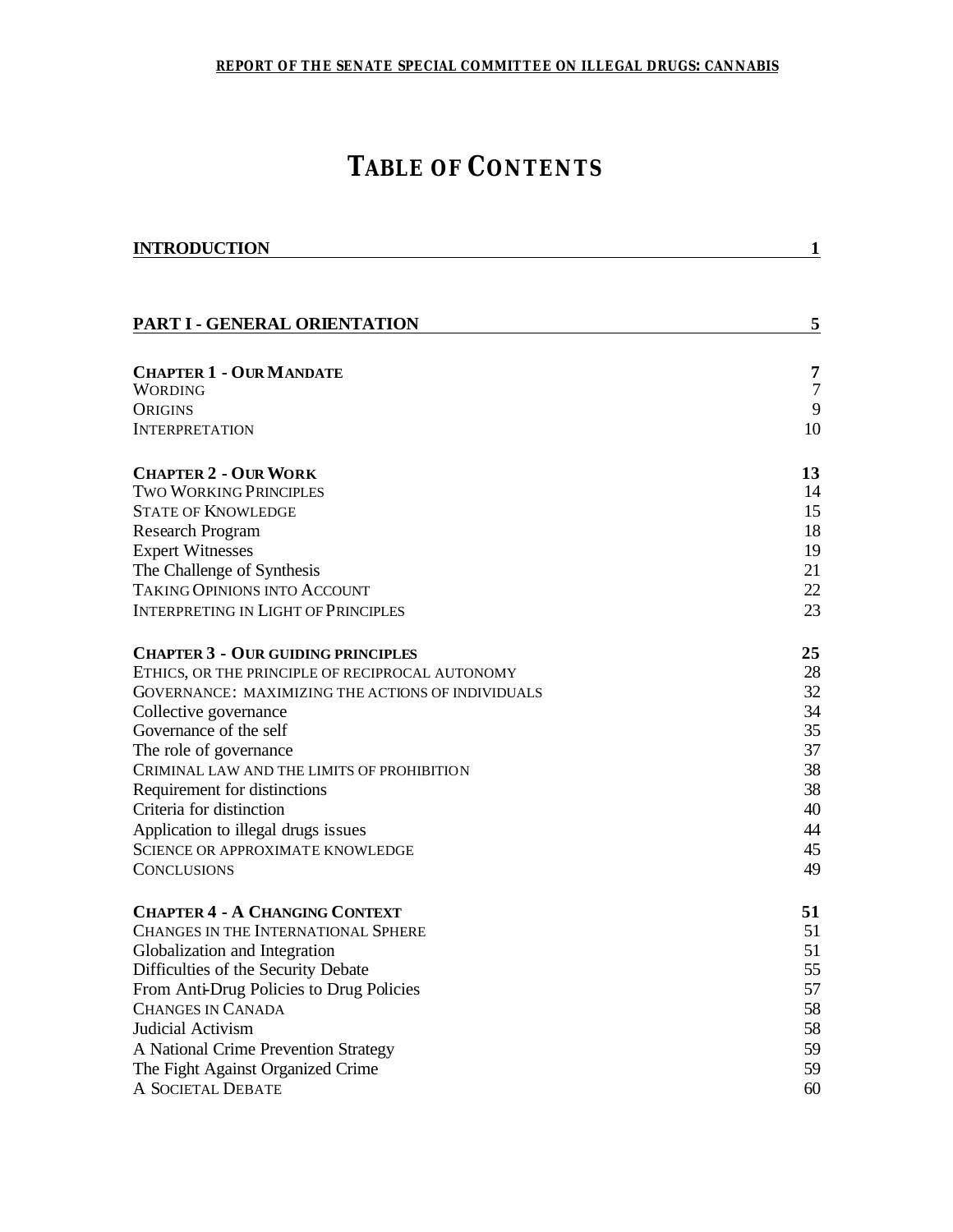| <b>PART II - CANNABIS: EFFECTS, TYPES OF USE, ATTITUDES</b> | 63         |
|-------------------------------------------------------------|------------|
| <b>CHAPTER 5 - CANNABIS: FROM PLANT TO JOINT</b>            | 65         |
| ONE PLANT, VARIOUS DRUGS                                    | 66         |
| <b>CANNABIS ROADS</b>                                       | 69         |
| PROPERTIES OF CANNABIS                                      | 77         |
| $\Delta^9$ THC Concentrations                               | 78         |
| Pharmacokinetics                                            | 83         |
| <b>CONCLUSIONS</b>                                          | 87         |
| <b>CHAPTER 6 - USERS AND USES: FORM, PRACTICE, CONTEXT</b>  | 89         |
| <b>PATTERNS OF USE</b>                                      | 90         |
| Consumption by the population as a whole                    | 91         |
| Consumption among young people                              | 94         |
| Use patterns in other countries                             | 101        |
| To summarize                                                | 108        |
| PATTERNS AND CIRCUMSTANCES OF USE                           | 111<br>111 |
| Cannabis in History<br>Trajectories of Use                  | 113        |
| <b>Factors Related to Use</b>                               | 119        |
| To summarize                                                | 124        |
| STEPPING STONE TOWARDS OTHER DRUGS?                         | 125        |
| CANNABIS, VIOLENCE AND CRIME                                | 127        |
| <b>CONCLUSIONS</b>                                          | 128        |
| <b>CHAPTER 7 - CANNABIS: EFFECTS AND CONSEQUENCES</b>       | 131        |
| EFFECTS AND CONSEQUENCES OF CANNABIS: WHAT WE WERE TOLD     | 134        |
| <b>ACUTE EFFECTS OF CANNABIS</b>                            | 139        |
| <b>CONSEQUENCES OF CHRONIC USE</b>                          | 143        |
| Physiological Consequences of Chronic Use                   | 143        |
| <b>Cognitive and Psychological Consequences</b>             | 148        |
| <b>Behavioural and Social Consequences</b>                  | 152        |
| <b>TOLERANCE AND DEPENDENCE</b>                             | 152        |
| Cannabis Dependence                                         | 154        |
| Severity of Dependence<br>Tolerance                         | 160<br>162 |
| To summarize                                                | 163        |
| <b>CONCLUSIONS</b>                                          | 164        |
| <b>CHAPTER 8 - DRIVING UNDER THE INFLUENCE OF CANNABIS</b>  | 167        |
| FORMS OF TESTING                                            | 170        |
| EPIDEMIOLOGICAL DATA                                        | 175        |
| Studies not involving accidents                             | 175        |
| Studies where an accident was involved                      | 176        |
| Epidemiological studies on youth                            | 179        |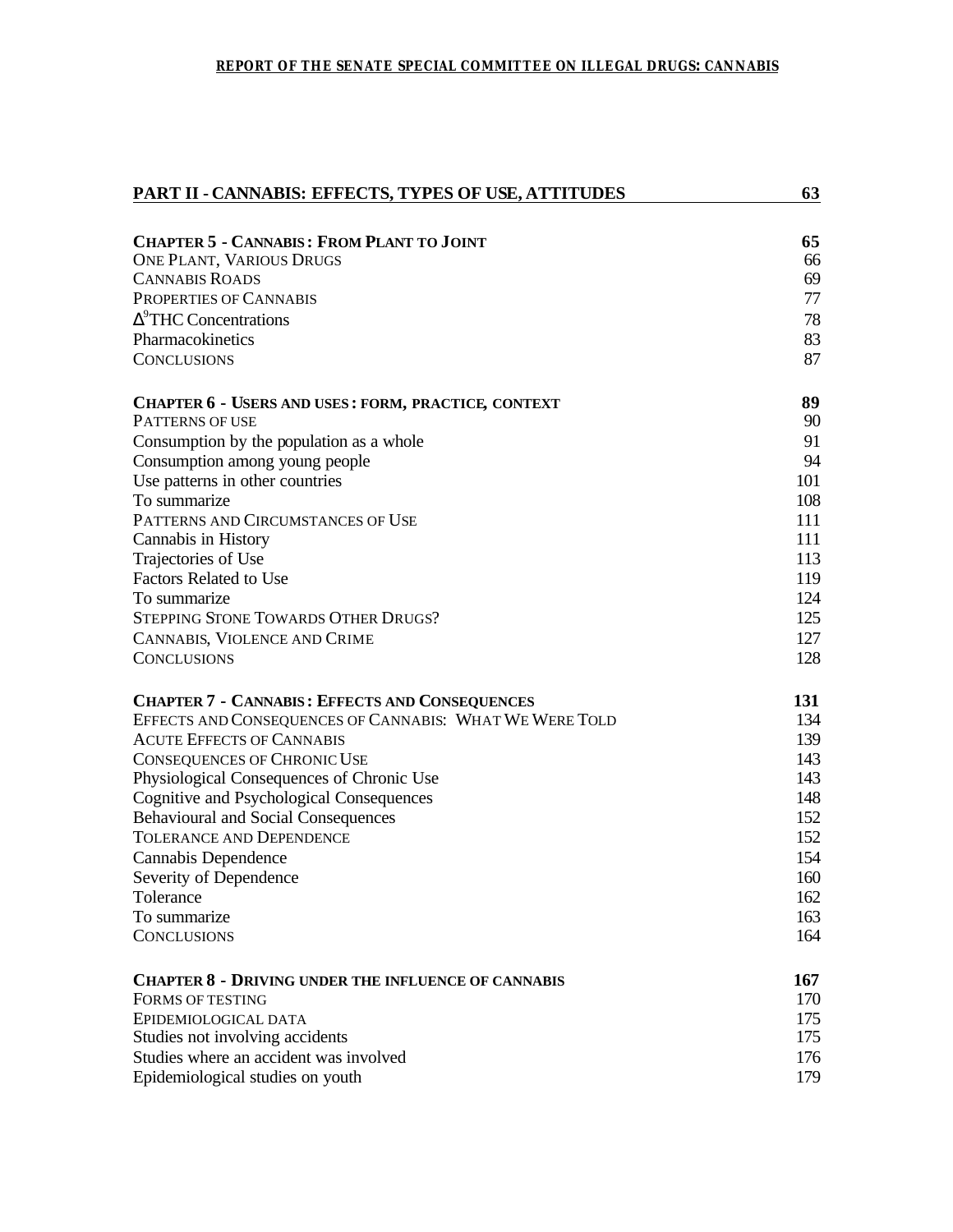| Risk assessment                                                        | 180 |
|------------------------------------------------------------------------|-----|
| <b>EXPERIMENTAL STUDIES</b>                                            | 182 |
| Non-driving activities                                                 | 183 |
| While driving                                                          | 184 |
| <b>CONCLUSIONS</b>                                                     | 188 |
| <b>CHAPTER 9 - USE OF MARIJUANA FOR THERAPEUTIC PURPOSIS</b>           | 191 |
| <b>HISTORY</b>                                                         | 196 |
| CONTEMPORARY KNOWLEDGE                                                 | 197 |
| Therapeutic uses                                                       | 198 |
| Marijuana as a drug?                                                   | 200 |
| <b>CURRENT THERAPEUTIC PRACTICES</b>                                   | 203 |
| <b>CONCLUSIONS</b>                                                     | 205 |
| <b>CHAPTER 10 - CANADIANS' OPINIONS AND ATTITUDES</b>                  | 209 |
| THE MEDIA                                                              | 210 |
| <b>SURVEYS</b>                                                         | 215 |
| ATTITUDES AND OPINIONS SHARED WITH THE COMMITTEE                       | 221 |
| <b>CONCLUSIONS</b>                                                     | 224 |
|                                                                        |     |
| PART III - POLICIES AND PRACTICES IN CANADA                            | 225 |
| <b>CHAPTER 11 - A NATIONAL DRUG STRATEGY?</b>                          | 227 |
| PHASE I - DEVELOPMENT AND IMPLEMENTATION                               | 228 |
| Creation of the Canadian Centre on Substance Abuse                     | 233 |
| Creation of Canada's Drug Strategy Secretariat                         | 236 |
| PHASE II - RENEWAL                                                     | 237 |
| PHASE III - RENEWAL WITHOUT SPECIFIED FUNDING                          | 240 |
| CANADA'S DRUG STRATEGY - A SUCCESS?                                    | 241 |
| <b>CONCLUSIONS</b>                                                     | 243 |
| <b>CHAPTER 12 - THE NATIONAL LEGISLATIVE CONTEXT</b>                   | 245 |
| 1908-1960: HYSTERIA                                                    | 248 |
| Opium Act, 1908                                                        | 252 |
| The Opium and Narcotic Drug Act, 1911                                  | 253 |
| Amendments to the Opium and Narcotic Drug Act (1920-1938)              | 255 |
| Amendments to the Act to Amend the Opium and Narcotic Drug Act in 1954 | 263 |
| Senate Report of 1955                                                  | 264 |
| FROM 1960 TO THE LE DAIN COMMISSION: THE SEARCH FOR REASONS            | 268 |
| Narcotic Control Act (1961)                                            | 268 |
| An Act respecting Food and Drugs and Barbiturates (1961)               | 270 |
| The Le Dain Commission (1969-1973)                                     | 272 |
| Bill S-19 and Cannabis                                                 | 283 |
| AFTER LE DAIN: FORGING AHEAD REGARDLESS                                | 284 |
| Controlled Drugs and Substances Act                                    | 286 |
| <b>CONCLUSIONS</b>                                                     | 295 |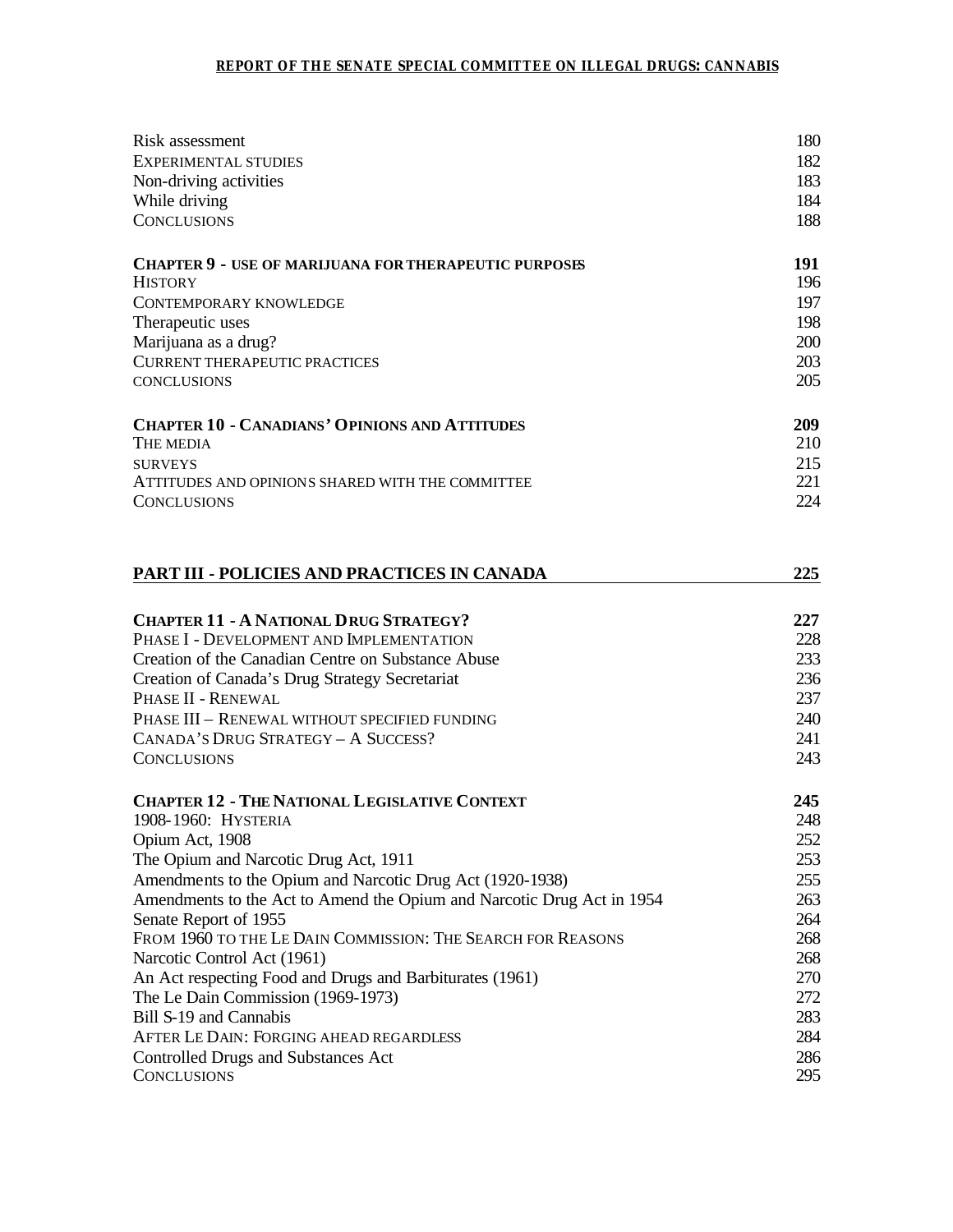| <b>CHAPTER 13 - REGULATING THERAPEUTIC USE OF CANNABIS</b>                                                                          |            |                                      |     |
|-------------------------------------------------------------------------------------------------------------------------------------|------------|--------------------------------------|-----|
| <b>BACKGROUND TO THE RECENT REGULATIONS</b>                                                                                         |            |                                      |     |
| Section 56 – Controlled Drugs and Substances Act<br>Charter Challenges – Therapeutic Use of Marijuana<br><b>Government Reaction</b> |            |                                      |     |
|                                                                                                                                     |            | MARIHUANA MEDICAL ACCESS REGULATIONS | 302 |
|                                                                                                                                     |            | <b>Authorization to Possess</b>      | 303 |
| Licence to Produce                                                                                                                  | 306        |                                      |     |
| <b>Other Provisions</b>                                                                                                             | 307        |                                      |     |
| <b>COMPASSIONATE ACCESS?</b>                                                                                                        | 308        |                                      |     |
| Eligibility                                                                                                                         | 309        |                                      |     |
| Access to cannabis                                                                                                                  | 312        |                                      |     |
| Products                                                                                                                            | 316        |                                      |     |
| Costs                                                                                                                               | 316        |                                      |     |
| <b>RESEARCH PLAN</b>                                                                                                                | 317        |                                      |     |
| Scientific Research                                                                                                                 | 318        |                                      |     |
| Research-Grade Marijuana                                                                                                            | 320        |                                      |     |
| <b>CONCLUSIONS</b>                                                                                                                  | 321        |                                      |     |
|                                                                                                                                     |            |                                      |     |
| <b>CHAPTER 14 - POLICE PRACTICES</b>                                                                                                | 323        |                                      |     |
| <b>ENFORCEMENT AGENCIES</b>                                                                                                         | 323        |                                      |     |
| <b>RCMP</b>                                                                                                                         | 323        |                                      |     |
| CHARGES UNDER THE CONTROLLED DRUGS AND SUBSTANCES ACT IN 1999                                                                       | 326        |                                      |     |
| TheCanada Customs and Revenue Agency                                                                                                | 326        |                                      |     |
| Provincial and Municipal Police                                                                                                     | 328        |                                      |     |
| <b>COSTS</b>                                                                                                                        | 328        |                                      |     |
| <b>POLICE POWERS</b>                                                                                                                | 333        |                                      |     |
| Searches and Seizures                                                                                                               | 335        |                                      |     |
|                                                                                                                                     | 347        |                                      |     |
| <b>Entrapment and Illegal Activity</b><br>Conclusion                                                                                | 352        |                                      |     |
| <b>STATISTICS</b>                                                                                                                   | 353        |                                      |     |
|                                                                                                                                     | 353        |                                      |     |
| Reported Incidents                                                                                                                  |            |                                      |     |
| Charges                                                                                                                             | 356        |                                      |     |
| Concerns                                                                                                                            | 359<br>361 |                                      |     |
| Customs Act - Fines                                                                                                                 |            |                                      |     |
| <b>SEIZURES</b>                                                                                                                     | 362        |                                      |     |
| <b>CONCLUSIONS</b>                                                                                                                  | 364        |                                      |     |
| <b>CHAPTER 15 - THE CRIMINAL JUSTICE SYSTEM</b>                                                                                     |            |                                      |     |
| <b>PROSECUTION</b>                                                                                                                  | 367<br>367 |                                      |     |
| <b>COURTS</b>                                                                                                                       | 368        |                                      |     |
|                                                                                                                                     | 369        |                                      |     |
| <b>Drug Treatment Courts</b>                                                                                                        |            |                                      |     |
| <b>DISPOSITION AND SENTENCING</b>                                                                                                   | 372        |                                      |     |
| <b>CORRECTIONS</b>                                                                                                                  | 376<br>379 |                                      |     |
| <b>CRIMINAL RECORD</b>                                                                                                              |            |                                      |     |
| <b>COURT CHALLENGES</b>                                                                                                             |            |                                      |     |
| <b>CONCLUSIONS</b>                                                                                                                  | 387        |                                      |     |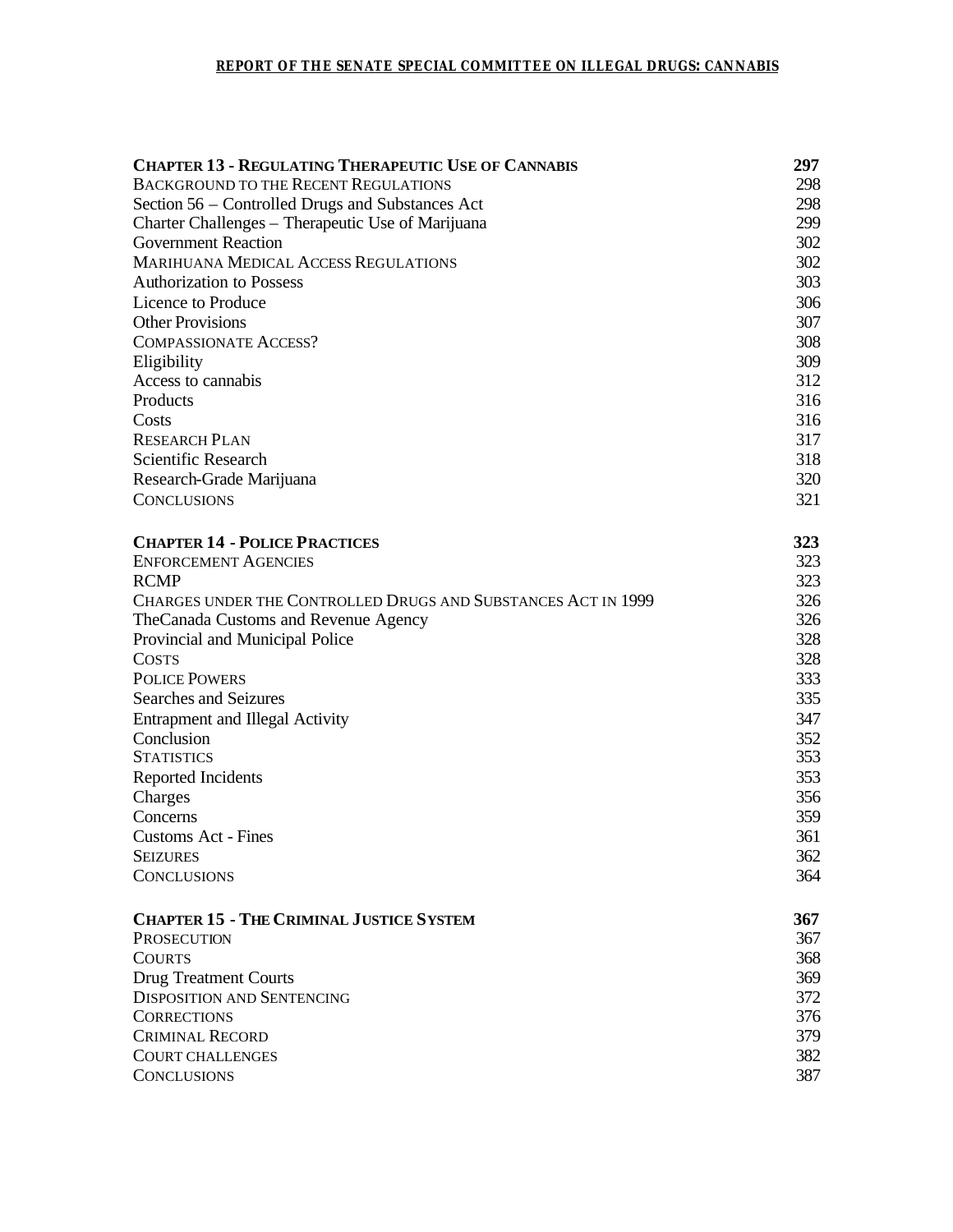| <b>CHAPTER 16 - PREVENTION</b>                        | 389 |
|-------------------------------------------------------|-----|
| INITIATIVES THAT FALL SHORT OF THE MARK               | 393 |
| Not enough prevention                                 | 394 |
| Prevention lacks focus                                | 396 |
| There is not enough evaluation of preventive measures | 397 |
| Preventive and social messages in contradiction       | 398 |
| There is a body of knowledge on which we have to draw | 399 |
| PREVENTING WHAT AND HOW?                              | 400 |
| RISK REDUCTION AND HARM REDUCTION                     | 410 |
| <b>CONCLUSIONS</b>                                    | 412 |
| <b>CHAPTER 17 - TREATMENT PRACTICES</b>               | 415 |
| <b>CANNABIS DEPENDENCY</b>                            | 415 |
| FORMS OF TREATMENT                                    | 421 |
| EFFECTIVENESS OF TREATMENT                            | 423 |
| <b>CONCLUSIONS</b>                                    | 426 |
| <b>CHAPTER 18 - OBSERVATIONS ON PRACTICES</b>         | 427 |
| DIFFICULTIES IN HARMONIZING THE PLAYERS               | 427 |
| INCONGRUITIES OF APPROACH                             | 429 |
| SIGNIFICANT ECONOMIC AND SOCIAL COSTS                 | 431 |

#### **PART IV - PUBLIC POLICY OPTIONS 437**

| <b>CHAPTER 19 - THE INTERNATIONAL LEGAL ENVIRONMENT</b>                                      | 439 |
|----------------------------------------------------------------------------------------------|-----|
| A GENEALOGY                                                                                  | 440 |
| The 1909 Shanghai Conference                                                                 | 443 |
| The 1912 Hague International Opium Convention                                                | 444 |
| The 1925 Geneva Opium Conventions                                                            | 446 |
| The 1931 Geneva Narcotics Manufacturing and Distribution Limitation Convention / 1931        |     |
| <b>Bangkok Opium Smoking Agreement</b>                                                       | 447 |
| The 1936 Geneva Convention for the Suppression of the Illicit Traffic in Dangerous Drugs 448 |     |
| The Second World War                                                                         | 449 |
| The 1946 Lake Success Protocol                                                               | 449 |
| The 1948 Paris Protocol                                                                      | 450 |
| The 1953 New York Opium Protocol                                                             | 450 |
| THE THREE CURRENT CONVENTIONS                                                                | 451 |
| The Single Convention on Narcotic Drugs, 1961                                                | 451 |
| <b>Convention on Psychotropic Substances</b>                                                 | 455 |
| Protocol amending the Single Convention on Narcotic Drugs, 1961                              | 460 |
| <b>Convention against Illicit Traffic in Narcotic Drugs and Psychotropic Substances</b>      | 462 |
| <b>SOME LEEWAY?</b>                                                                          | 464 |
| <b>CONCLUSIONS</b>                                                                           | 468 |
|                                                                                              |     |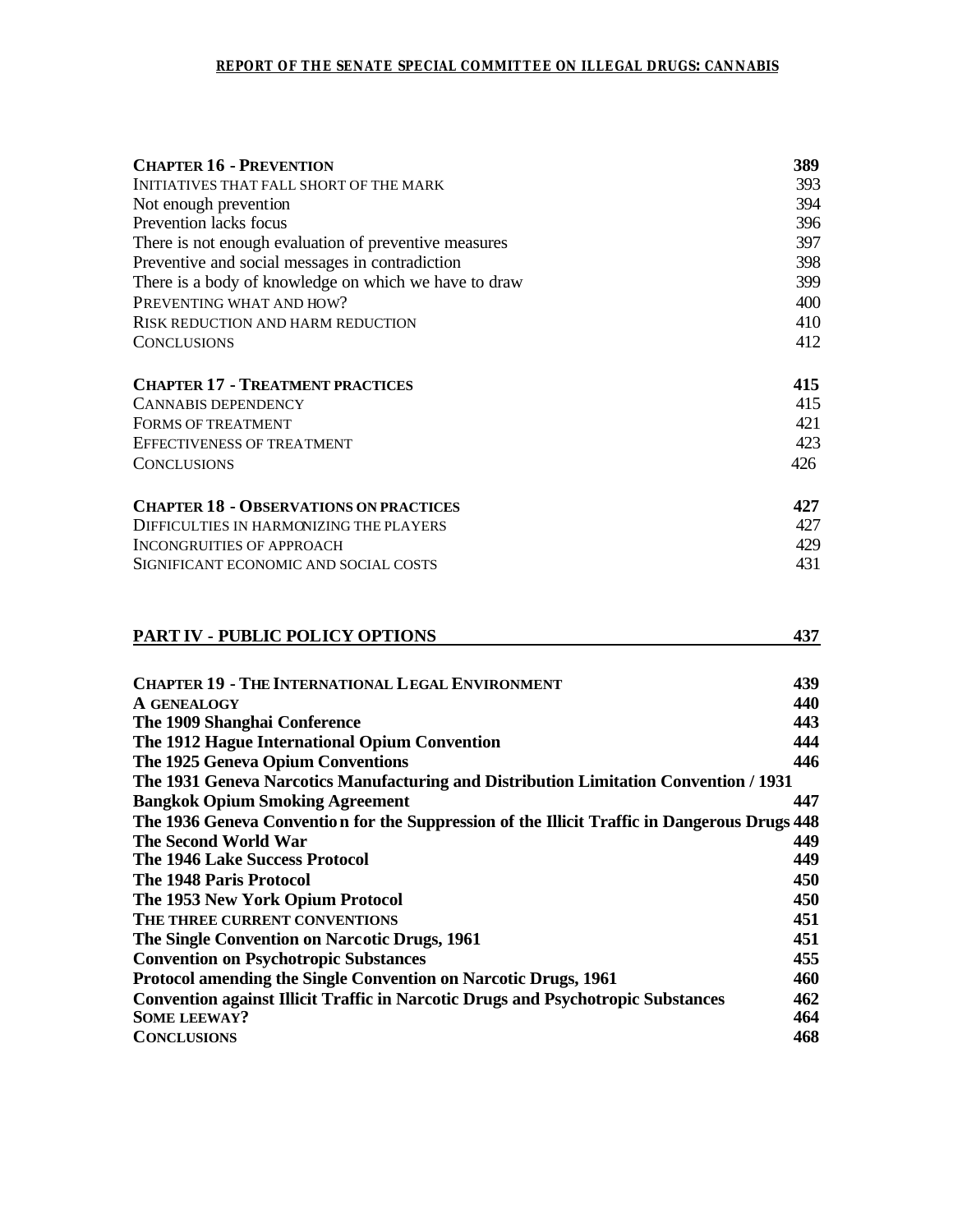| <b>CHAPTER 20 - PUBLIC POLICIES IN OTHER COUNTRIES</b>                  | 469 |
|-------------------------------------------------------------------------|-----|
| <b>FRANCE</b>                                                           | 470 |
| <b>Different Forms of Logic</b>                                         | 470 |
| <b>An Integrated Public Policy</b>                                      | 472 |
| <b>Legislative Framework</b>                                            | 474 |
| <b>Key Reports</b>                                                      | 477 |
| <b>Statistics on Use and Offences</b>                                   | 481 |
| <b>Costs</b>                                                            | 483 |
| <b>THE NETHERLANDS</b>                                                  | 485 |
| <b>Dutch Pragmatism?</b>                                                | 486 |
| <b>Essential Experts Reports</b>                                        | 488 |
| Legislation                                                             | 493 |
| The Coffee Shop System                                                  | 496 |
| Data on Use                                                             | 498 |
| <b>UNITED KINGDOM</b>                                                   | 502 |
| <b>Ten-Year Strategy to Battle Drugs</b>                                | 502 |
| <b>Legislative Framework</b>                                            | 503 |
| Other Relevant Legislation in the Field of Drug Misuse                  | 505 |
| Debate in the UK                                                        | 506 |
| <b>Recent Key Reports and Studies</b>                                   | 507 |
| <b>Administration</b>                                                   | 515 |
| <b>Costs</b>                                                            | 515 |
| <b>Statistics</b>                                                       | 516 |
| <b>SWEDEN</b>                                                           | 518 |
| <b>National Strategy</b>                                                | 520 |
| <b>Legislative Framework</b>                                            | 523 |
| <b>Debate in Sweden</b>                                                 | 525 |
| <b>Recent Reports</b>                                                   | 526 |
| <b>Costs</b>                                                            | 528 |
| <b>Administration</b>                                                   | 528 |
| <b>Statistics</b>                                                       | 529 |
| <b>SWITZERLAND</b>                                                      | 531 |
| <b>A Harm Reduction Policy</b>                                          | 531 |
| <b>The Legal Framework</b>                                              | 538 |
| <b>A Bill to Decriminalize Cannabis</b>                                 | 539 |
| <b>Administration of Swiss Drug Policy</b>                              | 542 |
| <b>Statistics on Narcotics Use and Offences under the Narcotics Act</b> | 544 |
| <b>AUSTRALIA</b>                                                        | 546 |
| <b>National Drug Strategy</b>                                           | 546 |
| <b>Legislative Framework</b>                                            | 551 |
| <b>Decriminilization in Australia</b>                                   | 554 |
| <b>Administration</b>                                                   | 556 |
| <b>Statistics</b>                                                       | 557 |
| <b>UNITED STATES</b>                                                    | 560 |
| The Federal-State Legislative Framework                                 | 560 |
| <b>Current Legislation and Enforcement</b>                              | 563 |
| <b>Federal Drug Policy Goals and Objectives</b>                         | 570 |
| <b>Administration of the Policy</b>                                     | 572 |
| <b>Current Issues and Debates</b>                                       | 575 |
|                                                                         |     |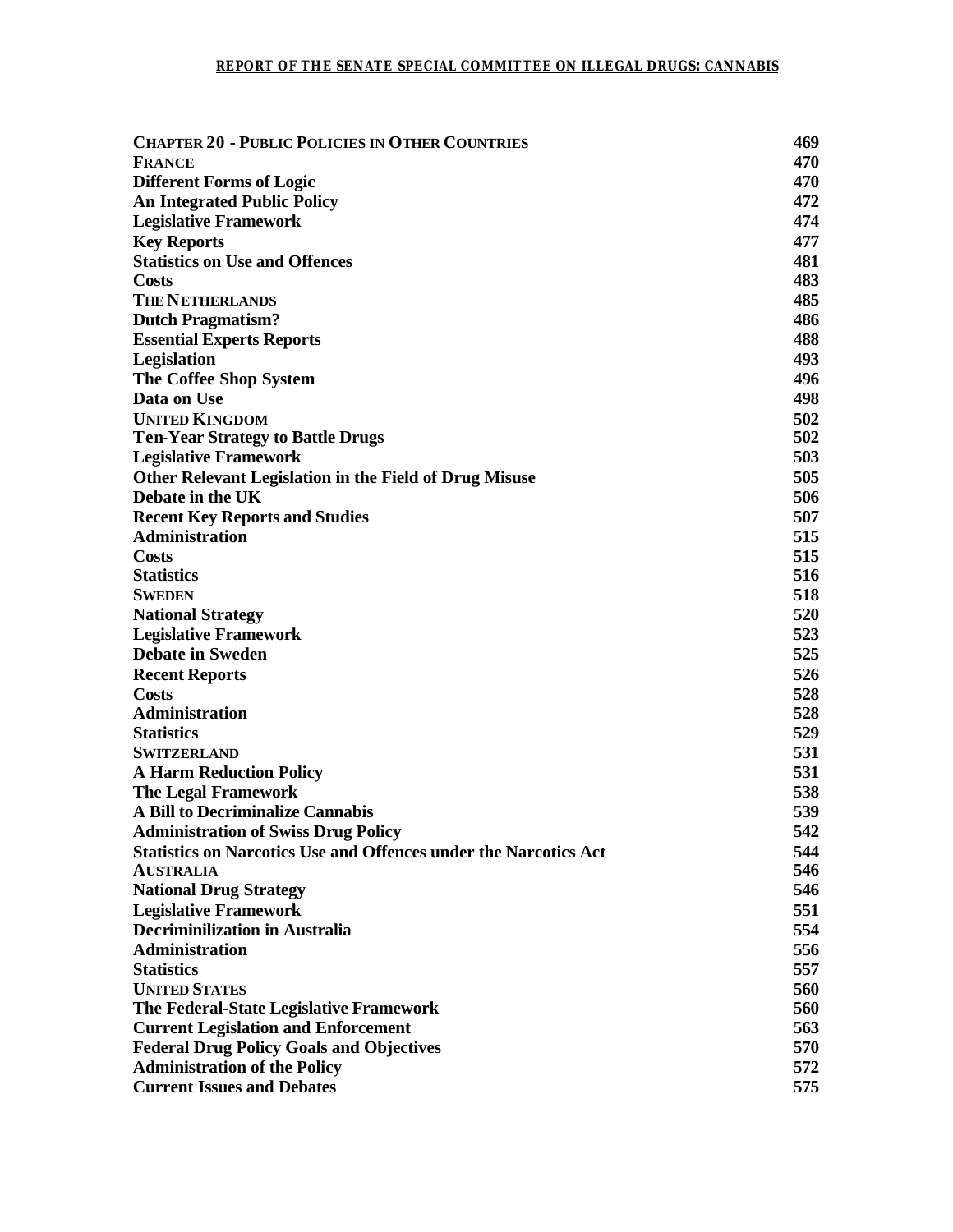| <b>Statistics</b>                                                  | 576 |
|--------------------------------------------------------------------|-----|
| <b>CHAPTER 21 - PUBLIC POLICY OPTIONS</b>                          | 581 |
| <b>INEFFECTIVENESS OF CRIMINAL POLICIES</b>                        | 583 |
| <b>Impact on Consumption</b>                                       | 583 |
| <b>Impact on Supply</b>                                            | 589 |
| <b>Conclusion</b>                                                  | 590 |
| <b>GENERAL ECONOMY OF A PUBLIC POLICY ON CANNABIS</b>              | 591 |
| <b>COMPONENTS OF A PUBLIC POLICY</b>                               | 593 |
| <b>Strong Decision-making Body</b>                                 | 593 |
| <b>Interconnection</b>                                             | 594 |
| <b>A Shared Definition of Shared Objectives</b>                    | 594 |
| <b>Information Tools</b>                                           | 594 |
| <b>LEGISLATIVE OPTIONS</b>                                         | 595 |
| <b>Clarification of criminology</b>                                | 595 |
| <b>Criteria for a Legal Policy on Cannabis</b>                     | 602 |
| CONCLUSIONS AND RECOMMENDATIONS                                    | 607 |
| LE DAIN - ALREADY THIRTY YEARS AGO                                 | 607 |
| <b>INEFFECTIVENESS OF THE CURRENT APPROACH</b>                     | 609 |
| PUBLIC POLICY BASED ON GUIDING PRINCIPLES                          | 610 |
| A CLEAR AND COHERENT FEDERAL STRATEGY                              | 611 |
| NATIONAL STRATEGY SUSTAINED BY ADEQUATE RESOURCES AND TOOLS        | 612 |
| A PUBLIC HEALTH POLICY                                             | 614 |
| A REGULATORY APPROACH TO CANNABIS                                  | 617 |
| A COMPASSION-BASED APPROACH FOR THERAPEUTIC USE                    | 618 |
| PROVISIONS FOR OPERATING A VEHICLE UNDER THE INFLUENCE OF CANNABIS | 619 |
| <b>RESEARCH</b>                                                    | 620 |
| <b>CANADA'S INTERNATIONAL POSITION</b>                             | 621 |
| PROPOSALS FOR IMPLEM ENTING THE REGULATION OF CANNABIS FOR         |     |
| THERAPEUTIC AND RECREATIONAL PURPOSES                              | 623 |

| <b>BIBLIOGRAPHY</b> | $\sim$<br>$0\omega$ |
|---------------------|---------------------|
|                     |                     |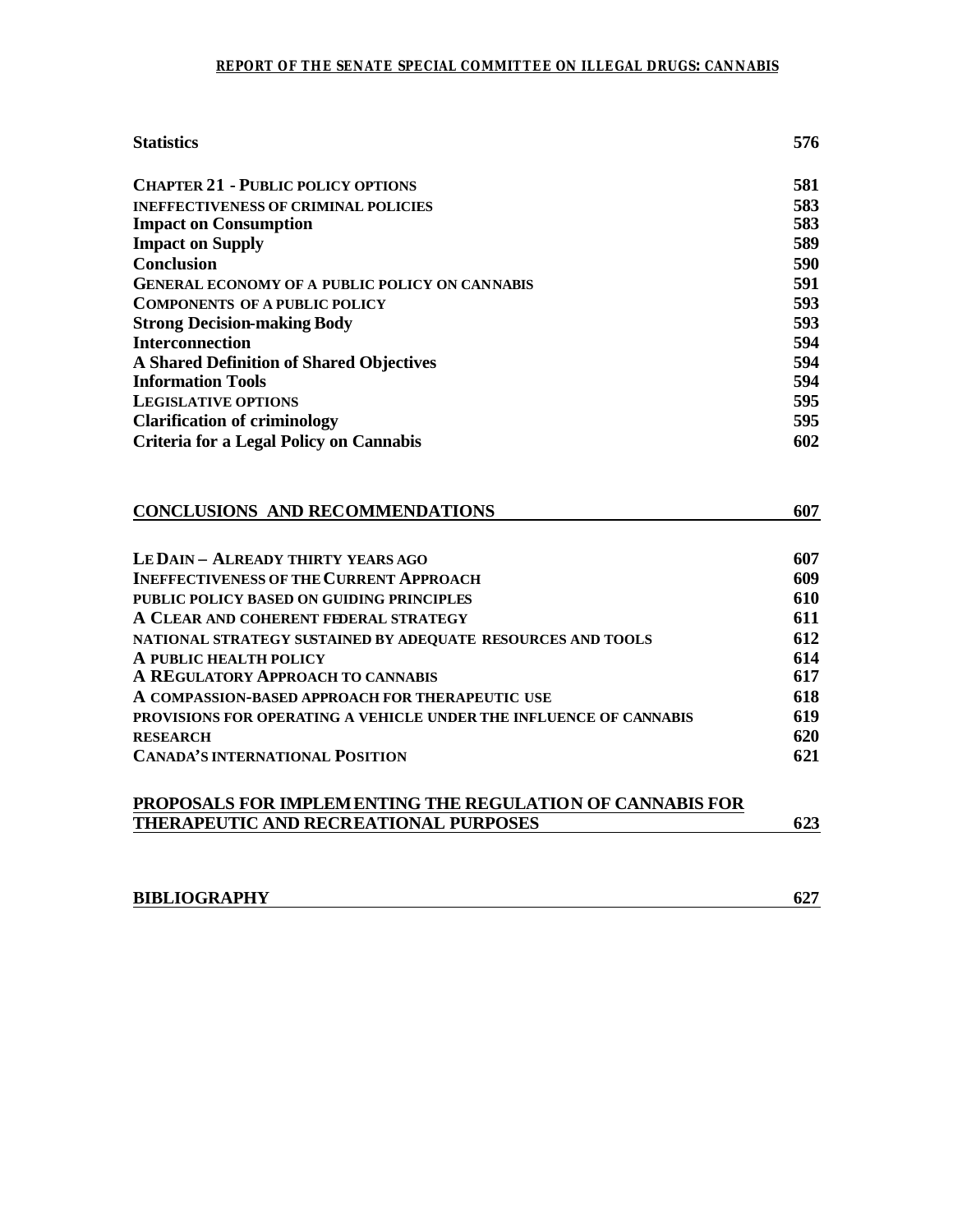## **GLOSSARY OF KEY TERMS**

#### **Abuse**

Vague term with a variety of meanings depending on the social, medical and legal contexts. Some equate any use of illicit drugs to abuse: for example, the international conventions consider that any use of drugs other than for medical or scientific purposes is abuse. The Diagnosis and Statistical Manual of the American Psychiatric Association defines abuse as a maladaptive pattern of substance use leading to clinically significant impairment or distress as defined by one or more of four criteria (see chapter 7). In the report, we prefer the term excessive use (or harmful use).

#### **Acute effects**

Refers to effects resulting from the administration of any drug and specifically to its short term effects. These effects are distinguished between central (cerebral functions) and peripheral (nervous system). Effects are dose-related.

#### **Addiction**

General term referring to the concepts of tolerance and dependency. According to WHO addiction is the repeated use of a psychoactive substance to the extent that the user is periodically or chronically intoxicated, shows a compulsion to take the preferred substance, has great difficulty in voluntarily ceasing or modifying substance use, and exhibits determination to obtain the substance by almost any means. Some authors prefer the term addiction to dependence, because the former also refers to the evolutive process preceding dependence. (toxicomanie a de l'information additionelle)

#### **Agonist**

A substance that acts on receptor sites to produce certain responses.

#### **Anandamide**

Agonist neurotransmitter of the endogenous cannabinoid system. Although not yet fully understood in research, these neurotransmitters seem to act as modulators, THC increasing the liberation of dopamine in nucleus accumbens and cerebral cortex.

#### **At-risk use**

Use behaviour which makes users at-risk of developing dependence to the substance.

#### **Cannabinoids**

Endogenous receptors of the active cannabis molecules, particularly 9-THC. Two endogenous receptors have been identified: CB1 densely concentrated in the hippacampus, basal ganglia, cerebellum and cerebral cortex, and CB2, particularly abundant in the immune system. The central effects of cannabis appear to be related only to CB1.

#### **Cannabis**

Three varieties of the cannabis plant exist: *cannabis sativa*, *cannabis indica*, and *cannabis ruredalis*. *Cannabis sativa* is the most commonly found, growing in almost any soil condition. The cannabis plant has been known in China for about 6000 years. The flowering tops and leaves are used to produce the smoked cannabis. Common terms used to refer to cannabis are pot, marihuana, dope, ganja, hemp. Hashish is produced from the extracted resin. Classified as a psychotropic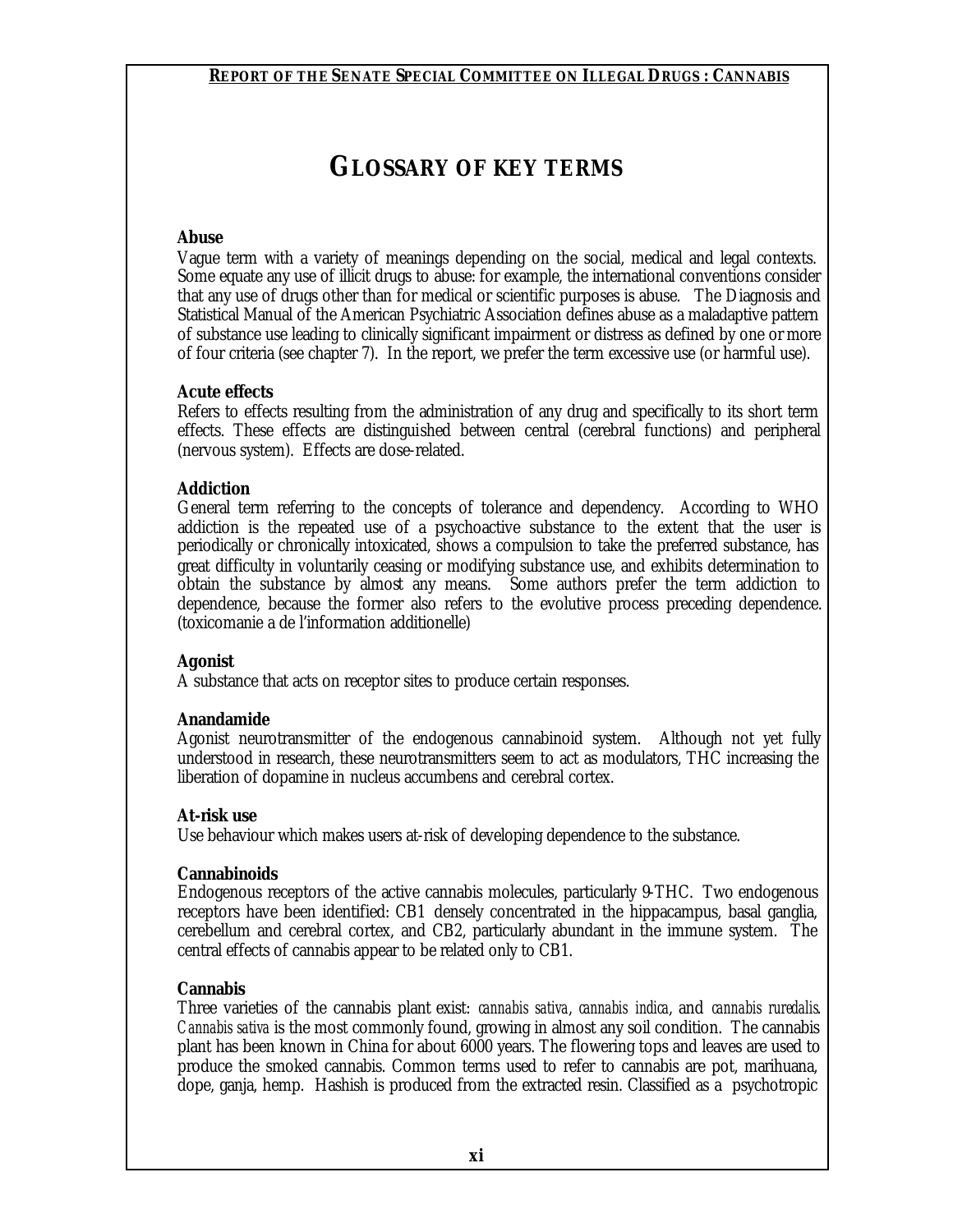drug, cannabis is a modulator of the central nervous system. It contains over 460 known chemicals, of which 60 are cannabinoids. Delta-9-tétrahydrocannabinol, referred to as THC, is the principal active ingredient of cannabis. Other components such delta-8 tétrahydrocannabinol, cannabinol and cannabidiol are present in smaller quantities and have no significant impacts on behaviour or perception. However, they may modulate the overall effects of the substance.

#### **Chronic effects**

Refers to effects which are delayed or develop after repeated use. In the report we prefer to use the term consequences of repeated use rather than chronic effects.

#### **Commission on narcotic drugs** (CND)

The Commission on Narcotic Drugs (CND) was established in 1946 by the Economic and Social Council of the United Nations. It is the central policy-making body within the UN system for dealing with all drug-related matters. The Commission analyses the world drug abuse situation and develops proposals to strengthen international drug control.

#### **Decriminalization**

Removal of a behaviour or activity from the scope of the criminal justice system. A distinction is usually made between *de jure decriminalization*, which entails an amendment to criminal legislation, and *de facto decriminalization*, which involves an administrative decision not to prosecute acts that nonetheless remain against the law. Decriminalization concerns only criminal legislation, and does not mean that the legal system has no further jurisdiction of any kind in this regard: other, non-criminal, laws may regulate the behaviour or activity that has been decriminalized (civil or regulatory offences, etc.).

#### **Diversion**

The use of measures other than prosecution or a criminal conviction for an act that nonetheless remains against the law. Diversion can take place before a charge is formally laid, for example if the accused person agrees to undergo treatment. It can also occur at the time of sentencing, when community service or treatment may be imposed rather than incarceration.

#### **Depenalisation**

Modification of the sentences provided in criminal legislation for a particular behaviour In the case of cannabis, it generally refers to the removal of custodial sentences.

#### **Dependence**

State where the user continues its use of the substance despite significant health, psychological, relational, familial or social problems. Dependence is a complex phenomenon which may have genetic components. Psychological dependence refers to the psychological symptoms associated with craving and physical dependence to tolerance and the adaptation of the organism to chronic use. The American Psychiatric Association has proposed seven criteria (see chapter 7).

#### **Dopamine**

Neuromediator involved in the mechanisms of pleasure.

#### **Drug**

Generally used to refer to illicit rather than licit substances (such as nicotine, alcohol or medicines). In pharmacology, the term refers to any chemical agent that alters the biochemical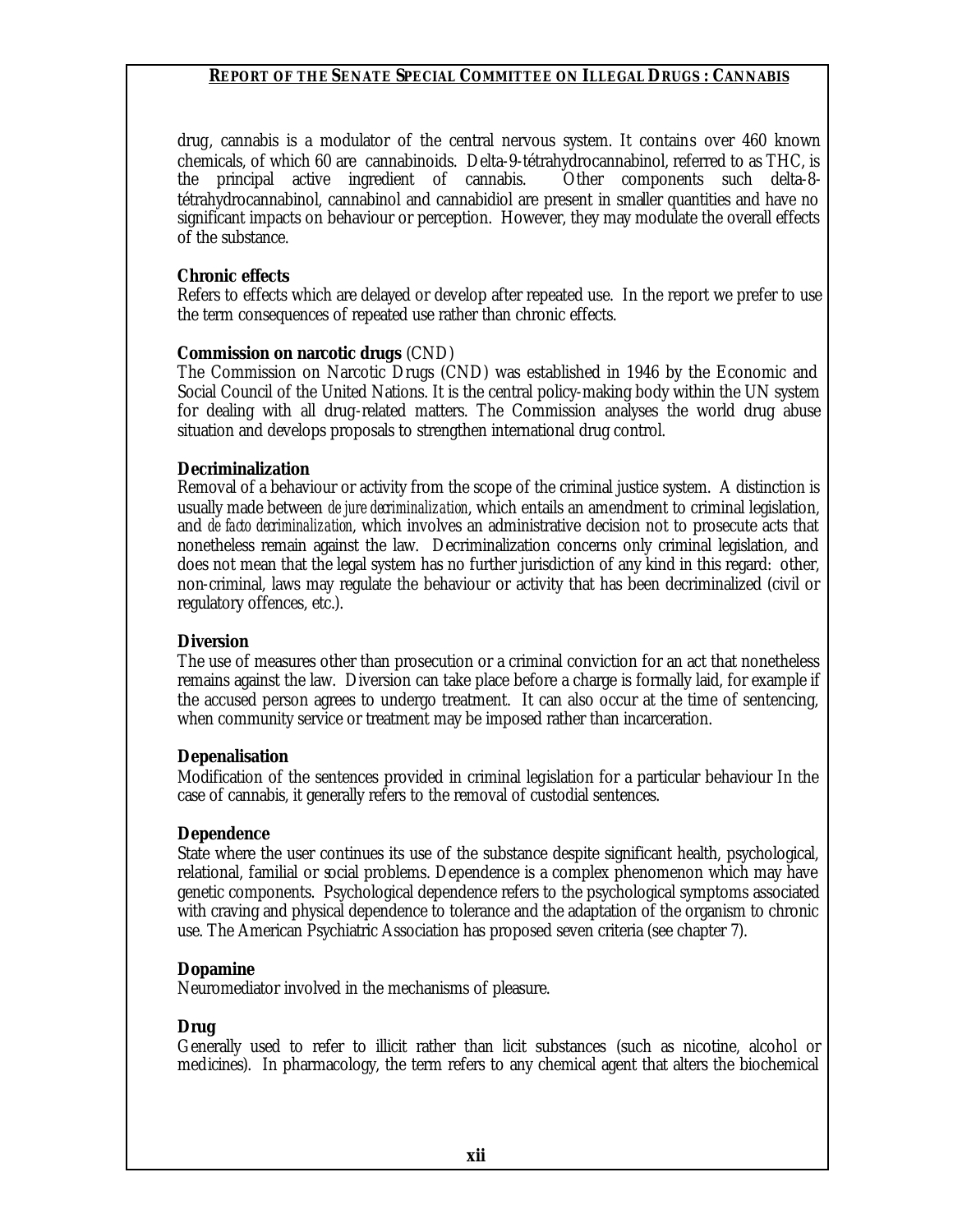or physiological processes of tissues or organisms. In this sense, the term drug refers better to any substance which is principally used for its psychoactive effects.

#### **European Monitoring Centre on Drugs and Drug Addiction (EMCDDA)**

The European Monitoring Centre was created in 1993 to provide member states objective, reliable and comparable information within the EU on drugs, drug addictions and their consequences. Statistical information, documents and techniques developed in the EMCDDA are designed to give a broad perspective on drug issues in Europe. The Centre only deals with information. It relies on national focal points in each of the Member States.

#### **Fat soluble**

Characteristic of a substance to irrigate quickly the tissues. THC is highly fat-soluble.

#### **Gateway (theory)**

Theory suggesting a sequential pattern in involvement in drug use from nicotine to alcohol, to cannabis and then "hard" drugs. The theory rests on a statistical association between the use of hard drugs and the fact that these users have generally used cannabis as their first illicit drug. This theory has not been validated by empirical research and is considered outdated.

#### **Half-life**

Time needed for the concentration of a particular drug in blood to decline to half its maximum level. The half-life of THC is 4.3 days on average but is faster in regular than in occasional users. Because it is highly fat soluble, THC is stored in fatty tissues, thus increasing its half life to as much as 7 to 12 days. Prolonged use of cannabis increases the period of time needed to eliminate is from the system. Even one week after use, THC metabolites may remain in the system. They are gradually metabolised in the urine (one third) and in feces (two thirds). Traces on inactive THC metabolites can be detected as many as 30 days after use.

#### **Hashish**

Resinous extract from the flowering tops of the cannabis plant and transformed into a paste.

#### **International Conventions**

Various international conventions have been adopted by the international community since 1912, first under the Society of Nations and then under the United Nations, to regulate the possession, use, production, distribution, sale, etc., of various psychotropic substances. Currently, the three main conventions are the 1961 Single Convention, the 1971 Convention on Psychotropic Substance and the 1988 Convention against Illicit Traffic. Canada is a signatory to all three conventions. Subject to countries' national constitutions, these conventions establish a system of regulation where only medical and scientific uses are permitted. This system is based on the prohibition of source plants (coca, opium and cannabis) and the regulation of synthetic chemicals produced by pharmaceutical companies.

#### **International Narcotics Control Board (INCB)**

The Board is an independent, quasi-judicial organisation responsible for monitoring the implementation of the UN conventions on drugs. It was created in 1968 as a follow up to the 1961 Single Convention, but had predecessors as early as the 1930s. The Board makes recommendations to the UN Commission on Narcotics with respect to additions or deletions in the appendices of the conventions.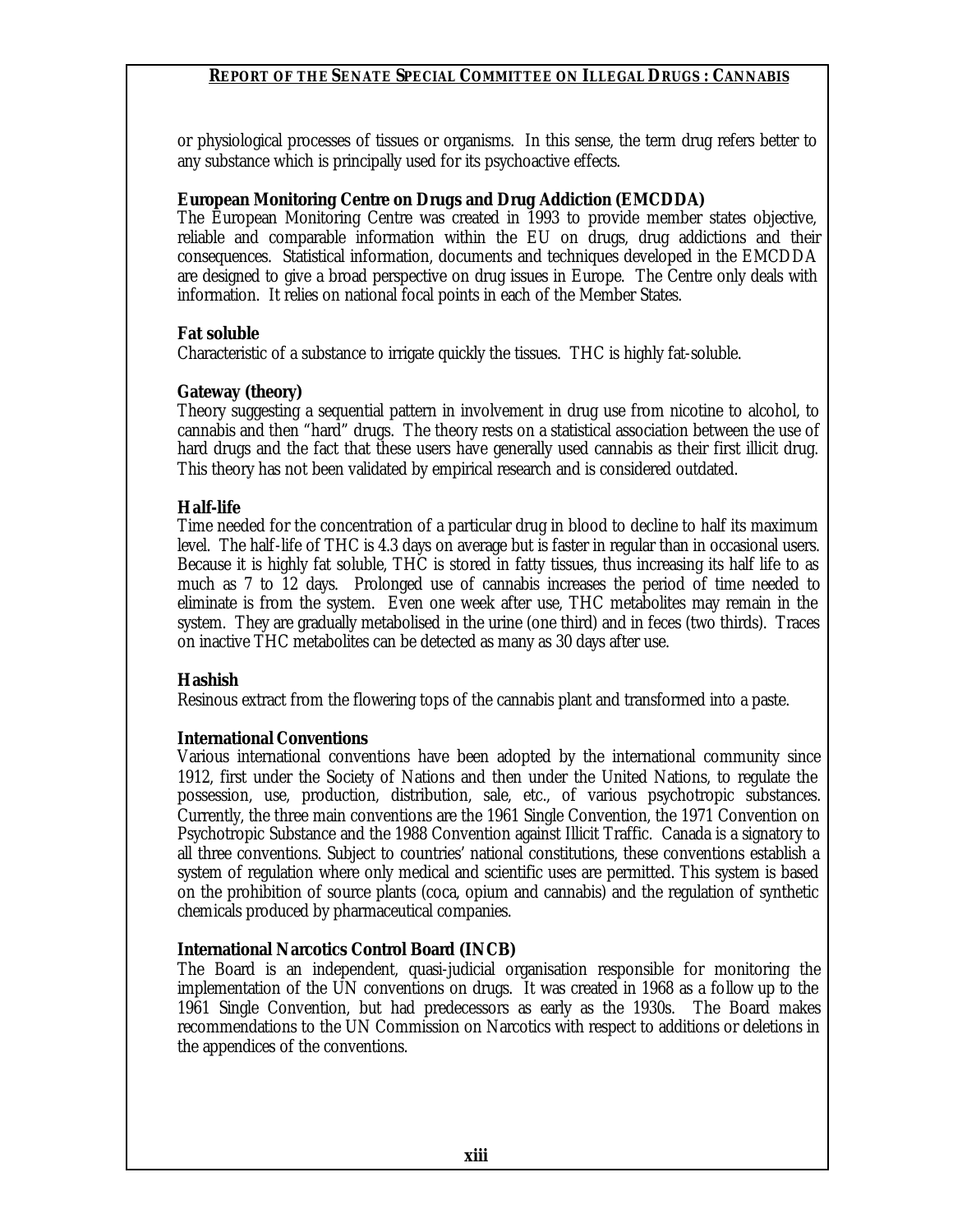#### **Intoxication**

Disturbance of the physiological and psychological systems resulting from a substance. Pharmacology generally distinguishes four levels: light, moderate, serious and fatal.

#### **Joint**

Cigarette of marijuana or hashish with or without tobacco. Because joints are never identical, scientific analyses of the effects of THC are more difficult, especially in trying to determine the therapeutic benefits of cannabis and to examine its effects on driving.

#### **Legalisation**

Regulatory system allowing the culture, production, marketing, sale and use of substances. Although none currently exist in relation to «street-drugs » (as opposed to alcohol or tobacco which are regulated products), a legalisation system could take two forms: without any state control (free markets) and with state controls (regulatory regime).

#### **Marijuana**

Mexican term originally referring to a cigarette of poor quality. Has now become equivalent for cannabis.

#### **Narcotic**

Substance which can induce stupor or artificial sleep. Usually restricted to designate opiates. Sometimes used incorrectly to refer to all drugs capable of inducing dependence.

#### **Office of national drug control policy (ONDCP) USA**

Created in 1984 under the Reagan presidency, the Office is under the direct authority of the White House. It coordinates US policy on drugs. Its budget is currently US \$18 billion.

#### **Opiates**

Substance derived from the opium poppy. The term opiate excludes synthetic opioids such as heroin and methadone.

#### **Prohibition**

Historically, the term designates the period of national interdiction of alcohol sales in the United States between 1919 and 1933. By analogy, the term is now used to describe UN and State policies aiming for a drug-free society. Prohibition is based on the interdiction to cultivate, produce, fabricate, sell, possess, use, etc., some substances except for medical and scientific purposes.

#### **Psychoactive substance**

Substance which alters mental processes such as thinking or emotions. More neutral than the term "drug" because it does not refer to the legal status of the substance, it is the term we prefer to use.

#### **Psychotropic substance (see also psychoactive)**

Much the same as psychoactive substance. More specifically however, the term refers to drugs primarily used in the treatment of mental disorders, such as anxiolytic, sedatives, neuroleptics, etc. More specifically, refers to the substances covered in the 1971 Convention on Psychotropic Substances.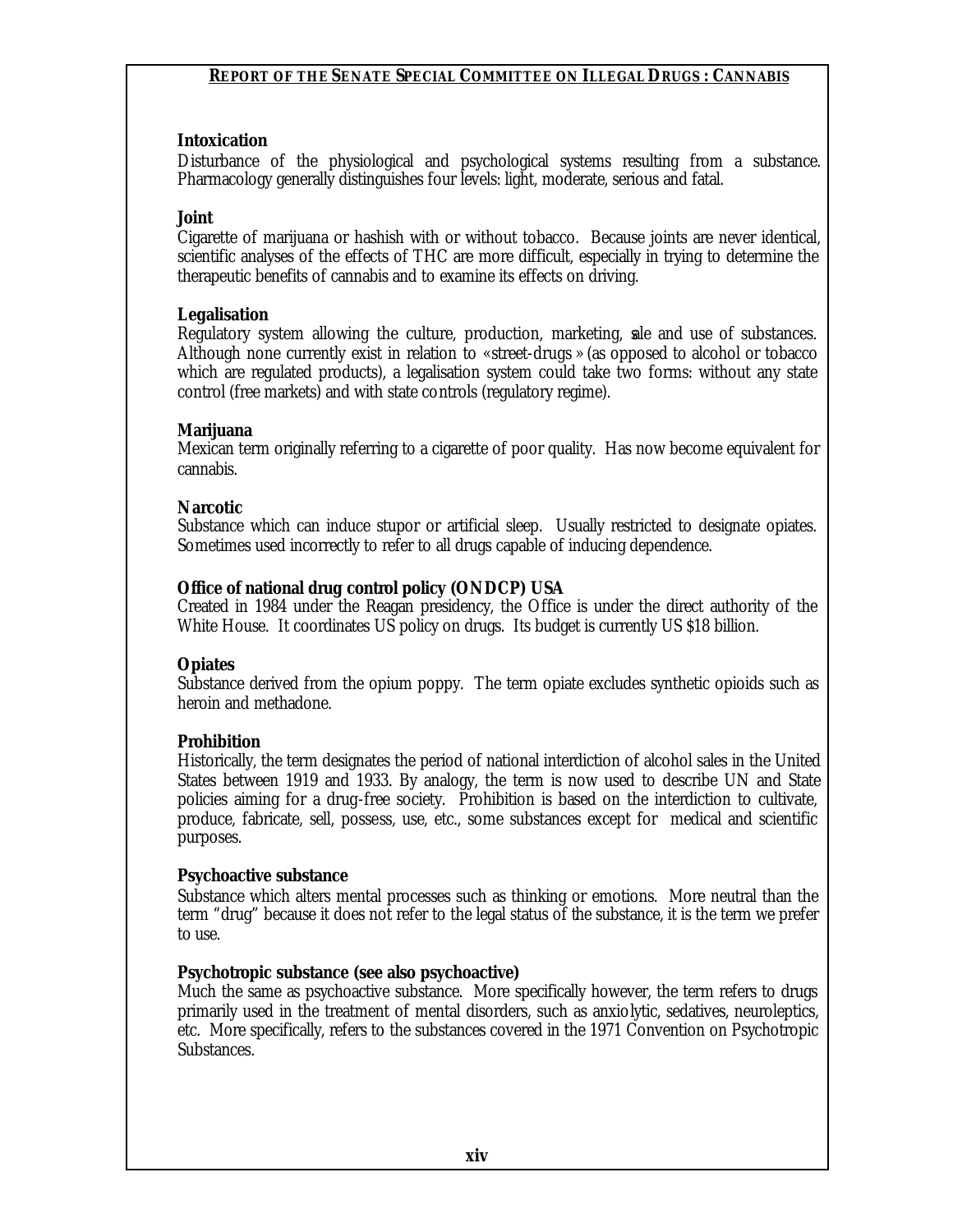#### **Regulation**

Control system specifying the conditions under which the cultivation, production, marketing, prescription, sales, possession or use of a substance are allowed. Regulatory approaches may rest on interdiction (as for illegal drugs) or controlled access (as for medical drugs or alcohol). Our proposal of an exemption regime under the current legislation is a regulatory regime.

#### **Society of Nations (SDN)**

International organisation of States until 1938; now the United Nations.

#### **Tetrahydrocannabinol (D9-THC)**

Main active component of cannabis, Δ9-THC is very fat-soluble and has a lengthy half-life. Its psychoactive effects are modulated by other active components in cannabis. In its natural state, cannabis contains between 0.5% to 5% THC. Sophisticated cultivation methods and plant selection, especially female plants, leads to higher levels of THC concentration.

#### **Tolerance**

Reduced response of the organisms and increased capacity to support its effects after a more or less lengthy period of use. Tolerance levels are extremely variable between substances, and tolerance to cannabis is believed to be lower than for most other drugs, including tobacco and alcohol.

#### **Toxicity**

Characteristic of a substance which induces intoxication, i.e., "poisoning". Many substances, including some common foods, have some level of toxicity. Cannabis presents almost no toxicity and cannot lead to an overdose.

#### **United Nations Drug Control Program (UNDCP)**

Established in 1991, the Programme works to educate the world about the dangers of drug abuse. The Programme aims to strengthen international action against drug production, trafficking and drug-related crime through alternative development projects, crop monitoring and anti-money laundering programmes. UNDCP also provides accurate statistics through the Global Assessment Programme (GAP) and helps to draft legislation and train judicial officials as part of its Legal Assistance Programme. UNDCP is part of the UN Office for Drug Control and the Prevention of Crime.

#### **World Health Organization (WHO)**

The World Health Organization, the United Nations specialized agency for health, was established on 7 April 1948. WHO's objective, as set out in its Constitution, is the attainment by all peoples of the highest possible level of health. Health is defined in WHO's Constitution as a state of complete physical, mental and social well-being and not merely the absence of disease or infirmity.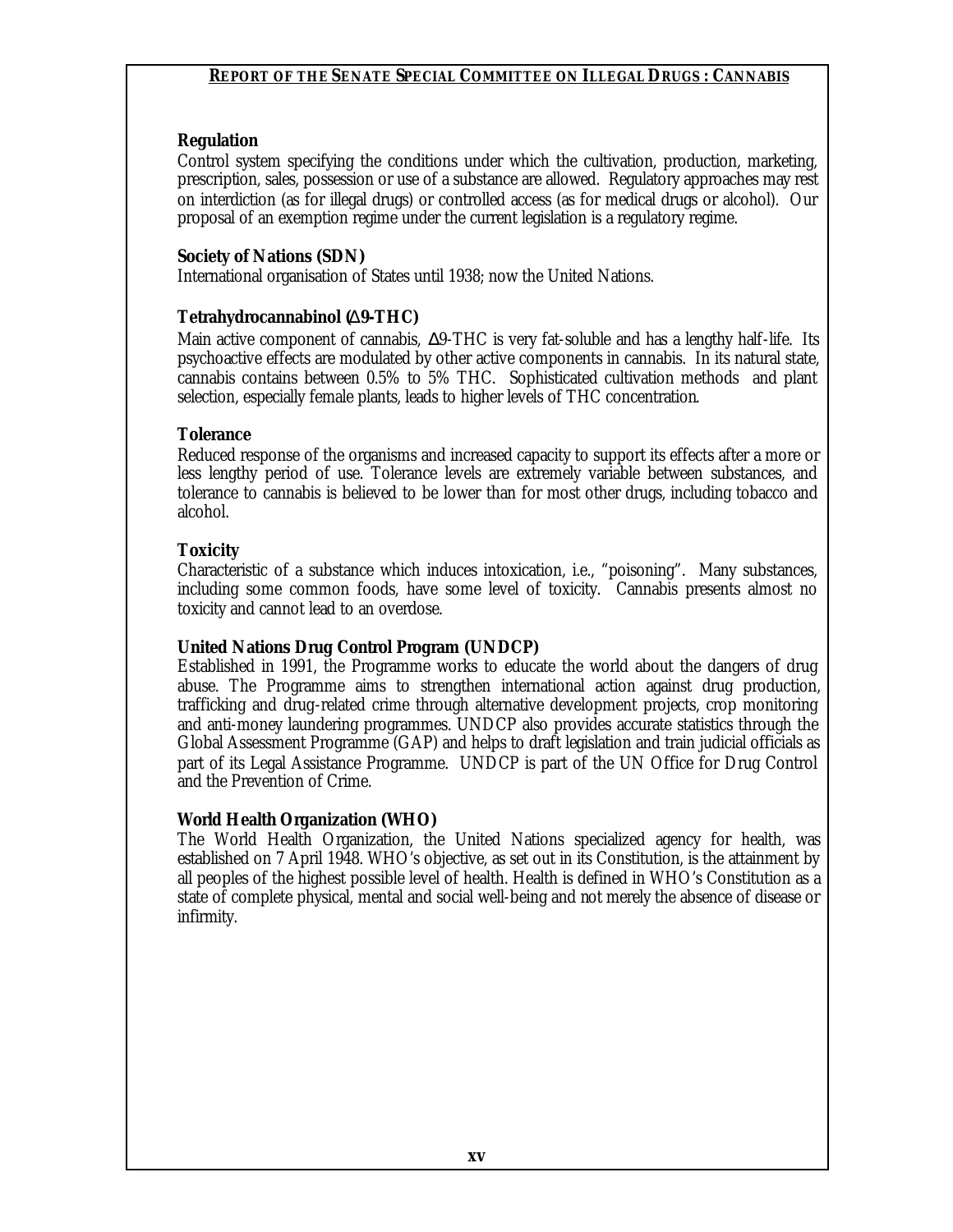# **PART IV**

# **PUBLIC POLICY OPTIONS**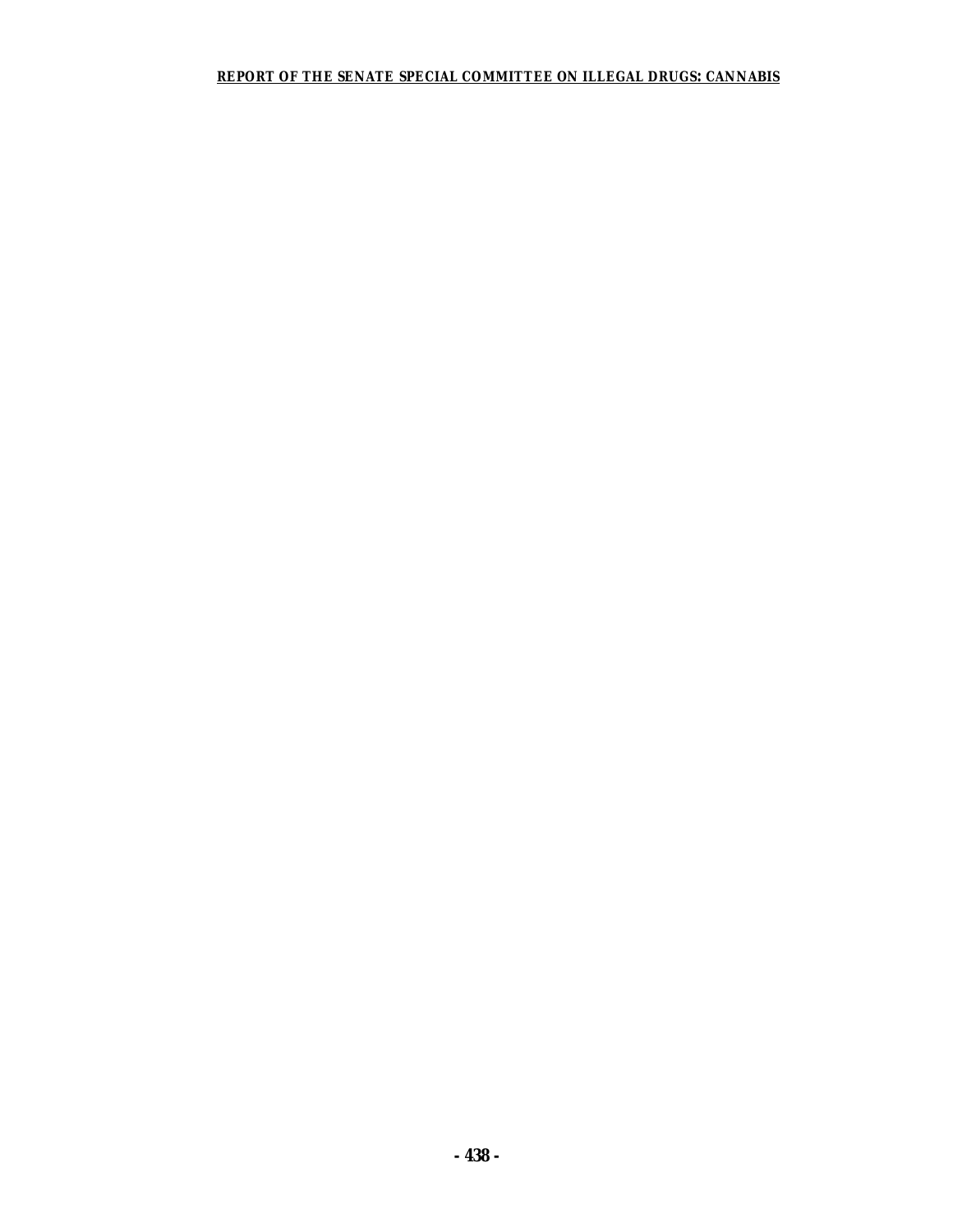### **CHAPTER 19**

### **THE INTERNATIONAL LEGAL ENVIRONMENT**

**T**his chapter could begin and end with the same words: The international drug control conventions are, with respect to cannabis at least, an utterly irrational restraint that has nothing to do with scientific or public health considerations.

Very useful restraint, to be sure, if one favours prohibition, for when the advocates of such policy run out of scientific and public health arguments, they can simply fall back on the conventions that Canada has signed. More than signed, in fact: owing to the efforts of certain men, police officers and federal public servants, Canada was a leading proponent of those conventions.

Currently, three conventions govern the entire life cycle of drugs, from cultivation of the plants to their consumption: the *Single Convention on Narcotic Drugs, 1961* (Single Convention),<sup>1</sup> the 1971 *Convention on Psychotropic Substances* (Psychotropics Convention)<sup>2</sup> and the 1988 *Convention against Illicit Traffic in Narcotic Drugs and Psychotropic Substances*  (Trafficking Convention).<sup>3</sup> They create not only international law concerning drugs but also control mechanisms and bodies, both political and bureaucratic.

Yet these agreements have a history that began well before the Single Convention, a history that sheds light on the issues that led to their development and on their contemporary significance. That is the subject of the first section. The conventions create obligations, as shown in the second section, detailed obligations that are morally rather than legally binding. And they are a patchwork of compromises that leave states with some leeway, as we shall see in the third section.

 $\overline{a}$ <sup>1</sup> Single Convention on Narcotic Drugs, 1961 (RTC 1964/30), amended by the Protocol amending the Single Convention on Narcotic Drugs, 1961 (RTC 1976/48). The Single Convention came into force in Canada in 1964 and the Protocol in 1976.

<sup>2</sup> Convention on Psychotropic Substances, RTC 1988/35. It came into force in Canada in 1988.

<sup>3</sup> Convention against Illicit Traffic in Narcotic Drugs and Psychotropic Substances, RTC 1990/42, which came into force in Canada in 1990.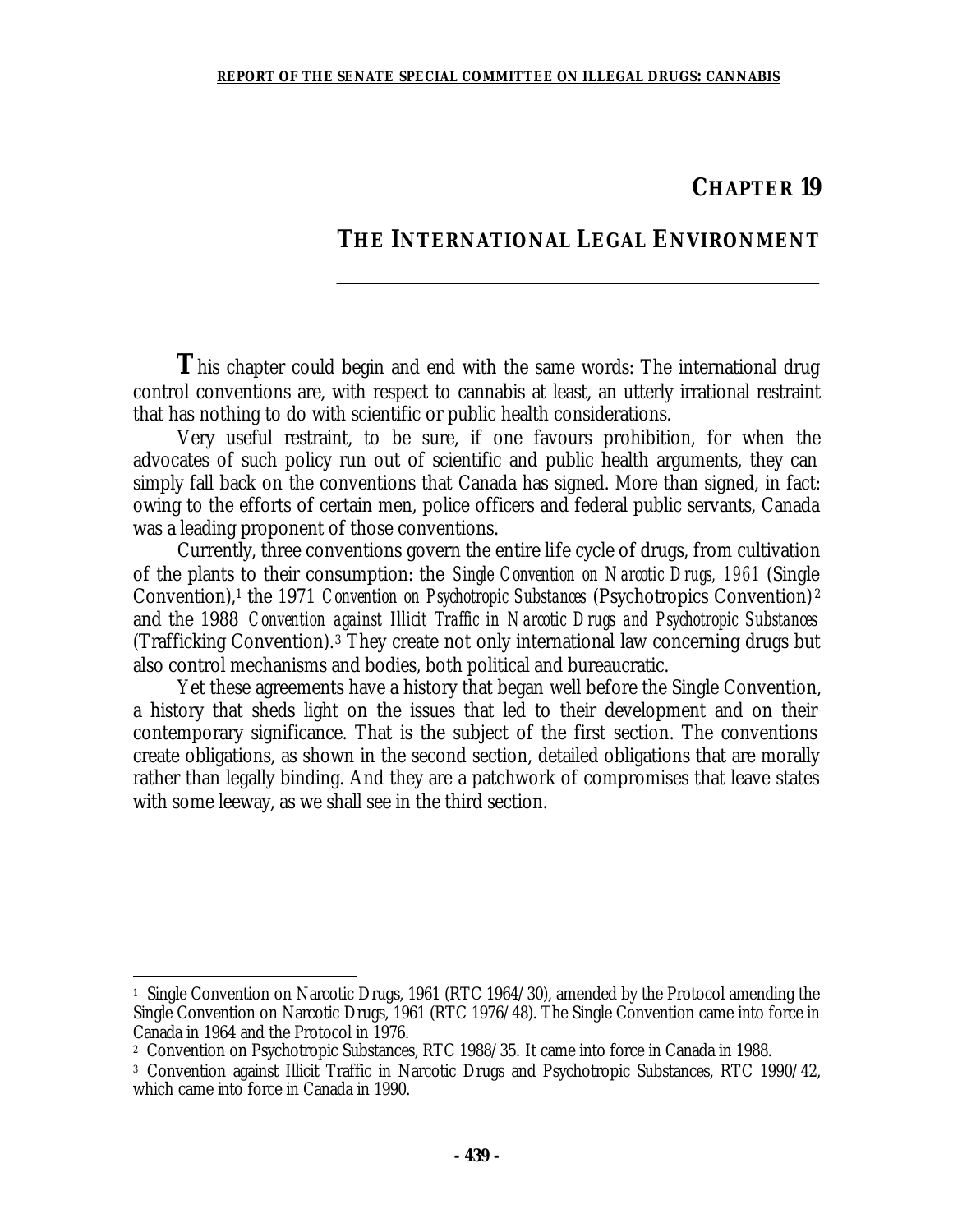#### **A GENEALOGY**

 $\overline{a}$ 

The genealogy of the international conventions governing drug production and trade is fascinating and unique. The story begins in the mid-19th century, when Britain and China fought two opium wars, both quickly won by the British. In this era, the roles were reversed: the British owned the lucrative opium monopoly of the East India Company and refused to relinquish it, while the Chinese had been trying for decades to stamp out opium use, not so much for health reasons as for economic ones, since this trade was exacting a heavy toll.

*China had long exercised the upper hand in its economic relations with the Occident. Silks, teas, fine pottery, and other items flowed west. Yet the Middle Kingdom desired little from the outside. (…) Encouraging the China opium trade therefore solved several related problems for colonial governments. Opium production provided a living for numerous peasants, merchants, bankers, and governments officials. Exports to China earned hard currency, thereby reducing specie outflow.* <sup>4</sup>

While Britain balked at introducing control mechanisms tha t would deprive it of hard currency, the United States realized at the turn of the century that this was a perfect opportunity to assert itself on the international scene.

The drug story's geopolitical ingredients blended with well-known domestic political interests, racist attitudes and economic interests in a complex cocktail. In Chapters 11 and 12, we touched on certain aspects of the anti-Chinese racism that marked the turn of the century in Canada. The same phenomenon existed in the U.S.

 [Translation] *The United States had a number of reasons for acting on this proposal. The official reason was a moral one: at a time when the temperance leagues and the churches were demanding Prohibition, puritan America decided to take the lead in civilization's world crusade. It claimed to be protecting uncivilized races from the ravages of opium and alcohol. But it also had some less virtuous reasons. Under pressure from the trade unions, which feared competition from Chinese labour, it passed the Exclusion Laws, openly xenophobic legislation whose purpose was to control the yellow peril. It therefore spread the myth of the 'unsavoury Chinese opium addict,' devoted to his habit and ready to contaminate American youth.* <sup>5</sup>

Naturally, the Chinese government vigorously protested against the Exclusion Laws, but the Middle Kingdom, a victim of its conflicts and its internal disorganization, lacked the resources to make an impact on the international scene. While continuing to combat opium use within its own territory, China set about promoting poppy cultivation at the local level.

<sup>4</sup> McAllister, W.B., (1999) *Drug Diplomacy in the Twentieth Century. An international history*, pages 10-11.

<sup>5</sup> Caballero, F., and Y. Bisiou (2000) *Droit de la drogue.* Paris: Dalloz, 2nd edition, page 36.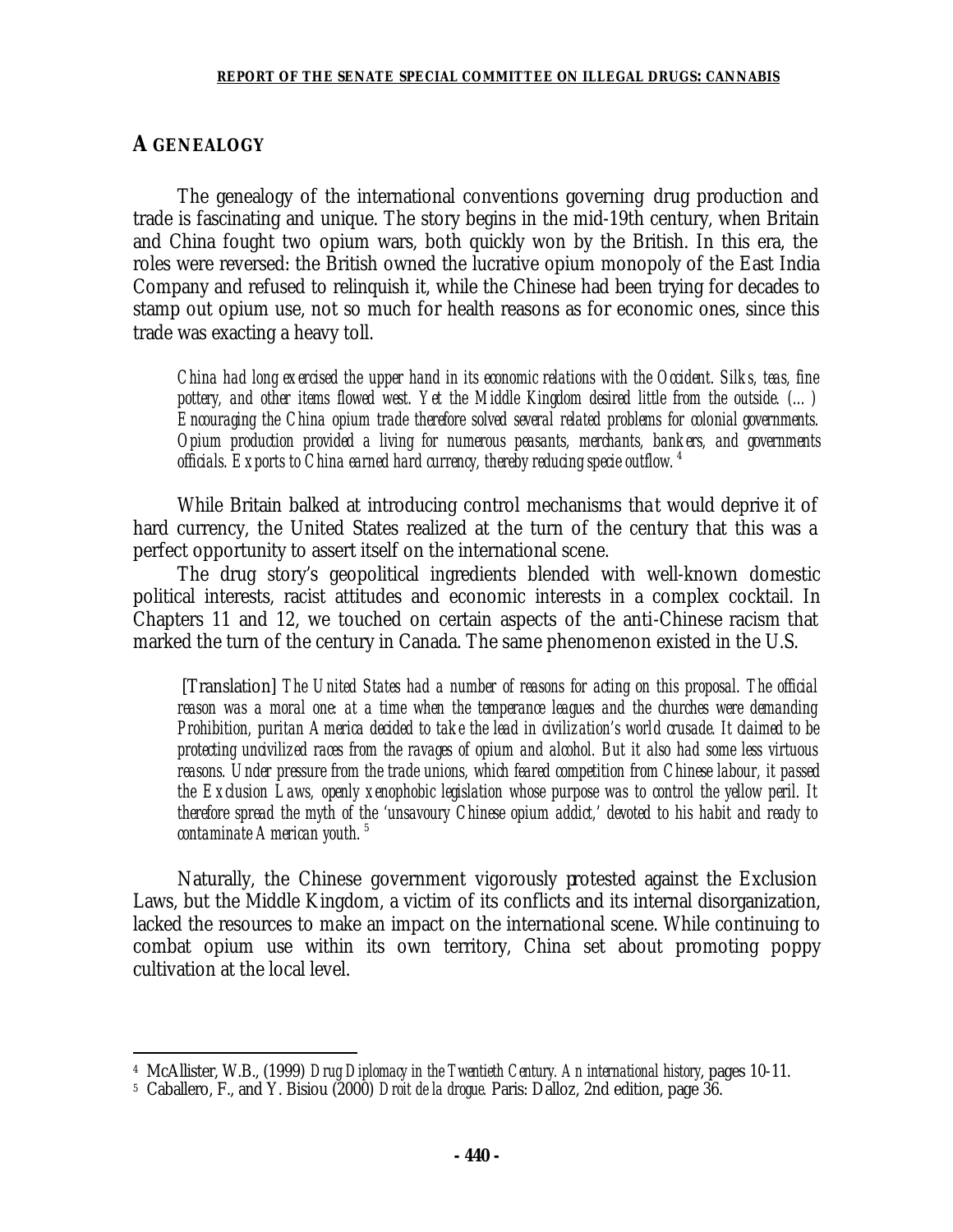The pharmaceutical industry, which had been booming since the mid-19<sup>th</sup> century, was able to produce more and more low-priced medicines, many of which contained extracts of coca or opium.

*The mid-1880s euphoric reaction of cocaine set off a chain reaction. Pharmaceutical companies rushed to fill orders, but fresh coca leaf was unavailable in sufficient quantity. Consequently, the price skyrocketed. To meet demand and share in the profit, several imperial powers stepped up efforts to develop commercially saleable coca. (…) Within a few years, coca production increased dramatically, coca paste processing became commonplace, coca leaves became a commodity traded on the international market and pharmaceutical manufacturers competed for business on the basis of price, availability, and quality of product. Hardly available in 1885, cocaine became quickly emblematic of the modern, technological, international, political economy. (…) By the early twentieth century, cocaine ranked third in terms of dollar value among drugs. The popularity of the two drugs superseding cocaine, morphine and quinine, resulted from the same constellation of factors – a burgeoning pharmaco-industrial complex.* <sup>6</sup>

The third factor was the growing professionalism and social power of the medical community. The latter was essentially working against a form of popular medicine, ostensibly because it was a source of abuse and charlatanism, but mostly because it was practised outside the medical establishment and thus was less tightly controlled by scholarly medical "authority". Certain of its science, the powerful medical lobby would quickly swing into action and demand the regulation of drugs and sole authority to diagnose and prescribe.

Last but not least, there were moral considerations. The temperance movements fighting the moral and social "vices" of alcohol and drugs were growing rapidly and carried substantial political clout, which the prohibitionists wielded brilliantly.

The last piece of the puzzle was the 1906 decision by Britain's new Liberal government to oppose the forced opium trade between India and China, which made it possible for the Chinese government to launch an extensive campaign against opium consumption and production. In 1907, the British agreed to reduce exports of Indian opium to China by 10 per cent a year, provided that China would permit independent verification of its own production cuts. The accord proved more effective than the two countries expected, until the Manchu (Ch'ing) dynasty fell in 1911. After that, the Chinese warlords began encouraging opium production on a large scale to finance their military spending. Nevertheless, future prohibition advocates would view the 1907 "ten-year agreement" as the first successful opium "treaty"; for the next 60 years. This agreement was to set the tone for international drug control negotiations.<sup>7</sup> The stage was now set for the first in a long series of international conferences, treaties and conventions, as shown in the table below. <sup>8</sup>

<sup>6</sup> McAllister, *op. cit*., pages 15-16.

<sup>7</sup> McAllister, *op. cit.*, pages 24-27.

<sup>8</sup> This table and the text of this section are taken from the excellent report prepared by the Library of Parliament at the Committee's request: Sinha, J. (2001) *The History and Development of the Leading*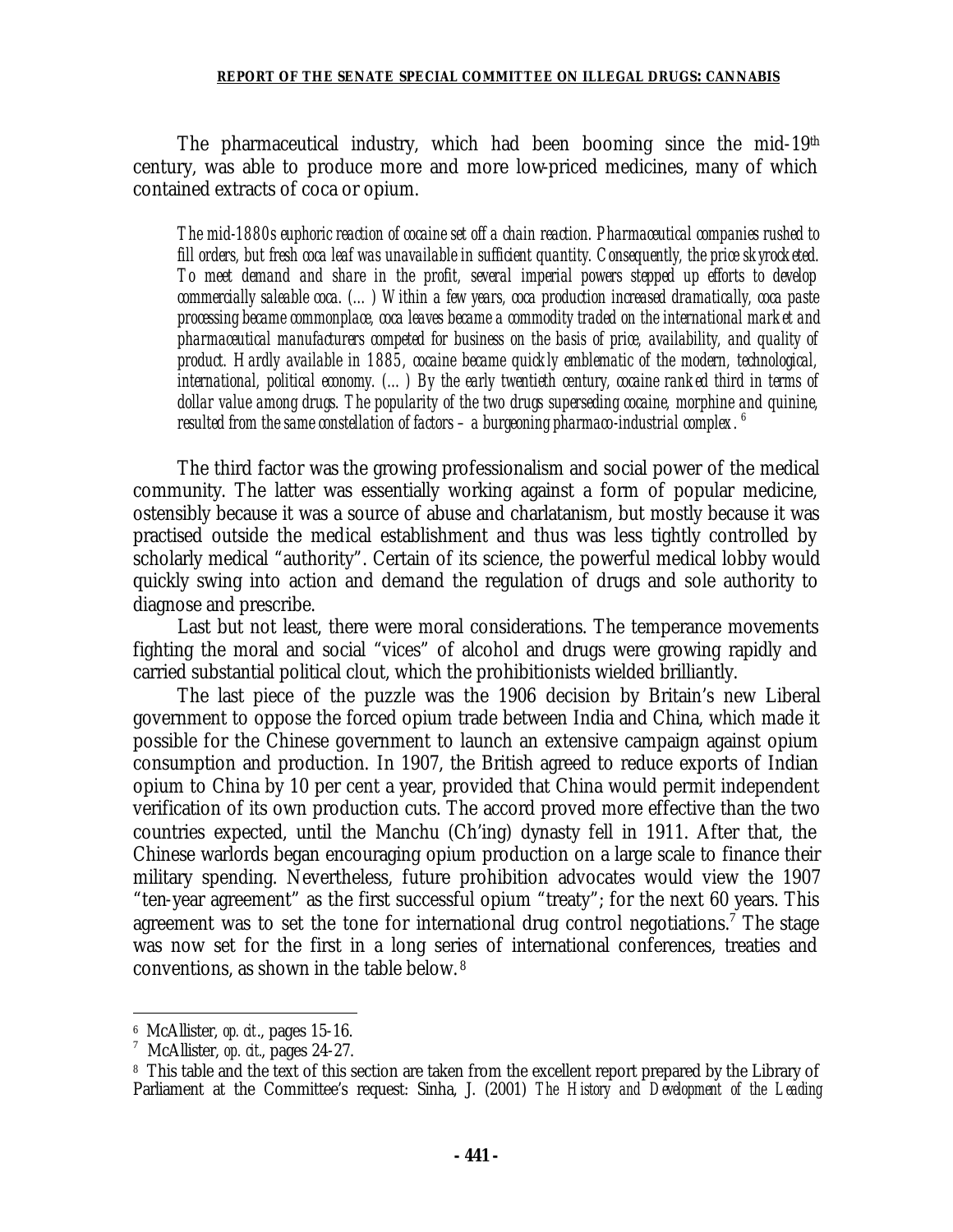|                                | nanimieni ngreements on rancoties und royenotropic substances        |                          |
|--------------------------------|----------------------------------------------------------------------|--------------------------|
| Date and place signed          | Title of agreement                                                   | Date of entry into force |
| 26 February 1909               | Final Resolutions of the International Opium Commission <sup>1</sup> | Not applicable           |
| Shanghai, China                |                                                                      |                          |
| 23 January 1912                | <b>International Opium Convention</b>                                | 11 February 1915 /       |
| The<br>Hague,                  |                                                                      | 28 June 1919 2           |
| Netherlands                    |                                                                      |                          |
| 11 February 1925               | Agreement concerning the Manufacture of, Internal Trade              | 28 July 1926             |
| Geneva, Switzerland            | in, and Use of Prepared Opium                                        |                          |
| 19 February 1925               | <b>International Opium Convention</b>                                | 25 September 1928        |
| Geneva, Switzerland            |                                                                      |                          |
| 13 July 1931                   | Convention for Limiting the Manufacture and Regulating the           | 9 July 1933              |
| Geneva, Switzerland            | Distribution of Narcotic Drugs <sup>3</sup>                          |                          |
| 27 November 1931               | Agreement for the Control of Opium Smoking in the Far                | 22 April 1937            |
| Bangkok, Thailand              | East                                                                 |                          |
| 26 June 1936                   | Convention for the Suppression of the Illicit Traffic in             | 26 October 1939          |
| Geneva, Switzerland            | Dangerous Drugs                                                      |                          |
| 11 December 1946               | Protocol amending the Agreements, Conventions and                    | 11 December 1946         |
| Lake<br>Success,<br><b>New</b> | Protocols on Narcotic Drugs concluded at The Hague on 23             |                          |
| York, USA                      | January 1912, at Geneva on 11 February 1925 and 19                   |                          |
|                                | February 1925 and 13 July 1931, at Bangkok on 27                     |                          |
|                                | November 1931, and at Geneva on 26 June 1936                         |                          |
| 19 November 1948               | Protocol Bringing under International Control Drugs outside          | 1 December 1949          |
| Paris, France                  | the Scope of the Convention of 13 July 1931, for Limiting            |                          |
|                                | the Manufacture and Regulating the Distribution of Narcotic          |                          |
|                                | Drugs, as amended by the Protocol signed at Lake Success,            |                          |
|                                | New York, on 11 December 1946                                        |                          |
| 23 June 1953                   | Protocol for Limiting and Regulating the Cultivation of the          | 8 March 1963             |
| New York, USA                  | Poppy Plant, the Production of, International and Wholesale          |                          |
|                                | Trade in, and Use of, Opium                                          |                          |
| 30 March 1961                  | Single Convention on Narcotic Drugs, 1961                            | 13 December 1964         |
| New York, USA.                 |                                                                      |                          |
| 21 February 1971               | Convention on Psychotropic Substances                                | 16 August 1976           |
| Vienna, Austria                |                                                                      |                          |
| 25 March 1972                  | Protocol amending the Single Convention on Narcotic                  | 8 August 1975            |
| Geneva, Switzerland            | <b>Drugs</b> , 1961                                                  |                          |
| 20 December 1988               | United Nations Convention against Illicit Traffic in Narcotic        | 11 November 1990         |
| Vienna, Austria                | <b>Drugs and Psychotropic Substances</b>                             |                          |

**Multilateral Agreements on Narcotics and Psychotropic Substances<sup>9</sup>**

**<sup>1</sup>**This is the only document in the table that is not an enforceable multilateral treaty. It is included because it marks the beginning of substantial international cooperation on drug control.

**<sup>2</sup>**China, the Netherlands, and the U.S. implemented the Convention in 1915 (Honduras and Norway followed suit later that year). It did not come into force globally until it was incorporated into the Treaty of Versailles in 1919.

**<sup>3</sup>**As amended by the Protocol signed at Lake Success, New York, on 11 December 1946.

 $\overline{a}$ 

*International Drug Control Conventions.* Ottawa: Library of Parliament, Parliamentary Research Branch, available on the Committee's Web site at www.parl.gc.ca/illegal-drugs.asp.

<sup>9</sup> Sources: Canadian Treaty Series; Kettil Bruun, Lynn Pan and Ingemar Rexed, (1975) *The Gentlemen's Club: International Control of Drugs and Alcohol*, Chicago: University of Chicago Press; United States, (1972) *International Narcotics Control: A Source Book of Conventions, Protocols, and Multilateral Agreements, 1909-1971*, Washington, D.C.: Bureau of Narcotics & Dangerous Drugs.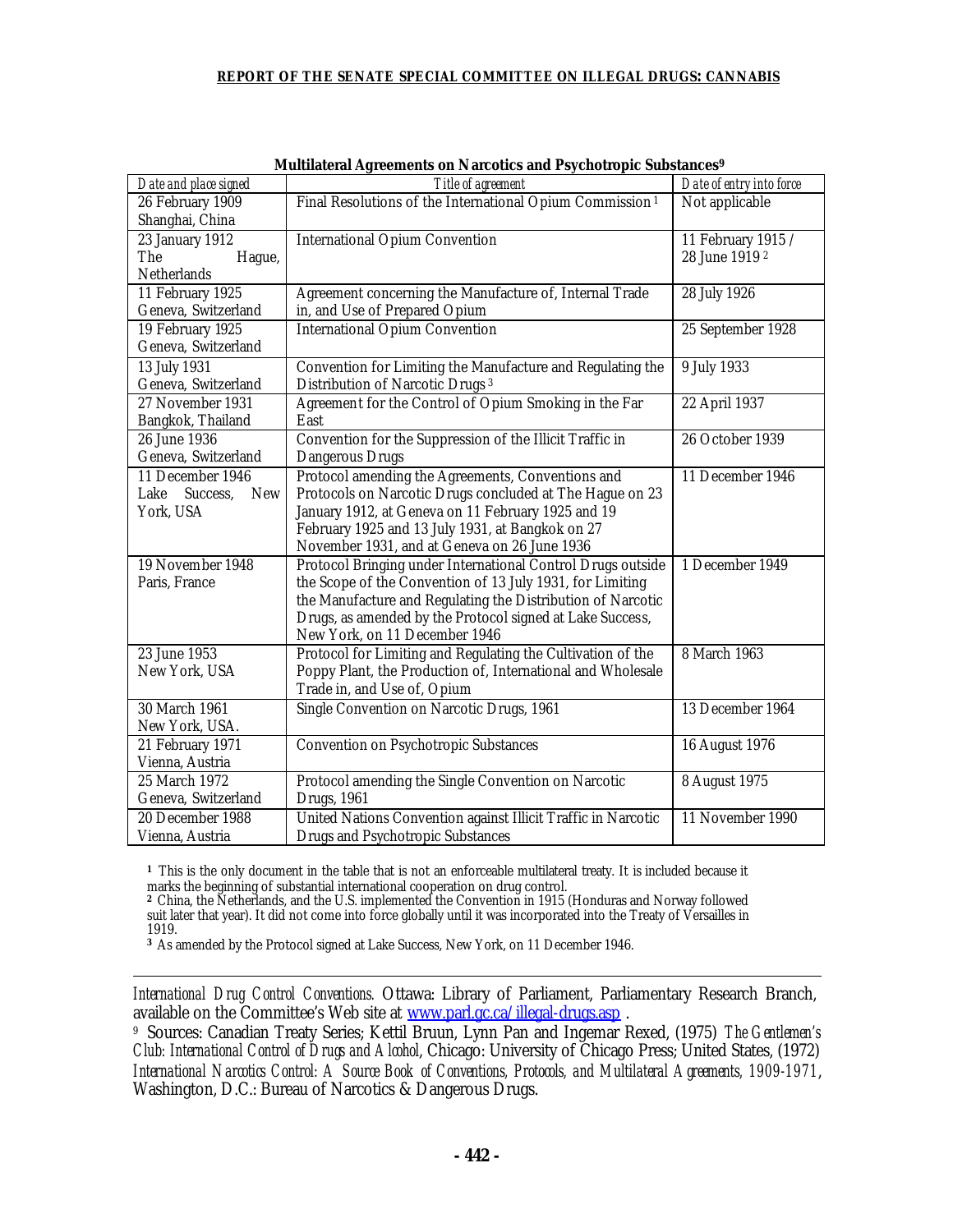#### *The 1909 Shanghai Conference*

U.S. interest in international drug control grew substantially following the Spanish-American War, which led to its acquisition of the Philippines in 1898.<sup>10</sup> The acquisition brought with it what the American administration perceived as a serious problem: a government-run opium supply monopoly. Under the guidance of the new Episcopal Bishop of the Philippines, Charles Henry Brent, the monopoly was shut down. Yet smuggling continued, and Brent, who regarded the opium issue as a moral question and use of the drug as *"a social vice … a crime,"* persuaded President Theodore Roosevelt to support holding an international meeting in Shanghai to remedy what was clearly a regional problem.<sup>11</sup>

In February 1909, the International Opium Commission<sup>12</sup> met in Shanghai, with Brent as its president. However, because the participants did not have the necessary plenipotentiary powers to conclude a treaty, the result was simply a collection of facts and a set of non-binding recommendations. In the discussions on the Commission's terms of reference, one question that arose was whether drug-related medical issues, such as addiction and its treatment, should be considered; the proposal was defeated (by a majority of one) because it was felt that there was insufficient medical expertise present at the meeting.13 This set a telling precedent: most subsequent drug meetings would be attended predominantly by diplomats and civil servants, with little significant input from medical experts.

The negotiations during the Commission's meetings laid the groundwork for future conferences. The U.S., aggressively represented by Hamilton Wright, tried to persuade the colonial powers to support a narrow definition of "legitimate use" of opium, under which any non-medical or non-scientific use–by Western medical and scientific standards–would be considered illicit. The colonial powers advocated a softer approach, which would permit "quasi-medical use". In the final wording of Resolution 3, the Commission concluded "that the use of opium in any form otherwise than for medical purposes is *held* by *almost* every participating country to be a matter for prohibition *or for careful regulation*; and that each country in the administration of its system or regulation purports to be aiming, as opportunity offers, at progressively increasing stringency" (emphasis as in original).

The Commission was, in fact, far from "international". The focus was on China's opium problems–five of the nine resolutions mentioned China by name–and the U.S. and Britain dominated the discussions. The U.S. was pushing for prohibition and felt that China needed assistance with its domestic opium problems. Britain worked to

<sup>10</sup> Lowes, P.D. (1966) *The Genesis of International Narcotics Control*. Geneva: Droz, page 102.

<sup>11</sup> Bewley-Taylor, D.R. (1999) *The United States and International Drug Control.* page 19.

<sup>12</sup> The Commission included all the colonial powers in the region – Britain, France, Germany, Japan, the Netherlands, Portugal and Russia – and China, Siam [now Thailand], Persia [now Iran], Italy and Austria-Hungary. (McAllister (2000), page 28)

<sup>13</sup> Bruun *et al.* (1975), page 11; Lowes (1966), page 187-188.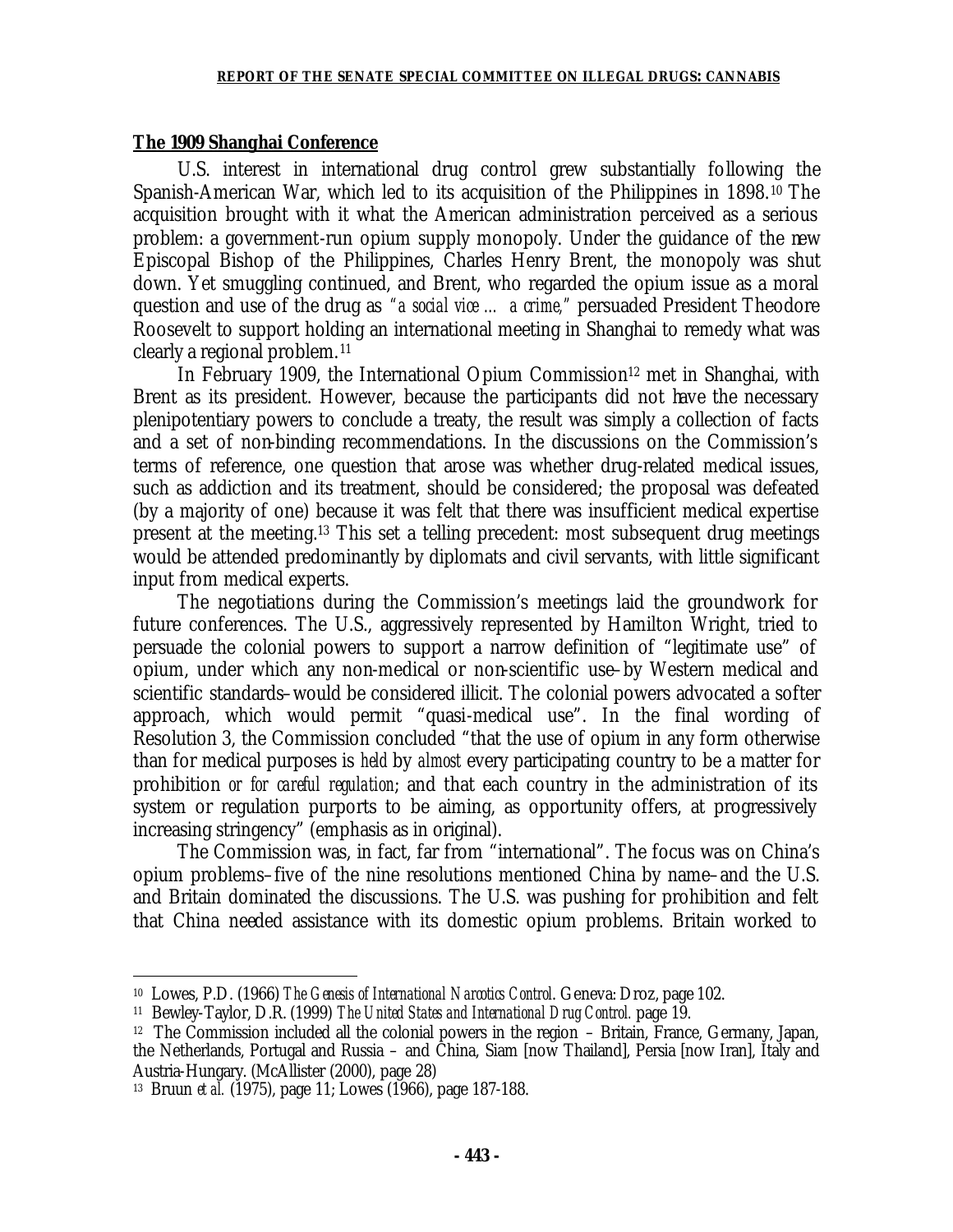protect its lucrative Indian opium trade, arguing that curbing such trade would be useless until China brought its domestic production under control.<sup>14</sup>

Underlying the U.S. delegation's hard-line stance at the Shanghai meeting were key domestic political and economic goals that would also colour later negotiations. It was assumed that if other countries controlled their own opium production and exports, the U.S. would not be burdened with the task, because the poppy and the coca leaf had never been grown in appreciable quantities in North America. Furthermore, international agreements calling on countries to take drastic internal measures provided ammunition for Brent and Wright, who were pressuring the U.S. government to develop stringent domestic drug control laws.<sup>15</sup>

#### *The 1912 Hague International Opium Convention*

At the Shanghai meeting, the Americans had proposed a future conference to draft an international drug control treaty that would include the Shanghai resolutions in an expanded and more stringent form. This proposal was contested by the other countries and went nowhere. In the years that followed, however, the U.S. lobbied continually and forcefully around the world for a new conference. Addressing the opium problem directly, publicly and internationally was a way for the U.S. to achieve its domestic control objectives, to put an end to the profitable drug trade dominated by the colonial powers, and to curry favour with the Chinese and thereby improve Sino-American economic relations.<sup>16</sup>

Twelve countries agreed to meet at The Hague on 1 December 1911 to draft a treaty.17 Once again, the meeting was chaired by Brent, and Wright led the U.S. delegation. Most states had demanded amendments to the U.S. draft agenda, which focused on stringent control of opium production, manufacture and distribution in Asia. For example, Britain insisted that manufactured drugs such as morphine, heroin, and cocaine be considered. This was an attempt to dilute the opium agenda and deflect attention from Indian opium production. Britain also hoped that a fair treaty would create a level playing field for British pharmaceutical companies to compete with the dominant German synthetic drug industry.<sup>18</sup>

<sup>14</sup> Walker III, William O., (1991) *Opium and Foreign Policy: The Anglo-American Search for Order in Asia, 1912-1954*, Chapel Hill, N.C.: University of North Carolina Press, page 16-17; Lowes (1966), page 152- 153.

<sup>15</sup> Musto (1999), page 36-37.

<sup>16</sup> William B. McAllister, (1992) "Conflicts of Interest in the International Drug Control System," in William O. Walker III, ed., *Drug Control Policy: Essays in Historical and Comparative Perspective*, University Park, Pennsylvania: Pennsylvania State University Press, page 145.

<sup>17</sup> Germany, China, the United States, France, Britain, the Netherlands, Italy, Japan, Persia [now Iran], Portugal, Russia and Siam [now Thailand].

<sup>18</sup> McAllister (2000), page 32-33; Bruun *et al.* (1975), page 11-12.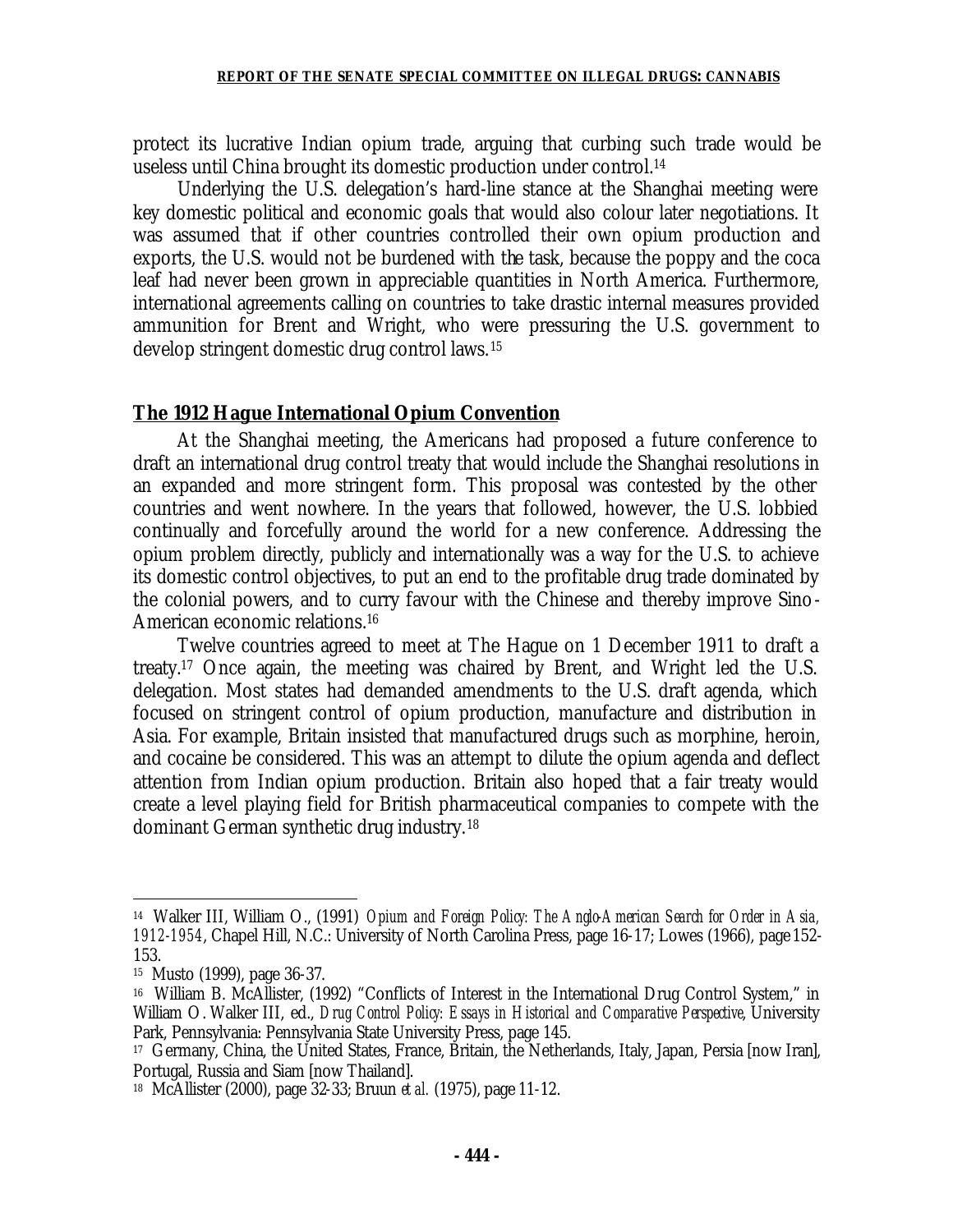Chapters I and II of the 1912 *International Opium Convention*19 (1912 Hague Convention) dealt with raw and prepared opium. For example, Article 1 required parties to "enact effective laws or regulations for the control of the production and distribution of raw opium" unless such laws were already in place. The Convention also recognized the U.S.-initiated principle of restricting opium use to medical and scientific purposes. Chapter IV was aimed at reducing drug trafficking in China.

Chapter III focused on licensing, manufacturing and distribution controls on synthetic drugs, but Germany ensured that the provisions were weak and vague. Article 10 allowed countries to simply make their *"best endeavours"* to implement these controls. Furthermore, Germany refused to sign the treaty until it was agreed that all countries would have to ratify<sup>20</sup> the Convention before it came into force. This was an effective tactic for delaying control measures as it took almost a decade for all countries to ratify the agreement. Germany did so only because ratification was a condition of the Treaty of Versailles that ended the First World War in 1919.<sup>21</sup>

Wright used the 1912 Hague Convention in his campaign for U.S. domestic legislation, arguing that a federal law was necessary for the U.S. to fulfil its obligations under the Convention. In 1916, the U.S. Supreme Court ruled that this was not so, but by then the *Harrison Narcotics Act of 1914* had become the first federal drug control law in the U.S.; it would remain a pillar of U.S. drug policy for the next few decades. $^{22}$ 

The establishment of the League of Nations in 1919 following the First World War provided the international community with a centralized body for the administration of drug control. In 1920, the League created the Advisory Committee on the Traffic in Opium and other Dangerous Drugs, commonly known as the Opium Advisory Committee (OAC), the precursor to the United Nations (UN) Commission on Narcotic Drugs. The League Health Committee, forerunner of the UN World Health Organization, was also formed. Administration of the 1912 Hague Convention had originally been the responsibility of the Netherlands, but was transferred to the Opium Control Board (OCB) created by the OAC. Enforcement of the Convention was sporadic as the countries on the OCB were the ones profiting most from the drug trade.<sup>23</sup>

The League began to consider demand-side socio-medical issues such as why individuals use drugs, what constitutes drug abuse, and what social factors affect abuse.

 $\overline{a}$ <sup>19</sup> Done 23 January 1912; in force 28 June 1919.

 $20$  Ratification is the process by which each country enacts national implementing legislation – unless the new international obligations are already met by domestic legislation – and thereby consents to the treaty's application within its territory.

<sup>21</sup> McAllister (2000), page 36-37; Bruun *et al.* (1975), page 12; Lowes (1966), page 182-186.

<sup>22</sup> Musto (1999), page 59-63. Since the U.S. Constitution did not allow a direct federal role in criminalizing drug use, Wright designed the *Harrison Act* as a tax statute; physicians, pharmacists, wholesalers and retailers had to obtain a tax stamp to distribute drugs. The Treasury Department was responsible for enforcing the statute. Thus, the use of drugs was limited through access restrictions. (McAllister (2000), page 35)

<sup>23</sup> McAllister (1992), page 145-146.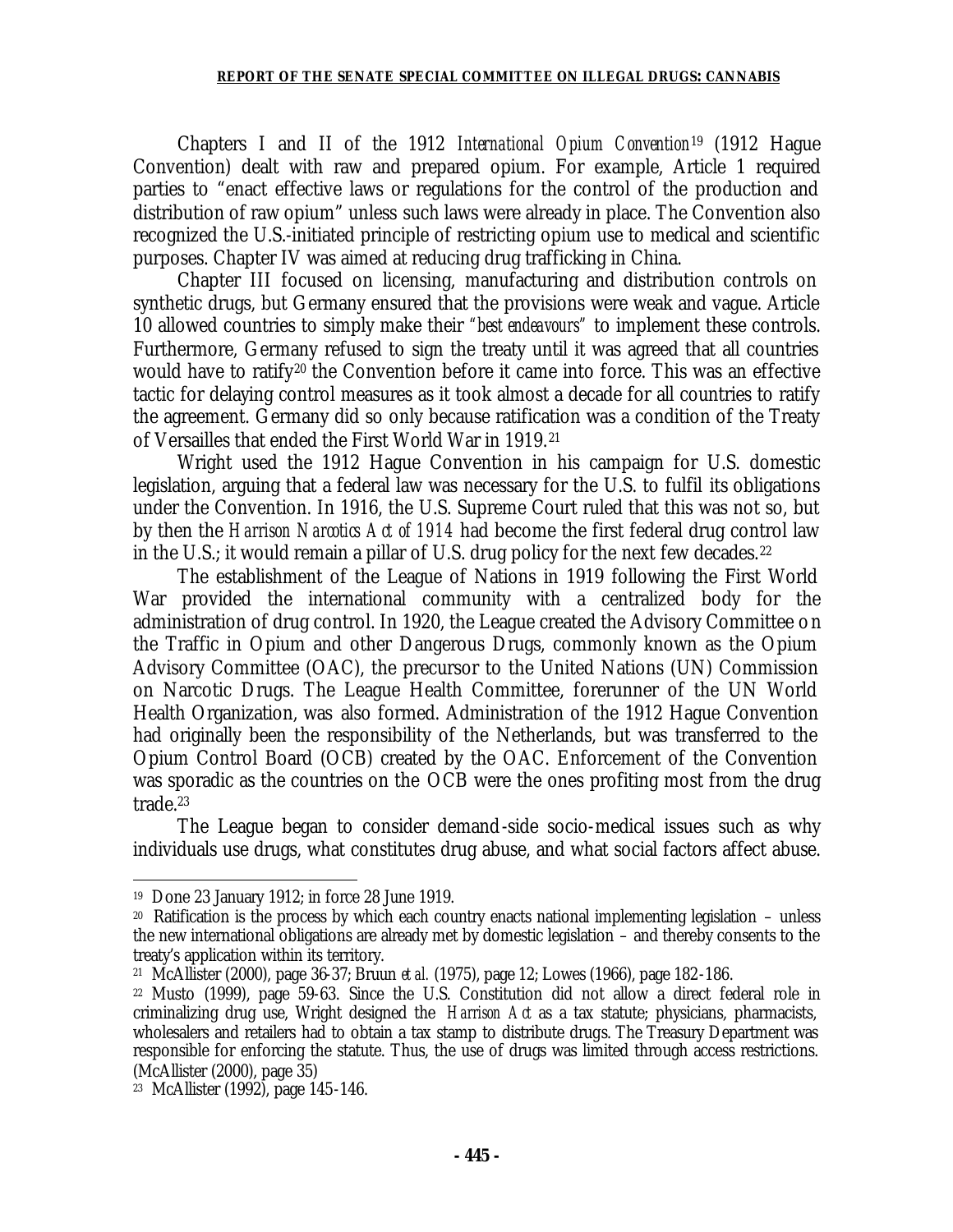However, prohibition and supply-side issues soon regained the ascendancy as preparations began and talks were held, again at the instance of the U.S., for a new treaty in the mid-1920s. In general, the international regime has tended to separate the study of drug-related medical and social problems, including etiological questions, from that of drug control problems.<sup>24</sup>

#### *The 1925 Geneva Opium Conventions*

Even though the U.S. had chosen not to join the League of Nations, its influence in international drug control matters remained strong. Worried by the 1912 Hague Convention's limited effect on the smuggling of opium and, increasingly, drugs manufactured in East Asia, the U.S. pressured the League to convene a new conference. The League feared that if it did not comply, the U.S. might act independently.<sup>25</sup>

Between November 1924 and February 1925, two back-to-back conferences were held, and two separate treaties were concluded. The first Geneva Convention<sup>26</sup> focused on opium-producing nations; signatories were permitted to sell opium only through government-run monopolies and were required to end the trade completely within 15 years.

The second Geneva Convention, the *International Opium Convention*27 (1925 Geneva Convention), was intended to impose global controls over a wider range of drugs, including, for the first time, cannabis, which was referred to as "Indian hemp" (marijuana) in Article 11 of the Convention. Articles 21 to 23 required Parties to provide annual statistics on drug stocks and consumption; the production of raw opium and coca; and the manufacture and distribution of heroin, morphine and cocaine. Chapter VI replaced the OCB with an eight-member Permanent Central Opium Board (PCOB).28 Chapter V of the second Convention set up a PCOB-monitored import certification system to control the international drug trade by limiting the amount that each country could legally import.

While the 1912 Hague Convention had focused on domestic controls, the Geneva Conventions were an attempt to improve transnational control. The U.S. had proposed strict adherence to the principle that drugs should be used only for medical and scientific purposes and that there should be stringent controls on drug production at the source. When these proposals were flatly rejected at the second conference, the U.S.

 $\overline{a}$ <sup>24</sup> McAllister (2000), page 46-50; Lowes (1966), page 188.

<sup>25</sup> McAllister (2000), page 50-51.

<sup>&</sup>lt;sup>26</sup> Agreement concerning the Manufacture of, Internal Trade in, and Use of Prepared Opium, done 11 February 1925, in force 28 July 1926.

<sup>27</sup> Done 19 February 1925; in force 25 September 1928.

<sup>28</sup> The PCOB was intended to be impartial and politically disinterested, but its operations remain extremely political to this day (it still exists). Since its inception, its membership has always included a representative from Britain, the U.S. and France. (McAllister (2000), page 83)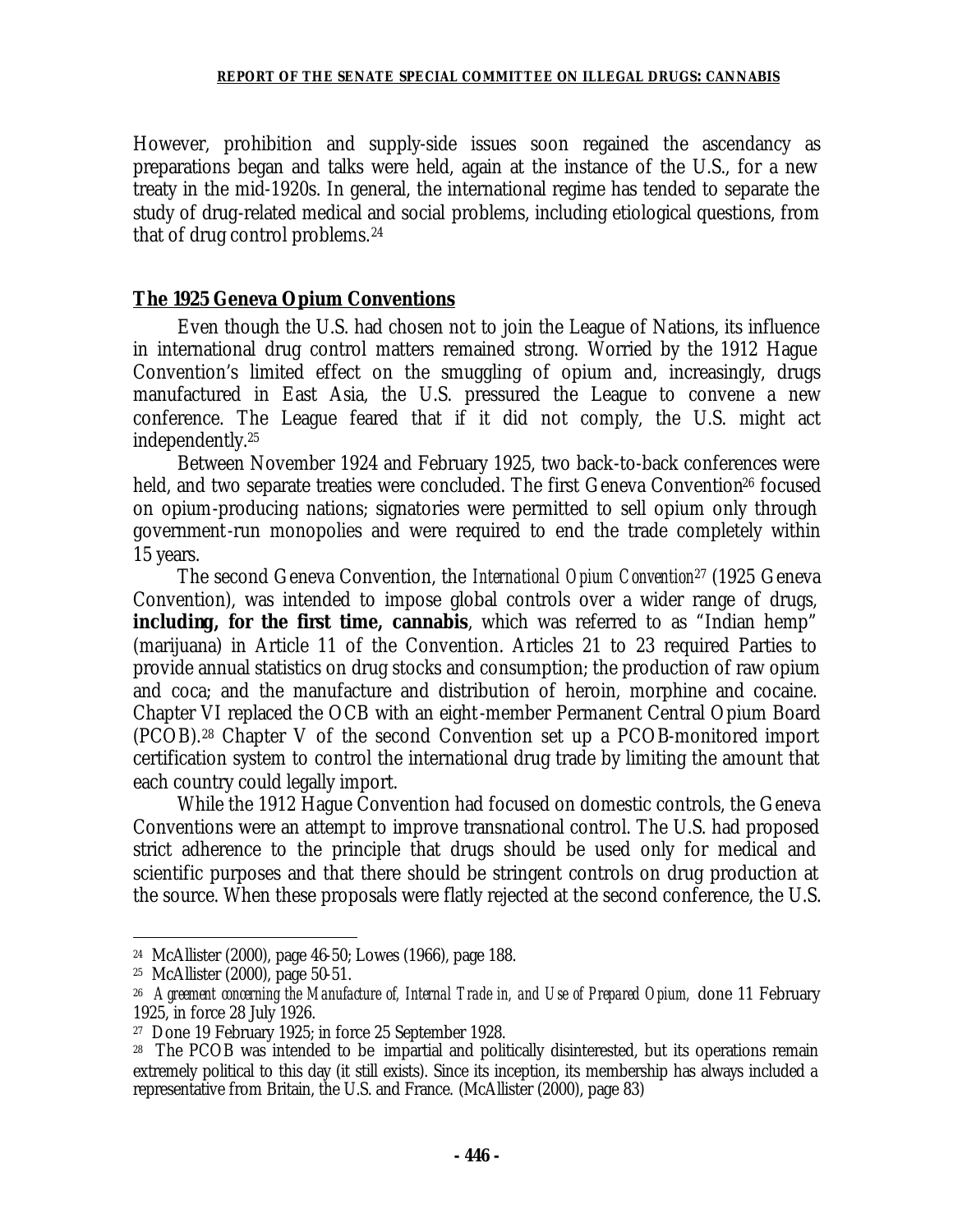delegation walked out of the conference and never signed the treaties. The Chinese delegation withdrew as well, because no agreement could be reached on the suppression of opium smoking.<sup>29</sup> Instead, the two countries concentrated on enforcing the 1912 Hague Convention.

#### *The 1931 Geneva Narcotics Manufacturing and Distribution Limitation Convention / 1931 Bangkok Opium Smoking Agreement*

The import control system put in place following the 1925 Geneva Convention was only partially effective, as drugs were simply transhipped through non-signatory countries. In 1931, the League of Nations convened a further conference in Geneva to place limits on the manufacture of cocaine, heroin and morphine, and to control their distribution. The result of the conference was the *Convention for Limiting the Manufacture and Regulating the Distribution of Narcotic Drugs* <sup>30</sup> (1931 Limitation Convention).

In 1931, Canada abandoned its policy of simply reacting to international drug control efforts and began playing an active role in supporting U.S. efforts to expand control at the source. Colonel Charles Henry Ludovic Sharman, Chief of the Narcotics Division in the Department of Pensions and National Health, was the principal architect of Canada's domestic and international drug policy until the 1960s. Canada, through Sharman, was heavily involved in the negotiations leading up to the 1931 Limitation Convention. <sup>31</sup>

A new player also emerged from within the U.S. delegation: Harry J. Anslinger, first Commissioner of the newly created Federal Bureau of Narcotics, a position he would hold for 33 years. A firm believer in prohibition and the control of drug supplies at the source, Anslinger is widely recognized as a prime mover in the development of U.S. drug policy and, by extension, international drug control into the early 1970s.<sup>32</sup>

The centrepiece of the 1931 Limitation Convention was the manufacturing limitation system set out in Chapters II and III. Parties were required to provide the PCOB with estimates of their national drug requirements for medical and scientific purposes, and on the basis of those estimates, the PCOB would calculate manufacturing limits for each signatory. A Drug Supervisory Body (DSB) was created to administer the system. The Convention's effectiveness was seriously undermined by Article 26, which absolved states of any responsibilities under the Convention for their

 $\overline{a}$ <sup>29</sup> Bruun *et al.* (1975), page 14.

<sup>30</sup> Done 13 July 1931; in force 9 July 1933.

<sup>31</sup> Giffen *et al.* (2000), page 483.

<sup>32</sup> See, for example, McAllister (2000), page 89-90; Bewley-Taylor (1999), page 102-164; Bruun *et al*. (1975), page 137-141; Inglis (1975), page 181-190. See also Harry J. Anslinger and Will Oursler, "The War against the Murderers," in William O. Walker III, ed., *Drugs in the Western Hemisphere: An Odyssey of Cultures in Conflict*, Wilmington, Delaware: Scholarly Resources Inc., 1996.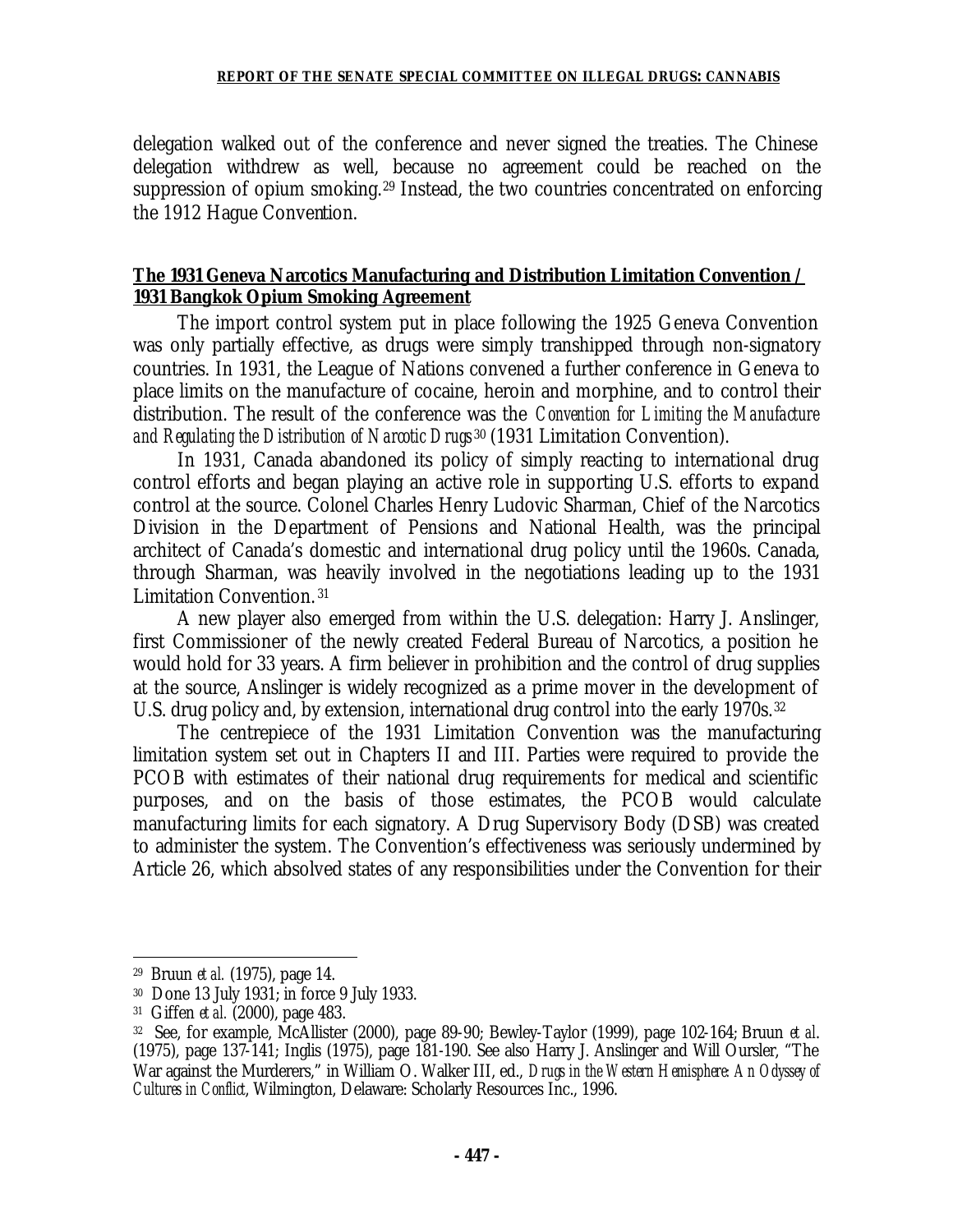colonies. Article 15 required states to set up a "special administration" for national drug control, modelled to some extent on the U.S. domestic control apparatus.<sup>33</sup>

The Convention came into force quickly because various countries and the League of Nations thought it might provide a useful model for arms control negotiations. The League even prepared a report explaining how the principles set out in the 1925 Geneva Convention and the Limitation Convention could be applied to disarmament issues.<sup>34</sup>

In late 1931, another conference was held in Bangkok to address opium smoking in the Far East. The treaty<sup>35</sup> it produced was weak, primarily because the U.S. attended only as an observer and the European colonial powers were unwilling to implement effective controls on opium use while there was significant opium overproduction and smuggling. The fact that the U.S. strategy of absolute prohibition had made little impact on opium trafficking and use in the Philippines did not strengthen the U.S.'s hand in pushing for the elimination of poppy cultivation. The key result of the Bangkok conference was that it convinced the U.S. that a firmer approach was needed to combat raw material production and illicit drug trafficking.<sup>36</sup>

#### *The 1936 Geneva Convention for the Suppression of the Illicit Traffic in Dangerous Drugs*

Based on initiatives of the International Police Commission, forerunner of the International Criminal Police Organization (INTERPOL), negotiations had begun in 1930 to develop a treaty to stem illicit drug trafficking and punish traffickers severely through criminal sanctions.<sup>37</sup>

In 1936, the *Convention for the Suppression of the Illicit Traffic in Dangerous Drugs* <sup>38</sup> (1936 Trafficking Convention) was concluded in Geneva. The U.S., led by Anslinger, had attempted to include provisions that would criminalize all activities–cultivation, production, manufacture and distribution–related to the use of opium, coca (and its derivatives) and cannabis for non-medical and non-scientific purposes. Many countries objected to this proposal, and the focus remained on illicit trafficking.39 Article 2 of the Convention called on signatory countries to use their national criminal law systems to "severely" punish, "particularly by imprisonment or other penalties of deprivation of liberty," acts directly related to drug trafficking.

<sup>33</sup> Anslinger would use this provision continually in the future as a way of protecting his position and the Federal Bureau of Narcotics from being altered through reorganization. (McAllister (2000), page 98, 108-109)

<sup>34</sup> *Ibid.*, page 110-111.

<sup>35</sup> *Agreement for the Control of Opium Smoking in the Far East*, done 27 November 1931, in force 22 April 1937.

<sup>36</sup> Taylor (1969), page 275-279; McAllister (2000), page 106.

<sup>37</sup> Taylor (1969), page 288-298.

<sup>38</sup> Done 26 June 1936; in force 26 October 1939.

<sup>39</sup> Taylor (1969), page 293-295.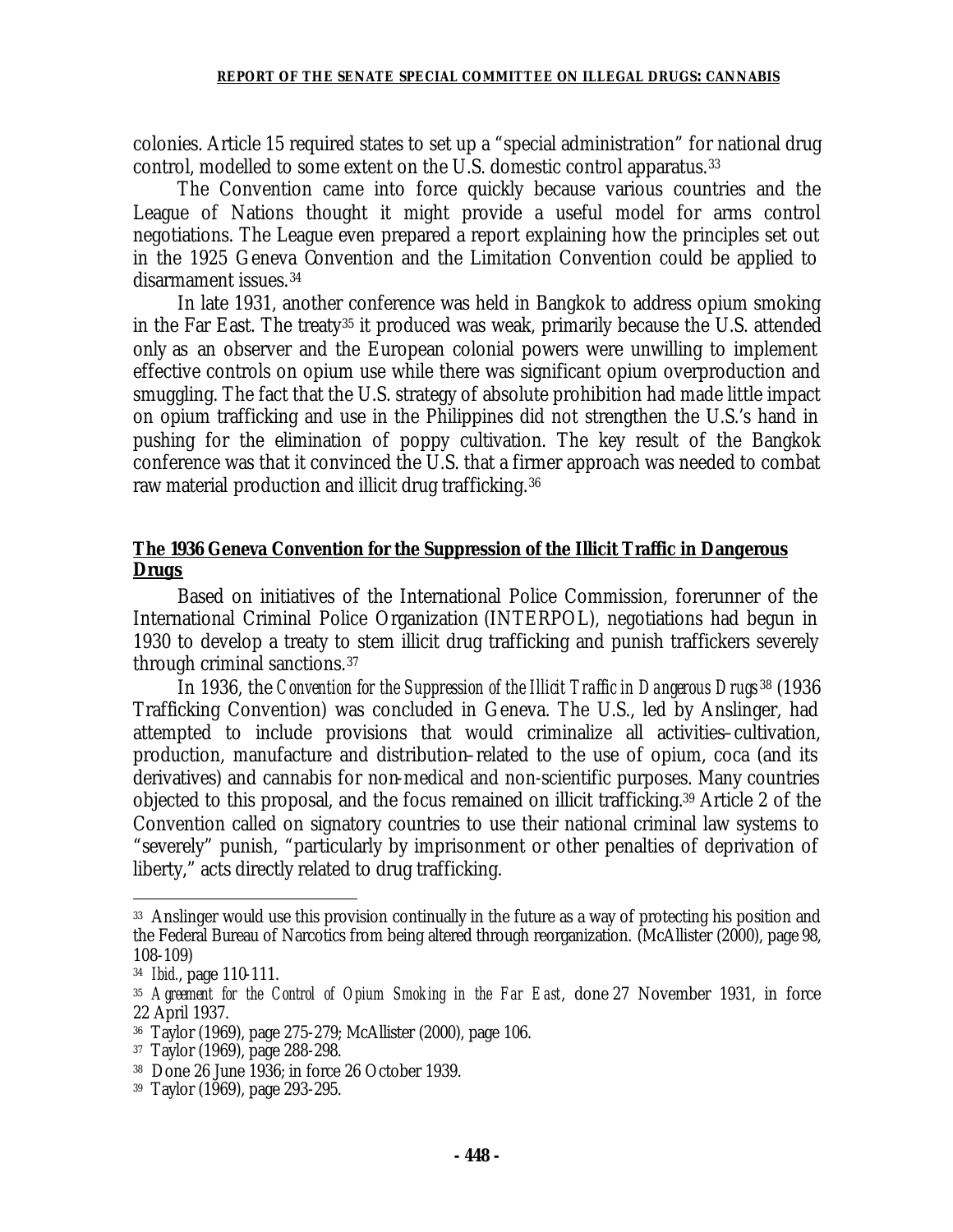The U.S. refused to sign the final version because it considered the Convention too weak, especially in relation to extradition, extraterritoriality and the confiscation of trafficking revenues. The U.S. was also worried that if it signed, it might have to weaken its domestic criminal control system to comply with the Convention. In fact, the Convention never gained widespread acceptance, as most countries interested in targeting traffickers concluded their own bilateral treaties.

Despite its minimal overall effect, the 1936 Trafficking Convention marked a turning point. All the previous treaties had dealt with the regulation of "legitimate" drug activities, whereas the 1936 Trafficking Convention now made such activities an international crime subject to penal sanctions.

#### *The Second World War*

In the late 1930s, the Opium Advisory Committee (OAC) of the League of Nations began to question the international drug control regime's emphasis on prohibition and law enforcement. Some countries proposed combating abuse through public health approaches, including psychological treatment, dispensary clinics and educational programs. Asserting the U.S. belief that addicts could only be cured through institutionalization, Anslinger, supported by Sharman, was able to block all OAC efforts to consider social and etiological approaches to drug problems. Instead, at Anslinger's insistence, the focus remained on developing a new treaty to impose prohibition and supply control worldwide.<sup>40</sup>

Ironically, in anticipation of war, many countries (in particular the U.S.) built up stockpiles of opium and opium products intended for medical purposes.<sup>41</sup> The Second World War put further development of the international drug control apparatus on hold.

#### *The 1946 Lake Success Protocol*

Following the war, the drug control bodies and functions of the League of Nations were folded into the newly formed United Nations.42 The UN Economic and Social Council (ECOSOC) took over primary responsibility through its Commission on Narcotic Drugs (CND), which replaced the OAC. Under the CND, the Division of Narcotic Drugs (DND) was charged with the preparatory work for conferences. The PCOB and the DSB continued under the CND in their respective roles of compiling

 $\overline{a}$ <sup>40</sup> McAllister (2000), page 126-127.

<sup>&</sup>lt;sup>41</sup> The possibility of war accentuated the hypocrisy and opportunistic nature of the U.S. prohibitionist position. In 1939, Anslinger "was simultaneously pursuing a League-sponsored treaty to curtail agricultural production in far-off lands, a regional agreement that would allow him to commence poppy cultivation at home, and a global acquisition program that amassed the world's largest cache of licit opium yet assembled." (McAllister (2000), page 133)

<sup>42</sup> See Bewley-Taylor (1999), page 54-59; Bruun *et al.* (1975), page 54-65.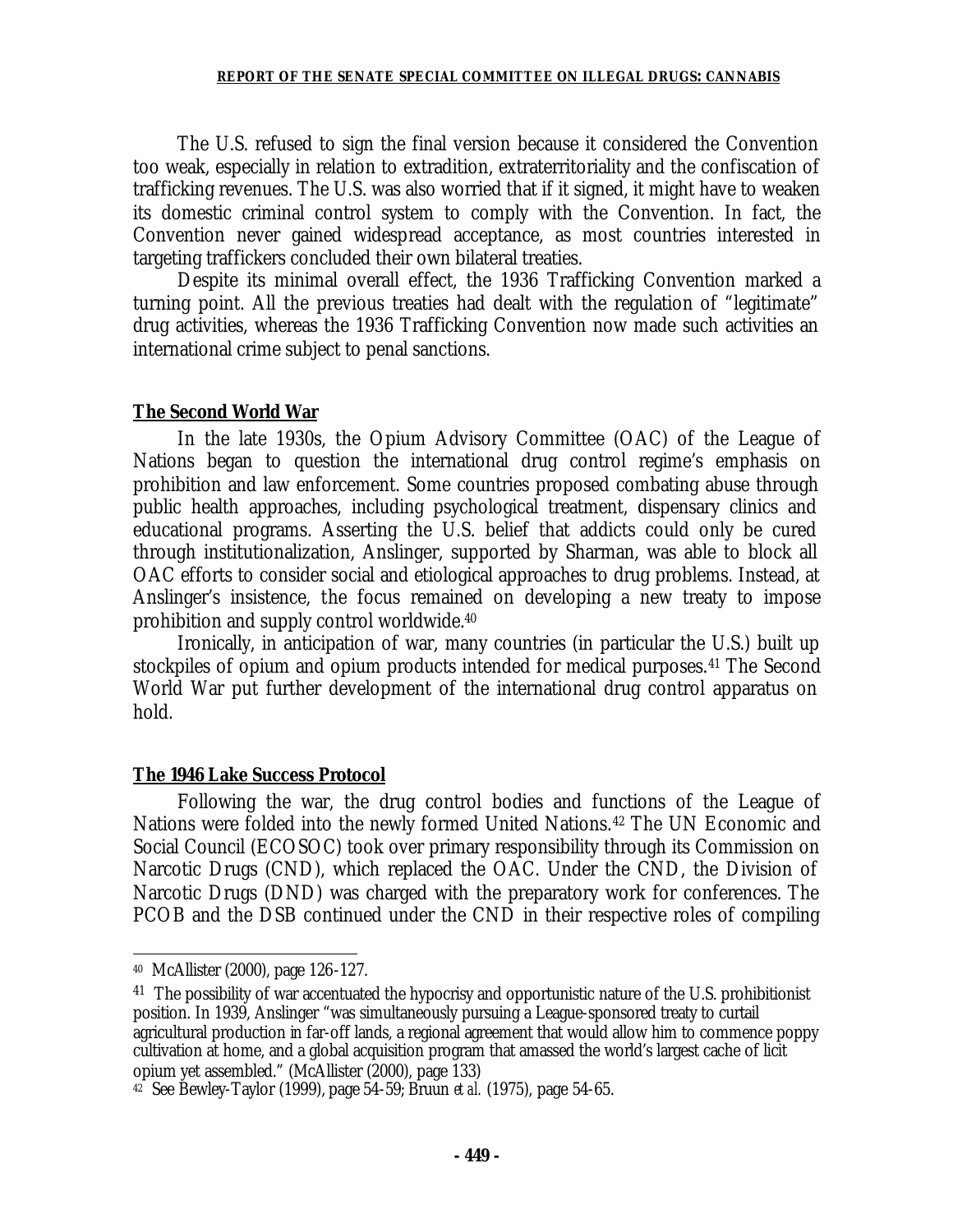statistics for national estimates and administering previous treaties. Canada's Sharman became the first Chair of the CND and also held a seat on the DSB.

All these changes in responsibility and organization meant that the existing international drug control treaties had to be amended. The amendments were made in a Protocol<sup>43</sup> signed at Lake Success, New York, on 110 December 1946.

#### *The 1948 Paris Protocol*

Anslinger and Sharman campaigned hard to ensure that the CND would report directly to ECOSOC as an independent organization. They were afraid that if the main drug control apparatus was a larger health or social issues organization, such as the World Health Organization (WHO) or the United Nations Educational, Scientific and Cultural Organization (UNESCO), etiology and treatment issues might take precedence over the prohibition focus. In particular, they wanted to ensure that governments would be represented by law enforcement officials rather than physicians or others with sociology or public health backgrounds. Furthermore, the USSR showed interest in considering the social factors underlying drug abuse. For the Western powers to have agreed with the Soviet Union would have undermined their hard-line stance against Moscow and communism in the looming Cold War.

Although control remained principally with ECOSOC, the World Health Organization (WHO), in particular its Drug Dependence Expert Committee, became responsible for deciding what substances should be regulated.44 This authority was given to the WHO in an international Protocol45 signed in Paris in 1948. Article 1 stated that if the WHO found a drug to be *"capable of producing addiction or of conversion into a product capable of producing addiction,"* it would decide how to classify the drug within the international drug control structure. The Protocol also brought under international control specific synthetic opiates not covered by previous treaties.

#### *The 1953 New York Opium Protocol*

By the late 1940s, it became clear that the large number of international drug treaties, with their differing types and levels of control, had become confusing and unwieldy. Anslinger, Sharman and their allies had the CND recommend to ECOSOC the idea of consolidating all existing treaties into one document. It would also be an

 $\overline{a}$ <sup>43</sup> *Protocol amending the Agreements, Conventions and Protocols on Narcotic Drugs concluded at The Hague on 23 January 1912, at Geneva on 11 February 1925 and 19 February 1925 and 13 July 1931, at Bangkok on 27 November 1931, and at Geneva on 26 June 1936*, done 11 December 1946, in force 11 December 1946.

<sup>44</sup> Bruun *et al.* (1975), page 70.

<sup>45</sup> *Protocol Bringing under International Control Drugs outside the Scope of the Convention of 13 July 1931, for Limiting the Manufacture and Regulating the Distribution of Narcotic Drugs, as amended by the Protocol signed at Lake Success, New York, on 11 December 1946*, done 19 November 1948, in force 1 December 1949.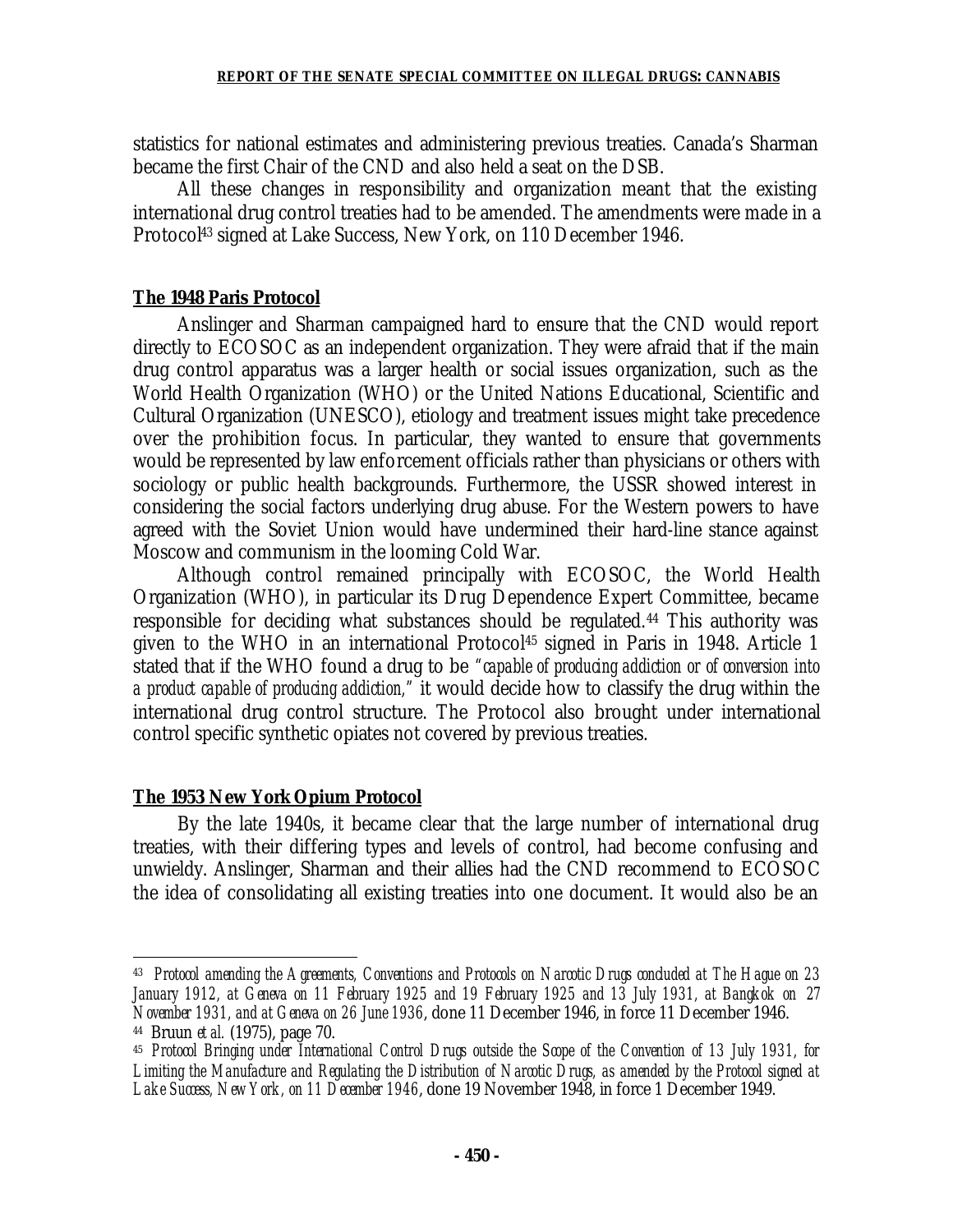opportunity to bring in more stringent prohibition-based controls.46 This plan was sidelined for a decade when the Director of the DND, Leon Steinig, proposed the creation of an "International Opium Monopoly" in an attempt to end the illicit trade and guarantee wholesale licit opium supply.

Throughout the 1950s, Cold War tensions pushed Anslinger to rebuild the U.S. stockpile of opium and opium derivatives, often by making large purchases from Iran through U.S. pharmaceutical companies. Many European countries were also stockpiling. The multinational pharmaceutical companies in Europe and the U.S. feared that a monopoly like the one proposed by Steinig would lead to restrictions and higher prices. Anslinger and Sharman along with the British, Dutch and French killed the monopoly discussions in the CND. The French representative on the CND, Charles Vaille, suggested a new opium protocol as an interim solution until the treaties could be consolidated. ECOSOC approved a plenipotentiary conference, and Anslinger seized the new protocol initiative as an opportunity to impose strict global controls on opium production.<sup>47</sup>

The Protocol48 (1953 Opium Protocol), finalized in New York in 1953, Article 2 stated bluntly that Parties were required *to "limit the use of opium exclusively to medical and scientific needs."* Various provisions were included to control the cultivation of the poppy and the production and distribution of opium. Article 6 restricted opium production to seven states, and Parties could only import or export opium produced in one of those countries.49 The Protocol comprised the most stringent international drug control provisions yet, but it never gained the support Anslinger had hoped for. It did not receive sufficient ratifications to bring it into force until 1963, and by then it had been superseded by the 1961 Single Convention.

#### **THE THREE CURRENT CONVENTIONS**

#### *The Single Convention on Narcotic Drugs, 1961*

The Single Convention has played a central role in the creation of the modern prohibitionist system of international drug control. It is a continuation and expansion of the legal infrastructure developed between 1909 and 1953.

The work of consolidating the existing international drug control treaties into one instrument began in 1948, but it was 1961 before an acceptable third draft was ready to

<sup>46</sup> ECOSOC approved the recommendation in two resolutions: 159 II D (VII) of 3 August 1948, and 246 D (IX) of 6 July 1949. See also McAllister (2000), page 172; Bewley-Taylor (1999), page 137.

<sup>47</sup> McAllister (2000), page 172-179.

<sup>48</sup> *Protocol for Limiting and Regulating the Cultivation of the Poppy Plant, the Production of, International and Wholesale Trade in, and Use of, Opium*, done 23 June 1953, in force 8 March 1963.

<sup>49</sup> The seven producing countries were Bulgaria, Greece, India, Iran, Turkey, the USSR and Yugoslavia.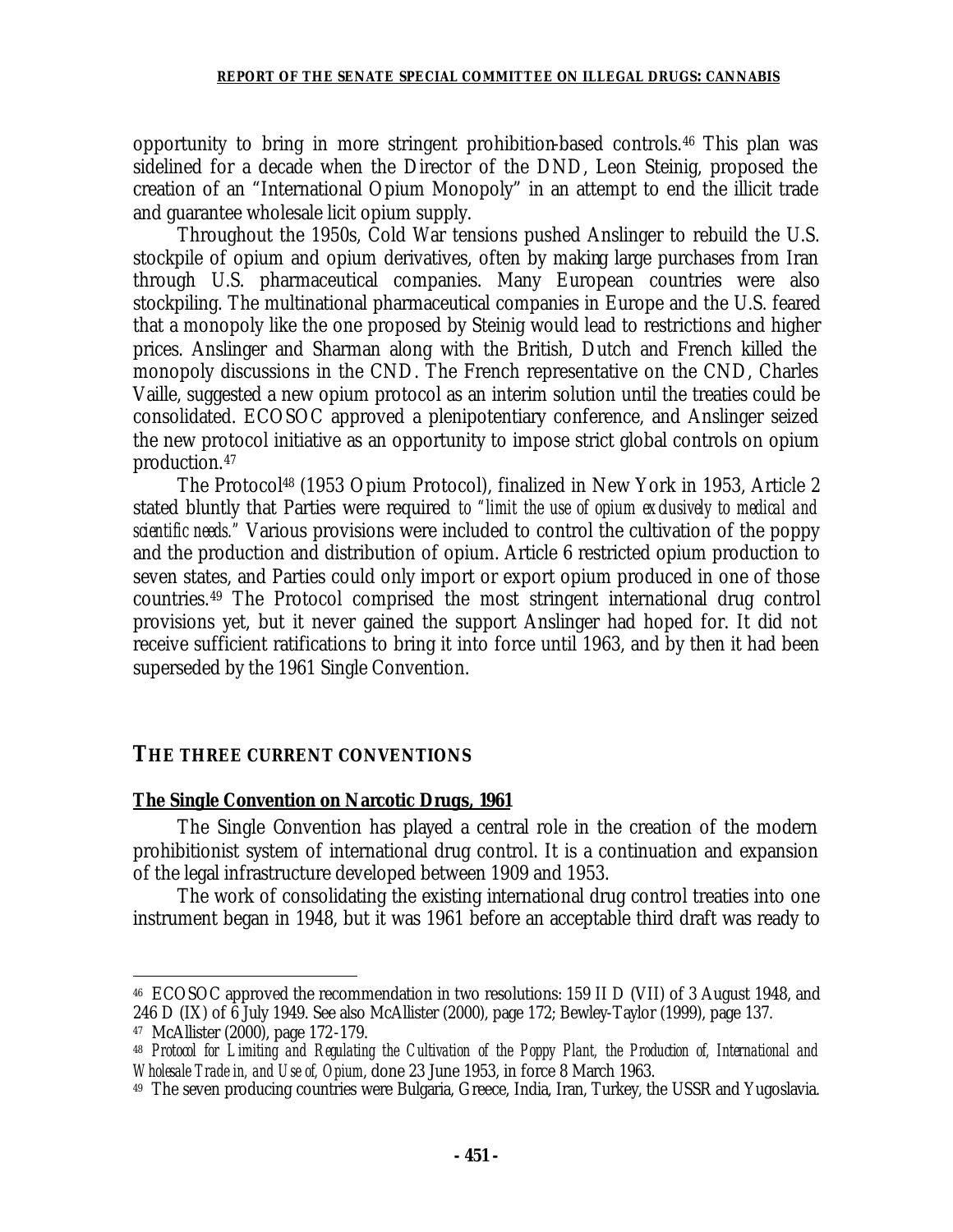be presented for discussion at a plenipotentiary conference.<sup>50</sup> The conference began in New York on 24 January 1961, and was attended by 73 countries, each "with an agenda based on its own domestic priorities."<sup>51</sup>

William B. McAllister has divided the participating states into five distinct categories based on their drug control stance and objectives.

- Organic states group: *As producers of the organic raw materials for most of the global drug supply, these countries had been the traditional focus of international drug control efforts. They were open to socio-cultural drug use, having lived with it for centuries. While India, Turkey, Pakistan and Burma took the lead, the group also included the coca-producing states of Indonesia and the Andean region of South America, the opium- and cannabis-producing countries of South and Southeast Asia, and the cannabis-producing states in the Horn of Africa. They favoured weak controls because existing restrictions on production and export had directly affected large segments of their domestic population and industry. They supported national control efforts based on local conditions and were wary of strong international control bodies under the UN. Although essentially powerless to fight the prohibition philosophy directly, they effectively forced a compromise by working together to dilute the treaty language with exceptions, loopholes and deferrals. They also sought development aid to compensate for losses caused by strict controls.*
- Manufacturing states group: *This group included primarily Western industrialized nations, the key players being the U.S., Britain, Canada, Switzerland, the Netherlands, West Germany*  and Japan. Having no cultural affinity for organic drug use and being faced with the effects that *drug abuse was having on their citizens, they advocated very stringent controls on the production of organic raw materials and on illicit trafficking. As the principal manufacturers of synthetic psychotropics, and backed by a determined industry lobby, they forcefully opposed undue restrictions on medical research or the production and distribution of manufactured drugs. They favoured strong supranational control bodies as long as they continued to exercise* de facto *control over such bodies. Their strategy was essentially to "shift as much of the regulatory burden as possible to the rawmaterial-producing states while retaining as much of their own freedom as possible."*
- Strict control group: *These were essentially non-producing and non-manufacturing states with no direct economic stake in the drug trade. The key members were France, Sweden, Brazil and Nationalist China. Most of the states in this group were culturally opposed to drug use and suffered from abuse problems. They favoured restricting drug use to medical and scientific purposes and were willing to sacrifice a degree of national sovereignty to ensure the effectiveness of supranational control bodies. They were forced to moderate their demands in order to secure the widest possible agreement.*

 $\overline{a}$ <sup>50</sup> One of the Canadian delegates to the CND, National Health and Welfare official Robert Curran, played the leading role in drafting a document that would be acceptable to all countries as a starting point for negotiations (McAllister (2000), page 205). For an analysis of this third draft, see Leland M. Goodrich, "New Trends in Narcotics Control", *International Conciliation*, No. 530, November 1960.

<sup>51</sup> McAllister (1992), page 148.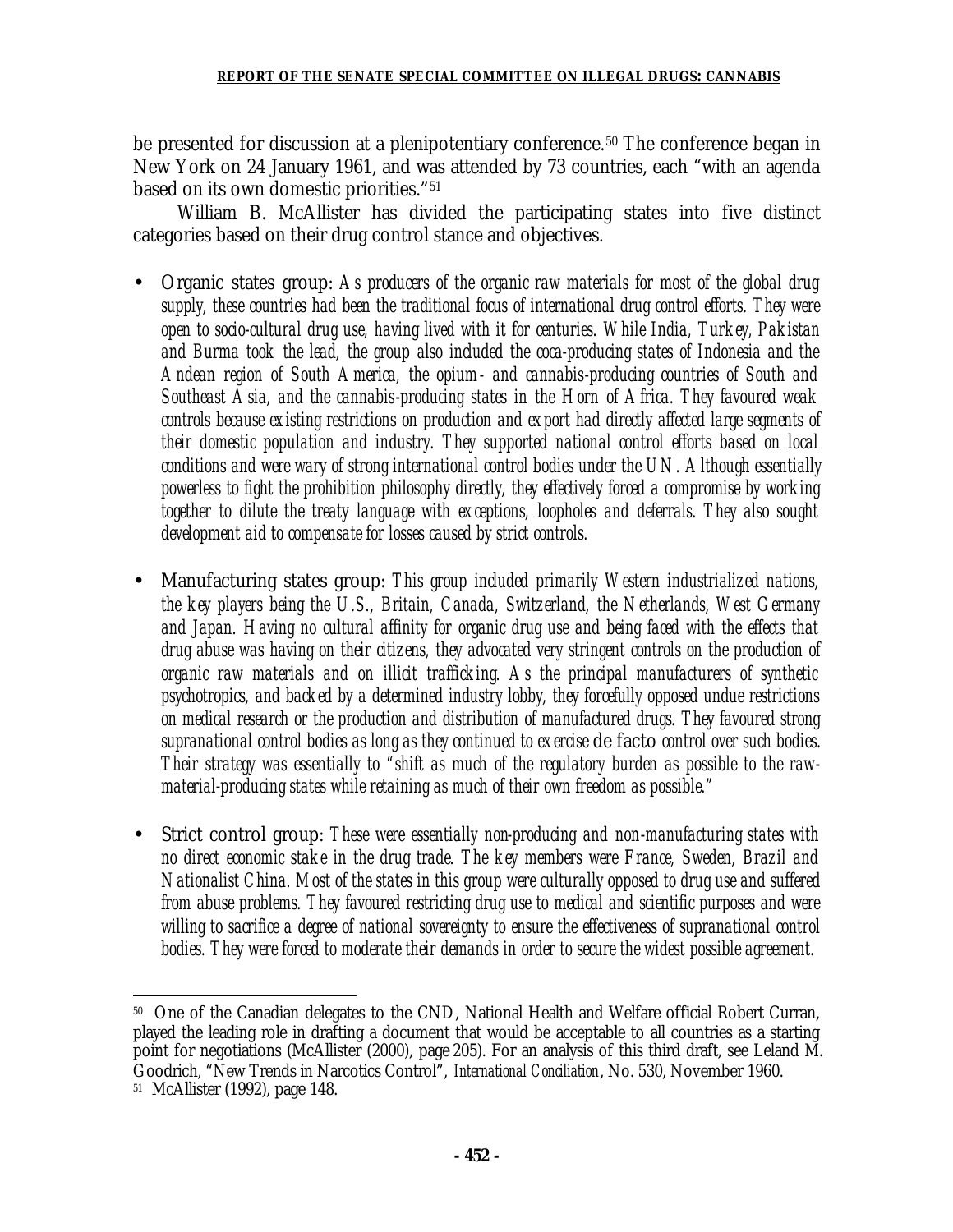- Weak control group: *This group was led by the Soviet Union and often included its allies in Europe, Asia and Africa. They considered drug control a purely internal issue and adamantly opposed any intrusion on national sovereignty, such as independent inspections. With little interest in the drug trade and minimal domestic abuse problems, they refused to give any supranational body excessive power, especially over internal decision-making.*
- Neutral group: *This was a diverse group including most of the African countries, Central America, sub-Andean South America, Luxembourg and the Vatican. They had no strong interest in the issue apart from ensuring their own access to sufficient drug supplies. Some voted with political blocs, others were willing to trade votes, and others were truly neutral and could go either way on the control issue depending on the persuasive power of the arguments presented. In general, they supported compromise with a view to obtaining the broadest possible agreement.*

The result of all these competing interests was a document that epitomized compromise. The Single Convention clearly upheld and expanded existing controls and in its breadth was the most prohibitionist document yet concluded, though it was not as stringent as it might have been. It was free of the costly features of the 1953 Opium Protocol, such as the provision restricting opium production to the seven specified countries. Sharman no longer negotiated for Canada, and Anslinger had played a minor role in the conference owing to conflicts with the U.S. State Department. The latter was content with the Convention because U.S. influence was assured within the UN supervisory bodies and the prohibitive framework had been expanded to include tight controls over coca and cannabis. Since the U.S. originated the idea of the Single Convention, walking out of the conference would have meant losing face in the UN and given the impression of weakness vis-à-vis the Soviet Union during a tense Cold War period.<sup>52</sup>

The principal foundations of the previous treaties remained in place in the Single Convention.53 Parties were still required to submit estimates of their drug requirements and statistical returns on the production, manufacture, use, consumption, import, export, and stockpiling of drugs.<sup>54</sup> The import certification system created by the 1925

 $\overline{a}$ <sup>52</sup> Anslinger was extremely disappointed with the Single Convention because he believed that the opium control provisions were not stringent enough (e.g., Article 25 still allowed any country to produce up to five tons of opium annually, albeit subject to strict controls). He attempted to derail the Convention by lobbying countries to ratify the 1953 Opium Protocol in hopes of obtaining the number of ratifications needed to bring it into force. He failed, and his influence waned after that. (Bewley-Taylor (1999), page 136-161)

<sup>&</sup>lt;sup>53</sup> Only the 1936 Trafficking Convention was not included in the Single Convention and remained in force separately, because agreement could not be reached on which of its provisions should be included in the Single Convention (McAllister (2000), page 207-208). Article 35 of the Single Convention simply encouraged cooperation between countries to combat illicit trafficking.

<sup>54</sup> Single Convention, Articles 19 and 20.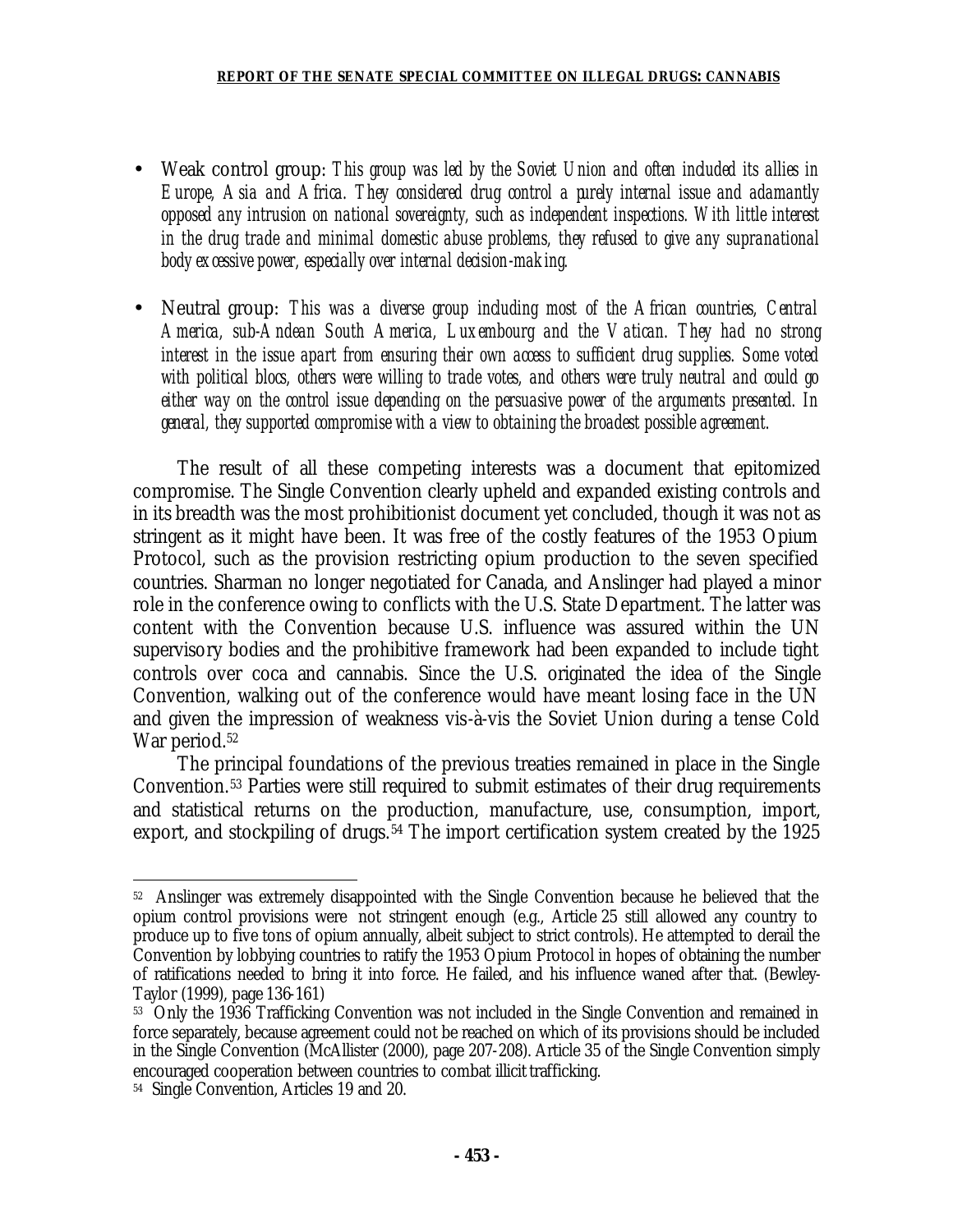Geneva Convention was maintained. Parties were required to license all manufacturers, traders and distributors, and all transactions involving drugs had to be documented.<sup>55</sup> The Single Convention built on the trend of requiring Parties to develop increasingly punitive criminal legislation. Subject to their constitutional limitations, Parties were to adopt distinct criminal offences, punishable preferably by imprisonment, for each of the following drug-related activities in contravention of the Convention: cultivation, production, manufacture, extraction, preparation, possession, offering, offering for sale, distribution, purchase, sale, delivery on any terms whatsoever, brokerage, dispatch, dispatch in transit, transport, importation and exportation. <sup>56</sup> Furthermore, the granting of extradition was described as "desirable."<sup>57</sup>

The Convention assigned substances to one of four schedules based on level of control. Schedules I and IV were the most stringent and covered primarily raw organic materials (opium, coca, cannabis) and their derivatives, such as heroin and cocaine. Schedules II and III were less strict and contained primarily codeine-based synthetic drugs. At the U.S.'s insistence, cannabis was placed under the heaviest control regime in the Convention, Schedule IV. This regime included drugs such as heroin (the WHO considered any medical use of heroin to be "obsolete"). The argument for placing cannabis in this category was that it was widely abused. The WHO later found that cannabis could have medical applications after all, but the structure was already in place and no international action has since been taken to correct this anomaly.

The U.S. was pleased with the Single Convention as it broadened control over cultivation of the opium poppy, coca bush and cannabis plant, though the measures were not as stringent as the ones Anslinger had negotiated in the 1953 Opium Protocol.58 Articles 23 and 24 of the Convention set up national opium monopolies and put very strict limitations on international trade in opium.

Article 49 of the Convention required Parties to completely eliminate all quasimedical use of opium,59 opium smoking, coca leaf chewing, and non-medical cannabis use within 25 years of the coming into force of the Convention. All production or manufacture of these drugs was also to be eradicated within the same period. Only Parties for which such uses were "traditional" could take advantage of delayed implementation; for others, prohibition was immediate. Since the implementation period ended in 1989, these practices are today fully prohibited, and the drugs may be used only for regulated medical and scientific purposes.

Apart from consolidating the previous treaties and expanding control provisions, the Single Convention also streamlined the UN's drug-related supervisory bodies. The PCOB and the DSB were merged in a new body, the International Narcotics Control Board (INCB), responsible for monitoring application of the Convention and

<sup>55</sup> *Ibid.*, Articles 21 and 29-32.

<sup>56</sup> *Ibid.*, Article 36.

<sup>57</sup> *Ibid.*, Article 36(2).

<sup>58</sup> Single Convention, Articles 22-28.

<sup>59</sup> The limit was 15 years for the quasi-medical use of opium.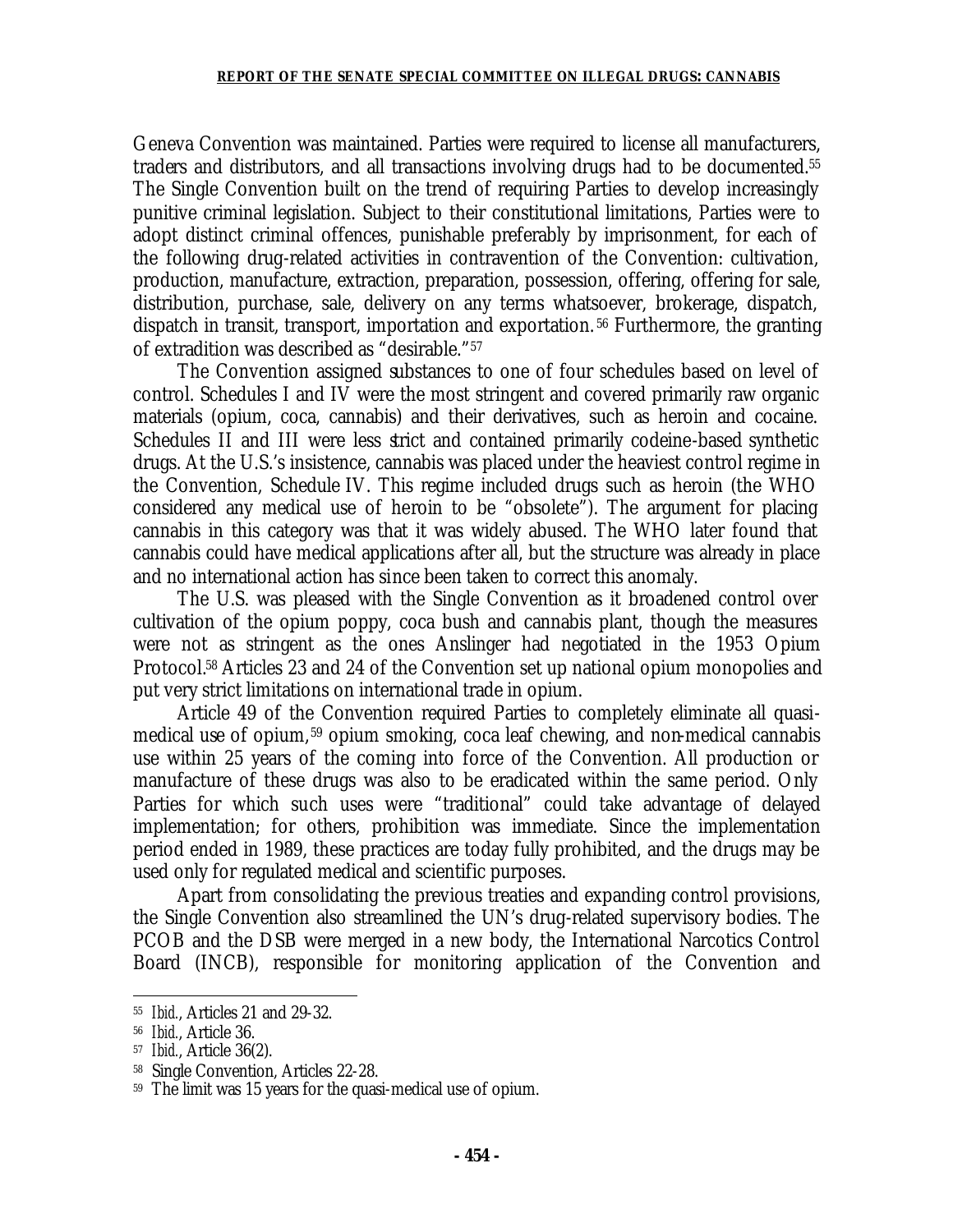administering the system of estimates and statistical returns submitted annually by Parties.<sup>60</sup> The INCB was to have eleven members, three nominated by the WHO and eight by Parties to the Convention and UN members. The manufacturing lobby's effectiveness in the negotiations was evident in the knowledge requirement for WHO nominees: *"medical, pharmacological or pharmaceutical experience."*61 The INCB was given a limited power of embargo: it could recommend that Parties stop international drug trade with any Party that failed to comply with the provisions of the Convention. <sup>62</sup>

The Convention's emphasis on prohibition was reflected in the minimal attention paid to drug abuse problems. Only Article 38 touched on the social (demand) side of the drug problem by requiring Parties to *"give special attention to the provision of facilities for the medical treatment, care and rehabilitation of drug addicts."* Furthermore, it was considered "desirable" that Parties "establish adequate facilities for the effective treatment of drug addicts," but only if the country had *"a serious problem of drug addiction and its economic resources [would] permit."* The inadequate recognition of demand/harm reduction approaches, such as prevention through education, has been one of the key criticisms of both the Single Convention and international drug control treaties in general.<sup>63</sup>

The Single Convention effectively consolidated several decades' worth of assorted drug control machinery into one key document administered by one principal body, the United Nations.

#### *Convention on Psychotropic Substances*

In the 1960s, following the signing of the Single Convention, drug use and abuse exploded around the world, especially in developed Western nations.<sup>64</sup> The increase was particularly evident in the pervasive use and availability of synthetic psychotropic substances developed since the Second World War, such as amphetamines, barbiturates and LSD. Most of these drugs were not subject to international control, and because national systems of regulation differed widely, trafficking and smuggling flourished.<sup>65</sup>

Throughout the 1960s, the CND and the WHO debated the issue of control of psychotropic drugs at regular meetings and made various recommendations to member

 $\overline{a}$ <sup>60</sup> Single Convention, Articles 5 and 9-16.

<sup>61</sup> *Ibid.*, Article 9(1)(a).

<sup>62</sup> *Ibid.*, Article 14(2).

<sup>63</sup> See, for example, *Report of the International Working Group on the Single Convention on Narcotic Drugs, 1961*, Toronto, Addiction Research Foundation, 1983, page 10-11; recommendations 4, 5, 15, 19 and 20.

<sup>64</sup> See, for example, Vladimir Kuševic, (1977) "Drug Abuse Control and International Treaties", *Journal of Drug Issues*, Vol. 7, No. 1, page 35-53. See also McAllister (2000), page 218-220; Musto (1999), ch. 11; McAllister (1992), page 153-162; Bruun *et al.* (1975), ch. 16; Inglis (1975), ch. 13.

<sup>&</sup>lt;sup>65</sup> The U.S. attempted to regulate psychotropic substances through the Bureau of Drug Abuse Control, established under the *Drug Abuse Control Act of 1965*. This statute also shifted the constitutional basis for drug control from the taxing power to interstate and commerce powers, a change that led to the demise of Anslinger's Federal Bureau of Narcotics and the birth of the Bureau of Narcotics and Dangerous Drugs (BNDD) under the federal Department of Justice. (Musto (1999), page 239-240)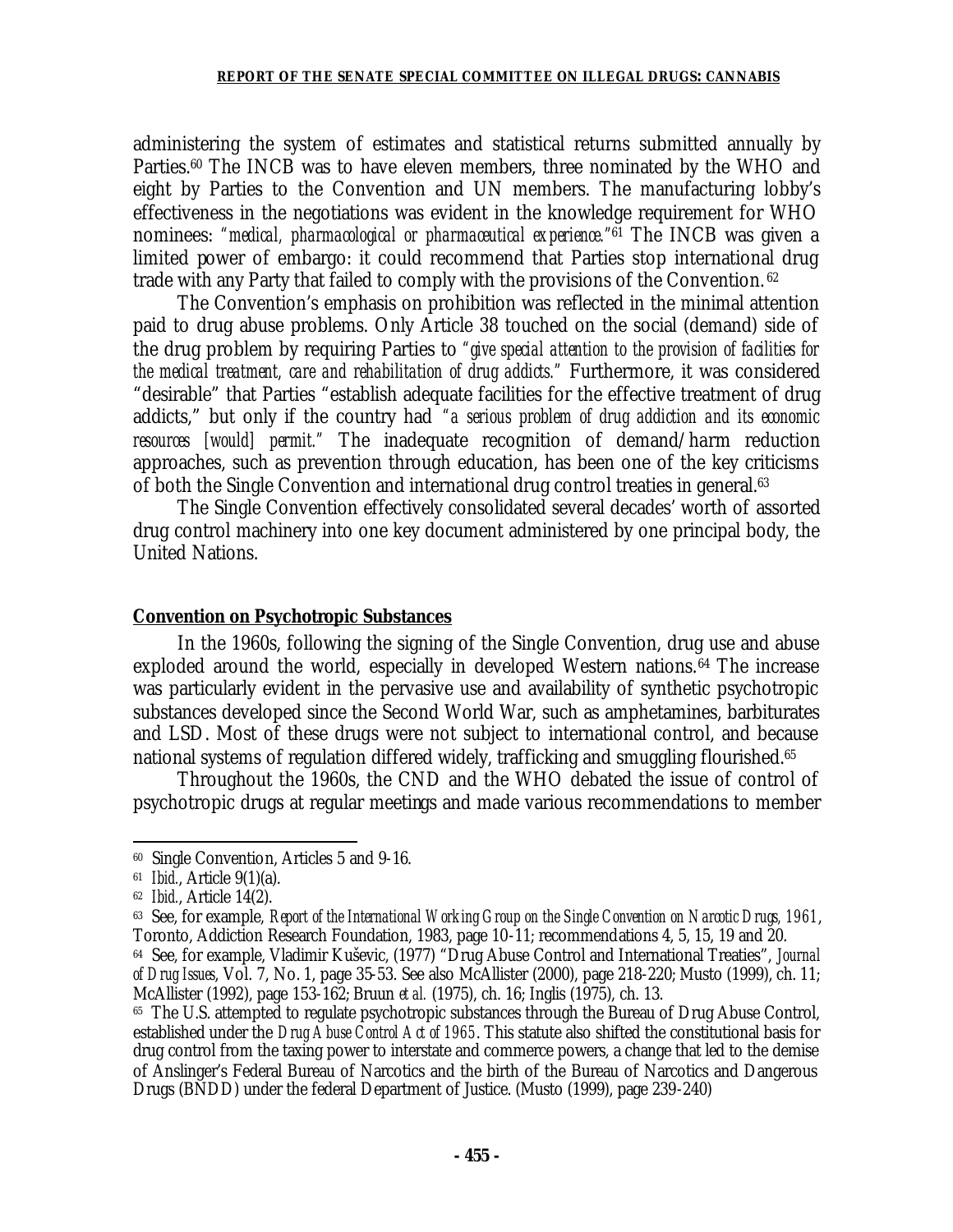states concerning the national control of particular substances, including stimulants, sedatives and LSD. In January 1970, the CND discussed a draft treaty prepared by the UN Division of Narcotic Drugs on the international control of psychotropic drugs. Following some modifications by the CND, this document became the basis for negotiations at a plenipotentiary conference convened in Vienna on 11 July 1971; this conference produced the Psychotropics Convention. <sup>66</sup>

The 1961 Single Convention had been used as a template for the draft Psychotropics Convention, and many of the former's features are found in the latter: CND/INCB administrative authority, schedules establishing different levels of control for different drugs, mandatory transaction documentation and licensing, an import/export control system, illicit trafficking provisions and criminal sanctions. Though superficially quite similar, the two Conventions are in fact extremely different. The Psychotropics Convention imposes much weaker controls. The reason for this becomes apparent when the positions of the negotiating stakeholders are examined and selected parts of the two treaties are carefully compared.<sup>67</sup> The overwhelming influence of the multinational pharmaceutical industry on the Psychotropics Convention was particularly obvious.<sup>68</sup>

In contrast to the five negotiating groups identified by McAllister for the Single Convention, there were only two distinct blocs with conflicting positions at the Vienna conference. One group included mostly developed nations with powerful pharmaceutical industries and active psychotropics markets; this was essentially the "manufacturing group." The other group consisted of developing states, supported by the socialist countries, with few psychotropic manufacturing facilities; this was to a large extent the "organic group." At the 1971 negotiations, however, the positions of the two groups were *completely reversed*. The manufacturing group adopted the traditional arguments of the organic group: weak controls, national as opposed to international controls, and national sovereignty taking precedence over any supranational UN body. The rationale for these positions was that strict controls would be difficult to enforce and would cause financial loss. The organic group, on the other hand, pushed hard for strict controls similar to those it had been forced to accept in the Single Convention.  $^{69}$ 

<sup>66</sup> Kuševic (1975), page 38.

<sup>67</sup> McAllister (1992), page 154-162; Kuševic (1975), page 38-41. McAllister's comparison is highly detailed, and well worth reading; Kuševic provides useful background and commentary. See also S.K. Chatterjee (1988) *A Guide to the International Drugs Conventions*, London: Commonwealth Secretariat, page 15-33, for a more technical, lower-level comparison of the two Conventions.

<sup>68</sup> The lead author of the preliminary draft, Arthur Lande, had ended his career at the UN shortly before the Vienna conference. He attended the conference as representative of the U.S. Pharmaceutical Manufacturer's Association, one of many industry observers. Another example of the industry's blatant influence involved a group of six small Latin American countries. They uncharacteristically supported weakening the treaty and were all represented by a Swiss national who was not fluent in Spanish and was not a government official, a diplomat or a narcotics expert. He worked for the European pharmaceutical giant Hoffmann-LaRoche. (McAllister (2000), page 232; Kuševic (1975), page 39) 69 McAllister (1992), page 154; Kuševic (1975), page 39.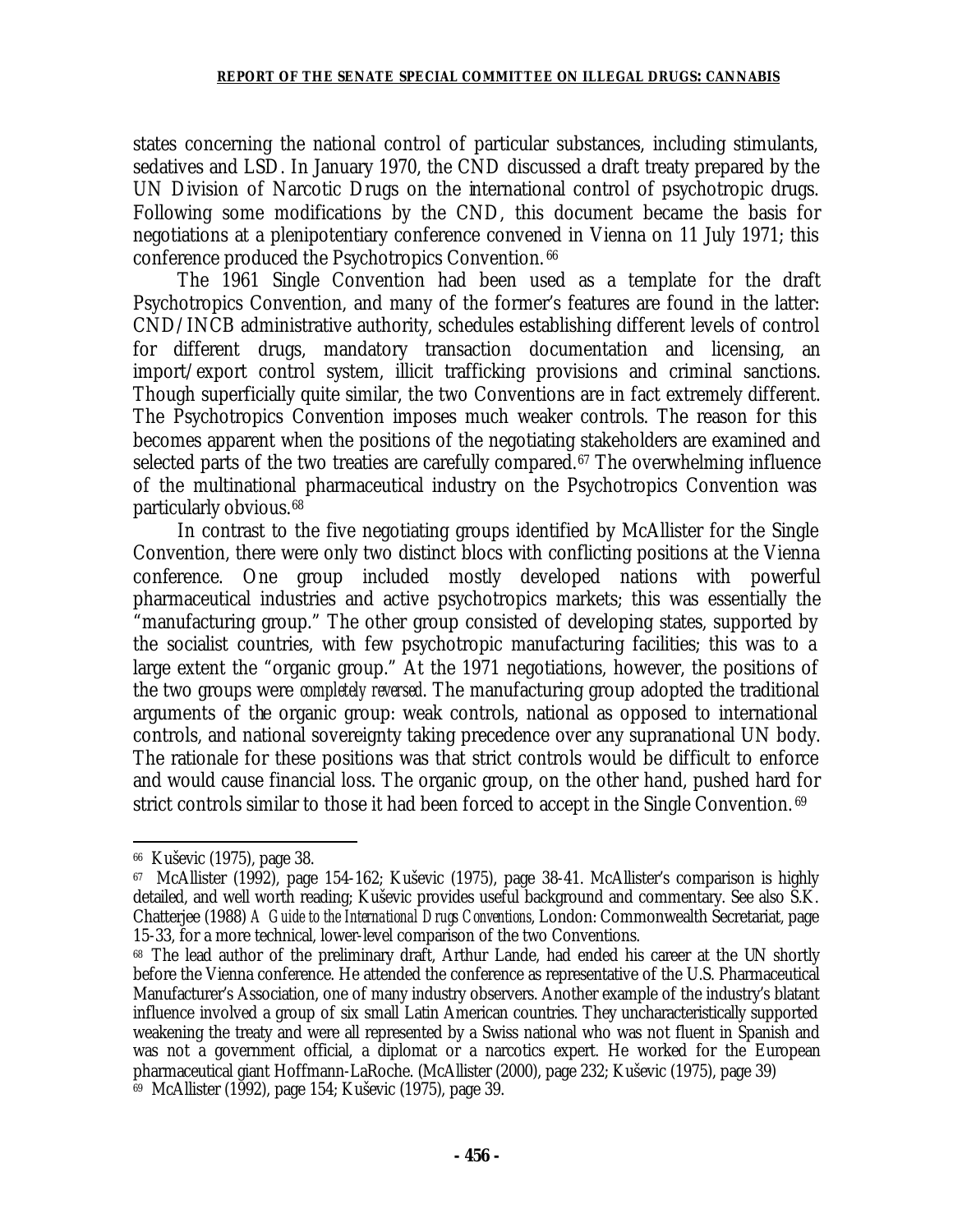A comparison of the Preambles of the two Conventions is revealing. Although the Preamble is not legally binding, it encapsulates the spirit of the instrument. In the Single Convention, addiction is described as *"a serious evil for the individual … fraught with social and economic danger to mankind."* It is recognized, however, that *"the medical use of narcotic drugs continues to be indispensable for the relief of pain and suffering and that adequate provision must be made to ensure the availability of narcotic drugs for such purposes."* By contrast, the Psychotropics Convention makes no mention of the "serious evil" of "addiction," but rather notes *"with concern the public health and social problems resulting from the abuse of certain psychotropic substances."* As well, it is recognized that *"the use of psychotropic substances for medical and scientific purposes is indispensable and that their availability for such purposes should not be unduly restricted."* The overall tone of the Psychotropics Convention Preamble is less harsh, and it implies that *"abuse of certain," not all, psychotropics, is not as serious a problem as "addiction to narcotic drugs"* in general.

The approach to categorizing drugs by means of schedules with varying levels of control also differed between the two Conventions. In the 1961 Single Convention negotiations, when the placement of a drug in a particular schedule was disputed, the drug almost always ended up in a schedule not favoured by the organic group – for example, the placement of cannabis in Schedule IV. The manufacturing group's insistence on this classification method was based on the idea that narcotic drugs should be considered hazardous until proven otherwise. This reasoning did not apply, however, when U.S. economic interests were at stake. In 1971, the U.S. delegation argued forcefully and often successfully that organic raw materials should be assigned to the strictest schedules, while their manufactured derivatives should be placed in the weaker schedules.

The Psychotropics Convention also contains four schedules of control, but they are substantially different in nature and organization from those of the Single Convention. For example, the most stringent schedule in the Single Convention is Schedule IV,70 which is equivalent to Schedule  $I<sup>71</sup>$  in the Psychotropics Convention. In both cases, the drugs included may be used only by authorized persons in governmentoperated medical or scientific institutions, and their manufacture, import and export are strictly controlled. The weakest schedule in the Psychotropics Convention is Schedule IV, which contains tranquilizers. Some manufacturing states tried to eliminate Schedule IV by arguing that such drugs were sufficiently regulated by national controls and that international control was therefore unnecessary. In the end, Schedule IV was retained, albeit with a much shorter list of drugs. However, the principle on which drugs were classified was completely reversed, in particular by the U.S.: *"unless there was substantial proof that a substance was harmful, it should remain uncontrolled."*<sup>72</sup>

 $\overline{a}$ <sup>70</sup> Which includes cannabis and heroin, for example.

<sup>71</sup> Which includes hallucinogens, such as LSD.

<sup>72</sup> McAllister (1992), page 158.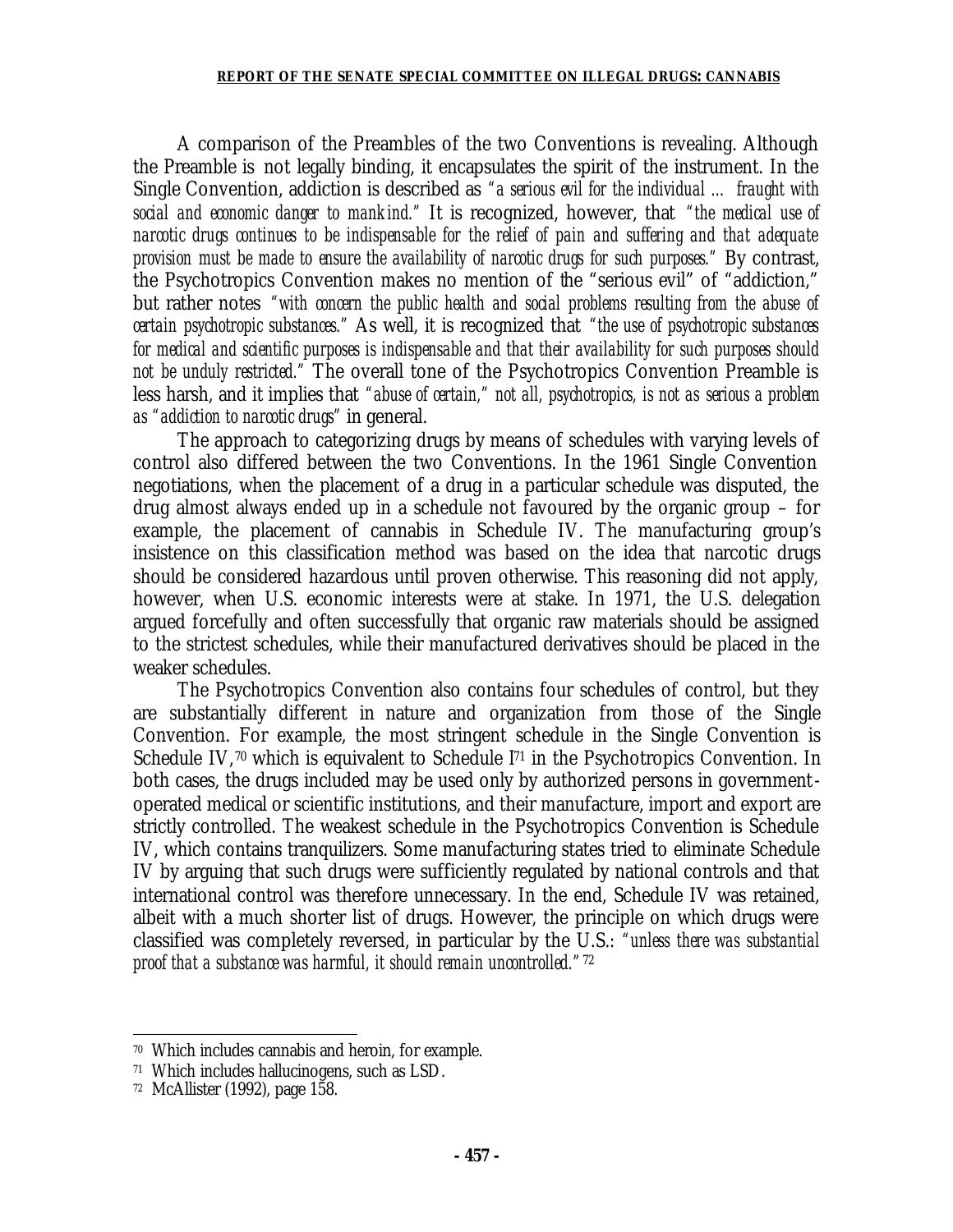Another key difference between the two Conventions is revealed by a close comparison of the schedules. Previous treaties, including the Single Convention, not only covered the base substances but also extended control to include their salts, esters, ethers and isomers, i.e., their derivatives. In contrast, derivatives were *completely absent* from the schedules of the Psychotropics Convention. As a result, every substance to be covered under the treaty regime must be specified by name. In practical terms, that is impossible because new derivatives are constantly being produced, and they comprise 95 per cent of the substances developed by pharmaceutical firms. If a general reference to derivatives had been included, new substances would have been covered automatically. This omission was apparently the result of a deal made between political representatives when the technical experts were not present; the derivatives had to be sacrificed in order to get the manufacturing states to sign the treaty.<sup>73</sup>

The system of estimates set out in Article 19 of the Single Convention requires Parties to report annually to the INCB how much of each controlled substance they will need for the next year. This system is one of the pillars of the international drug control regime and dates back to the second Geneva conference, which led to the 1925 International Opium Convention. It was *completely excluded* from the Psychotropics Convention. As McAllister has pointed out, *"[t]his omission was clearly in the interests of the manufacturing states, because without estimates of need it is impossible to calculate whether more of a substance than can legitimately be put to use is being fabricated."*74 This allowed multinationals to manufacture unlimited quantities of psychotropic substances without being constrained by annual production limits based on licit need.

These omissions–derivatives and estimates–were largely corrected during the 1970s and 1980s through quiet recourse to customary international law by the DND and the INCB. The latter asked Parties to submit psychotropics information and statistics not required by the Convention. The initial positive responses from various organic group states were then used to persuade others to follow suit. Similarly, the CND and the WHO simply announced that derivatives would be included in the schedules. Some governments complied and others were eventually forced by international pressure to do likewise.

Article 3 of the Single Convention gives the WHO the key role in determining whether, on the basis of a medical or scientific analysis, a new drug should be added to a schedule and thus placed under international control. The WHO's recommendation is submitted to the CND, which makes the final decision. However, any Party may appeal the CND's decision to ECOSOC within 90 days. ECOSOC's decision is final. While a decision is being appealed, the CND may still require Parties to place control measures on the substance in question.

Under the Psychotropics Convention, the WHO continues to make recommendations based on medical and scientific criteria. However, Article 2(5)

<sup>73</sup> McAllister (2000), page 233.

<sup>74</sup> McAllister (1992), page 157.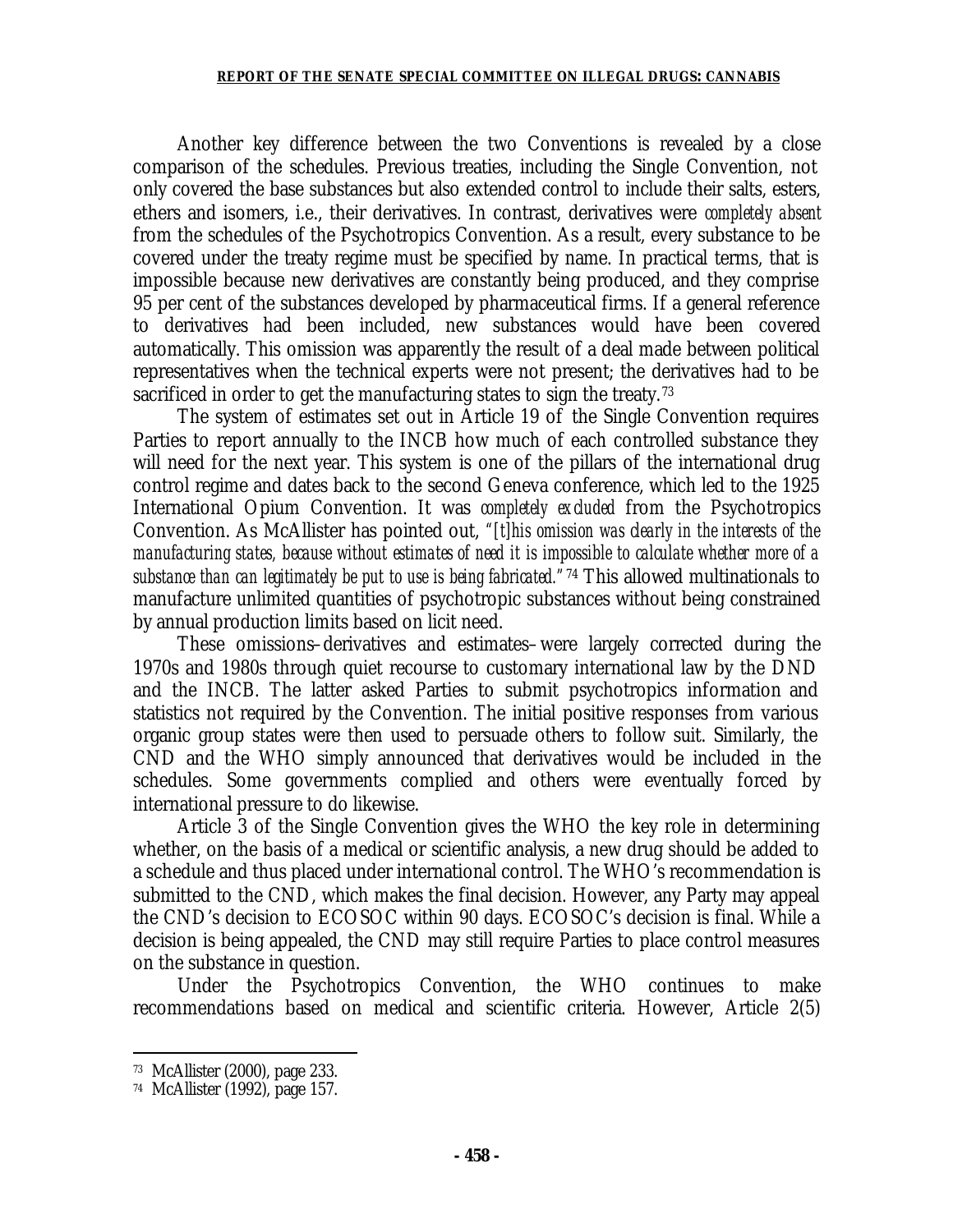explicitly directs the CND to bear in mind *"the economic, social, legal, administrative and other factors it may consider relevant"* in coming to its decision. Furthermore, Article 17(2) states that the CND's decision is subject to approval by a two-thirds majority of CND members.75 The CND's decision may still be appealed to ECOSOC, and Parties have up to 180 days to do so. In addition, ECOSOC's decision is not necessarily final; there is the possibility of continual appeals. Lastly, while a decision is being appealed, Article 2(7) allows a Party to take "exceptional action" and exempt itself from certain control measures ordered by the CND pending the outcome of the appeal. The cumulative effect of all of these additions to the Psychotropics Convention is that it can be much harder for the WHO to bring a new psychotropic drug within the control system than to add a new narcotic drug to the Single Convention.

The criteria for placing a new drug under control also differ between the two Conventions. According to Article 3 of the Single Convention, a narcotic drug will come within the control regime if it is *"liable to similar abuse and productive of similar ill effects as the drugs"* in the relevant schedule. The prerequisites under Article 2(4) of the Psychotropics Convention are significantly more stringent. The WHO must find:

- *(a) that the substance has the capacity to produce*
- *(i) (1) a state of dependence, and*

 *(2) central nervous system stimulation or depression, resulting in hallucinations or disturbances in motor function or thinking or behaviour or perception or mood, or (ii) similar abuse and similar ill effects as a substance in Schedule I, II, III or IV, and that there is sufficient evidence that the substance is being or is likely to be abused so as to constitute a* 

*public health and social problem warranting the placing of the substance under international control.*  Taking the lead for the manufacturing group on this point, the U.S. and Britain

were the most adamant about including such highly restrictive criteria. $^{76}$ The Psychotropics Convention is far ahead of the Single Convention's superficial attempt to address the demand side of drug problems (Article 38 described above). Article 20 of the 1971 treaty is a milestone in that it introduced the concepts of public education and abuse prevention into the legal infrastructure of international drug control. In particular, it enjoins Parties to *"take all practical measures for the prevention of abuse of psychotropic substances and for the early identification, treatment, education, after-care, rehabilitation and social reintegration of the persons involved, and [to] coordinate their efforts to these ends."* Parties are also required to promote "as far as possible" the training of personnel to carry out these tasks and encouraged to further the study and public awareness of etiological issues related to abuse. Although these provisions leave plenty of room for countries to avoid taking measures, they are a definite improvement over the Single Convention.

<sup>75</sup> The U.S. tried to increase it to a three-quarters majority. (McAllister, 2000, page 161)

<sup>76</sup> *Ibid.*, page 159.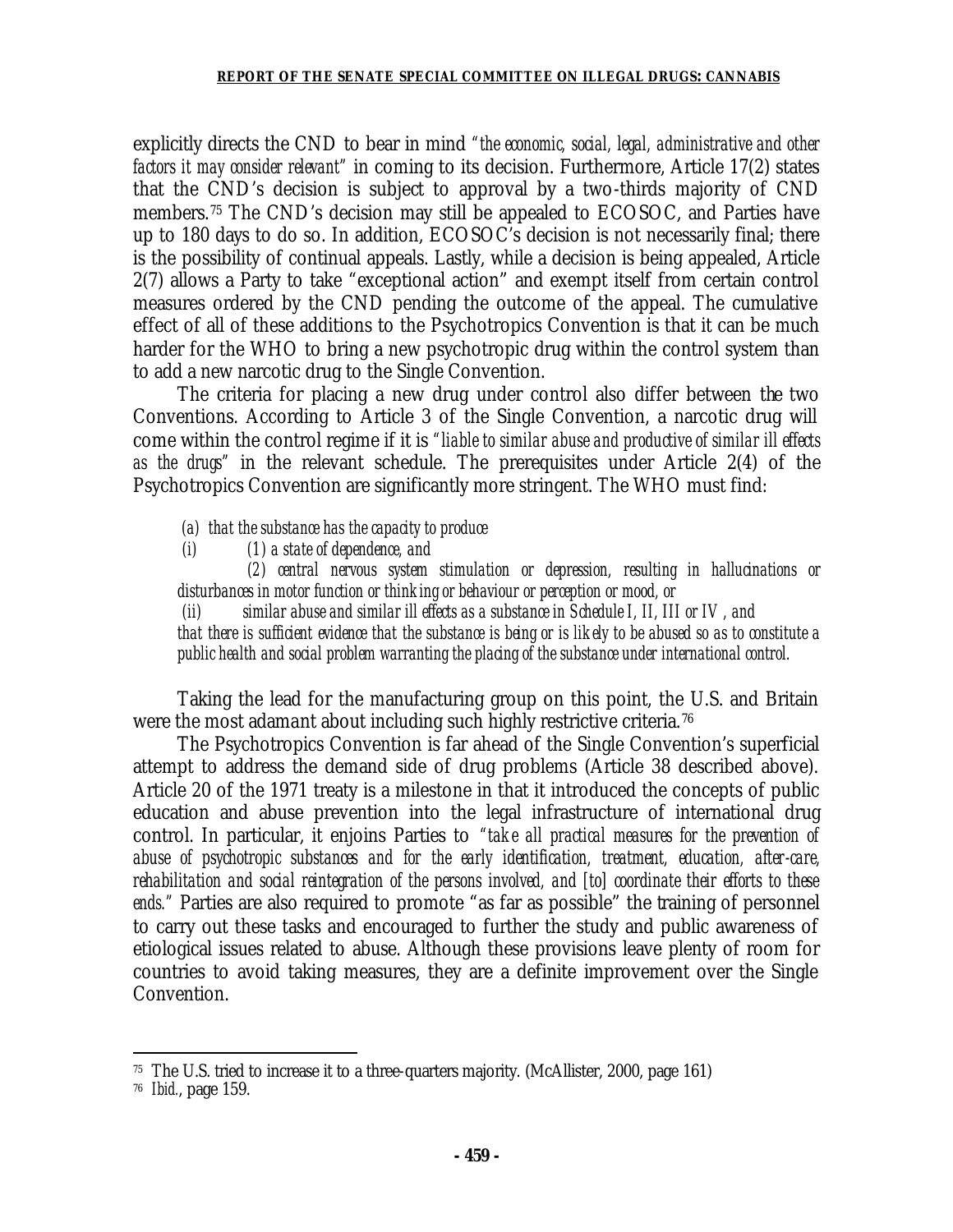The penal provisions in Article 22 of the Psychotropics Convention allow states to use treatment, education, after-care, rehabilitation and social reintegration instead of just conviction or punishment in dealing with abusers who commit offences under the Convention. While the acknowledgement of treatment and rehabilitation is an improvement over previous strictly penal provisions, such measures are intended as a supplement to imprisonment rather than as an alternative.<sup>77</sup>

On the whole, the 1971 negotiations resulted in a treaty that was significantly weaker than the Single Convention. Furthermore, any possibility of revisiting the provisions of the Psychotropics Convention was not realistic in the early 1970s, as a new chapter in the U.S. "war on drugs" was beginning.<sup>78</sup>

#### *Protocol amending the Single Convention on Narcotic Drugs, 1961*

In the early 1970s, U.S. President Richard Nixon officially declared "war on drugs" in response to the massive drug abuse in the U.S. and the social damage it was causing. This announcement had global repercussions.<sup>79</sup>

In 1971, as part of the Nixon administration's international anti-narcotics campaign, U.S. officials suggested creating a government-funded, UN-administered fund to combat drug abuse.<sup>80</sup> The United Nations Fund for Drug Abuse Control (UNFDAC) was launched in 1971 with an initial \$2 million donation from the U.S. Other governments were reluctant to contribute because of the motives behind the Fund. This reluctance was well founded as UNFDAC essentially became a U.S. tool.

 $\overline{a}$ <sup>77</sup> United Nations, *Commentary on the United Nations Convention Against Illicit Traffic in Narcotic Drugs and Psychotropic Substances, Done at Vienna on 20 December 1988*, New York: United Nations, 1976, page 353- 354.

<sup>78</sup> The U.S. war on drugs is considered to have begun with the enactment of a federal drug control law known as the *Harrison Narcotics Act of 1914*, and has continued ever since at varying levels of intensity. The most recent supporters of the war on drugs include President Nixon in the late 1960s and early 1970s, President Ronald Reagan in the 1980s, President George Bush in the late 1980s and early 1990s, President Bill Clinton in the 1990s and now President George W. Bush. A great deal has been written about the war on drugs. See, for example, Steven R. Belenko, ed., *Drugs and Drug Policy in America: A Documentary History*, Westport, Connecticut: Greenwood Press, 2000; H. Richard Friman, *NarcoDiplomacy: Exporting the U.S. War on Drugs*, Ithaca, New York: Cornell University Press, 1996; James A. Inciardi, *The War on Drugs: Heroin, Cocaine, Crime, and Public Policy*, Palo Alto, California: Mayfield Publishing Company, 1986; Kenneth J. Meier, *The Politics of Sin: Drugs, Alcohol and Public Policy*, Armonk, New York: M.E. Sharpe, 1994; Musto (1999); William O. Walker III, *Drug Control in the Americas*, revised edition, Albuquerque, New Mexico: University of New Mexico Press, 1989; Steven Wisotsky, *Beyond the War on Drugs: Overcoming a Failed Public Policy*, Buffalo, New York: Prometheus Books, 1990.

<sup>79</sup> Musto (1999), page 248-259; Bruun *et al.* (1975), ch. 10.

<sup>80</sup> The U.S. campaign included massive international funding for crop substitution, technical assistance to improve the administration and law enforcement, initiatives to combat smuggling, and coordination of educational programs. However, many developing countries were wary of U.S. money with strings attached. The Americans saw the Fund as a way to get around that reluctance. (McAllister (2000), page 236-237)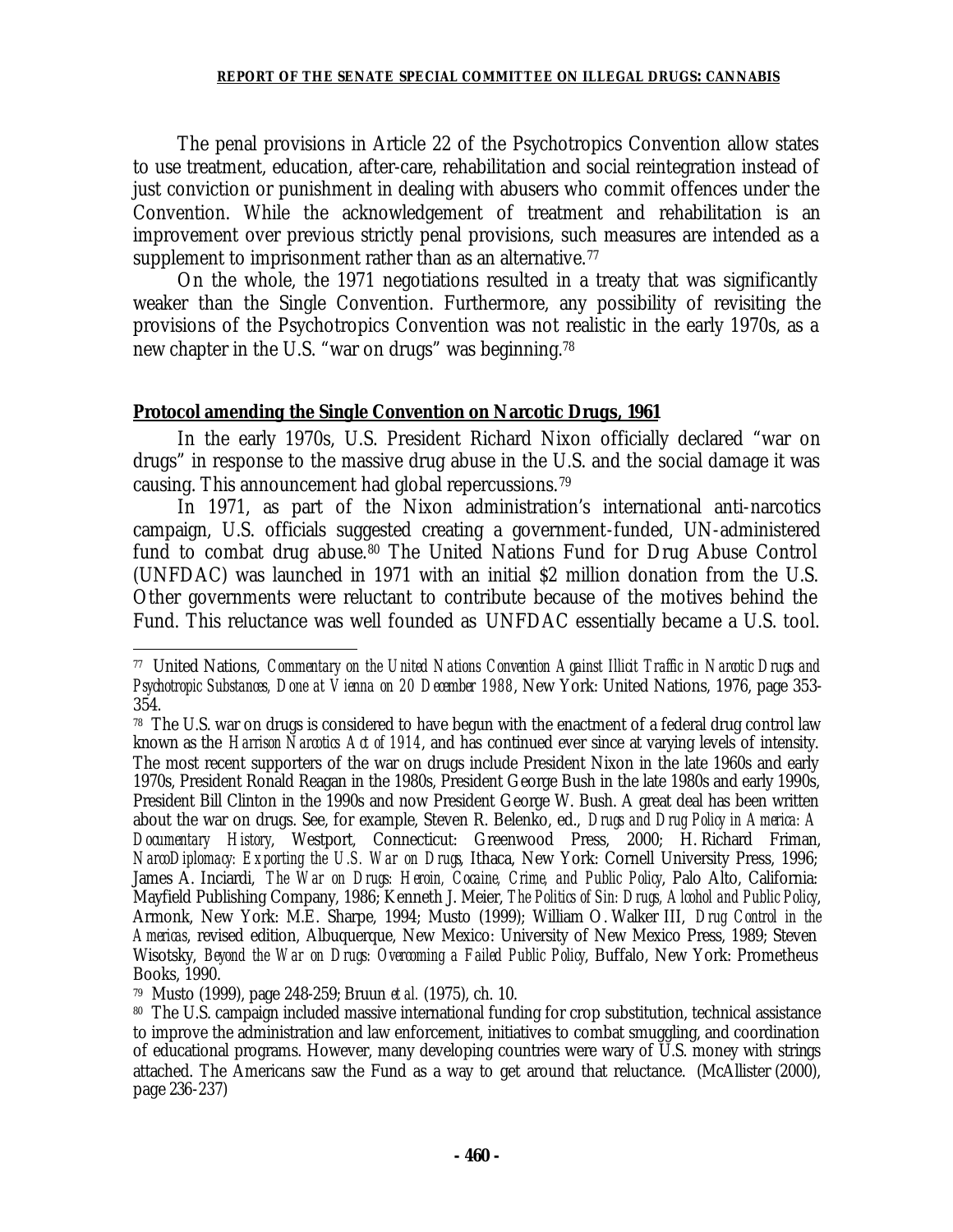The emphasis was on law enforcement and crop substitution rather than abuse and demand-oriented strategies. Money went primarily to projects that involved U.S. allies and focused on countries where the U.S. had been unable to stop opium production. <sup>81</sup>

The Fund was also sharply criticized for succumbing to the inefficiency of the UN's bureaucratic machinery: *"A large proportion of the money allocated to the Fund's various programs is in fact spent on supporting an ever-expanding bureaucracy to administer the programs. Indeed many of the Programs appear to serve no purpose other than to provide occupation for the enlarged secretariats."*82 It was also argued that the UNFDAC should be transferred from the drug control bodies under ECOSOC to the United Nations Development Program, which was better able to assess the development and aid needs of recipient countries.<sup>83</sup>

Another key initiative of the Nixon administration was to strengthen the Single Convention. As a result of heavy U.S. lobbying, a UN plenipotentiary conference was convened in March 1972 to amend the Convention. <sup>84</sup> What came out of the conference was the Single Convention Protocol. The main goal of the amendments was to expand the INCB's role in controlling licit and illicit opium production and illicit drug trafficking in general. The U.S. wanted to revive certain aspects of the 1953 Opium Protocol by attempting to reduce licit opium production. However, in 1972, licit production was just meeting licit demand, and few countries were willing to risk a global shortage of opium for medical use.85 Consequently, the U.S. proposals were significantly diluted.

The backbone of the Single Convention Protocol consists of provisions that enhance the INCB's powers, especially in relation to illicit trafficking. In Article 2 of the Single Convention, the definition of the INCB's functions now includes an explicit reference to the prevention of *"illicit cultivation, production and manufacture of, and illicit trafficking in and use of, drugs."* Article 35 encourages Parties to supply the INCB and the CND with information on the illicit drug activity in their territory; as well, the INCB is empowered to advise Parties on their efforts to reduce illicit drug trafficking. When Parties conclude extradition treaties with one another, such agreements are now deemed to automatically include the drug-related offences set out in the Single Convention, including trafficking.<sup>86</sup> Article 22(2) of the Psychotropics Convention says only that it is "desirable" that such offences be made extraditable.

 $\overline{a}$ 

<sup>81</sup> *Ibid.*, page 238.

<sup>82</sup> Bruun *et al.* (1975), page 281.

<sup>83</sup> *Ibid.*, page 282; Kuševic (1975), page 51.

<sup>84</sup> U.S. ambassadors were selected specifically for the purpose of visiting signatory countries to persuade their leaders to support the amendments proposed by the U.S. It is widely believed that the conference was largely an instrument that Nixon planned to use in the approaching presidential election. (Kuševic (1975), page 47)

<sup>85</sup> Kuševic (1975), page 48. According to Kuševic, it would have been better to try to reduce the *diversion* of licit demand into the illicit market.

<sup>86</sup> Single Convention, Article 36, as amended by the Single Convention Protocol, Article 14.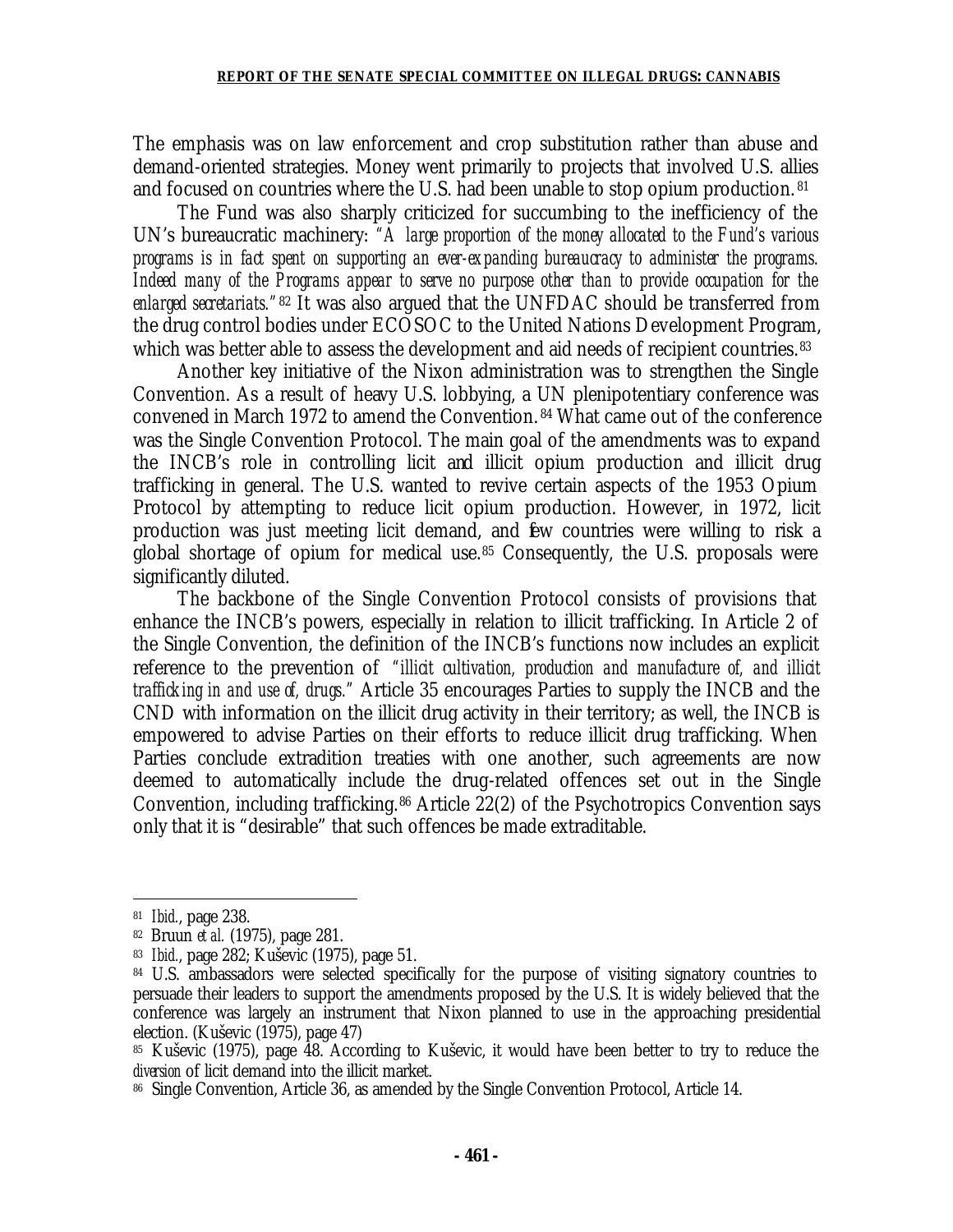The Protocol amended the Single Convention's abuse prevention provisions to bring them into line with Article 20 of the Psychotropics Convention. <sup>87</sup> The amended Single Convention also echoes the Psychotropics Convention by now allowing countries to use *"treatment, education, after-care, rehabilitation and social reintegration"* either as an alternative to or in addition to conviction or punishment.<sup>88</sup>

Although not as stringent as originally intended by the U.S., the Single Convention Protocol continued the prohibitive tradition of the international drug control regime, especially against opium, and stepped up the war on illicit trafficking.

#### *Convention against Illicit Traffic in Narcotic Drugs and Psychotropic Substances*

Numerous national and regional drug control initiatives were launched in the 1970s and 1980s.89 In Europe, the Co-operation Group to Combat Drug Abuse and Illicit Trafficking in Drugs, also known as the "Pompidou Group," was created to facilitate discussions between countries. In addition, the Heads of National Law Enforcement Agencies (HONLEA) met regionally - in Asia and the Pacific in the 1970s, and in Africa, Latin America and Europe in the 1980s - to improve police and customs drug enforcement cooperation. INTERPOL expanded its operations and became "an important clearinghouse for information and a sponsor of local, regional, and global drug enforcement meetings."<sup>90</sup>

Meanwhile, concerns arose within the UN and among its main control-oriented members that the anti-trafficking efforts of the international drug control system were being compromised by the fact that certain nations were not Parties to the Conventions or did not have domestic law enforcement systems capable of properly combating illicit trafficking.91 In 1984, the UN General Assembly adopted resolution 39/141, which called on ECOSOC to instruct the CND to prepare "as a matter of priority" a draft convention considering *"the various aspects of the problem [of illicit drug trafficking] as a whole and, in particular, those not envisaged in existing international instruments."* Thus, the goal was to add an additional, trafficking-specific layer to the drug control system to complement the two existing Conventions.

 $\overline{a}$ 

<sup>87</sup> *Ibid.*, Article 38, as amended by the Single Convention Protocol, Article 15.

<sup>88</sup> *Ibid.*, Article 36, as amended by the Single Convention Protocol, Article 14.

<sup>89</sup> In the U.S., the war on drugs lost some momentum in the 1970s during the administrations of Presidents Gerald Ford and Jimmy Carter. Eleven U.S. states decriminalized certain aspects of marijuana regulation and were supported by well-known organizations such as the American Medical Association, the American Bar Association, the American Public Health Association and the National Council of Churches. President Ronald Reagan reversed this trend in the early 1980s. (Wisotsky (1990), page xviii)

<sup>90</sup> McAllister (2000), page 242-243.

<sup>91</sup> Bewley-Taylor (1999), page 167; David P. Stewart, "Internationalizing the War on Drugs: The UN Convention Against Illicit Traffic in Narcotic Drugs and Psychotropic Substances," *Denver Journal of International Law and Policy*, Vol. 18, No. 3, Spring 1990, page 387-404.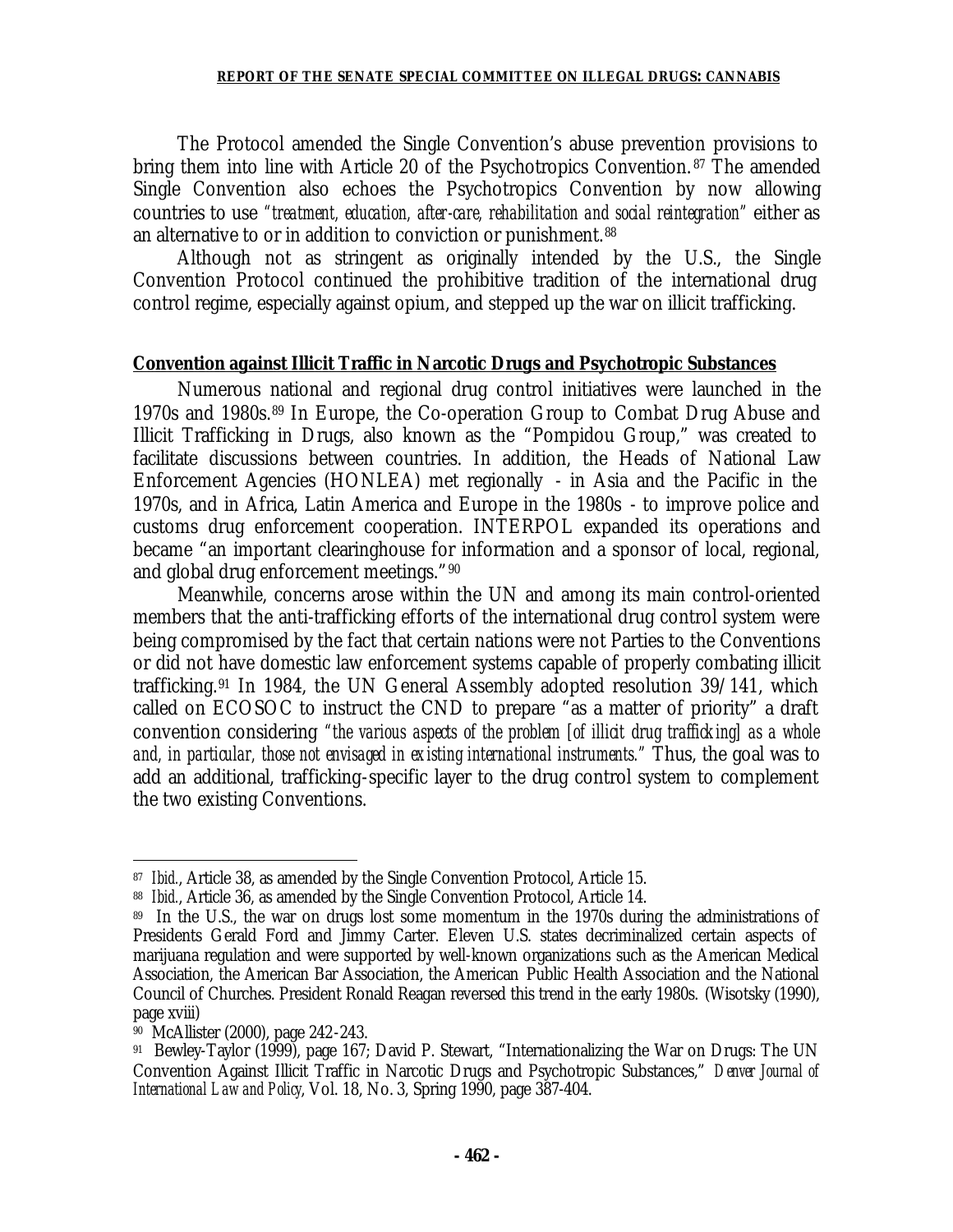The draft treaty was finalized at the 1987 UN Conference on Drug Abuse and Illicit Trafficking. Also at this Conference, a Comprehensive Multidisciplinary Outline of Future Activities in Drug Abuse Control92 (CMO) was adopted to encourage states to fulfil their existing treaty obligations. The CMO focused on four areas: (1) prevention and reduction of illicit demand; (2) control of supply; (3) suppression of illicit trafficking; and (4) treatment and rehabilitation. Many of the objectives described in the CMO were reflected in the draft treaty. Between 25 November and 20 December 1988, representatives of 106 states met in Vienna to negotiate a final text. The result was the Trafficking Convention.

The Trafficking Convention is essentially an instrument of international criminal law. Its aim is to harmonize criminal legislation and enforcement activities worldwide with a view to curbing illicit drug trafficking through criminalization and punishment. Under the Convention, Parties are required to enact and implement very specific criminal laws aimed at suppressing illicit trafficking. These laws relate to such aspects of the problem as money laundering, confiscation of assets, extradition, mutual legal assistance, illicit cultivation, and trade in chemicals, materials and equipment used in the manufacture of controlled substances. As with the other two Conventions, the CND and the INCB are charged with administration of the Convention. Furthermore, for minor offences, the Trafficking Convention allows demand-side measures to be used as an alternative to conviction or punishment.<sup>93</sup>

The Preamble describes illicit trafficking as "*an international criminal activity*" and points out the *"links between illicit traffic and other related organized criminal activities which undermine the legitimate economies and threaten the stability, security and sovereignty of States."* It also stresses *"the importance of strengthening and enhancing effective legal means for international co-operation in criminal matters for suppressing the international criminal activities of illicit traffic."* Even the single reference in the Preamble to demand -side issues is couched in terms specific to criminal law: *"Desiring to eliminate the root causes of the problem of abuse of narcotic drugs and psychotropic substances, including the illicit demand for such drugs and substances and the enormous profits derived from illicit traffic"* (emphasis added). The implication is that drug users also are to be considered criminals. The Preamble clearly reflects its prohibitionist roots, even explicitly reaffirming *"the guiding principles of existing treaties in the field of narcotic drugs and psychotropic substances and the system of control which they embody."*

Accordingly, the cornerstone of the Trafficking Convention is Article 3: "Offences and Sanctions." Here the treaty breaks new ground by *requiring* that Parties "legislate as necessary to establish a modern code of criminal offences relating to the

 $\overline{a}$ <sup>92</sup> *Declaration of the Conference on Drug Abuse and Illicit Trafficking, and Comprehensive Multidisciplinary Outline of Future Activities in Drug Abuse Control*, UN document ST/NAR/14, 1988.

<sup>93</sup> For a detailed description of the provisions of the Trafficking Convention, see William Gilmore, *Combating International Drugs Trafficking: The 1988 United Nations Convention Against Illicit Traffic in Narcotic Drugs and Psychotropic Substances*, London: Commonwealth Secretariat, 1991; Stewart (1990). Since Stewart was a member of the U.S. delegation that took part in the negotiations, his article presents the U.S. perspective on the treaty.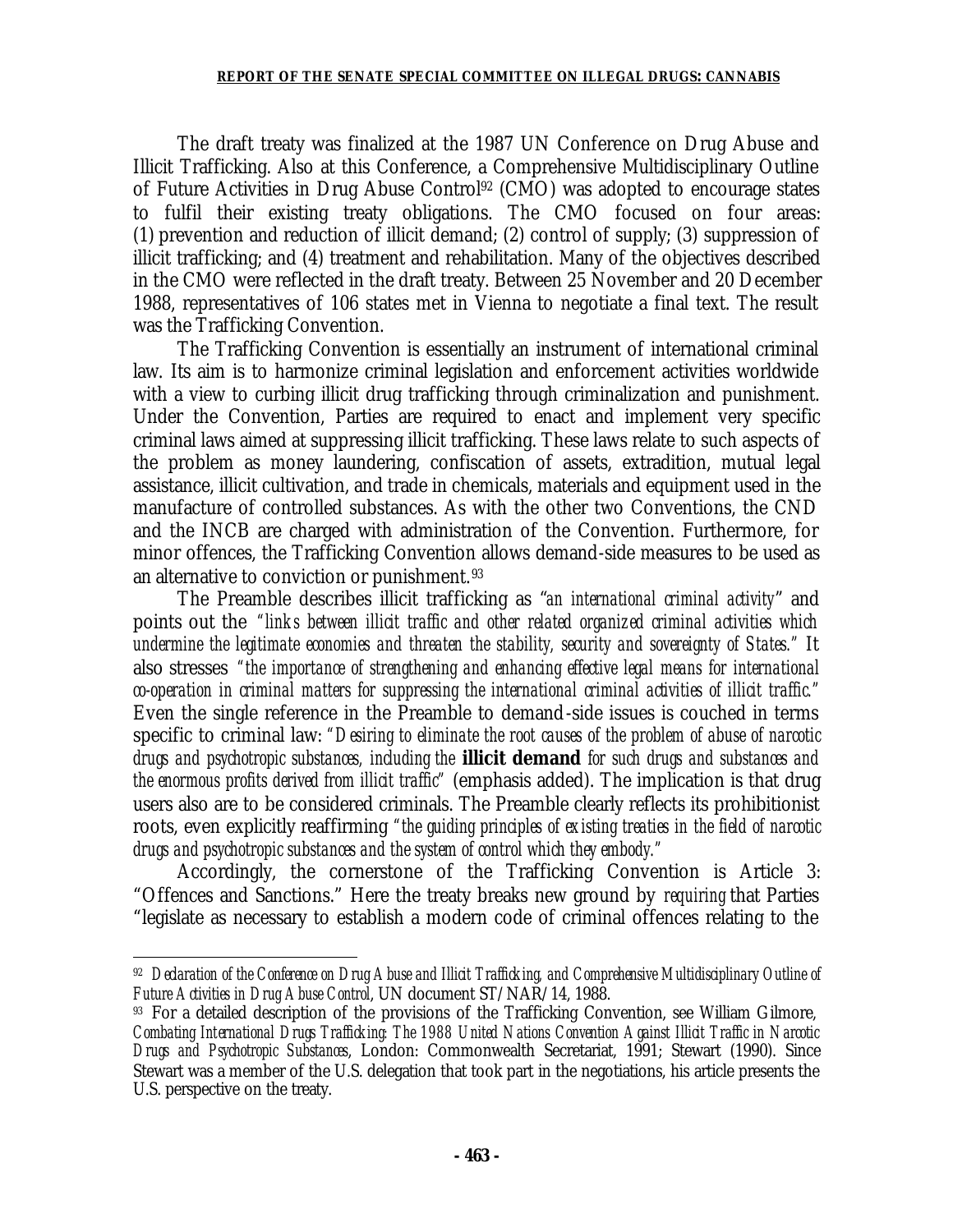various aspects of illicit trafficking and to ensure that such illicit activities are dealt with as serious offences by each State's judiciary and prosecutorial authorities."94 The mandatory offences, set out in Article 3(1), include the following:

- The production, manufacture, distribution or sale of any narcotic drug or psychotropic substance in violation of the provisions of the Single Convention or the Psychotropics Convention;
- The cultivation of the opium poppy, coca bush or cannabis plant in violation of the above Conventions;
- The possession or purchase of any narcotic drug or psychotropic substance for the purpose of illicit trafficking;
- The manufacture, transport or distribution of materials, equipment and substances for the purpose of illicit cultivation, production or manufacture of narcotic drugs or psychotropic substances;

• The organization, management or financing of any of the above offences.<sup>95</sup>

Furthermore, Article 3(2) of the Trafficking Convention requires each Party, subject to its constitutional principles and the fundamental principles of its legal system, to establish criminal offences for the possession, purchase or cultivation of drugs for personal consumption.

# **SOME LEEWAY?**

Three points bear making concerning the substance of the current conventions.

The first has to do with the absence of definitions. The terms drugs, narcotics and psychotropics are not defined in any way except as lists of products included in schedules. It follows that any natural or synthetic substance on the list of narcotics is, for the purposes of international law, a narcotic, and that a psychotropic is defined in international law by its inclusion in the list of psychotropics.96 The only thing that the 1961 Convention tells us about the substances to which it applies is that they can be abused. The 1971 Psychotropics Convention, which, as noted earlier, reversed the roles in that the synthetic drug producing countries wanted narrower criteria, indicates that the substances concerned may cause dependence or central nervous system stimulation or depression and may give rise to such abuse as to *"constitute a public health problem or a social problem that warrants international control."*

The second point, following from the first, relates to the arbitrary nature of the classifications. While cannabis is included, along with heroin and cocaine, in Schedules

 $\overline{a}$ <sup>94</sup> United Nations, *Commentary on the United Nations Convention Against Illicit Traffic in Narcotic Drugs and Psychotropic Substances*, *Done at Vienna on 20 December 1988*, New York: United Nations, 1976, page 48. <sup>95</sup> See Stewart (1990), page 392; Gilmore (1991), page 5.

<sup>96</sup> Caballero and Bisiou, *op. cit.*, page 26.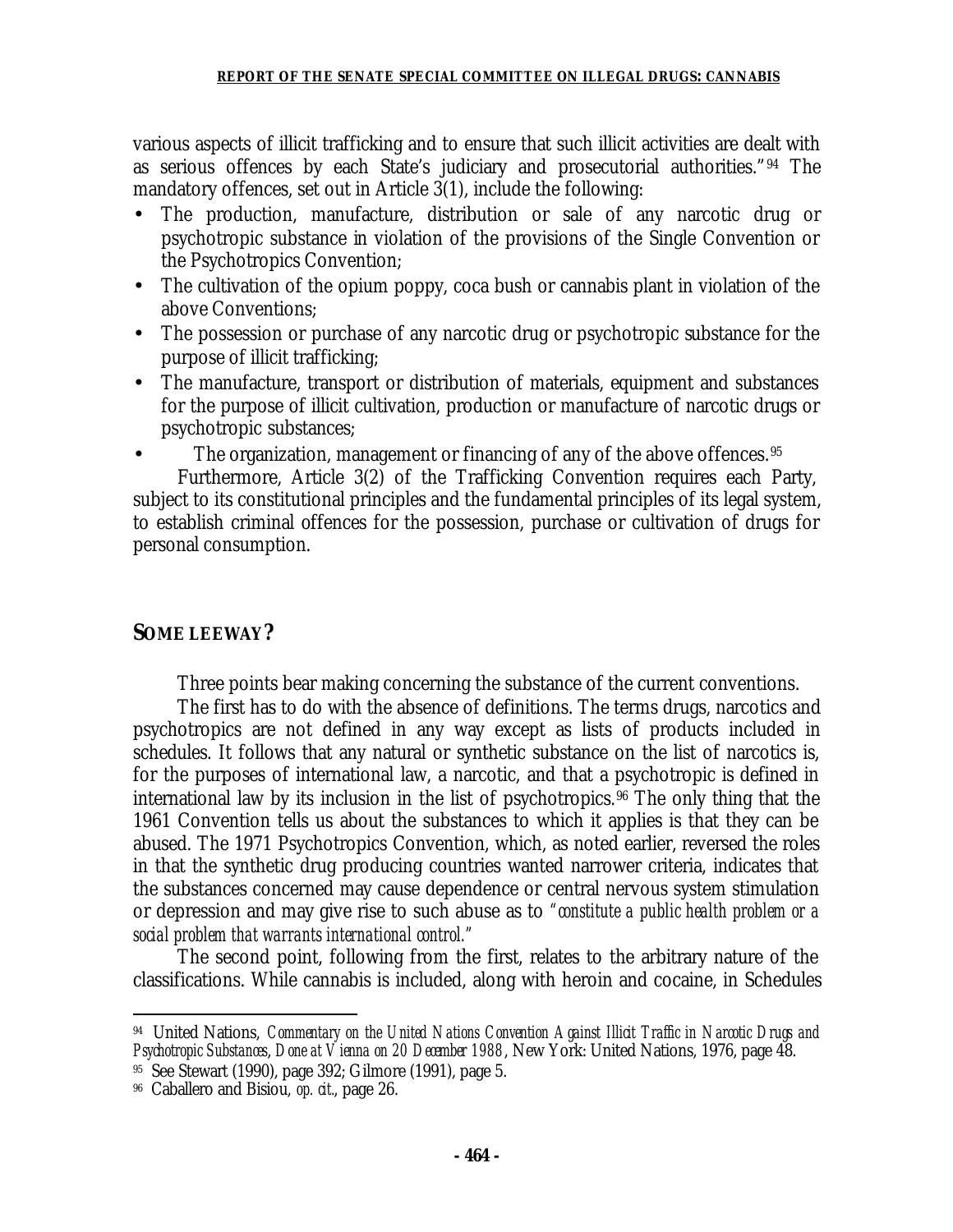I and IV of the 1961 Convention, which carry the most stringent controls, it is not even mentioned by name in the 1971 Convention, though THC is listed as a Schedule I psychotropic along with mescaline, LSD and so on. The only apparent criterion is medical and scientific use, which explains why barbiturates are in Schedule III of the 1971 Convention and therefore subject to less stringent controls than natural hallucinogens. These classifications are not just arbitrary, but also inconsistent with the substances' pharmacological classifications and their danger to society.

Third, if there was so much concern about public health based on how dangerous "drugs" are, one has to wonder why tobacco and alcohol are not on the list of controlled substances.

We conclude from these observations that the international regime for the control of psychoactive substances, beyond any moral or even racist roots it may initially have had, **is first and foremost a system that reflects the geopolitics of North-South relations in the 20<sup>th</sup> century**. Indeed, the strictest controls were placed on organic substances - the coca bush, the poppy and the cannabis plant - which are often part of the ancestral traditions of the countries where these plants originate, whereas the North's cultural products, tobacco and alcohol, were ignored and the synthetic substances produced by the North's pharmaceutical industry were subject to regulation rather than prohibition. It is in this context that the demand made by Mexico, on behalf of a group of Latin American countries, during the negotiations leading up to the 1988 Convention, that their use be banned must be understood. It was a demand that restored the balance to a degree, as the countries of the South had been forced to bear the full brunt of the controls and their effects on **their own** people since the inception of drug prohibition. The result may be unfortunate, since it reinforces a prohibitionist regime that history has shown to be a failure, but it may have been the only way, given the mood of the major Western powers, to demonstrate the irrationality of the entire system in the longer term. In any case, it is a short step from there to questioning the legitimacy of instruments that help to maintain the North-South disparity yet fail miserably to reduce drug supply and demand.

Putting aside such questions of substance, we will now examine how much leeway countries have within the current conventions to adopt less prohibitionist policies.

Several states have adjusted their criminal enforcement systems to allow *de facto* possession of small amounts of certain soft drugs, such as cannabis and its derivatives, for personal consumption while remaining within the legal bounds of the Conventions.97 Although the Conventions do not permit legalization or even decriminalization of possession, those countries have circumvented the limitations by criminalizing possession, as required by the treaties, but not strictly enforcing the

 $\overline{a}$ 97 For example, Belgium, Denmark, Germany, the Netherlands, Poland and some Australian states. Switzerland is currently considering a bill to legalize cannabis. The next chapter provides more detail on the Australian, Dutch and Swiss approaches in particular.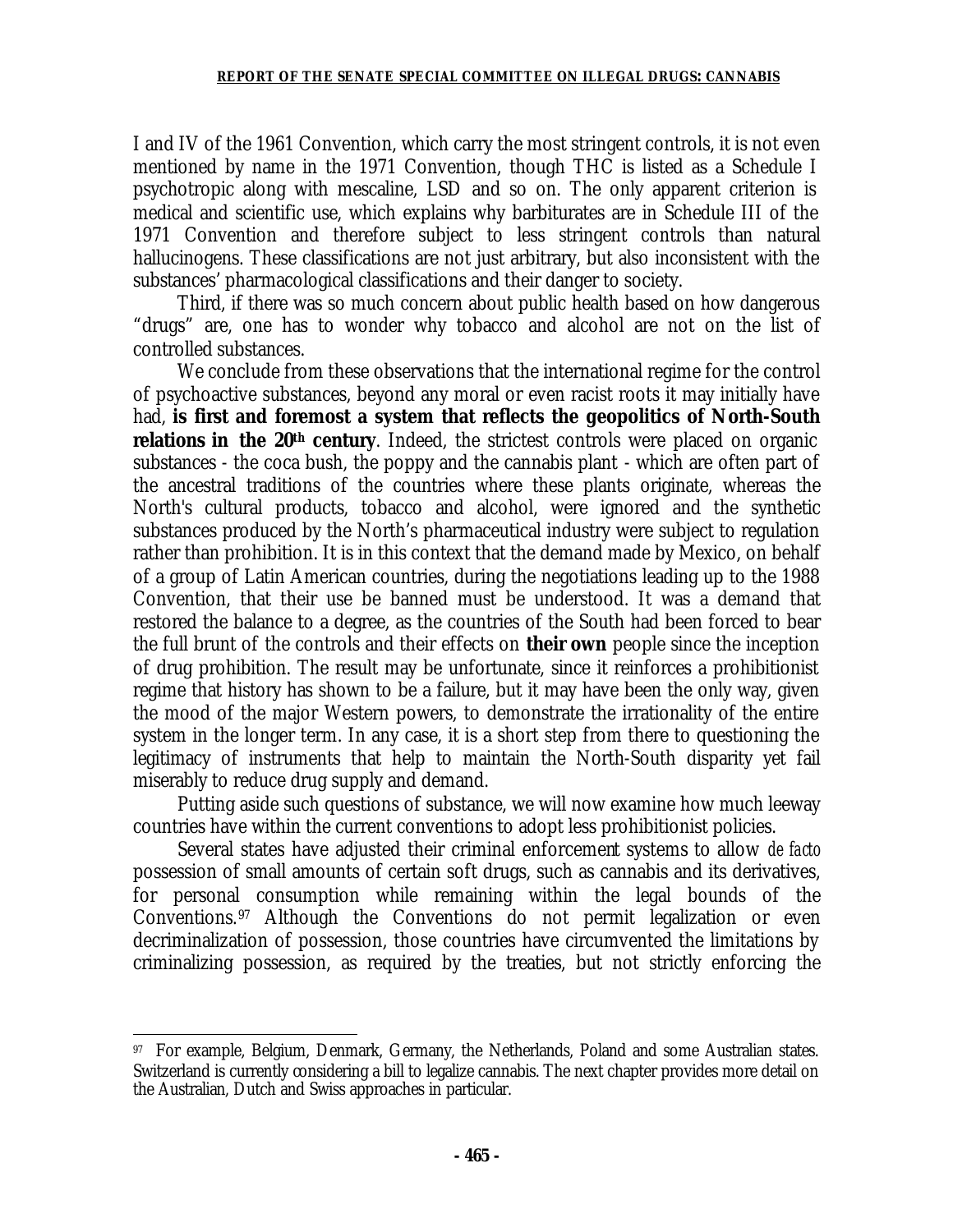legislation, or they have effectively "depenalized" the offences by exempting them from punishment.<sup>98</sup>

According to some observers, such approaches clearly violate the spirit of the Conventions, especially the Trafficking Convention, which seems to use the term "trafficking" very broadly to include demand-side activities within a supply-oriented control regime. Yet there is a legal basis for these "softer" approaches because the treaties do not explicitly forbid them.

The hard-nosed criminal law approach adopted by the international drug control system has drawn criticism from human rights activists. Some maintain that the imprisonment penalties are excessive for soft-drug offences such as possession of a small amount of cannabis for personal consumption.<sup>99</sup> It is argued that imprisonment in such circumstances is disproportionate to the offence and therefore violates the inherent dignity of persons, the right to be free from cruel and degrading punishment, and the right to liberty, as set out in such instruments as the *Universal Declaration of Human Rights*, the *International Covenant on Civil and Political Rights*, and the *Convention against Torture and Other Cruel, Inhuman or Degrading Treatment or Punishment*. <sup>100</sup> It has also been argued that drug use is a human right and should be recognized as such in the *Universal Declaration of Human Rights*. 101

The Trafficking Convention is the only one of the three Conventions that mentions human rights. Article 14(2) of the Trafficking Convention explicitly requires Parties "to respect fundamental human rights" when they take measures to prevent and eradicate the illicit cultivation of plants containing narcotic or psychotropic substances, such as opium, cannabis and coca. The same provision also requires states to take into account traditional licit uses, where there is historical evidence of such use, and protection of the environment.

There are three factors that provide states, including Canada, with some leeway. The first is the fact that the conventions recognize the primacy of national legal systems. Indeed, the international drug agreements have no direct application in

http://www.unhchr.ch/html/intlinst.htm.

 $\overline{a}$ <sup>98</sup> See Krzysztof Krajewski, "How flexible are the United Nations drug conventions?" *International Journal of Drug Policy*, No. 10, 1999, page 329-338. Krajewski provides an excellent overview of the conventions' legal limits in the area of legalization and prohibition. He concludes that legalization or decriminalization would probably require amendment of Article 3(2) of the Trafficking Convention. See also the discussion on legalization in Dupras (1998), page 24-33; and Alfons Noll, "Drug abuse and penal provisions of the international drug control treaties," *Bulletin on Narcotics*, Vol. XXIX, No. 4, October/December 1977, page 41-57.

<sup>&</sup>lt;sup>99</sup> See, for example, the following pages on the Web site of Human Rights Watch, a human rights nongovernmental organization: http://www.hrw.org/campaigns/drugs/ and

http://www.hrw.org/worldreport99/special/drugs.html.

<sup>100</sup> The full text of these international instruments is available on the Web site of the Office of the UN High Commissioner for Human Rights:

<sup>101</sup> See Erik Van Ree, "Drugs as a Human Right," *International Journal of Drug Policy*, Vol. 10, 1999, page 89-98. Van Ree proposes the addition of a new Article 31 to the *Universal Declaration of Human Rights*: Everyone has the right to use psychotropic substances of one's own choice.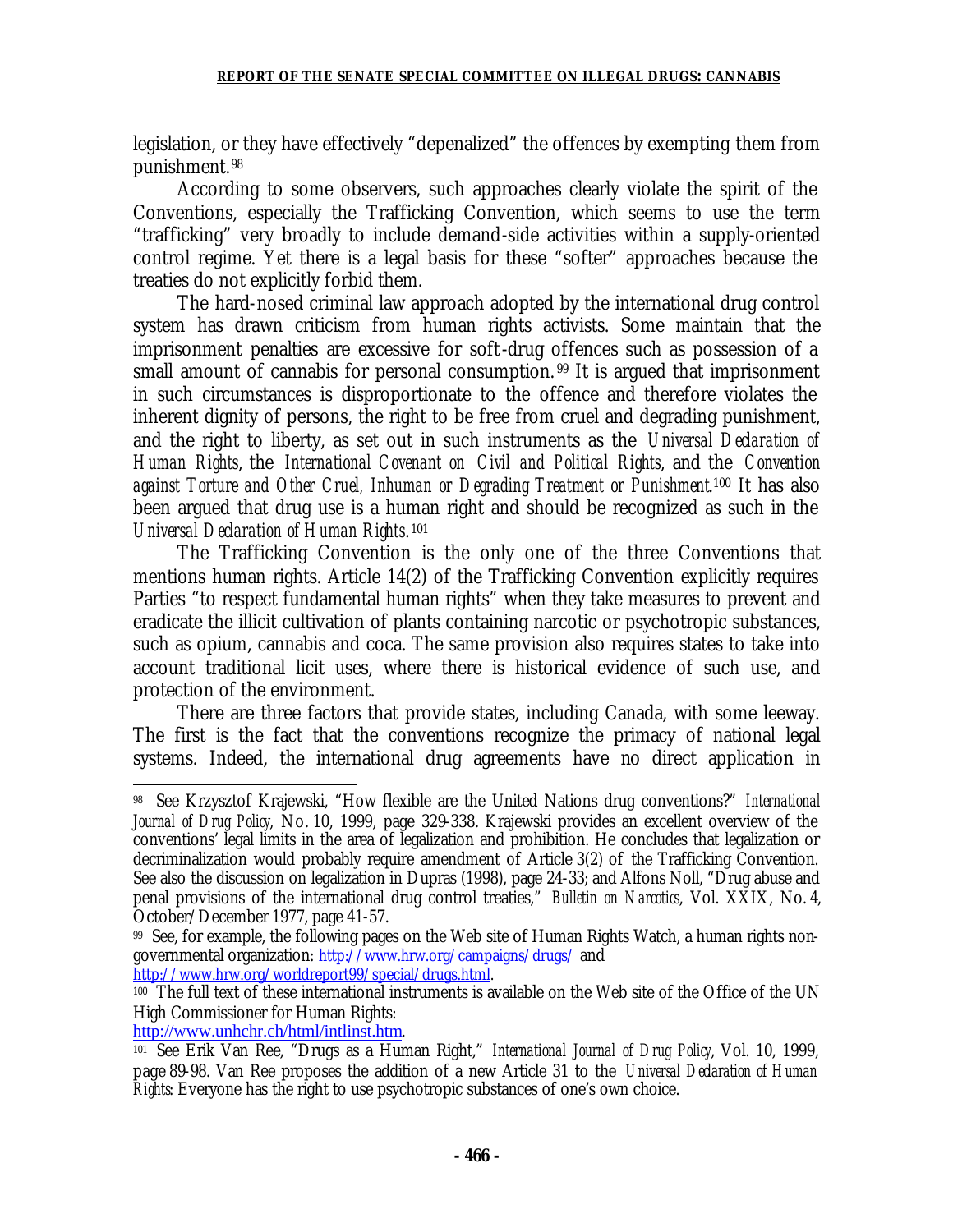national law. To make them enforceable within its territory, the state must enact a law; in Canada, that law is the *Controlled Drugs and Substances Act*. Specifically, the conventions variously state that the proposed penalties are to be imposed "subject to [the Parties'] constitutional provisions" or *"having due regard to their constitutional, legal and administrative systems."* In Canada, the provisions of the *Canadian Charter of Rights and Freedoms* and the interpretations given to them by the Supreme Court are the framework for interpreting the international conventions on drugs.

The second, slightly more technical point suggests that sanctions for possession apply only to possession for the purposes of trafficking, especially in view of this provision's position between two articles on trafficking and of its earlier wording.<sup>102</sup> Failing to punish people for possession for personal use would not be, strictly speaking, prohibited. That is the legal opinion of an expert asked by Switzerland's Federal Office of Public Health to comment on its draft legislation to legalize cannabis: [Translation] *"The statute's general depenalization of the consumption and small-scale cultivation of cannabis would be compatible with the conventions."*103 With regard to cannabis trade and supply, the author writes: [Translation] *"Even though regulating cannabis trade with a licensing system does not appear to be out of the question, some practical problems remain, partly because of the control mechanisms required by the 1961 Convention, and partly because the international community interprets the 1988 Convention as an obligation to punish the buying and selling of cannabis."*<sup>104</sup>

The third factor is that the conventions impose moral obligations on states and not legal obligations, much less penalties or sanctions for violating them, and that they also include review or amendment mechanisms.

# **CONCLUSIONS**

As we have seen in Chapters 5, 6 and 7, cannabis is widely used in every part of the world, does not have the harmful effects ascribed to it, and poses little risk to public health. Consequently, it in no way deserves to be included in the convention schedules that list what are supposed to be the most dangerous drugs. Cannabis even has therapeutic uses recognized by Canadian courts. For the above reasons, **we recommend that Canada notify the international community of its intent to seek** 

 $\overline{a}$ <sup>102</sup> See Daniel Dupras (1998) *Canada's International Obligations under the Leading International Conventions on the Control of Narcotic Drugs.* Ottawa: Library of Parliament, available on the Committee's Web site at www.parl.gc.ca/illegal-drugs.asp .

<sup>103</sup> Peith, M., (2001) "Compatibilité de différents modèles de dépénalisation partielle du cannabis avec les conventions internationales sur les stupéfiants" [Compatibility of various models of partial depenalization of cannabis with international narcotics conventions]. Legal opinion requested by the Federal Office of Public Health of the Swiss Confederation, page 14.

<sup>104</sup> *Ibid.*, page 15.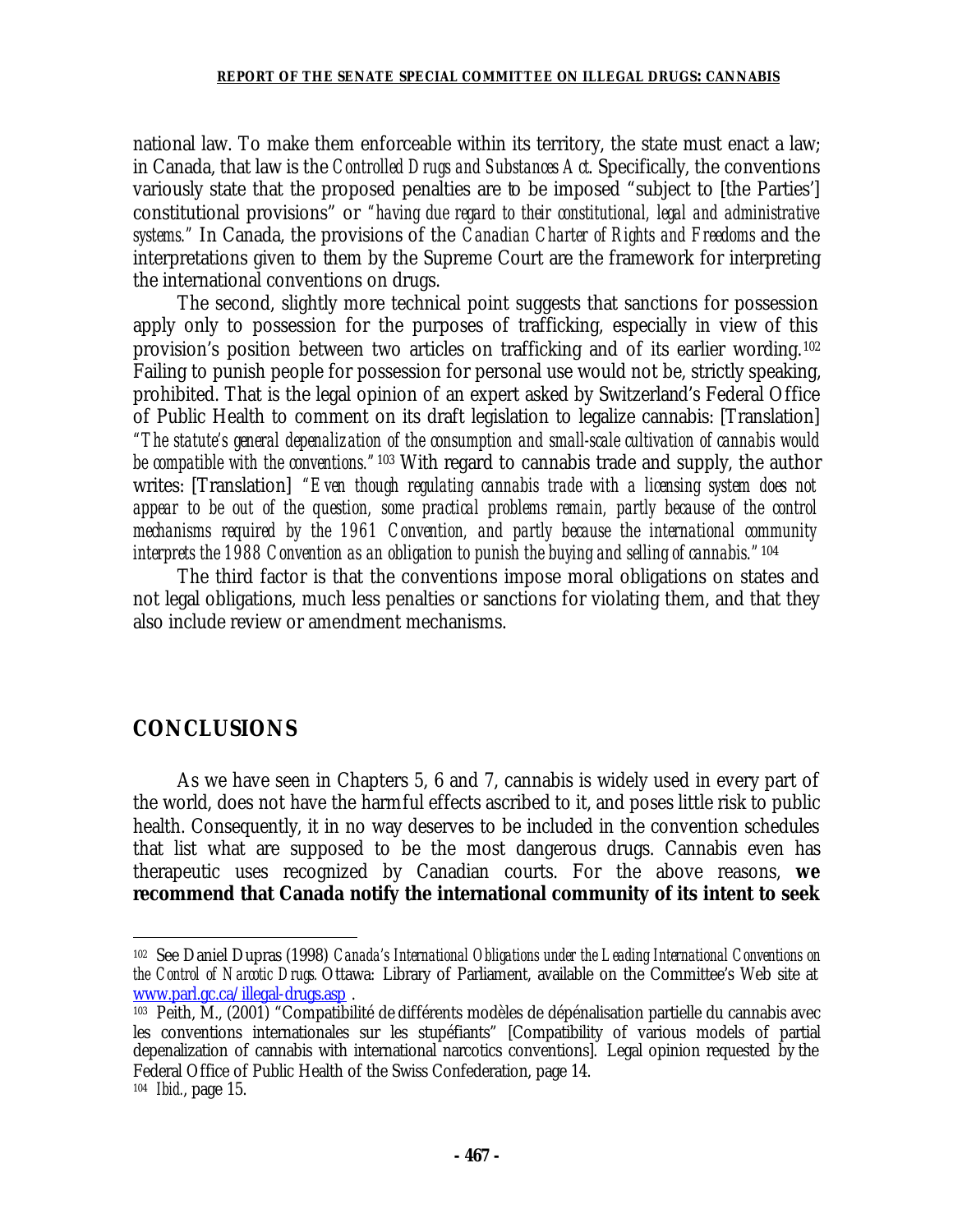**the declassification of cannabis as part of a public health approach that would include stringent monitoring and evaluation**.

| <b>Conclusions of Chapter 19</b> |                                                                                                                                                                                                                                                                                                        |  |
|----------------------------------|--------------------------------------------------------------------------------------------------------------------------------------------------------------------------------------------------------------------------------------------------------------------------------------------------------|--|
|                                  | $\triangleright$ The series of international agreements concluded<br>since 1912 have failed to achieve their ostensible aim<br>of reducing the supply of drugs.                                                                                                                                        |  |
|                                  | $\triangleright$ The international conventions constitute a two-tier<br>system that regulates the synthetic substances<br>produced by the North and prohibits the organic<br>substances produced by the South, while ignoring<br>the real danger which those substances represent to<br>public health. |  |
|                                  | $\triangleright$ When cannabis was included in the international<br>conventions in 1925, there was no knowledge of its<br>effects.                                                                                                                                                                     |  |
|                                  | $\triangleright$ The international classifications of drugs are<br>arbitrary and do not reflect the level of danger those<br>substances represent to health or to society.                                                                                                                             |  |
|                                  | $\triangleright$ Canada should inform the international community<br>of the conclusions of our report and officially<br>request the declassification of cannabis and its<br>derivatives.                                                                                                               |  |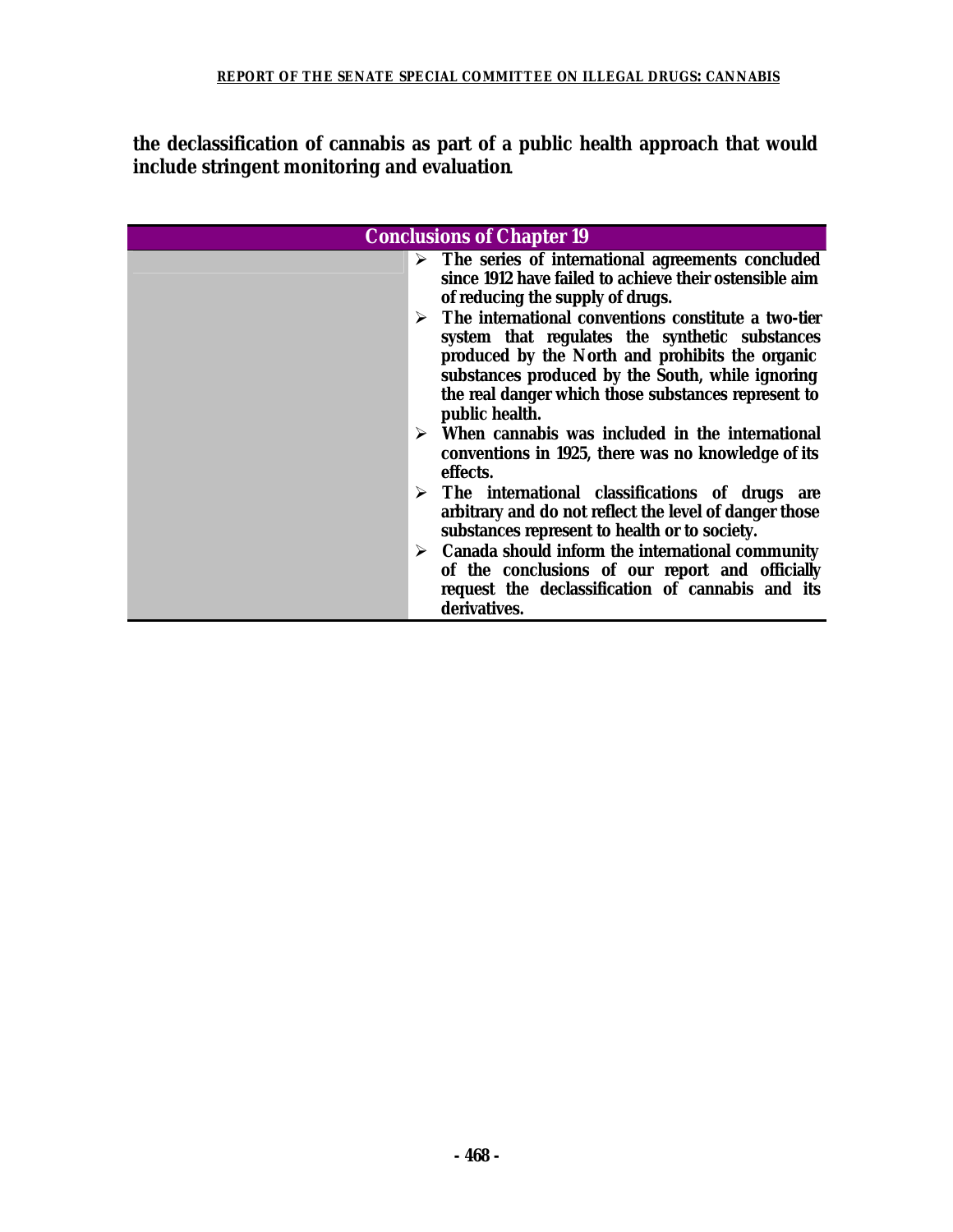# **CHAPTER 20**

# **PUBLIC POLICIES IN OTHER COUNTRIES**

**A**s just seen, the international conventions provide the framework for the criminal policy approaches the signatory states may adopt. We have also seen that interpretations vary as to the nature of the obligations they create, specifically with regard to use, and thus possession, for personal purposes. Some interpretations go so far as to suggest that, with regard to cannabis, certain forms of regulation of production could be possible, without violating the provisions of the conventions, as long as the State took the necessary steps to penalize illegal trafficking.

The vast majority of Canadians have heard about the "war on drugs" which the USA is conducting and about its prohibitionist approach, but many would be surprised to see the major variations between states, indeed between cities, within that country. Even fewer know that Sweden enforces a prohibitionist policy at least as strict as that of the US, but through other means. Many of us have, in one way or another, heard about the "liberal" approach introduced in the Netherlands in 1976. Fewer people know of the Spanish, Italian, Luxembourg or Swiss approaches, which are even more liberal in certain respects. More recently, Canadians learned of the decision by the UK's Minister of the Interior to reclassify cannabis as a Class C drugs, but it is not clear that we know precisely what that means. In view of the preconceptions that many may have in relation to France with regard to wine, many may be surprised to learn that its policy on cannabis appears more "conservative" than that of neighbouring Belgium, for example.

As may be seen, once the overall framework of the puzzle has been established by the international community, ways of putting the pieces together vary widely between states, and at times among the regions of a single state. That is why, in order to learn about the experience and approaches of other countries, the Committee commissioned a number of research reports on the situations in other countries<sup>1</sup> and heard representatives of some of those countries in person. <sup>2</sup>

We of course had to make some choices, limiting ourselves to the western countries of the northern hemisphere. This is a weak point, we agree, but our resources

 $\overline{a}$ 

<sup>&</sup>lt;sup>1</sup> Those reports, prepared by the Parliamentary Research Branch staff, concern Australia, the United States, France, the Netherlands, the United Kingdom, Sweden and Switzerland. Exact references appear in Appendix B.

<sup>&</sup>lt;sup>2</sup> We heard representatives of the United States, France, the Netherlands and Switzerland.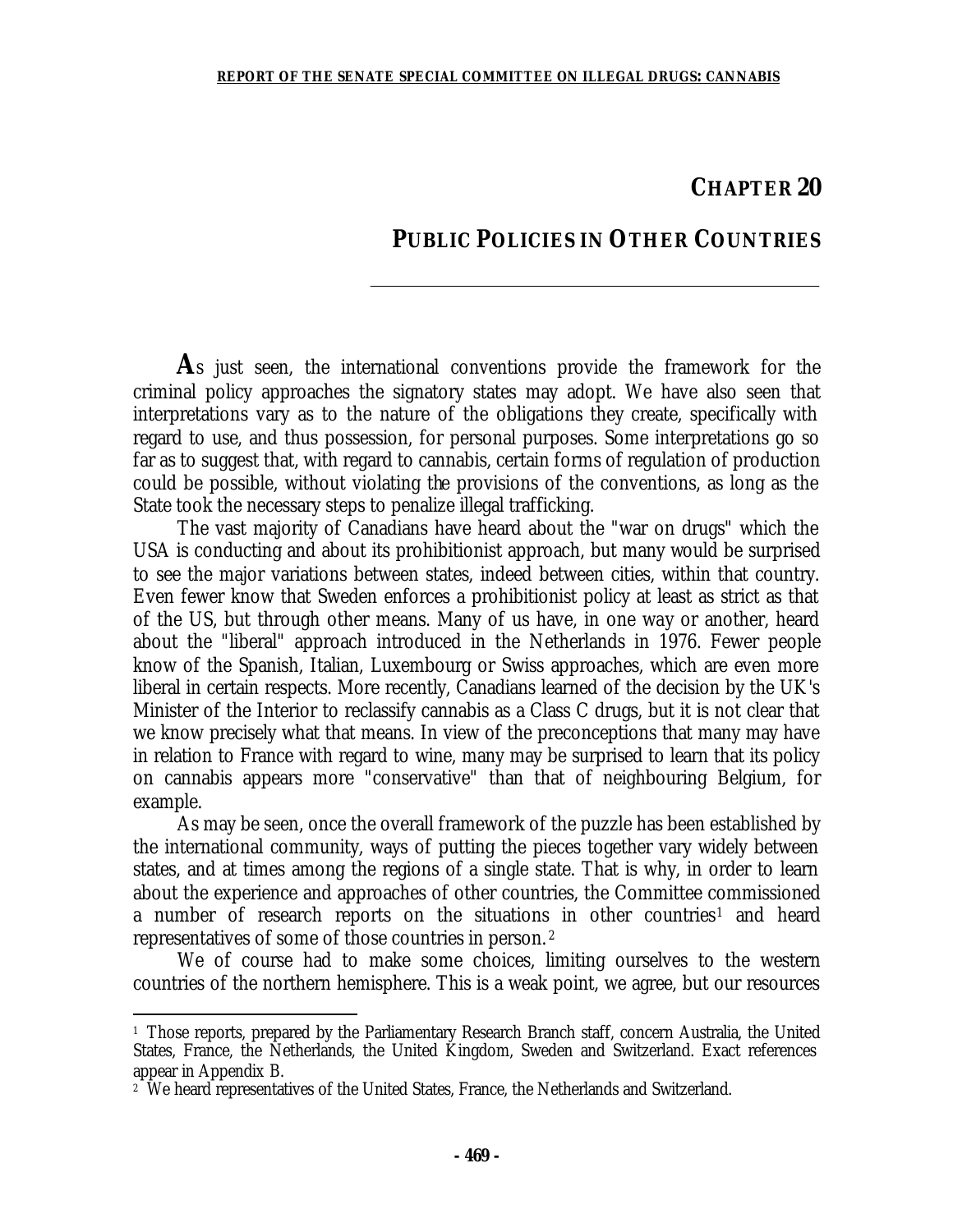were limited. In addition, as we wanted to compare public policies with data on use trends and judicial practices, we were forced to choose countries with an information base. In our hearings of representatives of those countries, we were mainly limited by time.

In this chapter, we describe the situations in five European countries – France, the Netherlands, the United Kingdom, Sweden and Switzerland – and in Australia and the United States.

# **FRANCE<sup>3</sup>**

### *Different forms of logic*

The new direction taken by the Law of 1970,<sup>4</sup> currently in effect, which penalizes drug use, is, in some respects, more apparent than real. Internal public policy had begun to change in the late nineteenth century, leading to the adoption of the great law on narcotics in 1916, providing criminal penalties for importing, trafficking, possession and use. That legislation, which was particularly strictly enforced for the time (up to three years in prison for narcotics offences) introduced the offence of "use in society". Its passage had been preceded by an intensive "public health campaign" in which narcotics were [translation] "*accused by their detractors of being the root of most of society's ills, that is to say of comprehensively promoting depopulation, moral decadence and, even worse, violent and criminal acts*".<sup>5</sup>

That law was supplemented by the Law of 1922 and the Executive Order of 1939, which stepped up and reinforced its prescriptions. The Law of 1922 required judges to order out of the country persons convicted of trafficking or facilitating use, while the Executive Order increased prison terms to five years. The Law of 1922 also authorized the police to enter homes without prior legal authorization. In Charras' view, "*these various provisions made the French legislation one of the most draconian in Europe*."<sup>6</sup>

The "therapeutic injunction", another factor causing tension in the 1970 legislation, is in some instances considered the very core of France's drug legislation. Under that provision, [translation] "*an obligation of care may be imposed on every drug user at three points in the penal process:*

 $\overline{a}$ <sup>3</sup> In this section, we have drawn on a study report prepared by the Library of Parliament: C. Collin, *National Drug Policy: France,* Ottawa: Library of Parliament, 2001, report prepared for the Senate Special Committee on Illegal Drugs.

<sup>4</sup> Law No. 70-1320 of December 31, 1970, respecting health measures in the fight against substance abuse and repression of the trafficking in and use of poisonous substances.

<sup>5</sup> I. Charras, "L'État et les 'stupéfiants'" : archéologie d'une politique publique répressive", in *Drogue. Du bon usage des politiques publiques.* Les cahiers de la sécurité intérieure, page 13.

<sup>6</sup> I. Charras, *op. cit.,* pages 15-16.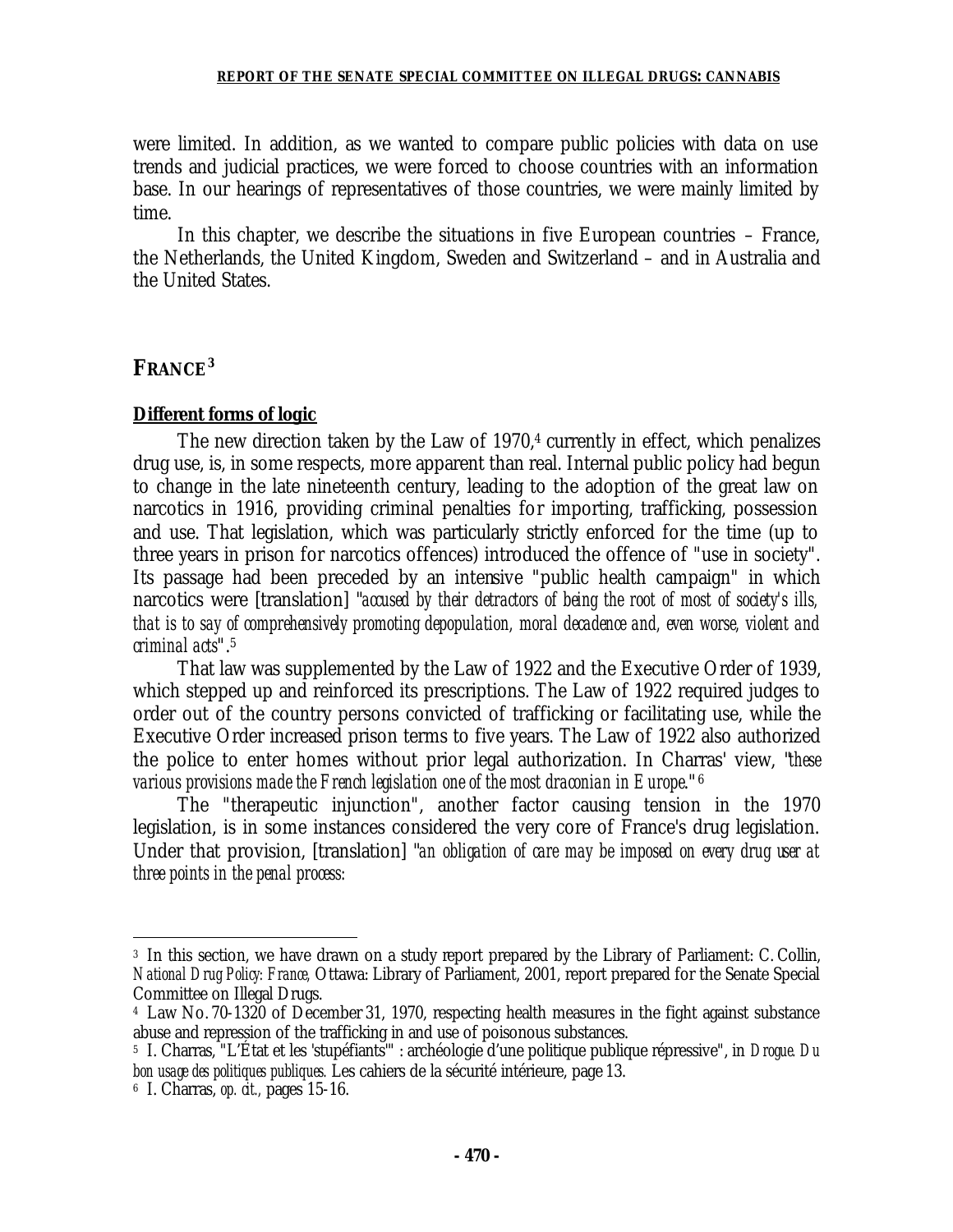- upon entry into the judicial process, the prosecution may propose an alternative to trial;
- *during trial, the trial judge or juvenile court judge may impose medical supervision;*
- *at sentencing, the court may impose a health measure either because the user has previously refused it or, on the contrary, to extend it if it commenced under the previous article*." <sup>7</sup>

Characterized as a [translation] "*humanist counterweight to a repressive policy*",<sup>8</sup> the therapeutic injunction has often been considered by various French observers as an awkward compromise between police powers on the one hand and medical powers on the other.<sup>9</sup>

However, in characterizing the French system as falling between repressing the user as an "offender" and treating him as a "patient", there is a risk of disregarding another aspect of the French approach to drugs at least until the 1970s: the country's foreign policy and the logic of its tax system.

[Translation] *"The prohibition against drugs is a recent phenomenon. Unlike China, which, since the eighteenth century, has sought to prohibit the use of opium, European countries did not discuss prohibition until the twentieth century. Furthermore, prohibition did not actually become effective until after the 1950s, and there has been no real desire to provide medical care to users until the past 20 years. Before being prohibited or prescribed, narcotic use was taxed through opium and cannabis tax monopolies."* <sup>10</sup>

Bisiou identifies five known monopolies in the history of colonial France: India from 1864 to 1954, Indochina from 1864 until 1975, in Laos; Oceania from 1877 to 1922 and two cannabis monopolies operated concurrently with tobacco monopolies, one in Tunisia between 1881 and 1954 and the other in Morocco between 1914 and 1952. Another monopoly, the existence of which has not been confirmed, purportedly existed in Lebanon.<sup>11</sup>

These monopolies offered various advantages from a tax and policy standpoint. For tax purposes, they generated significant cash flows, making it possible to finance colonization; from a policy perspective, they were well accepted by the colonies to the extent they pre-existed French colonization and were already well accepted by local populations. What is interesting is the moral character of the "vicious substances" which justified the system for the taxation of luxury products whose consumption

- <sup>9</sup> See *inter alia* L. Simmat-Durand, *La lutte contre la toxicomanie. De la législation à la réglementation.* Paris: L'Harmattan, 2000; J. Bernat de Celis, *Drogues : Consommation interdite.* Paris: L'Harmattan, 1996; and H. Bergeron, *Soigner la toxicomanie. Les dispositifs de soins entre idéologie et action.* Paris: L'Harmattan, 1996.
- <sup>10</sup> Y. Bisiou, "Histoire des politiques criminelles. Le cas des régies françaises des stupéfiants.", in

 $\overline{a}$ <sup>7</sup> L. Simmat-Durand, "Les obligations de soins en France." in C. Faugeron, ed., *Les drogues en France. Politiques, marchés, usages.* Paris: Georg éditeur, 1999, page 111.

<sup>8</sup> M. Setbon, *L'injonction thérapeutique. Évaluation du dispositif légal de prise en charge sanitaire des usagers de drogues interpellés.* Paris: Observatoire français des drogues et des toxicomanies, 2000, page 11.

C. Faugeron, ed., *Les drogues en France. Politiques, marchés, usages.* Paris: Georg éditeur, 1999, page 89.

<sup>11</sup> Bisiou, *op. cit.*, page 90.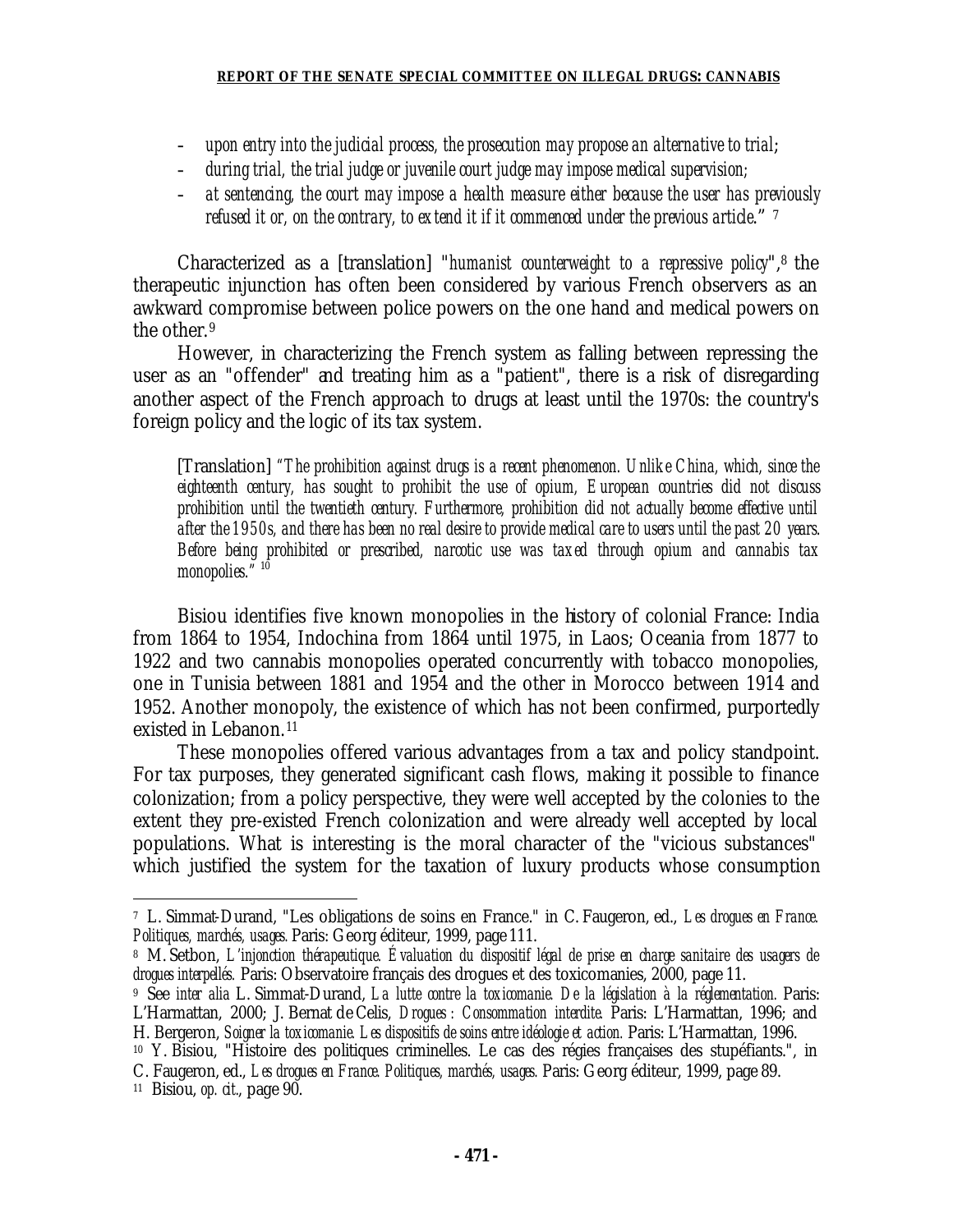authorities did not wish to encourage. Although abolished at decolonization and characterized by certain internal contradictions between the economic imperatives of profitability and health objectives, this policy, starting in the 1930s, also came under extensive criticism from the international community, whose orientations, as noted above, were increasingly prohibitionist. The history of state drug monopolies has nevertheless marked French history (as it did Dutch, British and Portuguese history) and was another factor in addition to domestic policy.

Thus it was not one single drug policy that France had in the twentieth century, but three often competing forms of logic on the issue. But it was not until the *Mission interministérielle de lutte à la drogue et à la toxicomanie* [Interministerial Mission on Anti-Drug and Addiction Activities] (MILDT) was reinforced in the mid-1990s that a trend emerged toward a more integrated and coherent overall policy.

### *An integrated public policy*

MILDT was established in the early 1980s during the first seven-year term of French President François Mitterrand. Over the years, however, it either lacked leadership or did not have the resources to achieve its ambitions. It was not until Nicole Maestracci was appointed in 1995, under the socialist government of Prime Minister Jospin, that MILDT began to become more visible and take stronger public action. Its activities were directed in particular by the strong controversies and demonstrations conducted by stakeholders of various types (hospital physicians concerned by AIDS, members of NGOs, drug addicts, specialists and others) who criticized the scientific bases of the main objectives of France's drug policy. At the centre of the debate was a need for a harm reduction approach, focusing on reducing AIDS transmission by intravenous drug users and methadone treatment for drug addicts.<sup>12</sup>

In February 1994, only one small group of 77 addicts had access to methadone treatment, whereas there were 160,000 heroin addicts in France at the time. In 1998, medication substitution treatments were offered in France to a group of up to 70,000 addicts, the vast majority of whom received Subutex and methadone replacements.13 This new development clearly shows that public authorities now consider harm reduction a fundamental component of France's drug policy.<sup>14</sup>

On June 16, 1999, the French government introduced a three-year plan clearly reflecting this paradigm shift since palliative and preventive measures became legitimate

 $\overline{a}$ <sup>12</sup> See Ms. Nicole Maestracci, President, Mission interministérielle de lutte à la drogue et à la toxicomanie [Interministerial Mission for the Fight Against Drugs and Drug Addiction], testimony before the Senate Special Committee on Illegal Drugs, Senate of Canada, first session of the thirtyseventh Parliament, October 1, 2001, Issue no. 7, page 9-10.

<sup>13</sup> Michel Kokoreff, "Politique des drogues en France, entre loi pénale et réduction des risques", presentation to the Senate Special Committee on Illegal Drugs, 2001.

<sup>14</sup> Henri Bergeron, "Comment soigner les toxicomanes?" *Sociétal*, June-July 1998, pages 45-49.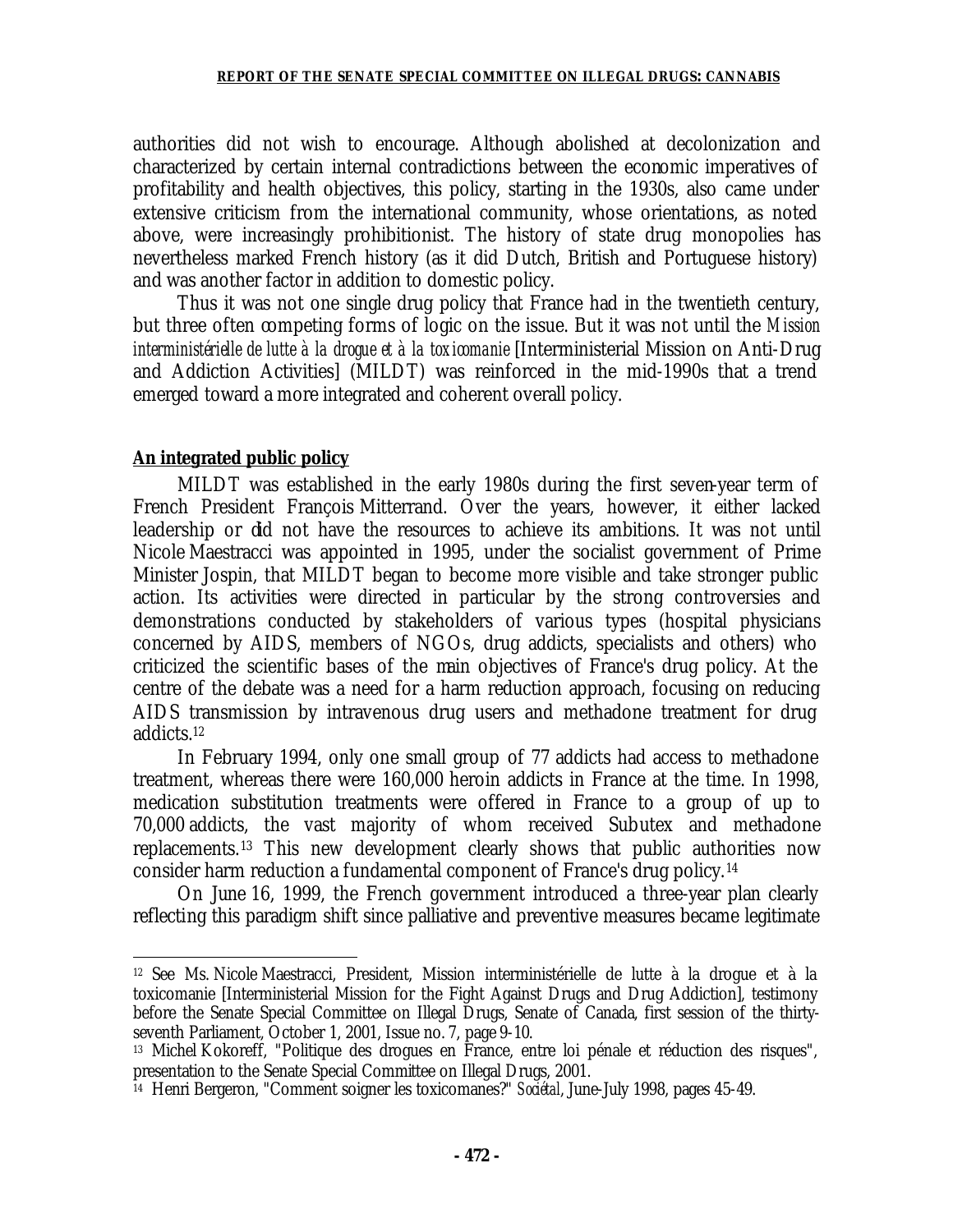goals in the French policy context. As to criminal policy, the main legislative framework – the law of 1970–has not been amended and drug use is still considered an offence. However, in a circular, the Minister of Justice has asked prosecutors not to seek prison terms and to promote treatment in drug cases.

The plan is based on European and international data and on recent reports, interdepartmental consultations and scientific studies providing fundamental observations on France's policy on drugs and drug abuse. The emergence of new use profiles such as the use of numerous drugs (both legal and illegal), increased cannabis and alcohol use among young people and greater availability of synthetic drugs were the main concerns expressed. Information bases and systems have also come under criticism from various quarters concerning:

- the lack of coordination among prevention programs and their limited accessibility (e.g., school drug prevention programs are offered to less than 40 per cent of students and those concerning alcohol and tobacco to less than 20 per cent);
- the lack of social and professional support;
- the fact that there is no ground for agreement among the various stakeholders (law enforcement, social welfare, education and public health);
- the excessive importance attached to heroin addicts in the administration of specialized treatment at a time when use among the members of this addicted group has stabilized;
- the difficulty in reconciling law enforcement with the public health strategy.<sup>15</sup>

Criminal law enforcement with respect to drug users has been constantly marked by the difficulties inherent in reconciling suppressive activities with public health imperatives. The number of users who have been questioned by authorities has doubled over the last five years, without the judicial system having permitted adequate and effective cooperation with physicians and social workers.<sup>16</sup>

Furthermore, observing the declining number of trafficking arrests at the local level since 1996, elected representatives and the general public find this hard to understand in view of the importance they feel should be attached to monitoring drug

 $\overline{a}$ <sup>15</sup> Mission interministérielle de lutte contre la drogue et la toxicomanie (MILDT), *Three-Year Plan to Combat Drug Use and Prevent Dependence 1999-2001*. Available online at: http://www.drogues.gouv.fr/uk/what\_you\_need/whatyouneed\_intro.html.

<sup>16</sup> Mission interministérielle de lutte contre la drogue et la toxicomanie (MILDT), "An Information Booklet Summarising the Government's Plan for the Fight Against Drugs and the Prevention of Addiction 1999-2000-2001", *Drugs: No More, Risk Less*, MILDT, December 1999, page 7. Available online at: http://www.drogues.gouv.fr/fr/index.html.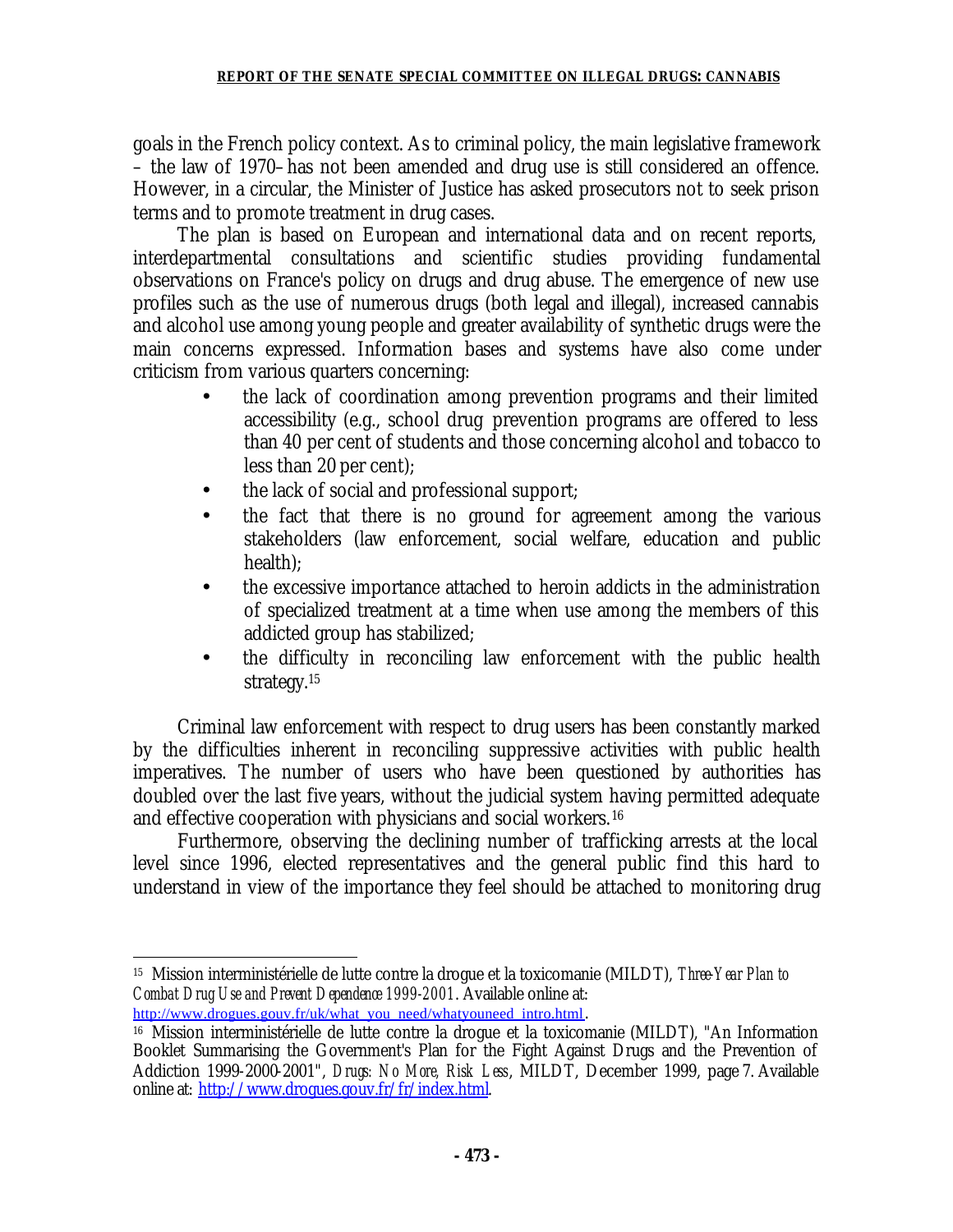supply. Lastly, the shortage of reliable indicators has prevented any in-depth, or even comprehensible, assessment of existing programs.

Based on these observations, the government has developed a three-year plan defining action priorities, objectives and measures that should be taken. Two key factors – integration and knowledge – are the watchwords of this effort. Integration is viewed from two standpoints: for the first time, France will have an integrated policy on all psychoactive substances, drugs, medications, alcohol and tobacco.

*The fact that we were talking about alcohol, tobacco and medication at the same time as we were talking about drugs no doubt made everyone feel closer to the situation because everyone had the experience of consuming a product, be it legal or illegal. This was an important aspect that did not result in our saying that all of the products should come under the same legislative regime, but [that made it possible, regardless of the product used] to distinguish between occasional use and problem use.* <sup>17</sup>

The other aspect of integration is a reinforced effort among the 19 departments that form the MILDT under the chairmanship of the Prime Minister.

The second watchword of this French effort is knowledge. As noted above, a certain number of observers had noted weaknesses in the knowledge apparatus, including reports commissioned by various authorities (discussed below). In the wake of the impetus given by President François Mitterrand to the creation of the European Monitoring Agency for Drugs and Drug Addictions, France, in 1993, established the French Monitoring Centre for Drugs and Drug Addictions. The mission of the French Centre, which is an "independent" agency, is to "develop the observation network in order to monitor recent trends in drug use, conduct regular epidemiological surveys on the public and implement a comprehensive public policy evaluation framework".18 To do so, it organizes its work along three main lines: observation and improvement of indicators, monitoring of recent trends and policy evaluation. The Centre has a staff of 25 persons and a budget of 18 million French francs (approximately Cdn \$3.5 million). It is also the national focal point in the network of the European Monitoring Centre for Drugs and Drug Addictions.

## *Legislative framework*

French law related to illicit drugs is drawn from many sources including four codes: the Code of Public Health (code de la santé publique), the Penal Code, the Code of Penal Procedure, and the Customs Code. The main legislative framework is the law of 31 December 1970, which amended the Code of Public Health and created a legislative framework based on both the application of repressive measures and healthrelated dispositions. The objectives of the Law of 1970 were to severely repress

 $\overline{a}$ <sup>17</sup> Nicole Maestracci, testimony before the Senate Special Committee on Illegal Drugs, page 13.

<sup>18</sup> Observatoire français des drogues et des toxicomanies, *Drogues et dépendances. Indicateurs et tendances 2002.* Paris: author, 2002, page 291.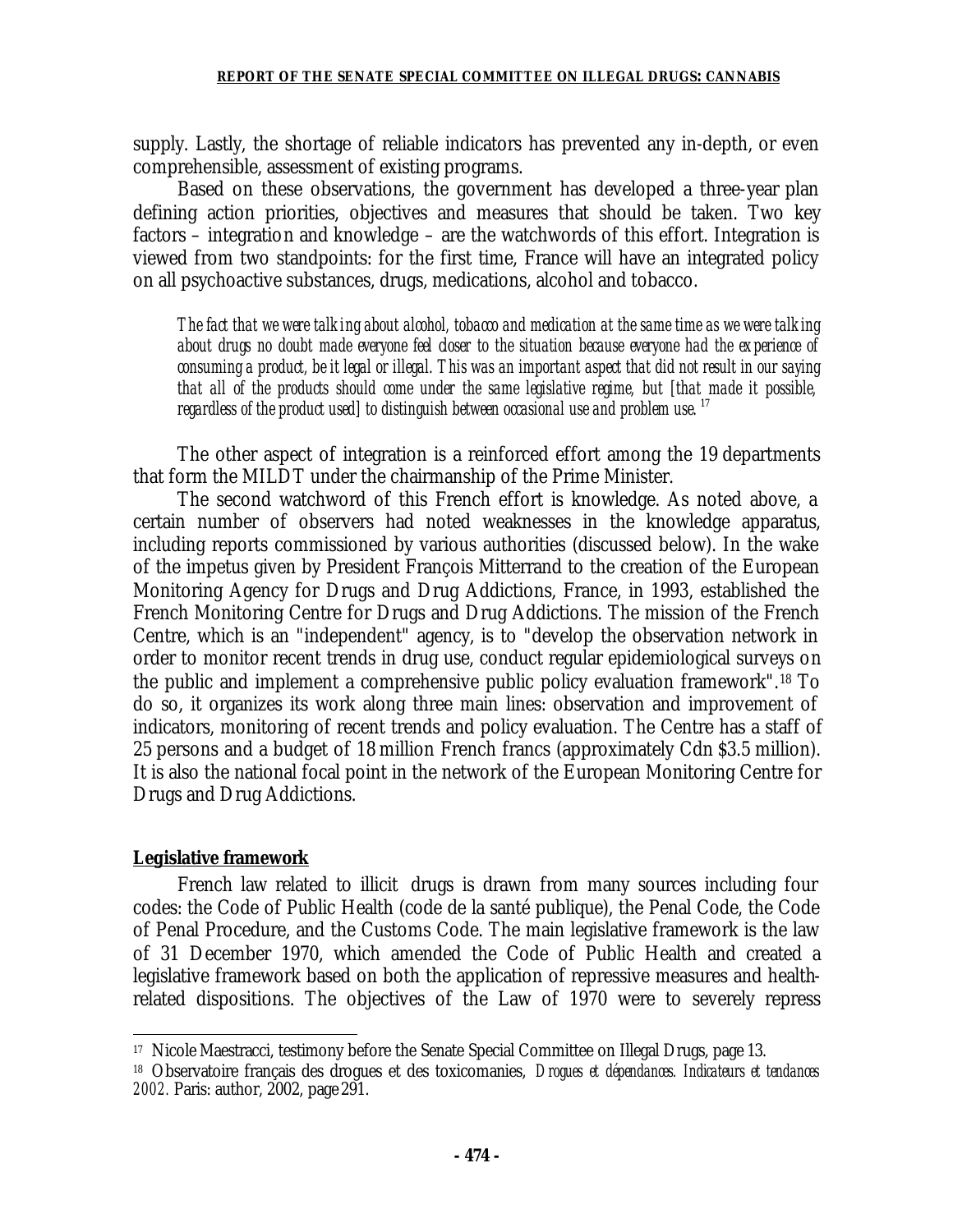trafficking, prohibit the use of narcotics, and yet propose alternatives to the repression of use, as well as to ensure free and anonymous care for users seeking treatment. <sup>19</sup> It must be noted that most articles of the Law of 1970 (originally written into the Public Health Code) have since been integrated into the new penal code that came into force in 1994 except for infractions related to drug use, which are still sanctioned through the Public Health Code. French law is also governed by international law since France has ratified the UN conventions related to drugs.

### Classes of drugs

French law does not distinguish between illicit substances and thus, an offence such as drug use is prosecuted and judged in the same way regardless of the illicit substance involved. However, judicial authorities may take into consideration the nature of the substance, the quantity and any prior criminal records in their decision to prosecute, reduce the charges or not prosecute an offender. Illicit substances are listed in an annex to Decree Law of 22 February 1990 and include the following:

List I: narcotic substances such as heroin, cocaine, cannabis, methadone, opium, etc.;

List II: substances such as codeine, propiram, etc.;

List III: psychotropic substances such as amphetamines, Ecstasy, LSD, etc.; and

List IV: synthetic drugs such as MBDB, 4-MTA, Ketamine, Nabilone, THC, etc.<sup>20</sup>

# Offences and penalties

Public or private drug use in France is prohibited and criminalized by the Law of 1970 (article L3421-1 of the Code of Public Health). The penalty for illicit drug use is up to one year in prison or a fine of 25,000 French Francs, or diversion to a courtordered treatment program (therapeutic injunction–in French, "*injonction thérapeutique*"). This article of the Code of Public Health applies to all users without any distinction as to the type of illicit substance used.

The Code of Public Health also provides for the monitoring of drugs users by health authorities (article L3411-1). Prosecutors may not undertake legal action against an offender if that person can provide medical certification that he has undertaken some form of therapy or has submitted himself to medical supervision since the commission of the infraction. However, if the offender does not supply a medical certificate to that effect, prosecutors may request that an individual who has made use of illicit drugs follow a drug addiction treatment program or be placed under medical monitoring (article L3423-1). The involvement in a court-ordered treatment program

 $\overline{a}$ <sup>19</sup> Observatoire français des drogues et des toxicomanies (OFDT), *Drogues et toxicomanies : indicateurs et tendances*, 1999 Edition, page 20. Available online at: http://www.drogues.gouv.fr/fr/index.html. <sup>20</sup> Observatoire européen des drogues et des toxicomanies (OEDT)/*European Legal Database on Drugs* 

*(ELDD)*, *France Country Profile, French Drug Legislation*. Available online at: http://eldd.emcdda.org/databases/eldd\_national\_reviews.cfm?country=FR.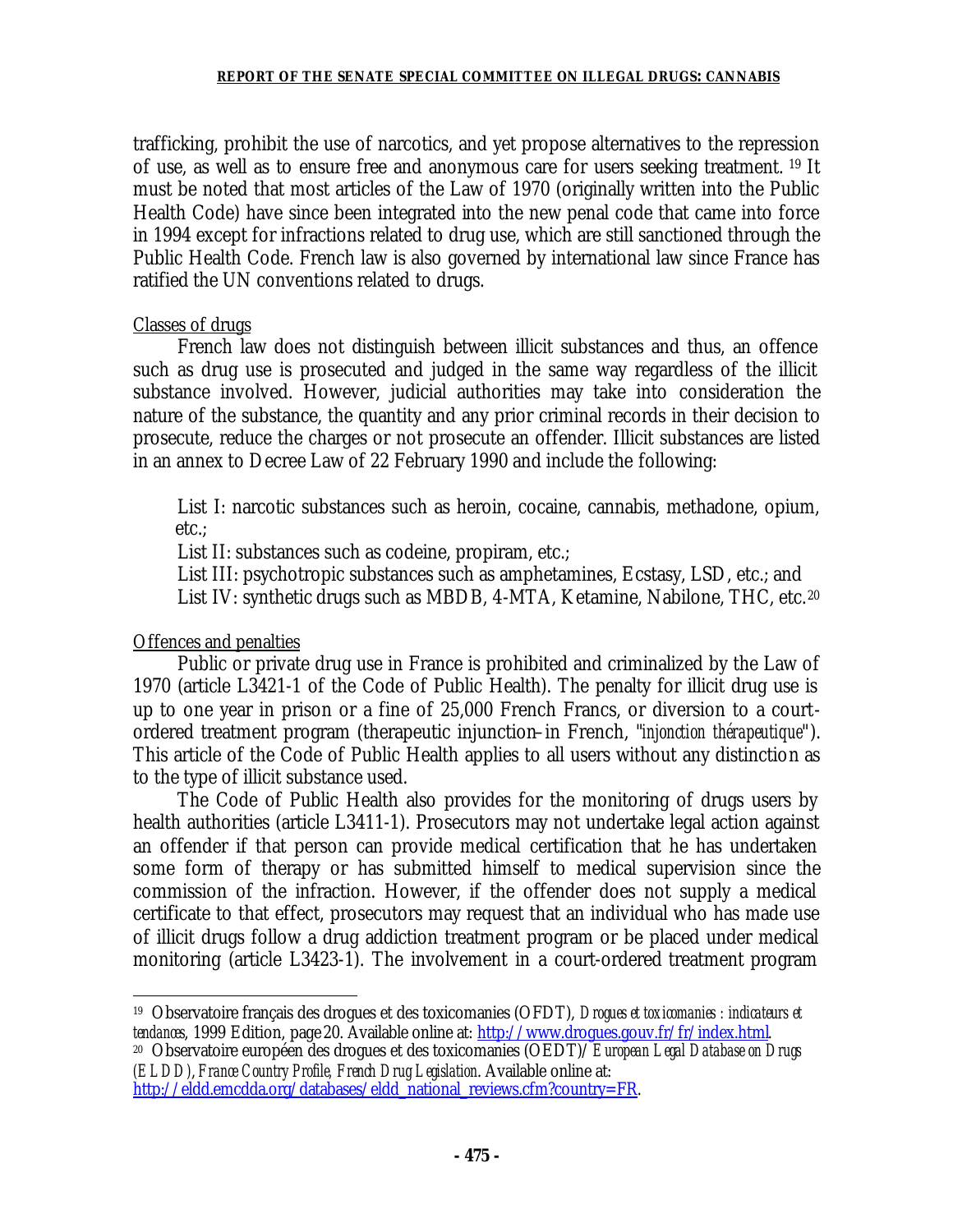suspends legal proceedings and these will not be pursued if the individual completes the detoxification program.21 It is not uncommon for a repeat offender to be subjected to more than one court-ordered treatment program as more repressive measures are rarely used for simple drug use, particularly cannabis use.

As mentioned above, the Ministry of Justice – in a directive dated June 1999 – asked prosecutors to prioritize treatment over incarceration for small-time offenders and problematic drug users. Practice has shown that therapeutic alternatives are used mainly for simple users and that most cases of simple drug use receive a warning with the request to contact a social or health service. When legal proceedings are undertaken, the magistrate may also force, and not simply order, the accused to undertake a detoxification program but in this case, judicial authorities take charge of the case rather than health authorities. In these cases, if the user completes the treatment, no penalties may be imposed on the individual but the use of such measures are extremely rare. <sup>22</sup> As well, a detoxification treatment may be a condition attached to a conditional prison sentence, parole or judicial supervision. In France, the delinquent user is thus seen mostly as a sick person to whom therapy must be offered. <sup>23</sup>

On the drug trafficking side, the Law of 1970 has been modified on several occasions, creating new offences such as the selling or supplying drugs for personal use (17 January 1986) and drug-related money laundering (31 December 1987), or enacting new procedures such as the confiscation of drug trafficking profits (14 November 1990) to comply with Article 5 of the United Nations Convention (19 December 1988).24 Currently, trafficking offences include selling or supplying drugs for personal use with a penalty of up to five years and a fine of up to  $500,000 \text{ F}$ (articles 222-39 of the Penal Code) and a more serious offence for transportation, possession of, supply, sale and illicit purchase of narcotics with a penalty of up to 10 years and a fine up to 50 million F (article 222-37). Illicit imports and exports of narcotics are also punishable by 10 years' imprisonment and a fine up to 50 million F but when the offence is committed by a criminal organization, the penalty increases to 30 years of imprisonment (article 222-36). Furthermore, trafficking in narcotics might also be punishable as a customs offence (contraband and similar offences) with a maximum sentence of three years' imprisonment and fines equalling two-and-one-half times the value of the illegal merchandise. Prosecutions under the Customs Code do

 $\overline{a}$ <sup>21</sup> Comité consultatif national d'éthique, *Rapports sur les toxicomanies*, rapport n<sup>o</sup> 43, November 23, 1994, page 19. See: http://www.ccne-ethique.org/français/start.htm.

<sup>22</sup> OEDT/ELDD, *France Country Profile*, 2001.

<sup>23</sup> Comité consultatif national d'éthique, 1994.

<sup>24</sup> United Nations Convention Against Illicit Traffic in Narcotic Drugs and Psychotropic Substances, December 19, 1988: Article 5, Confiscation 1. Each Party shall adopt such measures as may be necessary to enable confiscation of: (a) Proceeds derived from offences established in accordance with article 3, paragraph 1, or property the value of which corresponds to that of such proceeds; (b) Narcotic drugs and psychotropic substances, materials and equipment or other instrumentalities used in or intended for use in any manner in offences established in accordance with article 3, paragraph 1.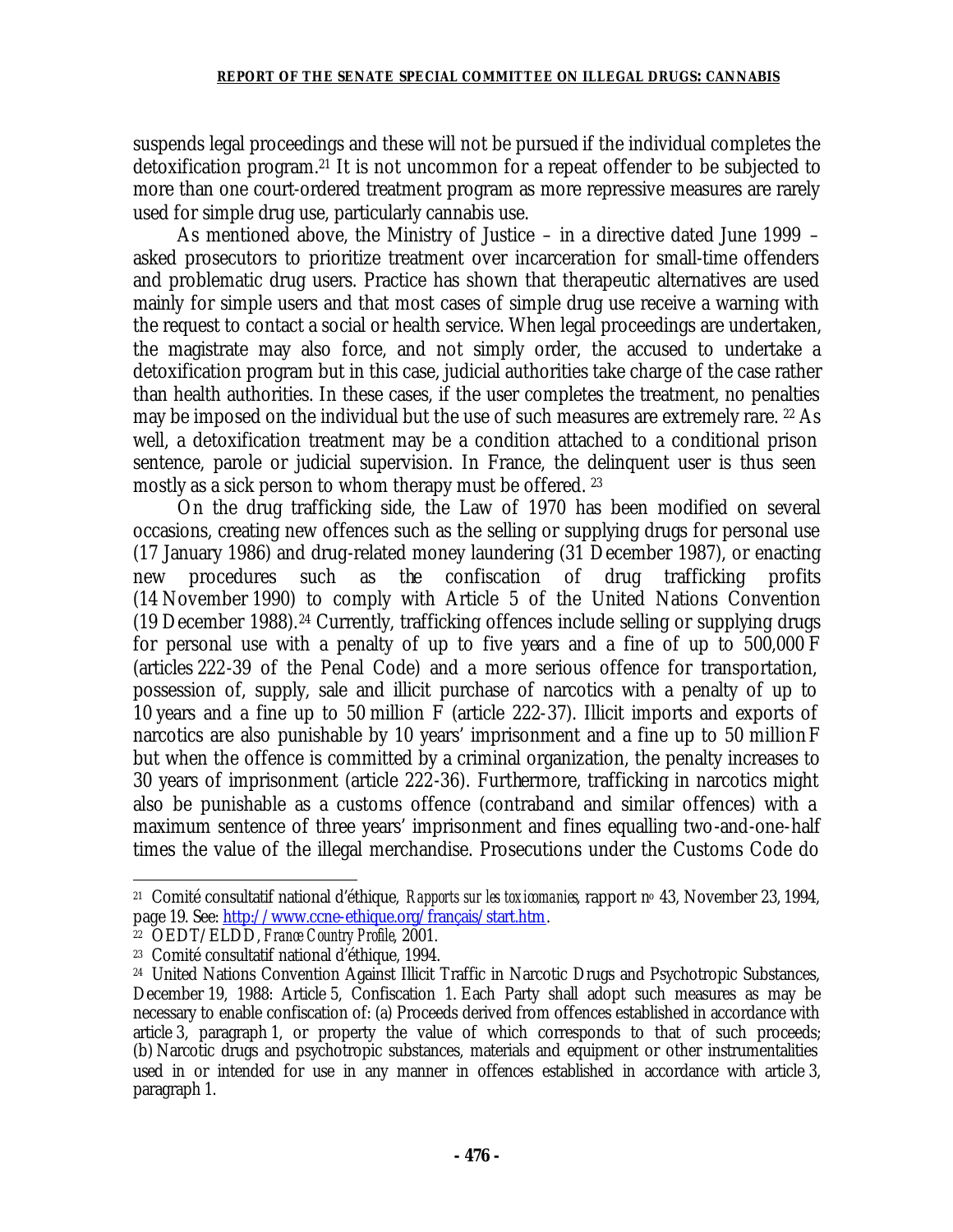not exclude penal prosecution, and customs sanctions can be added to penal sanctions.<sup>25</sup>

Other offences include the illegal production or manufacturing of narcotics punishable by 20 years in prison and a fine of 50 million F. Here again, when a criminal organization commits the offence, the penalty increases to 30 years' imprisonment (article 222-35). Drug-related money laundering defined as "*facilitating by any means, false justification of the source of assets or revenues of the author of an infraction to narcotics legislation*" is punishable by 10 years imprisonment and a fine of 5 million F (article 222-38). Incitement to drug use or to commit any offence sanctioned by articles 222-234 to 222-239 of the Penal Code or to present these offences in a favourable light is punishable by five years in prison and a fine of 500,000 F (article L3421-4 of the Code of Public Health). This offence is aimed at the media and literary or artistic works. Inciting a minor to use narcotics is punishable by five years' imprisonment and a fine of 700,000 F and in the case of a minor under the age of 15 years or if the offence is committed in or around an educational establishment, the penalty increases to 7 years in prison and a fine of 1million F (article 227-18). Finally, heading or organizing a group engaged in the production, manufacturing, import and export, transportation, possession, supply, sale, purchase or use of narcotics can lead to a life sentence and a fine of 50 million F (article 222-34).

### *Key reports*

The Pelletier Report

The first assessment of the Law of 1970 and of the French policies with respect to drugs and drug addiction was completed in 1978 by a commission presided by Monique Pelletier, who studied the issue at the request of French President Giscard d'Estaing.<sup>26</sup>

The Pelletier report stated that the difficulties encountered in the implementation of the Law of 1970 were the result of inequalities in handling drug users due in part to the fact that the law did not include an intermediate category between a drug user and a trafficker. The report also attributed the implementation problems to the difficulties encountered in getting legal and health authorities to work together.<sup>27</sup> Doctors were particularly sceptical about the principle of court-ordered treatment and of forcing an individual into treatment. The Pelletier Commission noted as well that legal sanctions were used more often than treatment alternatives. Members of the Pelletier Commission believed that the Law of 1970 deserved a second chance. They suggested

 $\overline{a}$ <sup>25</sup> OEDT/ELDD, *France Country Profile*, 2001.

<sup>26</sup> M. Pelletier, *Rapport de la mission d'étude sur l'ensemble des problèmes de la drogue*, Paris: La Documentation française, 1978.

<sup>27</sup> Centre d'aide et d'accueil en toxicomanie (CAAT), *La mise en application de la loi*. See: http://caat.multimania.com/info/app\_loi.htm.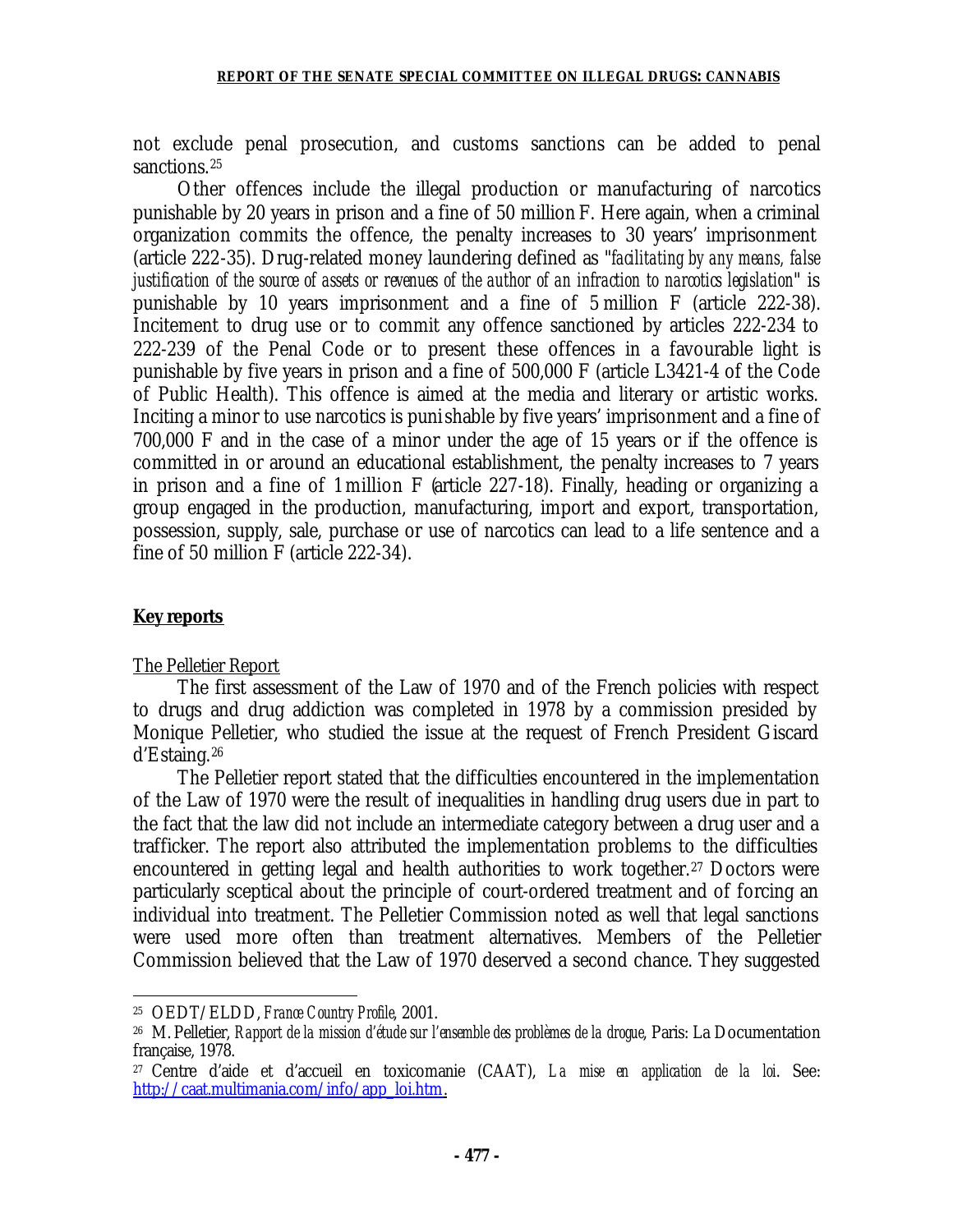that it could benefit from the institution of clear implementation guidelines (circular letters) and the establishment of structural and financial resources to ensure the successful implementation of therapeutic alternatives, both at the judicial and medical level. The report proposed, among other suggestions, that drug users should be differentiated according to the type of illicit substance they use.<sup>28</sup>

Officially today, the law still does not distinguish between illicit substances but in practice many circular letters over the past 20 years have invited prosecutors and judges to differentiate between cannabis use and use of other drugs such as heroin and cocaine. For example, a circular letter (7 May 1978) suggested that cannabis users should not be considered "true" drug addicts, that detoxification treatment may not be the appropriate measure for this type of user, and that they should receive a simple warning. It also invited judges to encourage drug users to contact a drug addiction centre and to only use court-ordered treatment for repeat offenders. This circular letter has been perceived by many as a decriminalization of cannabis use. However, it must be noted that circular letters express the intentions of the Ministry of Justice but can be enforced diversely by prosecutors.<sup>29</sup>

The 1978 circular letter was a point of reference until 12 May 1987 at which time a Justice-Health circular repealed preceding letters and introduced a new distinction for drug use based on the frequency of use.

[Translation] *For all cases involving drug use, a report had to be sent to the prosecution and dealt with by a specialized judge. "Occasional" users, who were well integrated into society were to be given a simple warning. The letter recommended court-ordered treatment or prosecution for "habitual" users. Illegal foreign users were to be immediately tried and banned from the French territory. Lastly, user-dealers or delinquent users were to be prosecuted as a head dealer or for harming others or goods. This letter also marked a will to revive court-ordered treatment and clarified how it should be enforced.* <sup>30</sup>

This circular letter was a turning point towards more repressive measures for habitual users and user-dealers<sup>31</sup> and the basis of the orientation of legal policy between 1990 and 1995, which focused on reviving court-ordered treatment and distinguishing between occasional users, habitual users, and user-dealers.<sup>32</sup>

The Trautmann Report

The second report was commissioned in 1989 from Catherine Trautmann who, at the time, was the president of the Interministerial Mission for the Fight against Drugs and Drug Addiction. The Trautmann report, submitted in 1990, included a review of

 $\overline{a}$ <sup>28</sup> OFDT, 1999, page 25.

<sup>29</sup> *Ibid.*

<sup>30</sup> *Ibid.*, page 26.

<sup>31</sup> CAAT, 2001, page 3.

<sup>32</sup> OFDT, 1999, pages 26-27.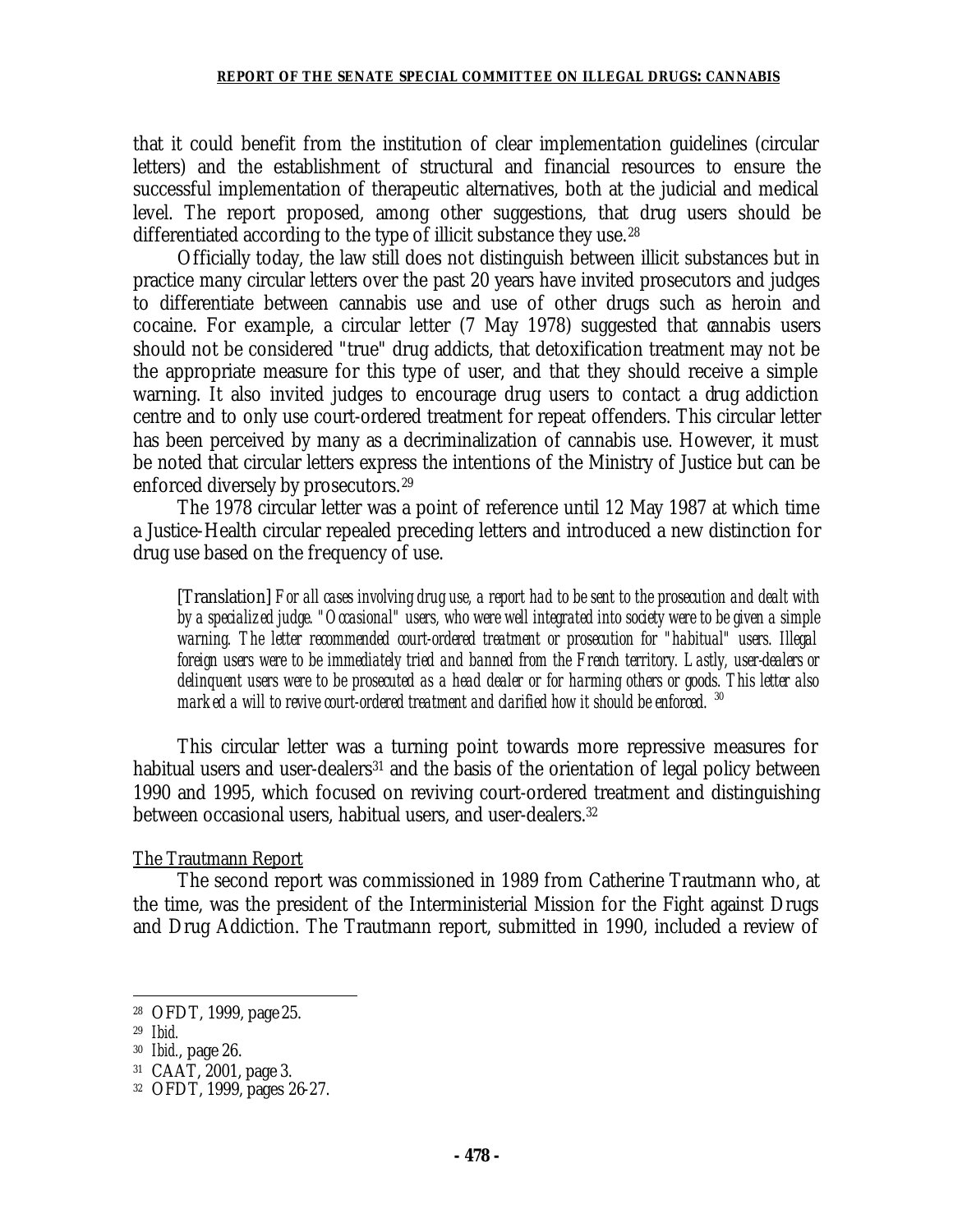available data on drug use and drug addiction, the main difficulties in the fight against drugs, and the drug policy in France from 1978 to 1988.<sup>33</sup>

The report did not recommend any changes to the Law of 1970. Rather, it highlighted the need for more effective actions against drug trafficking, with a particular focus on developing better cooperation between the three main national services involved in the fight against drug trafficking: the police, the gendarmerie, and customs – each of which have a different jurisdiction (urban areas for the police, rural areas for the gendarmerie, borders for customs). It suggested that the policing of French outer borders should be reinforced. The report further proposed that more should be done to deal with the demand side of the drug issue by developing strategies aimed at preventing drug use and drug addiction, particularly among young people. Suggestions related to the care of drug addicts and their integration and reintegration into the community revolved around three main axes: improving health and social services; taking into consideration problems associated with AIDS; and establishing a solid financial management system to support specialized units providing services to drug addicts.

Finally, with respect to the issue of decriminalization or legalization of drugs, in particular cannabis, the Trautmann report was clearly against such propositions. The report stated that the issue is one of preventing drug use and caring for drug addicts, and that decriminalization of cannabis would trivialize drug use and promote earlier and more frequent use of hard drugs.<sup>34</sup>

### The Henrion Report

The Henrion Commission produced in 1995 a third report on the drug situation in France.35 It is interesting to note that the Commission comes to similar conclusions as the two previous reports with respect to the lack of coordination and cooperation between judicial and health authorities and the difficulties in implementing a policy based on both repressive and public health measures. The Commission made note of the limited use of court-ordered treatment and the increasing number of arrests for simple drug use. It recommended first and foremost the development of an evaluation policy to assess the drug situation in France and suggested that French drug policy should give priority to preventing drug use. As well, the report criticized the lack of consistency in law enforcement and inequalities in handling drug users throughout France and recommended that the existing agencies and structures involved in the repression of drug trafficking be given the necessary financial and human resources to successfully achieve their mandate.

 $\overline{a}$ <sup>33</sup> C. Trautmann, *Lutte contre la toxicomanie et le trafic de stupéfiants*. Report to the Prime Minister, Paris: La Documentation française, 1990.

<sup>34</sup> *Ibid.*, Annexe 10, pages 252 and 253.

<sup>35</sup> R. Henrion, *Rapport de la Commission de réflexion sur la drogue et la toxicomanie*. Report to the Minister of Social Affairs, Health and Cities, Paris: La Documentation française, 1995.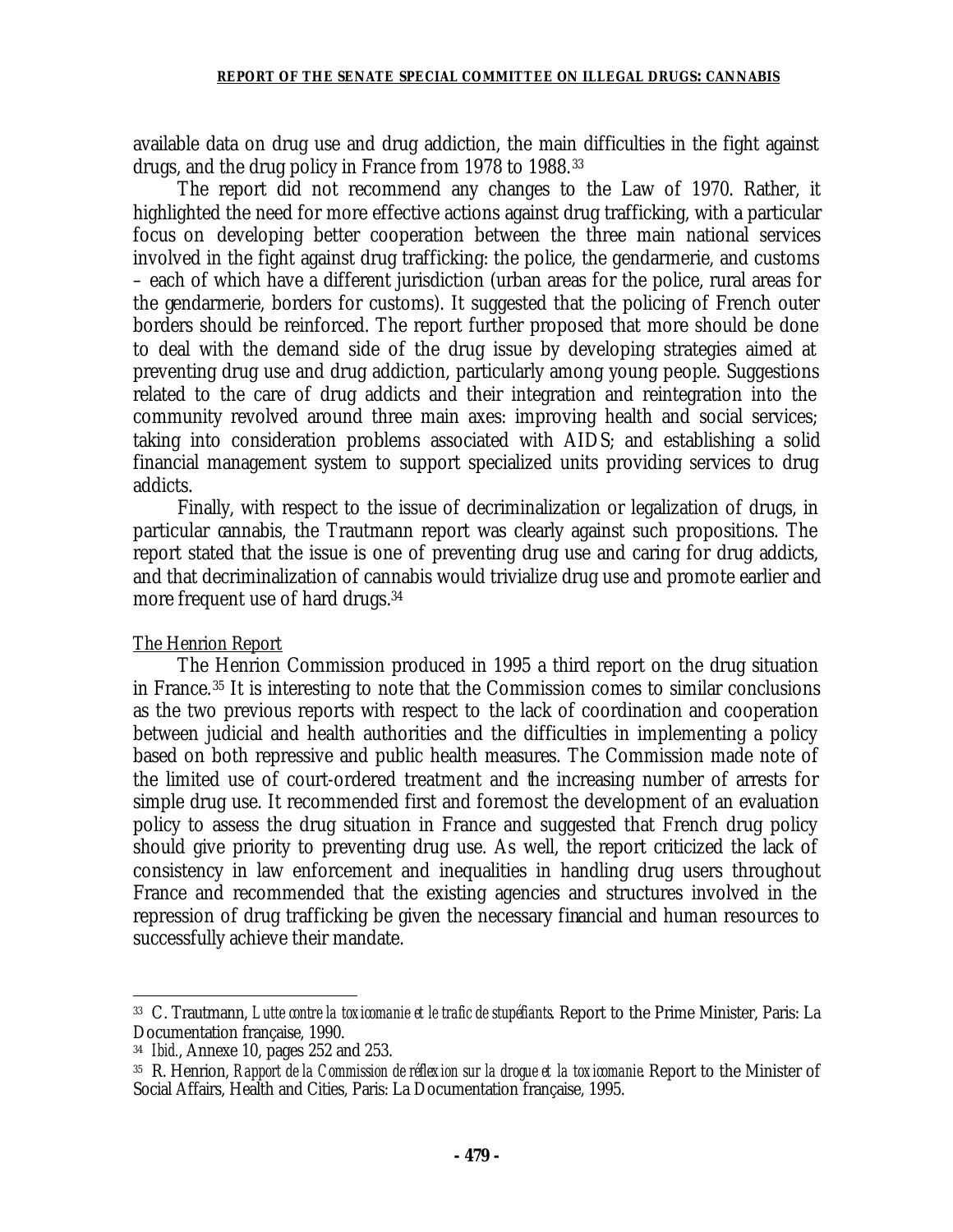However, the Henrion Commission distinguished itself in proposing a reform of the Law of 1970. Members of the Commission debated the issue of decriminalizing cannabis, expressing diverging opinions on the issue. A minority of members (8 out of 17) opposed the idea of decriminalizing the use of cannabis mainly because they thought it would be difficult to maintain a moral interdiction without a legal prohibition. However, a small majority of members (9 out of 17) were in favour of decriminalizing the use of cannabis and possession of small quantities of such substance. They suggested proceeding gradually without effecting any changes to the existing measures sanctioning the supply of cannabis in the hope of better controlling and assessing the consequences of decriminalizing drug use. They also recommended that decriminalization should be accompanied by the enactment of regulations limiting use of cannabis to certain locations and forbidding its use by young people under the age of 16. Regulations would also repress being intoxicated in public places, create an offence of driving under the influence of cannabis, and would prohibit the use of cannabis by certain professionals for safety reasons (i.e., air traffic controllers; pilots, drivers of public transit, etc.). All these measures had to be accompanied by a prevention campaign focusing on the potential negative consequences of using cannabis, an ongoing evaluation not only of cannabis use but of opiates, cocaine and crack as well, and ongoing neurobiological research on the effects of cannabis use. Finally, the offence of incitement to drug use was to be maintained and applied.<sup>36</sup>

The Commission suggested that, if such a reform was applied and there was no deterioration of the situation within two years, the government should then consider a regulation of the commerce of cannabis under the strict control of the state. It should be noted, however, that some members of the Commission thought that such a regulation should be implemented concurrently with the decriminalization of cannabis and that there should not be any trial period.37 These recommendations have yet to be implemented.

The Henrion Commission also recommended the adoption of a harm reduction policy that would not limit itself to minimizing the health risks related to drug use, but would be grounded in a public health perspective that would rigorously crack down on specific problem behaviours such as discarding needles in a public place.<sup>38</sup>

#### Expert reports

In Chapters 5, 6 and 7, we have more fully discussed the scientific data from three recent expert reports, the Roques report on the dangerousness of drugs (1995), 39 the Parquet and Reynaud report on addictive practices (1997)<sup>40</sup> and the INSERM expert

 $\overline{a}$ 

<sup>36</sup> *Ibid*., pages 82-83.

<sup>37</sup> *Ibid*., page 83.

<sup>38</sup> *Ibid.*, page 89.

<sup>39</sup> B. Roques, *La dangerosité des drogues.* Paris: Odile Jacob, 1995.

<sup>40</sup> Reynaud, M. et al., (1999) *Les pratiques addictives. Usage, usage nocif et dépendance aux substances psychoactives.* Paris : Secrétariat d'État à la Santé et aux Affaires sociales.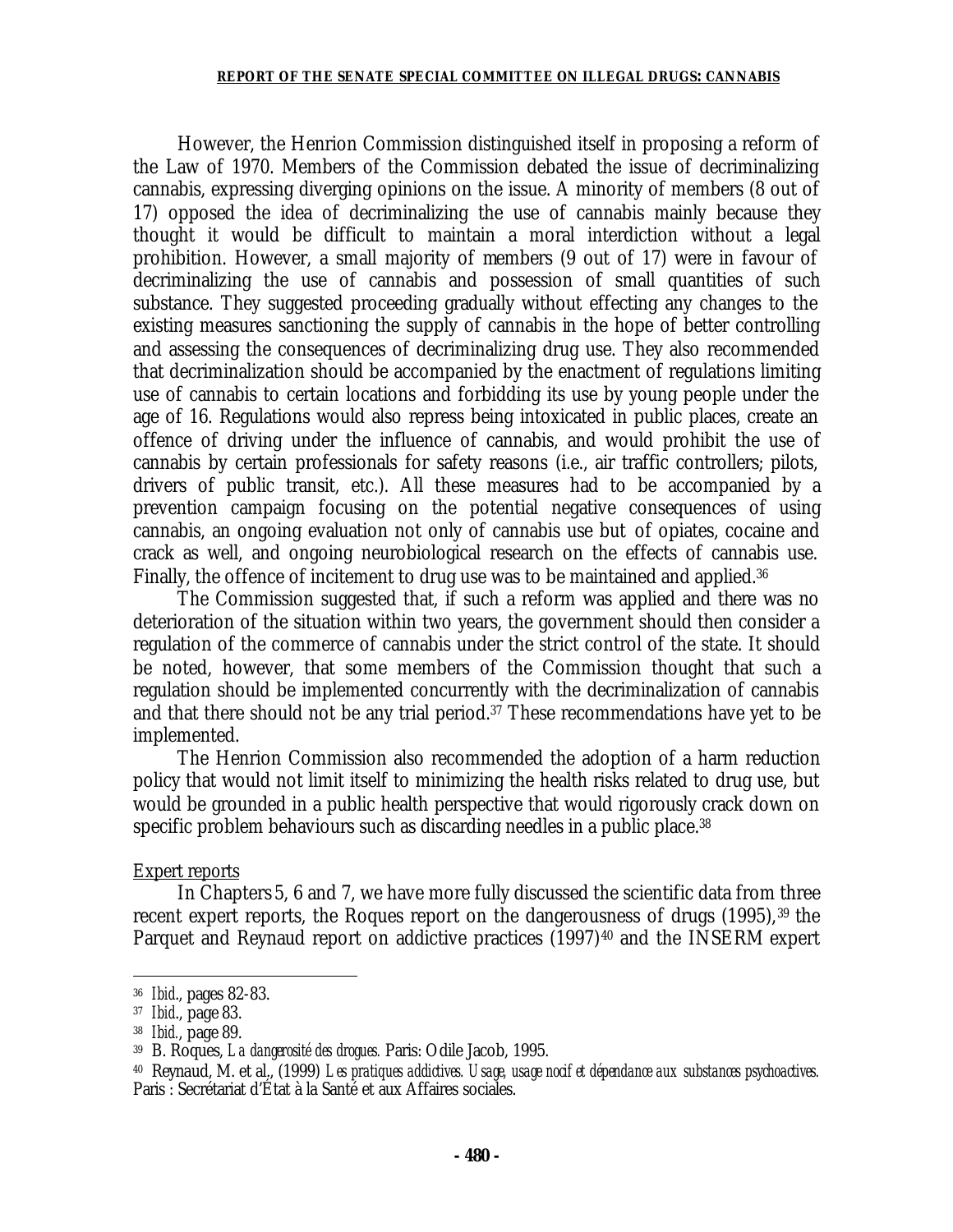report on cannabis (2001).<sup>41</sup> Those three reports, which supplement each other and are largely consistent in their main conclusions, constitute one of the most rigorous international scientific information bases, and certainly the least ideological, that we consulted. As they were not associated with a commission established to study the public policy aspects of the issue, the three commissions were thus likely in a slightly better position to escape the potential contamination of teleological interpretations of research data.

## *Statistics on use and offences*

Use

The following is from a 1999 document entitled *Drugs and Drug Addictions: Indicators and Trends* prepared by the French Monitoring Centre for Drugs and Drug Addictions, which synthesized available data and analyzed drugs and drug addiction in France.<sup>42</sup>

The current trends observed in that report were as follows:

- a strong decrease in overdose-related deaths (554 in 1994, 143 in 1998) and AIDS deaths associated with injection drug use (1,037 in 1994, 267 in 1997);
- an important drop in heroin use since 1996 possibly attributable to an increase in use of substitution treatments;
- normalization of the use of cannabis as its use is becoming more and more commonplace particularly amongst young people;
- cultivating cannabis is a developing phenomenon;
- synthetic drugs have become much more widely available although these drugs still represent a very small percentage of drug consumption;
- cocaine use is increasing; and
- multiple drug use including licit substances such as alcohol, is an emerging phenomenon especially among youth–54% of young people in care in rehabilitation units are users of at least two products.

Surveys conducted in 1995 amongst a representative cross-section of French adults revealed that almost 25% of 18- to 44-year-olds declared having experimented with cannabis and 7.7% stated that they used it on an occasional or regular basis. Surveys conducted amongst conscripts in army selection centres in 1996 also showed that a large percentage (40%) of young men 18-23 years old had experimented with cannabis and 14.5% had used it during the past month. <sup>43</sup> Whereas adolescents are

 $\overline{a}$ <sup>41</sup> INSERM, *Cannabis : Quels effets sur le comportement et la santé?* Paris: author, 2001.

<sup>42</sup> Observatoire français des drogues et des toxicomanies, *Drogues et toxicomanies : indicateurs et tendances*, 1999 Edition. Available online at: http://www.drogues.gouv.fr/fr/index.html.

<sup>43</sup> OFDT, 1999, pages 62 and 63.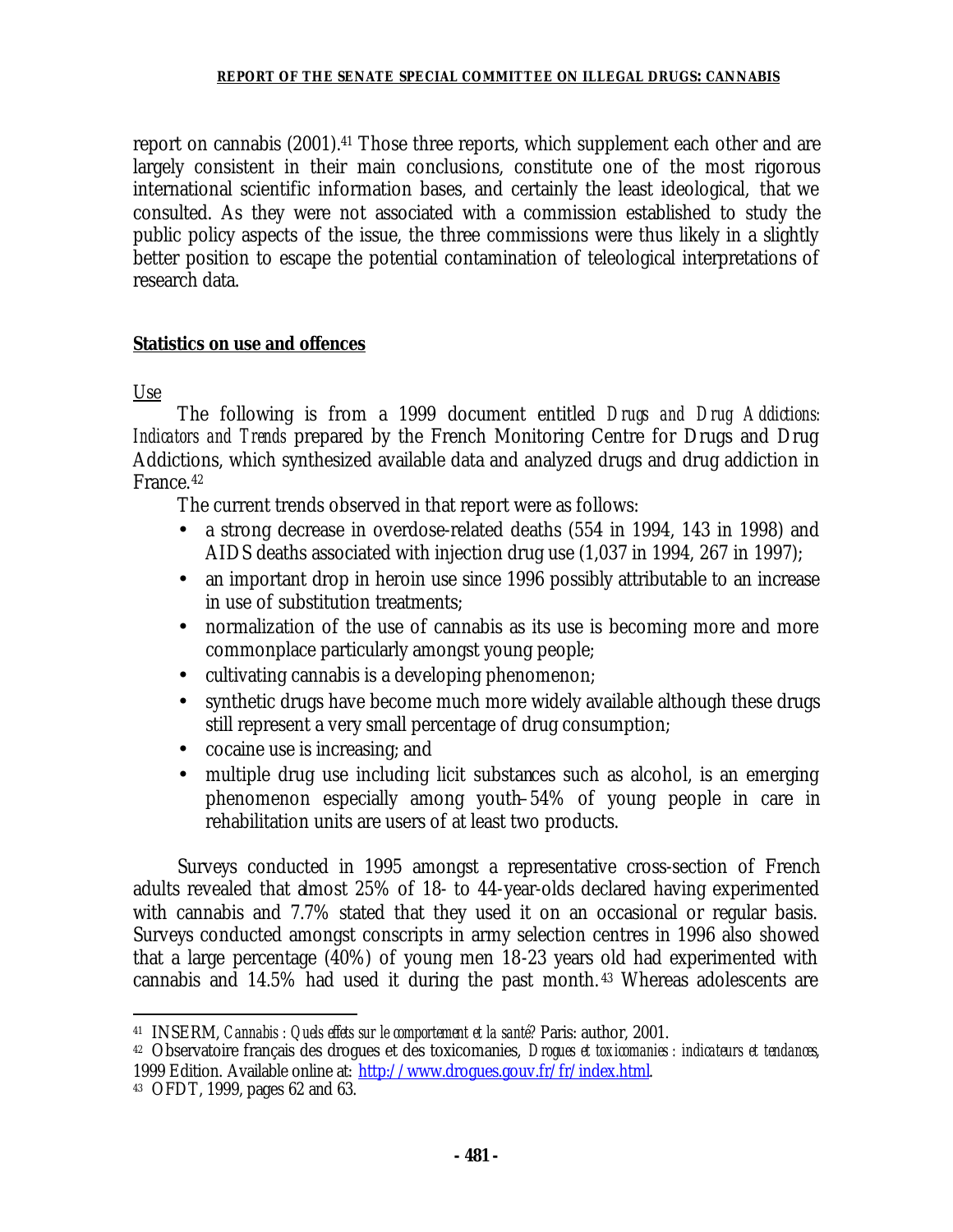concerned, it is estimated that in the second half of the 1990s more than one-third of all 15- to 19-year-olds had experimented with drugs, mostly cannabis. Surveys also showed an important increase in the frequency of use of cannabis as "the share of young people who had used cannabis at least ten times during the year increased by over one-half from 1993 to 1997."<sup>44</sup> It was further found that boys are more likely than girls to use illicit substances and at much higher risk of repeated use. A 1998 survey indicated that 33% of the boys declared that they had experimented with cannabis, compared to 23% of the girls.45 The 2002 report of the French Monitoring Centre for Drugs and Drug Addictions also notes an increase in the number of new health and social cases involving cannabis use: approximately 15 per cent of cases involved cannabis use. Those persons were generally younger than those involved in opiate use, more of them were entering the system for the first time and more had been referred by the courts.<sup>46</sup>

During the second half of the 1990s, the number of "problem" opiate users (drug use that may result in treatment in the health and social system and/or contact with law enforcement agencies) was estimated between 142,000 and 176,000.<sup>47</sup>

#### **Offences**

The report from the French Monitoring Centre indicates that the number of arrests for drug-related offences increased from 45,206 to 85,507 over the period 1993-1998. The most important increase was in the number of individuals arrested for cannabis use (30,344 in 1993 compared to 72,281 in 1998) whereas the number of arrests for heroin use had actually decreased (14,959 in 1993, 7,469 in 1998, following a peak at 17,356 in 1995). Cannabis, in fact, accounted for 85% of drug-related arrests in France in 1998 compared to 63% in 1993. However, it must be noted that a little less than half of the individuals arrested for using drugs (45%) were retained for questioning and the vast majority of persons (97.2%) held for questioning were freed in 1997.<sup>48</sup>

Studies in France have emphasized that the statistics on arrests of drug users should be used with caution as it is difficult to ascertain how much of noted changes reflect variations in the population of drug users and how much of these changes are linked to modifications of police and gendarmerie services. For example, data on arrests for use between 1993 and 1998 indicated a significant growth of 30% in use-related arrests in 1997 and 9% in 1998.49 Many factors may explain such an increase including changes in the behaviour of police and gendarmerie services, the reorganization of

 $\overline{a}$ 

<sup>44</sup> *Ibid.*, page 83.

<sup>45</sup> *Ibid.*, page 82-84.

<sup>46</sup> OFDT, 2002, page 96.

<sup>47</sup> OFDT, 1999, page 64.

<sup>48</sup> *Ibid.*, page 112 and 113. It should be noted that release refers to many situations and does not imply that prosecution does not go forward. Some may subsequently be convicted upon being summoned to court.

<sup>49</sup> *Ibid*., page 112.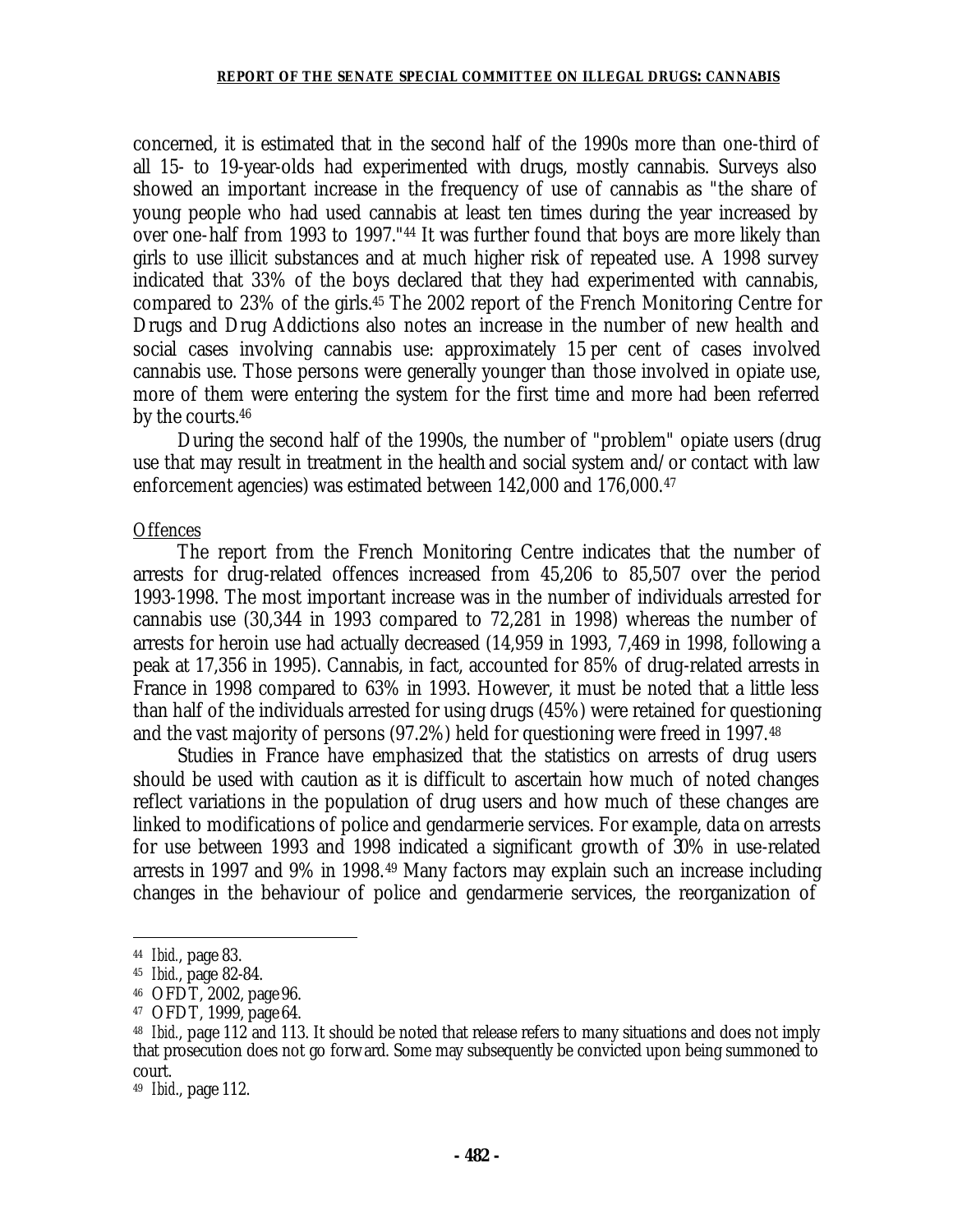police departments, and the normalization of cannabis use. One explanation suggests that a circular letter on court-ordered treatment issued in 1995 by the Ministry of Justice has led public prosecutors to instruct the police and gendarmerie to "systematically report users." <sup>50</sup> It may be assumed that such instructions may have led to the notable increase in drug use-related arrests recorded in 1997.

With respect to trafficking, the number of arrests decreased between 1996 and 1998 from 8,412 to 5,541. Slightly more than half of dealers (52%) arrested in 1998 were trafficking cannabis, 24% were involved in dealing heroin, and 17% trafficked cocaine and crack. The main development was observed in the number of arrests of heroin traffickers which decreased from 3,395 in 1993 to 1,356 in 1998. Arrests for trafficking cocaine increased from 383 to 972 during the same period whereas arrest related to cannabis trafficking increased slightly from 2,456 to 2,920. <sup>51</sup>

The total number of convictions for drug use as the main offence went from 7,434 in 1992 to 6,530 in 1997, with a low of 4,670 convictions in 1995. In 1997, 3,368 convictions were for use only. Of these, 14% were sentenced to imprisonment with an average length of 2.4 months, 35% received a deferred sentence (often associated with probation and court-ordered treatment), 33% were fined, 7% were given an alternative sentence, and 6% were sentenced to an educational measure. The number of convictions for use and transporting increased from 761 in 1991 (6.6% of convictions) to 3,478 in 1997 (22.2%). Convictions for use and trafficking also increased from 475 in 1991 to 1,501 in 1997 (4.1% compared to 9.6% of convictions related to drug offences). In 21% of the convictions for use and other drug-related offences, a prison sentence was given out. In 37% of cases involving drug use and trafficking and 21% of drug use and transporting, individuals received a mixed sentence (prison time and deferred sentence). The average length of imprisonment was 16.8 months in 1997.<sup>52</sup>

In 1998, the number of cannabis seizures was 40,115, up from 27,320 seizures in 1996. However, the quantities seized were smaller in 1998 than in 1996 (55,698 kg compared to 66,861 kg).

### *Costs*

In 1995, public funds devoted to implementing the French drug policy was 4.7 billion Francs. Out of the total expenses (specific budget and interdepartmental credits), approximately 1536.56 million Francs were spent on Justice, 1260.54 million F on police services, 469.55 million F on the gendarmerie, and 450.25 million F on customs expenses. The amount spent on enforcement was considerably higher than that spent on health (656.3 million F) and social affairs (28.58 million F).

 $\overline{a}$ 

<sup>50</sup> *Ibid*., page 114.

<sup>51</sup> *Ibid*., page 164 and 165.

<sup>52</sup> OFDT, 1999, page 121-123.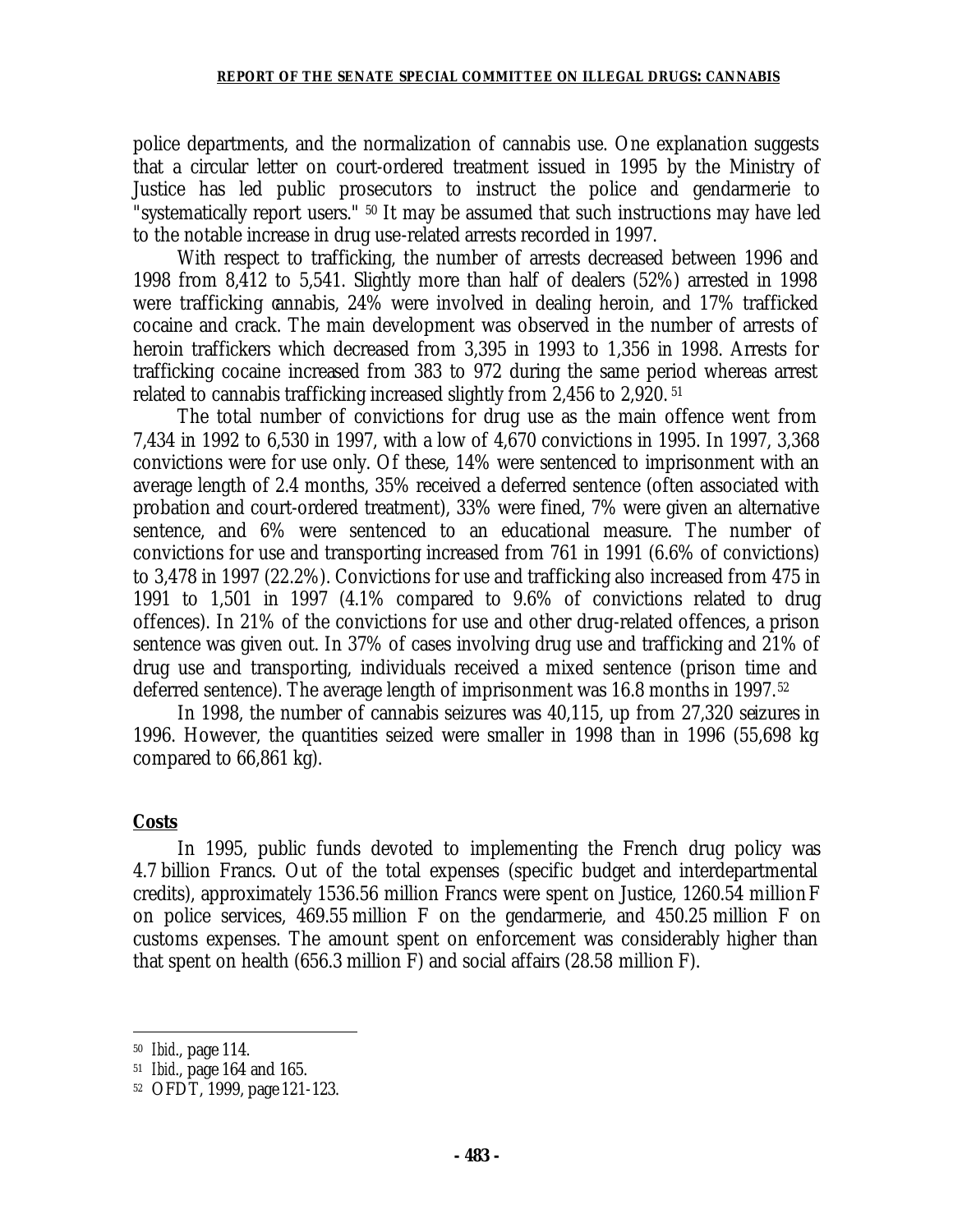More recent figures on interministerial credits indicated that for 1998, the expenditures of health and social affairs were set at 47.9 million F , those of Justice at 18.9 million F, the Ministry of the Interior (police) at 18.5 million F and Defence (gendarmerie) at 10.7 million F.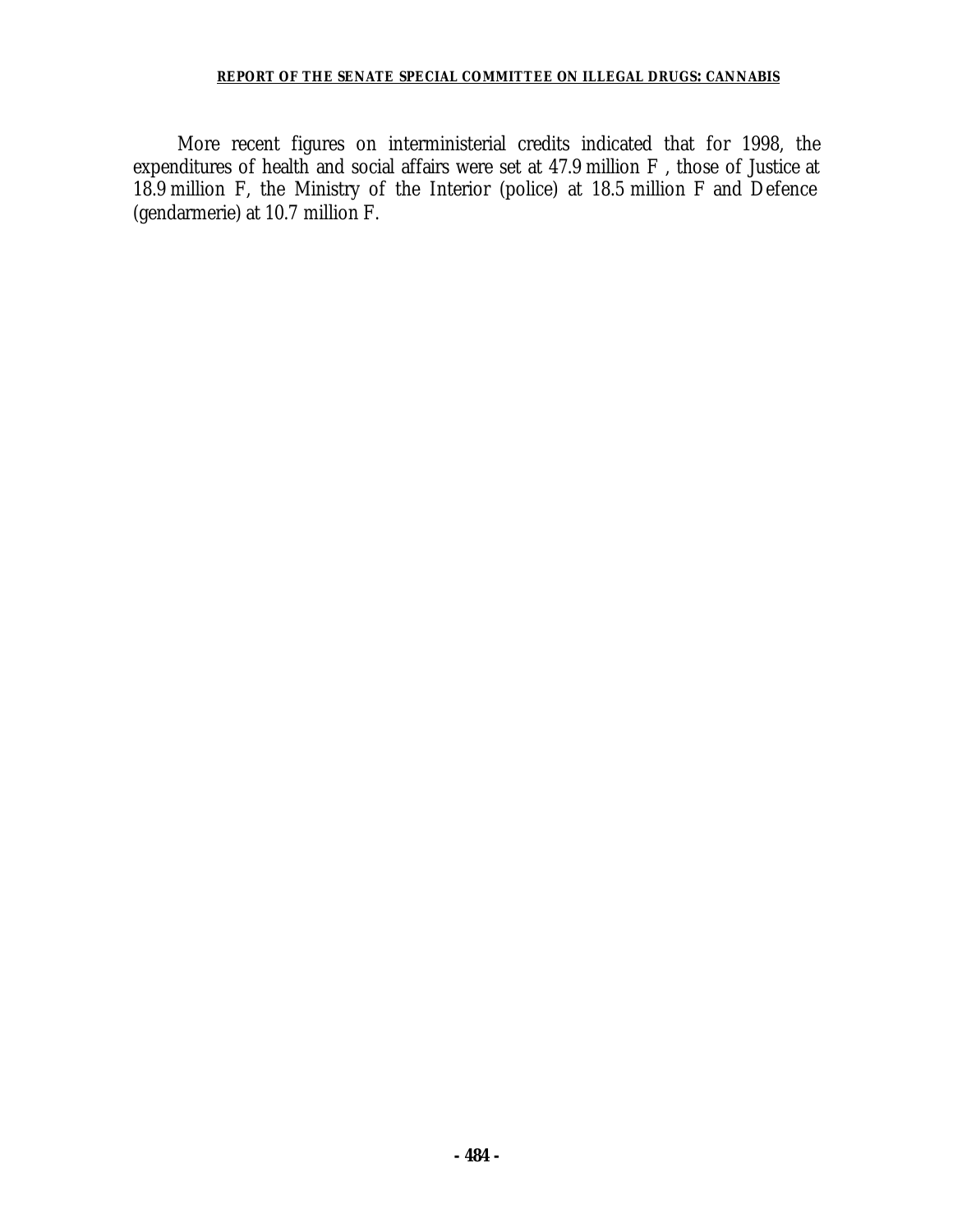# **THE NETHERLANDS**<sup>53</sup>

Much has been said about the Dutch approach to the drug issue. The following is one example:

*In Holland, studies conducted in the early 1990s show the negative impact of tolerance of illegal drugs:*

- *the number of "coffe shops" that have derived income from the sale of hashish since decriminalization in 1990 rose from 20 to 400 in Amsterdam in 1991 to more than 2,000 throughout all of Holland;*
- *from 1984 to 1988, the number of hashish smokers 15 years of age or more doubled in Holland; from 1988 to 1992, the number of smokers 14 to 17 years of age doubled again, and the number of users 12 and 13 years old tripled;*
- *the rate of violent crimes committed in Holland is the highest in Europe and is still rising.* <sup>54</sup>

*In the Netherlands (you have to be careful because there are enormous social and cultural differences preventing any general comparison between Canada and that country), the harm-reduction-based drug policy draws a very clear distinction between cannabis and so-called hard drugs. Since the policy was adopted, cannabis has appeared to be less dangerous and its social approval has increased, particularly among young people whose cannabis use has quadrupled. Cannabis use in that country, as in most continental European countries, based on the statistics cited, remains below that of Canada. But that simply means that we must be even more vigilant. The tendency to have a problem situation and the probability that it will occur appear higher in the country. <sup>55</sup>*

Various witnesses cited the article by Larry Collins published in the prestigious *Foreign Affairs.* However, that article is full of errors of fact.

In view of the climate surrounding the drug policy debate, it is difficult to describe the Dutch approach without giving the impression that one is taking a position. First, we should recall a number of observations we made in Chapter 6, to which we will return in the comparative analysis in the next chapter. First of all, international comparison of use trends must be carefully drawn because of the different methodologies used in the surveys. Second, international comparisons tend to show

 $\overline{a}$ 53 This section draws largely on the research report prepared for the Committee by the Library of Parliament: B. Dolin, (2001) *National Drug Policy: The Netherlands.* Ottawa: Library of Parliament, prepared for the Senate Special Committee on Illegal Drugs; available online at www.parl.gc.ca/illegaldrugs.asp.

<sup>&</sup>lt;sup>54</sup> Canadian Police Association, Brief to the Senate Special Committee on Illegal Drugs, May 28, 2001.

<sup>55</sup> Brief of Dr. Colin Mangham, *Consequences of the Liberalization of Cannabis Drug Policy*, September 17, 2001.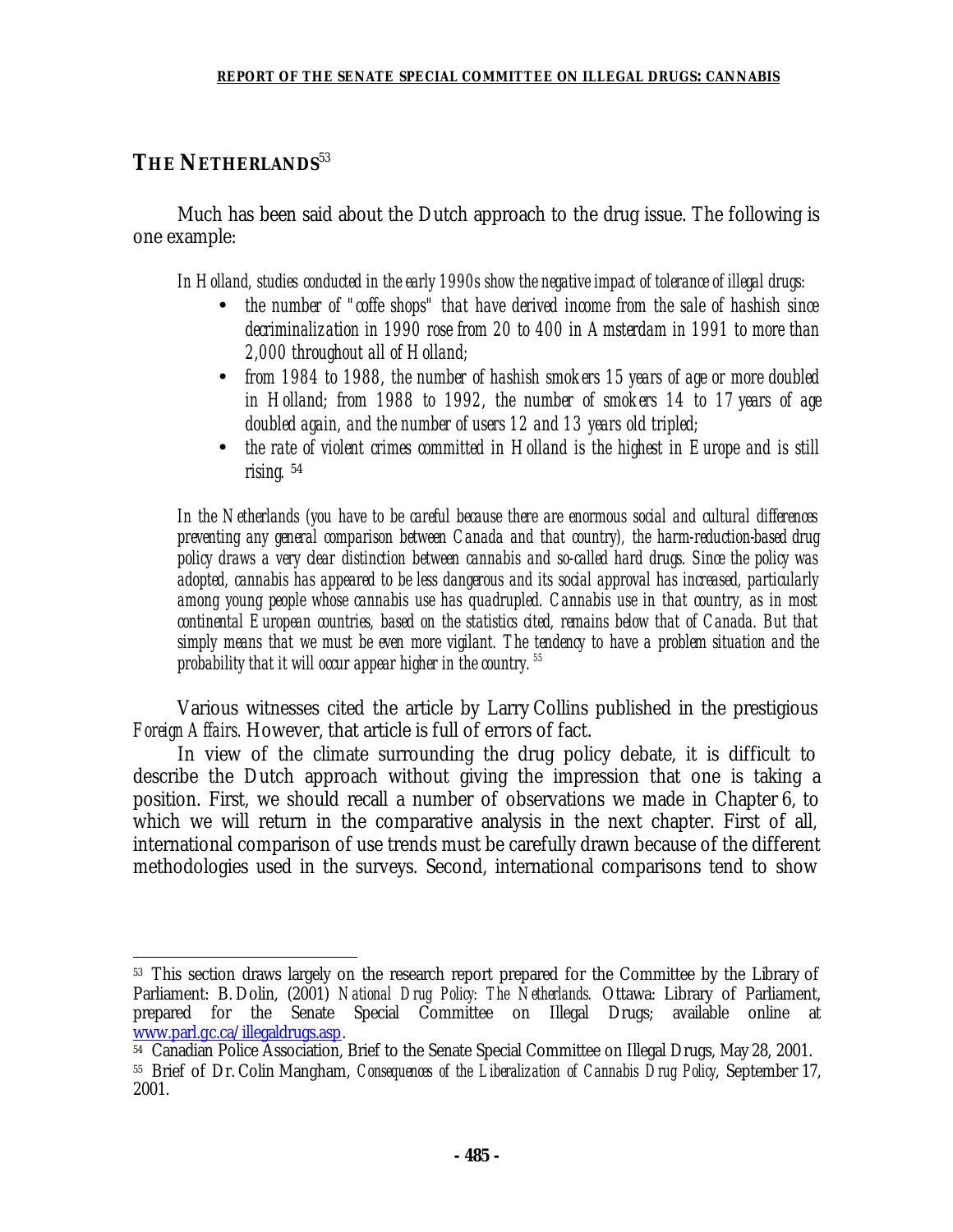that "*the relationship between the figures measuring cannabis use levels and the legislative model in effect in a country is not obvious or systematic*."<sup>56</sup>

As was the case for France, we begin with a brief overview of drug legislation in the Netherlands, then describe the broad outlines of the current Dutch policy and the tools used to implement it. We then present current legislation in a more detailed manner and the reports on which it is based, then, lastly, provide some figures on drug use and repression.

#### *Dutch pragmatism?*

Like the other colonial powers, the Netherlands maintained opium production authorities and trading posts in their colonies, a system that generated significant tax revenues: between 1816 and 1915, net profits from the sale of opium represented approximately 10 per cent of total revenue from the colonies for the Dutch treasury. The country was also the largest producer of cocaine for medical purposes. It was not until the end of World War II and the independence of Indonesia that the Netherlands terminated the opium monopoly.

*Vested economic interests in the production and trade of drugs may explain the Dutch reluctance to endorse strong international drug control. Clearly, the Netherlands attempted to protect these interests at the conferences and did so successfully, at least temporarily. (…) Incidentally, the Netherlands also objected to the inclusion of marihuana in the convention.*<sup>57</sup>

During the 1920s and 1930s, the country came under criticism from the League of Nations and the United States in particular over its extensive drug trade. The Netherlands was one of the main heroin producers and the principal producer of cocaine. However, the Dutch negotiators at the international conferences on the various conventions, as well as a portion of the Dutch population itself, did not believe in a system based on prohibition and, already at the turn of the century, felt that a system of government control would be more effective.

It was this attitude that led a number of analysts to represent the Dutch approach to drugs as pragmatic.

*Dutch society is a pragmatic society. It is a nation of traders, going back to the XVIIth century. Traders are more pragmatic than other people. The pragmatism finds its roots in Dutch history, which is characterized by its fight against the sea, the natural enemy of the Netherlands since the Middle Ages. The Netherlands is roughly the size of Vancouver Island, and today one-half of the country is at sea level.*

 $\overline{a}$ <sup>56</sup> H. Martineau and É. Gomart, *Politiques et expérimentations sur les drogues aux Pays-Bas*. Rapport de synthèse. Paris: OFDT, 2000, page 44.

<sup>&</sup>lt;sup>57</sup> M. De Kort, "A Short History of Drugs in the Netherlands", in E Leuw and I. Haen Marshall, eds., *Between prohibition and legalization. The Dutch experiment in drug policy.* Amsterdam: Kugler, 1994, page 11.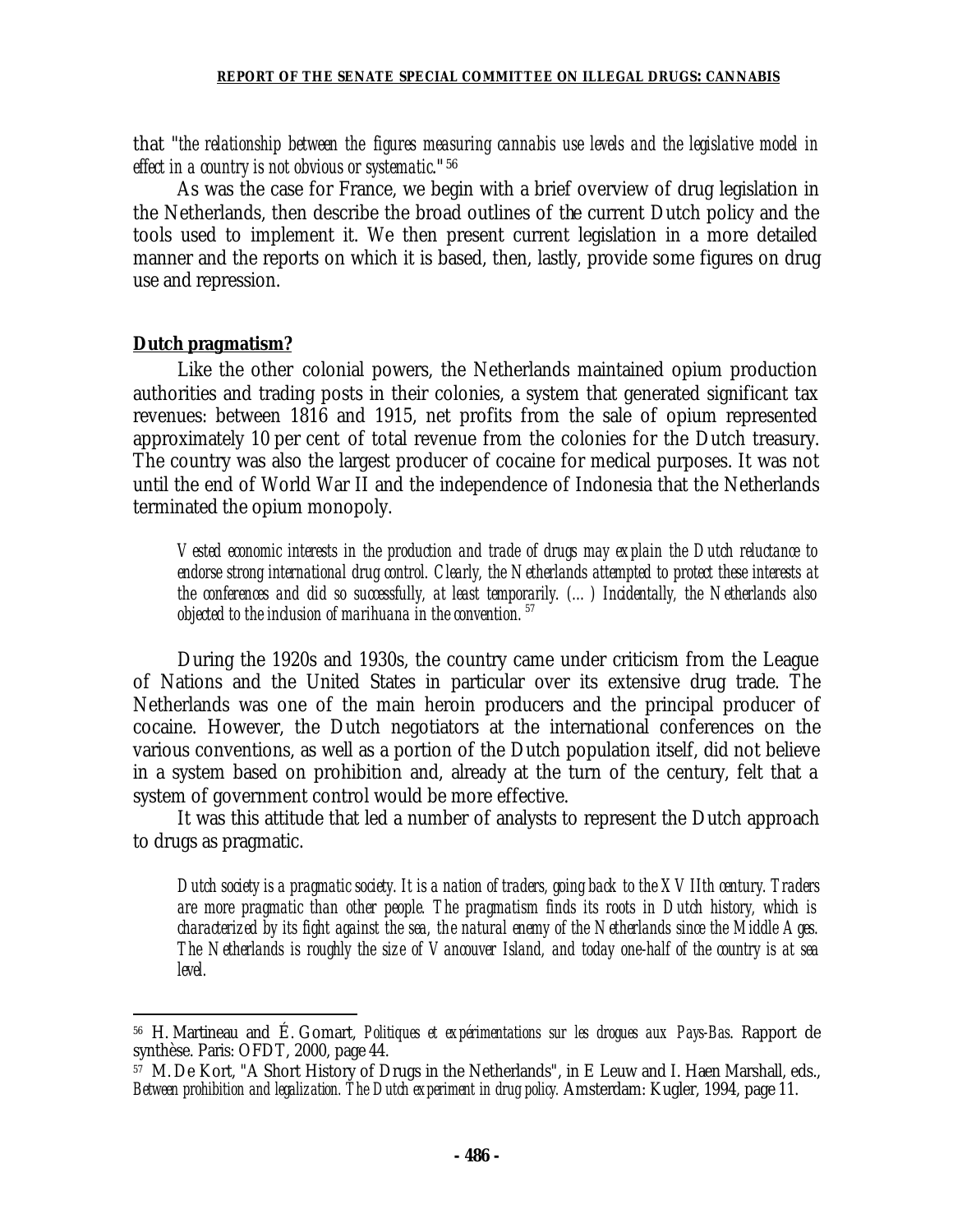*A system of dykes was built to protect the country. Centuries ago, everyone in Dutch society, from the aristocracy to the farmers worked together to prevent seawater from flowing into the country. The pragmatic attitude comes from that. It is impossible to completely eliminate the problem of the water. It is better to control it with canals.* <sup>58</sup>

However, other factors beyond pragmatism are at work. One Dutch government publication suggests that the nature of Dutch society is the reason for its approach:

*Some knowledge of the characteristics of Dutch society is required to appreciate the Dutch approach to the drug problem. The Netherlands is one of the most densely populated urbanized countries in the world. Its population of 15.5 million inhabitants occupies an area of 41,526 square kilometers. The Netherlands has always been a transit country: Rotterdam is the largest seaport in the world and the country has a highly developed transportation sector. The Dutch firmly believe in individual freedom and expect the state to be reserved in its approach to religious and moral questions. Free and open debate on such questions is one of the characteristics of Dutch society. Considerable value is attached to the wellbeing of society as a whole, as may be seen from the extensive social security system and universal access to health care and education.* <sup>59</sup>

It follows that, by tradition, the Dutch are not accustomed to using criminal law to address social problems.60 Furthermore, the Netherlands is a country of consensus, where there is a long tradition of cooperation between local, regional and national authorities, and between the various sectors of the government.

Whatever the reasons, the Dutch experience has received considerable media coverage, surprisingly, much more than the Spanish approach, which, in many respects, is even more liberal. Being called upon to defend it in Europe and in other international forums, the Dutch have often presented it as a position of compromise between that of the "hawks" of the war on drugs and that of the "doves" of legalisation. <sup>61</sup> It is unlikely that the approach is the result of specific cultural factors and that the Dutch experience cannot apply to other countries. On the contrary, it appears to be the rational solution to a problem by politicians, and that cannot be claimed to be an exclusively Dutch characteristic.

 $\overline{a}$ <sup>58</sup> Tim Boekhout van Solinge, testimony before the Senate Special Committee on Illegal Drugs, Senate of Canada, first session of the thirty-seventh Parliament, 19 November 2001, Issue 11, page 53-54.

<sup>59</sup> "Drug Policy in the Netherlands", Government of the Netherlands, available online at: http://www.netherlands-embassy.org/c\_hltdru.html.

<sup>60</sup> Boekhout van Solinge, "La Politique de drogue aux Pays-Bas: un essai de changement", *Déviance et Société*, Vol. 22, page 69-71.

<sup>61</sup> C.D. Kaplan *et al*., "Is Dutch Drug Policy an Example to the World?" in Leuw and Marshall, eds., *op. cit*.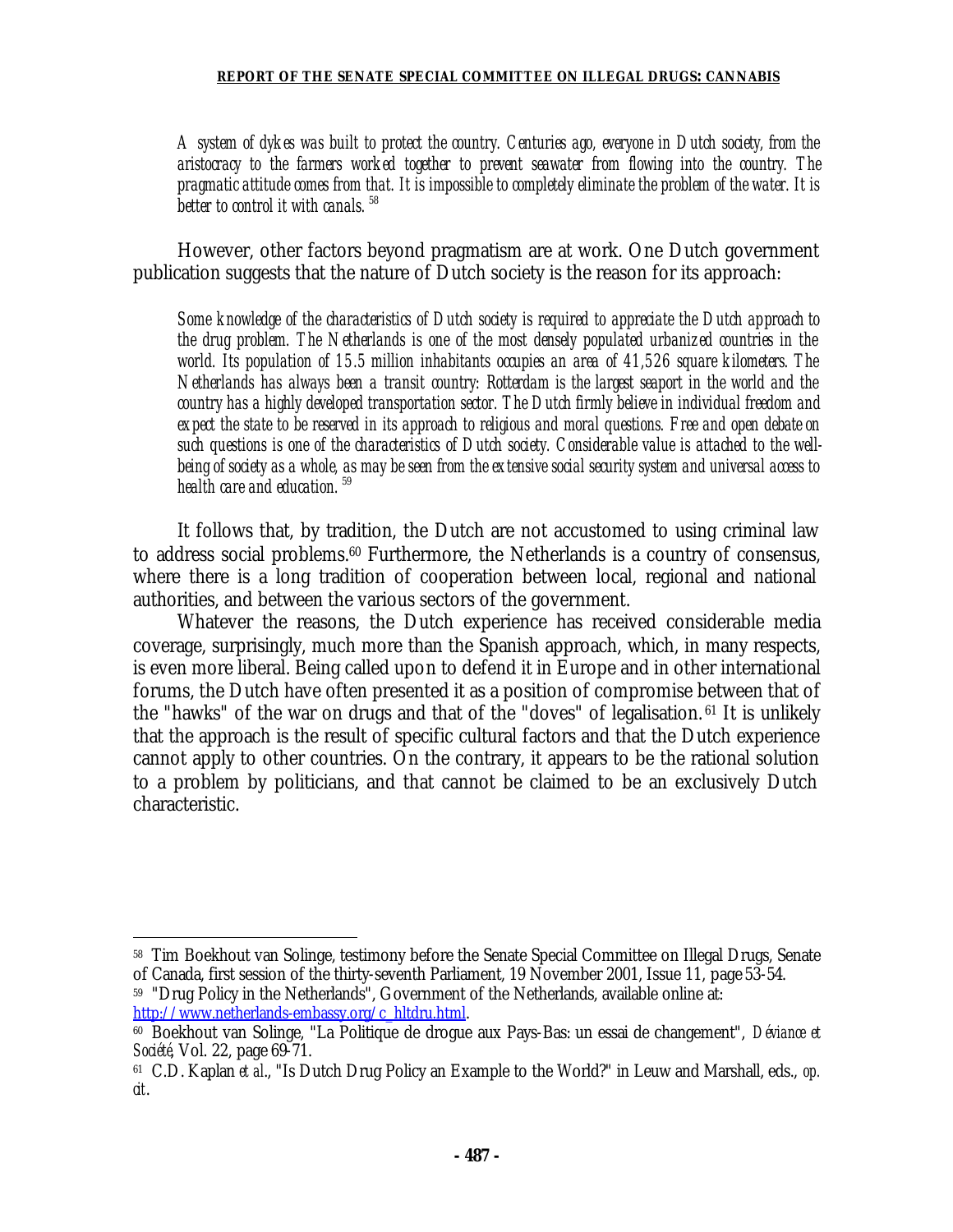### *Essential expert reports*

Unlike most other countries where commissions of inquiry produced reports in the 1970s, the Netherlands is the only country that has implemented the recommendations of its commission.

### The Hulsman Commission(1968-1971)

In 1968, the National Federation of Mental Health Organizations<sup>62</sup> established a commission with a broad mandate to "clarify factors associated with the use of drugs" and "to suggest proposals for a rational policy."<sup>63</sup> Chaired by criminal law professor Louk Hulsman, the Commission had a diverse membership including law enforcement officials, alcohol treatment experts, psychiatrists, a drug use researcher and a sociologist.

The commission's final report, presented in 1971, provided an analysis of drug use and the social mechanisms behind drug problems. New approaches were suggested, including:

- The use of cannabis and the possession of small quantities should be taken out of the criminal law immediately. For the time being, production and distribution should remain within criminal law, but as misdemeanours.
- The use and possession of other drugs should temporarily remain in the realm of criminal law, as misdemeanours, but in the long run all should be decriminalized.
- People who have problems with their drug use should have adequate treatment facilities at their disposal.

In recommending the gradual decriminalization of all drugs, the report noted that illicit drugs can be used in a controlled and limited way and that marginalizing drug using subcultures has significant negative repercussions. Specifically, becoming a member of the "drug scene" may familiarize a cannabis user with other drugs and patterns of use. Although the commission found no evidence of a "stepping stone" sequence of drug use – what in other contexts has been referred to as "gateways" – it accepted the notion that one kind of drug user (e.g., heroin user) will contaminate another kind of drug user (e.g., cannabis user) when the two kinds of drug use are forced into one marginalized subculture.

 $\overline{a}$ <sup>62</sup> In the Netherlands, public and private agencies have jurisdiction over mental health based on political affiliation and religious denomination. The National Federation of Mental Health Organizations was a coordination agency.

<sup>63</sup> Louk Hulsman, *Ruimte in het drugbeleid*, Boom Meppel, 1971, page 5, mentioned in Peter Cohen, "The case of the two Dutch drug policy commissions: An exercise in harm reduction 1968-1976" (1994, revised in 1996), Article presented to the 5th International Conference on Drug Harm Reduction, March 7-11, 1994, Addiction Research Foundation, Toronto, available online at: www.cedro-uva.org/lib/cohen.case.html.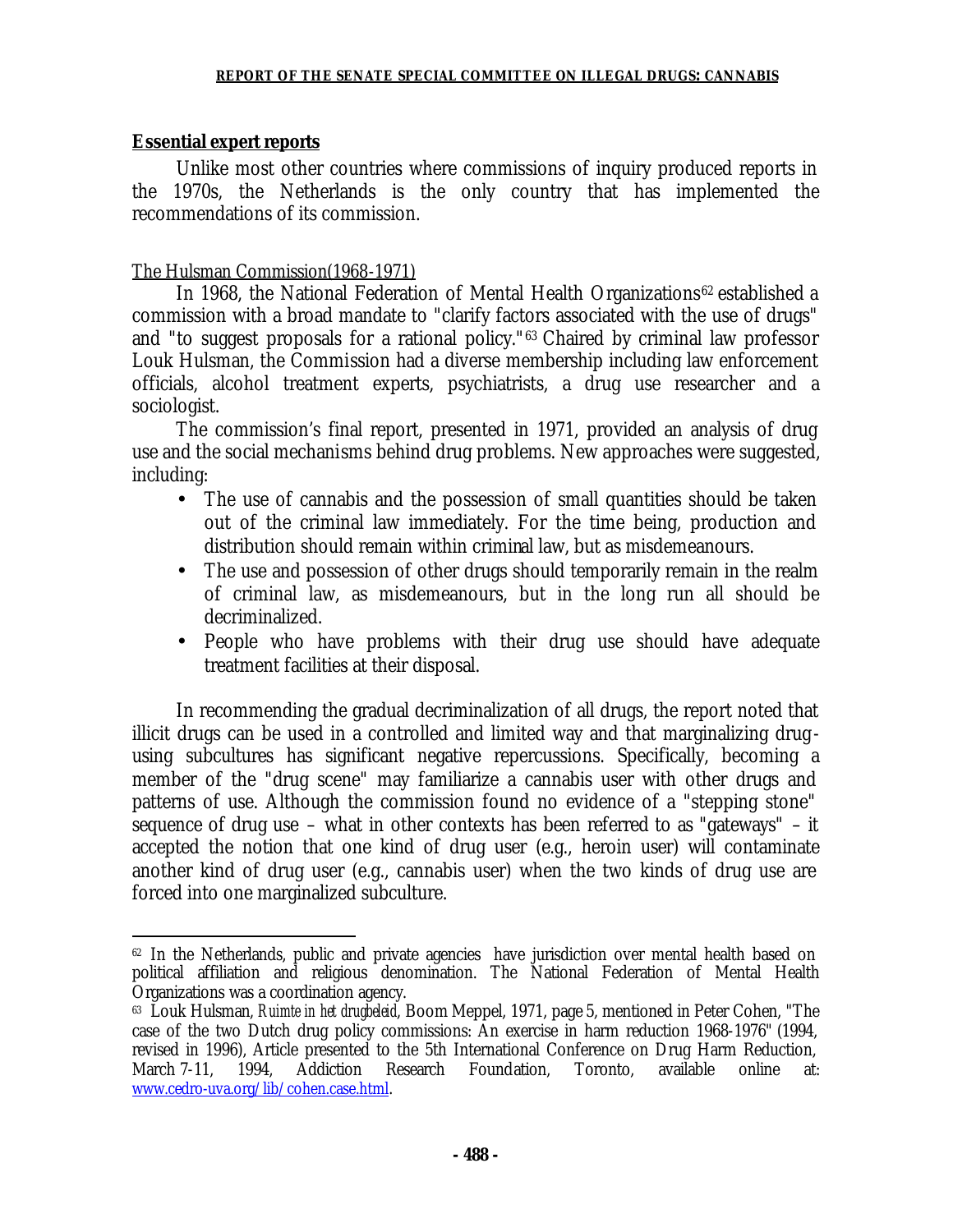With respect to the issue of law enforcement, the commission concluded that once started, drug policing would have to be constantly enlarged to keep pace with the never-ending escalation of drug use. It referred to the criminal law option of opposing drug use as inadequate and "extremely dangerous":

*Time after time it will show that the means will fall short, upon which those who favour punishment will plead for increase of law enforcement, until it will be amplified a hundred fold from the present situation…This will boost polarization between the different parts of our society and can result in increased violence.* <sup>64</sup>

Although it had no immediate impact, the Hulsman report nevertheless influenced the government report of the Baan Commission.

### The Baan Commission  $(1968-1972)^{65}$

A State Commission was also established in 1968 by the Under Secretary of Health. This commission contained some members of the Hulsman Commission, as well as officials from the Ministry of Justice, the Amsterdam Chief of Police, and additional psychiatrists and sociologists. In 1970, Pieter Baan, the Chief Inspector of Mental Health, assumed the chairmanship of the commission and a final report was presented in 1972.

The report suggested dividing drugs into those with acceptable and those with unacceptable risks. Further research would be needed to create a greater consensus among the experts as to how some individual drugs should be classified, but the report described cannabis products as relatively benign with limited health risks. However, even for those drugs that pose unacceptable risks, the report concluded that use of the criminal law is not an adequate approach. The Commission suggested the long-term goal of complete decriminalization once a good treatment system had been created. In the interim, the justice system should just be used as a tool for manoeuvring heavy users into treatment.

Other notable findings include:

- The special characteristics of youth culture are important determinants of drug use and if so-called deviant behaviour is stigmatized by punitive measures, the probability of intensification of this behaviour is a serious danger. This will initiate a spiral that will make the return of the individual to a socially accepted lifestyle increasingly difficult.
- Much drug use is short-lasting experimentation by young people.
- Cannabis use does not lead to other drug use, but as noted in the Hulsman report, the criminalization of cannabis promotes contact between cannabis users and the users of "harder" drugs.

 $\overline{a}$ <sup>64</sup> In Peter Cohen, "The case of the two Dutch drug policy commissions", *supra*, page 3.

<sup>65</sup> *Working Party*, Department of Justice, The Hague, 1972.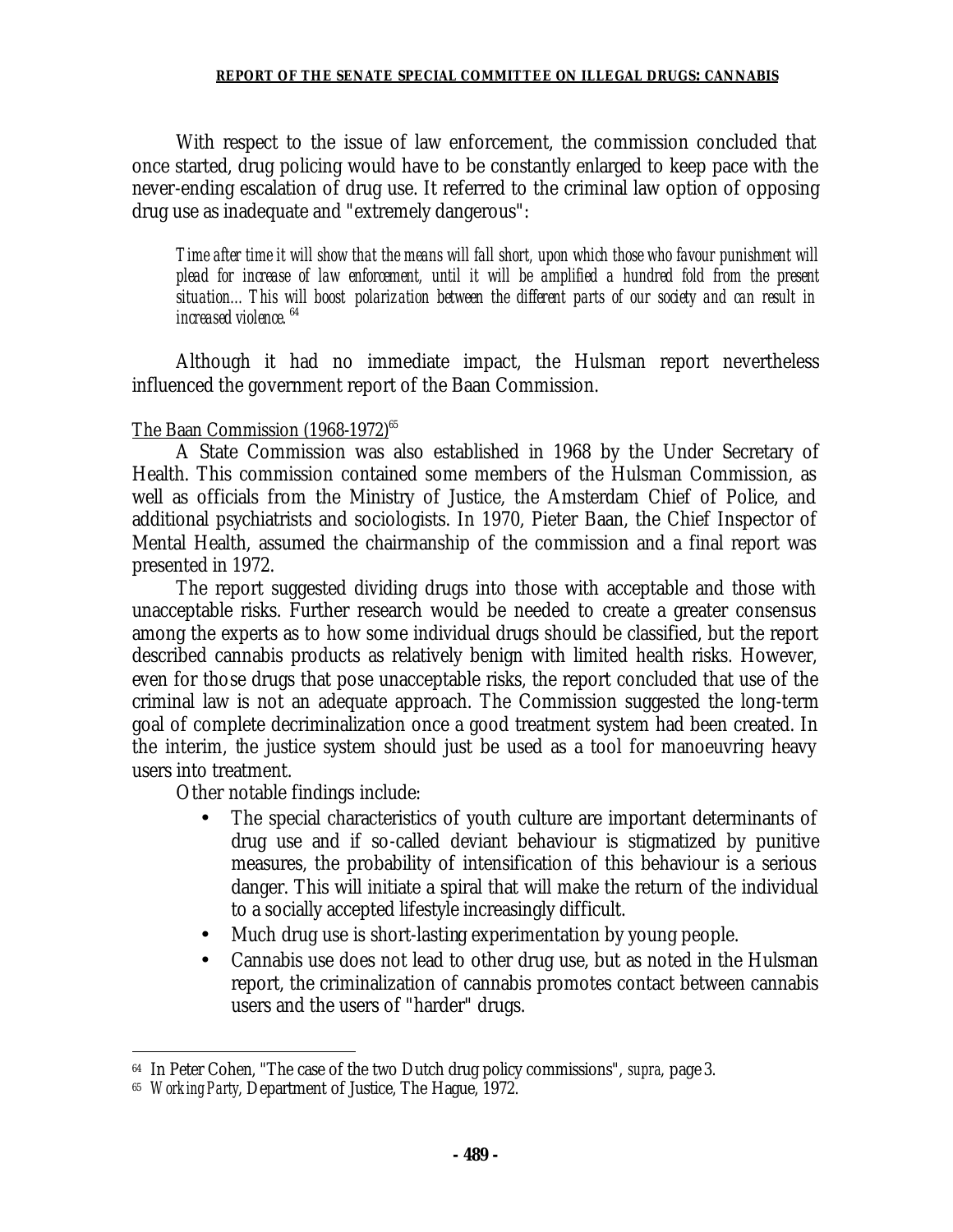- Drug users are better served by drug information and prevention efforts than by prosecution.
- The sometimes unusual behaviour of cannabis-consuming youth is more a result of specific subculture norms and ideologies rather than pharmacology.
- Cannabis use when driving or operating machines in factories is not responsible conduct, and the consumption of cannabis should be restricted to times of leisure in order to limit the risks to the individual or society .

The Baan report formed the basis of what was to become the system of tolerance toward cannabis in the Netherlands as part of a concern for public health and the separation of drug markets.

# The Engelsman Report  $(1985)^{66}$

Taking notice of the limits of a public health policy essentially based on young people (the principal cannabis users) and of the evolution of heroin use, as well as the declining condition of users, the Engelsman report proposed to extend the Baan Commission's tolerance approach to other drugs. It also went further than the Baan report on the need to rely on the experience and word of users in determining policies, proposing in particular to exclude non-users from the circle of experts. In Engelsman's view, drugs and drug use were no longer the only factors involved in explaining the problems of drugs - hard drugs in this case - and that new factors included the perverse effects of repressive action (care and police) on users. Public policy proposals should therefore not be based on the panic reactions of society and should aim to integrate users and "normalize" their drug use. The state should therefore arbitrate between users and non-users with a view to protecting users. The Engelsman report, which was considered too radical in certain circles, remained a dead letter.

## "Continuity and Change" Report  $-1995^{\circ7}$

In 1995, the Dutch government published a report entitled *Drugs Policy in the Netherlands: Continuity and Change*. This policy document was sponsored by: the Minister of Justice; the Minister of Health, Welfare and Sport; and the Secretary of State for the Interior. To some extent, this report was the Dutch response to international pressure (from both neighbouring countries and the USA) as well as an opportunity to make its cannabis policy clearer and to some extent stricter.

The report begins by noting that the Netherlands has always attempted a pragmatic approach to drug use, recalling that prohibitionist policies throughout the

 $\overline{a}$ <sup>66</sup> Interdepartmental Task Force on Drugs and Alcohol, The Hague: Department of Justice, 1985.

<sup>67</sup> Department of Foreign Affairs (1995), *Continuity and Change.* 1995. The report is available online at: www.drugtext.org/reports/wvc/drugnota/0/drugall.htm.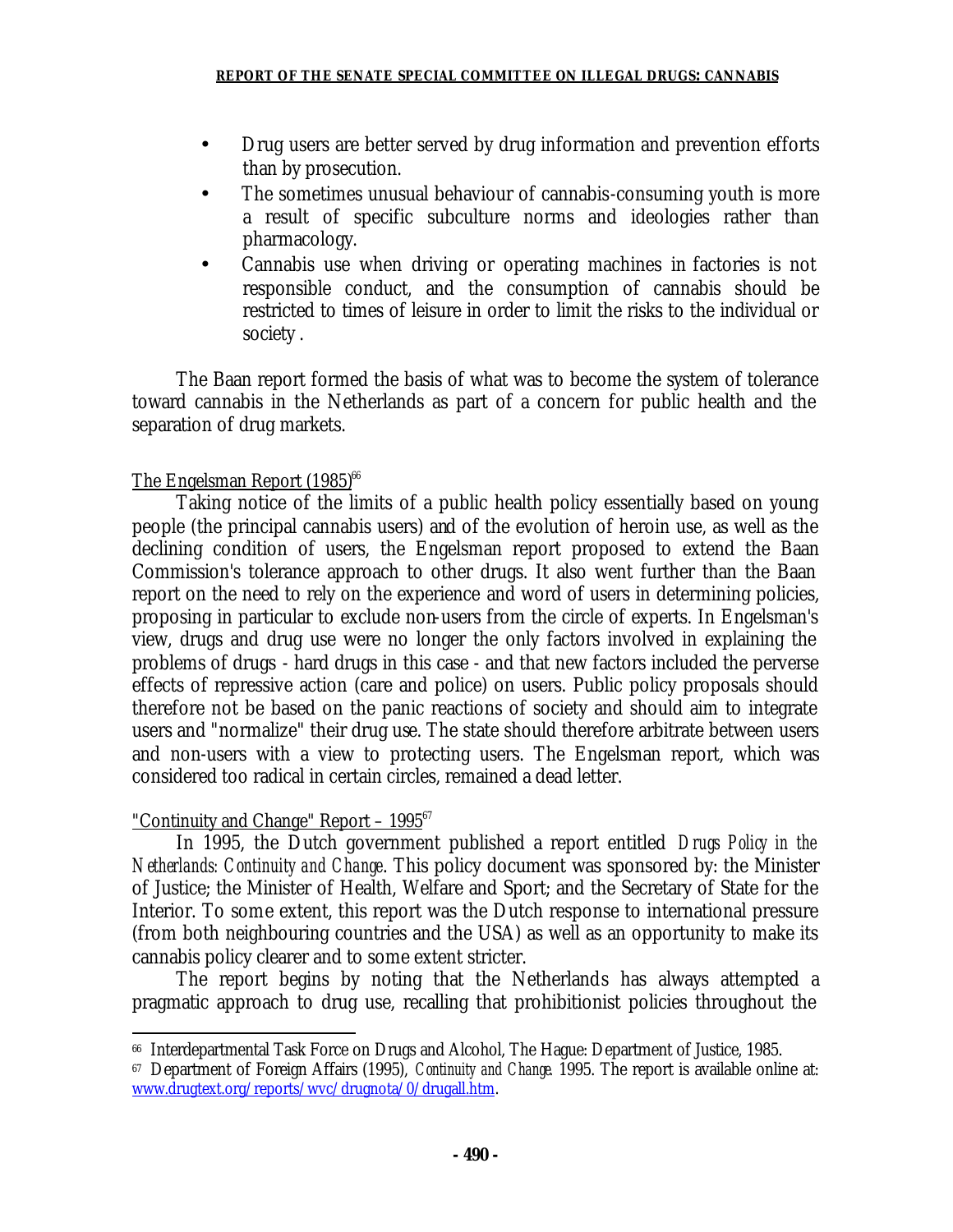world have proven to have a limited effect. Thus, the modest objective in Holland is to limit the health and social problems that result from the use of dangerous drugs. This harm reduction approach has led the Dutch government to distinguish between "hard drugs," i.e., those that pose an unacceptable risk to health, and "soft drugs" such as cannabis products, which although still considered "risky" do not present similar concerns. The underlying assumption made in the Netherlands with respect to cannabis is that people are more likely to make a transition from soft to hard drugs as a result of social factors, not physiological ones. Separating the markets by allowing people to purchase soft drugs in a setting where they are not exposed to the criminal subculture surrounding hard drugs is intended to create a social barrier that prevents people experimenting with more dangerous drugs.

The report goes on to review the effects of the Dutch drug policy, the treatment of addiction in the Netherlands, and enforcement under the *Opium Act*. Key conclusions and findings include:

- Decriminalization of the possession of soft drugs for personal use and the toleration of sales in controlled circumstances has not resulted in a worryingly high level of consumption among young people. The extent and nature of the use of soft drugs does not differ from the pattern in other Western countries. As for hard drugs, the report states that the number of addicts in the Netherlands is low compared with the rest of Europe and considerably lower than that in France, the United Kingdom, Italy, Spain and Switzerland.
- The number of heroin users under the age of 21 has continued to fall in the Netherlands.
- The use of cheaper forms of cocaine (i.e., crack) has not made significant inroads in Holland as had been feared as a result of developments in the United States.
- The tone of public debate in Holland is different than in other countries because drug use is no longer seen as an acute health threat but rather as a source of nuisance. Policies focusing on addiction and care have resulted in less HIV infection; in fact, levels continue to fall. As well, the mortality rate among addicts is low and is not increasing, as it is in other European countries.
- With respect to the legalization debate, the report concludes that, with a state monopoly or licensing system, the disadvantages would outweigh the practical advantages. Although the role of criminal organizations would be reduced, such a system would impose a considerable burden in implementation and monitoring, and would probably attract even more "drug tourists" and the nuisance they sometimes cause. Furthermore, the report suggests that this is not something that could be done by the Netherlands in isolation. The international conventions preclude outright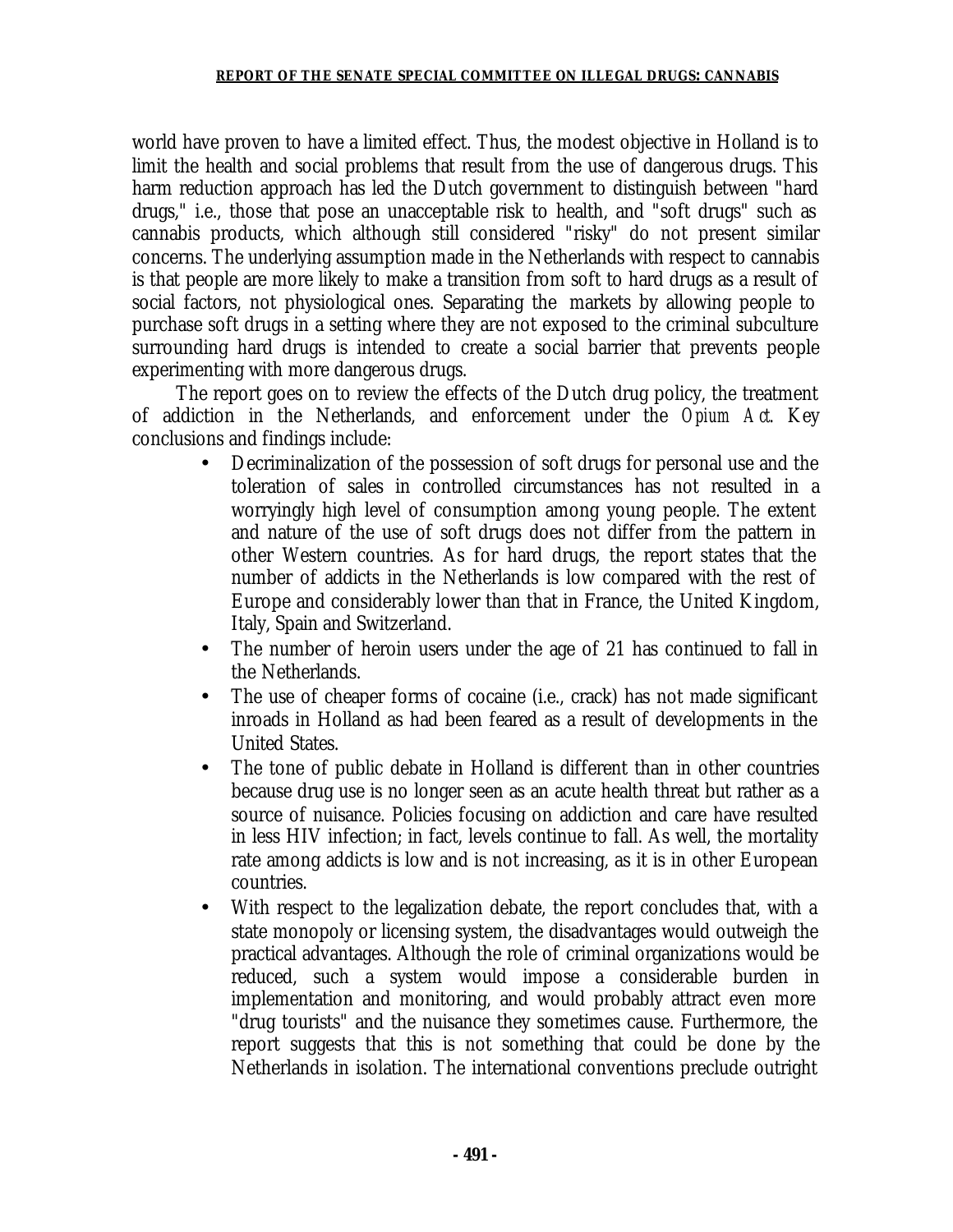legalization and would have to be renegotiated or denounced. As well, even if just soft drugs were legal in Holland but not in the rest of Europe, the Dutch criminal organizations that export drugs would continue to exist and would still require significant law enforcement activity.

- Foreign concerns about the Dutch coffee shop policy have centred not on the use of cannabis in the establishments, but on drug tourists who take cannabis back to their home countries, something that has been particularly easy since the abolition of border controls under the Schengen Agreement. The report confirms the government's plan to reduce the purchase limit to 5 grams from 30 grams to see what impact this will have on illegal exports.<sup>68</sup>
- Given the lack of sufficient scientific data, the report endorses the 1995 recommendation of the Dutch Health Council that a medical trial into the effectiveness of prescribing heroin to addicts be undertaken. <sup>69</sup>

The report also notes three negative implications that need to be addressed: the nuisance caused by hard and soft drug users; the increasing presence of organized crime in the Netherlands; and the effect of Dutch policy on other countries.

- The criminal and general nuisance caused by Dutch and foreign hard drug users may have the effect of undermining public support for the policy of social integration of addicts. A small proportion of hard drug users commit a large number of property offences in order to buy their drugs. Contrary to expectations, the fact that methadone is easily obtained has scarcely improved the situation. Drug-related crime and anti-social behaviour, such as discarding used needles in public places, has affected the tolerance levels of residents in some socially disadvantaged neighbourhoods in the larger Dutch cities. Nuisance caused by the presence of coffee shops selling soft drugs has also been problematic in some municipalities.<sup>70</sup>
- Another complication has been the rise of criminal organizations involved in the supply and sale of drugs in Holland which has necessitated increased criminal law measures. The prosecution of drug traffickers will continue to be a top priority for the Dutch police and judicial authorities.
- Although the "ideological nature" of some foreign criticism suggests a lack of understanding of Dutch policy and is often based on purported health risks that are not supported in the scientific literature, there are problems in the Netherlands that have international implications. The Dutch, for example, are responsible for more than their proportional share of

 $\overline{a}$ <sup>68</sup> As noted in the section on current legislation, this reduced limit is now in effect.

<sup>69</sup> As noted in the section on current legislation, trials began in 1998.

<sup>70</sup> This concern was addressed subsequent to the Report by the "Damocles bill" of 1999, discussed herein, which provides greater powers to municipalities to shut down coffee shops that are a local nuisance.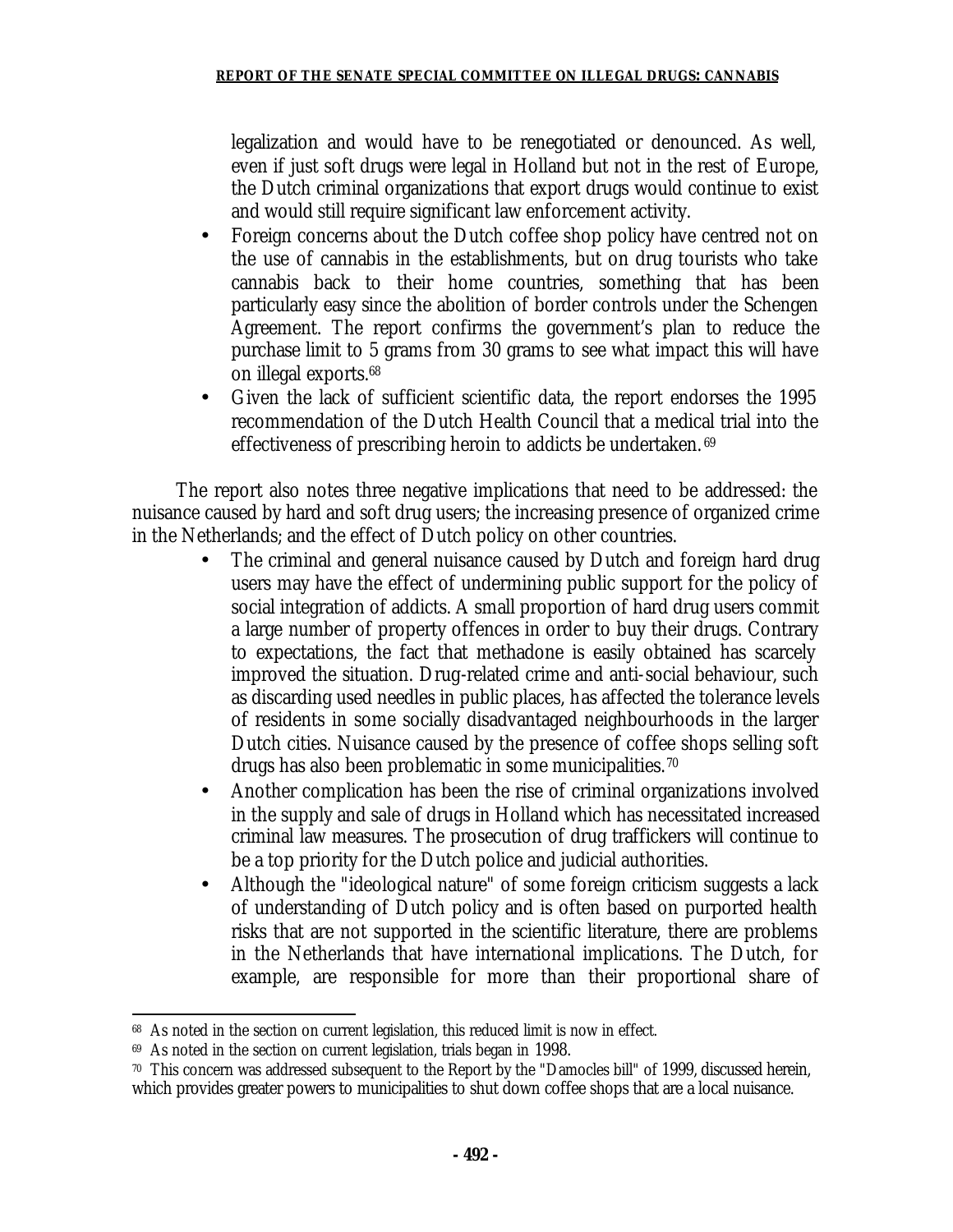trafficking in soft drugs, and drug tourists routinely purchase soft drugs in Holland with the intent of transporting them back to their home country. The report suggests that combating these problems will involve continuing and reinforcing current law enforcement activities that prioritize trafficking. As noted, the issue of soft drug tourists taking home their coffee shop purchases is to be addressed by decreasing the amount permitted for sale.

Three major principles have characterized the Dutch approach since 1976:

- Harm reduction: attenuation of risks and dangers related to drug use rather than prohibition of all drugs, the key elements of which are:
	- prevention or alleviation of social and individual risks caused by drug use;
	- a rational relationship between those risks and policy measures;
	- a differentiation of policy measures based on the risks associated with drugs;
	- repressive measures against drug trafficking are a priority; and
	- the inadequacy of criminal law with respect to other aspects apart from drug trafficking.<sup>71</sup>
- Policy of normalization: social control is achieved through depolarization and the integration of deviant behaviour rather than isolation and removal, as is typical of the deterrence model. This paradigm also suggests that drug problems should be seen as normal social problems rather than unusual concerns requiring extraordinary treatment.
- Market separation: by classifying drugs according to the risks posed and then pursuing policies that serve to isolate each market, it is felt that users of soft drugs are less likely to come into contact with users of hard drugs. Thus, the theory goes, users of soft drugs are less likely to try hard drugs.

# *Legislation*

In 1919, the Netherlands passed its first law on opium under the influence of the international conventions, including the Hague Convention in 1912. That legislation prohibited the manufacture, sale, processing, transportation, supply, import, export and possession of cocaine, opium and its derivatives. The law was amended in 1928 to include cocaine derivatives and cannabis in the list of controlled substances. However, only the import, expert and transfer of those substances were prohibited. The offences

 $\overline{a}$ <sup>71</sup> M. Grapendaal, E. Leuw and H. Nelen, *A World of Opportunities: Life-Style and Economic Behaviour of Heroin Addicts in Amsterdam*. New York, S.U.N.Y. Press, 1995, mentioned in T. Boekhout van Solinge, "Dutch Drug Policy in a European Context", *Journal of Drug Issues* Vol. 29, No 3, 1999, page 511. Available online at: www.cedro-uva.org/lib/boekhout.dutch.html.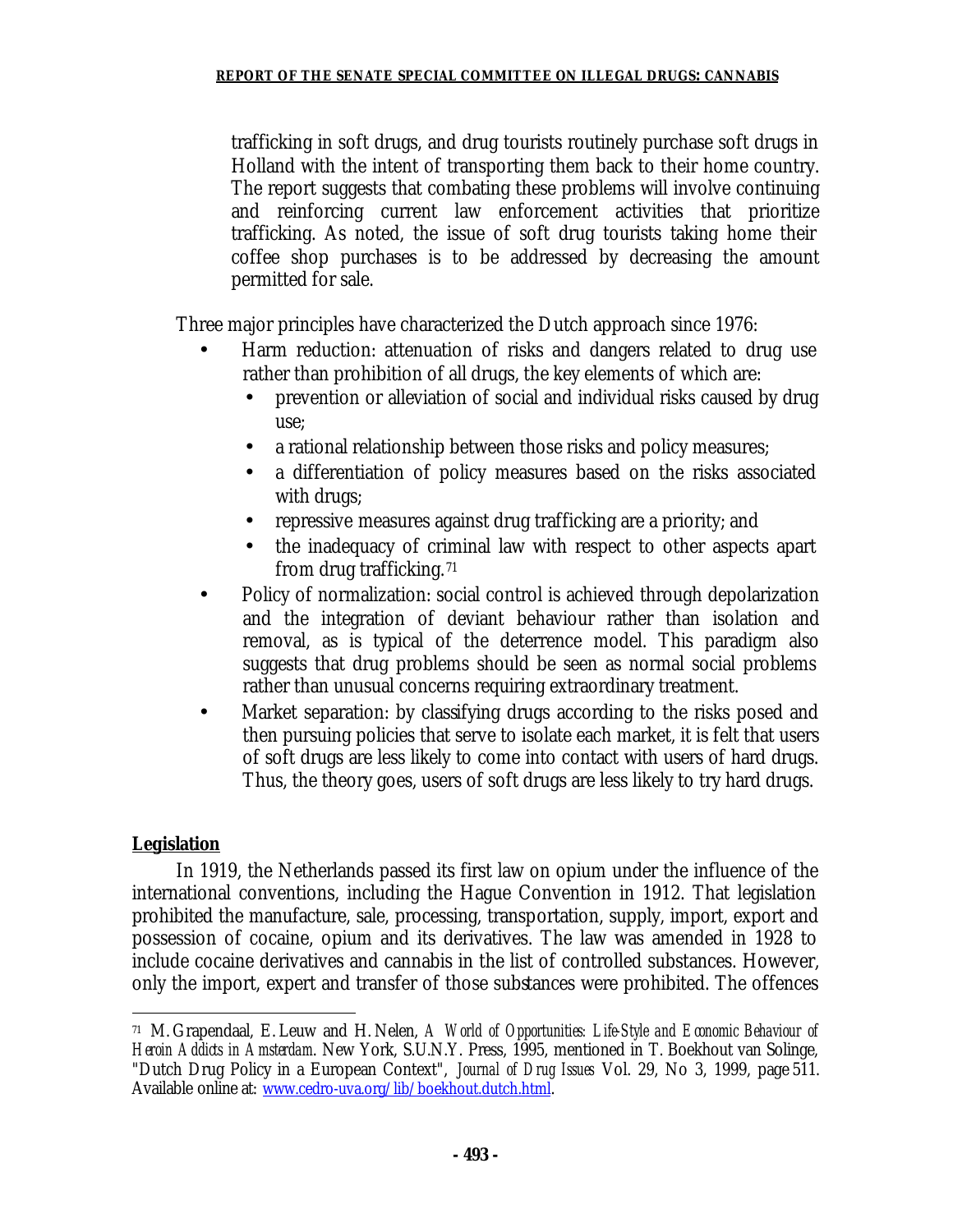of possession and producing cannabis and cannabis derivatives were not punishable until 1953.

The *Opium Act*–also referred to as the *Narcotics Act*–is the Netherlands' main drug legislation. The *Act* criminalizes possession, cultivation, trafficking and importing or exporting. The 1976 Amendments establishes two classes of drugs: Schedule I drugs are deemed to present an unacceptable risk to Dutch society and include heroin, cocaine, amphetamines and LSD; Schedule II drugs include "traditional hemp products" such as marijuana and hashish.

#### **Offences**

The *Act* has three characteristic features:

- it criminalizes possession, trafficking, cultivation, transportation, manufacturing, import and export of drugs, **including cannabis and cannabis derivatives**;
- it draws a clear distinction between suppliers and users; the act punishes possession for the purpose of use, not use as such;
- differentiated penalties based on the substances involved.

The possession of all scheduled drugs is an offence, but possession of a small quantity of "soft" drugs for personal use is a minor offence. Generally, it is tolerated by law enforcement, particularly within the regulated coffee shop system, discussed in the following section. Importing and exporting are the most serious offences under the *Act*.

### Penalties

The maximum penalty for importing or exporting hard drugs is 12 years' imprisonment and a fine of 100,000 Dutch florins.72 Anyone found in possession of a quantity of hard drugs for personal use is liable to a penalty of one year's imprisonment and a fine of 10,000 florins. The maximum penalty for importing or exporting soft drugs is four years' imprisonment and a fine of 100,000 florins. Repeat offenders are liable to a maximum penalty of 16 years' imprisonment and a fine of 100,000 florins. Offenders may also be deprived of any money or property gained from their offence. The Netherlands also has guidelines for sanctions that the Public Prosecutor is directed to seek, based on: the type of drug involved, the amount of the drug and the specific offence. The following tables set out the current guidelines (1996).<sup>73</sup>

 $\overline{a}$  $72 \quad 100,000$  Dutch florins = approximately C\$63,000.

<sup>73</sup> Source: Staatscourant (1996) in D.J. Korf and H. Riper, "Windmills in Their Minds? Drug Policy and Drug Research in the Netherlands", *Journal of Drug Issues* , Vol. 29, No. 3, 1999, page 451, Table 2.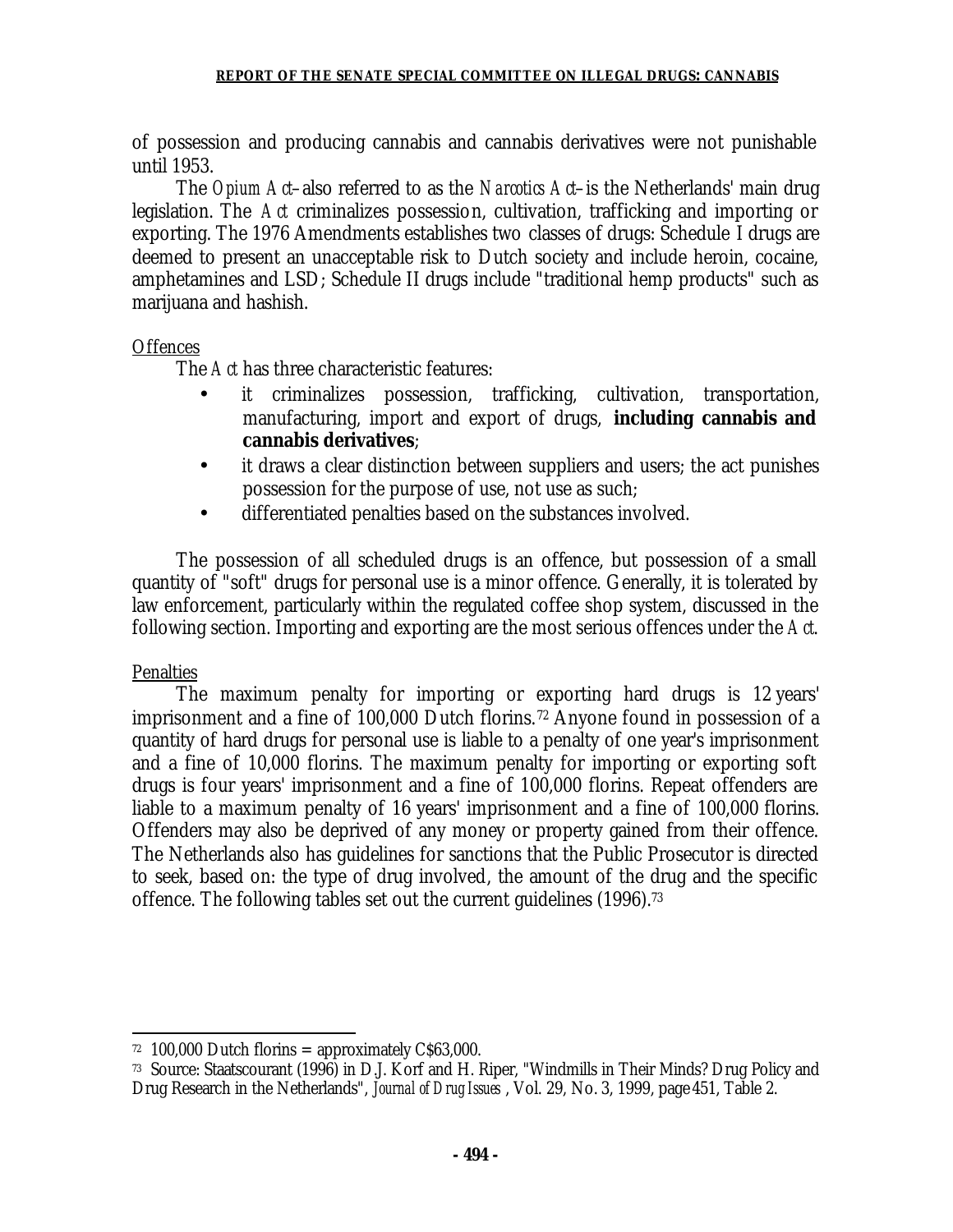| <b>SCHEDULE I SUBSTANCES ("HARD DRUGS")</b>                        |                                 |                                     |  |
|--------------------------------------------------------------------|---------------------------------|-------------------------------------|--|
| <b>Offence</b>                                                     | Amount                          | Sanction to be Sought <sup>74</sup> |  |
| Possession                                                         | $< 0.5$ g or $< 1$ user unit    | <b>Police Dismissal</b>             |  |
|                                                                    | $0.5 - 5$ g or 1-10 user units  | 1 week - 2 months                   |  |
| <b>Possession with Dealer</b><br>Indication (i.e., intent to sell) | $< 15$ g or $< 30$ user units   | Up to 6 months                      |  |
|                                                                    | 15-300 g or 30-600 user units   | 6-18 months                         |  |
|                                                                    | $>$ 300 g or $>$ 600 user units | 18 months - 4 years                 |  |
| <b>Street or Home Dealing</b>                                      | < 1 g                           | Up to 6 months                      |  |
|                                                                    | $1-3$ g                         | 6-18 months                         |  |
|                                                                    | $>$ 3 g                         | 18 months - 4 years                 |  |
| Middle-level Dealing                                               | $< 1$ kg                        | 1-2 years                           |  |
|                                                                    | $> 1$ kg                        | $2 + years$                         |  |
| <b>Wholesale Trade</b>                                             | $> 5$ kg                        | 6-8 years                           |  |
| <b>Import and Export</b>                                           | $< 1$ kg                        | Up to 3 years                       |  |
|                                                                    | $> 1$ kg                        | $3-12$ years                        |  |

| <b>SCHEDULE II ("SOFT DRUGS")</b>                                                                 |                          |                                                 |  |
|---------------------------------------------------------------------------------------------------|--------------------------|-------------------------------------------------|--|
| <b>Offence</b>                                                                                    | Amount                   | Sanction to be Sought <sup>(75)</sup>           |  |
| Possession, Preparing,<br>Processing, Sale, Delivery,<br>Supply, Transporting or<br>Manufacturing | Up to $5 g$              | Police Dismissal                                |  |
|                                                                                                   | $5-30$ g                 | Fine of Dfl. 50-150                             |  |
|                                                                                                   | $30$ g-1 kg              | Fine of Dfl. 5-10 per g                         |  |
|                                                                                                   | $1 - 5$ kg <sup>76</sup> | Fine of Dfl. 5,000-10,000 and 2<br>weeks per kg |  |
|                                                                                                   | $5-25$ kg                | Max. fine of Dfl. 25,000 and<br>3-6 months      |  |
|                                                                                                   | $25-100$ kg              | Max. fine of Dfl. 25,000 and<br>6-12 months     |  |
|                                                                                                   | $>100$ kg                | Max. fine of Dfl. 25,000 and<br>$1-2$ years     |  |

 $\overline{a}$ <sup>74</sup> In addition to imprisonment, penalties sometimes include fines and property seizures (except for possession).

<sup>75</sup> For repeat offences within five years, the required penalty is increased by one-quarter. As to sales to "vulnerable groups" (that is to say to minors, psychiatric patients), a minimum fine of approximately Cdn \$475 is also levied.

<sup>76</sup> Quantities greater than 1 kg are considered as suggesting drug trafficking.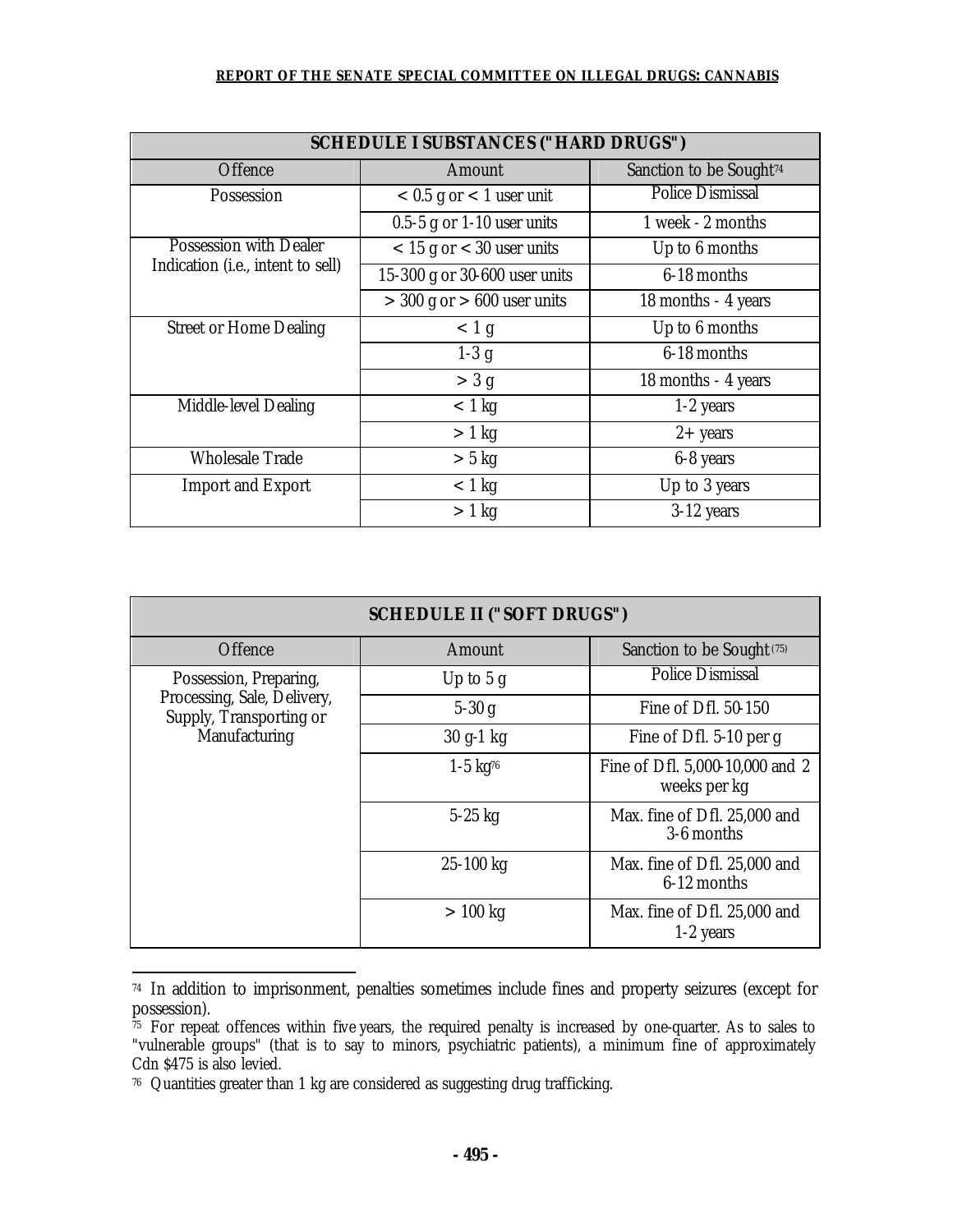| <b>SCHEDULE II ("SOFT DRUGS")</b> |                                                                                                                                                                                           |                                                                                                             |  |
|-----------------------------------|-------------------------------------------------------------------------------------------------------------------------------------------------------------------------------------------|-------------------------------------------------------------------------------------------------------------|--|
| Offence                           | Amount                                                                                                                                                                                    | Sanction to be Sought (75)                                                                                  |  |
| Cultivation                       | Up to 5 plants                                                                                                                                                                            | <b>Police Dismissal</b>                                                                                     |  |
|                                   | 5-10 plants                                                                                                                                                                               | Dfl. 50 par plant (repeat<br>offenders: Dfl. 75 per plant)                                                  |  |
|                                   | $10-100$ plants                                                                                                                                                                           | Dfl. 25 per plant and/or $\frac{1}{2}$ day<br>per plant                                                     |  |
|                                   | 100-1 000 plants                                                                                                                                                                          | Max. fine of Dfl. 25,000 and<br>2-6 months                                                                  |  |
|                                   | $>1$ 000 plants                                                                                                                                                                           | Max. fine of Dfl. 25,000 and<br>$6$ months $-2$ years                                                       |  |
| <b>Import and Export</b>          | The <i>Act</i> does not distinguish<br>between quantities, but in<br>practice the prosecutor's<br>sentence recommendation will<br>correspond to the quantity<br>divisions for possession. | Sanctions for possession may<br>be doubled to a maximum of<br>4 years and a maximum fine of<br>Dfl. 100,000 |  |

# *The coffee shop system*

Contrary to several stereotypes, cannabis possession is not decriminalized; strictly speaking, it is still a criminal offence. However, based on the principle of expediency, which is part of the criminal law tradition in the Netherlands, the possession of small amounts of cannabis for personal use has been decriminalized. The sale of cannabis is technically an offence under the *Opium Act*, but prosecutorial guidelines provide that proceedings will only be instituted in certain situations.

Without legalizing the sale of cannabis and cannabis derivatives, the municipalities may permit the establishment of coffee shops which are authorized to sell cannabis under certain conditions. An operator or owner of a coffee shop (which is not permitted to sell alcohol) will avoid prosecution if he or she meets the following criteria:

- no more than 5 grams per person may be sold in any one transaction;
- no hard drugs may be sold;
- drugs may not be advertised;
- the coffee shop must not cause any nuisance;
- no drugs may be sold to minor (under 18), nor may minors enter the premises;
- the municipality has not ordered the establishment closed.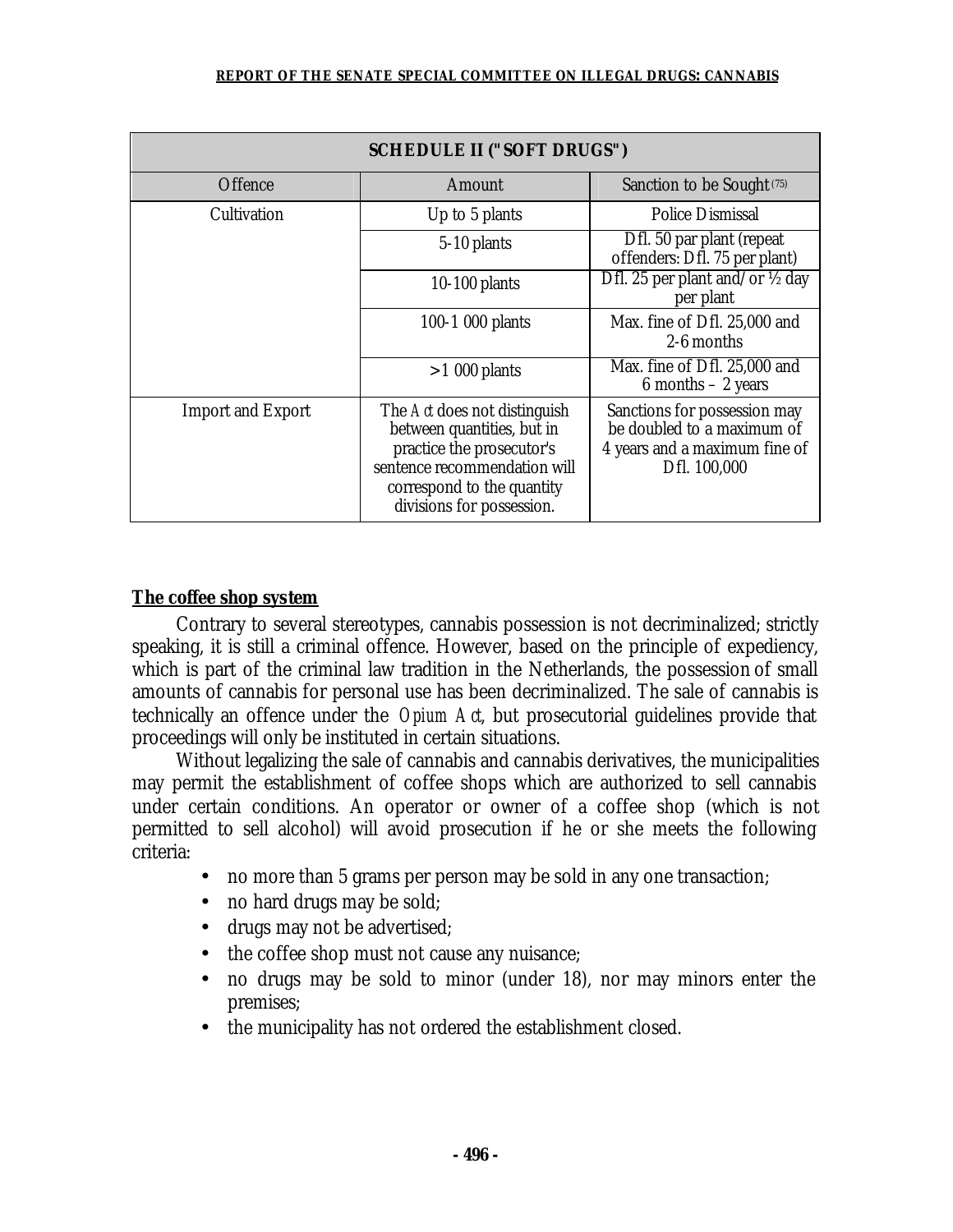*The idea behind the Netherlands' policy towards the* coffee shops *is that of harm limitation. This is based on the argument that if we do not prosecute small-scale cannabis dealing and use under certain conditions, the users – who are mainly young people experimenting with the drug – are not criminalized (they do not get a criminal record) and they are not forced to move in criminal circles, where the risk that they will be pressed to try more dangerous drugs such as heroin is much greater.* <sup>77</sup>

It is common for municipalities to have a coffee shop policy to prevent or combat the public nuisance sometimes associated with these establishments. For example, suspicion of selling hard drugs or locating a coffee shop near a school or in a residential district may result in closure. In April 1999, the "Damocles Bill" amended the *Narcotics Act* by expanding municipal powers regarding coffee shops and permitting local mayors to close such places if they contravened local coffee shop rules, even if no nuisance was being caused. As a result of strict enforcement and various administrative and judicial measures, the number of coffee shops decreased from nearly 1,200 in 1995 to 846 in November 1999.<sup>78</sup>

There appears to be three types of policies on coffee shops:

- tolerance without condition as to the number of coffee shops, which is determined by market mechanisms; this situation is the most rare;
- conditional tolerance, setting a maximum number of coffee shops;
- zero tolerance: no coffee shop; this is the case in approximately 50 per cent of Dutch cities.

To determine the ideal number of coffee shops, the association of municipalities recommends that demographic factors (number of inhabitants, age groups) and urban development factors (role of the city with respect to the region; number of centres in the city) be considered, as well as any nuisance caused by the use of soft drugs.

*Thus, in most municipalities, coffee shops are accepted on in the downtown area, and a maximum number is determined in accordance with criteria of distance – distance of the establishments from one another and distance between the coffee shops and certain institutions such as schools and psychiatric hospitals. (…) The difficulties encountered by certain mayors with regard to administrative judges have come from the fact that the absence of any complaints or contraventions has been considered by certain judges as an absence of any concrete evidence of nuisance. A "substantiated" policy is ultimately a policy based on a procedure for consulting drug addiction and public health experts, police experts and, in certain instances, the public itself (including users). This is also a balanced policy in the sense that it accommodates the interests not only of "average" citizens irritated by public nuisances, but also those of soft drug users.*<sup>79</sup>

 $\overline{a}$ <sup>77</sup> Dr. Robert Keizer, *The Netherlands' Drug Policy.* Brief to the Senate Special Committee on Illegal Drugs, November 19, 2001.

<sup>78</sup> National Drug Monitor, "Fact Sheet: Cannabis Policy, Update 2000", Trimbos Institute, 2000.

<sup>79</sup> Martineau and Gomart, *op.cit.*, page 85, for the quotation and preceding information.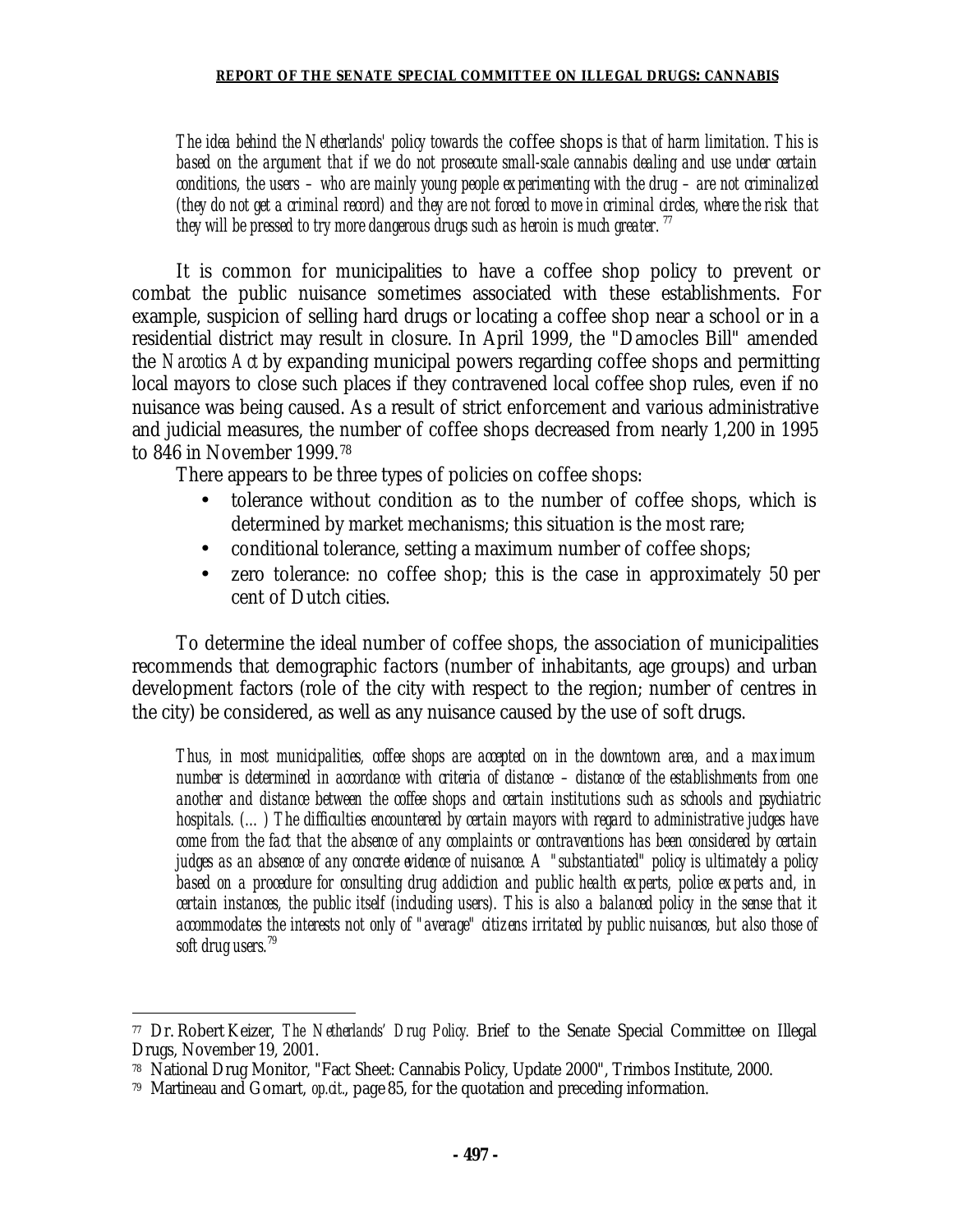Since the memo on public nuisances was issued in 1993 and stricter conditions were set for the issuing of permits in 1999, municipal authorities have in fact been able to issue "nuisance permits", which are thus used to monitor the number of coffee shops, without moreover violating the fundamental orientations of the Dutch system.

## *Data on use*

Despite the Dutch "pragmatism", there are ultimately few reliable historical data on use trends. It therefore cannot be asserted that use trends significantly increased after the coffee shop system was introduced, nor can it be stated that they declined. The creation of the Trimbos Institute and its designation as a focal point in the OEDT's European network are correcting this situation.

The following tables contain data from the most reliable surveys.

| DI I LOI DE AGED IN IEANG ARD ADO IE. GON I EL IEAN 1997 |          |  |
|----------------------------------------------------------|----------|--|
| Has ever used                                            | 16%      |  |
| Has used recently                                        | 2.5%     |  |
| Has used for the first time in the past<br>year          | 1%       |  |
| Mean age of current users                                | 28 years |  |

**CANNABIS USE IN THE NETHERLANDS BY PEOPLE AGED 12 YEARS AND ABOVE. SURVEY YEAR 1997**

#### **CANNABIS USE IN THE FOUR LARGE CITIES AND IN SMALLER TOWNS AMONG PEOPLE AGED 12 YEARS AND ABOVE. SURVEY YEAR 1997**

|                              | Ever use   | <b>Recent</b> use |
|------------------------------|------------|-------------------|
| Amsterdam                    | 37%        | 8%                |
| <b>Utrecht</b>               | 27%        | 4%                |
| The Hague                    | 20%        | 4%                |
| <b>Rotterdam</b>             | 19%        | 3%                |
| Smaller towns <sup>(a)</sup> | <b>11%</b> |                   |

*(a) Definition: Towns with less than 500 addresses per square kilometre.*

#### **CANNABIS USE BY PEOPLE AGED 16 AND ABOVE IN THREE URBAN AREAS. SURVEY YEAR 1999**

|                     | Ever use $(a)$ | Recent use <sup>(b)</sup> |
|---------------------|----------------|---------------------------|
| <b>Utrecht</b>      | 30%            | 7%                        |
| <b>Rotterdam</b>    | 19%            | 6%                        |
| Parkstad Limburg(c) | 13%            | 5%                        |

*Percentage of users: (a) 16 to 70 years, (b) 16 to 55 years. Recent use: last month.*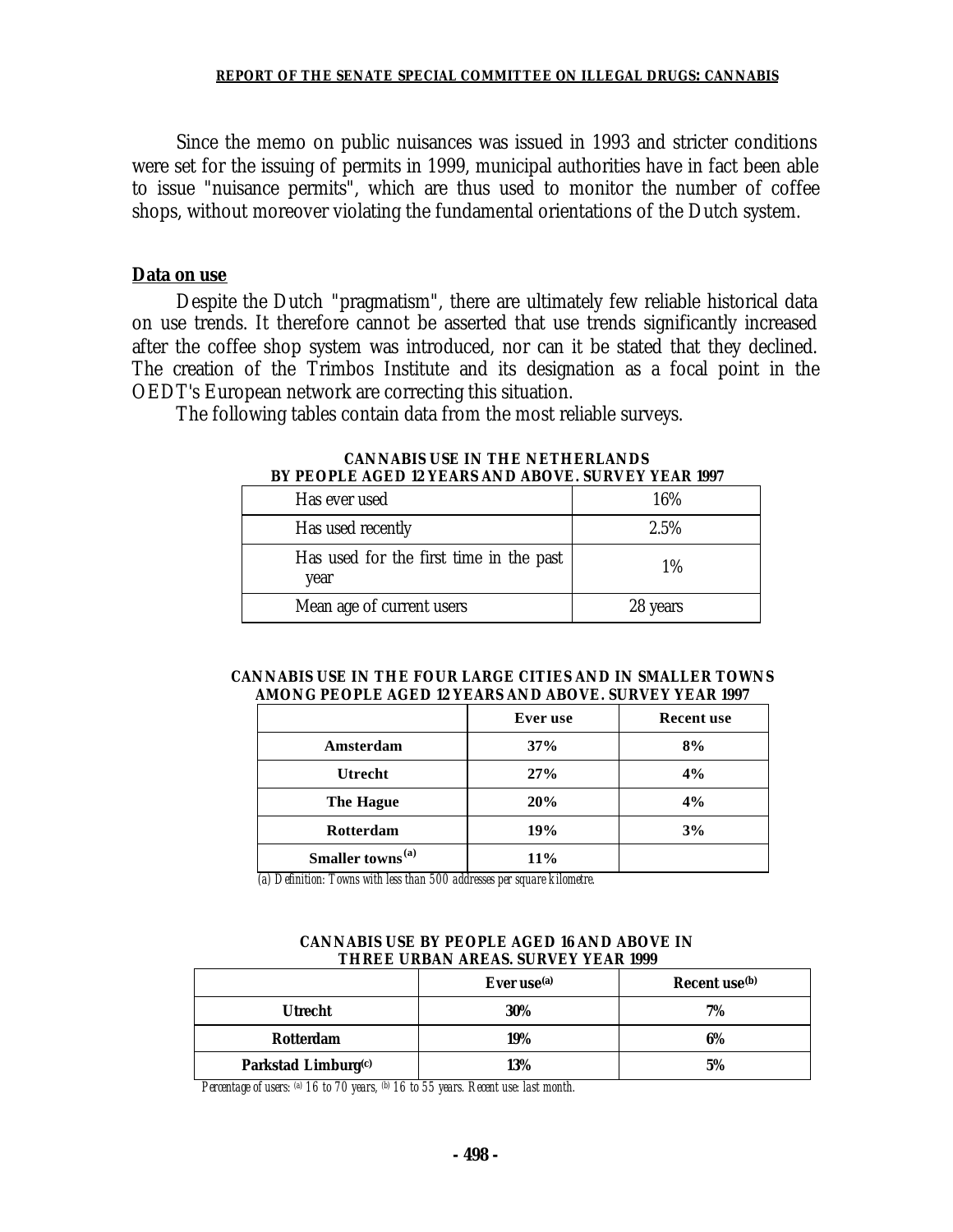| Days of use in the last month | Percentage among recent users <sup>(4)</sup> |  |
|-------------------------------|----------------------------------------------|--|
| 1-4                           | 45%                                          |  |
| $5-8$                         | 14%                                          |  |
| $9-20$                        | 15%                                          |  |
| More than 20 days             | 26%                                          |  |

#### **LEVEL OF CANNABIS CONSUMPTION IN THE NETHERLANDS BY RECENT USERS AGED 12 YEARS AND ABOVE. SURVEY YEAR 1997**

*(a) Adds up to 100%.*

### **CANNABIS USERS IN THE NETHERLANDS PER AGE GROUP. SURVEY YEAR 1997<sup>80</sup>**



 $\overline{a}$ <sup>80</sup> We have reproduced this table in its original format, thus we do not have the capacity to change text to English ; "déjà utilisé" means ever used, and "usage récent" means recent use.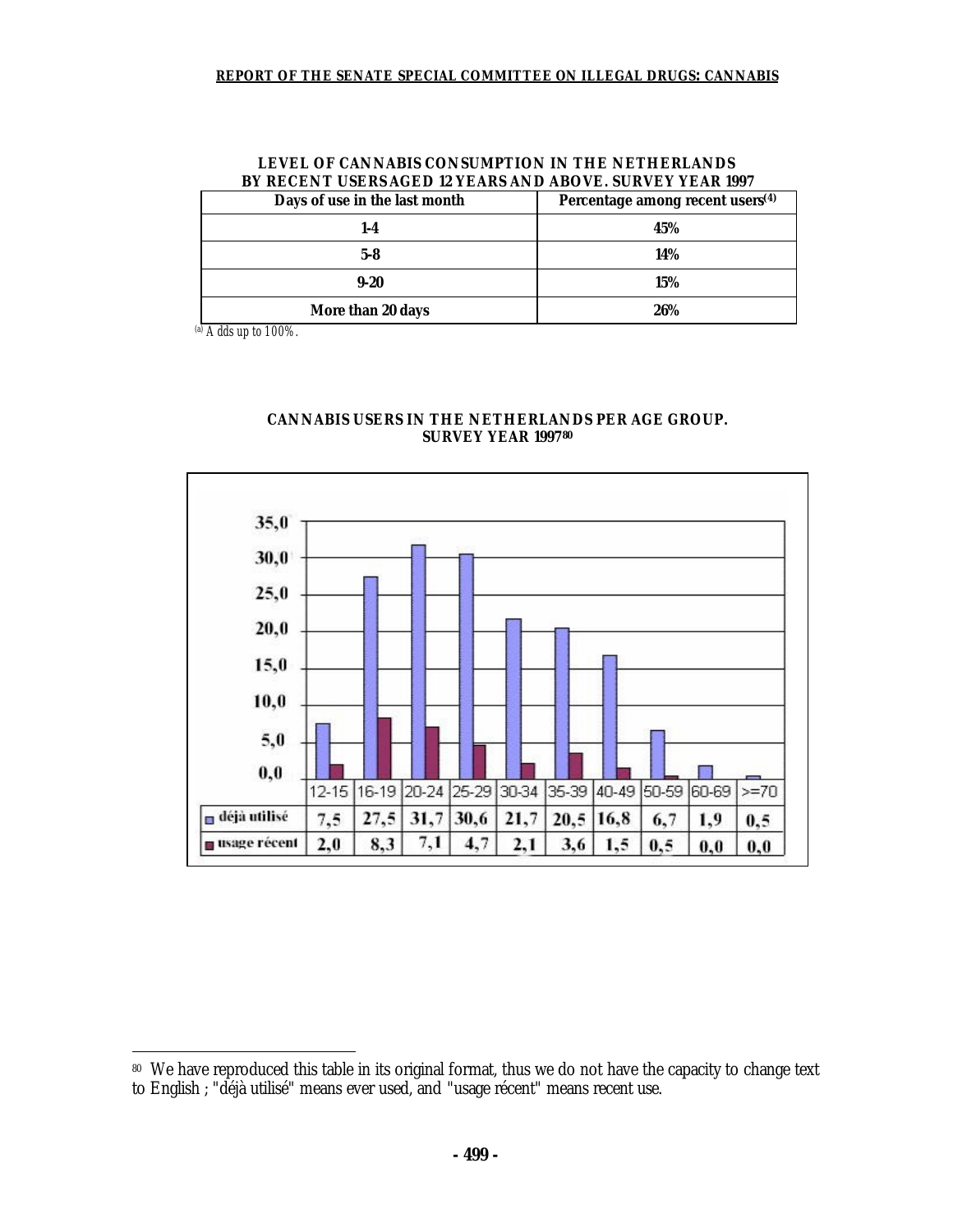| MHLINL DO TOUNG I LOI LETTROCONE THEIR CANNADID; |      |      |
|--------------------------------------------------|------|------|
|                                                  | 1996 | 1999 |
| Obtain cannabis from friends                     | 41%  | 47%  |
| Purchase cannabis in coffee shops                | 41%  | 32%  |
| Purchase cannabis from a dealer                  | 11%  | 11%  |
| Receive cannabis from others                     | 5%   | 8%   |
| Purchase cannabis at school                      | 3%   | 1%   |
| Grow it themselves <sup>(a)</sup>                |      | 2%   |

#### **WHERE DO YOUNG PEOPLE PROCURE THEIR CANNABIS?**

*Pupils aged twelve and above in secondary schools (recent users) (a) Only measured in 1999.*

| Young persons in                        | <b>Survey Year</b> | Age                      | Recent Use |
|-----------------------------------------|--------------------|--------------------------|------------|
| Special schools for secondary education | 1997               | $12 - 18$                | 14%        |
| Truancy projects                        | 1997               | $12 - 18$                | 35%        |
| Judicial institutions                   | 1995               | $\overline{\phantom{a}}$ | 53%        |
| Youth care institutions                 | 1996               | $10-19$                  | 55%        |
| Young drifters                          | 1999               | $15 - 22$                | 76%        |

## **RECENT CANNABIS USE IN SPECIAL GROUPS**

As seen in Chapter 6, the available data on the Netherlands place the country somewhere in the middle of the field, behind Australia, the United States, the United Kingdom, Spain and Denmark, and far ahead of Sweden and Finland.

Whatever the case may be, and despite what some analysts refer to as a disastrous situation, the Dutch experience poses fewer problems in relation to drug use in the Dutch population than internal difficulties in connection with the nuisances caused by the coffee shops for Dutch citizens and neighbouring countries, Germany, France and Belgium, as a result of narco-tourism. Even more significant, the Dutch system, with its half measures, is faced with the problem of supplying coffee shops with cannabis and cannabis derivatives, which is still entirely illegal.

*Holland does not escape criticism any more than other countries. From a theoretical standpoint, the very principle of de facto legalization is debatable. It fosters arbitrary action and, in particular, leaves the field open to trafficking. As much as the legalization of drug use has made it possible to get a handle on the phenomenon and make it visible so that it can be more effectively addressed, the legalization of trafficking prevents any control. (…) In practical terms, the criticisms are equally fundamental. The main criticism is that the Dutch policy has not reduced the use of drugs, hard or soft. (…) Nor has the Dutch policy eliminated the risks associated with drug abuse. (...) But it must also be recognized, and it is to the credit*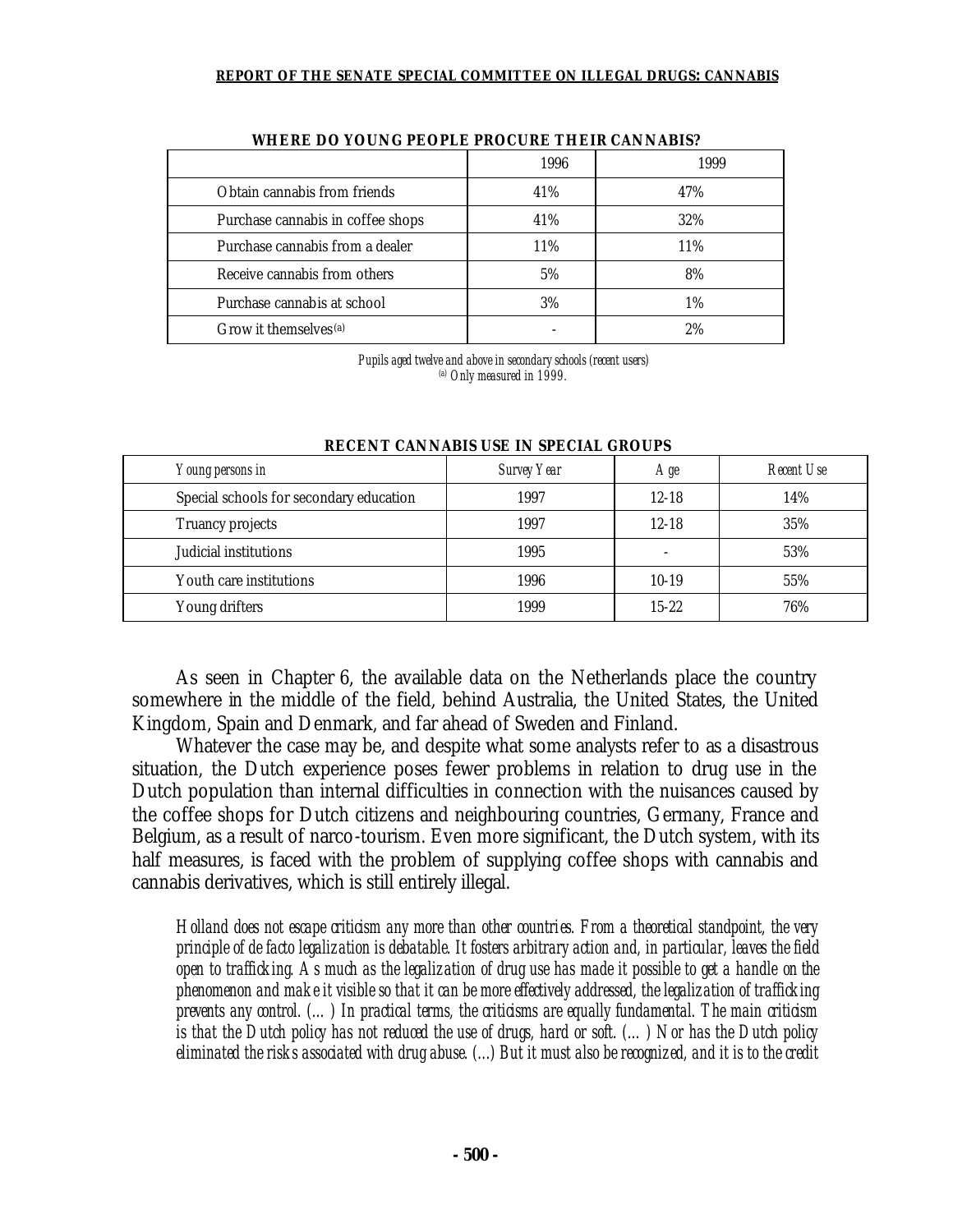*of the Dutch policy that, while the Netherlands has not actually done better than the prohibitionist countries in the fight against drug use, it has not done worse.<sup>81</sup>*

Ultimately, the most remarkable thing is the ability of the Dutch stakeholders themselves, as may be seen from their testimony before our committee, to admit the weaknesses and errors of their approach, while constantly seeking ways to correct them.

 $\overline{a}$ <sup>81</sup> Caballero and Bisiou (2000), *op. cit.*, page 770-772.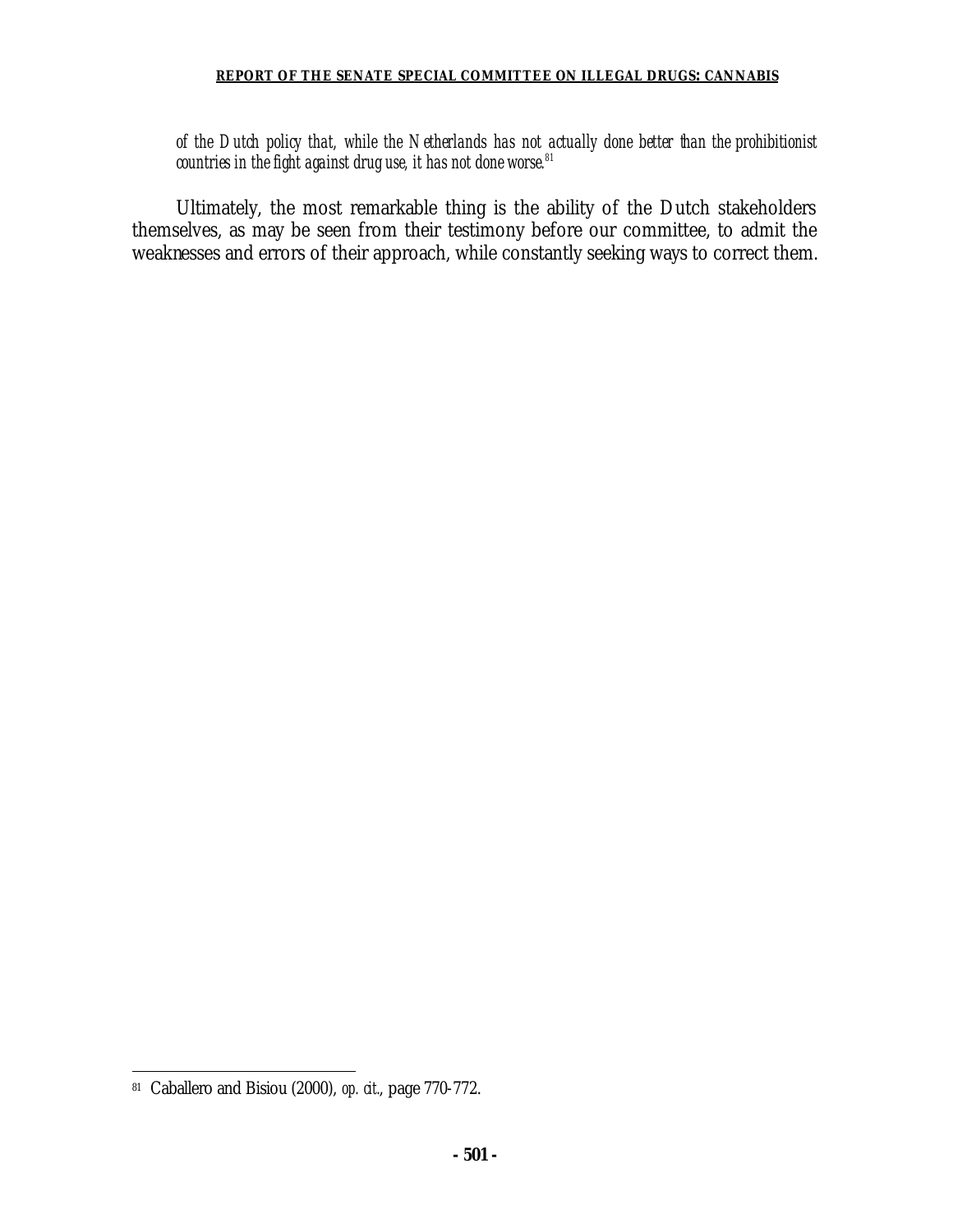# **UNITED KINGDOM**<sup>82</sup>

# *Ten-year strategy to battle drugs*

In 1998, at the same time as the newly elected Labour government announced an imposing crime reduction program, it adopted a 10-year strategy, based on a similar model, to combat drug abuse in the UK.<sup>83</sup> The strategy has four objectives:

- To help young people resist drug misuse in order to allow them to achieve their full potential. The key objective is to reduce the number of people under age 25 reporting use of illegal drugs in the past month and previous year. The program relies on education in schools and prevention efforts focusing on young people at risk.
- To reduce levels of repeat offending among drug-misusing offenders, by giving them the opportunity to take appropriate treatment. To do this, various treatment options were added to the stages of arrest, probation and court appearance. In addition, new drug treatment and testing orders will be made available in all courts in England and Wales. This scheme allows a court, with the offender's consent, to make an order requiring the offender to undergo treatment either in parallel with another community order, or as a sentence in its own right. In addition, the program known as *Carats* (*Counselling, Assessment, Referral, Advice and Throughcare*) is available in all England and Wales prisons, and additional prison-based rehabilitation programs are planned.
- Acknowledging that waiting times are one of the main problems for people requiring treatment and that the supply of treatment services is well below demand, the government plan provides for the creation of a National Treatment Agency which will be responsible for the provision of drug treatment and the delivery of high-quality services. Harm reduction strategies will also be increased.
- To reduce access to drugs among five-to-16-year old children, increase the seizure of Class A drugs and increase assets seized from traffickers.

Ambitious targets relating to the drug strategy have been set out in the Anti-Drugs Co-ordinator's First Annual Report and National Plan, including:

> • halving the numbers of young people using illegal drugs (especially heroin and cocaine);

 $\overline{a}$ 82 This section draws largely on the research report prepared for the Committee by the Library of Parliament: G. Lafrenière, (2001) *National Drug Policy: United Kingdom.* Ottawa: Library of Parliament, prepared for the Senate Special Committee on Illegal Drugs; available online at www.parl.gc.ca/illegaldrugs.asp.

<sup>83</sup> *Tackling Drugs to Build a Better Britain*.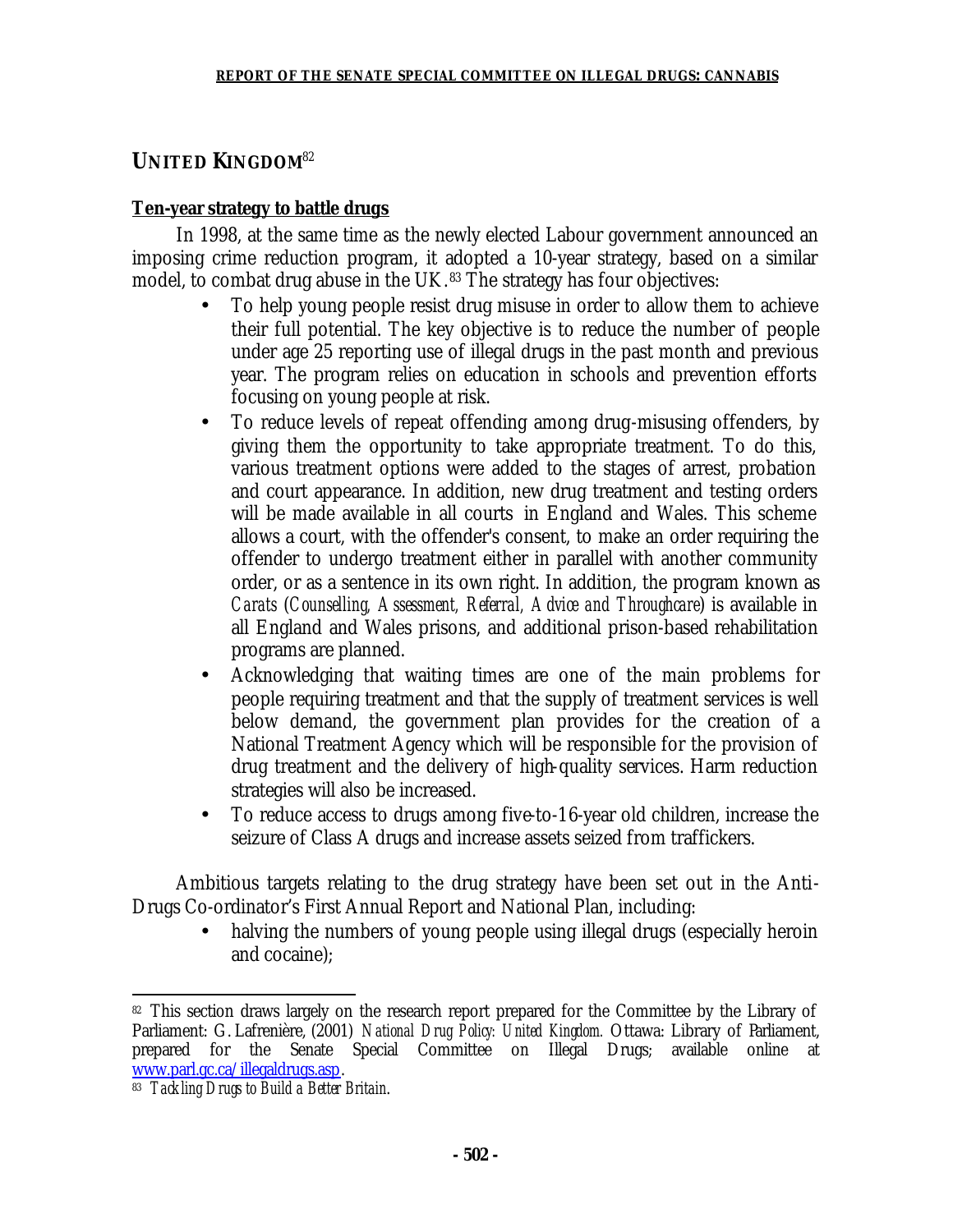- halving the levels of re-offending by drug-misusing offenders;
- doubling the numbers of drug misusers in treatment; and
- halving the availability of drugs on the streets (especially heroin and cocaine).

Although the 10-year strategy is supposed to focus on the most harmful drugs (heroin and cocaine), the number of people fined, cautioned and in some cases jailed for possession of cannabis still exceeds 100,000 a year.<sup>84</sup>

# *Legislative framework*

The main illicit drug legislation in the UK is the Misuse of Drugs Act 1971 (MDA) (which is equivalent to Canada's *Controlled Drugs and Substances Act*). This legislation and its regulations (Misuse of Drugs Regulations 1985) control the use of listed drugs (including both medical drugs and drugs with no medicinal use). They set out the circumstances in which it is lawful to import, produce, supply, possess with intent to supply, and possess controlled drugs.

Under Schedule 2 of this Act, drugs are classified as either A, B or C in theory to reflect the degree of harm they are considered to cause to the individual or society when misused. Each class has different maximum penalties that apply to prohibited activities in relation to drugs.

- *Class A* is reserved for the more harmful drugs to which more severe penalties apply. This class includes, among others, heroin, morphine, methadone, cocaine, opium and hallucinogens such as Ecstasy and LSD. Also included are liquid cannabis (hashish oil), cannabinol and cannabinol derivatives and any class B drug prepared for injection.
- *Class B* includes cannabis, cannabis resin, less potent opioids (codeine), strong synthetic stimulants (oral amphetamines) and sedatives (barbiturates).
- *Class C* is reserved for drugs that are considered the least harmful such as tranquillzers, some less potent stimulants and mild opioid analgesics.

The Home Secretary can change the classification of drugs through delegated legislation as was just recently done for cannabis. This modification means that possession of cannabis for personal use will not be an arrestable offence but obtain a police caution.

Sections 3 to 6 set out which activities in relation to drugs are prohibited. They include importation and exportation (the actual offences are contained in and prosecuted under the Customs and Excise Management Act 1979), production, supply,

 $\overline{a}$ <sup>84</sup> "Drug Laws: the debate nobody wants", *The Guardian*, May 14, 2001.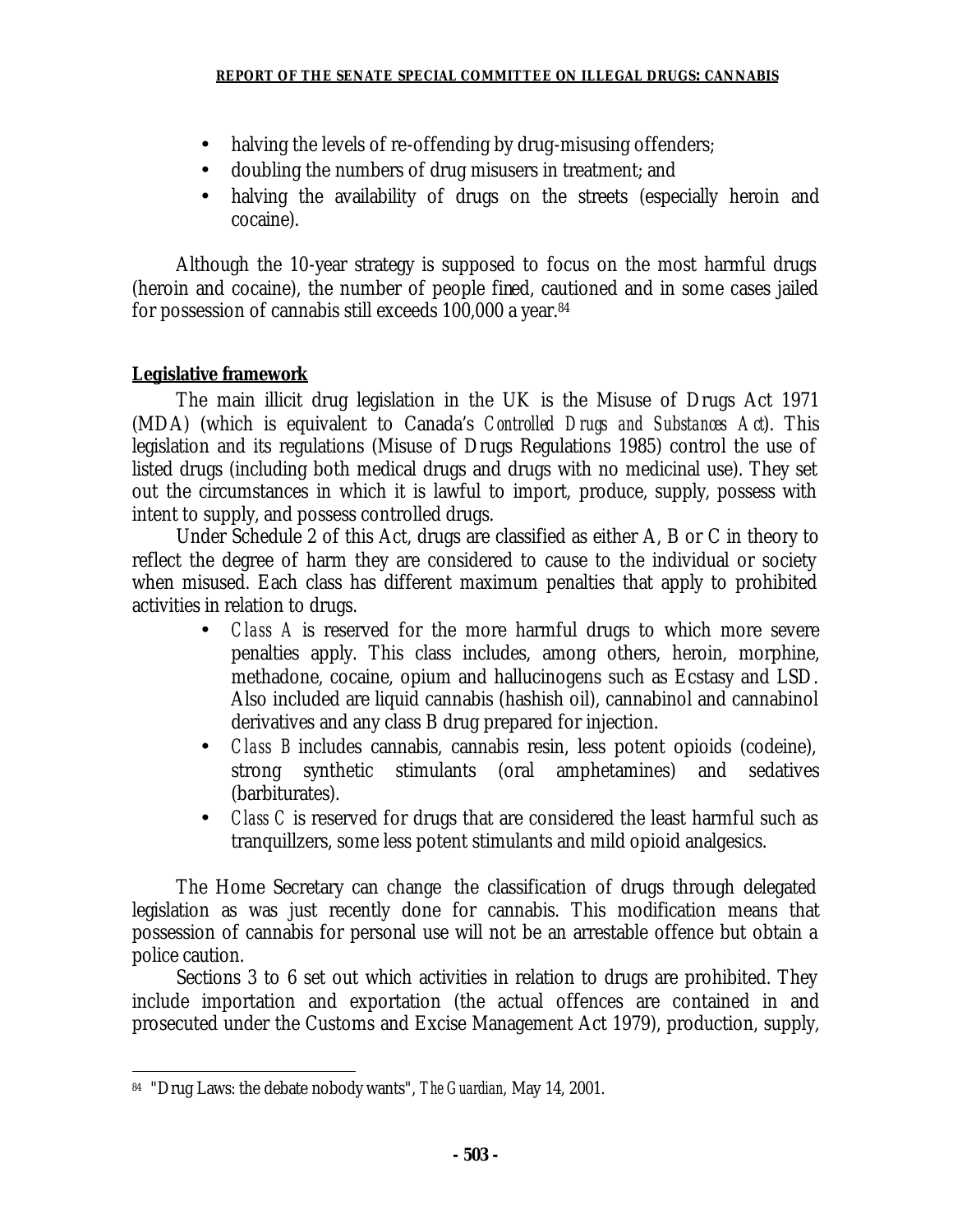possession, and possession with intent to supply. Cultivation of cannabis is a separate offence but is also considered production. Under section 8, it is prohibited for the occupier knowingly to permit premises to be used for: production; the supply of any controlled drug; the preparation of opium for smoking; or the smoking of cannabis, cannabis resin or prepared opium. Section 9 provides a series of offences related to opium, including smoking or otherwise using opium. Section 9A prohibits the supply of any article which may be used in the unlawful administration of drugs (hypodermic syringes are excluded from this prohibition for the purpose of needle exchange programs). Sections 18 to 21 create other offences mainly dealing with incitement to commit an offence under the *MDA*.

Penalties are set out in sections 25 and 26. Section 27 deals with forfeiture.

- For class A drugs, the maximum penalties are as follows: seven years and/or unlimited fine for possession; life and/or unlimited fine for production or trafficking with a mandatory seven-year sentence for a third conviction for trafficking. The mandatory sentence for a third conviction of trafficking is found in the Criminal Sentences Act 1997.
- For class B drugs, the maximum penalties are: five years and/or unlimited fine for possession; and fourteen years and/or unlimited fine for production or trafficking.
- For class C drugs, the maximum penalties are: two years and/or unlimited fine for possession; and five years and/or unlimited fine for trafficking.

In addition, producers and traffickers are also liable to confiscation of assets under the Drug Trafficking Act 1994. As stated above, growers of cannabis may be prosecuted under section 4 (production) of the MDA rather than under section 6 (cultivation) of this Act. This is significant because production (but not cultivation of cannabis) is designated a trafficking offence for the purposes of the Drug Trafficking Act 1994. In 1997, a total of 4,168 people were dealt with for production offences of which 92% involved production of cannabis (25% of these offenders were cautioned and 18% of those who were found guilty were sentenced to immediate custody). Offences that are designated as trafficking offences for the purposes of the Drug Trafficking Act 1994 include production, supply, and possession with intent to supply as well as importation offences under the Customs and Excise Management Act 1979. In the UK, most drug offences may be tried summarily by magistrates or on indictment with a jury at a Crown Court. If tried summarily, the maximum cannot exceed six months and/or £5000 fine or three months and/or fine for less serious offences.

Section 7 allows for regulations to be made to exempt certain activities from the offence provisions. This allows for the use of drugs for medicine and for scientifi c research. The Misuse of Drugs Regulations 1985 divide drugs into five schedules. The regulations set out the classes of persons who are authorized to handle controlled drugs while acting in their professional capacities and lay down the conditions under which certain activities may be carried out. More severe rules regarding importing, exporting,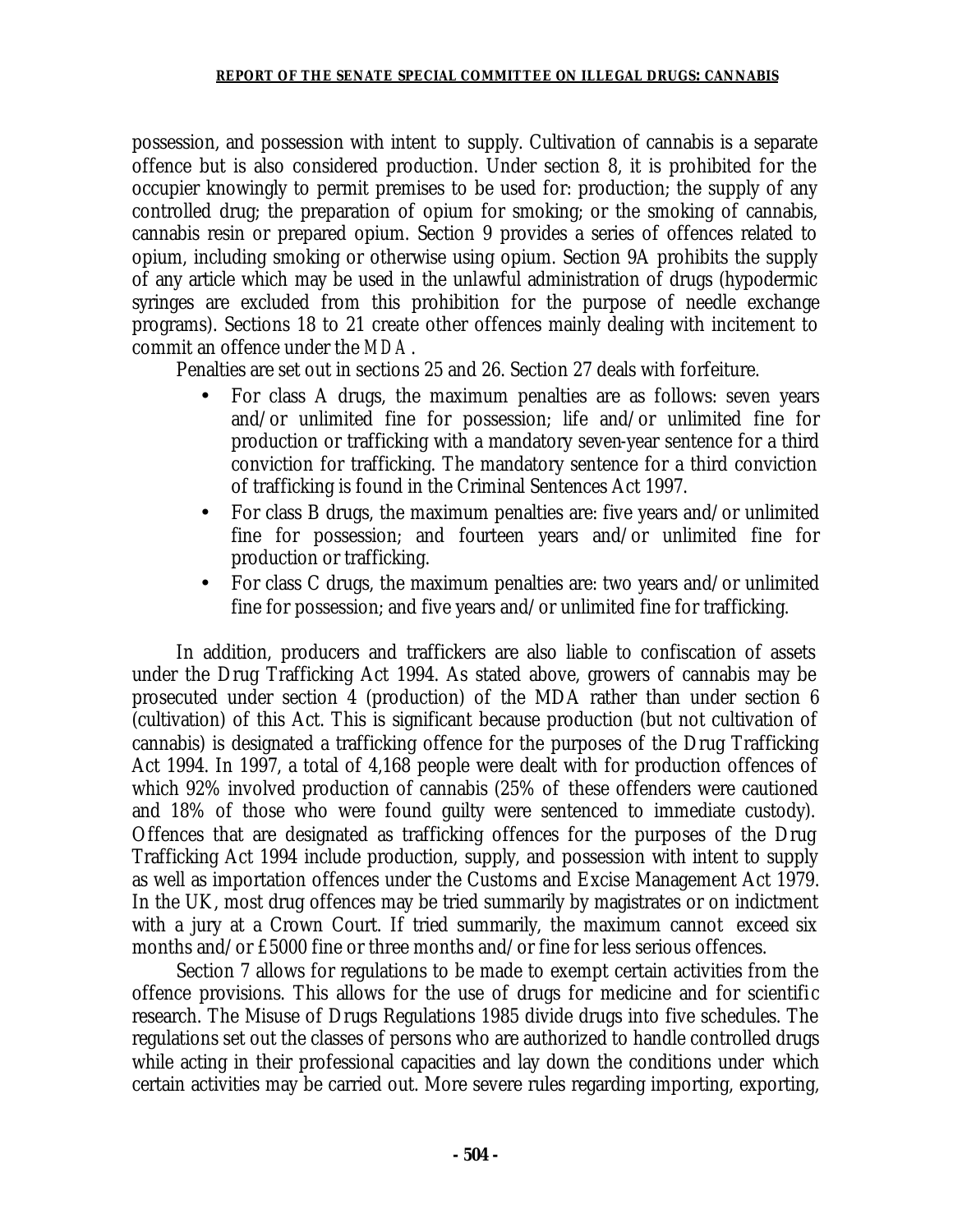production, supply, possession, prescribing and record-keeping apply to Schedule 1 drugs with a gradual loosening of the rules for other schedules. For example, the most restricted Schedule 1 drugs (such as LSD and cannabis) can be supplied or possessed only for research or other special purpose by licensed individuals and are not available for normal medical uses and cannot be prescribed by doctors who do not have a licence. Schedule 2 drugs–which must be prescribed–are subject to a number of controls relating to prescriptions, secure storage and the need to keep records. Schedule 5 drugs, meanwhile, are subject to the least administrative controls and may be freely imported, exported or possessed for personal use.

Cannabis and certain psychoactive cannabinoids and derivatives are classified under Schedule 1 as having no therapeutic benefit. Thus, they cannot be prescribed and can only be possessed for research purposes by someone who is licensed to do so. Nabilone (a synthetic cannabinoid) is licensed for prescription to patients with nausea or vomiting resulting from cancer chemotherapy, which has proved unresponsive to other drugs. Dronabinol (a cannabinoid) has been rescheduled from Schedule 1 to Schedule 2 and can be prescribed. However, it remains unlicensed in the UK and has to be prescribed on a "named patient basis."

Section 10 allows the making of regulations dealing with safe custody, documentation of transactions, record-keeping, packaging and labelling, transport, methods of destruction, prescriptions, the supply of information on prescriptions to a central authority, the licensing of doctors to supply controlled drugs to addicted patients, and the notification by doctors of their addicted patients.

The Misuse of Drugs (Supply to Addicts) Regulations 1997 restrict to a few specially licensed doctors the ability to prescribe heroin, dipipanone and cocaine for the treatment of addiction.

# *Other relevant legislation in the field of drug misuse*

The Medicines Act 1968 (equivalent to Canada's *Food and Drugs Act*) regulates the production and distribution of medicinal drugs and other medicinal products in the UK. It generally requires a marketing authorization or licence before a product may be distributed. The Act deals with the testing, sale, supply, packaging, labelling, prescribing, dispensing by pharmacists, and selling in shops of medicinal products. Many controlled drugs are also medicinal products and must thus satisfy the requirements of both the MDA and the Medicines Act 1968.

The MDA prohibits the importation or exportation of a controlled drug unless it is exempted by regulation or it takes place under the proper licence. The offences, however, are actually under the Customs and Excise Management Act 1979 which acts together with the MDA to prohibit unauthorized importation or exportation of controlled drugs. The offences under the Customs and Excise Management Act 1979 are usually charged and prosecuted by H.M. Customs and Excise rather than by the police and Crown prosecutors. In 1997, a total of 1,741 people were dealt with for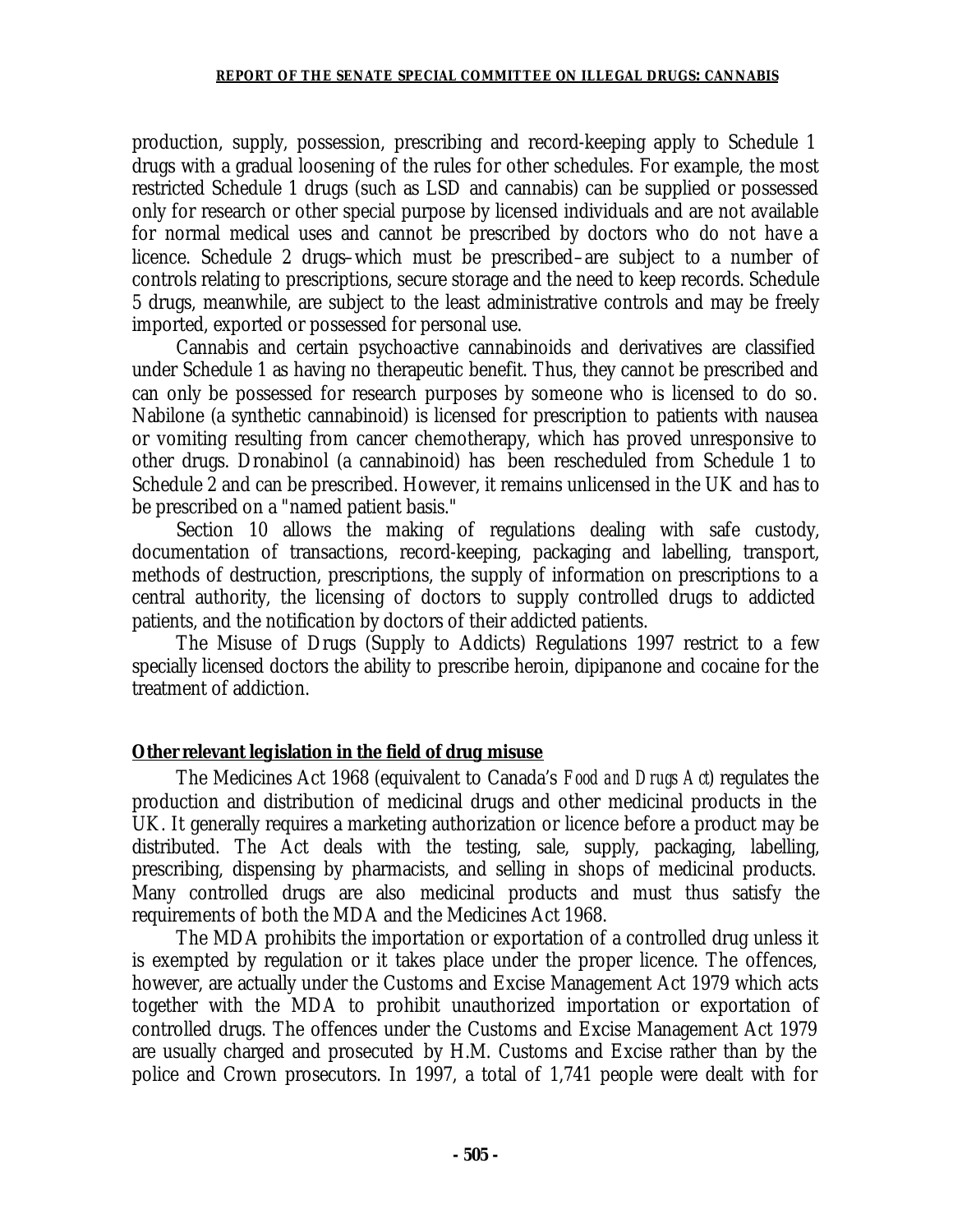these offences, 68% of which involved cannabis (31% were dealt with by compounding and of those found guilty by the courts, 79% were sentenced to immediate custody).

Part II of the Criminal Justice (International Co-operation) Act 1990 controls the manufacture and supply of certain precursor chemicals which can be used in the manufacture of illicit drugs. Manufacture or supply contrary to the Act is a trafficking offence for the purposes of the Drugs Trafficking Act 1994. Regulations may be made dealing with notification of exports, record-keeping and the supply of information.

The Drug Trafficking Act 1994 was adopted to enable the UK to meet its obligations under the United Nations Convention against Illicit Traffic in Narcotic Drugs and Psychotropic Substances 1998 (The Vienna Convention). It creates offences in connection with laundering and handling of the proceeds of drug trafficking, and introduces confiscation measures. The burden of proof is placed on the defendant to prove that the assets were lawfully acquired and applies the civil standard of proof on the balance of probabilities. The MDA does not distinguish between trafficking and non-trafficking offences. Rather, this distinction is made in the Drug Trafficking Act 1994; the main consequence of designating an offence as a trafficking offence is that the confiscation provisions apply. In addition, an offender is liable for a third trafficking offence involving a Class A drug to a minimum penalty of seven years imprisonment under the Crime Sentences Act 1997.

# *Debate in the UK*

As in Canada, the debate in the UK regarding cannabis would appear to revolve around two issues: (1) decriminalization or legalization of cannabis for recreational use; and (2) the medicinal use of cannabis.

Although cannabis is now a Class C drug, its recreational use is still prohibited in the UK. Under the MDA, it is illegal to grow, produce, possess, or supply cannabis to another person. It is also an offence to allow premises to be used for growing, preparing, supplying or smoking it. Maximum penalties for cannabis offences in the UK are fairly severe (these vary throughout the EU). As in Canada, there is considerable discretion in how the law is applied and in many cases the police caution those found in possession of small amounts of cannabis. In the *Report of the Independent Inquiry into the Misuse of Drugs Act 1971, Drugs and the Law*, the following was stated regarding the use of discretion, particularly with respect to cannabis:

*Many cases are kept away from the courts by cautioning and compounding and, in Scotland, warning letters and fiscal fines. By far the largest increase in police cautioning in England and Wales has been for cannabis offenders, from 41% in 1990 to 55% in 1997. This has meant in practice a tripling in the number of cannabis offenders for which a caution was given, from 16,500 to 47,000. Cautions are part of an offender's criminal record. There is no provision at present for these records to expire under the Rehabilitation of Offenders Act 1974. The Government has recently issued a consultation paper proposing that this anomaly should be corrected and that cautions should be immediately spent. This*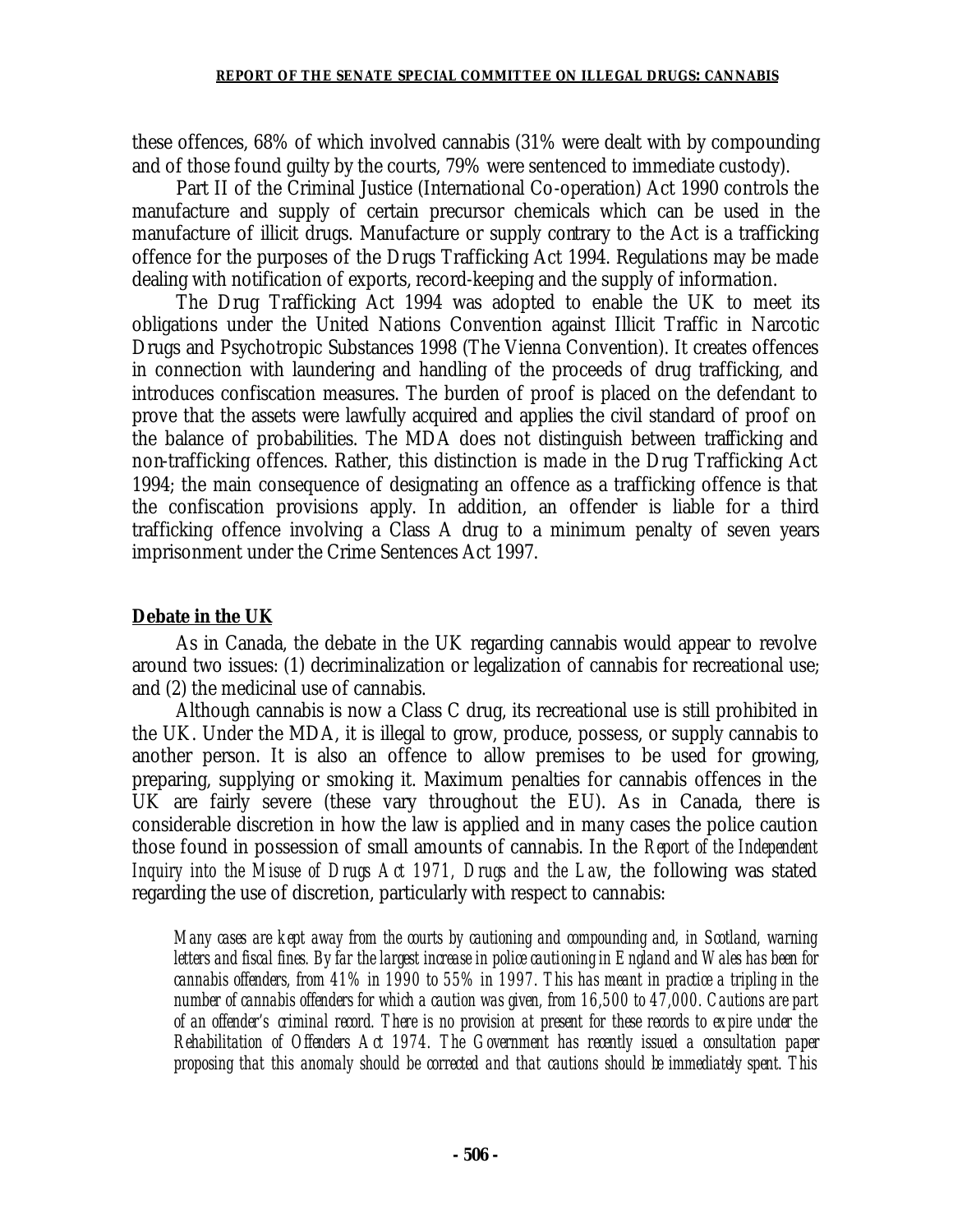*would also apply to reprimands and warnings, which are to replace cautions for young people under 18 under the Crime and Disorder Act 1998.*

*Cautioning is not used by H.M. Customs and Excise or in Scotland. For importation and exportation offences, compounding – a monetary penalty in lieu of prosecution – may be used in cases involving cannabis not exceeding 10 grams in weight. While compounding does not necessarily become part of an offender's criminal record, it may be mentioned in subsequent court proceedings Its use for cannabis importation offenders fell between 1990 and 1997 from 58% to 45%.*

*…This discretion in the implementation of the MDA is desirable but produces anomalies in the differing regimes of cautioning and compounding, and inconsistencies in the cautioning rates between police forces. More than half of the arrests for cannabis offences result in a caution. We do not criticise the police for their extensive use of cautioning. It is currently the only realistic and proportional response. Without it, the courts would have ground to a halt. However, the use of discretion does not lessen the disproportionate attention that the law and the implementation of the law unavoidably give to cannabis and cannabis possession in particular.*<sup>85</sup>

The use of cannabis for medicinal purposes has a long history in the UK. It was prescribed as a medicine in the UK until 1973. At that time, it became a drug that could not be legally used as a medicine and today its medicinal use remains prohibited. As will be discussed in the next section, the Science and Technology Committee of the House of Lords recommended that cannabis be made available for medicinal purposes in a 1998 report. This recommendation was rejected by the government, which indicated that before such a change could be considered, the safety and efficacy of cannabis would have to be demonstrated. G.W. Pharmaceuticals has been given permission to grow cannabis with the aim of developing a cannabis-based medicine; clinical trials have commenced in the UK.

## *Recent key reports and studies*

 $\overline{a}$ 

Science and Technology Committee of the House of Lords

In 1998, the Science and Technology Committee of the House of Lords studied the issue of medicinal use of cannabis and tabled a report entitled Cannabis: The Scientific and Medical Evidence. The purpose was to examine the scientific and medical evidence with respect to the medicinal use of cannabis and determine whether current restrictions were appropriate. In addition, the Committee considered whether the prohibition on recreational use was justified based on the scientific evidence of adverse effects. However, the mandate did not include other issues such as the social and legal aspects of cannabis use.

The Committee discussed the long history of cannabis use both as a medicine (usually in the form of a tincture) and an intoxicant. The Committee noted that the

<sup>85</sup> Police Foundation (2000) *Report of the Independent Inquiry into the Misuse of Drugs Act 1971*, "Drugs and the Law", Chapter 7, paragraphs 28, 29 and 31.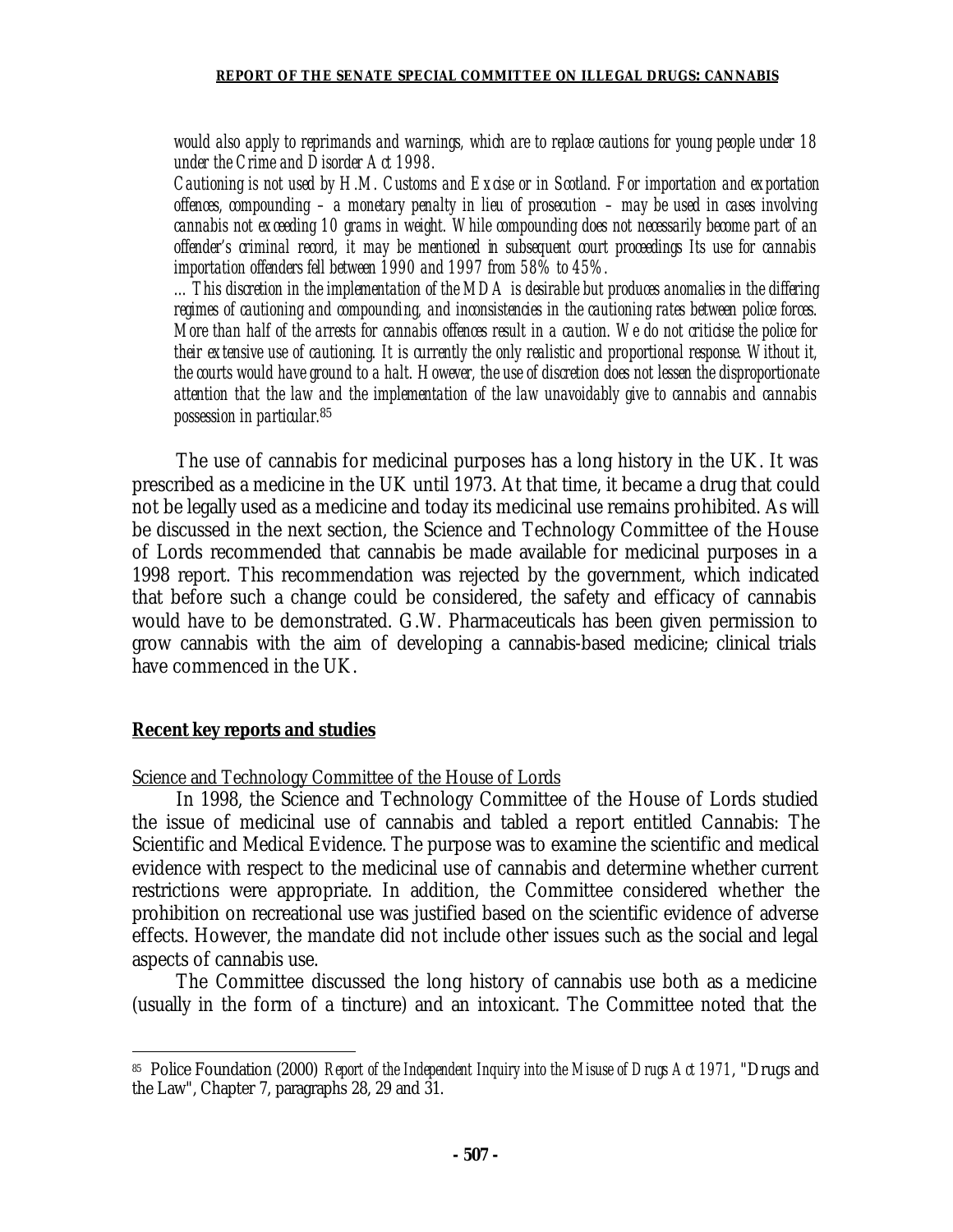"*advent of a host of new and better synthetic drugs led to the abandonment of many ancient herbal remedies, including cannabis*."86 The *Medicines Act 1968* allowed the government to licence pharmaceutical companies and products, and cannabis was still able to be prescribed under certain conditions. In 1973, cannabis's licence of right was not renewed and the regulations under the *Misuse of Drugs Act 1971* prohibited medical use altogether (by listing cannabis in what is now Schedule 1).

The Committee then went on to review the pharmacology of cannabis and the different ways it may be administered, the toxic effects of cannabis, including: the short and long-term effects of it; whether the user develops tolerance to the drug; and whether it causes dependence. The Committee found that although cannabis "*is not in the premier league of dangerous substances, new research tends to suggest that it may be more hazardous to health than might have been thought only a few years ago*."<sup>87</sup>

Concerning the current medical use of cannabis in the UK (quite widespread even though it is illegal) as well as the current medical uses of cannabinoids (certain cannabinoids are legally in current use in UK medicine), the Committee proposed new indications for cannabis-based medicines (including alleviating certain symptoms related to multiple sclerosis). The Committee stated that it "*is important to distinguish the different substances and preparations; for instance, cannabis leaf must be distinguished from cannabis extract, and whole cannabis from THC. It is also important, although not always easy, to distinguish the various possible routes of administration, e.g. by smoking and by mouth.*" 88

Based on evidence that cannabis can be effective in relieving the symptoms of multiple sclerosis and against certain forms of pain, the Committee recommended that clinical trials of cannabis for these conditions "be mounted as a matter of urgency." The Committee members did indicate that if a medicine became licensed (after clinical trials), they did not envisage smoking being used to administer it. Thus, they called for research into alternative delivery systems. The Committee also recommended that cannabis should be reclassified as a Schedule 2 drug so that doctors would be permitted to prescribe an appropriate preparation of cannabis, "*albeit as an unlicensed medicine and on the named-drug basis*"; this would also allow research without a special licence.

Compassion was the main reason for recommending the change to the law (a law under which patients risk prosecution to get help). Another reason was the inconsistent way in which the law was enforced, which brought it and Parliament into disrepute.

The Committee did note that cannabis-based medicine would not be appropriate for certain groups of patients such as pregnant women, people predisposed to schizophrenic illness or those with cardiovascular conditions. In addition, users would have to be warned of possible side-effects. The risk of addiction would have to be considered when deciding whether to prescribe. Thus, the Committee recommended that "*if doctors are permitted to prescribe cannabis on an unlicensed basis, the medical professional* 

<sup>86</sup> House of Lords, Select Committee on Science and Technology, Ninth Report, Session 1997-98, *Cannabis: The Scientific and Medical Evidence*, para. 2.6.

<sup>87</sup> *Ibid*., par. 4.1.

<sup>88</sup> *Ibid*., par. 5.1.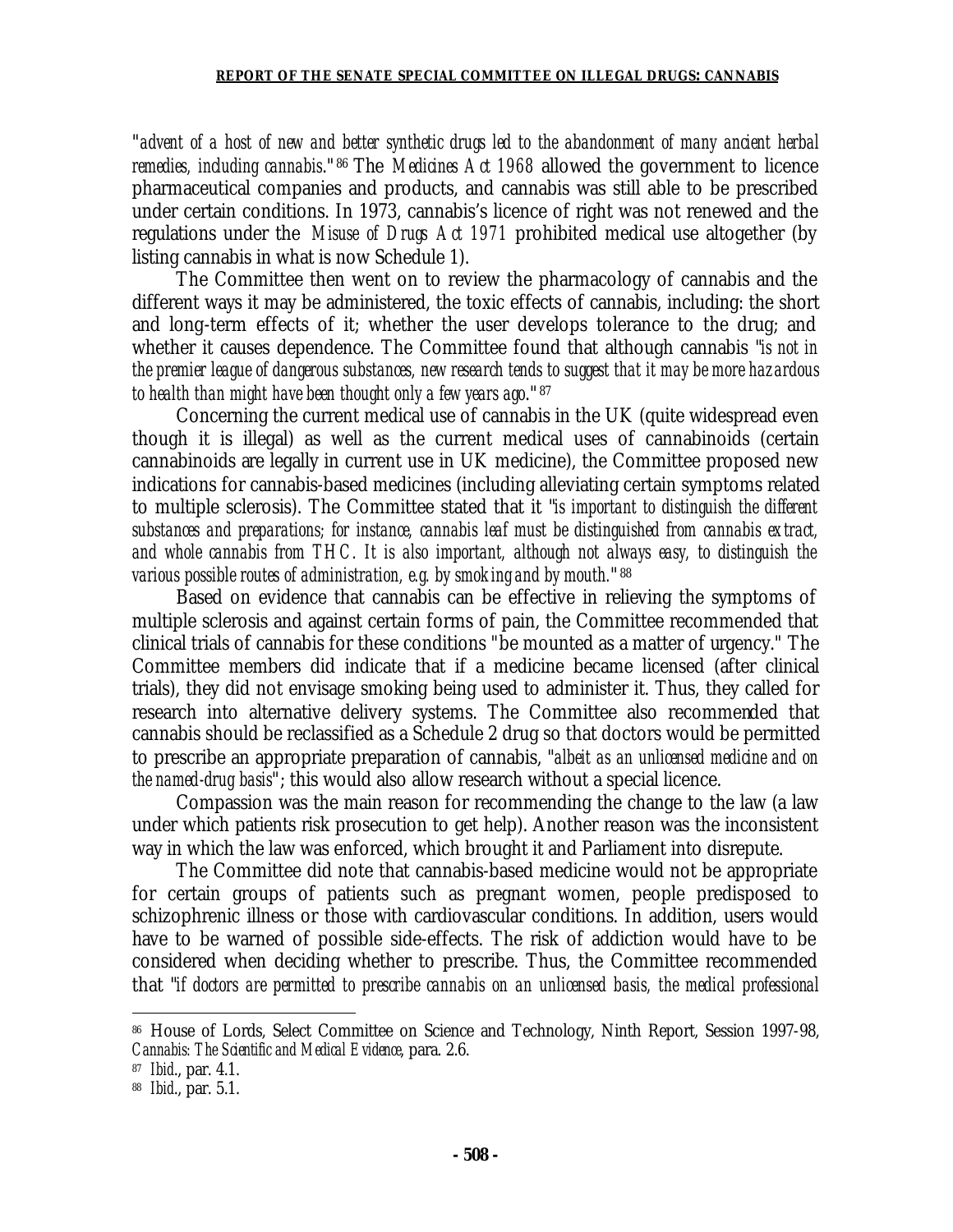*bodies should provide firm guidance on how to do so responsibly*" <sup>89</sup> and that "*safeguards must be put in place by the professional regulatory bodies to prevent diversion to improper purposes*."<sup>90</sup>

With respect to the recreational use of cannabis, the Committee added that although the harms must not be overstated, there was enough evidence of toxic effects of cannabis to justify maintaining the current prohibition.

The government rejected the recommendation to reclassify cannabis. It indicated that before cannabis should be available for prescription, its safety, quality and efficacy would have to be demonstrated and a marketing authorization issued by the Medicines Control Agency. In addition, the government indicated that allowing prescriptions of cannabis would reduce momentum in research. The government was also concerned with the possibility of prescribed cannabis being used for improper purposes.

In March 2001, the Science and Technology Committee of the House of Lords presented another report dealing with the current state of research into the therapeutic uses of cannabis, the roles of the Home Office and the Medicines Control Agency in the licensing of cannabis-based medicines, and more recent issues relating to the prosecution of therapeutic cannabis users. The Committee reiterated that cannabis should remain a controlled drug and that the legalization debate should maintain a clear distinction between therapeutic and non-therapeutic use.

With respect to the current state of research, the Committee noted trials recently approved for funding by the Medical Research Council. The Committee was concerned about the long timeframe for developing usable therapeutic preparations from these trials. It was more encouraged with the progress being made by G.W. Pharmaceuticals, both with respect to establishing the efficacy of a cannabis-based medicine and in developing suitable medical preparations (e.g., a sub-lingual spray).

The Committee also discussed the prosecution of therapeutic users of cannabis. They noted that the decision to prosecute varies from region to region and that, in some cases, juries have acquitted therapeutic users who do not deny the offence but plead therapeutic use in mitigation while others are found guilty. The Committee believed that the acquittal of cannabis users by juries on compassionate grounds brings the law into disrepute. According to the Committee, this problem underlines the need to legalize cannabis preparations for therapeutic use.

The Committee noted that the decisions made by the Medicines Control Agency appear to be inconsistent. For example, although it is satisfied that the information on the toxicological profile of delta-9-tetrahydrocannabinol is adequate, it is not satisfied with the toxicology data of cannabidiol. The Committee was of the view that the Medicines Control Agency had "*not adopted a positive approach towards the licensing of a cannabis-based medicine*." The Committee was concerned that the Medicines Control Agency's approach places "*the requirements of safety and the needs of patients in an unacceptable* 

<sup>89</sup> *Ibid*., par. 8.16.

<sup>90</sup> *Ibid*., par. 8.17.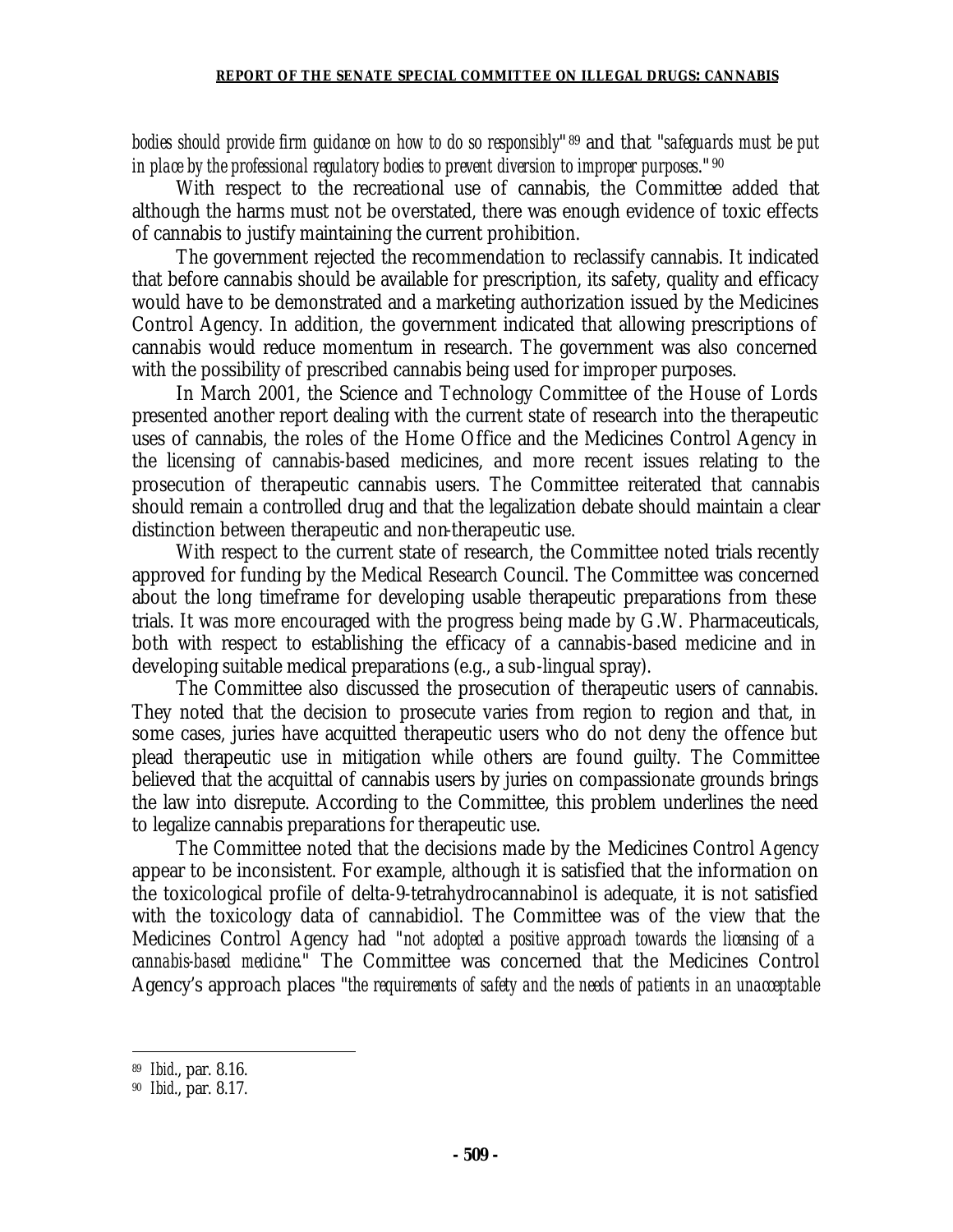*balance*." The Committee concluded that the Agency's attitude "*means that cannabis-based medicines are not being dealt with in the same impartial manner as other medicines*."

*We believe that a thorough and impartial reappraisal of the published scientific literature on the safety of CBD and cannabis extracts should lead the MCA to reconsider their present overly cautious stance.*  We are at least encouraged that the MCA state that they are conducting a more detailed review of *existing literature reports on cannabis and CBD.* <sup>91</sup>

# The Runciman Report

In August 1997, The Police Foundation set up an independent inquiry (chaired by Viscountess Runciman) to assess the UK's legislation on the misuse of drugs. The main goal was to determine whether the legislation needed to be revised in order to be more effective and more responsive to the changes that had taken place in the 30 years since the original law was passed.

The report recognizes that the goal of drug legislation must be to control and limit the demand for and the supply of illicit drugs because eradication of drug misuse is not a realistic goal. The report also stated that the law must fulfil UK's international obligations and noted that international agreements – while restricting some options – allow for room to manoeuvre, particularly in the areas of drug use and possession. <sup>92</sup> The report discussed different approaches towards drug use and possession and towards minor acts of supply taken by some other European countries and found that the UK had a comparatively more severe regime of control of possession offences.

The report indicated that the law should be based on the following principles:

- as a means of reducing demand, the law is only one aspect of a broader agenda of health, prevention and education;
- it should reflect the latest scientific understanding and the social and cultural attitudes of modern British society;
- it should be realistically enforceable;
- it should infringe personal freedom only to the degree ne cessary to restrain serious levels of harm to users or others;
- it should target the drugs that cause the most harm;
- it should reflect the relative harmfulness of activities connected with each illicit drug or category of drugs, and provide for sanctions proportionate to that harm; and
- in its operation, the law should be accepted by the public as fair, consistent, enforceable, flexible and just.

 $\overline{a}$ <sup>91</sup> House of Lords, Select Committee on Science and Technology, *Therapeutic Uses of Cannabis*, Second Report, March 14, 2001, par. 29.

<sup>92</sup> *Report of the Independent Inquiry into the Misuse of Drugs Act 1971*, Drugs and the Law, Mars 2000, page 74.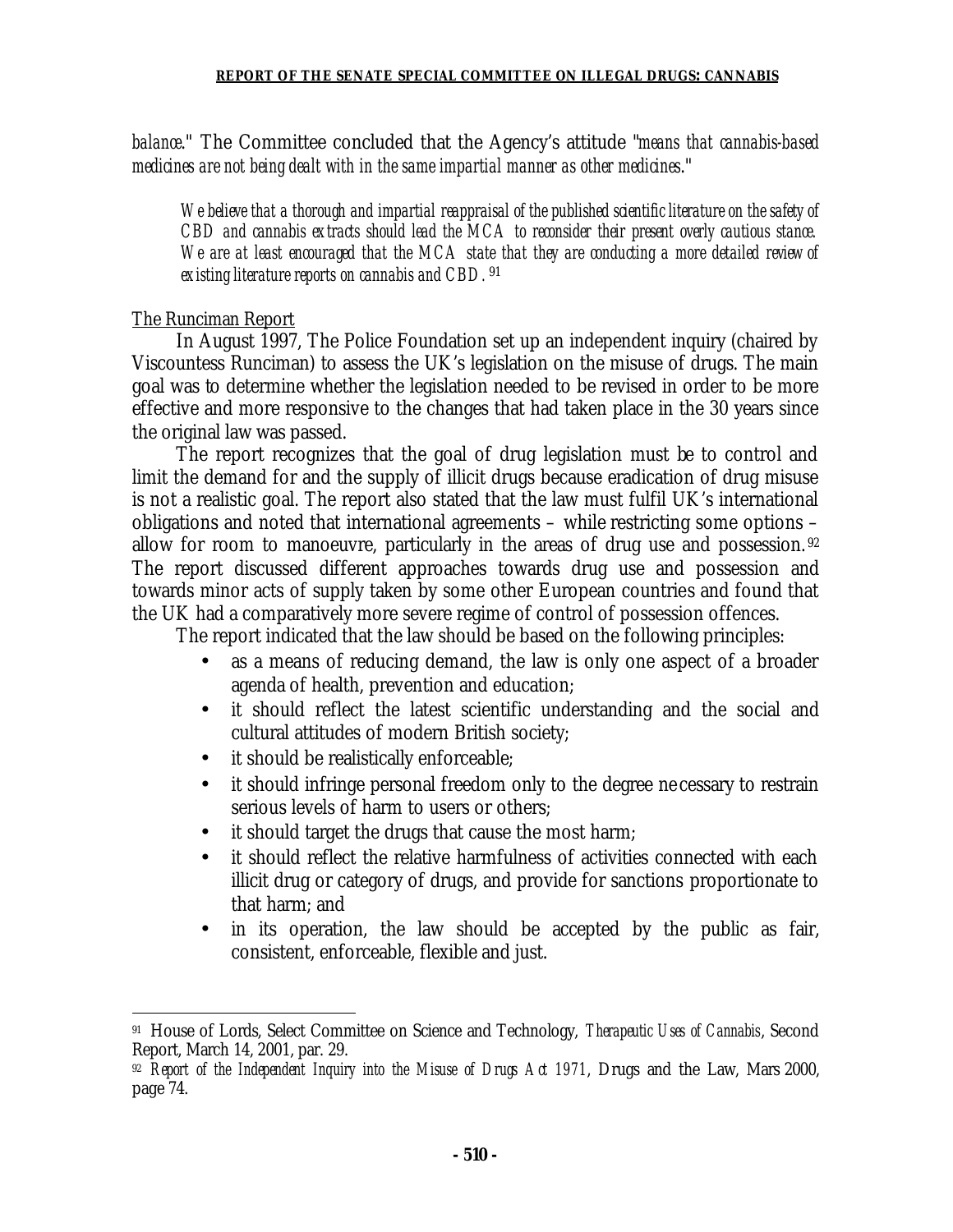The report noted a steady increase in the prevalence of both problem drug use (including injecting among problem drug users) and casual drug use in the UK over the past 30 years. Cannabis is the most widely used illegal drug, with age 30 being the big divide in drug use. Despite there being a steady rise in drug offences and seizures (including amounts seized) over the years, the report concluded that efforts to limit supply have in the most part failed. The report found that the public views healthrelated dangers of drugs as more of a deterrent than their illegality, availability or price. In addition, public attitudes to cannabis compared to other drugs were significantly different (cannabis was seen as the least harmful drug, its possession should be the lowest of priorities for police, and a number of people – a third to half – believe that the laws should be relaxed).93 All age groups shared these views, although support for legalization was not as strong among older age groups. With respect to other drugs, strong drug laws were fully supported despite concern with health risks resulting from drug use. The public was much more concerned with trafficking than with possession offences. The inquiry found that there was a lack of data on drug use and the absence of detailed cost information about drug use (e.g., health care, enforcement and other social services costs). Thus, it was difficult to do any type of assessment of drug control and prevention strategies

The UK's drug classification was reviewed and the report recommended keeping the current three-tier drug classification system (class A, B and C). This classification enables authorities to distinguish between the relative risks of different drugs and allows sanctions to be applied that are proportionate to a drug's harm. However, the report found that the criteria by which drugs are classified should be clearly described. The classification should take into account modern developments in medical, scientific and sociological knowledge; as well, the main criteria should be dangerousness of the drug to the individual and to society. The report set out factors to consider, including: the risks of the drug itself (acute and chronic toxicity); risks due to the route of use; extent to which the drug controls behaviour (addictiveness/dependency) and ease of stopping; and social risks (costs to society in terms of crime, medical costs, social harm through intoxication, etc.). Based on these factors, the report recommended some changes to the drug classes to counteract what the members felt was a dangerous message, i.e., that all drugs are equally dangerous. The members of the inquiry believed that these changes would enhance the law's credibility and that education and attention should be refocused on the more harmful drugs such as heroin and cocaine. The report recommended the following changes:

- cannabis should be reclassified from a class B drug to a class C drug and cannabinols from class A to class C;
- heroin and cocaine would remain in class A (the most dangerous drug category) while Ecstacy and LSD would move to class B; and
- buprenorphine would move from class C to class B.

 $\overline{a}$ <sup>93</sup> *Ibid*., Chapter 2, par. 64.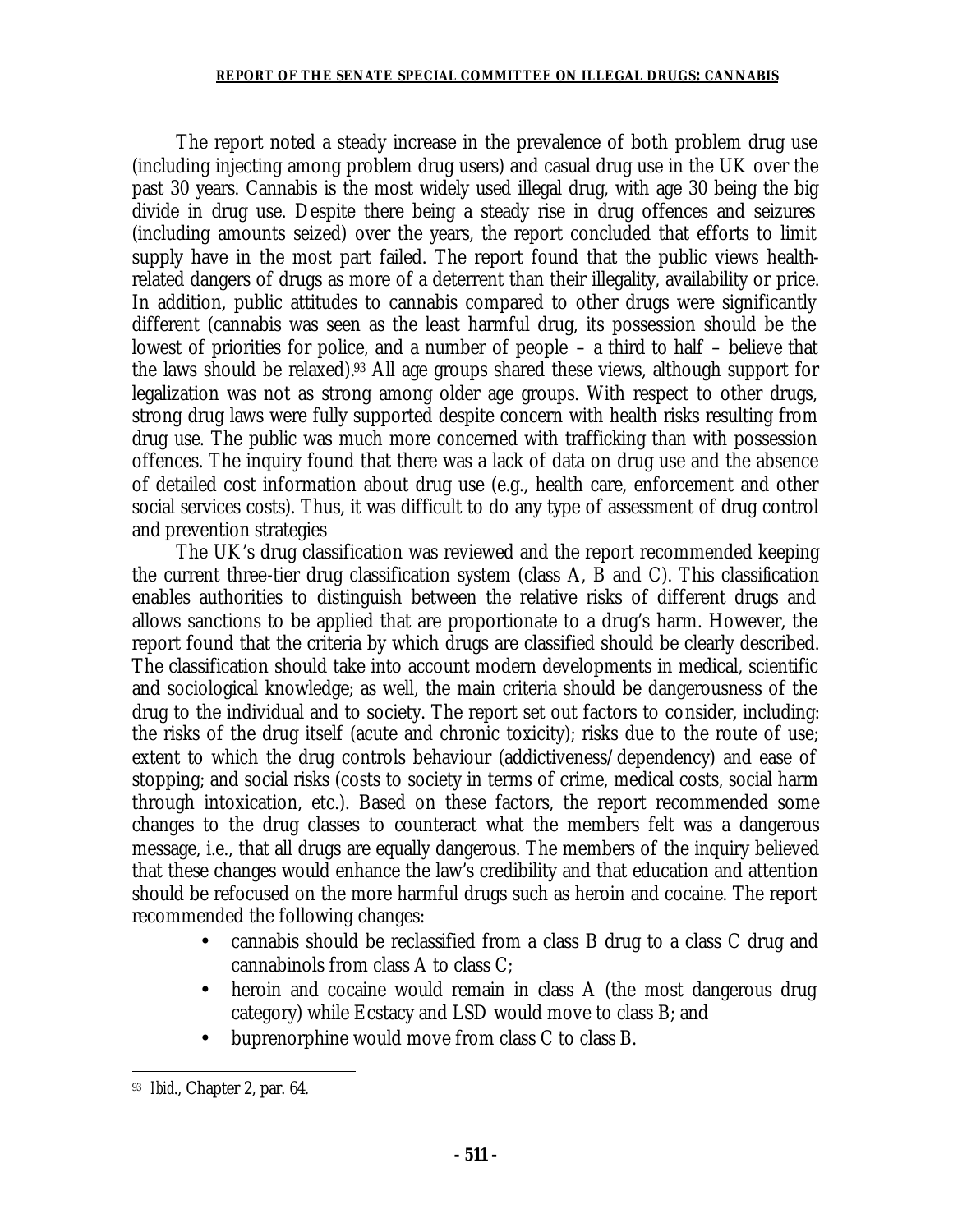It is interesting to note that the members of the inquiry would have classified alcohol as a class B drug bordering on A, while tobacco would have been on the borderline between B and C, if these substances were controlled under the MDA.

The report found that possession offences should remain, even if for personal use. However, the law should minimize the harmful consequences of a contravention in appropriate cases. The report concluded that for the majority of possession offences, imprisonment was neither proportionate nor effective. It recommended that imprisonment no longer be available for possession of class B or class C drugs. Imprisonment should remain a possibility for possession of class A drugs, although the maximum would be shorter than what is currently set out. This would reflect what the courts are currently doing; the average possession sentence is fairly short compared to the maximum available. In addition, the report recommends lowering the maximum fines for all classes of drugs. According to the report, imprisonment for possession would be rare. Non-custodial responses would include fines, probation orders, probation orders with treatment conditions attached, and conditional discharges. These sanctions would be most suitable for possession of class B and class C drugs where a caution was not appropriate. The report noted that in over 50% of cases, police use cautioning. This approach was supported but the report felt that this discretion needed a proper framework. Thus, cautions should become a statutory sanction with guidelines set out in regulations. This would allow the enforcement of conditions attached to a caution. Finally, the report recommended that a caution should not carry a criminal record. If the recommendation to reclassify cannabis as a class C drug were carried out, it would have certain consequences, including that police would no longer be allowed to arrest for possession of cannabis. For arrestable offences, the police have powers to insist that suspects accompany them to the police station and to search their premises without a warrant. Police would still have the power to stop and search for all drugs, however.

With respect to trafficking, the report mentioned that there should be an attempt to differentiate between acts of different gravity with respect to supply offences (for example, supply between friends versus as part of an organized criminal group and supply of class A drugs versus other drugs). The report recommended a separate offence of dealing, the main ingredient of which would be the pattern of activity of illicitly transacting business in drugs. The offence would be a trafficking offence for the purposes of the Drugs Trafficking Act 1994. The report also recommended that the maximum penalty for trafficking in class A drugs be lowered to 20 years and that the maximum for class C drugs (including cannabis) be raised to seven years. The report also recommended the adoption of sentencing guidelines, for trafficking offences in particular. The report also mentioned the ineffectiveness of the laws dealing with confiscation of assets (in their view, a pragmatic problem rather than a legislative one). The report recommended improving the effectiveness of the current system by setting up a new national confiscation agency and making several other changes.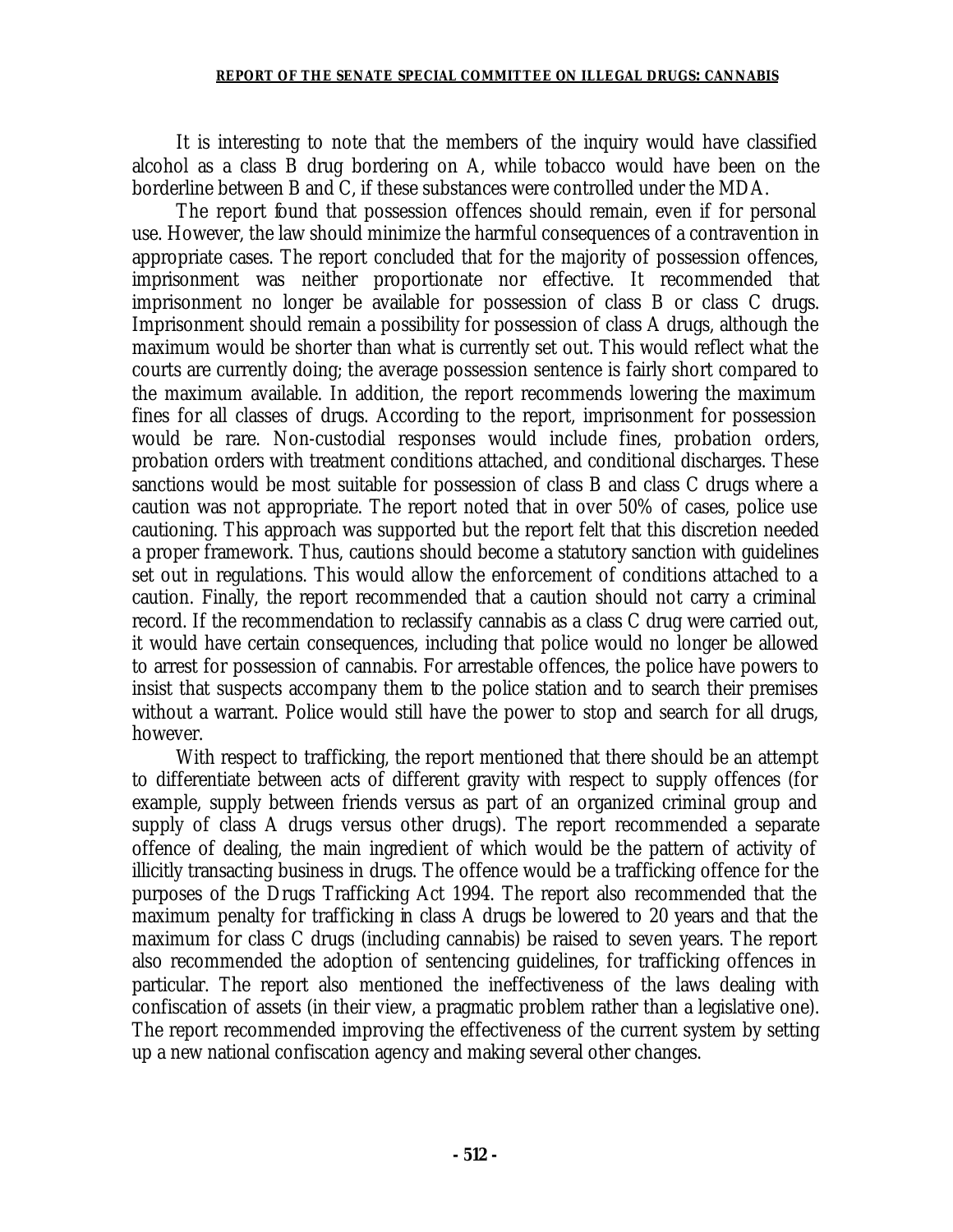Although the inquiry members believed that the drug legislation in general did not need radical change, the legislation's application to cannabis was the exception. Thus, many of the more significant changes apply to this drug. The report noted that it was the drug most widely used and most likely to bring people in contact with the justice system. The report also noticed the gap between how the law is written and how it is practised with respect to cannabis (due to the use of discretion). The members of the inquiry were of the view that cannabis was less harmful to the individual and society than other illicit drugs (although not harmless). With respect to cannabis, it was felt that the current law produces more harms than it prevents and that the law's response is disproportionate to the drug's harm. The report, thus, recommended penalties for cannabis possession for personal use be decreased and that imprisonment not be an option (normal sanctions for possession and cultivation for personal use would be outof-court disposals, including informal warnings, statutory cautions or a fixed out-ofcourt fine). In addition, the report stated that cultivation of small amounts of cannabis should be prosecuted under section 6 (cultivation of cannabis) rather than section 4 (production) so that it not be considered a trafficking offence. The cultivation offence should be treated in the same way as possession of cannabis. In addition, permitting people to smoke cannabis on their premises would no longer be an offence. The members of the inquiry were of the view that the benefits of such a strategy outweigh the risks and that this would promote the targeting of enforcement on those drugs and activities that cause the most harm.

The report concluded that demand is not significantly reduced by the deterrent effect of the law. Education and treatment can be successful, however. Thus, the members recommended a less punitive approach to possession offences and a more punitive approach to trafficking (particularly with respect to profits obtained from drugs). The members believed that harm could be reduced with credible education and treatment when needed. They indicated that treatment is cost-effective in reducing problem drug use and associated criminal activity and recommended a substantial reallocation of resources from enforcement (currently 62%) to treatment (currently 13%).

With respect to the medicinal use of cannabis, the report concluded that the therapeutic benefits of cannabis for certain serious illnesses outweighed any potential harm. They endorsed the view of the House of Lords report that cannabis and cannabis resin should be moved to Schedule 2 (thus permitting possession and supply for medical purposes). Because the House of Lords recommendation was rejected by the government and because it would be years before a licensed cannabis product becomes available, the report recommended a new defence in law: duress of circumstance on medical grounds for those accused of the possession, cultivation or supply of cannabis for the relief of certain medical conditions.

In its reply to the report, the government rejected or referred for further consideration many of the recommendations made by the inquiry. On the key issues of reclassifying cannabis and the depenalization of cannabis, the government did not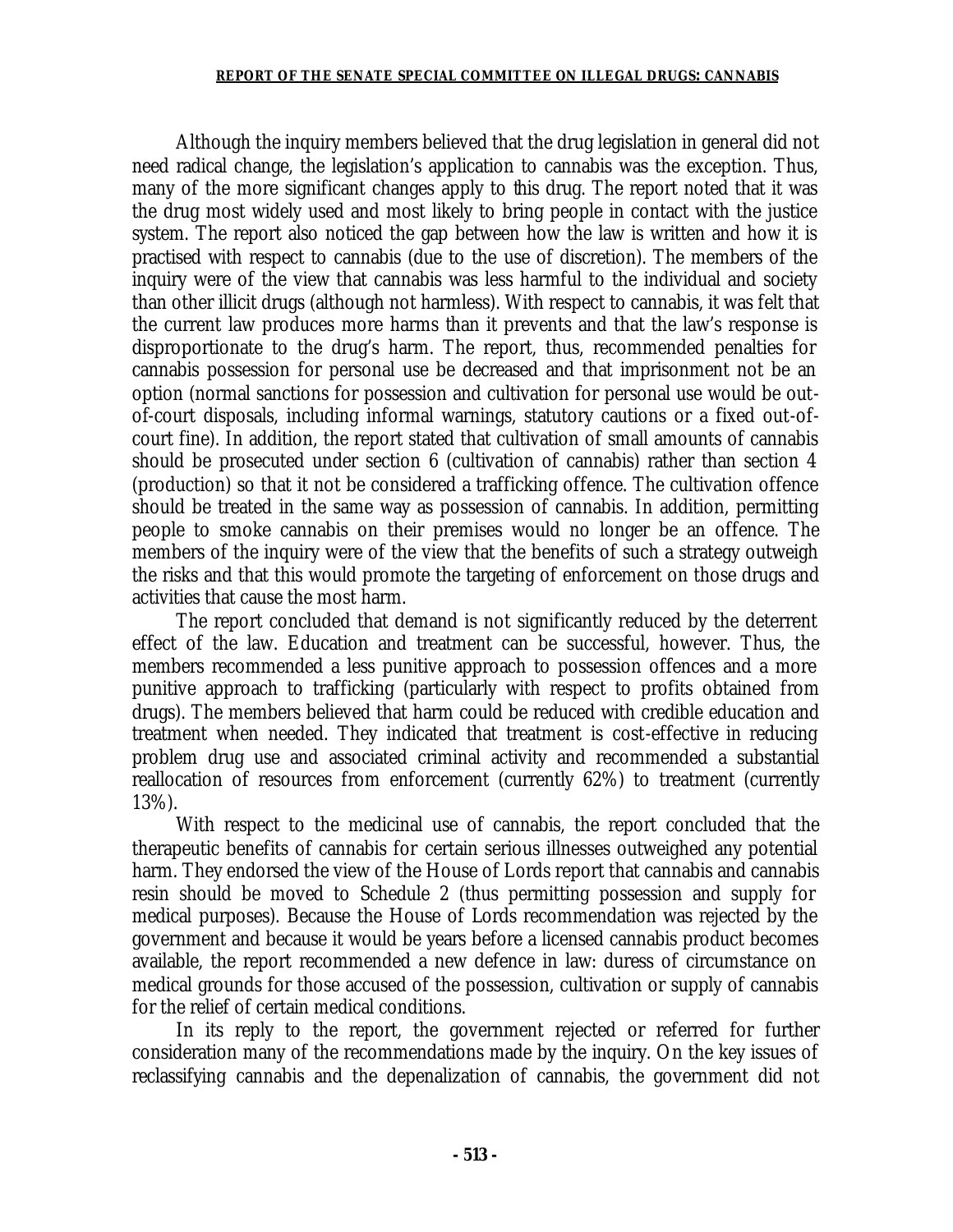support the inquiry's recommendations. With respect to the reclassification of cannabis, the government was mainly concerned with the health risks associated with its use. With regard to depenalization, the government rejected removing imprisonment as a possible sanction. In addition, they did not want the police powers of arrest to be abolished for these offences. In dealing with the medicinal use of cannabis, the government indicated that the quality, efficacy and safety of a medicinal form of the drug must be established before prescribing should be allowed.

As we now know, the government has since reclassified cannabis and abolished prison terms for possession for personal use.

## **Other reports**

A Working Party of the Royal College of Psychiatrists and the Royal College of Physicians also published a report in 2000. Entitled *Drugs: Dilemmas and Choices*, the report examined key issues in preventing drug misuse. In particular, it states:

*Spending on prevention: Three-quarters of UK expenditure is devoted to enforcement and international supply reduction. There is little evidence that this is money well-spent. The proven cost-effectiveness of methadone maintenance and abstinence-based programmes for heroin addicts suggests that more of the available budget should go to treatment programmes. New money for treatment announced by the Government is welcome, but calls for expansion of unproven and untested treatments must be resisted.*

*Research: Current UK expenditure on drugs research does not begin to match the magnitude of the problem. Just one per cent of the annual drugs prevention budget would inject £14 million into research – over double the current spent.*

*Improving the value of treatment: Systematic investment in staff training, monitoring of patients and essential support services is needed to bring improvement rates achieved by UK treatment programmes closer to those in the United States. In particular, more extensive drug treatment facilities are needed for adolescents.*

*Private prescribing: Private prescribing of substitute drugs leaves scope for malpractice that comes close to 'buying a prescription'. Doctors treating drug-users outside the health service are not currently required to have extra training in addictions and receive little monitoring or regulation.*

*Drug-testing by employers: Although expensive and surrounded by legal and ethical issues, the technology exists for drug-testing of employees using hair samples. This provides a record of drug-use over the previous three months and could, therefore, have a major impact on the prevalence of drug-use in future.*

*Ecstasy: Many young people use Ecstasy, and some drugs education campaigns may have proved counterproductive. Any advice given to young people should take account of the likely impact on those who continue to use drugs as well those who will be deterred.*

*Amphetamine: Dependence on amphetamine, especially when injected, probably carries more risk to users and public health than heroin. Little research has been carried out into dependence or treatment.*

*Cannabis: Cannabis is not a harmless drug, but its ill-effects on health are almost certainly less than those of tobacco or alcohol, which are legal. More research is needed into the medicinal benefits and longterm ill-effects of the drug. Legislative experiments, as in the Netherlands, should be encouraged. People requiring cannabis to relieve disabling medical conditions, such as multiple sclerosis, should not be prosecuted.*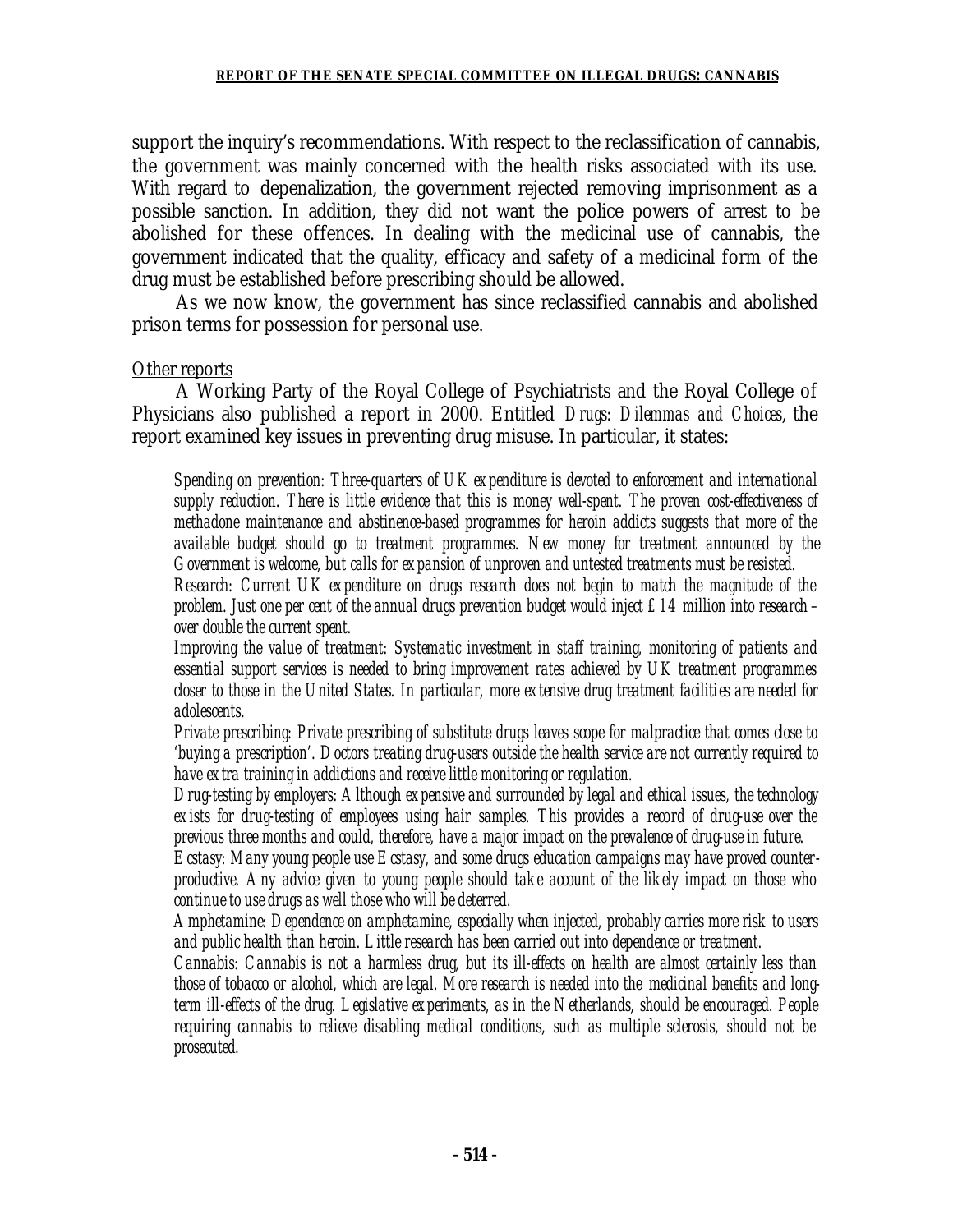*Future policy: The Government's Ten-Year Strategy for Tackling Drug Misuse recognises the need for greater investment in treatment. But there are no easy answers, and ambitious targets for reducing the proportion of young people using heroin and cocaine by 50 per cent by 2008 are unlikely to be achieved by the modest initiatives announced so far. Attempts to curb the illegal international drugs trade have consistently failed and will probably continue to do so. If the prevalence of drug-use and drug-related crime continues to rise, the pressure on the UK and other governments to change policies that are clearly failing is bound to increase.* <sup>94</sup>

# *Administration*

Because of the complexity of the drug problem, many different departments and organizations are involved in implementing the UK drug strategy. The key organizations in the UK's drug strategy are the drug action teams at the local level, which are responsible for ensuring that the strategy is translated into concrete action.

# *Costs*

# Public costs

In 1997/1998, most of the costs were directed at enforcement. The total expenditure of £1.4 billion was spent on the following activities:

- *drug misuse, enforcement and international supply reduction* accounted for 75% (enforcement includes police, court, probation, and prisons – 62%; international supply, which encompasses customs and excise, Foreign and Commonwealth Officer – 13%);
- *treatment and rehabilitation*–13%; and
- *education and prevention*–12%.<sup>95</sup>

Following a comprehensive spending review in 1998, an additional £217 million were to be allocated over a three-year period to drug activities. "A substantial share of these new funds will be directed at initiatives designed to break the link between drug misuse and crime, including Arrest Referral Schemes and Drug Treatment and Testing Orders. The idea is to provide every drug misusing offender entering a police station or prison with a chance to seek treatment by the year 2002."96 The extra funds were to be spent as follows:

• £133 million for the implementation of the strategy to tackle drug misuse in the criminal justice system.

 $\overline{a}$ <sup>94</sup> Joseph Rowntree Foundation, *Drugs: dilemmas, choices and the law*, November 2000. This article may be found at http://www.jrf.org.uk/knowledge/findings/foundations/N70.asp.

<sup>95</sup> *Tackling Drugs to Build a Better Britain*, *The Government's Ten-Year Strategy for Tackling Drugs Misuse*, April 1998, in the chapter entitled: "Resourcing and Managing the Work".

<sup>96</sup> DrugScope, *UK Drug Situation 2000*. The UK Report to the European Monitoring Centre for Drugs and Drug Addiction, November 2000, page 7.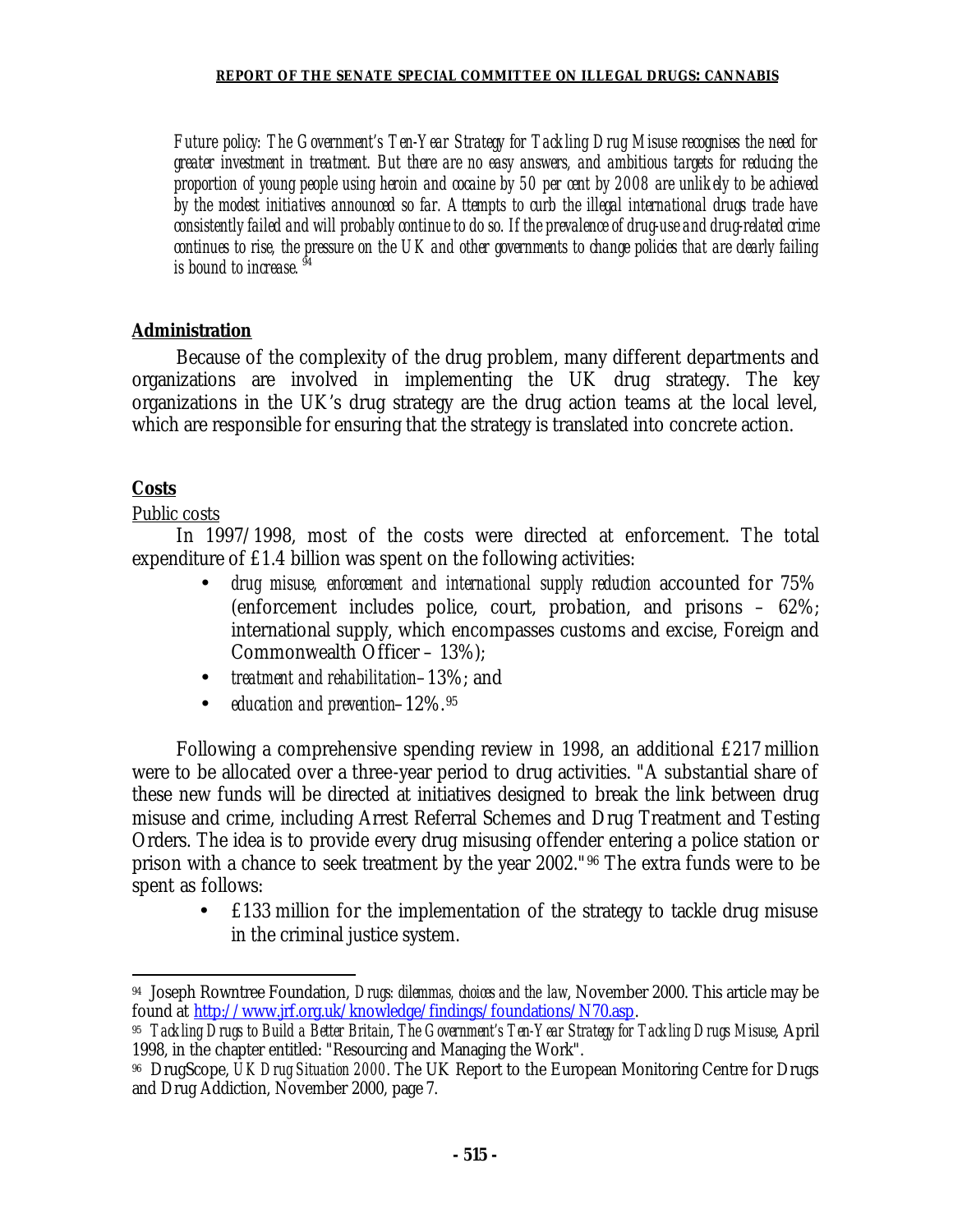- Prisons would receive £60 million for treatment services and £12 million for voluntary drug testing in prisons.
- £61 million for the piloting and implementation of Drug Treatment & Testing Orders.
- £70.5 million would be allocated to health and local authorities to fund new treatment services and to improve community care for drug misusers.
- Health Authorities would receive £50 million for treatment services and for young people at risk.
- Local Authorities would receive £20.5 million to improve access to services and increase numbers in treatment programs.
- £10.5 million would be allocated to support Drug Action Teams across the country and for national research into effectiveness of anti-drugs activity.
- £3 million would be allocated to support cross-departmental development of more effective drugs education.
- £6 million over 3 years would be provided for a major new research program.
- An extra £3 million would be available from the Confiscated Assets Fund in 1999/2000, to be increased to £5 million and £7 million in subsequent years.<sup>97</sup>

# Social costs

The UK Anti-Drugs Co-ordinator's Annual Report 1999/2000 stated that drug misuse costs Britain over £4 billion per year in crime, sickness and absenteeism. In addition, it was estimated that one -third of property crime is related to drugs.

# *Statistics*

The Office for National Statistics estimates that the illegal drugs market alone accounts for nearly 1% of national output, equivalent to £8.5 billion a year.<sup>98</sup>

Despite the criticisms made in certain reports, the UK has an impressive database on drug use trends. Every two years since 1983, the Home Office has conducted the national British Crime Survey, which includes a series of questions on illegal drug use. The Home Office also keeps detailed data on arrests, convictions and sentences. The *DrugScope* organization is the British correspondent for the OEDT.

# Use

In the 16-59 age group, 32% in England and Wales say they have "ever used a drug" (1996 = 29% and 1994 = 28%). This rises to 50% for the 16-24 age group.

 $\overline{a}$ <sup>97</sup> *Ibid*., page 11-12.

<sup>98</sup> "The Untouchables", *Economist*, April 21, 2001, Vol. 359, No. 8218, page 49.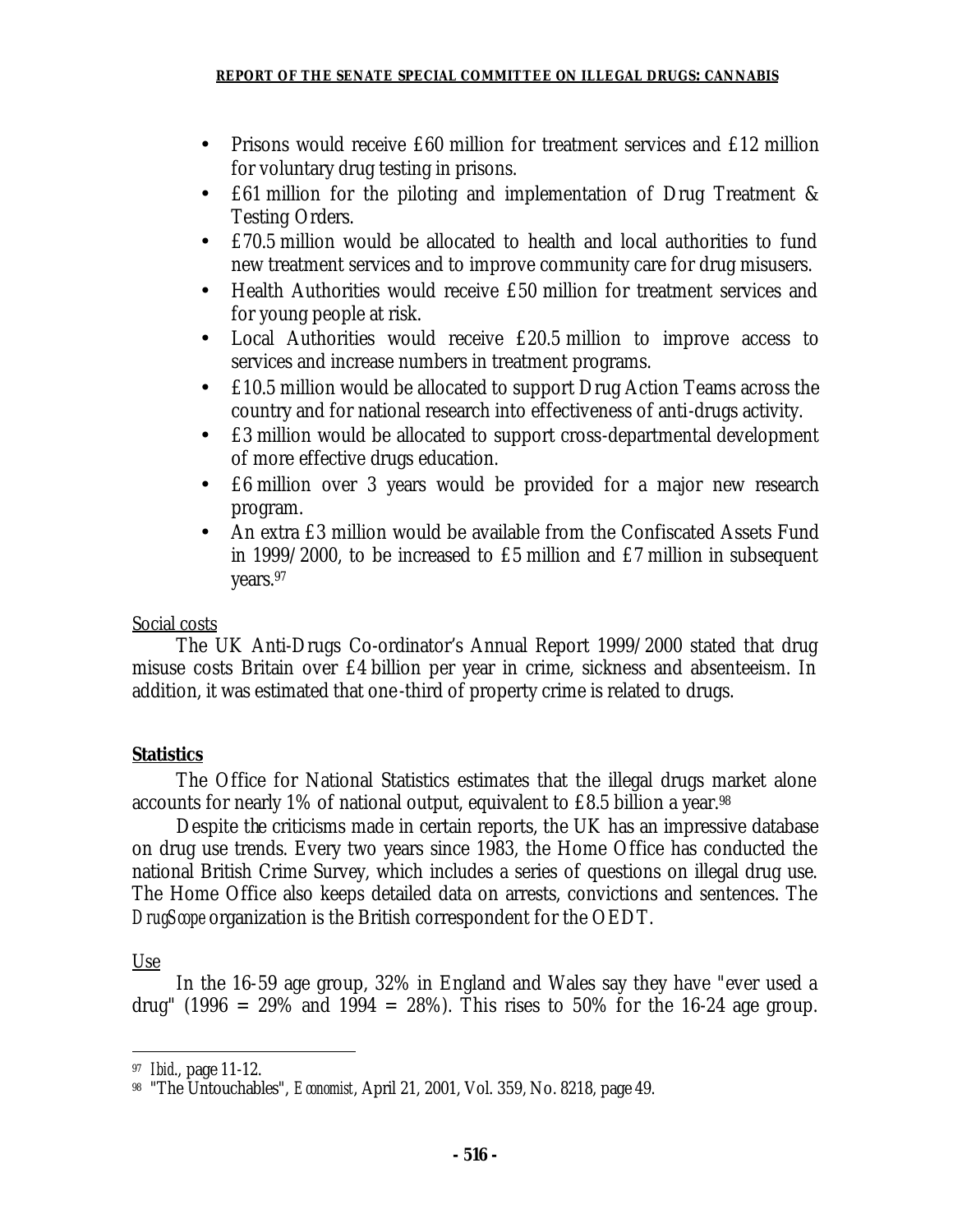Recent drug use was less common, however. For example, in the 1994, 1996 and 1998 surveys, 10%-11% reported drug use in the last year and 6% reported drug use in the last month. Drug use does change with age: 30% of 16- to 24 year olds reported drug use in the last year and 20% in the last 30 days (this compares to 3% and 1.5% for 45-to 54 year olds). In addition, there is a higher prevalence of drug use in males than in females. With respect to children, surveys in England show that 13% of respondents aged 11 to 15 reported ever taking a drug. For children, prevalence increases with age. For example, 3% of 11- to 12-year-olds, 13% of 13- to 14-year-olds, and 31% of 15 year-olds reported ever using drugs.

Cannabis is the most widely cultivated, trafficked and used illicit drug in the UK. The young use it most commonly, with usage declining with age. Almost half of 16- to 24 year olds in England and Wales report ever using cannabis, with 17% using it in the last month. Only 5% of adults aged 55 to 59 report ever using this drug.

# **Offences**

As stated, people arrested in the UK may be dealt with in different ways including cautioning by police or prosecution (except in Scotland where other procedures are available). Under the Customs and Excise Act 1979, compounding (the payment of a monetary sum in lieu of prosecution) is available in cases of importation of small quantities of cannabis (10 grams or less). In addition, the authorities may use their discretion and take no further action. This last option would not appear in criminal statistics.

The total number of people dealt with for drug offences went from 35,000 in 1988 to 153,000 in 1998. Of these, 127,840 were found guilty, cautioned, fined or settled with by compounding. In 1997, the number was 113,150. The most common drug was cannabis at 76%. Almost 90% of MDA offences are possession offences and, generally, three-quarters of all possession offences involve cannabis. The number of people who receive cautions has increased dramatically over the years and of the people found guilty, cautioned, fined or settled with by compounding, cautioning now accounts for almost 50%. Thus, many of the cases are dealt with outside the courts.

In 1998, the number of drug seizures was 149,900, an 8% increase over 1997. Cannabis was involved in 76% of the cases. Between 1995 and 1999, the average price of most drugs remained relatively stable.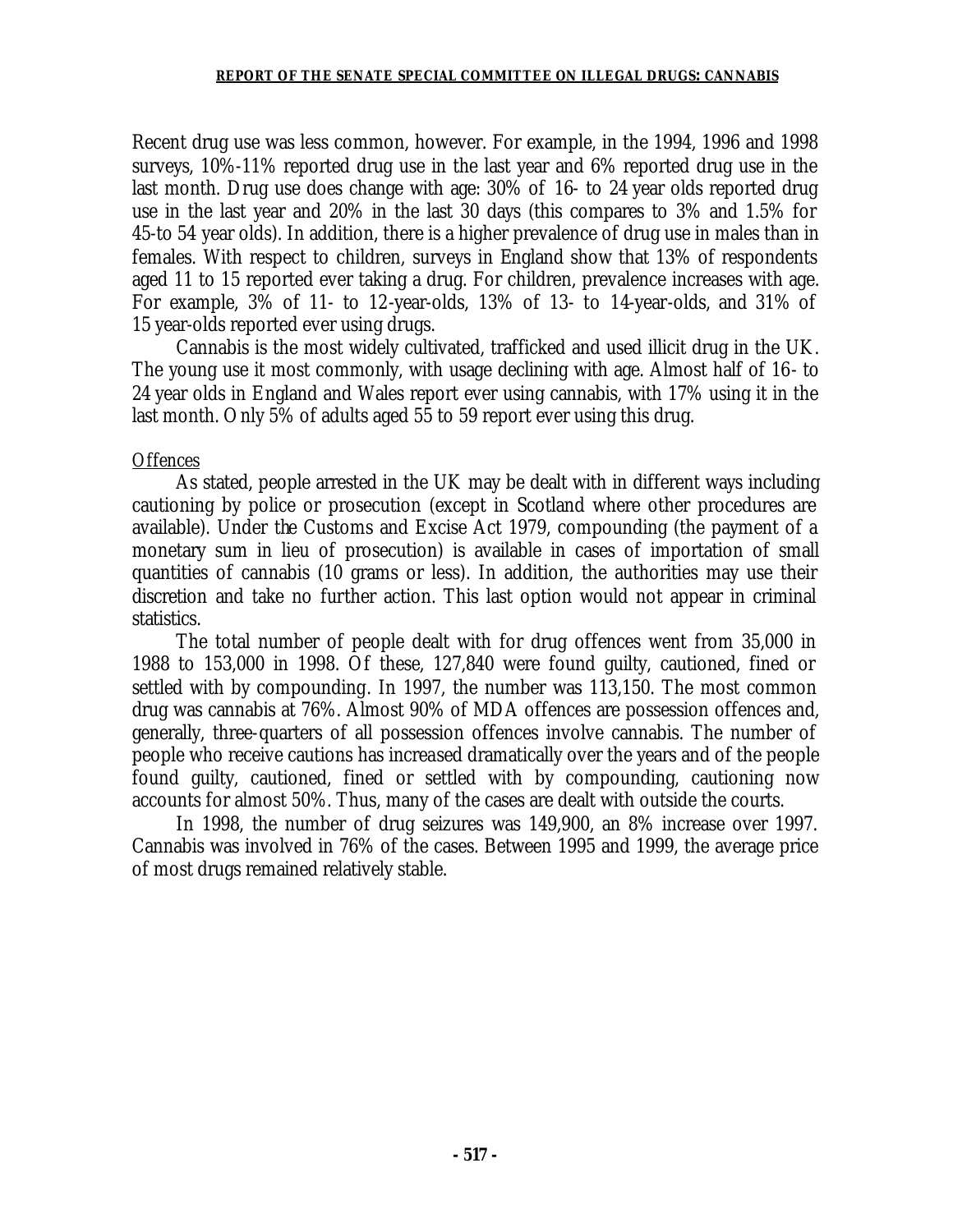# **SWEDEN**<sup>99</sup>

When contrasting a successful model with the Dutch "failure", the witnesses we heard invariably mentioned Sweden. In Sweden, the drug phenomenon is considered one of the most serious social problems (if not the most serious), and drugs are viewed as an external threat to the country.100 Drug addiction is often viewed as the cause of other social problems and the drug problem itself as jeopardizing Sweden's traditional values. These concerns have intensified since Sweden became a member of the European Union (EU) in 1995, since most of the other members of the EU have adopted a more liberal attitude on drug issues. In comparison to other western European countries, Swedish drug policy is regarded as restrictive. One of the aims of the policy is to make it clear that drugs are not tolerated in society, and its overall goal is a drug-free society. In particular, we observe that:

- harm reduction programs are available in a limited fashion only;
- treatment is based on obtaining complete abstinence and it is possible to force people into treatment;
- drug use is an offence, and urine and blood tests are used to detect those suspected of drug use;
- drug legislation is strictly enforced;
- discussions regarding the medical value of cannabis are almost nonexistent;
- Swedish legislation strictly adheres to, and even exceeds, the requirements set out in the three United Nations drug conventions.

While Swedish drug policy is currently very restrictive, this was not always the case. In fact in the 1960s, its policy was fairly liberal, basically reflecting a harm reduction approach. <sup>101</sup> For example, from 1965 to 1967, it was possible for severe drug abusers to obtain prescriptions for morphine and amphetamines. This non-scientific experiment (involving approximately 120 people) was used by Nils Bejerot, a police doctor and very influential figure in Swedish drug policy, in his study of the relationship between drug use and drug policy in the period between 1965-1970. Some of his

 $\overline{a}$ <sup>99</sup> This section draws to a large degree on the report prepared for the Committee by the Library of Parliament: G. Lafrenière, (2001) *National Drug Policy: Sweden*. Ottawa: Library of Parliament, report prepared for the Senate Special Committee on Illegal Drugs, available online at www.parl.gc.ca/illegaldrugs.asp. For more information, see also T. Boekhout van Solinge, (1997) *The Swedish Drug Control System: An in-depth review and analysis*, Centre for Drug Research, University of Amsterdam, Amsterdam, 1997.

<sup>100</sup> European NGO Council on Drugs and Development, *A Snapshot of European Drug Policies : Report on the state of drug policies in 12 European countries*, October 2001, page 27.

<sup>101</sup> United Nations Office for Drug Control and Crime Prevention, *Country Drug Profile : Sweden*, 1998, page 1.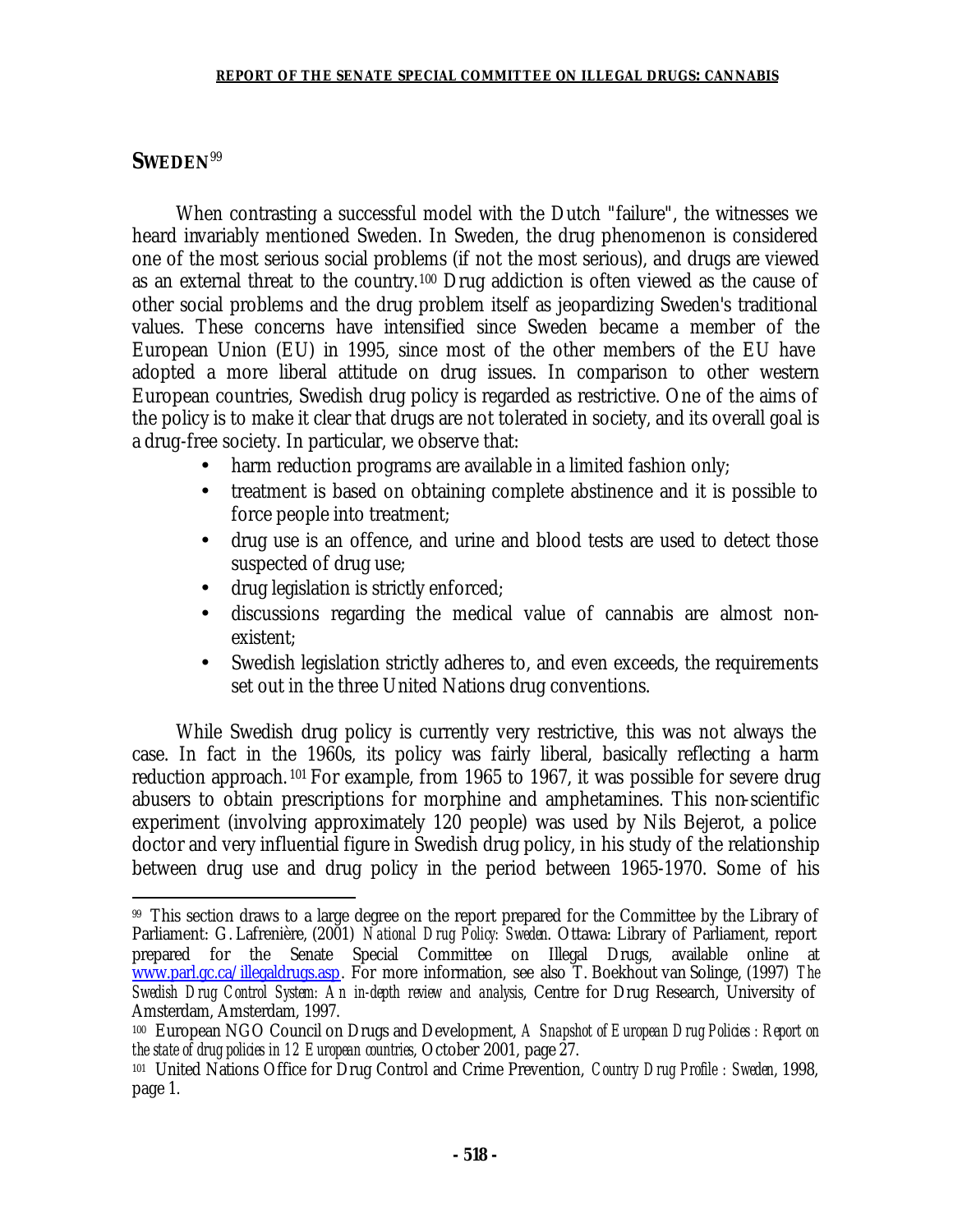findings included: that changes from restrictive to permissive policy and vice versa was reflected in the rates of intravenous drug use; that this experiment was the origin of the Swedish drug epidemic; and that the experiment did not have the desired effect of crime reduction. His findings are still widely accepted in Sweden even though they have been criticised.<sup>102</sup>

With increased drug use in 1965, the Committee on the Treatment of Drug Abuse was established: it published four reports from 1967 to 1969. The first report dealt with treatment and the second with repressive measures. It is this second report which led to the adoption of the *Narcotic Drugs Act* in 1968. The Committee's reports indicated that the drug problem was on the increase. This finding, in conjunction with the findings of Bejerot, are partly responsible for the more restrictive approach adopted by Sweden in the late 1960s. In addition, since 1968, the government organized a massive media and school campaign against drugs. This led to a generation growing up with messages based on the gateway theory, among others.<sup>103</sup> This theory is used as a justification for being restrictive in relation to cannabis and "*Swedish drug policy actually focuses on cannabis, since it is alleged 'drug careers' start with this substance*."<sup>104</sup> In addition, the dangers caused by cannabis itself (psychosis, addictive character, higher risk of suicide, etc.) are seen as reasons for having a restrictive policy.

Over time, Swedish policy became more restrictive and repressive, resulting in the strengthening of penalties, criminalizing of use, and allowing of urine and blood tests for those suspected of use. Although the original goal of the urine and blood tests was to detect new users and provide them with appropriate treatment, it would appear that the tests are no longer being used for this sole purpose as known drug users are also being targeted.<sup>105</sup>

Some authors have drawn a link between Sweden's restrictive drug policy and its restrictive alcohol policy. The temperance movement has a long history in Sweden and the country has developed a fairly restrictive alcohol policy, including a state monopoly on the sale of alcohol.

*Swedish attitudes towards alcohol are relevant since a restrictive alcohol policy makes a restrictive drug policy a logical option. Moreover, the total consumption model on which the alcohol policy is based, is thought to be valid for illicit drugs as well. By limiting the total consumption of drugs, the total harm caused by drugs is alleged to be lower as well. However, it was shown that this correlation is far from clear when it comes to (different) illicit drugs.* <sup>106</sup>

 $\overline{a}$ <sup>102</sup> Boekhout van Solinge, *op. cit.*, page 45.

<sup>103</sup> European NGO Council on Drugs and Development, *op. cit.,* page 27.

<sup>104</sup> Boekhout van Solinge, *op. cit.,* page 88.

<sup>105</sup> *Ibid*., page 116-117.

<sup>106</sup> *Ibid*., page 103.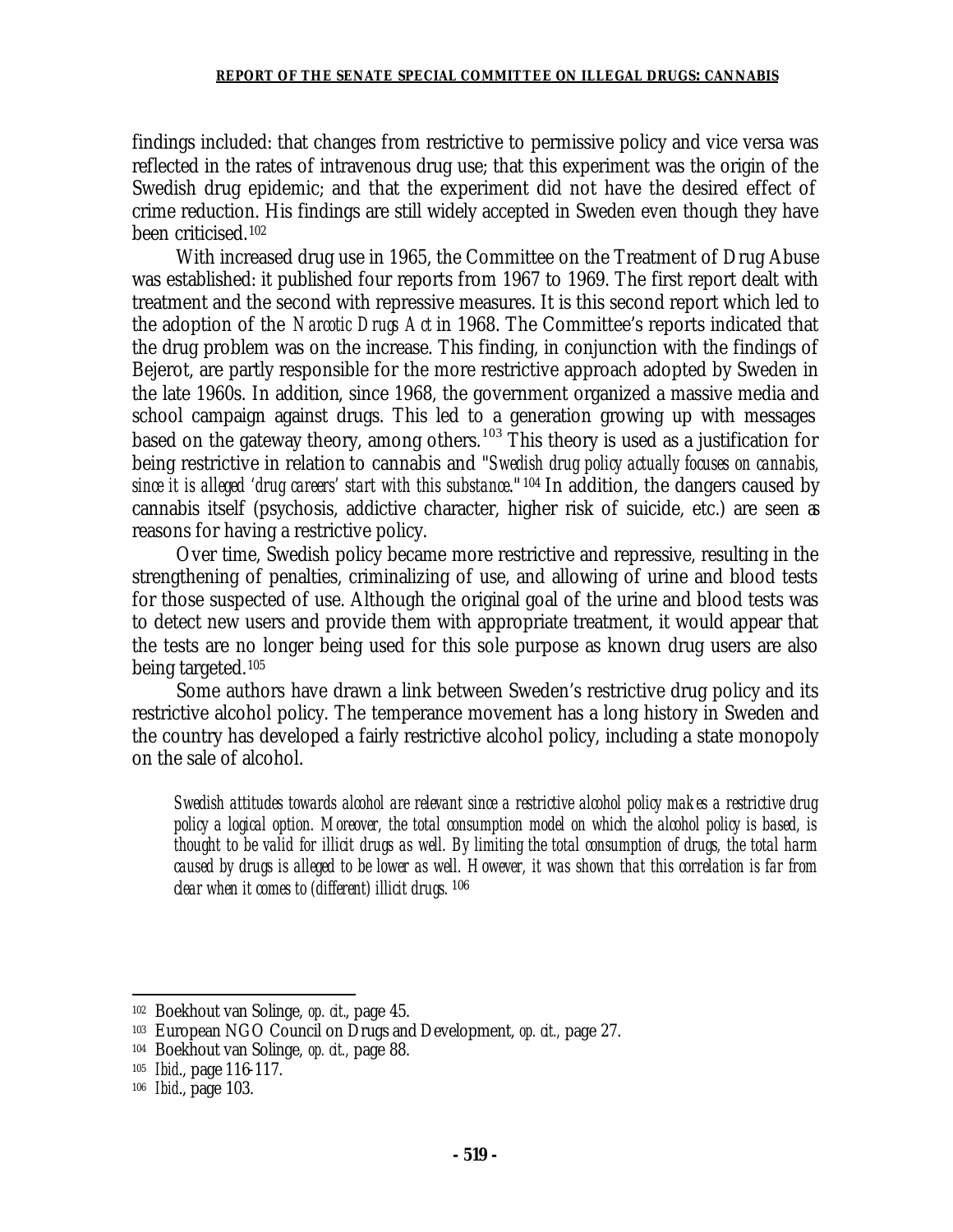## *National strategy*

Following the creation of a Commission on Narcotic Drugs, the Swedish government presented a new action plan in January 2002, which is to be valid until 2004. A total of SKR 325 million (approximately \$50 million Canadian) has been allocated over the three-year period to combat illegal drug use. The action plan was presented as a means to reverse the disturbing trend in drug abuse. <sup>107</sup>

The policy's objectives are to:

- reduce the number of new recruits to drug abuse (mainly through prevention directed at young people);
- encourage more drug users to give up the habit (through care and treatment); and
- reduce the supply of drugs (through criminal measures).

One of the key new features of the drug strategy is the creation of a national antidrugs coordinator position. The position was created to have clear leadership in the drug policy area, make it possible to follow up on the plan's goals, and determine whether new initiatives are required to combat new problems. The key tasks for the new anti-drugs coordinator are to:

- develop cooperation with authorities, municipal and county councils, NGOs, etc.;
- shape public opinion;
- undertake a supporting function for municipal and county councils in the development of local strategies;
- initiate methods development and research;
- serve as the Government spokesperson on drugs issues;
- evaluate the action plan; and
- report regularly to the Government (at least once a year).

Of the SKR 325 million, 100 million (approximately \$15 million Canadian) has been allocated to a special drugs initiative within the Swedish Prison and Probation Service. The goal is to offer care and treatment to all drug abusers in this system. In addition, the National Prison and Probation Administration is required to:

- develop methods for preventing drugs being brought into institutions and detention centres;
- investigate the obstacles to treatment outside institutions; and
- produce special programmes for contract care, i.e. care in accordance with a contract between the person convicted and the community.

 $\overline{a}$ <sup>107</sup> Ministry of Health and Social Affairs, *National Action Plan on Narcotic Drugs*, Fact Sheet, February 2002.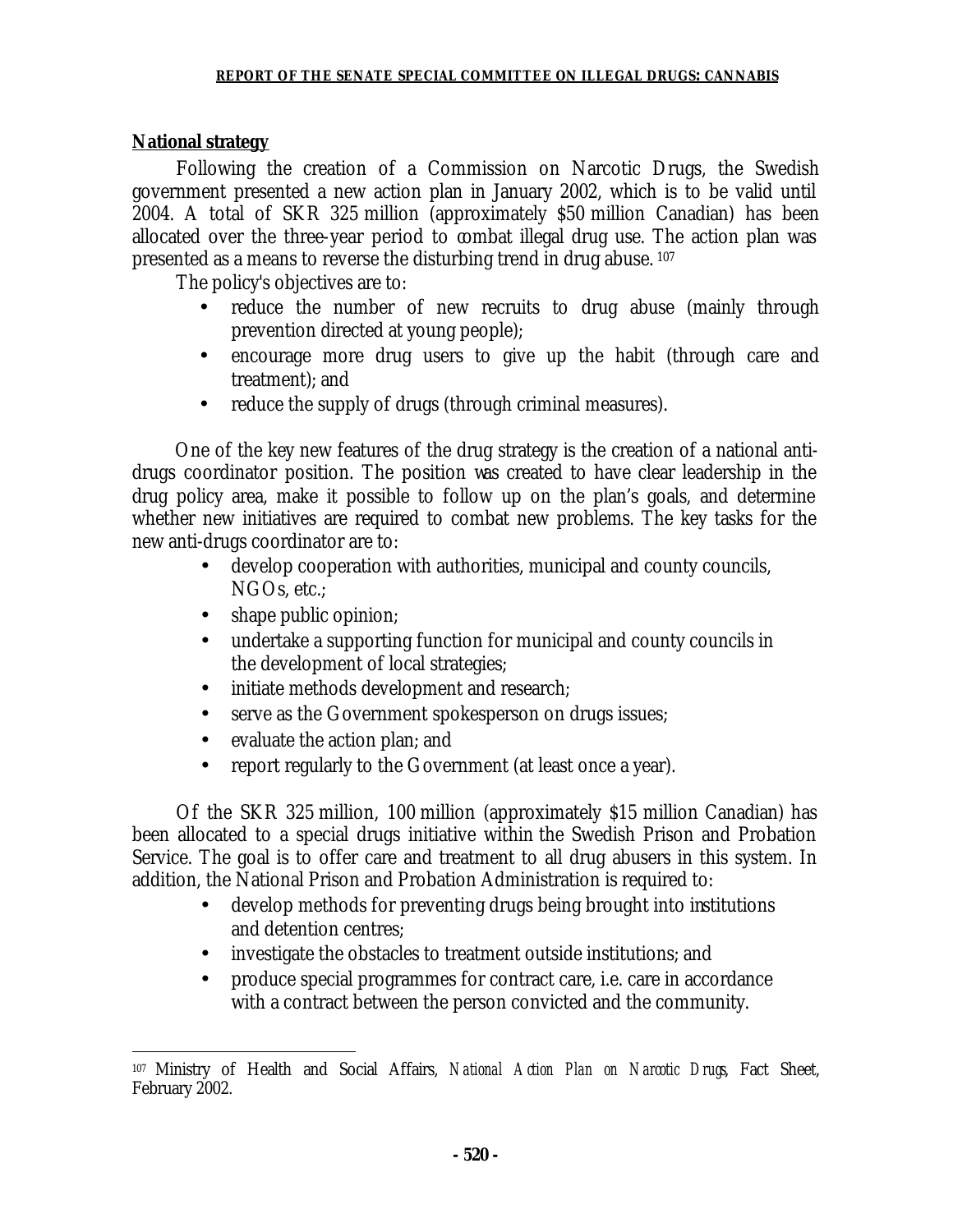With respect to the police, the National Police Board and the National Council for Crime Prevention will be required to carry out their own review of police efforts to combat drug-related crime.

In Sweden, while the national policy is created at the national level, much of the responsibility for implementing the goals of the action plan remains with the municipalities. For example, they have responsibility for the care of drug abusers pursuant to the *Social Services Act*. In addition, prevention initiatives are also carried out at the local level. Thus, strategies in municipalities will be based on local concerns. Enforcement of the legislation remains at the national level, however, through the police and customs services.

Treatment is one of the three pillars of Sweden's drug policy. One of the stated goals of Swedish drug policy is to rehabilitate the user rather than to punish them by way of the criminal justice system. Since 1982, it has been possible to force people into drug treatment (also applies to alcohol and other products) for a period of up to six months. The main reason for this type of treatment is to protect the user or others in cases of life threatening situations and to motivate the user to continue treatment on a voluntary basis. The use of compulsory treatment appears to be uncommon and its effectiveness has been questioned.108 In the last several years, there has been a shift from compulsory treatment and institutional treatment towards out-patient treatment. It would appear, however, that treatment is less easily available today than it was 10 to 15 years ago. In addition, the time a user spends in treatment has shortened. These changes are due to cutbacks in social service spending at the municipal level that occurred in the 1990s. "*Whereas in 1989 there were 19,000 people in treatment centres (for both alcohol and drugs), in 1994 this number had dropped to 13,000. In the same period, the number of people in compulsory care dropped from 1,500 to 900. Due to the budget cuts, 90 treatment homes were closed between 1991 to 1993*."<sup>109</sup>

Methadone substitution programs have been available in Sweden since the end of the 1960s. Currently, approximately 600 people are involved in methadone substitution programs in Stockholm, Uppsala, Malmo and Lund. The programs are strictly regulated and are officially viewed as being experimental. Some of the conditions for participation include that: the patient must be aged over 20 and demonstrate at least four years of intravenous opiate abuse; he or she must have tried several forms of drugfree treatment; the person in question must have entered the program on a voluntary basis (for example, the person must not be detained, under arrest, sentenced to a term of imprisonment or be an inmate of a correctional facility). For those participating in methadone substitution programs, other drugs are not permitted and the patient must visit the clinic on a daily basis. At this time, the maximum number of people that may be in the program at one time is 800. Pilot projects are under way with Subutex.

<sup>108</sup> Boekhout van Solinge, *op. cit.,* page 165.

<sup>109</sup> *Ibid*., p 125.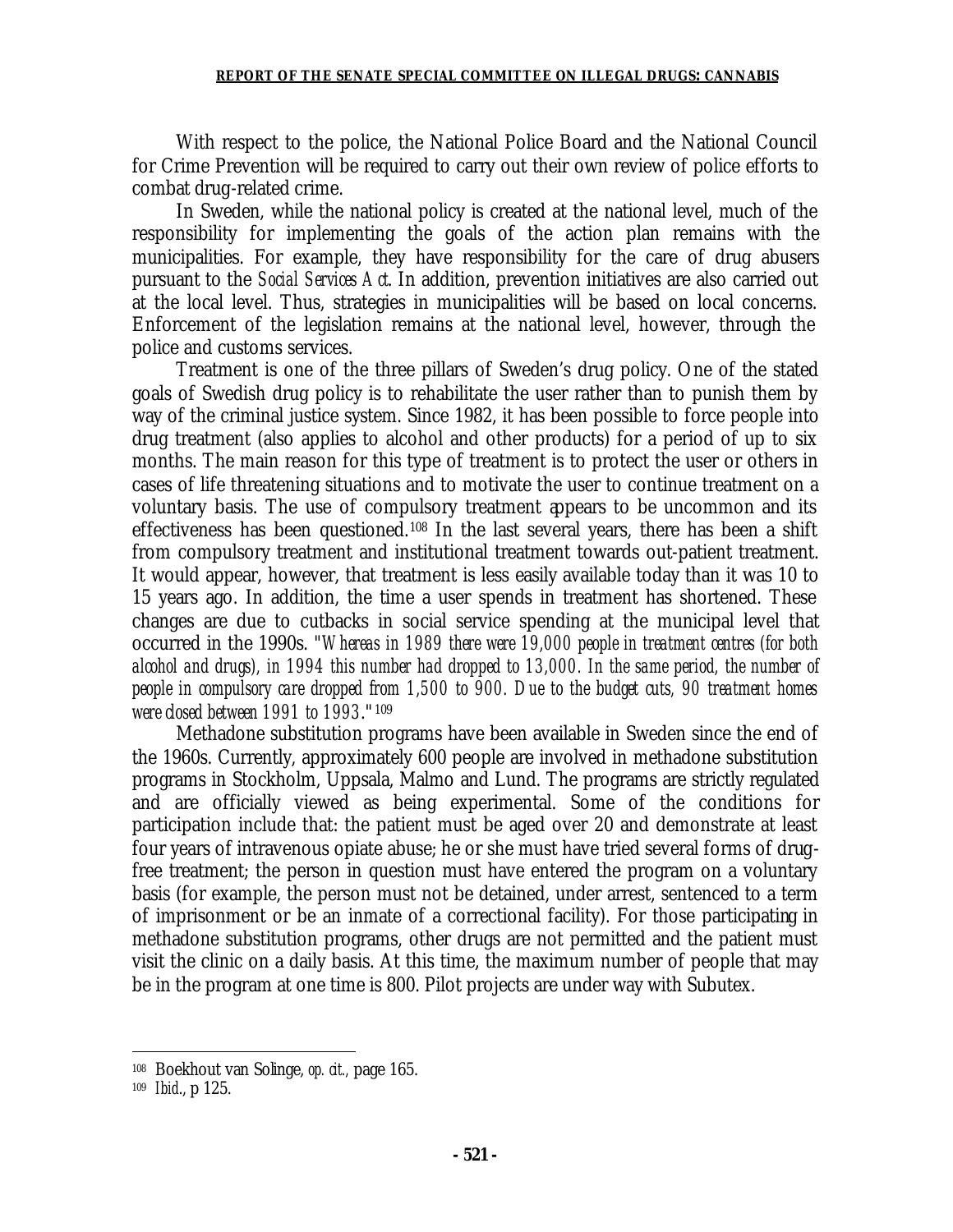While Sweden has spent large sums of money on treatment, few of its programs have been properly evaluated. Therefore, it is difficult to provide details of their effectiveness. "*The official aim is to rehabilitate drug addicts and a lot of effort and financial means are allocated to achieve this; much more than in many other European countries. However, despite all these good intentions, the reality is that the effectiveness of these very expansive programmes is relatively low. In the long run, the Swedish drug treatment programmes do not show better results than what is found internationally.*" 110

With respect to harm reduction initiatives, there are few low threshold services in Sweden and most are staffed by voluntary organizations. They offer a series of services, but no prescriptions. Needle exchange programs are operated at clinics for infectious diseases in hospitals in Lund and Malmo, and are thus fairly limited. Harm reduction initiatives, such as needle exchange programs, are difficult to promote under a vision of a drug-free society where drug use is not accepted. A proposal in the late 1980s to introduce needle exchange programs throughout Sweden was quashed by Parliament because it "*was felt that a higher availability of needles would not stop the spread of HIV, on the contrary, it was thought to increase intravenous drug use*."<sup>111</sup>

The criminal justice system also plays a role with respect to treatment. In 2000, more than 5,000 drug users were placed in prison. While in prison, offenders have access to treatment programs for drug abuse and some offenders are transferred outside prison for treatment. There are also initiatives to keep drugs out of prisons, for example by conducting searches and urine tests. While in prison, the offender is not offered syringes and substitution treatments are not available.

Swedish legislation allows, under certain conditions, that a sentence may be served outside prison. The necessity of drug treatment is one of the reasons that is often given. Another alternative to imprisonment is a probationary sentence combined with institutional drug treatment. An example of an alternative to prison is the following:

*Since 1998, persons with drug addiction problems who have committed a drug offence can access treatment signing a 'treatment contract.' It is a real contract between the drug addict and the Court in which the two parties have rights and obligations like in all contracts. However, certain conditions must be fulfilled by the drug addict: the person must need treatment and he must be motivated to undergo treatment; he/she is a misuser of drugs; and the drug habit contributed to the drugs crime, which should not be serious (less than 2 years foreseen as penalty). The person is not sent to prison and a personalised plan of treatment is established. The health authorities are responsible for the treatment and shall report to the local prison and probation administration and to the public prosecutor if the probationer seriously neglects the obligations stated in the personal plan.* <sup>112</sup>

<sup>110</sup> *Ibid*., page 162.

<sup>111</sup> *Ibid*., page 129.

<sup>112</sup> European Monitoring Centre for Drugs and Drug Addiction, *Country Profiles – Sweden*, European Legal Database on Drugs, 2001.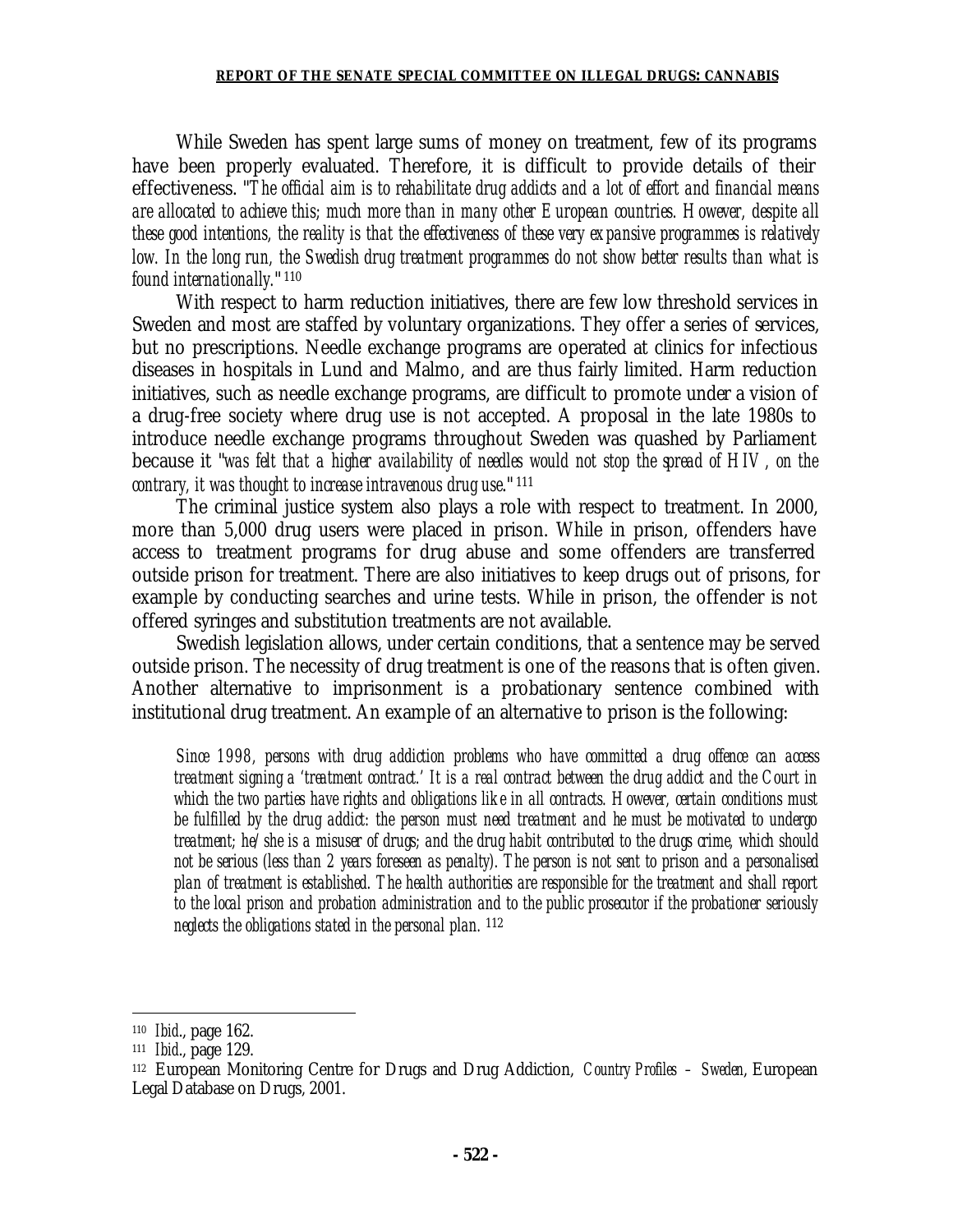With respect to prevention, drug education programs start early and regularly appear throughout the school curriculum. "*Without exaggeration, this opinion-forming could be described as a process of indoctrination. Considering the magnitude of these programmes, the contents of them have gradually become something indisputable and conclusive that one incorporates them into one's own value system*."<sup>113</sup>

With respect to cannabis, it is viewed as a dangerous drug "*and its use is regarded as the beginning of a career in drugs.*" <sup>114</sup> This is one of the reasons that prevention measures pay specific attention to cannabis as this should lead to less experimenting with the drug and thus prevent new recruits from joining the drug scene.

## *Legislative framework*

## Classes of drugs

The main drug legislation in Sweden is the *Narcotic Drugs Criminal Act 1968*. The term "narcotic drugs" is defined in section 8. They include medicinal products or substances hazardous to health with addictive properties and which are subject to control under an international agreement to which Sweden is a party or which the government has declared to be 'narcotic drugs' within the meaning of the Act. No distinction is made between soft and hard drugs. As will be discussed later, the nature of the substance is, however, among the criteria to determine the seriousness of an offence. Narcotic drugs are set out in five lists. List I deals with illegal drugs without medical use; lists II to IV deal with narcotic substances with medical usage and regulation of its import/export; and list V deals with narcotic substances outside international controls. Pursuant to the legislation, narcotic medicines may only be supplied on prescription from a doctor, dentist or veterinarian.

## **Offences**

In Sweden, almost all forms of involvement with narcotics are prohibited pursuant to the *Narcotic Drugs Criminal Act*. This Act lists the behaviours and practices which constitute drug offences and includes possession for personal use, supply (which is fairly broadly defined), manufacture, etc. Even consumption (drug use) has been prohibited since 1988. In this case, "*it is not addiction which is a criminal offence according to this law, but the act of adding a drug to the human body*."<sup>115</sup> The police are entitled to conduct urine or blood tests in the case of people suspected of having used drugs.

The *Smuggling Criminal Act 2000* regulates illegal import and export of drugs. Other relevant legislation includes: the *Doping Criminal Act 1991* which regulates the importation, supply, possession of performance enhancing drugs for example; the *Act* 

<sup>113</sup> *Ibid*., page 177.

<sup>114</sup> Boekhout van Solinge, *op. cit.,* page 15.

<sup>115</sup> N. Dorn and A. Jamieson, *European Drug Laws: the Room for Manoeuvre*, London: DrugScope, 2001, page 188.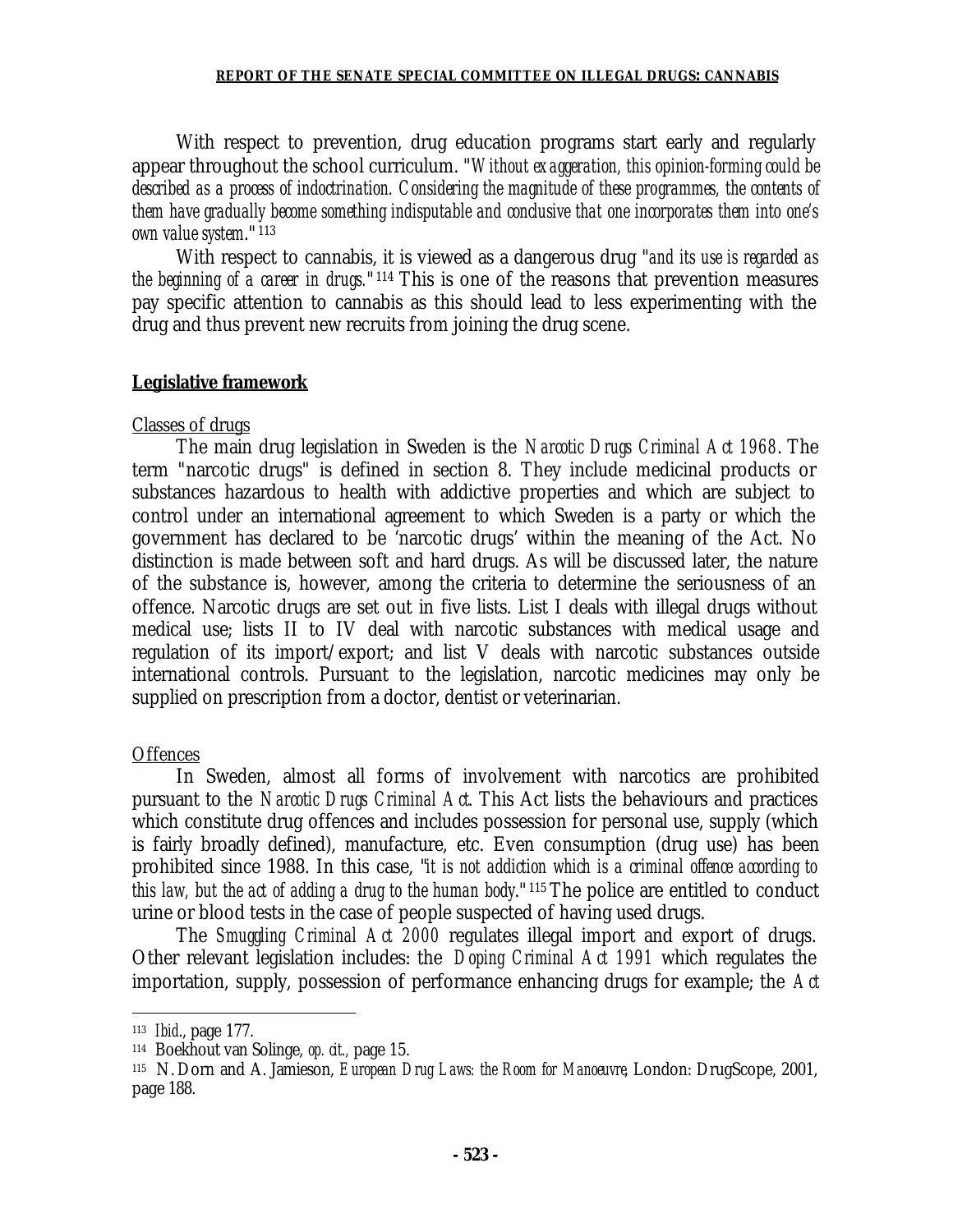*on Prohibition of Certain Substances which are Dangerous to the Health 1999* which regulates possession and supply of substances that entail danger to life or health and are being used, or can be used, for the purpose of intoxication – this legislation does not regulate substances regulated by other Acts.

The other relevant laws are: the *Social Service Act 1980*, which covers the possible forms of care for drug users; the *Act on the Forced Treatment of Abusers,* which provides that an addict who is dangerous to himself or to others may be ordered by a court to undergo compulsory treatment (which involves deprivation of liberty for up to six months for adults and even longer for those up to the age of 20). Other legislation deals with possible expulsion from school for students who abuse drugs, revocation of a driving licence for drug addiction, etc. There is zero-tolerance with respect to driving under the influence of drugs.

# Penalties

Punishment is determined by rules contained in the Swedish *Penal Code*. There are three degrees of penalties for drug offences: minor, ordinary and serious. Penalties for minor drug offences consist of fines or up to six months' imprisonment, for ordinary drug offences, up to three years, and for serious offences, two to ten years imprisonment. The penalties regulated under the *Smuggling Criminal Act*, are identical to the penalties listed above.

The seriousness of the offence is based on the nature and quantity of drugs and other circumstances. The government has stated that the term "minor drug offence" is to be reserved for the very mildest of offences. For example, it should generally only involve personal use or possession for personal use of very small amounts. In these cases, a fine may be warranted. The fine is based on the offender's income. Minor offences involve: amphetamine up to 6 g, cannabis up to 50 g, cocaine up to 0.5 g and heroin up to 0.39 g; ordinary offences involve: amphetamine from 6.1 g to 250 g, cannabis from 51 g to 2 kg, cocaine from 0.6 g to 50 g and heroin from .04 g to 25 g; and serious offences involve: amphetamine 250 g or more, cannabis 2 kg or more, cocaine 51 g or more and heroin 25 g or more. The trafficking of drugs generally leads to imprisonment.

With respect to smuggling, the determination of the seriousness of the offence considers whether it formed part of an activity pursued on a large scale or on a commercial basis, involved particularly large quantities of drugs or was otherwise of a particularly dangerous or ruthless nature.

In 1996, of the 5,862 people sentenced for drug-related offences, 3,760 were sentenced for minor offences, 1,708 for ordinary offences and 391 for serious offences. Of the 1,274 who were sentenced to imprisonment, 54 were for minor offences, 893 for ordinary offences and 326 for serious offences.<sup>116</sup>

 $\overline{a}$ <sup>116</sup> *Ibid*., page 206.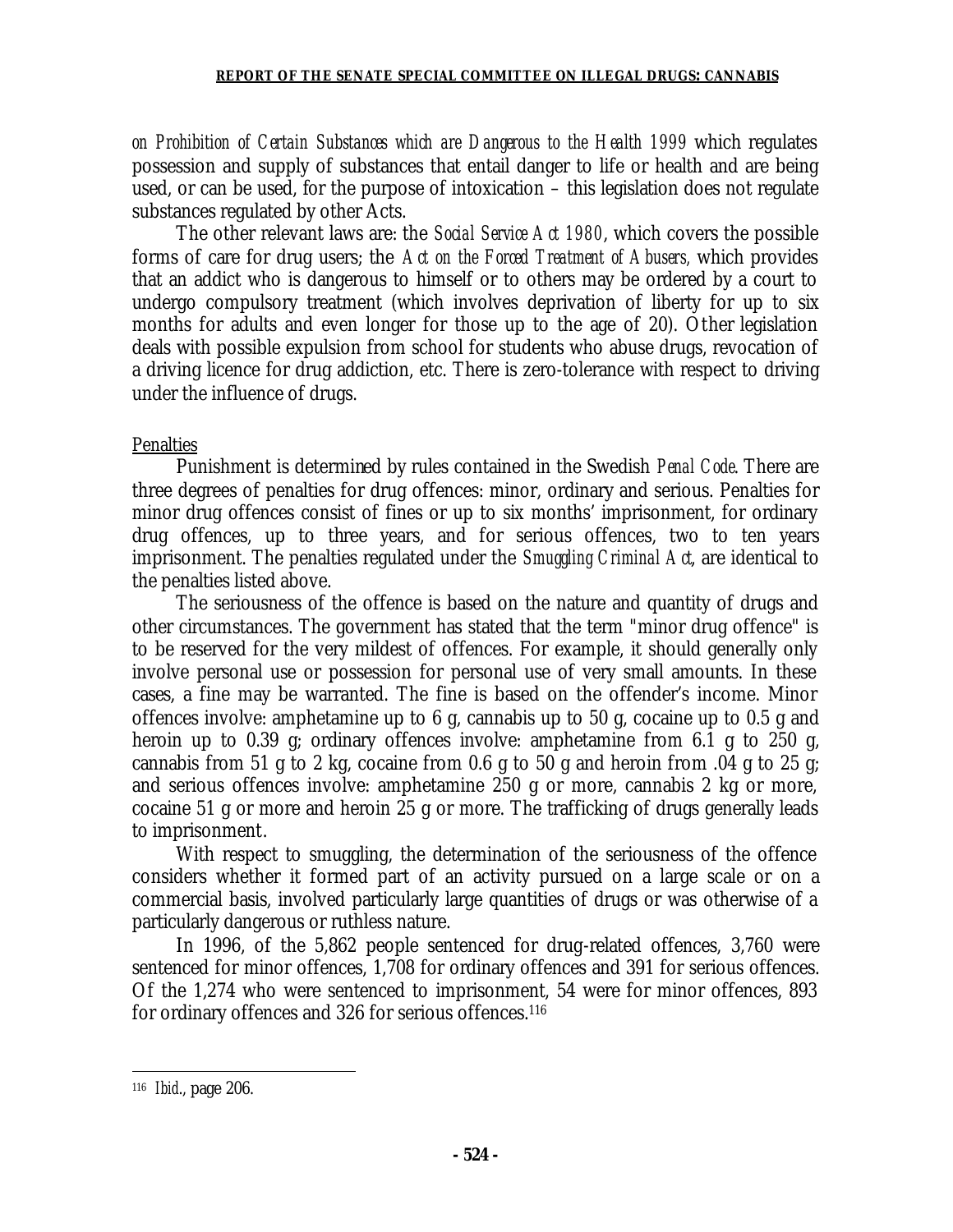As in other countries, there are several alternatives to imprisonment. For example, the court can choose other sanctions including probation, conditional sentence or compulsory treatment. These sanctions appear to be used frequently in drug cases.<sup>117</sup>

*Generally a drug addict who is found guilty of any type of crime can in certain circumstances be ordered to undergo detoxification treatment. Treatment can take place in conjunction with a prison sentence or else together with probation, a conditional sentence or conditional release from prison. The consent of a convicted person to undergo treatment under certain conditions may constitute a reason for ordering probation instead of imp risonment (so-called* contract treatment*). In practice, probation and conditional sentencing in connection with compulsory treatment are usually used for drug offences of*  normal *severity, that is in cases where imprisonment would otherwise be imposed.*<sup>118</sup>

Swedish legislation also allows for the forfeiture of any drugs used in the commission of an offence, any gains made, the property used as an aid in an offence, etc.

# Prosecutorial discretion

The prosecutor has an absolute duty to prosecute, but there are a number of exceptions. In the Circular of the Prosecutor-General on Certain Questions regarding the Handling of Narcotics Cases, the Prosecutor-General stated that the dropping of prosecutions for narcotic drug offences should be limited to cases involving only possession for personal use of indivisible amounts or corresponding to at most a rollup of cannabis resin or a dose of some stimulant of the central nervous system, with the exception of cocaine, i.e. such a small amount of a narcotic substance that it would not normally be further divided and sold. Having regard to the difficulties in individual cases of determining the magnitude of this quantity, prosecutions should go ahead in cases of doubt. If circumstances give grounds for assuming that the possession, despite the small amount, is not intended for personal use, the prosecution should not be dropped. As a consequence of these remarks, prosecutions should also not be dropped where an abuser is found in possession of narcotic drugs amounting to personal use for a certain period. In addition, it is of great importance that the dropping of prosecutions should be mainly limited to occurrences of the nature of first offences.<sup>119</sup>

# *Debate in Sweden*

The Swedish vision of a drug-free society is so widely accepted that it is not questioned in the political arena or the media. The drug policy has support from all political parties and, according to the opinion surveys, the restrictive approach receives broad support from the public. For example, a survey in 2001 revealed that 96% were

 $\overline{a}$ <sup>117</sup> *Ibid*., page 190.

<sup>118</sup> *Ibid*., page 191.

<sup>119</sup> European Monitoring Centre for Drugs and Drug Addiction, *op. cit.*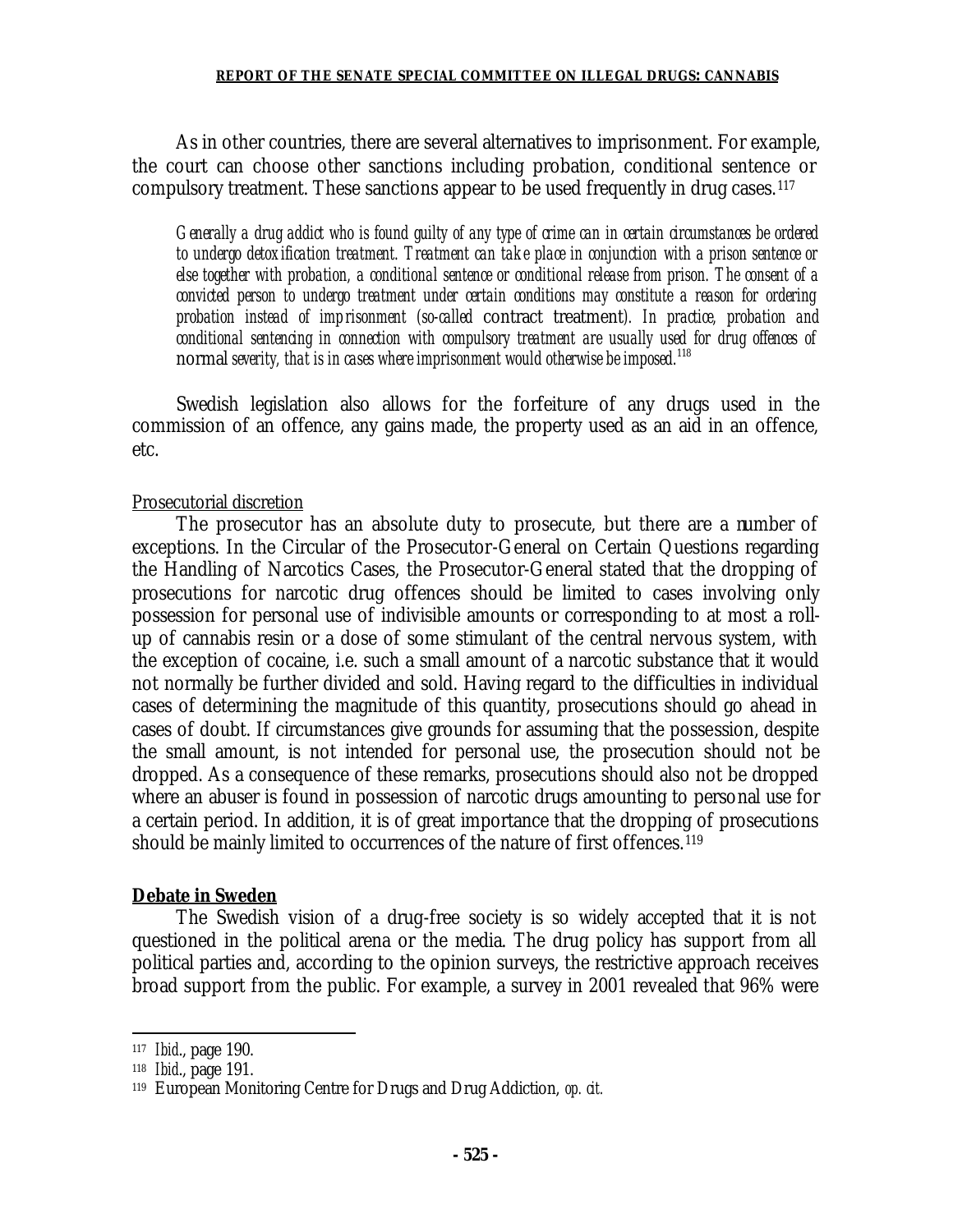opposed to legalizing any drug that is classified. In addition, another survey in 2000 revealed that 91% were against decriminalizing cannabis use.<sup>120</sup>

*The role of public opinion is central to understanding the attitude of the different political parties. Opinion polls show that a large majority of the people subscribe to a restrictive drug policy. The same polls indicate that drugs are perceived as one of society's main social problems. The moral panic surrounding drugs is such, that no political party dares to speak out against any measures that may appear to move in the direction of a more liberal drug policy. Supporting the restrictive policy, or even asking for more restrictive measures to curb increase in the drug problem are essential for a political party to win votes. Saying the contrary, to back a more liberal approach, is not an option for a political party and would almost mean its political death. It has been pointed out that anti-drug pressure groups have been the driving forces behind influencing public opinion, and through them the political parties. It has also been shown that besides the social movements, the media have also contributed to the drug scare that exists today and the defining of drugs as a major social problem.*  121

Thus, the Swedish population in general has a negative view of drug use and is convinced that drugs pose a major threat to society. These themes have been advanced by government, the media and other organizations in Sweden, and others do not often criticize them. Scientists are generally the only group that raises doubts with respect to the current policy.

# *Recent reports*

In 1998, the government created a Commission on Narcotic Drugs. Its mandate was to evaluate Sweden's drug policy and to propose, within the concept of a restrictive drug policy, measures for its strengthening and streamlining. The Commission was not to deviate from the overall aim of a drug -free society. The terms of reference were to:

- propose improvements of methods and systems to assess the drug situation and to evaluate the goal of a drug-free society;
- evaluate and propose measures to strengthen and streamline drug prevention measures;
- analyse the development of treatment programmes, including those in the prison and probation system, and propose measures to improve treatment and rehabilitation of drug abusers;
- evaluate the extent and focus of national funds for the development of treatment and of measures to prevent drug -related crime,
- analyse the need for changes in the working methods in the judicial system and in penal and criminal procedural legislation;

 $\overline{a}$ <sup>120</sup> National Institute of Public Health, *National Report: Sweden 2001*, Stockholm, December 2001, page 14.

<sup>121</sup> Boekhout van Solinge, *op. cit.,* page 172-173.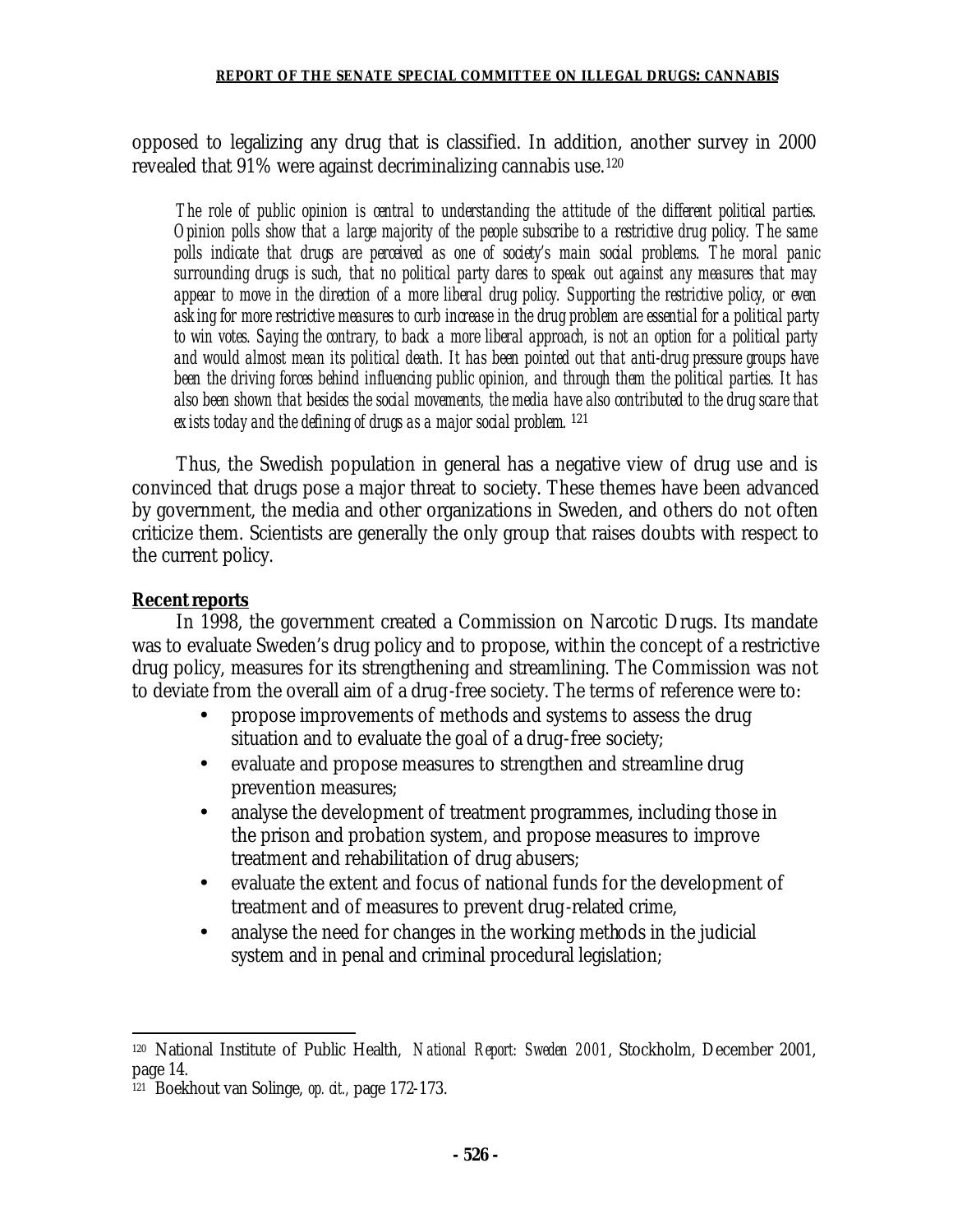- review existing research, propose how research can be stimulated, strengthened and organized and identify important but neglected areas for research in the drug field;
- frame strategies for targeted information measures and for the formation of opinion.

The Commission recently published a report entitled *The Crossroads* (referring to one direction that calls for a significant increase of resources in the form of commitment, direction, competence and funding and another that implies a lowering of goals and considerable acceptance of drug abuse).

The Commission noted that the drugs issue was not a political priority in recent years. This situation has led to reduced funding for all sectors involved, while the drug problem has become more severe and widespread. The following are some of the Commission's main findings and recommendations.<sup>122</sup>

*Leadership*: The Commission noted that there is a need for stronger priorization, clearer control and better follow-up of drug policy and of concrete initiatives at all levels of government.

*Demand reduction*: The Commission noted that there are no hard boundaries between preventive measures, care and treatment, and the restriction of supply. For preventive measures to succeed, they must be "*included in a system of measures restricting availability, and there must be clear rules which include society's norms and values, as well as effective care and treatment*."123 The Commission viewed care and treatment as an essential element of drug policy measures as they help reduce drug abuse and also the harm to drug abusers. In addition, the Commission found a need for improving the competence of those in the field of care and treatment. It set out the following guiding principles regarding care and treatment:

- all drug abusers shall be reached by an offer of help and, if necessary, the abuse treated.
- advice, support and assistance shall reach people at an early stage of abuse.
- measures of care shall be aimed at achieving a life free from substance abuse and illegal drugs.
- care and other measures on behalf of substance abusers shall be of good quality.
- measures to combat substance abuse shall be sustainable and longterm.

 $\overline{a}$ <sup>122</sup> The Swedish Commission on Narcotic Drugs, *Summary of the report The Crossroads from the Swedish Commission of Narcotic Drugs*, Sweden, 2000.

<sup>123</sup> *Ibid.*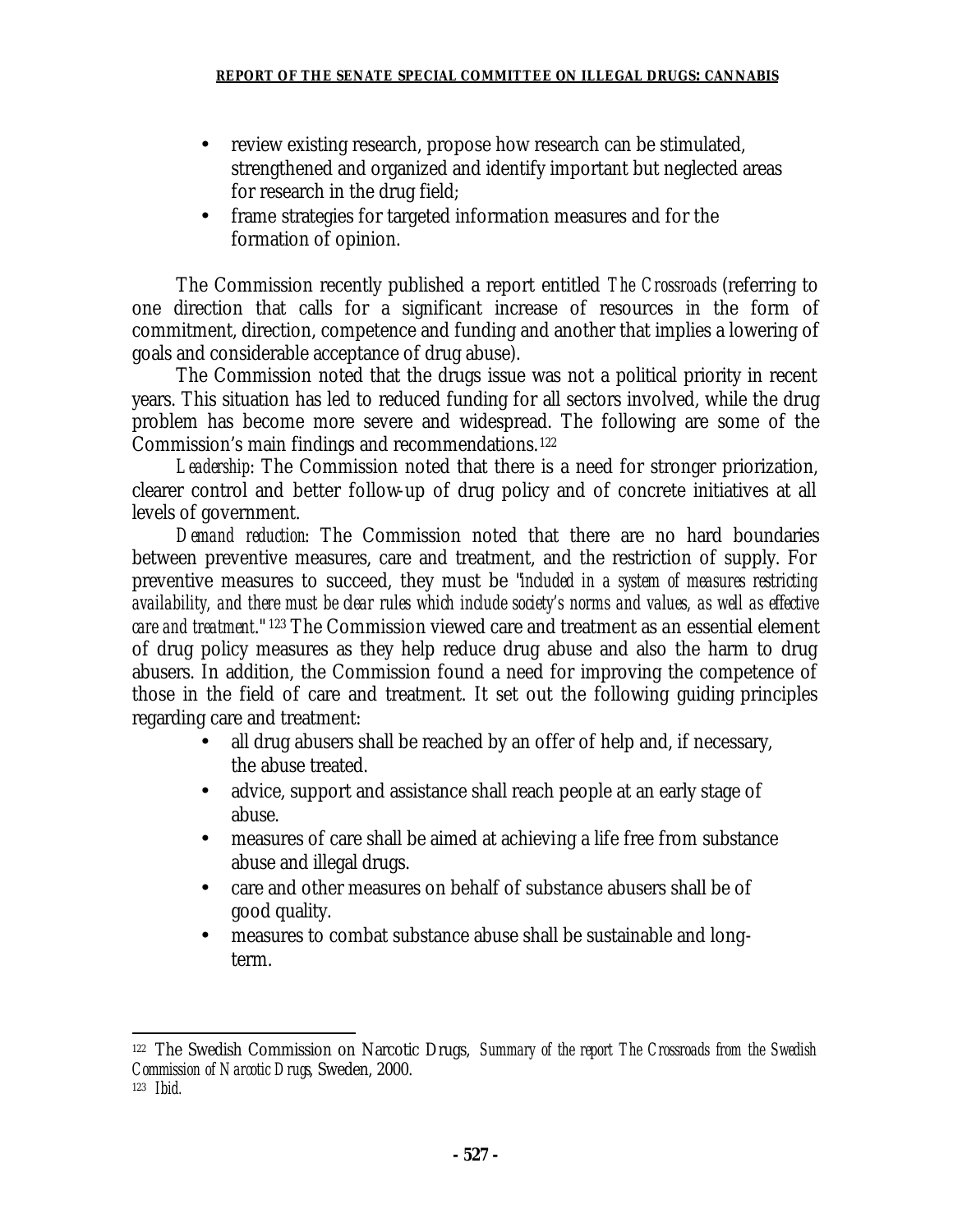*Supply reduction*: The Commission did not find any real deficiencies in the legislation or the working methods used by drug authorities, although it was vital that these authorities be allocated more resources. Police and customs have not gained control over the illegal market. In fact, indicators show that supply is more generous, prices are lower than in the past and the variety of drugs has expanded. With respect to combating illegal drug trade, the Commission recommended that the organizational structure of the police be examined (for example, the way in which the dissolution of specialized drug squads has affected the quality of police investigations) and that any shortcomings be followed up. The Commission also recommended that special investigation methods (such as controlled deliveries) be reviewed and that the findings lead to the drafting of guidelines on the subject.

*Competence development and research*: Competence development and research: The Commission was of the view that it was important to improve knowledge concerning different aspects of narcotic drugs, measures used to combat drug abuse and the effect of drug policy.

# *Costs*<sup>124</sup>

As in other countries, systematic figures on drug-related costs are not readily available.

# Public costs

Treatment for alcohol and drug abuse has been estimated to cost municipalities SKR 3.7 billion (over \$500 million Canadian) per year (55% of which is for institutional care). The police used 6% of its budget to combat drugs during 2000 (for a total of SKR 702 million–over \$100 million Canadian). The police had 869 people involved in drug issues while customs had 1,080 involved in border defence. No costs were available for customs.

# Social costs

 $\overline{a}$ 

The Commission on Narcotic Drugs estimated the social costs at SKR 7.7 billion per year (does not take into account prevention, training and evaluation).

<sup>124</sup> The following information is based on the European Monitoring Centre for Drugs and Drug Addiction, *National Report – Sweden 2001*, *op. cit.*, page 15.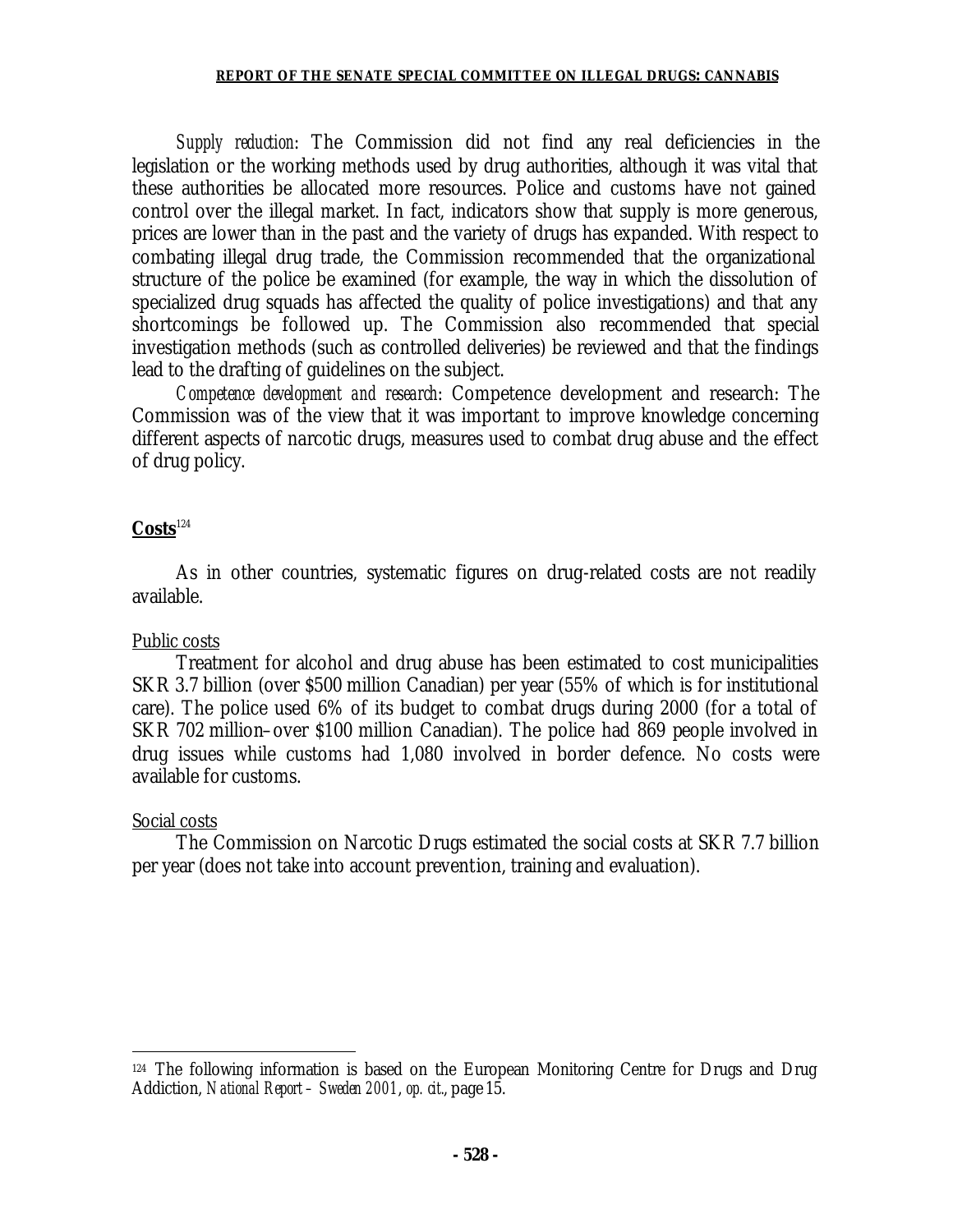# Administration<sup>125</sup>

As discussed above, the coordinator will now be responsible for coordinating the national drug policy. In the past, this role had been played by the Ministry of Health and Social Affairs. With respect to the legal distribution of narcotic drugs and psychotropic substances, the Medical Products Agency is responsible for issuing authorizations for the import and export of drugs. This Agency also provides drug related statistics to the UNDCP.

The Swedish National Police have responsibility for drug enforcement. The Drug Offences Division of the National Police Board conducts criminal investigations in relation to organized crime, or other drug-related offences, on a national or international scale. The Swedish Customs Service is responsible for points of entry.

The National Institute of Public Health coordinates demand reduction activities. It is also the National Focal Point in the REITOX network. Operational activities are coordinated at the regional and municipal level. There is also local coordination with the participation of social services, the police, prison and probation services, medical services, schools and other concerned parties. Thus, in prevention and care and treatment, local groups and municipalities play a key role.

Because of its encompassing nature, the drug issue also involves many other ministries, for example the Ministry of Justice and the Ministry of Foreign Affairs.

# *Statistics*

 $Use<sup>126</sup>$ 

Pursuant to surveys among youths in the 9<sup>th</sup> grade (15-year-olds) and among 18year-old military conscripts, an obvious trend seen in the 1990s was the increase in lifetime prevalence use of drugs among teenagers, particularly older teenagers. There was also been an increase in recent use (last year, last 30 days) among teenagers and younger adults. For example, the percentage of 15 year olds who had tried drugs rose from 4% to 9% from 1992 to 2000. It is interesting to note that the number was 14% in the beginning of the 1970s and had decreased to around 8% in 1982. With respect to military conscripts, the trend was similar. According to these surveys, consumption of illegal drugs was low compared to other European countries, although the trend pointed to an increase in use. It should be noted that these numbers have been criticized. First, they are applicable to only 15-16 year old students and 18-year-old conscripts. Thus, these prevalence rates did not consider older groups where some first-time experimentation with drugs will occur. In addition, it has been argued that drug use is under-reported when drugs are viewed in such a negative light and the

 $\overline{a}$ <sup>125</sup> The information in the following section is based on the United Nations Office for Drug Control and Crime Prevention, *Country Drug Profile – Sweden*, *op. cit.*, page 12.

<sup>126</sup> OEDT, *National Report – Sweden 2001*, *op. cit.*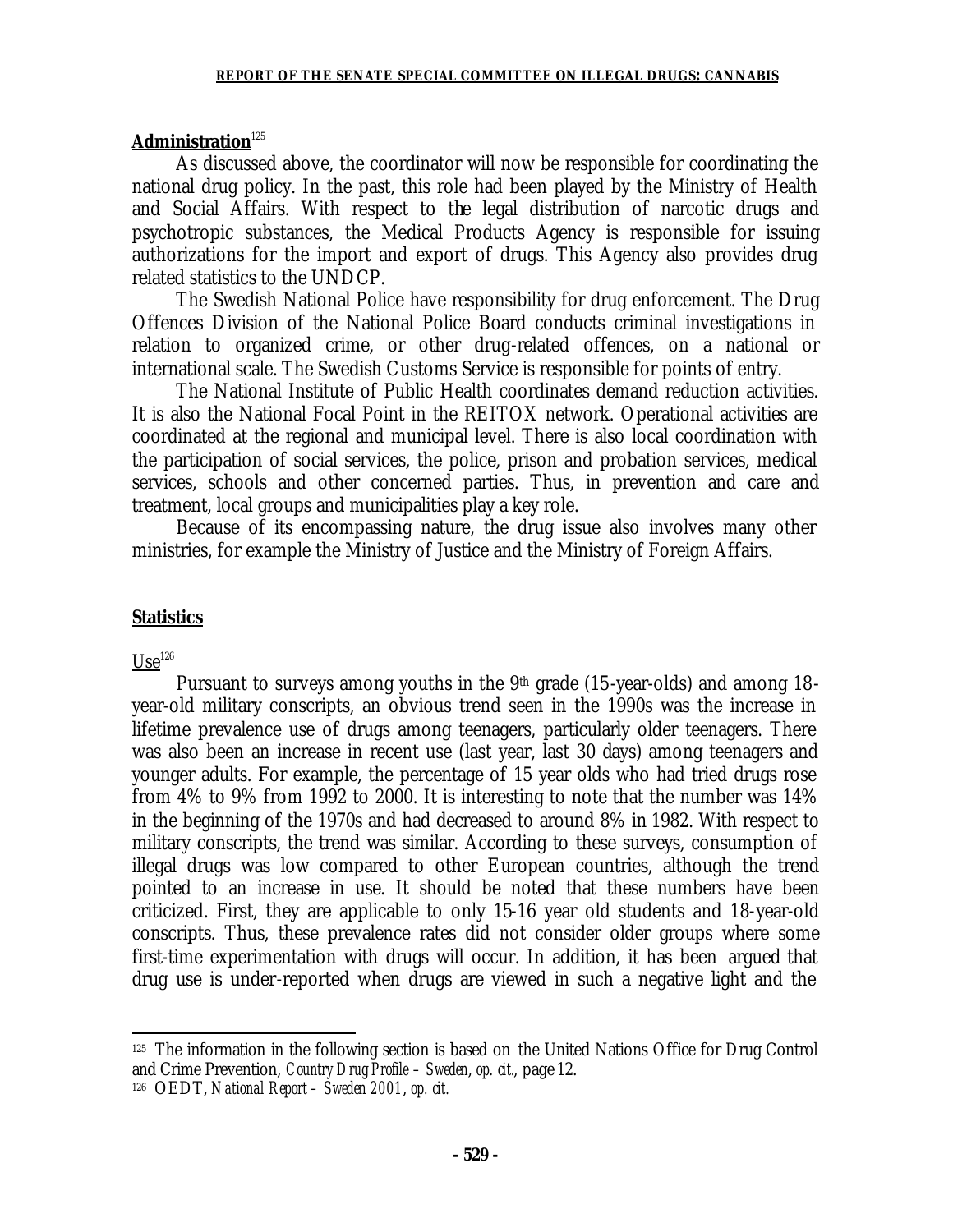questionnaires are filled out at school (where some will feel they are being observed by their teachers).<sup>127</sup>

In 2000, the running three-year average of lifetime prevalence for the 15-64 age group was 12% (with the highest at 17% for the 24-44 age group). Since 1988, last year prevalence has never been over 1%. Overall, males are twice as likely to have used drugs than females although the difference is not as high in lower age groups.

Most who have experimented with drugs have tried cannabis, and the majority of these have tried only cannabis (in Sweden, cannabis is usually taken in the form of hashish). The second most popular drug in Sweden are amphetamines. Cocaine would be the third most popular drug for older people, while for youths it would be ecstasy and LSD. During the 1990s, the availability of drugs increased, in particular amphetamine and heroin. It would appear, however, that heroin use is on the increase in Sweden.

In general, the surveys indicate that overall drug use is fairly low in Sweden. With respect to severe drug abusers (defined as intravenous or daily drug use), it would appear that Sweden has a fairly serious problem with a range of between 14,000 and 20,000 people in this class. This is close to the European Union average.<sup>128</sup>

## **Offences**

The number of suspected people reported increased from 6,567 in 1985 to 12,470 in 1999. The police registered 32,423 violations of the *Narcotic Drugs Criminal Act* in 2000, a figure which is similar to the numbers in the previous decade. The number of violations to the *Goods Smuggling Act* has decreased by 85% since 1980, to 350.

In 1998, 92% of these offenders were suspected for use or possession (from 76% in 1975). In addition, the number of those suspected of selling or manufacturing is now 19% (from 40% in 1975).

The number of sentences for violations of the *Narcotic Drugs Criminal Act* or the *Goods Smuggling Act* was 12,470 in 1999 (up from 2,601 in 1975). Cannabis was involved in 51% of sentences in 1998. In 1998, the sentences were divided in the following fashion: 38% were fines; 27% were prison terms; 14% were prosecution waivers; 14% were probation; and, 8%, other sanctions. Imprisonment was generally from two to six months.<sup>129</sup>

 $\overline{a}$ <sup>127</sup> Boekhout van Solinge, *op. cit.*, page 138.

<sup>128</sup> United Nations Office for Drug Control and Crime Prevention, *op. cit.,* page 9.

<sup>129</sup> National Report 2001, page 27.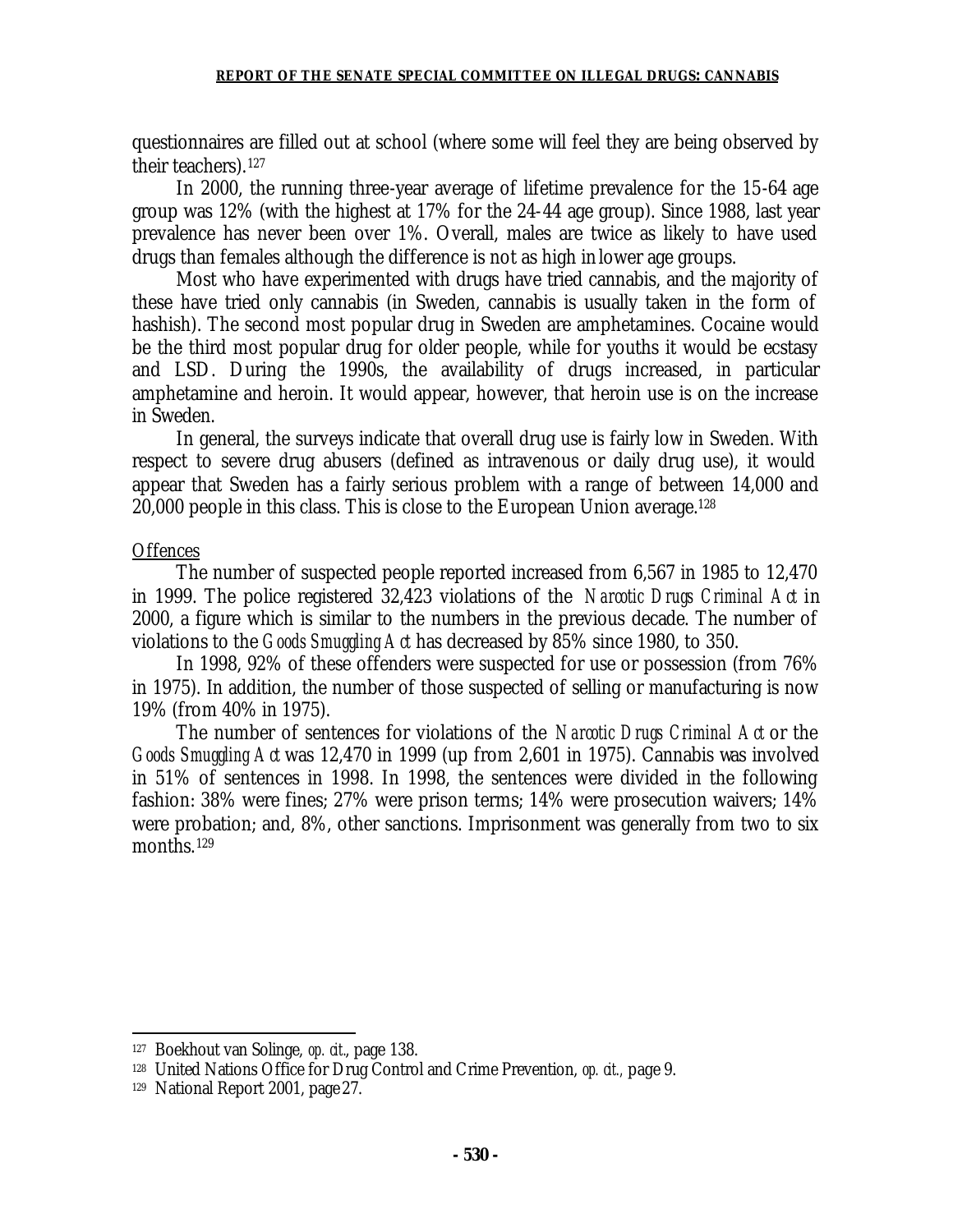# **SWITZERLAND**<sup>130</sup>

Switzerland's drug policy has attracted considerable attention in recent years. As a result of widely distributed pictures of the open drug scene in Zurich, the country's injection clinics and heroin prescriptions for drug "addicts" are now known around the world. More recently, Switzerland's Parliament introduced a bill to regulate the production and sale of cannabis, and that bill is currently under study.

Switzerland is a Confederation<sup>131</sup> consisting of 26 cantons and half-cantons and has a population of slightly more than seven million inhabitants. The cantons are currently subdivided into 2,904 political communes. The federal Constitution, which was passed in 1848, is the legal basis of the federal state. It guarantees the fundamental rights of individuals and the people's participation in the country's political life, divides jurisdictions between the Confederation and the cantons and defines the powers of the federal authorities. Switzerland is made up of various linguistic, ethnic and denominational communities. Under Article 4 of the Constitution, German, French, Italian and Romansch are the country's four national languages. German is the language spoken by the majority of Swiss (63.7 per cent). All the cantons have their own constitution, parliament, government and courts. The cantons have certain legislative powers which have been conferred on them by the federal Constitution.

Switzerland's political structure is important to our understanding of that country's drug policy. In fact, some writers132 argue that there are in fact 26 drugs policies in Switzerland, one for each canton and half-canton. This diversity is often overlooked, since the media and drug literature have focused in particular on the "open drug scenes" in Zurich and on the medical prescription of heroin for severally dependent persons, a practice endorsed by the Swiss Confederation. <sup>133</sup>

# *A harm reduction policy*

The recent history of Switzerland's drug policy began towards the end of the 1960s with the increase in psychoactive drug use. As a result, the cantons developed a first drug policy, which was based on three pillars, namely:

- the repression of drug use and trafficking;
- prevention measures aimed at young people;

 $\overline{a}$ <sup>130</sup> This section draws to a large degree on the report prepared for the Committee by the Library of Parliament: C. Collin, (2002) *National Drug Policy: Switzerland*. Ottawa: Library of Parliament, report prepared for the Senate Special Committee on Illegal Drugs, available online at www.parl.gc.ca/illegaldrugs.asp.

<sup>&</sup>lt;sup>131</sup> This term is used to designate the federal state.

<sup>132</sup> Yan Boggio *et al.*, (1997) *Apprendre à gérer : La politique suisse en matière de drogue*, Geneva: Georg, 1997. <sup>133</sup> *Ibid.*, page 38.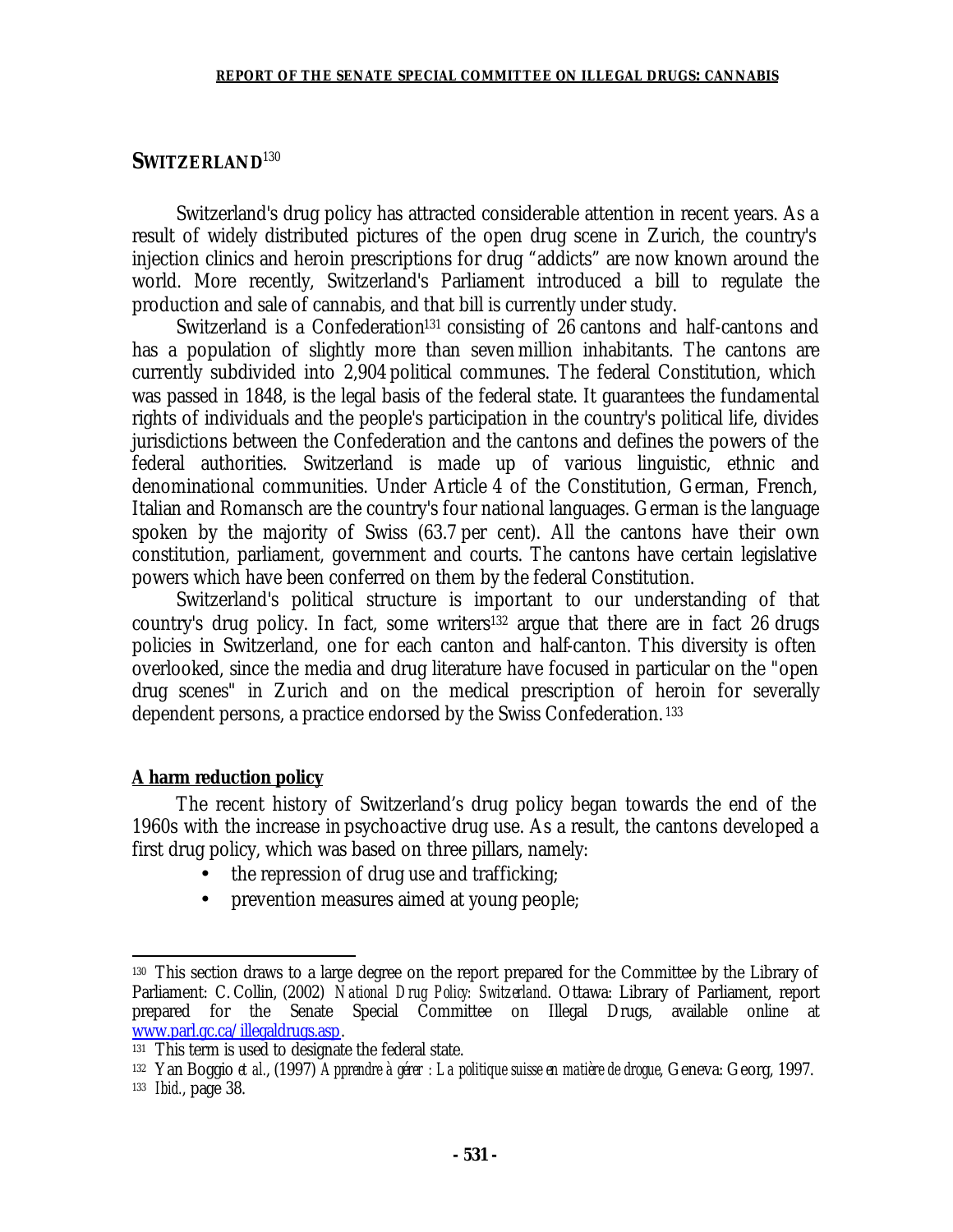• treatment based on abstinence, which at the time already included methadone programs.<sup>134</sup>

At the beginning of the 1980s, the HIV-AIDS epidemic hit many countries, including Switzerland. There were "open drug scenes" in several Swiss cities, such as Zurich, Bern, Olten and Solothurn. As a consequence, the miserable state of drug dependent persons was becoming increasingly visible contributing to growing concern over the situation. Public and social services were created to help the "addicts" and protect them against HIV and AIDS. Needle exchange programs were set up and "addicts" were encouraged to be vaccinated against hepatitis. The Swiss Federal Office of Public Health (SFOPH) supported many of these services and still does so today, arguing that they help prevent the spread of AIDS. However, the main pillars of Switzerland's official drug policy remained prevention, treatment and law enforcement.

In the 1990s, Switzerland introduced new measures to reduce the problems associated with drug use and adopted a new national drug strategy. The new strategy introduced another pillar, namely harm reduction, which led to the creation of a fourpillar approach. The role of the Confederation in the area of drug policy becomes more defined and aims to support the efforts made by cantons, cities and communes and by private organizations by providing them with reference material, scientific data and training for professionals.

On February 20, 1991, the Swiss government adopted a program of federal measures to reduce the problems related to drug use,<sup>135</sup> currently known as "ProMeDro,"136 and which was based on the concept of harm reduction. The objectives of the program were as follows:

- to decrease the number of new drug users and to prevent people from becoming drug dependent;
- to help users overcome their addiction (through treatment and social reintegration);
- to improve the living conditions and the health of drug users, to reduce harm and to maintain their social integration.<sup>137</sup>

 $\overline{a}$ <sup>134</sup> Swiss Federal Office of Public Health, *The Swiss Drug Policy*, September 2000, available online at http://www.bag.admin.ch/sucht/f/index.htm.

<sup>135</sup> Swiss Federal Office of Public Health, *Mesures fédérales pour réduire les problèmes de la drogue*, Basic document of the Federal Office of Public Health, decision of the Federal Council of February 20, 1991, Doc. no. 3.4.1f.

<sup>136</sup> The acronym "MaPaDro" was used to refer to the program of federal measures for the period 1990-1996. The acronym "ProMeDro" is used to refer to the program of federal measures for the period 1997-2002. To avoid confusion, "ProMeDro" is used throughout.

<sup>137</sup> Swiss Federal Office of Public Health, *Programme de mesures de santé publique de la Confédération en vue de réduire les problèmes de drogue (ProMeDro) 1998-2002*, October 1998.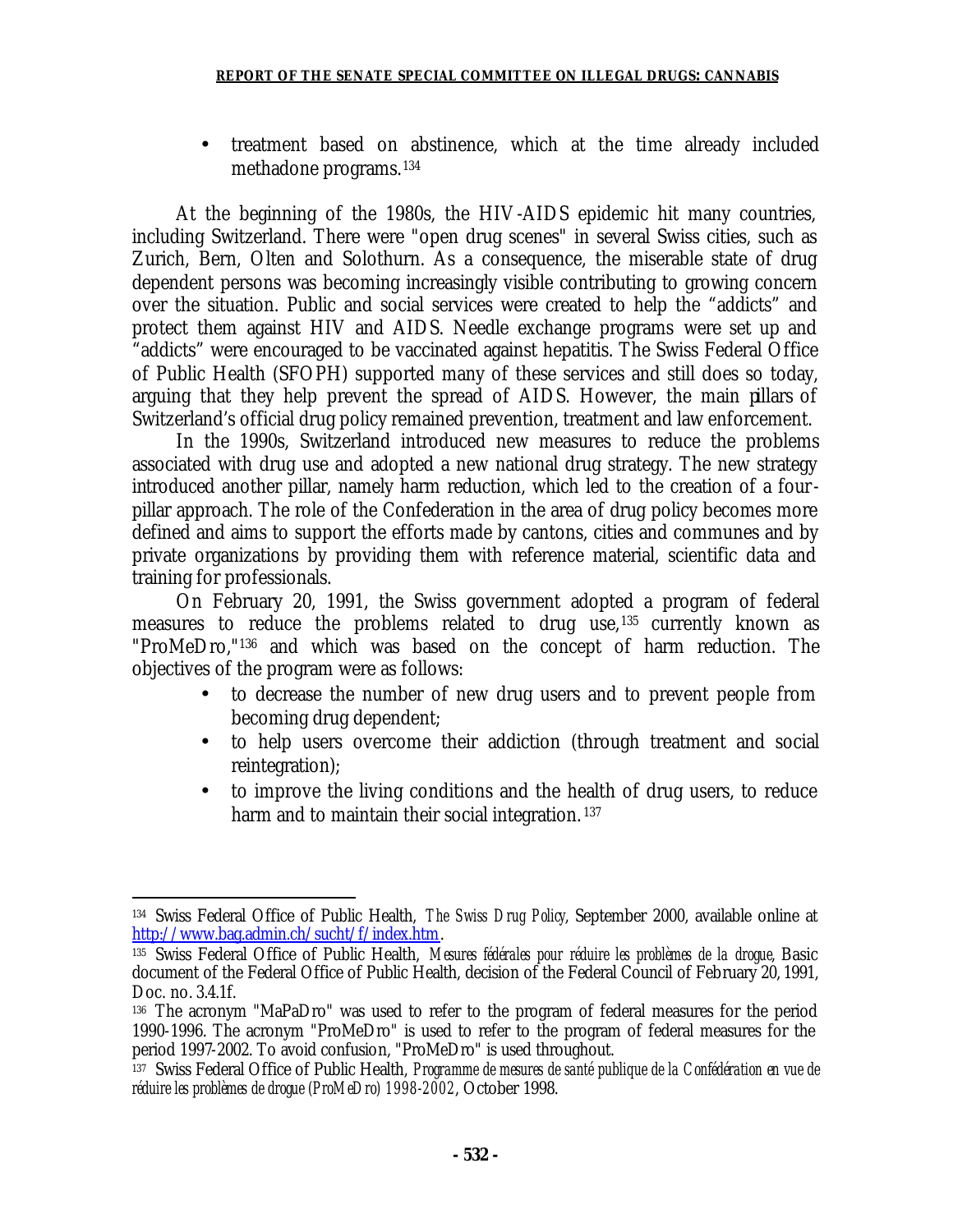To achieve these goals, the following measures were introduced:

- primary and secondary prevention measures aimed at young people and awareness campaigns to prevent them from experimenting with drugs;
- patient management and treatment to help users overcome their addiction;
- harm reduction, AIDS prevention and social reintegration measures to help addicts cope with their dependency in the best possible health conditions and to ensure that the door to a drug-free life remains open;
- ongoing training and development programs for professionals (including those working in the areas of sentencing, programs and social services, as well as hospital workers, pharmacists and family doctors) and for people acting as mediators (such as teachers, youth group facilitators, business personnel and parents);
- the development, co-ordination and regular publication of scientific research on drugs;
- the evaluation of projects and measures in the fields of prevention, patient management and treatment to help identify any gaps or shortcomings, but also to pinpoint and highlight any progress achieved;
- the development of new documentation and information services normally provided by the Swiss Confederation; and
- the co-ordination of measures adopted by the Confederation.

These measures mark the beginning of Switzerland's drug policy, based on a fourpillar approach: prevention, law enforcement, treatment and harm reduction. Between 1991 and 1999, the SFOPH initiated and/or supported approximately 300 projects and programs under the "ProMeDro" initiative at the cost of 15 million francs per year.

Among other activities, the Federal Council asked for a study on heroin-assisted treatment for severely dependent heroin addicts who had failed at other treatment programs. In 1992, the Council passed an order authorizing clinical trials with the medical prescription of heroin, along with a strict scientific evaluation of the trials. The trials began in 1994 and ended on December 31, 1996. The final evaluation report was published in July 1997 and concluded that:

- heroin-assisted treatment for severely dependent heroin addicts improved their physical and/or psychic health, as well as their quality of life (in terms of housing, work and other areas);
- participants' illegal use of heroin and cocaine decreased;
- the users involved in the program committed fewer crimes (the incidence of theft and property and drug trafficking offences fell sharply).<sup>138</sup>

 $\overline{a}$ 138 M.F. Aebi, Martin Killias and Denis Ribeau, "Prescription médicale de stupéfiants et délinquance : Résultats des essais suisses", *Criminologie*, Vol. 32, no. 2, 1999, page 127-148; see also the testimony of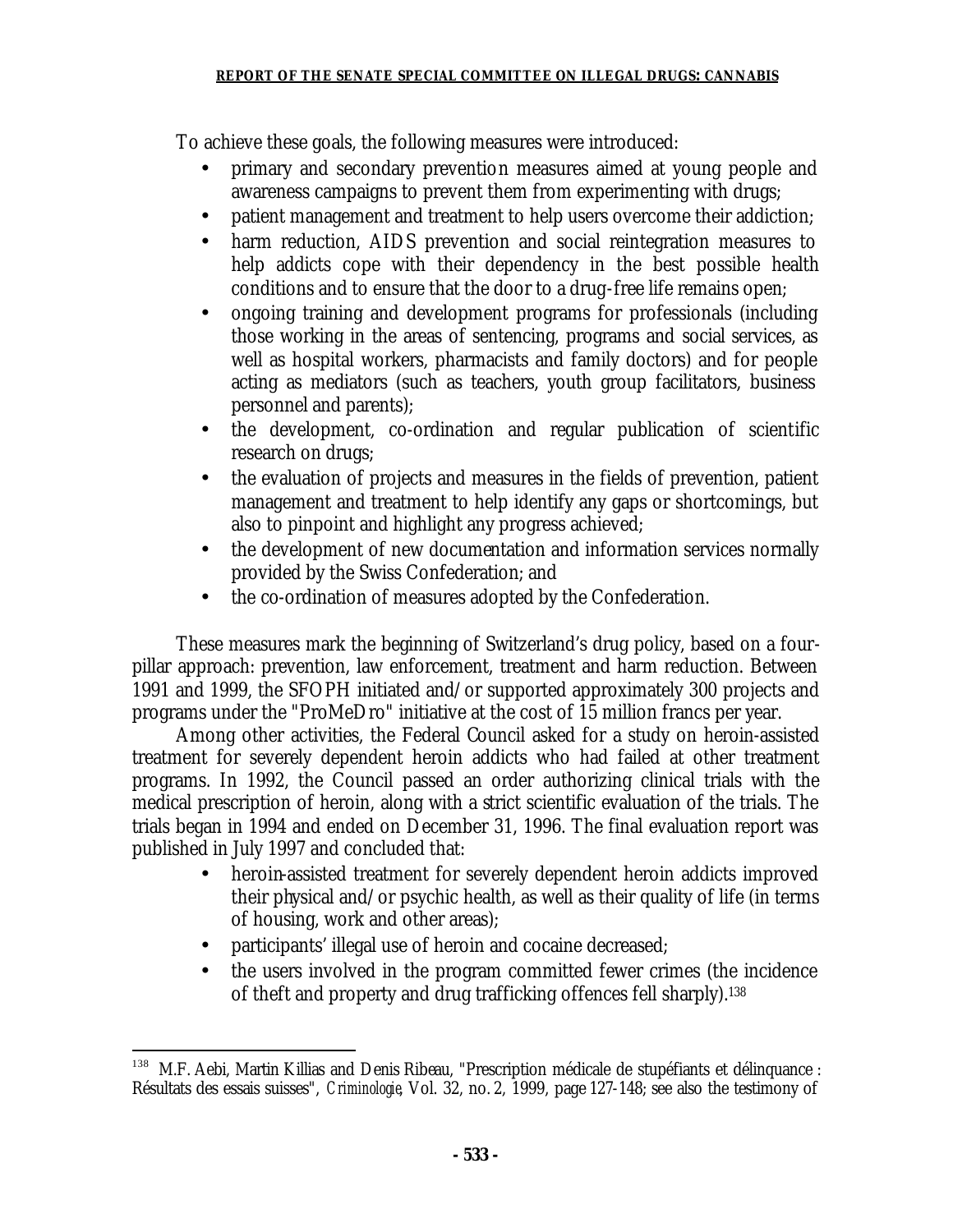The Federal Council followed the report's recommendations, and on March 8, 1999, passed the *Ordinance governing the medical prescription of heroin* authorizing heroin assisted treatment, setting objectives, eligibility criteria, administrative measures and providing for such treatment.

Over the same period in 1993 and 1994, two people's initiatives were presented with opposite objectives. The first initiative called for a strict, abstinence-oriented drug policy ("Youth Without Drugs"),<sup>139</sup> and the second proposed the legalization of drug use ("DroLeg").<sup>140</sup> The federal government and Parliament found both initiatives too extreme and recommended their rejection. On September 28, 1997, Swiss voters rejected the initiative "Youth Without Drugs" by a majority of over 70%. On November 29, 1998, Swiss voters rejected the "DroLeg" initiative with a majority of over 74%. By rejecting both initiatives, the Swiss population showed its massive support for the Confederation's more measured approach to drug policy.

Between the time that these popular initiatives were launched and subsequently voted down, some major events influenced the evolution of Swiss drug policy. In 1994, the violence occurring on the "open drug scenes," from Letten to Zurich, made headlines in the international media. Certain government parties (Socialist, Christian Democrat and Radical) clamoured for decriminalization of drug use, increased access to heroin-assisted treatment, stronger prevention measures and stiffer sentences for drug traffickers.<sup>141</sup> The open drug scene in Zurich was shut down in 1995,142 resulting in new co-operation between the Federal Council, canton representatives and the city of Zurich. A joint task force, called the Drug Delegation, was established. This unusual co-operation made it possible to implement measures that would never have got off the ground under more traditional circumstances: the creation of prison spaces in Zurich for drug traffickers, the adoption of emergency federal measures allowing for more drug addicts to participate in heroin-assisted treatment and the creation of centres for the treatment of hard core users.<sup>143</sup> Today the "open drug scenes" are a thing of the past.

Finally, in October 1998, the program of federal measures to reduce the problems related to drug use (ProMeDro) was renewed for a four-year period. The Confederation set a budget of 18 million francs per year to run this program and staffed it with 15

 $\overline{a}$ Professor Ambros Uchtenhagen, Senate Special Committee on Illegal Drugs, Senate of Canada, first session of the thirty-seventh Parliament, February 4, 2002, Issue 13.

<sup>139</sup> For more information on this initiative, see the Youth Without Drugs Web site at http://www.jod.ch/f\_fr\_index.htm.

 $140<sup>°</sup>$  For more information on this initiative, see the DroLeg Web site at www.droleg.ch.

<sup>141</sup> Swiss Federal Office of Public Health (2000), *op. cit.,* page 10.

<sup>142</sup> See the testimony of the Chief of the Zurich Criminal Police, Senate Special Committee on Illegal Drugs, Senate of Canada, first session of the thirty-seventh Parliament, February 4, 2002, Issue 13.

<sup>143</sup> Boggio *et al.*, 1997, *op. cit.,* page 75-80.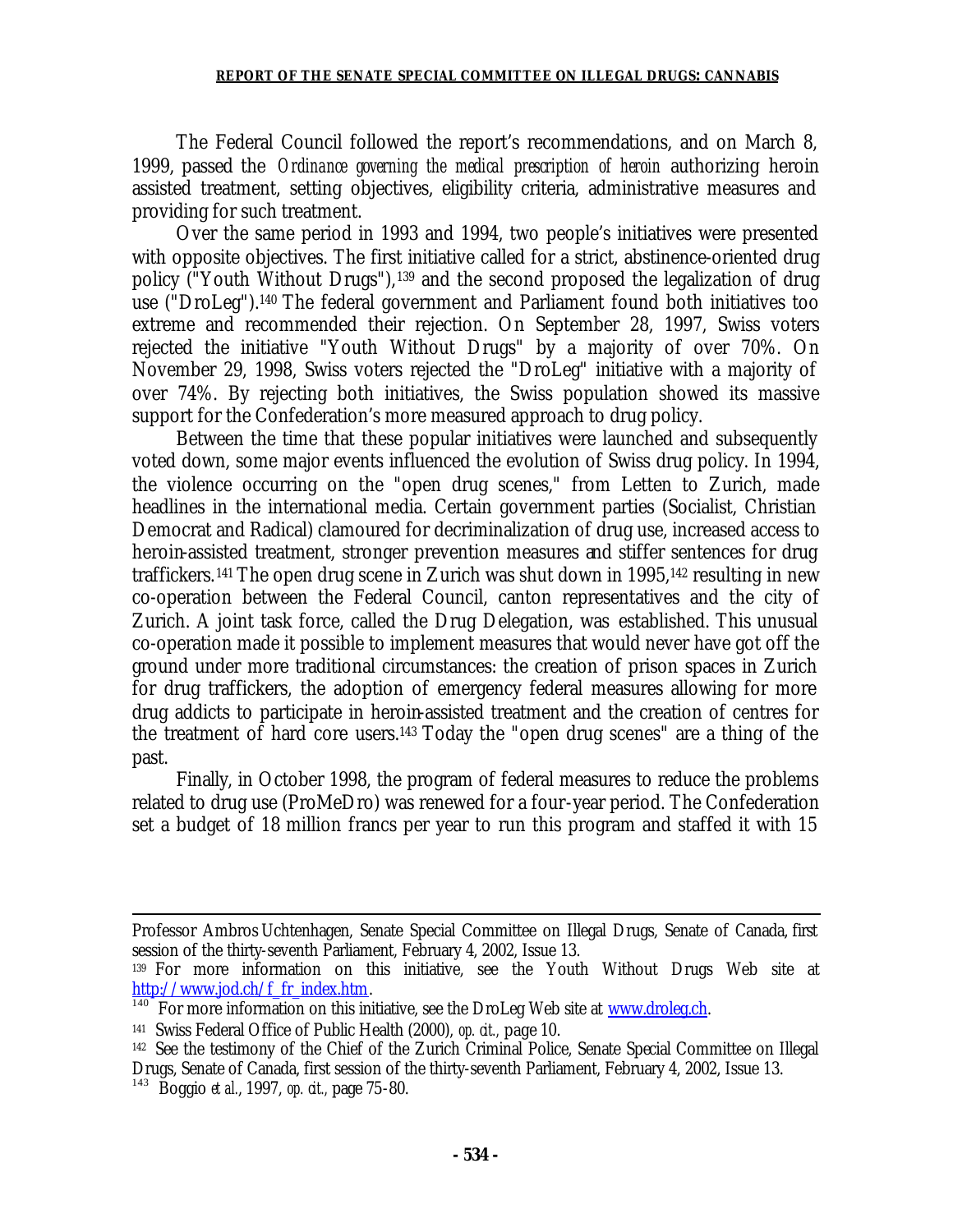positions from the Federal Office of Public Health. <sup>144</sup> The main priorities for ProMeDro from 1998 to 2002 are as follows:

- to strengthen the Confederation's commitment to primary and secondary prevention and early intervention to prevent addiction;
- to consolidate the range of treatments in a co-ordinated system, thereby increasing the likelihood that addiction can be overcome;
- to consolidate harm reduction and social integration measures;
- to establish and operate effectively a national epidemiological monitoring centre based on the focal points REITOX model of the European Monitoring Centre for Drugs and Drug Addiction;<sup>145</sup>
- to forward, in an effective manner, the findings of epidemiological studies, scientific research and evaluations to experts and decision makers;
- to implement a process to foster quality management throughout the entire ProMeDro program, tailored to the needs of the different fields, useful to and used by more than half of the addiction agencies and decision makers concerned (Confederation, cantons, communes, private institutions);
- to ensure optimum co-ordination and organization for various commissions and forums, mainly for the Conference of Canton Delegates on Drug Addiction Problems and the National Drug Liaison Committee.<sup>146</sup>, <sup>147</sup>

The Confederation has thus set itself up as a political hub for drug policy and national co-operation

First pillar: prevention

Prevention measures are aimed primarily at achieving three objectives:

- to prevent drug use among individuals, especially children and youth;
- to prevent the problems and harmful effects related to drug use from spilling over onto the individual and society;

 $\overline{a}$ <sup>144</sup> Federal Office of Public Health (1998), *op. cit.,* page 5.

<sup>&</sup>lt;sup>145</sup> The EMCDDA coordinates a network of 15 information centres, or national focal points, located in each of the member states. For more information, visit the EMCDDA Web site at http://www.emcdda.org/mlp/ms\_fr-4.shtml.

 $146^{\degree}$  The Conference of Canton Delegates usually meets four times a year. It coordinates drug addiction measures, establishes an annual program and priority catalogue, ensures the exchange of information, debates and adopts positions and responds to consultations, defines and discusses related issues and provides development sessions. See http://www.infoset.ch/inst/kkbs/f-statuten.html (in French). The National Committee consists of representatives from the cities, cantons and the Confederation. Its role is to provide follow-up on implemented measures and ensure that those measures are harmonized. <sup>147</sup> Federal Office of Public Health (1998), op. cit., page 6-7.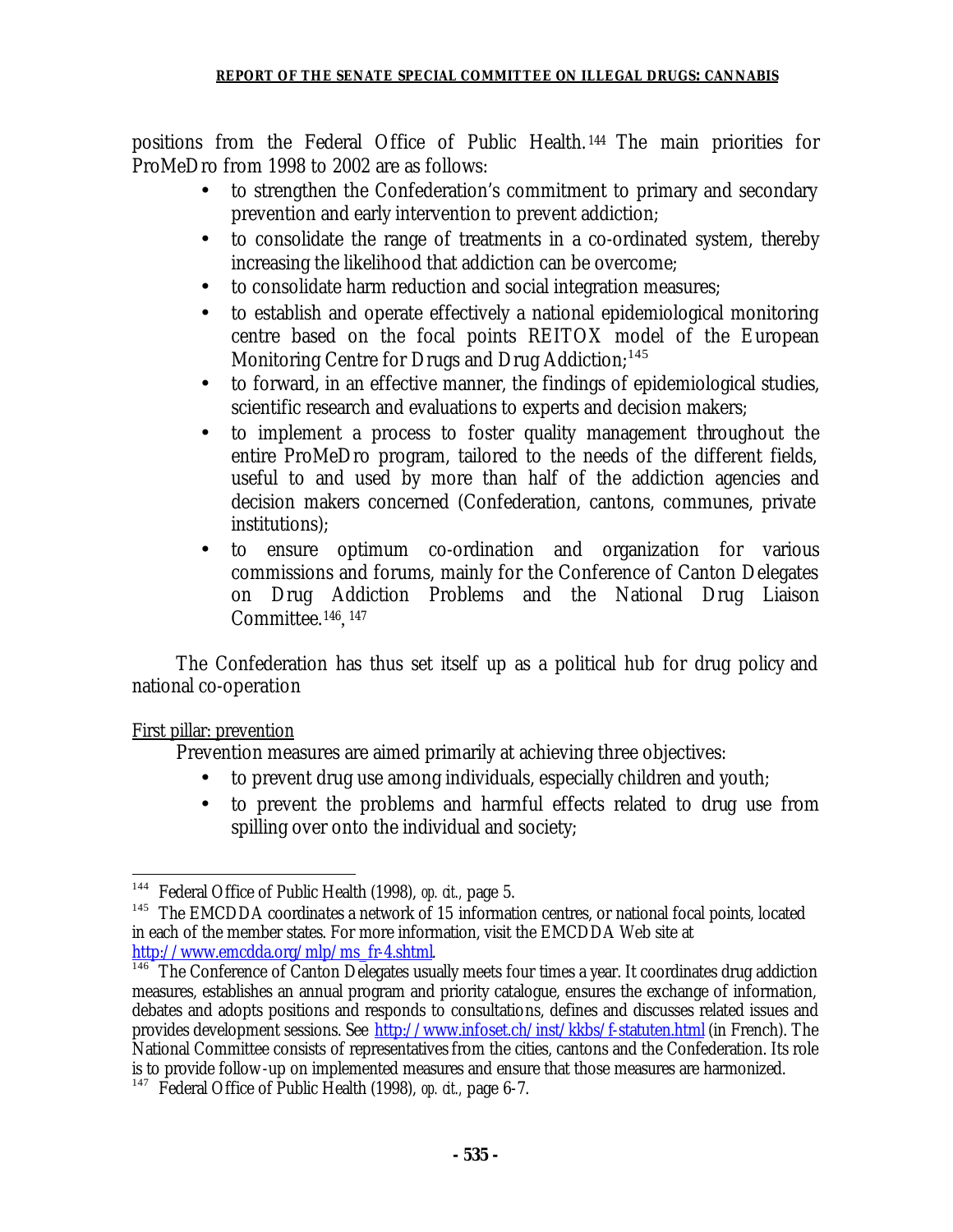• to prevent individuals from going from casual drug use to harmful use and addiction, with all of its known consequences.

It should be pointed out that the most notable change in prevention has been a transition from the concept that prevention was a matter of preventing someone from ever trying drugs to today's concept of preventing the health and social problems related to drug use, thereby integrating the person's social network and environment as well.

# Second pillar: treatment

In Switzerland, there are many types of in-patient and out-patient treatment available to people suffering from drug addiction. The objectives sought through treatment include:

- breaking drug "addicts" of their habit;
- social reintegration;
- better physical and mental health.<sup>148</sup>

As mentioned earlier, heroin assisted treatment has been a recognized type of therapy in Switzerland since 1999. By the end of 1999, there were already 1,650 treatment spaces reserved for hard-core heroin dependent persons in 16 treatment centres. In addition, during the same period, approximately 50% of opiate addicts (estimated to be 30,000) were being treated with medically prescribed methadone, compared to 728 individuals who were receiving this type of therapy in 1979. Those individuals addicted to one or more drugs also have access to in-patient treatment based on abstinence, to a limited number of spaces in transition centres, specialized withdrawal units or clinics, and treatment institutions, as well as out-patient consultation centres.149 In March 1999, there were 100 institutions providing in-patient withdrawal and rehabilitation treatment in Switzerland, for a total of 1,750 spaces.<sup>150</sup>

# Third pillar: harm reduction

The first so-called "low threshold" coping skills institutions made their appearance in Switzerland in the mid 80s. Their purpose was to reduce the health and social risks and consequences of addiction. First and foremost, these institutions gave drug dependent persons a roof over their heads and were often equipped with cafeterias, showers and laundry facilities. They provided addicts with someone who would listen and talk to them. These facilities have evolved over the past ten years and now incorporate medical support for harm reduction (for example, prevention of AIDS and other infections, needle exchange, out-patient medical care, etc.) and social support

 $\overline{a}$ <sup>148</sup> *Ibid.*, page16.

<sup>149</sup> *Ibid.*, page 16-17.

<sup>&</sup>lt;sup>150</sup> Federal Office of Public Health, *The Swiss drug policy: A fourfold approach with special consideration of the medical prescription of narcotics*, 1999, page 7.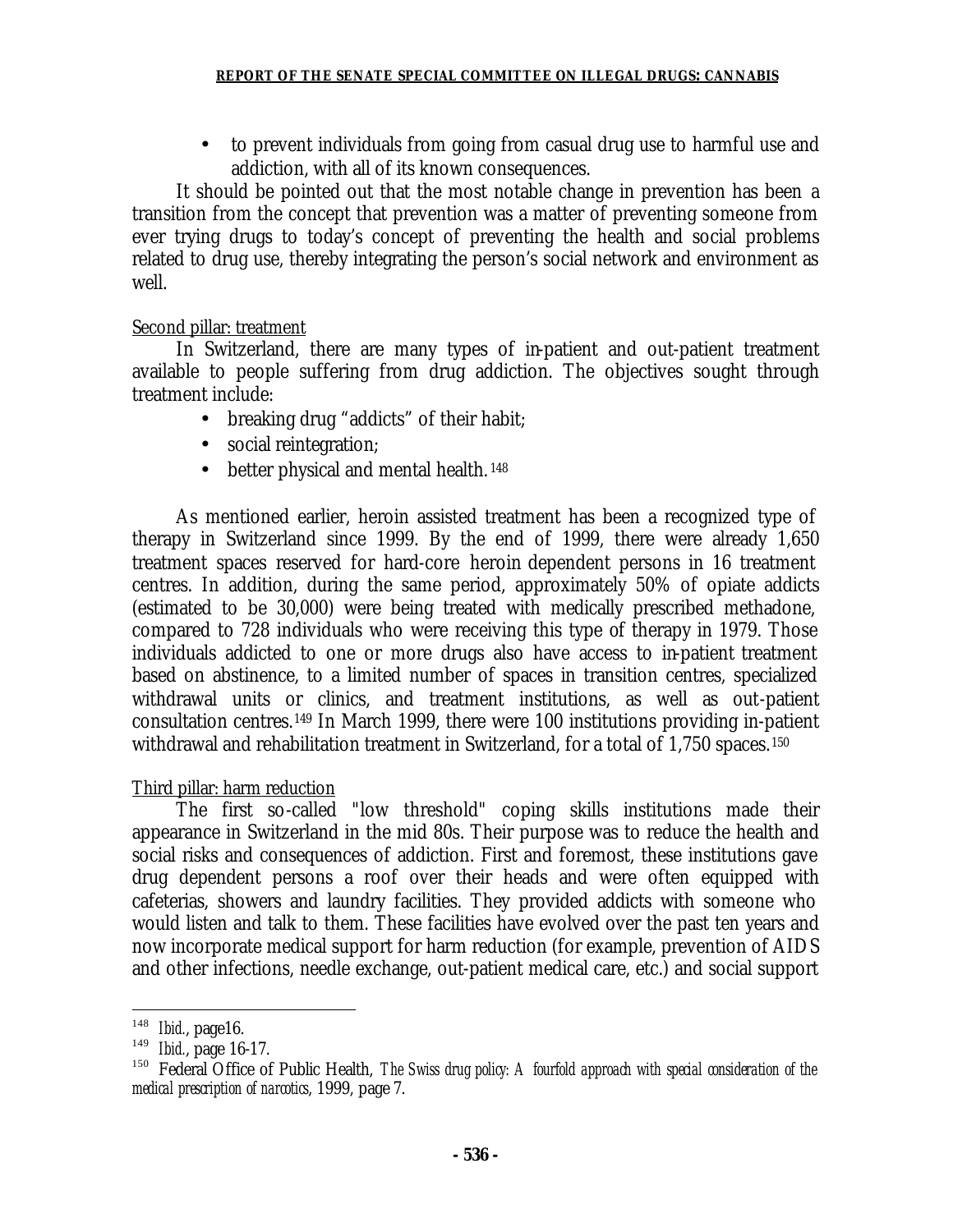(street work, soup kitchens, emergency shelters, low threshold centres, etc.). The Swiss Federal Office of Public Health supports many harm reduction projects as part of ProMeDro. Such projects include:

- needle exchanges for drug addicts and inmates;
- injection sites (a statutory notice makes such sites legal);
- offers of employment and housing;
- support for women who prostitute themselves to buy drugs;
- consultation services for the children of drug-addicted parents.<sup>151</sup>

Furthermore, the cantons, communes and private institutions also provide such programs. In 1995, the SFOPH established a central service to support certain social assistance agencies, particularly those with low thresholds, and to advise the cantons, communes and private institutions on planning and funding harm reduction programs. Drug "addicts" have access to such programs without having to meet any particular prerequisites. The objective of these harm reduction services is to limit as much as possible the negative consequences of addiction so that the "addict" is able to resume a normal existence. In addition, these measures are aimed at safeguarding and even increasing the addict's chances of breaking the drug habit.<sup>152</sup>

## Fourth pillar: enforcement

The primary goal of enforcement is to reduce supply and to fight the trafficking of narcotics, the illegal financial transactions related to such trafficking (for example, money laundering) and organized crime. Users are not the number one target of police operations in Switzerland. Enforcement of the federal *Narcotics Act* is, to a large extent, the responsibility of the cantons, although the Confederation does monitor the situation closely and can call for and carry out police investigations into drug trafficking. It should be noted that canton and commune laws on policing differ and sometimes result in varying interventions. Furthermore, the drug milieu changes quickly and the methods used to fight drug-related problems are improving and adapting to this milieu.<sup>153</sup> These methods include:

- focussing enforcement activities on the manufacturing of drugs, trafficking and money laundering;
- assigning more officers to the "drug police" and making greater use of specialists from other sectors (finance professionals);
- intercantonal and international cooperation (agreements with police forces from neighbouring countries);

<sup>151</sup> <sup>151</sup> Boggio *et al.*, 1997, *op. cit.*, page 19.

<sup>152</sup> *Ibid.*, page 18-19.

<sup>153</sup> *Ibid.*, page 20-21.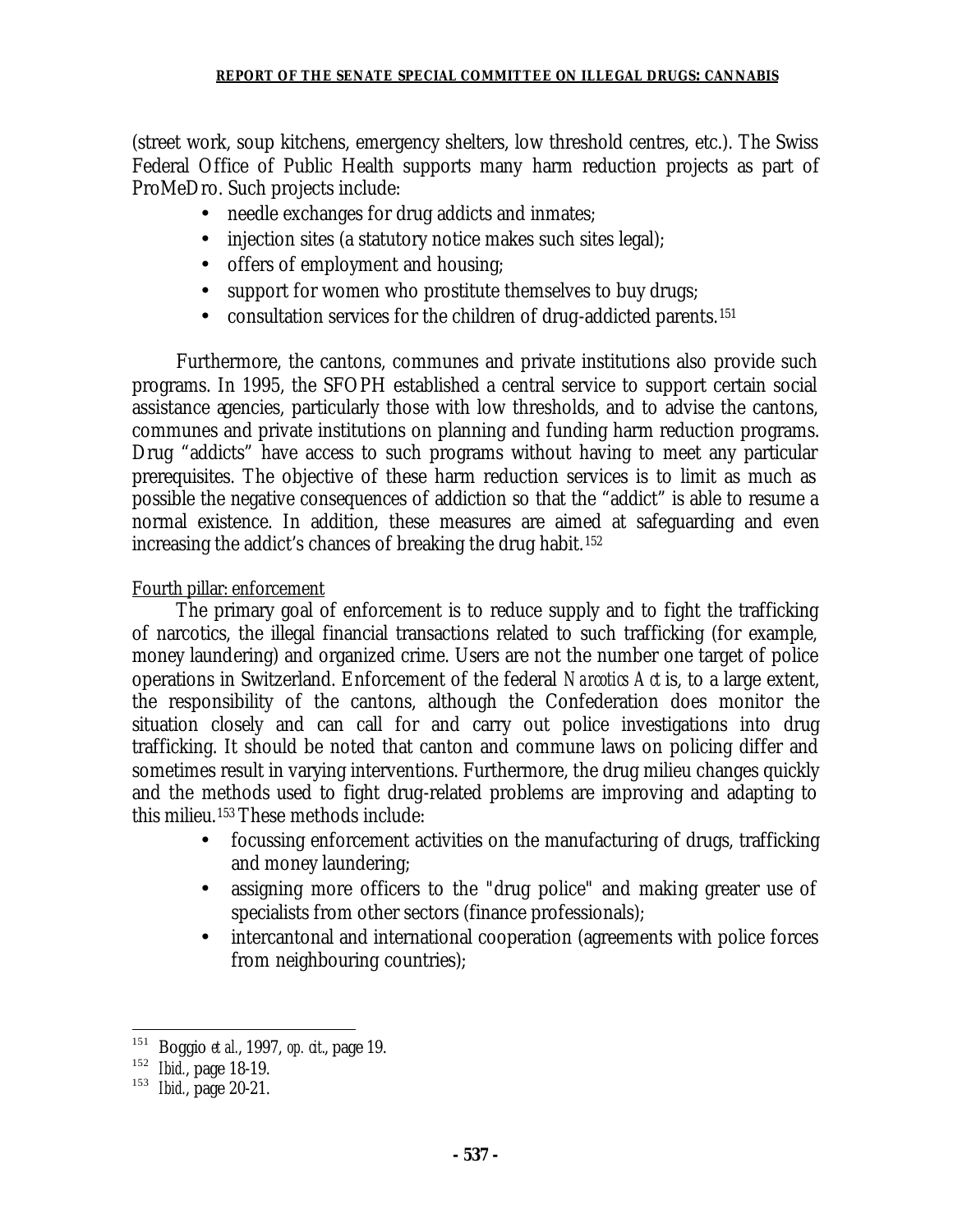- accelerating and improving the processing of information (networking systems and access to the police department networks from many European countries);
- improving cooperation between the police and the private sector (banks, chemical industries, etc.);
- improving police effectiveness and making greater use of front-line liaison workers;
- strengthening the legal structure (for example, policing legislation, witness protection).<sup>154</sup>

# *The legal framework*

Narcotics legislation in Switzerland has, as is the case in many other countries, been closely tied to the evolution of international conventions. For instance, the 1924 *Narcotics Act* was implemented to enable Switzerland to fulfil the commitments it had made by signing the International Opium Convention of 1912. This law prohibited certain narcotics such as opium, coca leaves, morphine, heroin, cocaine and their derivatives. As a result of Switzerland's signing other conventions and of experience gained from enforcing the 1924 *Act*, the federal *Narcotics Act* was totally revamped and a new law adopted on October 3, 1951. This legislation prohibited the growing, manufacture, sale, distribution and possession of opiates, coca derivatives and cannabis. The purpose of the *Act* was, on the one hand, to regulate the use of narcotics for medical purposes and, on the other hand, to fight against both the abuse and illicit trafficking of narcotics. The *Act* was amended slightly in 1970 when Switzerland signed the Single Convention on Narcotic Drugs of 1961.

Indeed, up until the 1960s, the *Act* was primarily a response to Switzerland's commitments under international conventions because narcotic use was relatively marginal and there was not any real narcotics abuse problem per se to warrant specialized legislation. Moreover, the Federal Council had recognized as early as 1951 that drug addiction was a serious pathology that should not be prosecuted as a crime or an offence. When drug-related problems emerged in the early 1970s, the *Act* was revised in 1975 to provide for medico-social and assistance measures for drug addicts, differentiated punishment for drug use and tougher criminal provisions for illegal drug trafficking.<sup>155</sup>

Following Switzerland's accession to the 1971 UN Convention on Psychotropic Substances, the 1972 amendment to the Single Convention and the adoption of the 1988 Convention against Illicit Traffic in Narcotic Drugs and Psychotropic Substances (Switzerland has not yet ratified this convention), the *Narcotics Act* was revised in 1996 to provide for the control of narcotic raw materials. Since then, dependence-producing

 $\overline{a}$ 

<sup>154</sup> *Ibid.*, page 21.

<sup>155</sup> Swiss Federal Council, *Message concernant la révision de la loi sur les stupéfiants*, March 9, 2001.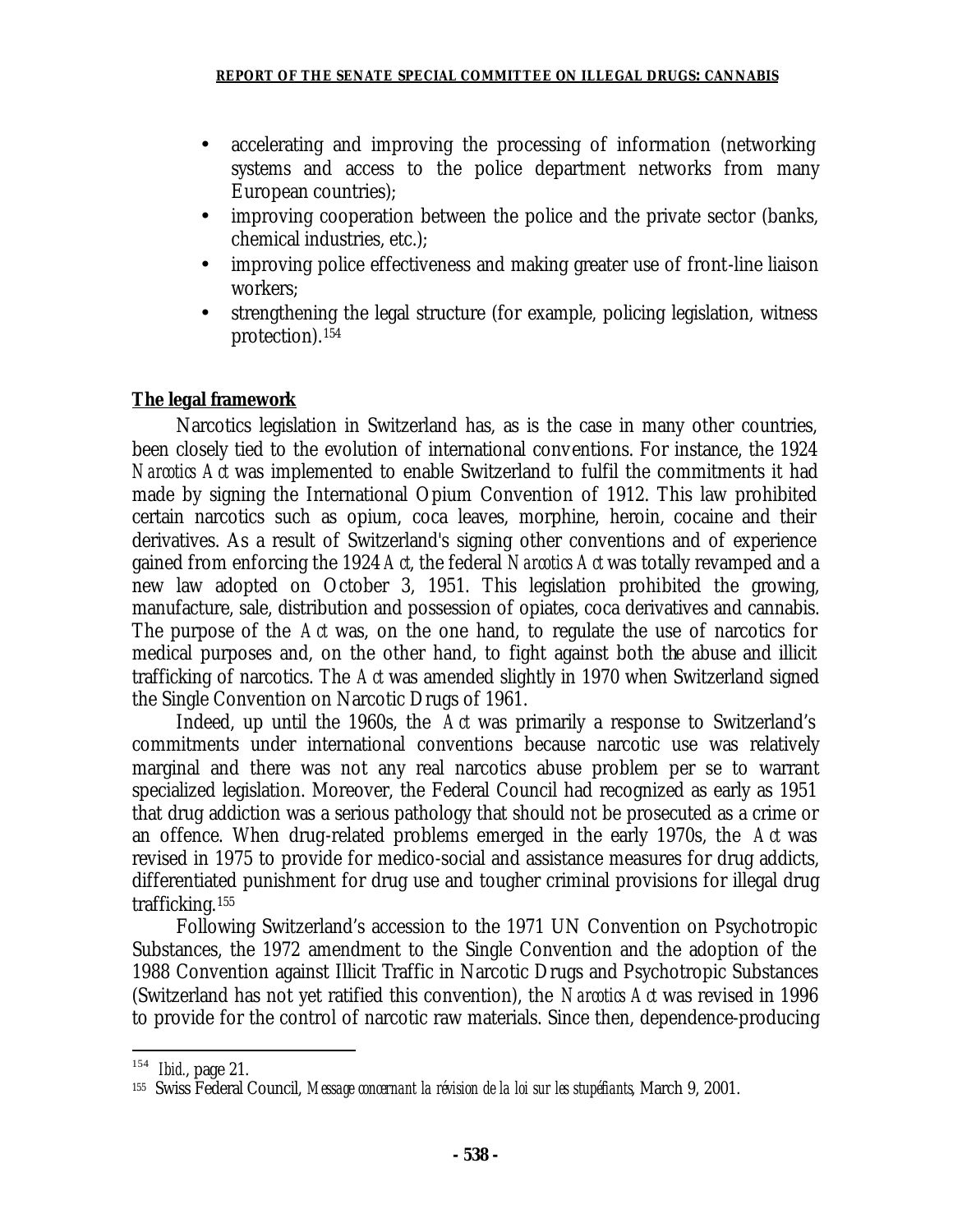substances and preparations with morphine -, cocaine- or cannabis-like effects have been considered narcotics under this legislation (*Narcotics Act*, s. 1).<sup>156</sup> The list of substances is currently compiled by the Swiss Agency for Therapeutic Products.<sup>157</sup>

With respect to the production, distribution, acquisition and use of narcotics, the current legislation provides that narcotics and psychotropic substances cannot be cultivated, manufactured, prepared or sold without cantonal authorization, in accordance with conditions set by the Federal Council (*Narcotics Act*, s. 4). In addition, a special permit from the Federal Office of Public Health is required for the importation or exportation of controlled narcotics (*Narcotics Act*, s. 5). Furthermore, under section 8 of the *Narcotics Act*, the following narcotics cannot be cultivated, imported, manufactured or sold: smoking opium, heroin, hallucinogens (such as LSD) and hemp for the extraction of narcotics or hash. Section 8 also sets out the conditions governing the treatment of addicts with medical prescription of certain narcotics.

The current legislation also contains criminal provisions that apply to: anyone who unlawfully cultivates, manufactures, extracts, processes or prepares narcotics; anyone who, unless authorized, stores, ships, transports, imports, exports, provides, distributes, sells, etc., or buys, holds, possesses or otherwise acquires narcotics; and anyone who finances illicit traffic in narcotics, acts as an intermediary or encourages consumption (*Narcotics Act*, s. 19). Section 19 offenders are liable to imprisonment or a fine depending on the seriousness, according to the *Narcotics Act*, of the act committed. The intentional consumption of narcotics or the commission of a section 19 offence for personal use is punishable by detention or a fine (*Narcotics Act*, s. 19a). For petty offences, the appropriate authority may stay the proceedings or waive punishment and may issue a reprimand (*Narcotics Act*, s. 19a(2)). However, preparing narcotics for personal use or for shared use with others at no charge is not punishable where the quantities involved are minimal (*Narcotics Act*, s. 19b). Finally, anyone who persuades or attempts to persuade someone to use narcotics is also punishable by detention or a fine (*Narcotics Act*, s. 19c).

## A *bill to decriminalize cannabis*<sup>158</sup>

The Swiss Federal Council recently submitted a major bill to Parliament, the cantons and the public for a fundamental revision of the *Narcotics Act*. That bill, which is set to go through the various stages of canton and national consultation, is based on the observation, similar to our own findings, that:

 $\overline{a}$ <sup>156</sup> *Loi fédérale sur les stupéfiants et les substances psychotropes*, October 3, 1951 (as of November 27, 2001) available on line at http://www.admin.ch/ch/f/rs/812\_121/index.html#fn1.

<sup>157</sup> New name of the therapeutic products agency, in effect since January 1, 2002.

<sup>158</sup> See testimony of Ms. Diane Steber Büchli, Swiss Federal Office of Public Health, before the Senate Special Committee on Illegal Drugs, Senate of Canada, first session of the thirty-seventh Parliament, February 4, 2002, Issue 13.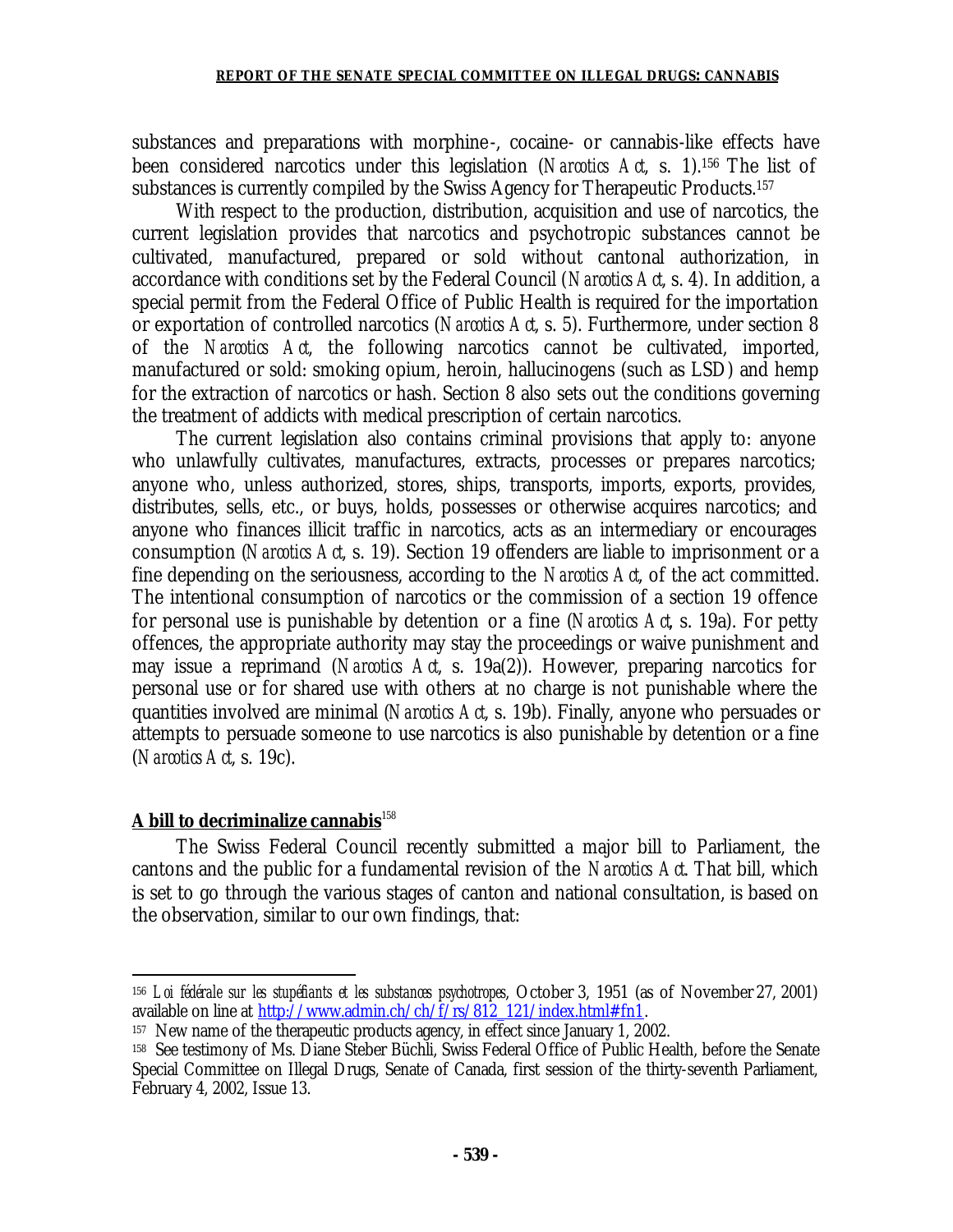#### **REPORT OF THE SENATE SPECIAL COMMITTEE ON ILLEGAL DRUGS: CANNABIS**

 *(…) with regard to cannabis, the gap is too great between the actual situation, the statutory provisions and their implementation. As the Federal Commission on Drug Issues states in its report on cannabis, the prohibitionist system does not prevent cannabis use and cannabis users no longer tend to consider themselves drug users. The risks that cannabis represents for public health must be assessed differently from the way the legislator did it in 1975.*

*At the time, cannabis was considered a gateway drug. It was felt that the pharmacological properties of cannabis led young cannabis users to opiate or amphetamine use. That view was refuted with the 1989 report of the Sub-commission of the Federal Commission on Narcotics.*

*The most recent research supports current findings that the effects of cannabis are less hazardous to health than the effects of alcoholism or tobacco abuse. (…)*

*(…)*

*The number of users of cannabis derivatives has increased. In 1992, according to the Swiss Health Survey of the Federal Statistics Office, 16.3 per cent of young Swiss citizens aged 15 to 35 said they had previously used hash at least once in their lives. In 1997, 26.7 per cent gave the same answer. All OECD countries have observed the same trend. In the United States, for example, the life prevalence of cannabis use in individuals 18 years of age increased from 32.6 per cent in 1992 to 49.6 per cent in 1997.* <sup>159</sup>

The cannabis revision bill is also based on the observation, **in which we wholeheartedly concur**, that "*the available scientific literature establishes no relationship between severity of legislation and life prevalence of cannabis use*."160 It further emphasizes that:

*The weaknesses of the present act are apparent when it comes to fighting the cultivation of hemp used to produce narcotics and the production and sale of cannabis-based products. Enforcing the act in this area is a highly heterogeneous and costly enterprise; the result is a large market that is very difficult to control and has expanded beyond our borders. Moreover, the need to revise statutory provisions in this area is virtually undisputed.* <sup>161</sup>

The purpose of the revision of the act is thus, in particular, to:

- adapt the Act to the actual situation;
- decriminalize cannabis use and acts leading thereto;
- reinforce youth protection;
- regulate the cultivation, manufacture and trafficking of cannabis;
- restrict the obligation to prosecute;
- reinforce repression in certain areas in a targeted manner.<sup>162</sup>

More specifically, the bill would provide (art. 19c) for the decriminalization of the use of cannabis-related products. In addition, preparatory acts to personal use of cannabis-related products would be decriminalized if committed without affording a

 $\overline{a}$ <sup>159</sup> Swiss Federal Council, *Message concernant la révision de la loi sur les stupéfiants,* 2001, page 3554-3555.

<sup>160</sup> *Ibid.,* page 3560. We further discuss this issue in Chapter 21.

<sup>161</sup> *Ibid.,* page 3540.

<sup>162</sup> *Ibid.,* page 3556.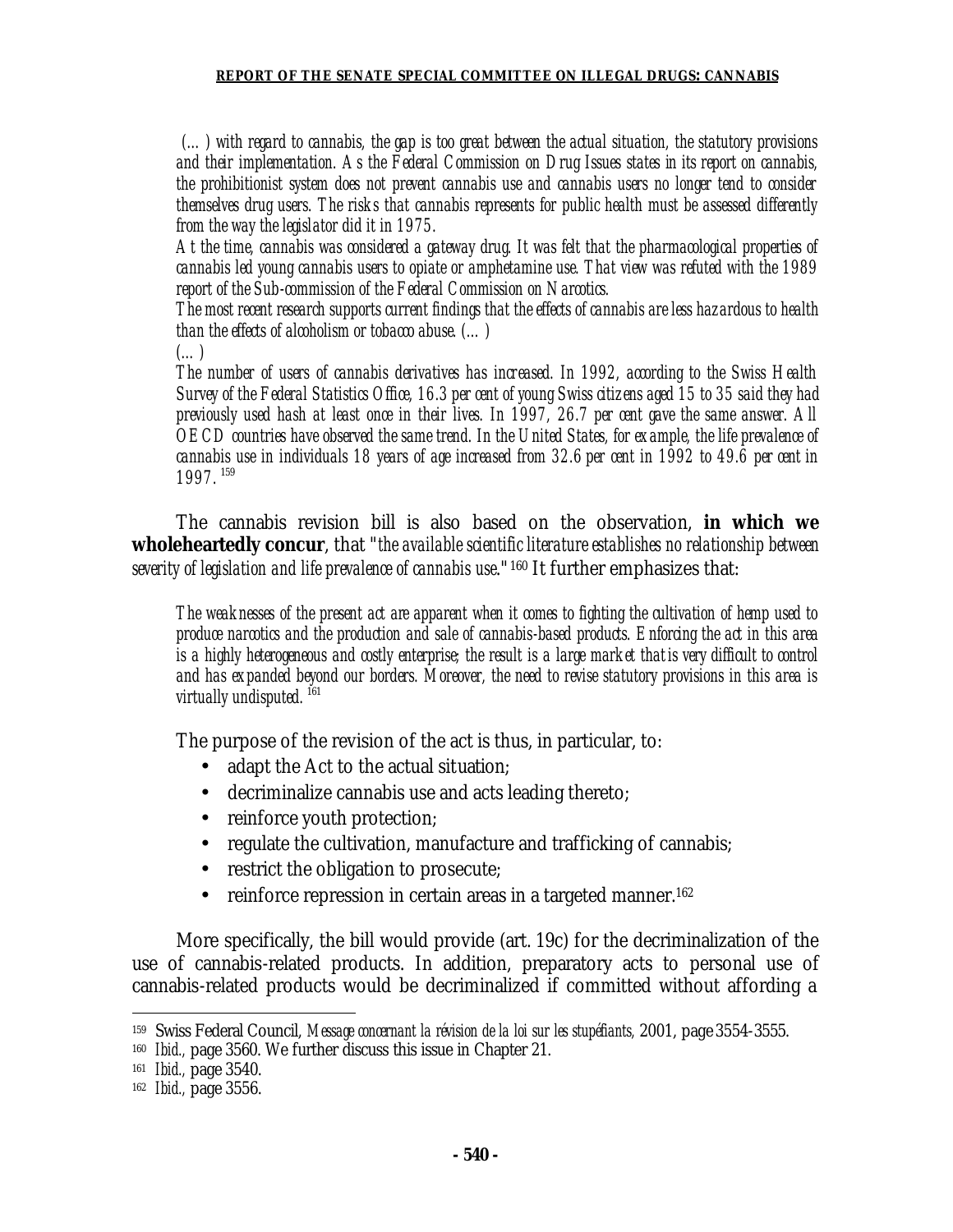third party the opportunity to use drugs. While the bill does not set out specific limits on quantity–as it would be left to the courts to determine whether it was related to personal consumption - the government publication explaining the bill mentions that as a principle, it does related to personal consumption if the quantity does not exceed what is needed for weekly use. In general, this would mean quantities of 30 grams for possession and 10 average-size plants for cultivation. The publication states that these quantities would vary depending on the person, the way it is consumed, etc.<sup>163</sup>

Article 19d would confer on the Federal Council the power – and not the obligation – to determine priorities in criminal prosecutions. Under this power, the Federal Council could, after consultations with the cantons, set out the conditions under which the prosecution and criminalization of certain offences would be waived, if they are conducted under the legal framework discussed in the next paragraph. <sup>164</sup>

If the Federal Council uses its power under article 19d, article 19f sets out conditions under which the cultivation, production and distribution of cannabis and its derivatives would be allowed. Distribution would not be prosecuted under certain conditions: selling to persons under 18 years of age would not be permitted; the product must not represent a significant risk to health; public order must not be disturbed, advertising would be prohibited, etc. Producers must also submit to a set of strict rules: they may produce solely for point of sale located in Switzerland, notify authorities regarding all crops (species, cultivation area, location, etc.), and specify THC levels. The Federal Council can establish a series of rules such as size and lay out of cultivation areas, the number of distribution centres, etc. In addition, cantons would be able to set out more restrictive rules, particularly with respect to cultivated areas and distribution centres.<sup>165</sup>

The Council did request legal opinions on whether its proposals satisfied the three international conventions.166 The two opinions concurred that the decriminilization of personal use and related acts would not contravene international conventions. In addition, the waiver of prosecution (or limitation of criminal prosecution) for cultivation, production and distribution would also be consistent with the three conventions. The Federal Council concludes in its *Message* that:

*In their essential points, the two legal opinions come to the same conclusions. The only difference is in the matter of whether, in cases where a waiver of criminal prosecution in matters pertaining to the cultivation of cannabis and the manufacture and distribution of cannabis products would be introduced, the provisions are sufficient or whether they should be supplemented by a licensing system.* 

 $\overline{a}$ 

<sup>163</sup> *Ibid.,* pp. 3596-3597.

<sup>164</sup> *Ibid.,* p. 3598.

<sup>165</sup> *Ibid.,* p. 3600.

<sup>166</sup> The findings of one of the experts consulted are presented in Chapter 19 above.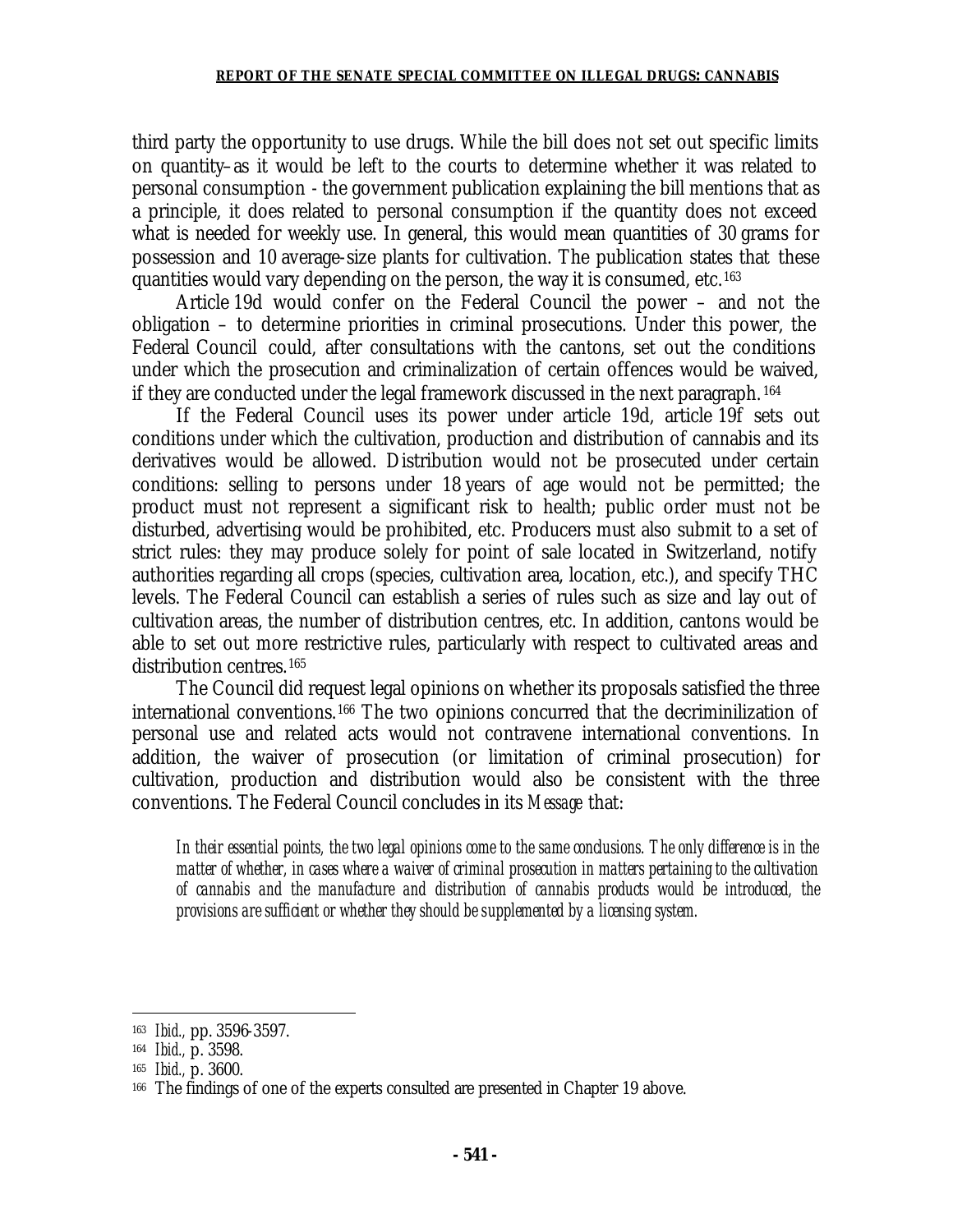#### **REPORT OF THE SENATE SPECIAL COMMITTEE ON ILLEGAL DRUGS: CANNABIS**

*It should be noted on this point that the Netherlands also has a partial limitation on the obligation to prosecute in the areas referred to and that it has not introduced a licensing system. Nevertheless, the principle of the Dutch system has never been disputed as being inconsistent with the UN conventions.*<sup>167</sup>

# *Administration of Swiss drug policy*

The Confederation is the hub of Swiss drug policy and co-ordination and harmonization of the various policies and measures put in place by cantons, cities, local authorities and private institutions. Under section 15c of the *Narcotics Act*, the Confederation is responsible for the following tasks [translation]:

- Through grants or other measures, the Confederation shall encourage scientific research on the effects of narcotics, the causes and consequences of narcotics abuse and ways to combat that abuse.
- The Federal Council shall establish the procedures for awarding and calculating grants and shall determine grant amounts.
- The Confederation shall assist cantons and private organizations in the administration of the *Act*. The Confederation shall, *inter alia*, set up a documentation, information and co-ordination office and encourage the training of staff specialized in the treatment of addicts?. The Federal Council shall establish the relevant procedures.

Under section 15a of the *Narcotics Act*, the cantons are responsible for the following tasks [translation]:

- To prevent narcotics abuse, the cantons shall promote information and consultation and set up the institutions needed to do so.
- The cantons shall provide for the protection of those in need of medical treatment or other assistance on account of narcotics abuse and shall assist their return to work and society.
- The appropriate authorities may delegate certain tasks and responsibilities to private organizations.
- The cantons may prohibit the acquisition of narcotics. They shall give notice of their decisions to the Federal Office of Public Health, which shall relay those decisions to health officials in the other cantons for the information of physicians and pharmacists.
- Prescribing, dispensing and administering narcotics for the treatment of addicts shall be subject to special cantonal authorization.

 $\overline{a}$ 167 Federal Council, *ibid.,* page 3621.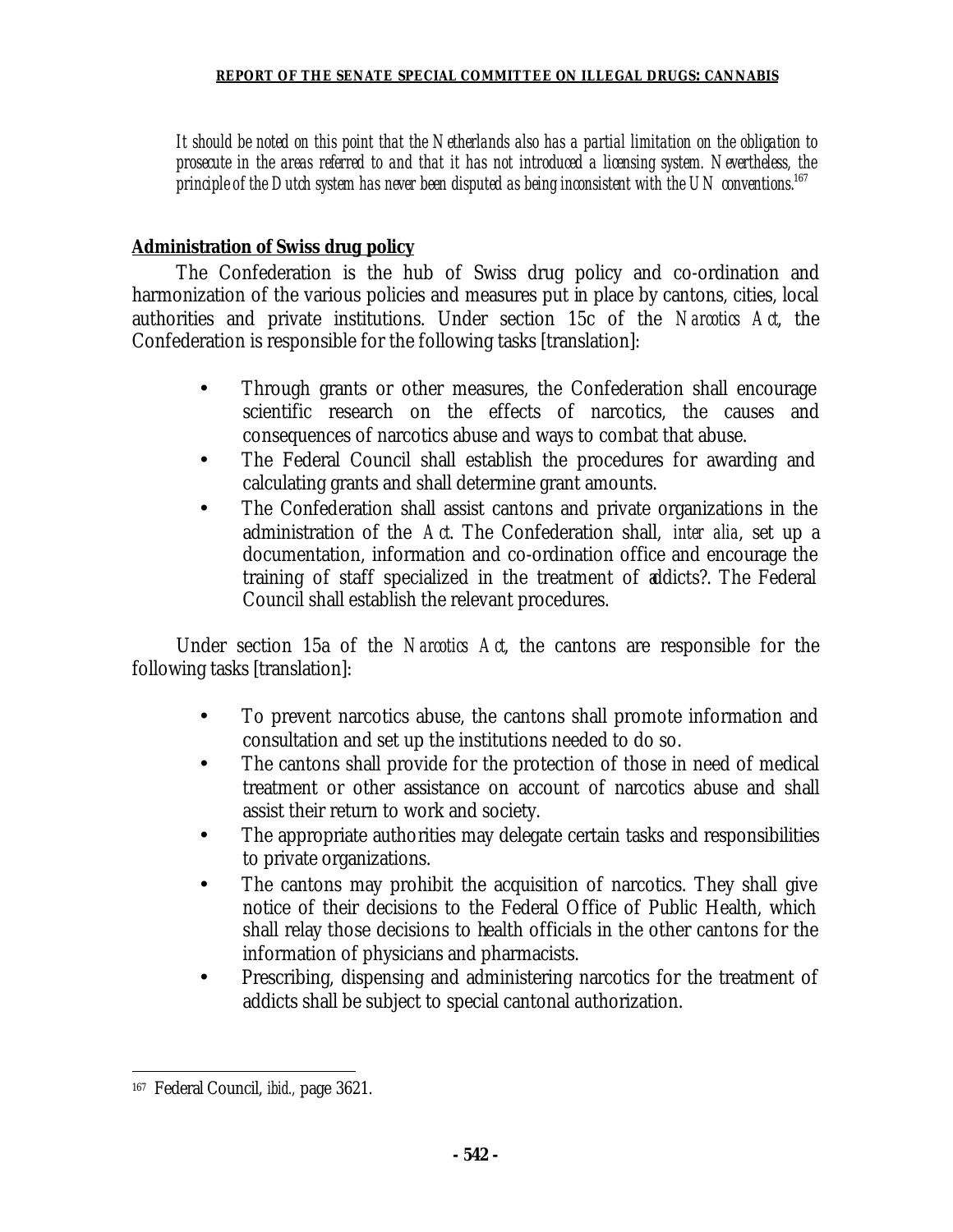Where, owing to addiction, a person might constitute a danger to traffic circulation, the service with knowledge of that danger shall advise the appropriate authority.

In principle, the administration of the *Narcotics Act* falls under cantonal jurisdiction, as the cantons have authority for criminal procedure. There are usually a number of stages in cantonal criminal proceedings: police investigation, preliminary hearing, dismissal or referral to court and court decision. In minor cases punishable by fine or detention–and this is the case for a number of offences under the *Narcotics Act*– a penalty can be imposed by an administrative authority (for example, a prefect). The subject, however, is entitled to object and be tried by a court, usually a police court composed of a single, legally trained judge. Cases of moderate seriousness are usually tried by a district court (correctional court) over which a legally trained judge presides, assisted by lay judges. Finally, the most serious offences are heard by assize courts made up of at least one legally trained presiding judge and a jury of citizens. However, because this type of procedure is lengthy, elaborate and costly, most cantons tend to replace assize courts with either district courts or a higher court made up of permanent judges (criminal court).<sup>168</sup>

The Confederation also plays a role in combating drug trafficking; under section 29 of the *Narcotics Act*, the Federal Office of Police (FOP) is the central Swiss agency responsible for controlling illicit traffic in narcotics. The FOP gathers information for the prevention of offences under the *Act* and to facilitate the prosecution of offenders. In order to do so, the Office maintains contact with other federal government agencies involved (Office of Public Health, Customs Administration, the Swiss Post Office administration, cantonal police authorities, central agencies in other countries and the International Criminal Police Organization (Interpol)). To its cantonal and international partners, the FOP is a focal point for information, co-ordination and analysis in the area of Swiss internal security.<sup>169</sup> Since 1996, after a trial period, the Office has operated a drug database called DOSIS. This database is an invaluable tool for the cantons. Cantonal narcotics squads are connected to the system and have direct access to DOSIS because they are required, as is the FOP, to enter information into the database. This system thus promotes co-operation between the FOP and cantonal police authorities. Only information on the illicit narcotics trade is entered into the system; information on those who only use drugs is excluded.<sup>170</sup>

 $\overline{a}$ <sup>168</sup> Federal Court, *L'organisation judiciaire en Suisse*, available online in French at: http://www.bger.ch/index.cfm?language=french&area=Federal&theme=system&page=content&maskid=195 <sup>169</sup> Federal Office of Police, *Un aperçu de l'OFP*, available online in French at http://www.bap.admin.ch/f/index.htm.

<sup>170</sup> Federal Office of Police, *Exploitation définitive de la banque de données en matière de drogue DOSIS*, June 26, 1996, available online in French at http://www.bap.admin.ch/f/index.htm.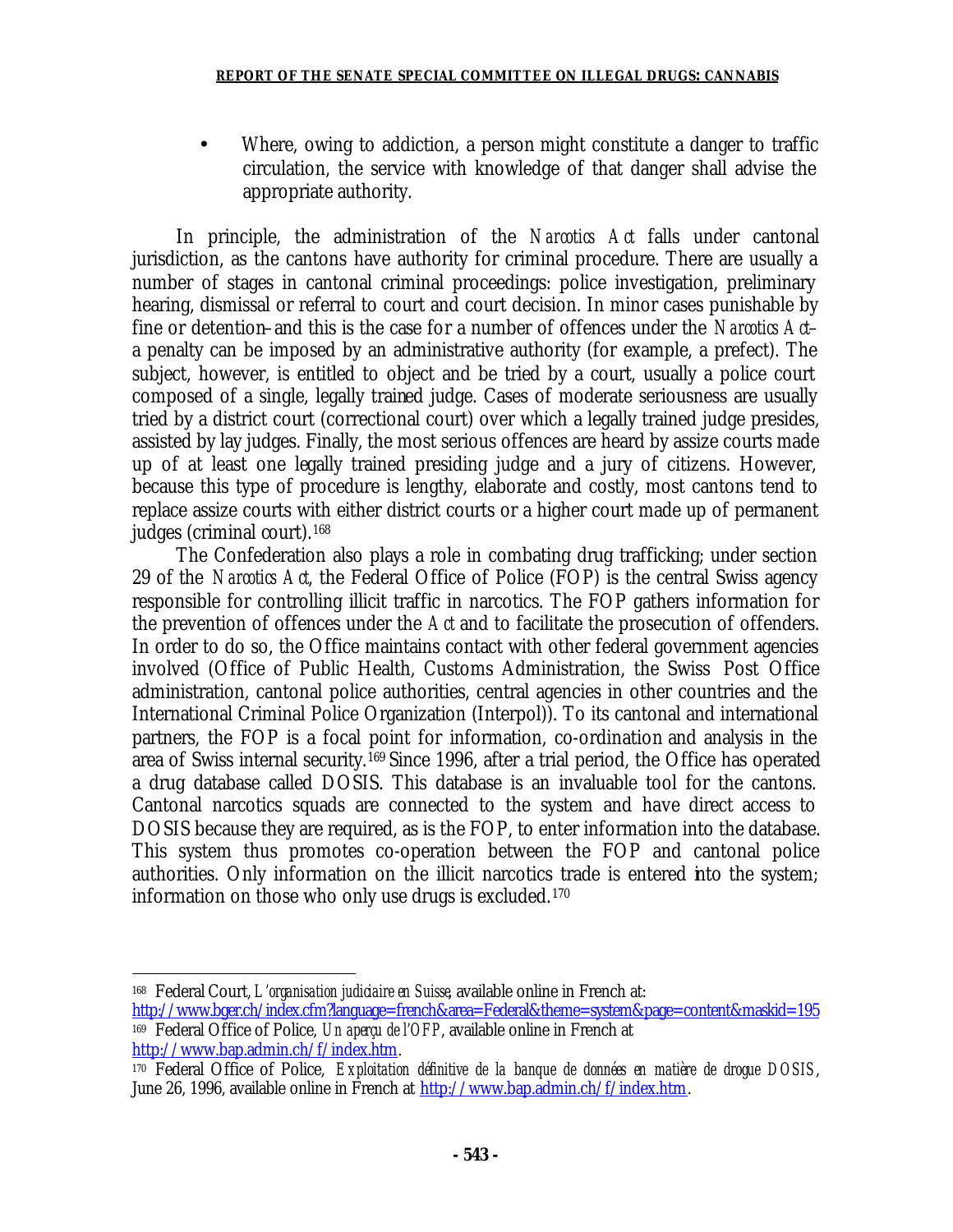#### **REPORT OF THE SENATE SPECIAL COMMITTEE ON ILLEGAL DRUGS: CANNABIS**

### *Statistics on narcotics use and offences under the Narcotics Act*

This section summarizes parts of a Federal Office of Police publication entitled *Situation Suisse: Rapport de Situation 2000* [2000 Situation Report on Switzerland],<sup>171</sup> prepared by the Analysis and Prevention Service as an interim document, given that a comprehensive report is to be published in 2002. It should be noted that the statistics in the report are distorted by methodological deficiencies. Switzerland is a federal state with 26 cantonal entities (cantons and half-cantons) and offences are not recorded based on the same criteria in every canton. Furthermore, the statistics do not make it possible to control double or multiple entries; some suspects may appear repeatedly in the same year or in different cantons. Finally, only some of the criminal acts under the criminal code are taken into account.<sup>172</sup>

### Use

The report found the following trends in 2000:

- a sharp rise in marijuana use;
- a sharp rise in cocaine use;
- a sharp rise in multiple addictions (use of various kinds of narcotics);
- a sharp rise in synthetic drug use (amphetamines and methamphetamines)  $-$  Thai pills<sup>173</sup> have become the "in" drug;
- a downward trend in injection heroin use;
- virtually no open drug scenes in Swiss cities;
- 205 deaths due to drugs and recorded by the police (as compared to 405 in 1991) – those over 27 were the most affected age group, for men and for women, and Zurich and Bern were the most affected cantons, with 50 and 36 deaths due to drugs, respectively;
- 18- to 24-year-olds remain the most frequent users of marijuana, hash and hallucinogens, while those over 30 are the most frequent users of cocaine and heroin. <sup>174</sup>

 171 Federal Office of Police, *Situation Suisse : Rapport de situation 2000*, Analysis and Prevention Service, 2001, available online in French at http://www.bap.admin.ch/f/index.htm.

*Ibid.*, page 7.

<sup>&</sup>lt;sup>173</sup> According to the Federal Office of Police press release, Thai pills contain metamphetamine, and their structure closely resembles that of ecstasy. They come from Thailand, where they go by the name of "Yaba" (drug that makes you go crazy). The tablets bear the letters "WY" and smell like vanilla. The substance is usually smoked, using a sheet of aluminium, or absorbed. The risk of addiction among people absorbing the product by smoking it is at least three times greater than among ecstasy users. This drug is a powerful stimulant with effects comparable to those of crack, but longer lasting. These pills may result in irreparable physical and mental damage (loss of memory, depression). They may also cause paranoid hallucinations and violent fits and create psychological dependence faster than ecstasy. 174Federal Office of Public Health, 2000, *op. cit.,* page 17-37.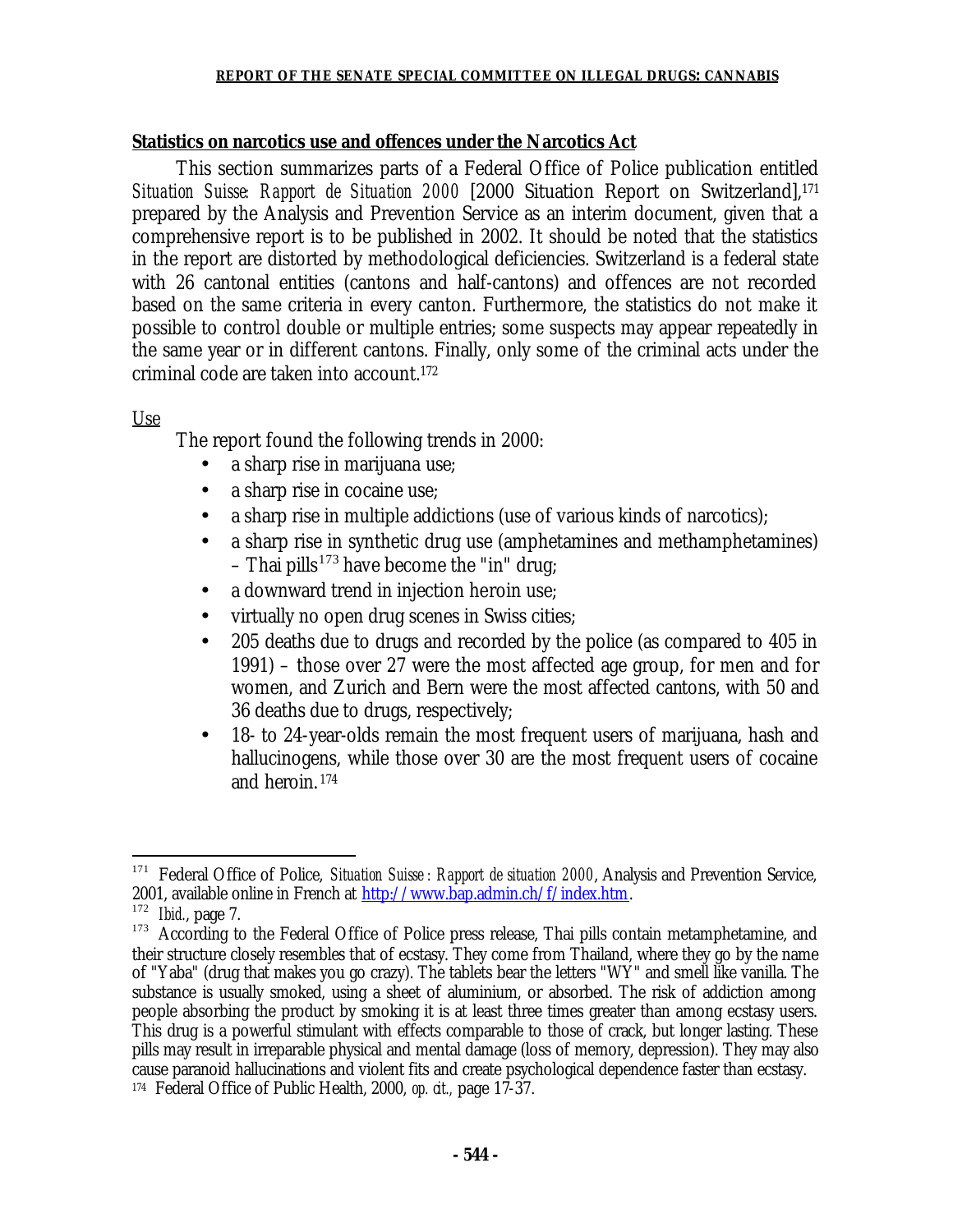### **Offences**

Federal *Narcotics Act* drug-related offences reported cases rose from 44,307 in 1999 to 46,558 in 2000. This represents a significant increase over the 18,800 reported cases in 1990. A comparison of the number of reported cases per offence type in 1997 and 2000 reveals a downward trend in drug trafficking, smuggling, dual offences and an overall increase – with the exception of 1999<sup>175</sup> – in drug use cases.

The number of reported cases of drug dealing in 2000 fell to 3,021 from 3,711 in 1999. This represented a drop of 18.5%. However, some cantons posted a major hike in reported cases. A case in point was the city of Basel, which recorded an increase of 31%. The report urges caution in interpreting these figures, suggesting that the major drop in the number of reported cases is not in fact due to an improved situation in these specific cantons, but rather to a decrease in the number of cases reported by the police as investigation capacity and officers are deployed in other areas. It should be noted that of a total of 3,021 drug trafficking cases, 78% involved foreigners and 22% Swiss citizens. With respect to the sex of offenders, 82% were men and 7% were women. The sex of the remaining 11% was unknown. The largest percentage (45%) of male offenders were aged between 18 and 24, whereas the majority of female offenders were over 30 (56%), followed by the 18-to-24 age group (27%).<sup>176</sup>

 $\overline{a}$ 

<sup>175</sup> *Ibid.*, page 18-19.

<sup>176</sup> *Ibid.*, page 20-23.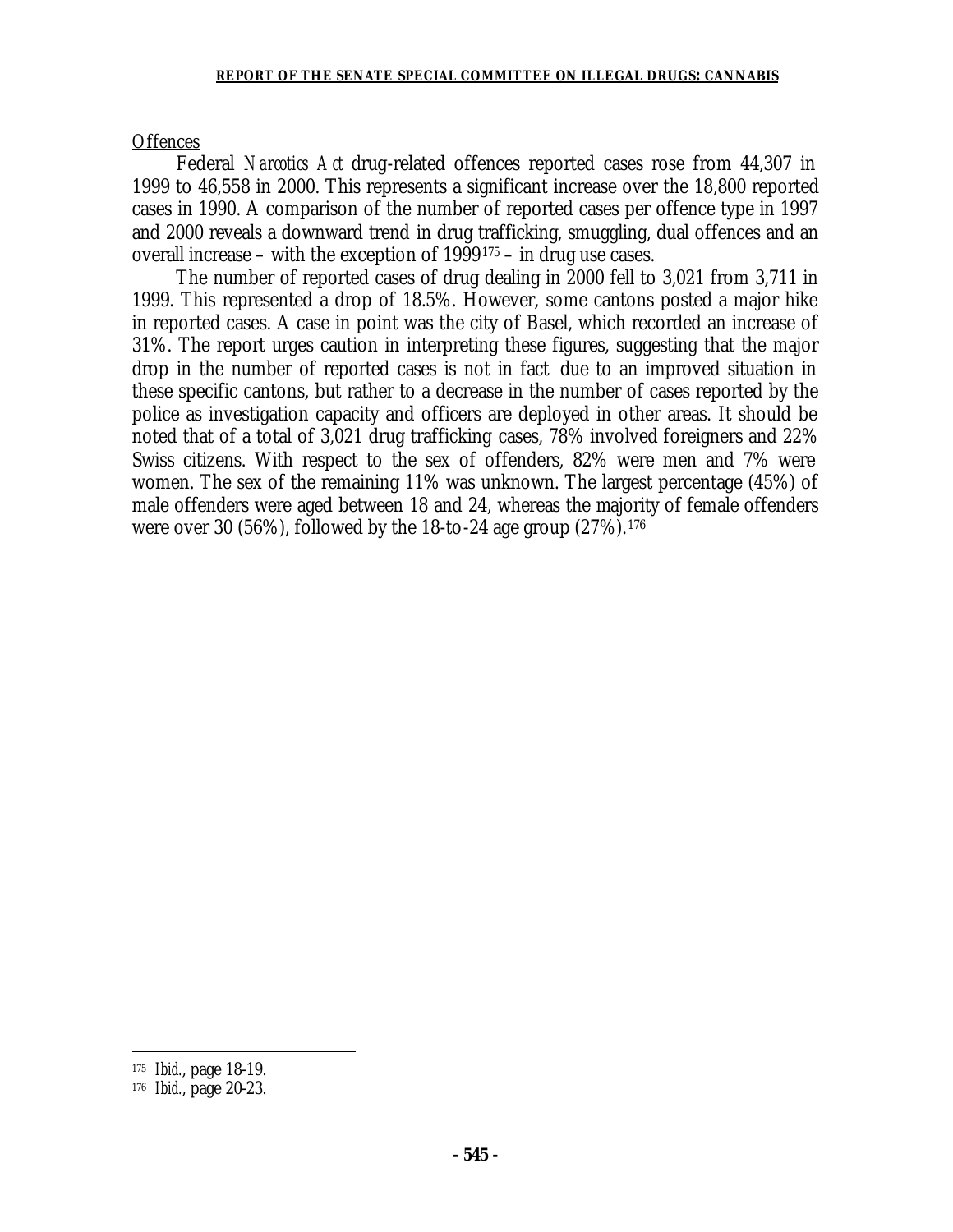## **AUSTRALIA**<sup>177</sup>

Cannabis was generally little known or used in Australia before the 1960s. However, the drug legislation that was passed in the majority of states and territories in the late 1800s and early 1900s (mainly because of the large number of Chinese who smoked opium) provided a framework that lent itself well to the prohibition of cannabis. The first Australian measures designed to control cannabis use were part of an act passed in 1928 in the state of Victoria to penalize the unauthorized use of Indian hemp and Indian hemp resin. Similar acts were subsequently passed in the other states of the Commonwealth. Penalties for the cultivation, possession and use of cannabis were generally quite harsh in the 1960s and 1970s.<sup>178</sup>

The incentive to revise the laws on cannabis use in South Australia came from the recommendations made in 1979 in the *Report of the South Australian Royal Commission into the Non-Medical Use of Drugs.*179 One of those recommendations was that small-scale cannabis use not be considered a criminal offence. In support of that recommendation, the Royal Commission cited a number of overseas states, including 10 American states, where such a measure had yielded good results.

## *National drug strategy*<sup>180</sup>

The National Campaign Against Drug Abuse (1985-1992)

The inception of the National Campaign Against Drug Abuse (NCADA) in 1985 was a watershed in Australian drug policy and introduced a focus on public health and harm minimization. The NCADA emphasized that drug use should be treated primarily as a health issue. The decision was made deliberately to situate the program within the Federal Department of Health rather than the Federal Attorney General's Department, due at least in part to the emergence of HIV/AIDS. But the program from the start involved a strong partnership between the Commonwealth (or federal government), States and Territories. It also intended to foster a partnership between health and law enforcement in a comprehensive strategy involving an integrated approach to licit as well as illicit drugs.

 $\overline{a}$ <sup>177</sup> This section draws to a large degree on the report prepared for the Committee by the Library of Parliament: R. MacKay, (2001) *National Drug Policy: Australia*. Ottawa: Library of Parliament, report prepared for the Senate Special Committee on Illegal Drugs, available online at www.parl.gc.ca/illegaldrugs.asp.

<sup>178</sup> For a history of the laws relating to cannabis in Australia, see: McDonald *et al.*, *Legislative Options for Cannabis Use in Australia*, Commonwealth of Australia, 1994, available online at: http://www.druglibrary.org/schaffer/Library/studies/aus/cannabis.htm.

<sup>&</sup>lt;sup>179</sup> South Australian Government, Royal Commission of Inquiry into the Non-Medical Use of Drugs South Australia 1979, *Final Report* (Chairperson: Sackville).

<sup>180</sup> For an outline of the National Drug Strategy from 1985 to the present, see: http://www.aic.gov.au/research/drugs/strategy/index.html.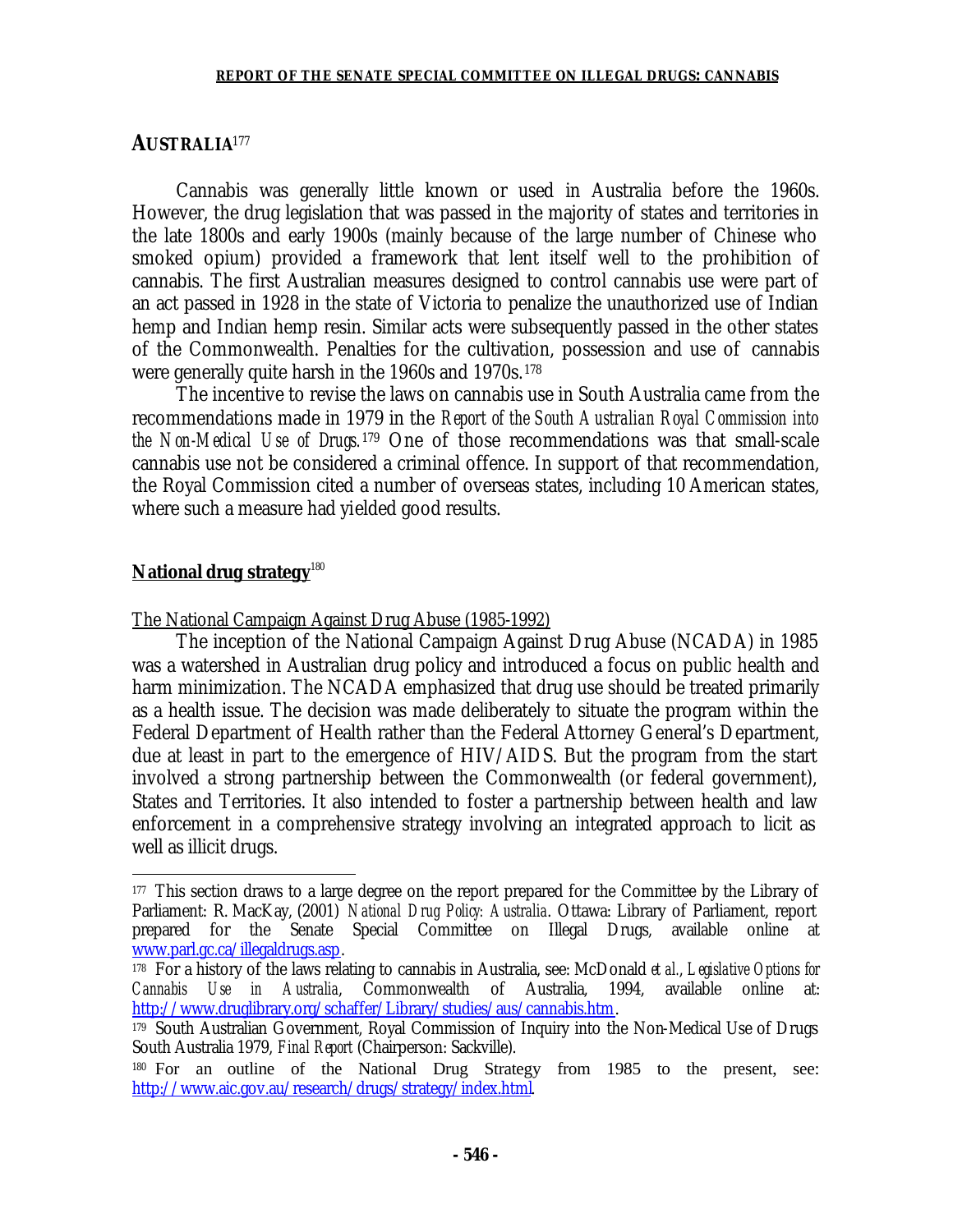The philosophy of harm minimization includes the strategies of supply, demand and harm reduction. The mission of Australia's drug strategy is to improve health, social and economic outcomes by preventing the uptake of harmful drug use and reducing the harmful effects of licit and illicit drugs.

## The National Drug Strategy (1993-1997)

A further principle underlying the new drug strategy was that reliable data, new approaches and evaluation of effort were required. As part of this new effort, the Ministerial Council on Drug Strategy (MCDS) commissioned two independent evaluations of the NCADA to assess progress and make appropriate recommendations. After these two evaluations, one released in 1988 and the other, *No Quick Fix*, in 1992, the campaign was relaunched as the National Drug Strategy (NDS). Incorporating the recommendations from the two evaluations, the National Drug Strategy continued to stress the importance of harm minimization principles. Some of the goals of the Strategy were to:

- Minimize the level of illness, disease, injury and premature death associated with the use of alcohol, tobacco, pharmaceutical and illicit drugs;
- Minimize the level and impact of criminal drug offences and other drugrelated crime, violence and antisocial behaviour within the community;
- Minimize the level of personal and social disruption, loss of quality of life, loss of productivity and other economic costs associated with the inappropriate use of alcohol and other drugs; and
- Prevent the spread of hepatitis, HIV/AIDS and other infectious diseases associated with the unsafe injection of illicit drugs.

The strategic plan identified six specific concepts which were to underpin the development and implementation of drug policy: harm minimization; social justice; maintenance of controls over the supply of drugs; an intersectoral approach; international cooperation; and evaluation and accountability.

Overall responsibility for the broad policy direction and operation of the NDS rests with the MCDS, which comprises both health and law enforcement ministers from each State and Territory as well as from the Commonwealth government. The council meets annually. The National Drug Strategy Committee (NDSC) provides administrative support for the MCDS. It is mandated to develop proposals for the NDS, implement the NDS, develop policy proposals relating to licit and illicit drugs and liaise with other governmental agencies on matters relating to the NDS. It consists of one health and one law enforcement representative from each jurisdiction. The MCDS and NDSC develop national policies and directions which individual jurisdictions then implement as appropriate within their social, political and economic environments.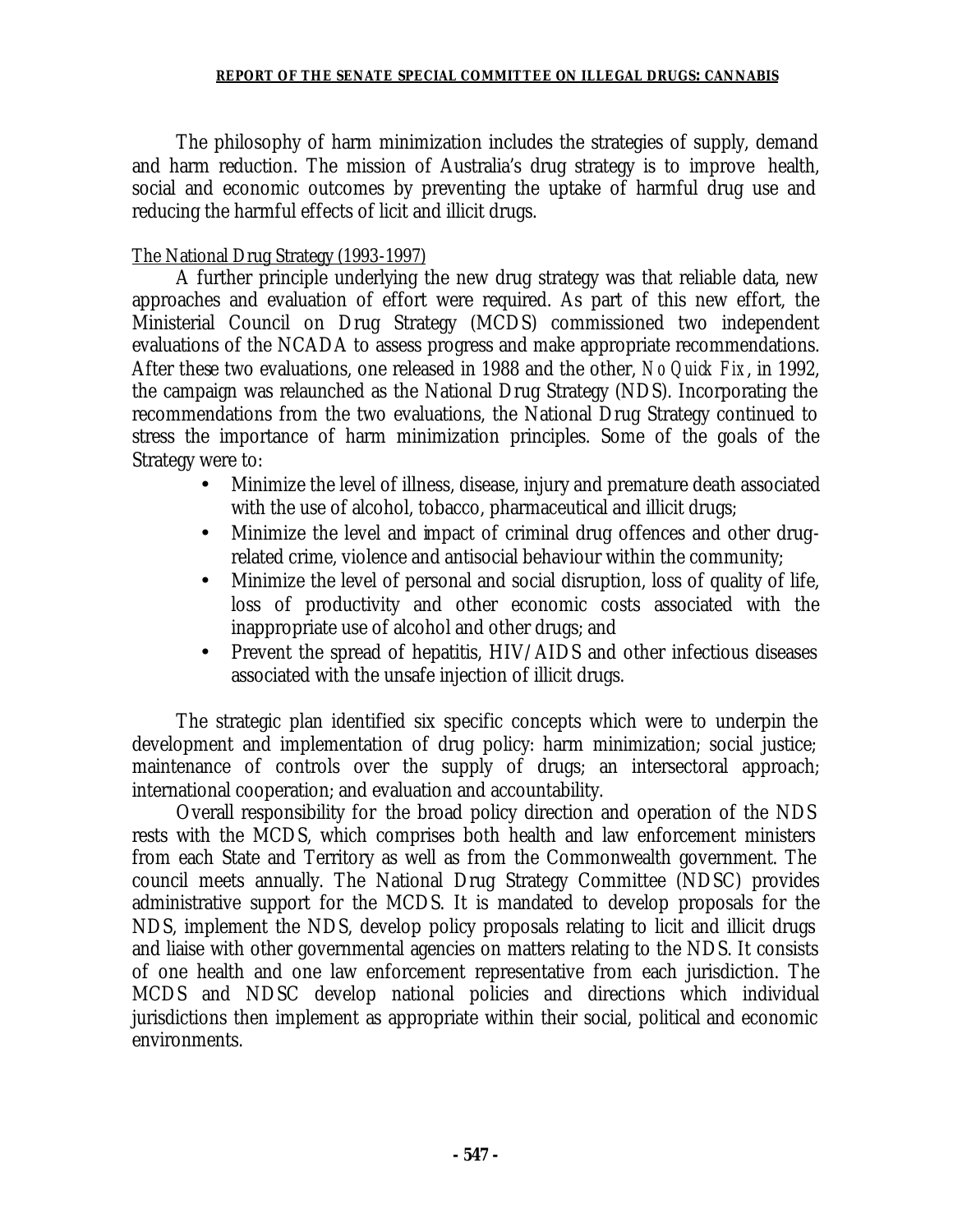#### **REPORT OF THE SENATE SPECIAL COMMITTEE ON ILLEGAL DRUGS: CANNABIS**

Report on the National Drug Strategy  $(1997)^{181}$ 

In 1997 a report evaluating the National Drug Strategy (1993-1997) was produced. This report, entitled *The National Drug Strategy: Mapping the Future*, lauded the NDS for a unique combination of features which had brought it international attention and acclaim:

- The NDS recognizes the complexity of drug issues and the need to provide front-line health professionals and others dealing with drug problems with a wide range of options based on the concept of harm minimization. These range from abstinence-oriented interventions to programs aimed at ameliorating the consequences of drug use among those who cannot be reasonably expected to stop using drugs at the present time;
- The NDS adopts a comprehensive approach to drugs, which encompasses the misuse of licit as well as illicit drugs. Policies and programs to address the problems of illicit drugs, alcohol, tobacco and pharmaceuticals all fall under the aegis of the NDS;
- The NDS approach to drugs stresses the promotion of partnerships– between health, law enforcement, education, non-overnmental organizations, and private industry; and
- The NDS attempts to address drug issues in a balanced fashion. This refers to the appropriate balance of effort between the Commonwealth, States and Territories, a balance between supply and demand reduction strategies, and a balance between treatment, prevention, research and education.

Contrary to the fears of many that harm minimization policies might lead to increased public acceptance and use of illicit drugs, the evaluation found that there was no discernible trend in the use of drugs such as heroin, amphetamines and cocaine, although there was some increase in marijuana use. The NDS was also found to have contributed to the success of the National HIV/AIDS Strategy in reducing the spread of HIV, Hepatitis C and other infectious diseases among intravenous drug users.

# The National Drug Strategic Framework (1998/1999-2002/2003)<sup>182</sup>

The National Drug Strategic Framework maintains the policy principles of the previous phases of the National Drug Strategy and adopts the recommendations of the

 $\overline{a}$ <sup>181</sup> See Eric Single and Timothy Rohl, *The National Drug Strategy: Mapping the Future*, A Report commissioned by the Ministerial Council on Drug Strategy, Canberra, April 1997. Available online at: http://www.health.gov.au/pubhlth/publicat/document/mapping.pdf.

<sup>182</sup> Ministerial Council on Drug Strategy, *National Drug Strategic Framework 1998-99 to 2002-03: Building*  Partnerships, Prepared for the Ministerial Council by a joint steering committee of the Intergovernmental Committee on Drugs and the Australian National Council on Drugs, Canberra, November 1998. Available online at: http://www.health.gov.au/pubhlth/nds/resources/publist.htm.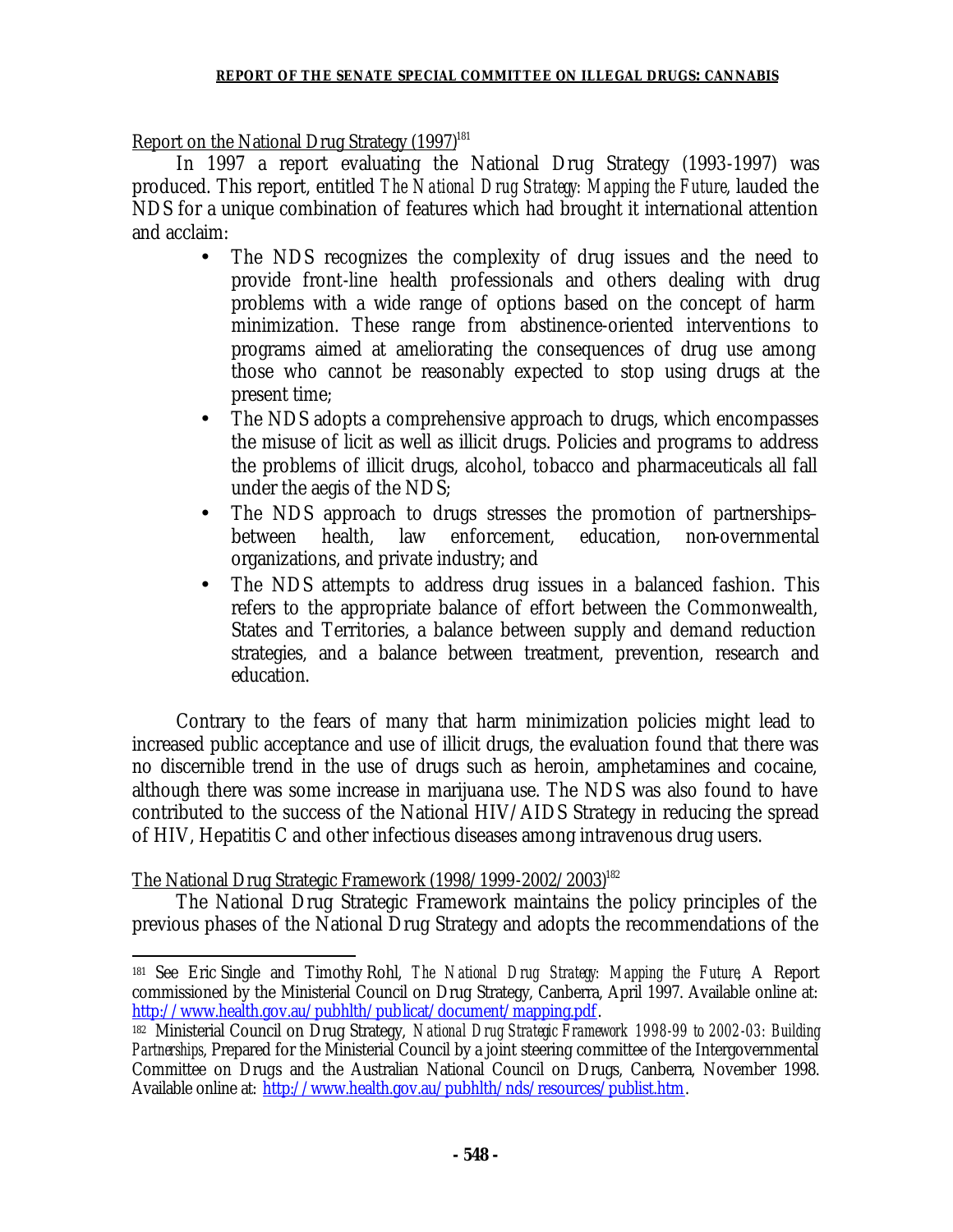report from the previous phase. Its focus remains on harm minimization and continues to seek a balance between supply-reduction, demand-reduction and harm-reduction strategies, emphasizing the need for integration of the various strategies. It also continues the emphasis on evidence-based practice, based on rigorous research and evaluation, including assessment of the cost-effectiveness of interventions.

This next phase of the NDS places emphasis on extending the partnership between health and law-enforcement agencies to take in a broader range of partners, as recommended in the evaluation report. Thus the Intergovernmental Committee on Drugs, which consists of health and law enforcement officers from each Australian jurisdiction, is expanding to include officers from the portfolios of customs and education. The MCDS will now be supported by the Australian National Council on Drugs, consisting of people with relevant expertise from the government, nongovernment and community-based sectors to provide policy advice. These bodies will develop a series of National Drug Action Plans which will specify priorities for reducing the harm arising from the use of licit and illicit drugs, strategies for taking action on these priorities, and performance indicators.

## The National Illicit Drug Strategy  $(1998 -)^{183}$

In 1997, the Australian government launched the National Illicit Drug Strategy "Tough on Drugs" as the next major phase of the National Drug Strategy. Its implementation began in 1998. The Strategy encompasses a range of supply reduction and demand reduction measures at a total cost of AUD \$516 million. Funding for the Strategy is split between demand-reduction strategies, which are being implemented by the Department of Health and Aged Care and the Department of Education, Training and Youth Affairs, and supply-reduction strategies, which are being implemented by the Attorney-General's Department, the Australian Federal Police and the Australian Customs Service. AUD\$213 million has been allocated for a range of supply reduction measures to intercept more illicit drugs at borders and within Australia. Law enforcement efforts include funding for 10 new Federal Police anti-drug mobile strike teams to help dismantle drug syndicates within Australia as well as increased funding for the Australian Customs Service to enhance its capacity to intercept drug shipments.

The remaining AUD\$303 million has been allocated for demand reduction initiatives which cover five priority areas:

- Treatment of users of illicit drugs, including identification of best practice,
- Prevention of illicit drug use,
- Training and skills development for front line workers who come into contact with drug users,
- Monitoring and evaluation, including data collection,
- Research.

 $\overline{a}$ <sup>183</sup> For further details on the National Illicit Drug Strategy, see the Australian Department of Health and Aged Care Web site: http://www.health.gov.au/pubhlth/strateg/drugs/illicit.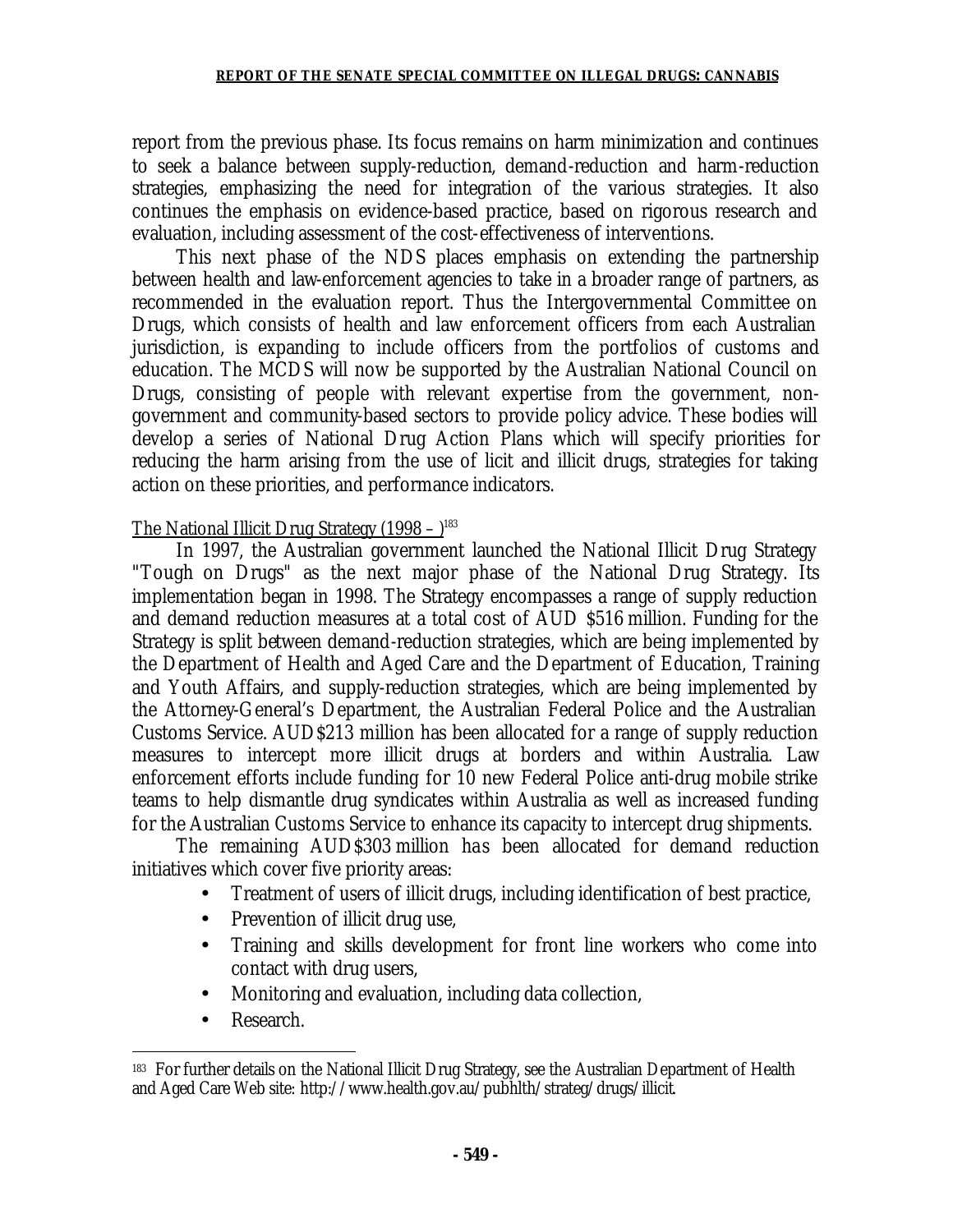In conjunction with the new strategy, the Intergovernmental Committee on Drugs has been established to provide policy advice for government ministers on a full range of drug-related matters.

In June 1999, Commonwealth, State and Territory health and law enforcement Ministers agreed on a national approach to the development of a drug diversion initiative. This was designed to support the diversion of illicit drug users from the criminal justice system into education and treatment. Diversion involves a graduated series of interventions appropriate to the seriousness of the offence and the circumstances of the offender. Diversion is not considered appropriate for trafficking offences. Drug-involved offenders can be cautioned on the streets and provided with treatment referral information if their offence is possession of a small quantity of drugs. They can be sent for assessment or directly to treatment rather than prison, as long as the offence is not serious and they do not pose a threat to society. Courts and correctional systems can also use commitment or referral to community-based treatment as an adjunct to probation or parole from prison. There is also treatment within correctional facilities and corrections-operated or funded therapeutic communities and halfway houses.<sup>184</sup>

## Assessment of the National Drug Strategy  $(2001)^{185}$

Based on the concept of harm minimization rather than the need to eliminate drug use, the NDS recognizes the complexity of drug issues and the need to provide front-line health professionals and others dealing with drug problems with a wide range of options. These options range from abstinence-oriented interventions to programs aimed at ameliorating the consequences of drug use among those who cannot reasonably be expected to stop using drugs immediately. The goals, strategies, guiding principles and performance indicators for the NDS are established by a National Drug Strategy Committee. This committee consists of high-level civil servants from health and law enforcement ministries of each state and territory as well as their counterparts from the federal government. This shared decision-making has been seen as a strength of the NDS since it enhanc es government co-operation and ensures a high level of visibility for the drug strategy.

Professor Eric Single noted that the Australian government had followed up on a number of the recommendations he had made to improve the NDS. For example, the NDS was renewed for five years, funding was increased, a specialized NDS unit was

http://www.health.gov.au/pubhlth/nds/resources/publist.htm.

 $\overline{a}$ <sup>184</sup> For further information, see: Ministerial Council on Drug Strategy, *National Action Plan on Illicit Drugs, 2001 to 2002-03*, Prepared by the National Expert Advisory Committee on Illegal Drugs, Canberra, July 2001. Available online at:

<sup>&</sup>lt;sup>185</sup> See testimony of Professor Eric Single before the Senate Special Committee on Illegal Drugs, Senate of Canada, first session of the thirty-seventh Parliament, May 2001. Available online at: www.parl.gc.ca/drogues-illicites.asp.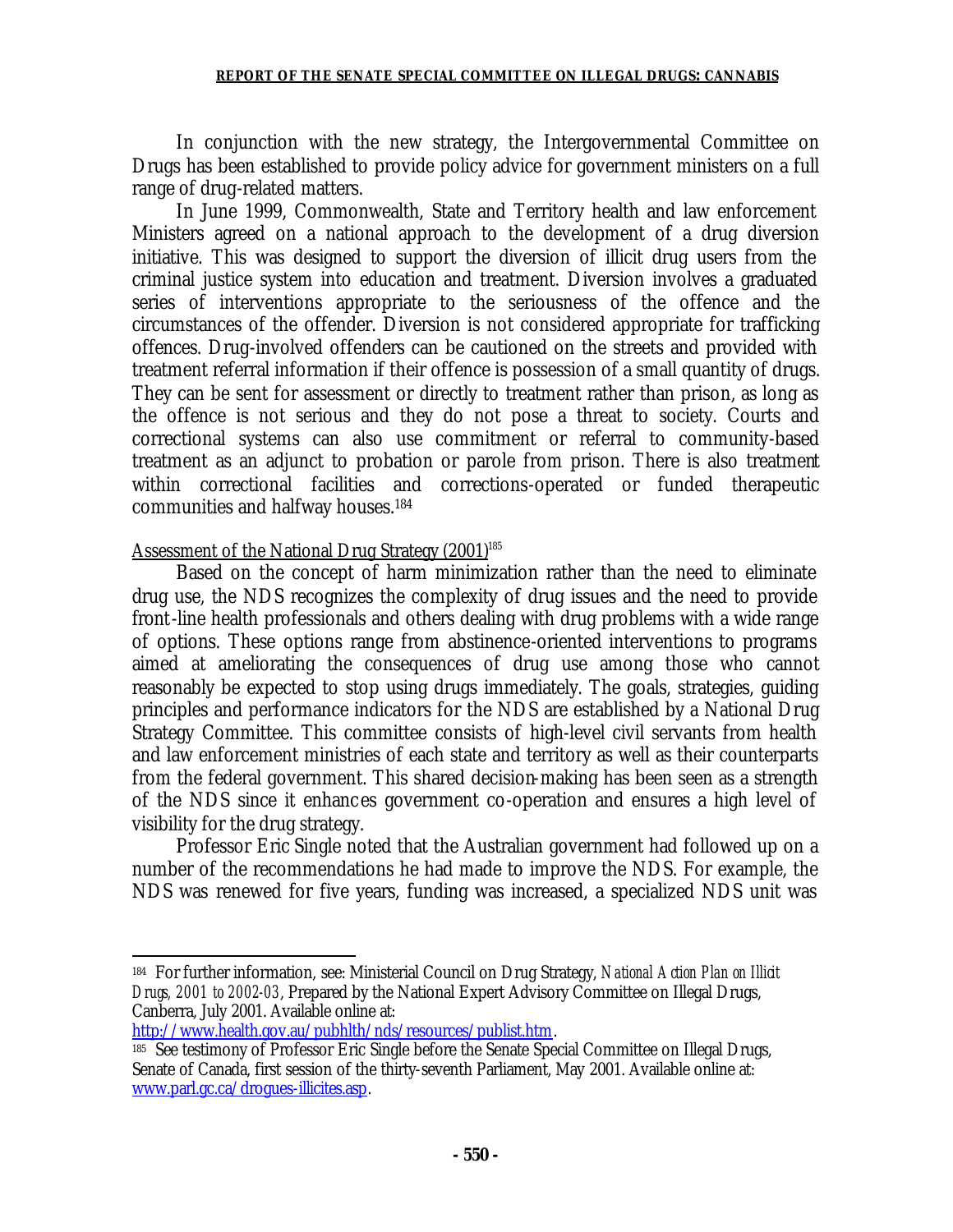created within the Commonwealth Ministry of Health, and action plans were developed with regard to other recommendations.<sup>186</sup>

## *Legislative framework*

Under Australia's federal structure, criminal law– and responsibility for enforcing drug laws–is primarily the responsibility of state governments. Australia has ratified the three major international treaties on illicit drugs, and the obligations under those treaties are effected in three pieces of federal legislation: the *Narcotic Drugs Act 1967*, the *Psychotropic Substances Act 1976* and the *Crimes (Traffic in Narcotic Drugs and Psychotropic Substances) Act 1990*.

### The drug laws in Australian jurisdictions

The law relating to illicit drugs is made and enforced in Australia on a state and territorial level. It varies markedly between jurisdictions, but its structure is broadly similar. The key legislation from each jurisdiction is as follows:

| <b>New South Wales</b>              | Misuse and<br>Trafficking Act<br>1985;<br>Drug<br>Drug Court Act 1998                    |  |  |  |
|-------------------------------------|------------------------------------------------------------------------------------------|--|--|--|
| Victoria                            | Drugs, Poisons and Controlled Substances Act 1981                                        |  |  |  |
| Queensland                          | Drugs Misuse Act 1986; Drug Rehabilitation (Court<br>Diversion) Act 2000                 |  |  |  |
| Western Australia                   | Misuse of Drugs Act 1981                                                                 |  |  |  |
| South Australia                     | Controlled Substances Act 1984                                                           |  |  |  |
| Tasmania                            | Poisons Act 1971                                                                         |  |  |  |
| <b>Northern Territory</b>           | Drugs of Dependence Act 1990                                                             |  |  |  |
| <b>Australian Capital Territory</b> | Drugs of Dependence Act 1989                                                             |  |  |  |
| Commonwealth                        | Customs Act 1901                                                                         |  |  |  |
|                                     | Narcotic Drugs Act 1967                                                                  |  |  |  |
|                                     | Psychotropic Substances Act 1976                                                         |  |  |  |
|                                     | Crimes (Traffic in Narcotic Drugs and Psychotropic<br>Substances) Act 1990 <sup>87</sup> |  |  |  |

 $\overline{a}$ <sup>186</sup> *Ibid.*

<sup>187</sup> The illegal drug legislation in effect in the states and territories may be consulted online at: http://www.aic.gov.au/research/drugs/context/legislation.html.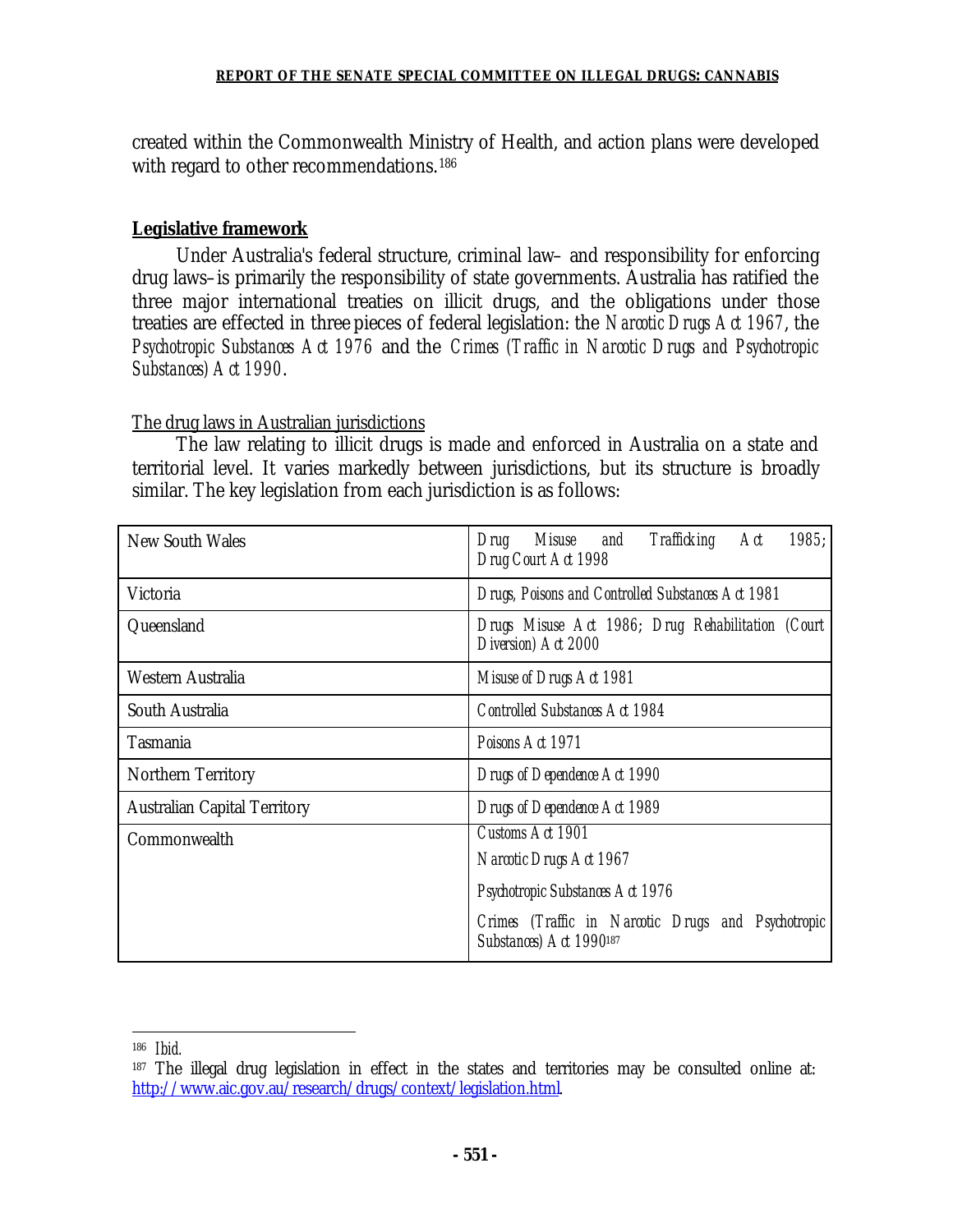Each act creates, in one form or another, the basic offences of possession, use, cultivation, production and trafficking, supplying and selling. The acts also contain lengthy schedules, derived from various international conventions, listing which drugs are prohibited, and defining various amounts, such as "traffickable" and "commercial" quantities. These quantities are used to determine maximum penalties for sentencing purposes.

The typical maximum penalties for the more serious offences, such as trafficking in "commercial quantities," are in the range of 25 years to life, although most jurisdictions apart from Queensland set lower maximums for offences involving cannabis. Most acts provide for persons who have been found guilty of simple possession and/or use offences to receive a term of imprisonment, but it is very uncommon now for this penalty to be imposed. Particularly for the less serious offences, there is often a very substantial gap in sentencing between the "law on the books" and the "law in practice." For example, in Queensland, where the offence of possession carries a notional maximum penalty of 15 years imprisonment and a maximum fine of AUD \$300,000, the standard penalty applied in the Magistrates Court – where the overwhelming majority of possession charges are heard – is a fine of a few hundred dollars, often with no conviction being recorded.<sup>188</sup>

Since 1987 in South Australia, 1992 in the Australian Capital Territory, and 1996 in the Northern Territory, people detected committing "minor" cannabis offences have been able to avoid a court appearance altogether by paying a relatively modest "on-thespot" fine. While cannabis possession is still prohibited, it is sanctioned by a civil, not a criminal, penalty. In addition, Victorian legislation provides for the imposition of preconviction bonds for first offenders charged with minor drug offences (*Drugs Poisons and Controlled Substances Act 1981*, s. 76). First offenders are given a bond, and no conviction is recorded if the bond conditions are complied with. But in Victoria, New South Wales, Tasmania, Queensland, and Western Australia all cannabis possession, use and supply is criminally prohibited with criminal penalties being imposed. In addition, in all jurisdictions the penalties imposed for commercial dealing are still very substantial, especially for offences at the upper end of the scale.

In the civil prohibitionist jurisdictions, the offences attracting a civil infringement notice include possession of small amounts of cannabis plant (up to 100g in South Australia, 25g in the Australian Capital Territory, and 50g in the Northern Territory) and cultivation of cannabis plants (up to three in South Australia, five in the Australian Capital Territory, and two in the Northern Territory). Failure to pay the fines may result in court appearances and subsequent conviction.

The criminal prohibitionist jurisdictions have also recently adopted "diversionary" cautioning procedures which allow first or second time cannabis possession/use

 $\overline{a}$ 

<sup>188</sup> For more information on Australian drug laws, see David Brereton, "The History and Politics of Prohibition", in *Drugs and Democracy*, *supra*.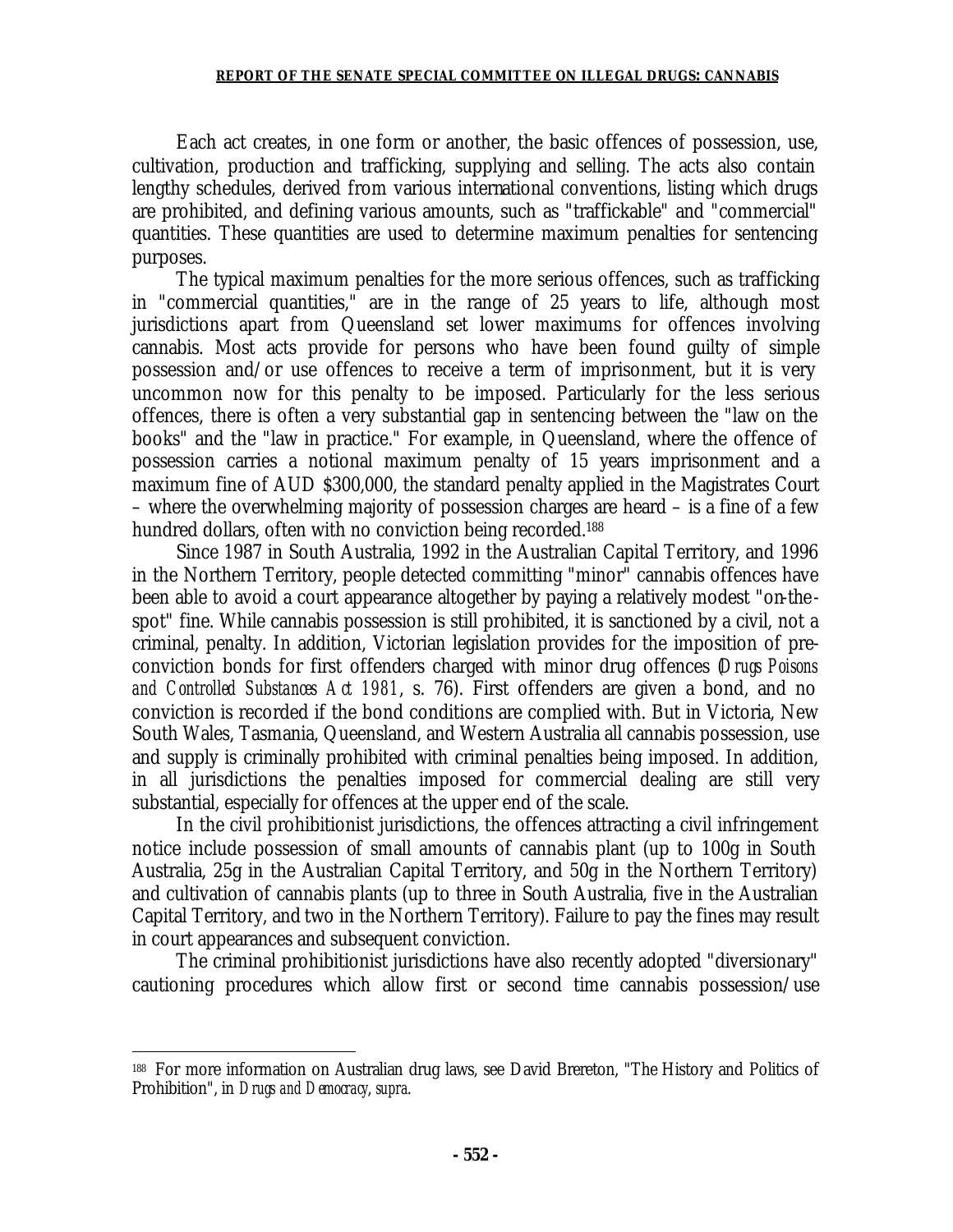offenders to receive a caution or education/counselling session instead of the normal court appearance.

"Drug Courts" have been established in four Australian jurisdictions – Queensland, New South Wales, South Australia, and Victoria. In Queensland and New South Wales these "diversionary" courts have been established by legislation while in South Australia and Victoria they operate on a less formalized basis.<sup>189</sup>

A notable feature of Australian drug laws is the use of provisions which contravene the long -established principle that the burden of proof in criminal cases should be on the prosecution to prove each element of the offence beyond reasonable doubt. For example, the *Drugs Misuse Act 1986* (Queensland) contains a "deeming provision" for the offence of possession. This means that, if a prohibited drug is found on someone's premises, this will be regarded as conclusive evidence that the drug was in the possession of the occupier, unless he or she can persuade the court that they "neither knew nor had reason to suspect that the drug was in or on that place" (s. 57(c)). Another example is s. 235 of the Commonwealth *Customs Act 1901*. This provision requires a person who has more than a certain quantity of drugs in his or her possession to prove, on the balance of probabilities, that he or she did not intend to engage in commercial dealings in relation to those drugs. If the person cannot prove this, they will be sentenced on the basis that they had an intention to traffic.

Another aspect of Australian drug laws to note is the wide range of powers which are available to police and other law enforcement bodies to detect and investigate drug offences. Under the Queensland *Drugs Misuse Act 1986*, for example, police have had the power in relation to any quantity of any illegal drug to: stop, search, seize and remove motor vehicles; detain and search persons; order internal body searches; and enter and search premises with or without a warrant (s. 18). In addition, for offences such as drug trafficking, Queensland police are empowered to apply to a court to have listening devices installed on private premises.

For law enforcement bodies operating at the federal level, and in most states other than Queensland, telecommunications interception powers are also available for the investigation of serious drug offences under the Commonwealth *Telecommunications (Interception) Act 1979*.

Over the last decade, most jurisdictions have also passed confiscation of profits legislation which can be used to attack the assets of drug traffickers and producers. In most cases this action can be taken only after the person has been convicted, but in New South Wales a confiscation order can be made without requiring a conviction, where the Supreme Court is satisfied that "it is more probable than not" that the person has engaged in drug-related activities (*Criminal Assets Recovery Act 1990*).

 $\overline{a}$ 

<sup>189</sup> For further details on Australian drug courts, see:

http://www.aic.gov.au/research/drugs/context/courts.html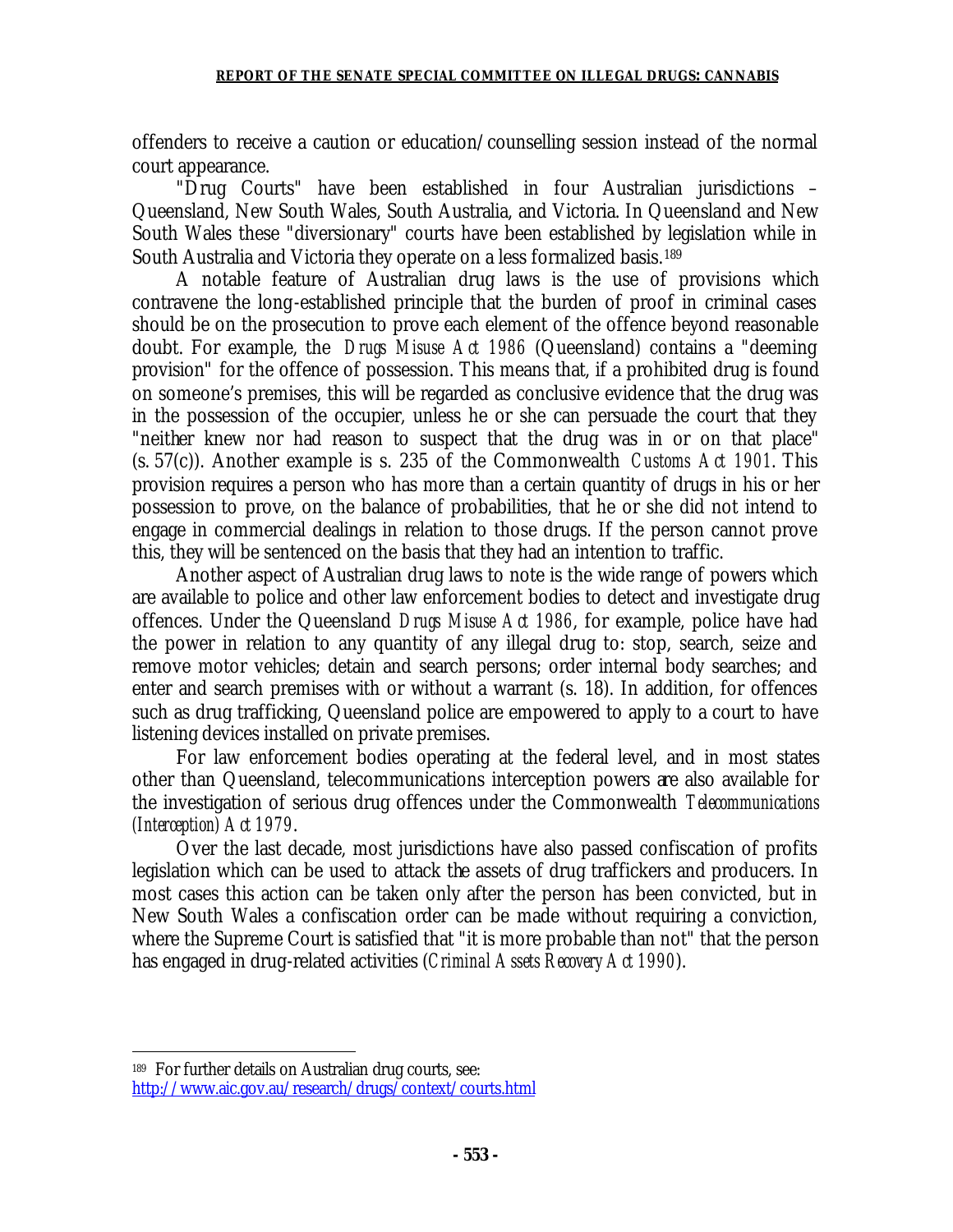## *Decriminilization in Australia*<sup>190</sup>

 $\overline{a}$ 

While the National Drug Strategy provides a general framework for responses to drug problems, drug offences and the associated penalties in Australia are a matter of state and territorial jurisdiction. Some Australian states and territories have adopted cannabis decriminilization measures while others have not.

The first Australian jurisdiction to adopt cannabis decriminilization measures was South Australia. The Cannabis Expiation Notice (CEN) scheme came into effect in South Australia on 30 April 1987. Under this scheme, adults coming to the attention of police for "simple cannabis offences" could be issued with an expiation notice. Offenders were able to avoid prosecution by paying the specified fee or fees (ranging from AUD \$50 to AUD \$150) within 60 days of the issue of the notice. Failure to pay the specified fees within 60 days could lead to prosecution in court, and the possibility of a conviction being recorded. Underlying the CEN scheme is the rationale that a clear distinction should be made between private users of cannabis and those who are involved in dealing, producing or trafficking in cannabis. This distinction was emphasized at the introduction of the CEN scheme by the simultaneous introduction of more severe penalties for offences relating to the manufacture, production, sale or supply of all drugs of dependence and prohibited substances, including offences relating to larger quantities of cannabis.

The CEN scheme was modified by the introduction of the *Expiation of Offences Act, 1996* which now provides those served with an expiation notice the option of choosing to be prosecuted in order to contest being given the notice. Previously those served with a notice had to let the payment of expiation fees lapse in order to secure a court appearance to contest the notice. In choosing to be prosecuted, however, people issued a notice have their alleged offence converted from one which can be expiated to one which still carries the possibility of a criminal conviction.

The Australian Capital Territory (in 1992) and the Northern Territory (in 1996) introduced similar expiation schemes. Victoria implemented a system of cautions for minor cannabis offenders in 1998 and Western Australia has followed with a similar scheme.

In all cases, cannabis possession remains a criminal offence. By their nature, these provisions reduce, as necessary, the prison term in which the possession of small quantities of cannabis for personal use would previously have resulted.<sup>191</sup>

Various evaluation studies since conducted have revealed significant savings and reduced negative social impact on persons convicted of minor cannabis offences. None

<sup>190</sup> For further details on this topic, see: Eric Single, Paul Christie and Robert Ali, "The Impact of Cannabis, Decriminilisation in Australia and the United States", *Journal of Public Health Policy*, 21,2, Summer 2000, page 157-186. Available online at:

http://www.parl.gc.ca/37/1/parlbus/commbus/senate/Com-f/ille-f/presentation-f/single-f.htm. <sup>191</sup> For a fuller discussion of the legislative possibilities concerning cannabis, see McDonald *et al..*, *Legislative Options for Cannabis Use in Australia*, *supra*.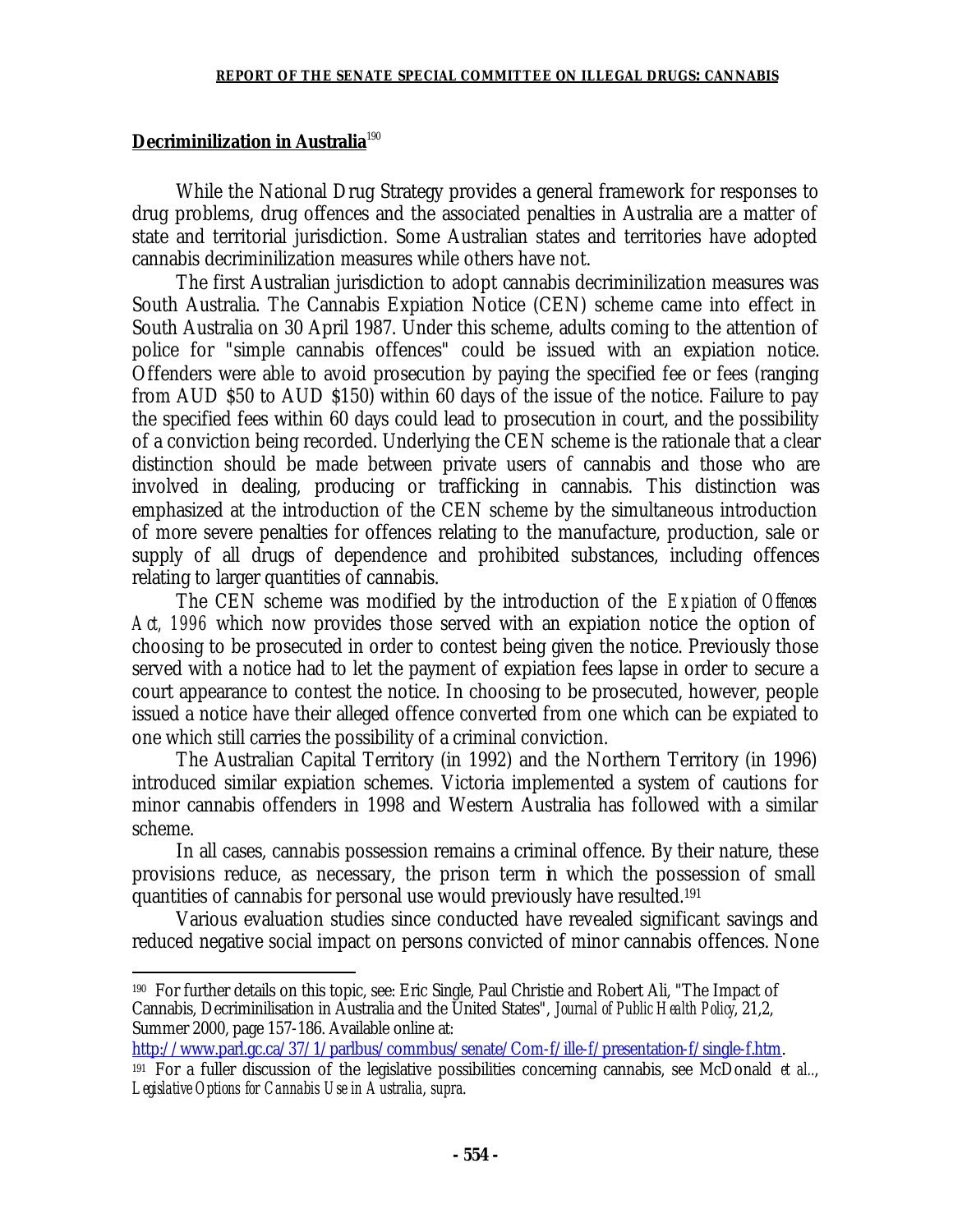of the studies upon levels and patterns of cannabis use in South Australia192 have found an increase in cannabis use which is attributable to the introduction of the CEN scheme. Cannabis use did increase in South Australia over the period from 1985 to 1995 but this was so throughout Australia, including in jurisdictions with a total prohibition approach to cannabis. In fact, the largest increase in the rate of weekly cannabis use across all Australian jurisdictions occurred in Tasmania, a prohibitionist state.<sup>193</sup>

A comparative study of minor cannabis offenders in South Australia and Western Australia concluded that both the CEN scheme and the more punitive prohibition approach had little deterrent effect upon cannabis users. Offenders from both jurisdictions reported that an expiation notice or conviction had little or no impact upon subsequent cannabis and other drug use. However, the adverse social consequences of a cannabis conviction far outweighed those of receiving an expiation notice. A significantly higher proportion of those apprehended for cannabis use in Western Australia reported problems with employment, further involvement with the criminal justice system, as well as accommodation and relationship problems.<sup>194</sup>

In the law enforcement and criminal justice areas, the number of offences for which cannabis expiation notices were issued in South Australia increased from around 6,000 in 1987/88 to approximately 17,000 in 1993/94 and subsequent years. This appears to reflect the greater ease with which police can process minor cannabis offences and a shift away from the use of police discretion in giving offenders informal cautions to a process of formally recording all minor offences. Substantial numbers of offenders still received convictions due to their failure to pay expiation fees on time. This was due in large part to a poor understanding by cannabis users of the legal consequences of not clearing expiation offences and due to financial difficulties. Most CENs are issued for less than 25g of cannabis and half of all CENs issued were received by people in the 18- to 24- year-old age group.<sup>195</sup>

The scheme has proven to be relatively cost-effective and more cost-effective than prohibition would have been. The total costs associated with the CEN scheme in 1995/96 were estimated to be around AUD \$1.24 million while total revenue from fees and fines was estimated to be around AUD \$1.68 million. Had a prohibition approach

 $\overline{a}$ 

<sup>192</sup> Single, Christie, and Ali, *supra*, Notes 3, 11, 12, 18, 19 and 50. See also Maurice Rickard, *Reforming the Old and Refining the New: A Critical Overview of Australian Approaches to Cannabis*, Department of the Parliamentary Library, Information and Research Services, Research Paper No. 6 2001-02, 2001, page 29. Available online at: http://www.aph.gov.au/library (listed under Research Papers).

<sup>193</sup> Rickard, *op. cit.,* page 30.

<sup>194</sup> National Drug Research Institute, Curtin University of Technology, *The Regulation of Cannabis Possession, Use and Supply*, A discussion document prepared for the Drugs and Crime Prevention Committee of the Parliament of Victoria, Perth, Western Australia, 2000, page xxxiv.

<sup>&</sup>lt;sup>195</sup> Ibid., page xxxiii.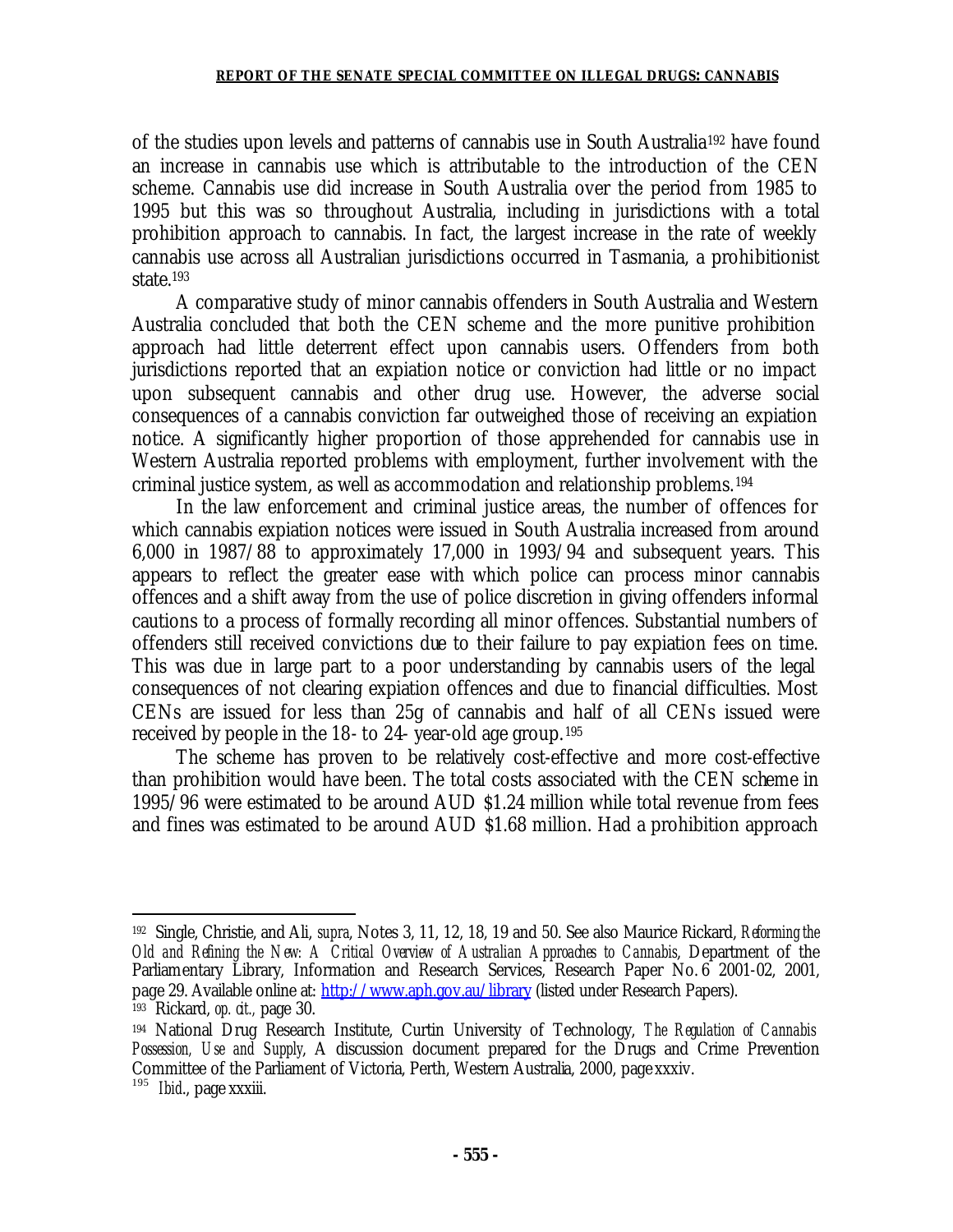been in place, it is estimated that the total cost would have been around AUD \$2.01 million, with revenue from fines of around \$1 million.<sup>196</sup>

A report on the CEN scheme<sup>197</sup> noted that it appeared to have numerous benefits for the community, not the least of which were cost savings for the community as a whole, reduced negative social impacts for offenders, and greater efficiency and ease in having minor cannabis offences dealt with, associated with less negative views of police held by offenders. Yet the rate of expiation of notices has remained low, compared with other types of infringement notices, at around 45%.

### *Administration*

### Public costs

In financial terms, Commonwealth and State Government expenditure in response to illicit drugs in 1992 was estimated at AUD \$620 million. Of this sum, 84% was allocated to law enforcement, 6% to treatment, and 10% to prevention and research. Commonwealth and state expenditure on methadone programs has been estimated at AUD \$30 million per year.

Based on various more recent estimates, it is likely that more than AUD \$200 million is spent annually in the health and social welfare sectors by governments as a direct or indirect result of the illicit drugs trade.198 It is estimated that AUD \$450 to AUD \$500 million is the annual cost to the criminal justice system incurred by illicit drugs.199 It is estimated that more than AUD \$312 million is raised each year by heroin users/dealers through property crime.200 Law enforcement estimates suggest that drugs generate at least AUD \$2 billion annually within Australia. In addition, it has been suggested that a significant proportion of the estimated AUD \$3.5 billion laundered in and through Australia each year can be attributed to illicit drugs.<sup>201</sup>

The economic costs associated with the prevention and treatment of drug-related illness, loss of productivity in the workplace, property crime, theft, accidents and law enforcement activities are over AUD \$18 billion annually.<sup>202</sup>

 $\overline{a}$ 

http://www.health.gov.au/pubhlth/publicat/drugs.htm.

<sup>196</sup> Rickard, *op. cit.,*, page 33.

<sup>197</sup> Robert Ali *et al.*, *The Social Impacts of the Cannabis Expiation Notice Scheme in South Australia*, Department of Health and Aged Care, Canberra, May 1998. Available online at:

<sup>198</sup> John Broome, "Impacts Upon Social and Political Life", in *Drugs and Democracy*, *op. cit.,* page 117.

<sup>199</sup> *Ibid.*, page 117. See also: Adam Sutton and Stephen James, "Law Enforcement and Accountability", in *Drugs and Democracy*, *op. cit.,* page 163, where an estimate of AUD \$404 million is given for the annual cost to the Commonwealth, States and Territories of enforcing laws against illicit drugs.

<sup>200</sup> Broome, *supra*, page 117.

<sup>201</sup> *Ibid.*, page 118.

<sup>&</sup>lt;sup>202</sup> This figure includes costs associated with the use of alcohol and tobacco. See Timothy Rohl, "Evaluating the National Drug Strategy", in *Drugs and Democracy*, *supra,* page 134.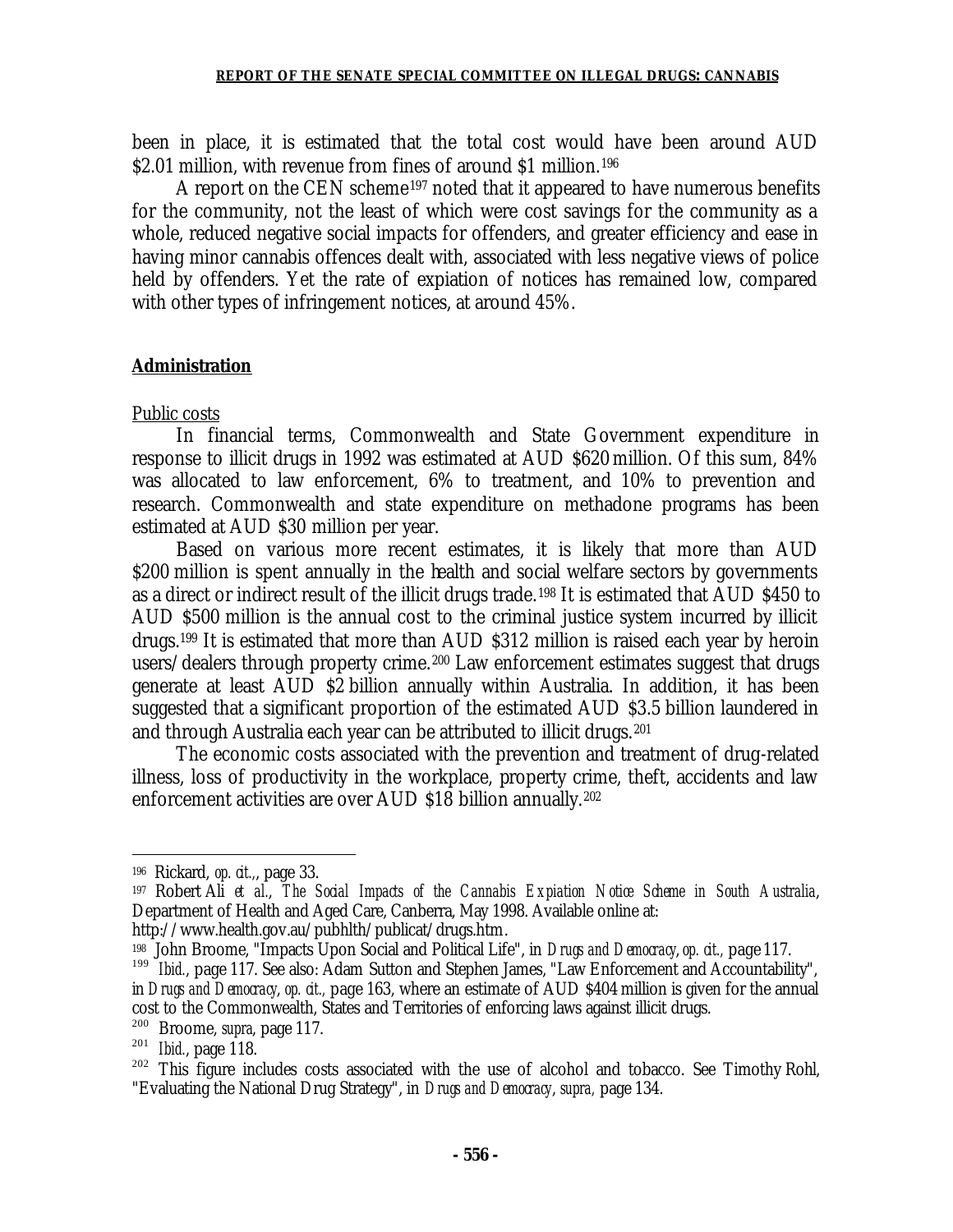## Social costs

In a study of the social impacts of a conviction for a minor cannabis offence on first time offenders, a significant minority of the sample was shown to develop less favourable attitudes towards police, and there was evidence that many respondents had experienced adverse consequences in terms of employment difficulties, further problems with the law, and problems in relationships and accommodation. <sup>203</sup>

A cost of making cannabis illegal is the exposure of cannabis buyers to a range of other potentially more harmful illicit drugs which are available for sale. Another cost is the involvement of organized crime in large scale cannabis production and distribution in Australia. Finally, the illicit drug market generates a sizeable cash economy. It is not too surprising that some police officers become involved in corrupt activities such as drug use, drug dealing, protection of drug dealers, theft of drugs and/or money, and the presentation of false evidence in court.<sup>204</sup>

# *Statistics*

 $U$ se<sup>205</sup>

The Australian Institute of Health and Welfare conducts a National Drug Strategy Household Survey (NDSHS) every 2-3 years. This survey has been conducted since 1985 with the seventh survey taking place in 2001. The last survey for which results are available took place in 1998.206 10,300 Australians aged 14 years and older participated in the NDSHS. Respondents were asked about their knowledge of drugs, their attitudes towards drugs, their drug consumption histories, and related behaviours.

The results from the NDSHS in 1998 indicate that approximately 46% of the Australian population had used an illicit drug at some time, while 23% of Australians reported using any illicit drug in the twelve months preceding the survey. Marijuana was the most common illicit drug used, with 39.1% of those aged 14 years and over having used the drug at some time in their lives and 17.9% having used it recently. Of those who had used marijuana, almost half had used it in the past 12 months. The prevalence of lifetime use of pain-killers/analgesics (for non-medical purposes) was 11.5%, followed by hallucinogens (9.9%) and amphetamines (8.8%). Only 2.2% of the Australian population had ever used heroin, with 0.8% reporting recent usage. The

http://www.aihw.gov.au/publications/phe/sdua00/index.html.

http://www.aihw.gov.au/publications/health/ndshs98d/index.html.

 $\overline{a}$ <sup>203</sup> The Regulation of Cannabis Possession, Use and Supply, *supra*, page 40.

<sup>204</sup> *Ibid.*, page 40-43.

<sup>205</sup> Megge Miller, and Glenn Draper, *Statistics on Drug Use in Australia 2000*, Australian Institute of Health and Welfare, Canberra, May 2001. Available online at:

<sup>206</sup> For detailed results of the 1998 NDSHS, see: Pramod Adhikari and Amber Summerill, *1998 National Drug Strategy Household Survey: Detailed Findings*, Australian Institute of Health and Welfare (Drug Statistics Series No. 6), Canberra, October 2000. Available online at: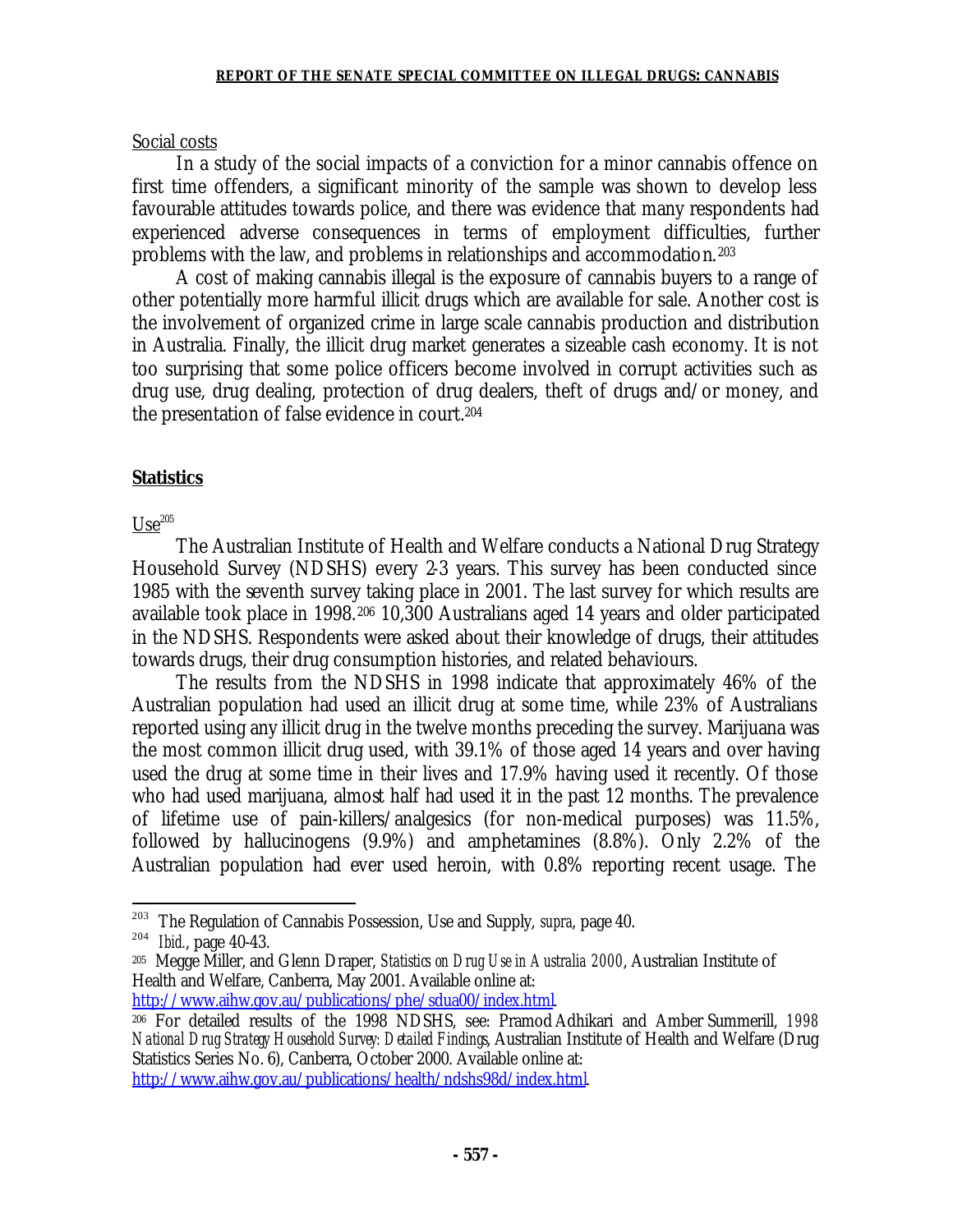prevalence of cocaine use was slightly higher, with lifetime use in 4.3% of the respondents and recent use in 1.4%.

The second national survey on the use of over-the-counter and illicit substances by secondary students was conducted in 1999. The survey collected data from 25,480 students aged 12-17 years from 434 secondary schools throughout Australia. According to the survey, substance use increased with age for all substances except for inhalants and steroids. Across all ages, the most common substances used were analgesics (for medical and non-medical purposes), with at least 95% of those surveyed reporting the use of this substance. Marijuana use was also relatively high, particularly among those aged 16-17 years, who were more likely than the general community to use marijuana (47% versus 39%). Overall, a similar number of male and female students had tried the substances surveyed. However, slightly more males (32%) than females (29%) had used marijuana, while slightly more females than males had used analgesics for any purpose (98% versus 96%). Apart from these two substances, lifetime and recent illicit substance use was similar for both males and females.

### Offences $207$

Marijuana/cannabis is consistently the most common drug for which people are arrested in Australia, accounting for 70% of all illicit drug arrests in 1998-99. However, the number of persons arrested for either the possession or supply of marijuana has fallen sharply from almost 79,000 in 1995-96 to approximately 58,000 in 1998-99.

The most common drug-related offence for which people were imprisoned was dealing/trafficking in drugs. Of the 1,663 people in prison in 1999 for drug-related offences, 78% were imprisoned for dealing/trafficking offences, with a further 11% imprisoned for possession/use of illicit drugs. The proportion of the total prison population imprisoned for drug-related offences has steadily declined, from 11% in 1995 to 9% in 1999. The proportion of people imprisoned for possession/use of drugs has remained stable over the past five years at 1%, while the proportion of those in prison for dealing/trafficking drugs and manufacturing/growing drugs is steadily decreasing.

## Attitudes to drug use and drug legalization

The regular use of illicit drugs was not considered to be acceptable among the vast majority of the respondents in the 1998 NDSHS. Males were more likely to accept regular illicit drug use than were females. Marijuana was the most widely accepted illicit drug, with 30.5% of males and 20.6% of females supporting regular use.

Support for the legalization of illicit drugs follows a similar pattern to that of the acceptability of regular illicit drug use. The legalization of marijuana was supported by 33.8% of males and 25.1% of females. By contrast, support for the legalization of heroin, amphetamines and cocaine was less popular. Only 7% of males and 5.1% of

 $\overline{a}$ 207 Miller and Draper, *supra*, page 53-58.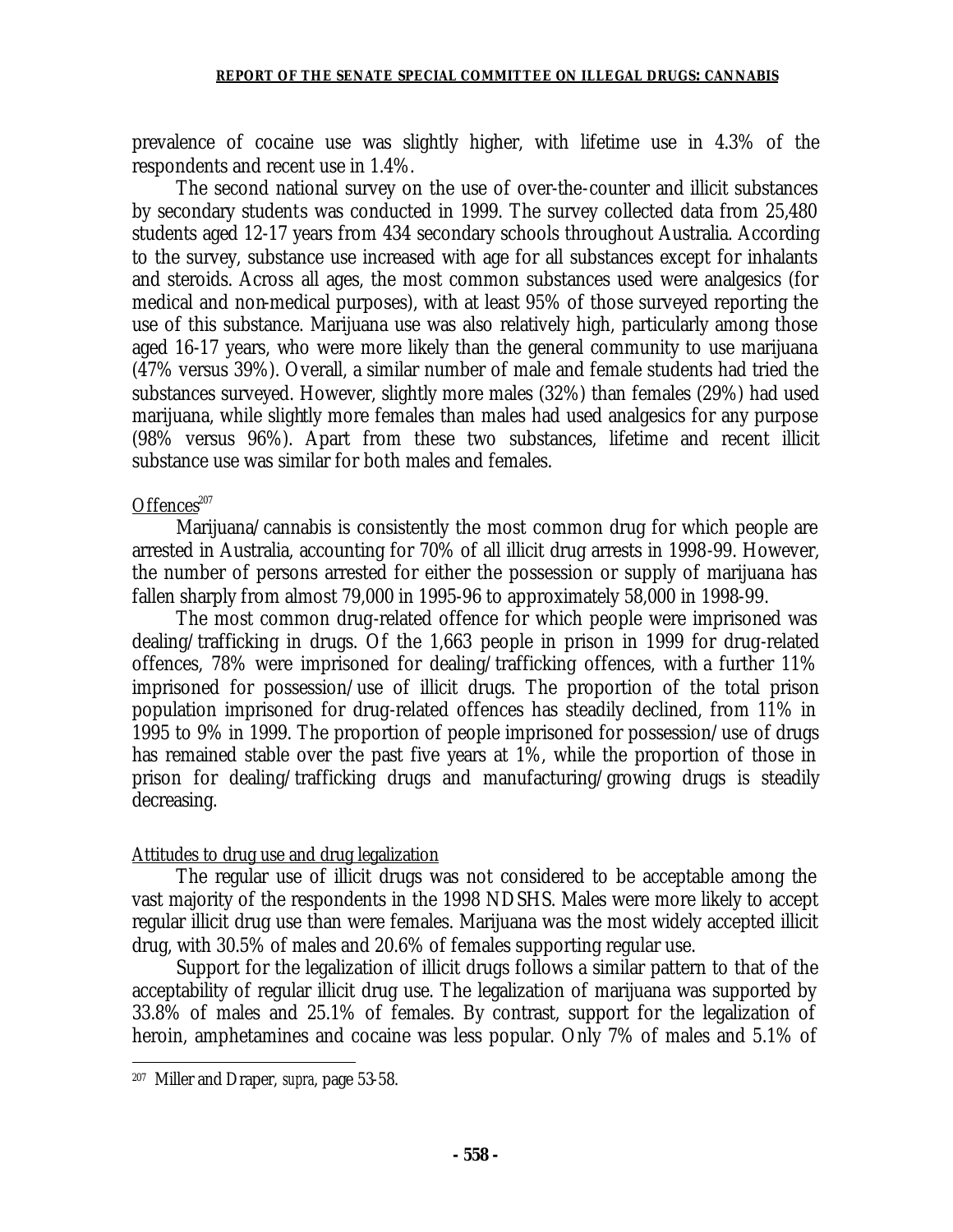females supported the legalization of cocaine. Those who supported the legalization of heroin, amphetamines and cocaine were generally aged 20-29 and 40-49 years.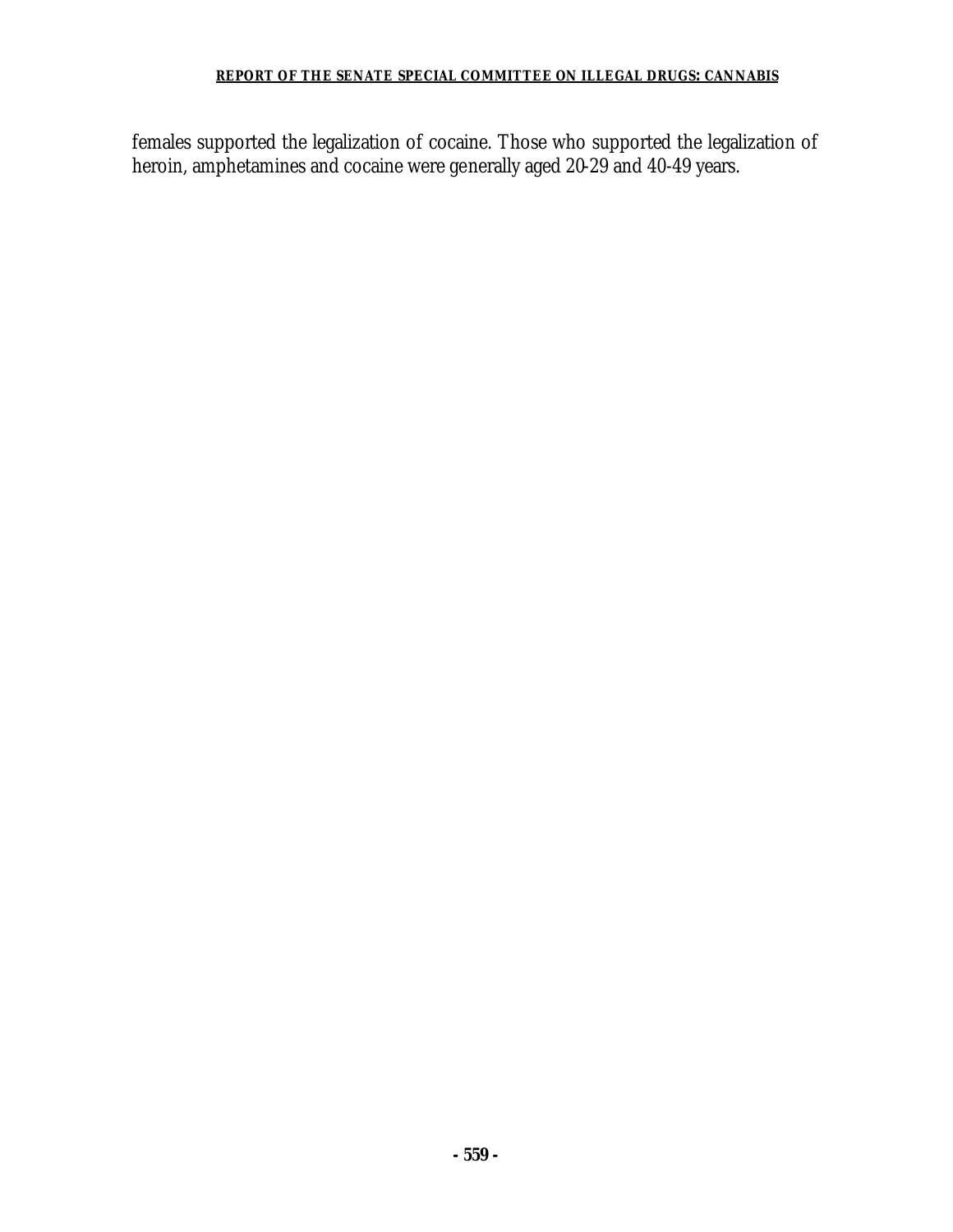# **THE UNITED STATES**<sup>208</sup>

A proper description of the illegal drug policies, and even more so of drug practices, in the United States would in itself be long enough to fill a single report. Consider this: the research budget of the National Institute on Drug Abuse (NIDA) alone amounts to US \$1 billion, approximately 80 per cent of funding allocated to illicit drug research worldwide; the budget of the Office for National Drug Control Policy (ONDCP) is more than US \$18 billion, compared to that of the Canadian Drug Strategy, which is CDN \$16 million, approximately one -half of one per cent of the US office's budget; and total expenses relating to illegal drugs are approximately US \$35 billion. Furthermore, given the complexity of the American political system and the diversity of its population, one can only imagine the difficulty of accurately representing US drug policies.

What is more, the United States and illegal drugs are inextricably intertwined. As seen in the last chapter, the USA has played and continues to play a preponderant role in the negotiation and enforcement of international drug conventions. To think of drugs where the United States is involved is automatically to think of the "war on drugs" and the legions of statistics on incarceration, harsh sentences and the enormous economic and social costs that result therefrom.

In this section, we can only scratch the surface of this complex issue. Fortunately, in previous chapters, we have discussed various figures on the United States, use rates in Chapter 6 and research into effects in Chapter 7, for example. Our task was made even more difficult by the fact that we were unable to hear government representatives at the public hearings. In our single day of hearings in the United States, we heard from the Governor of New Mexico, Mr. Gary Johnson, and Mr. Ethan Nadelman of the Lindesmith Centre-Drug Policy Foundation. It was not until June 10 of this year that we were able to have a private meeting with Dr. Hanson, the director of NIDA and, on June 11, an *in camera* session with Mr. Walters, the director of the ONDCP.

## *The federal-state legislative framework*

Historically, most criminal law and its enforcement was a matter under the jurisdiction of the states. Article I of the U.S. Constitution delineates the federal government's areas of legislative authority and the Tenth Amendment expressly provides that all powers not granted to the central government belong to the states. Criminal law is not among the powers specified as being within the federal

 $\overline{a}$ <sup>208</sup> This section draws to a large degree on the report prepared for the Committee by the Library of Parliament: B. Dolin, *National Drug Policy: United States*. Ottawa: Library of Parliament, 2002, report prepared for the Senate Special Committee on Illegal Drugs, available online at www.parl.gc.ca/illegaldrugs.asp.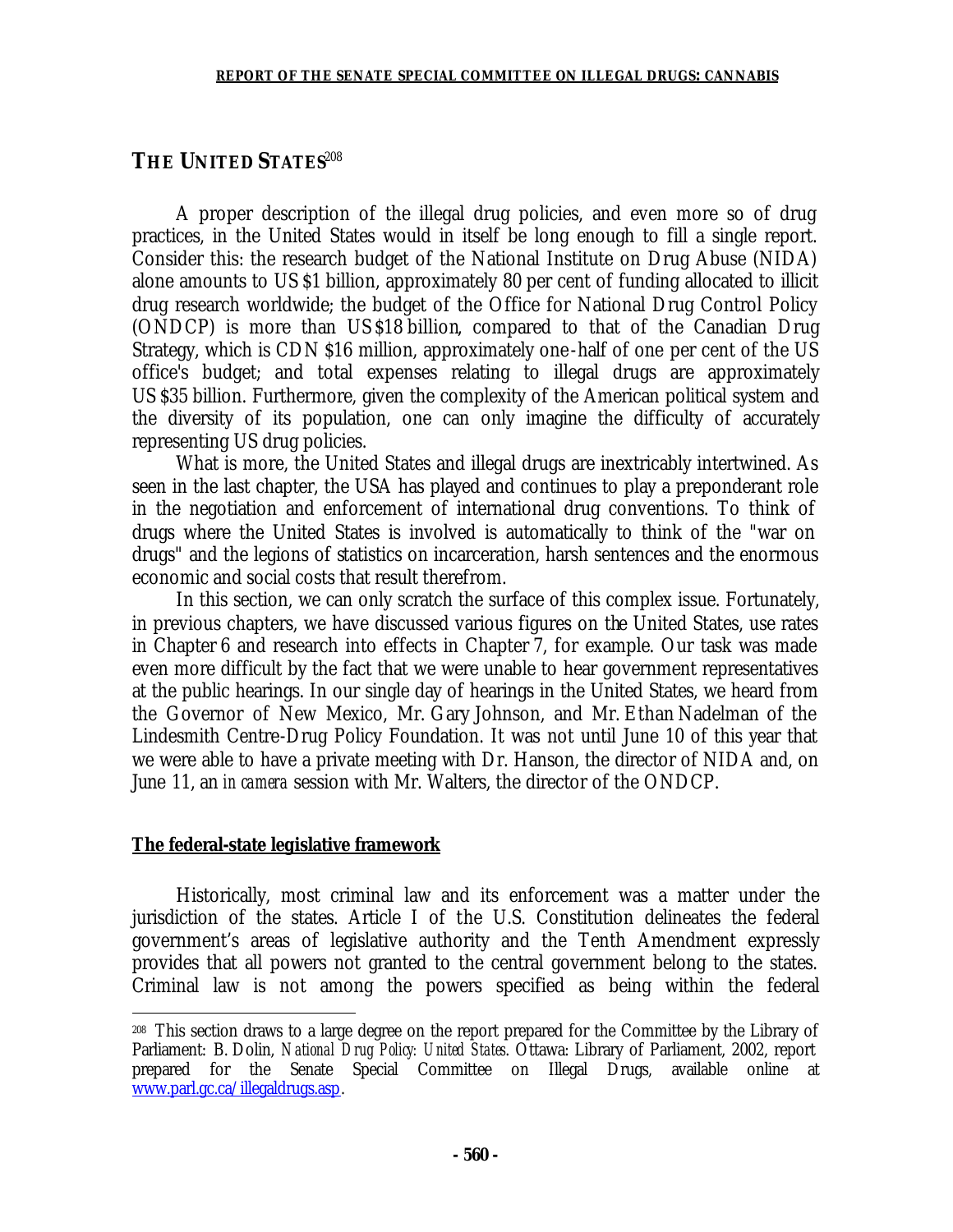government's purview and in Congress' early days, federal criminal laws were restricted to acts injurious to the national government, such as treason and counterfeiting, or offences of an extra-territorial nature, such as piracy and felonies committed on the high seas.

Despite this, the U.S. Congress has managed to assume a significant role in the criminalization of drug use. Although the "Father of the Constitution," James Madison, had assured the states that their powers were "numerous and indefinite" and those of the central government "few and defined,"<sup>209</sup> judicial constitutional analysis subsequently provided a very wide interpretation of the sphere of congressional authority. Beginning with the 1819 case of *McCulloch v. Marlyland* <sup>210</sup> the U.S. Supreme Court has given a broad reading to the Article I provision that the federal government may enact all laws that are "necessary and proper" for executing its listed powers. Two of Congress' listed powers are taxation and the regulation of foreign and interstate commerce. As discussed below, the federal government has used these heads of power as the foothold for entering into the regulation of drug use.

### Historical<sup>211</sup>

From the time of the U.S. Civil War (1861-1865) to the end of the 19<sup>th</sup> century, the use and sale of opium, morphine, cocaine and other psychoactive drugs were legal and common. Opium was available with or without a prescription and was an ingredient in many patent medicines, including various pain-killers, cough mixtures and teething syrups for infants. Cocaine was also used medicinally, as well as in soft drinks and wine.

Things started to change around the turn of the century. Heroin was first isolated in 1898 and was purported to convey the same benefits as opium or morphine, without the risk of addiction. The realization of heroin's addictive properties soon after its introduction coincided with racist appeals to protect American society from drugs. Initially, two drugs were targeted: Cocaine, associated mainly with Blacks who were said to go on violent rampages under its influence, and opium, the smoking of which was associated with the Chinese. Alcohol temperance societies and religious groups also played key roles in lobbying for prohibition.

Despite strong opposition from the patent medicine industry, the U.S. Congress passed the *Pure Food and Drug Act* in 1906. This legislation required over-the-counter medicines to list the amount of drugs contained in them in the hope that this would

<sup>&</sup>lt;sup>209</sup> In David P. Currie, *The Constitution of the United States: A Primer for the People*, Chicago: University of Chicago Press, page 26.

 $210$  17 U.S. 316.

<sup>211</sup> See Steven R. Belenko, ed., *Drugs and Drug Policy in America: A Documentary History*, Westport: Greenwood Press, 2000; Joseph D. McNamara, "Commentary: Criminalization of Drug Use" *Psychiatric Times*; Vol. XVII(9) *Psychiatric Times*; Luna, Erik Grant, "Our Vietnam: The Prohibition Apocalypse", (1997) 46 Depaul L. Rev. 483**.** Stephen B. Duke, "Commentary: Drug Prohibition: An Unnatural Disaster", (1995) 27 Conn. L. Rev. 571).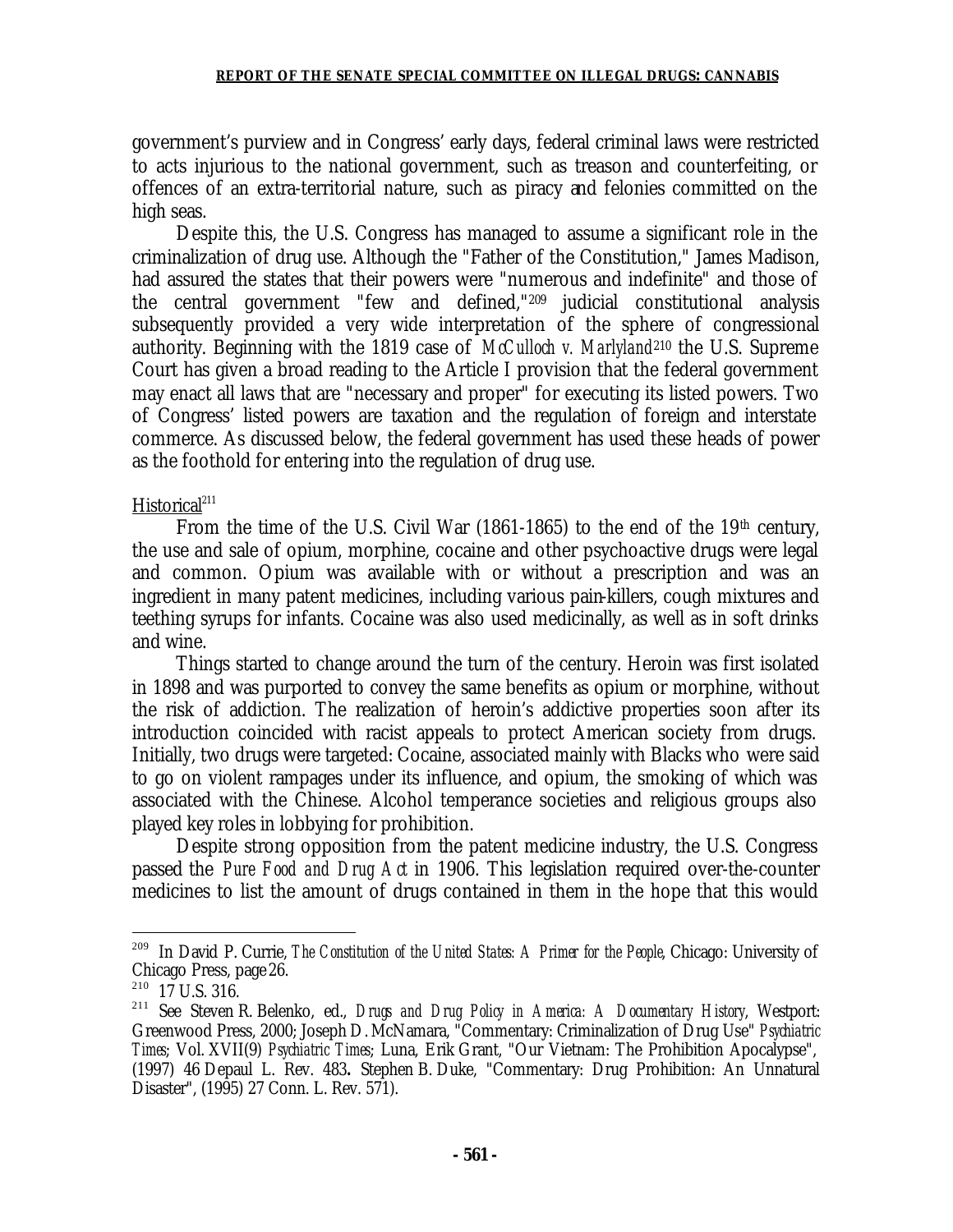reduce the use of such medicines. Soon to follow was the *Opium Smoking Act of 1909 (as Amended, 1914)* in which Congress banned the importation of the drug for nonmedicinal purposes.

## The *Harrison Narcotic Act* of 1914

The *Harrison Act* was a significant development in American drug policy. Earlier legislation enacted in 1909 had restricted the importation of opium in accordance with the international conventions against the use of the drug. Initially designed to medicalize cocaine and heroin by restricting their distribution to physicians, the *Harrison Act* was passed in 1914. Its stated purpose was soon altered by the influence of the prohibitionist fervour of the day and this legislation became the unusual model upon which the administration of American narcotics policy would develop. Constitutional limits, as perceived at the time, meant that federal laws had to focus on international controls, interstate transfer and taxation. The Act therefore addressed drug use by requiring anyone selling drugs to be licensed and to keep records of all sales, ostensibly for tax purposes. As part of this regulatory process, users had to obtain prescriptions. Even though the Act specifically provided that doctors could prescribe narcotics, they could only do so if it was in the course of their "professional practice."

There were court challenges to the legislation. However, the U.S. Supreme Court upheld the *Harrison Act* as a revenue act and not a policing measure.<sup>212</sup> It was subsequently held that the Act did not permit physicians to prescribe drugs to "addicts" to keep them physically comfortable or maintain their addiction. <sup>213</sup> The *Behrman*  decision<sup>214</sup> of 1922 further restricted the ability of physicians to prescribe and the prosecution of pharmacists and physicians resulted in legal supplies of opiates and other drugs essentially becoming unavailable by the early 1920s.

### Subsequent measures

In the Depression years, fears about "degenerate Mexicans" smoking marijuana also led to legislative action. Some suggest that this represents a common thread in American drug policy; that is, the determining factor in deciding whether a particular drug was criminalized was not its inherent properties or potential for social harm, but rather the kinds of people associated with its use.<sup>215</sup> By 1931, 29 states had outlawed marijuana and in 1937 Congress passed the *Marihuana Tax Act* which, like the *Harrison Act*, established federal control over marijuana pursuant to Congress' revenue authority. Although opposed by the American Medical Association at the time, the Act had the support of the country's top drug cop, the head of the Federal Bureau of Narcotics (FBN), Henry J. Anslinger.

<sup>212</sup>  *United States v. Doremus* (1919), 249 U.S. Reports 86. The *Harrison Act* was again upheld as a revenue measure in *United States v. Nigro* (1928), 276 U.S. Reports 332.

<sup>213</sup> *Webb et al. v. United States* (1919), 249 U.S. Reports 96.

<sup>214</sup> *United States v. Behrmann* (1922), 258 U.S. Reports 280.

<sup>215</sup> See Luna, *supra*, page 490-495.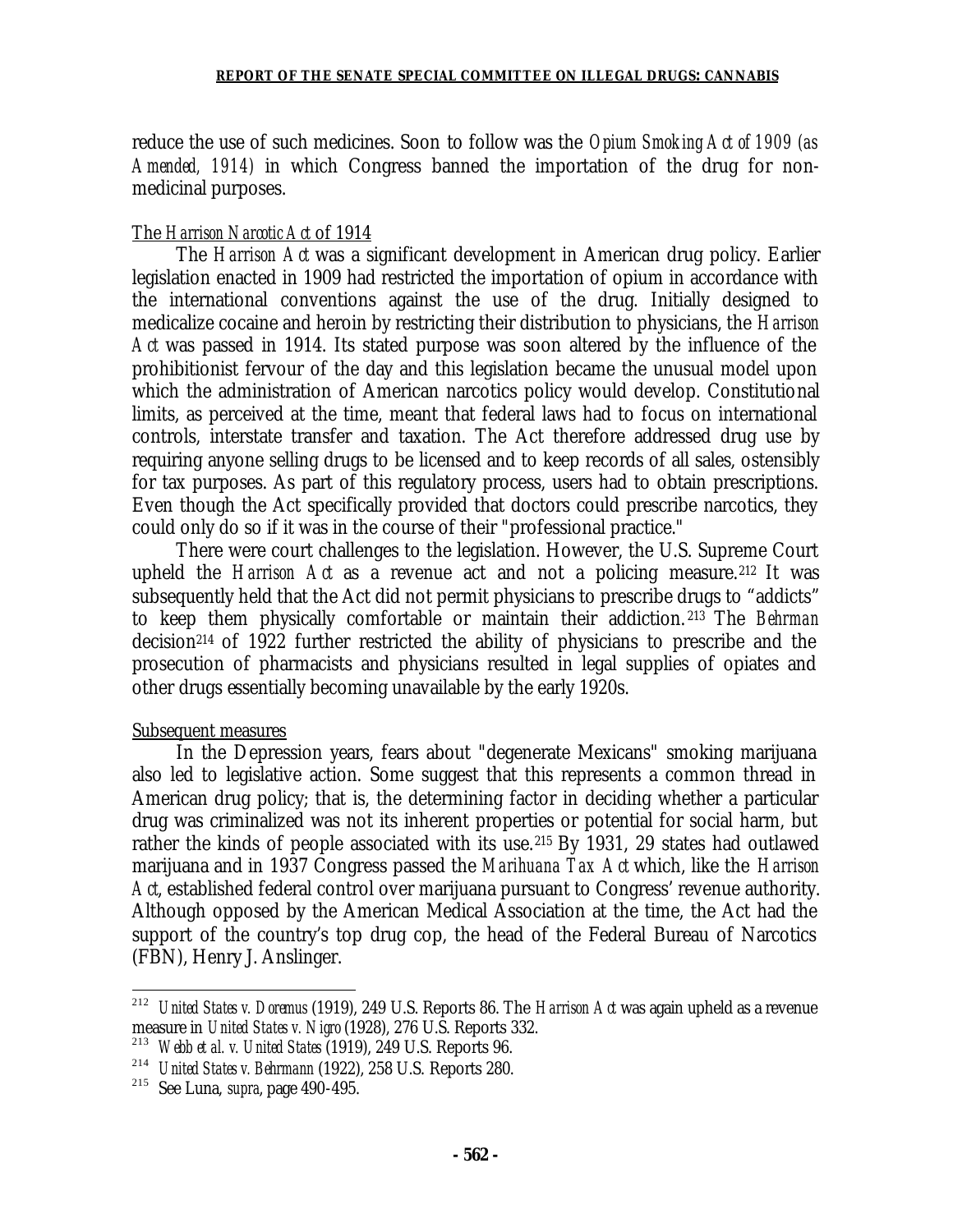#### **REPORT OF THE SENATE SPECIAL COMMITTEE ON ILLEGAL DRUGS: CANNABIS**

Anslinger, a central figure in the history of American drug policy, had been named the commissioner of the FBN in 1930 and headed the organization through five presidential administrations, until 1962. Often compared to his contemporary J. Edgar Hoover, who controlled the FBI. with similar tenacity, Anslinger did not support a public health approach to drug policy and argued that jailing users was the only proper response. He often suggested that drugs were part of a foreign plot. During W.W.II, he accused the Japanese of using narcotics to sap America's will to fight; following the war, he asserted that it was the Communists who were attempting to do so.

### *Current legislation and enforcement*

### Federal law

 $\overline{a}$ 

### *The Controlled Substances Act*

In 1970 the U.S. Congress enacted the federal Controlled Substances Act (the CSA) <sup>216</sup> pursuant to the federal authority to regulate interstate commerce.<sup>217</sup> This Act repealed most of the earlier federal legislation, including the *Harrison Act* and the *Marihuana Tax Act,* and is the foundation of U.S. federal drug law today. Based on a series of schedules, drugs are categorized and controlled to varying degrees. The most restrictions are placed on Schedule I drugs which cannot be possessed by anyone, except for the purpose of research that has been licensed by the federal government. This schedule includes drugs such as marijuana, heroin, MDMA, LSD and peyote which are deemed to have no medical use and a high abuse potential. Schedule II substances, which have an accepted medical use and are deemed to have an abuse potential less than those in Schedule I, are also subjected to tight controls. Included in Schedule II are cocaine, opium, morphine, meperidine (Demerol) and codeine.

The enactment of the CSA in 1970 represented a significant change in one key respect. Marijuana was differentiated from other drugs and federal penalties were reduced, not only for possession, but also for trafficking and distribution offences. This was to change, however, during the Reagan administration in the 1980s.

In 1982 President Reagan signed an executive order creating the post of White House Drug Policy Advisor. The *Comprehensive Crime Control Act* of 1984, the *Anti-Drug Abuse Act* of 1986 and the *Anti-Drug Abuse Amendment Act* of 1988 raised federal penalties for various drug-related offences (including marijuana offences), increased funding for drug control activities and sought to improve the coordination of federal drug control efforts. The *National Narcotics Leadership Act* of 1988 created the Office of

<sup>&</sup>lt;sup>216</sup> Comprehensive Drug Abuse Prevention and Control Act of 1970, Title II, 21 U.S.C., ss. 800-966.

<sup>217</sup> Congress need merely find that a class of activity affects interstate commerce to enact criminal penalties; no proof is required that the conduct involved in a single prosecution has an effect on commerce: see Ehrlich, Susan, "The Increasing Federalization of Crime" (2000) 32 Ariz. St.L.J.825.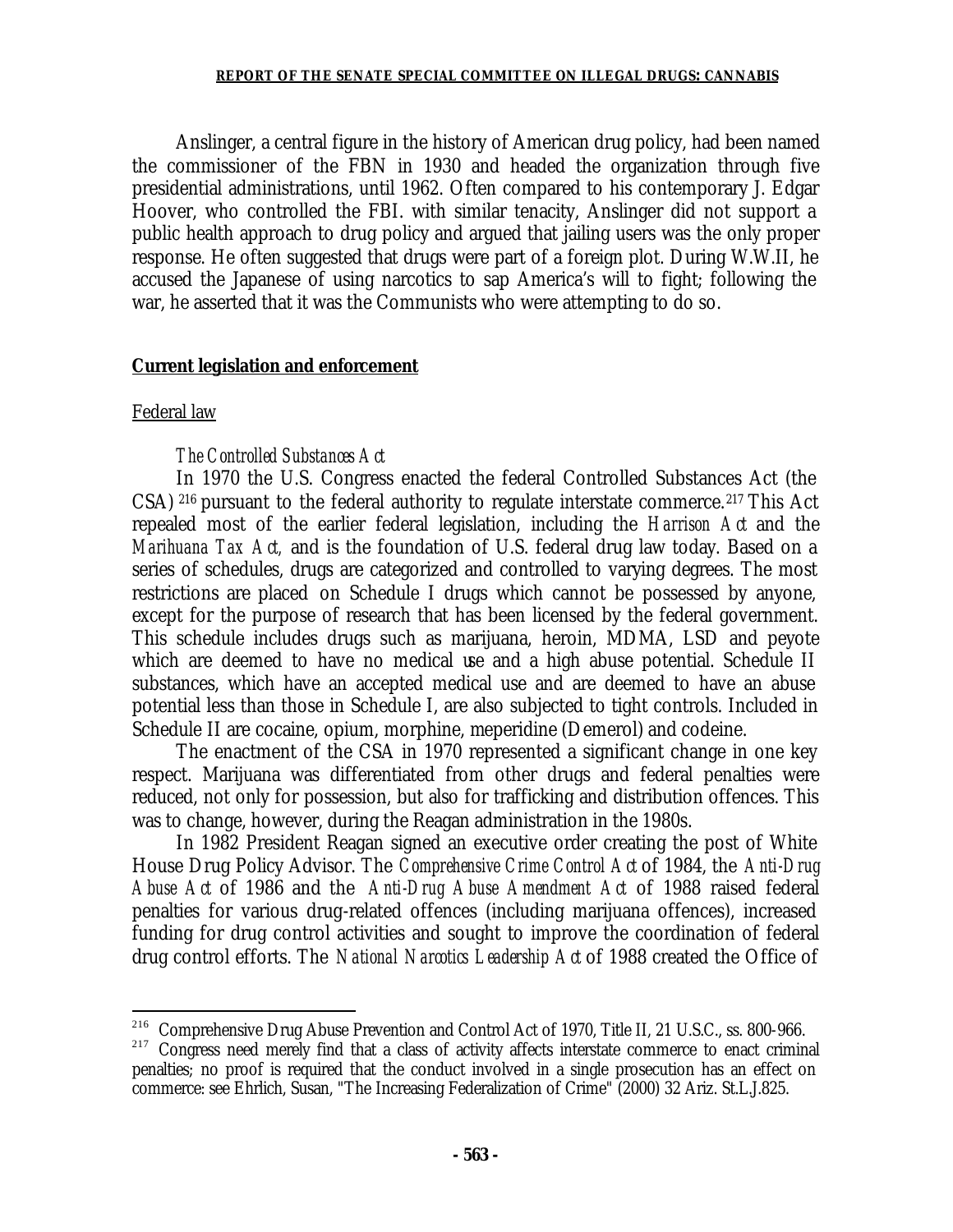National Drug Control Policy, the director of which is commonly referred to as the "Drug Czar."<sup>218</sup>

Many commentators have suggested that these laws were passed during a time of extreme anti-drug hysteria resulting from the introduction of crack cocaine.<sup>219</sup> Propagated by politicians and embraced by the mainstream media, myths regarding crack likely had a significant impact on the increased use of mandatory minimum sentences and the expansion of the American "war on drugs" during the Reagan era.

### *Scheduling under the CSA–the example of marijuana*

An examination of a petition to the Drug Enforcement Administration to reschedule marijuana is instructive of the scheduling process under the CSA.<sup>220</sup> In concluding that marijuana should remain in Schedule I, the Department of Justice considered eight factors:

- The drug's actual or relative potential for abuse;
- Scientific evidence of its pharmacological effects;
- The state of current scientific knowledge of the drug;
- Its history and current pattern of abuse;
- The scope, duration and significance of abuse;
- What, if any, risk there is to public health;
- The drug's psychic or physiological dependence liability; and,
- Whether the drug is an immediate precursor of a substance already controlled under the CSA.

The petition to reschedule was denied in part on the basis that marijuana has a high potential for abuse. While the term "abuse" is not defined in the CSA, the administration examined various factors in ascertaining the potential for abuse. Most important was its finding that individuals are taking the substance in amounts sufficient to create a hazard to their health or to the safety of other individuals or the community. It was determined that while marijuana has low levels of toxicity compared to other drugs of abuse, there are a number of risks resulting from both acute and chronic use, such as dizziness, nausea, time distortions, impaired judgement and short-term memory impairment. Also noted were studies from some authors who described a "marijuana withdrawal syndrome" consisting of restlessness, mild agitation, insomnia, nausea and cramping that resolves within days.

 $\overline{a}$ <sup>218</sup> The Office's home page can b e found at **www.whitehousedrugpolicy.gov**.

<sup>219</sup> See, for example, Craig Reinarman and Harry G. Levine, eds., *Crack in America: Demon Drugs and Social Justice*, University of California Press, September 1997. The organization Human Rights Watch in a May 2000 report on the United States referred to the phenomenon as a "moral panic" (available online at www.hrw.org/reports/2000/usa).

<sup>&</sup>lt;sup>220</sup> Department of Justice, Drug Enforcement Agency, "Notice: Denial of Petition", April 18, 2001, in Vol. 66, No. 75 of the Federal Register, page 20037-20076.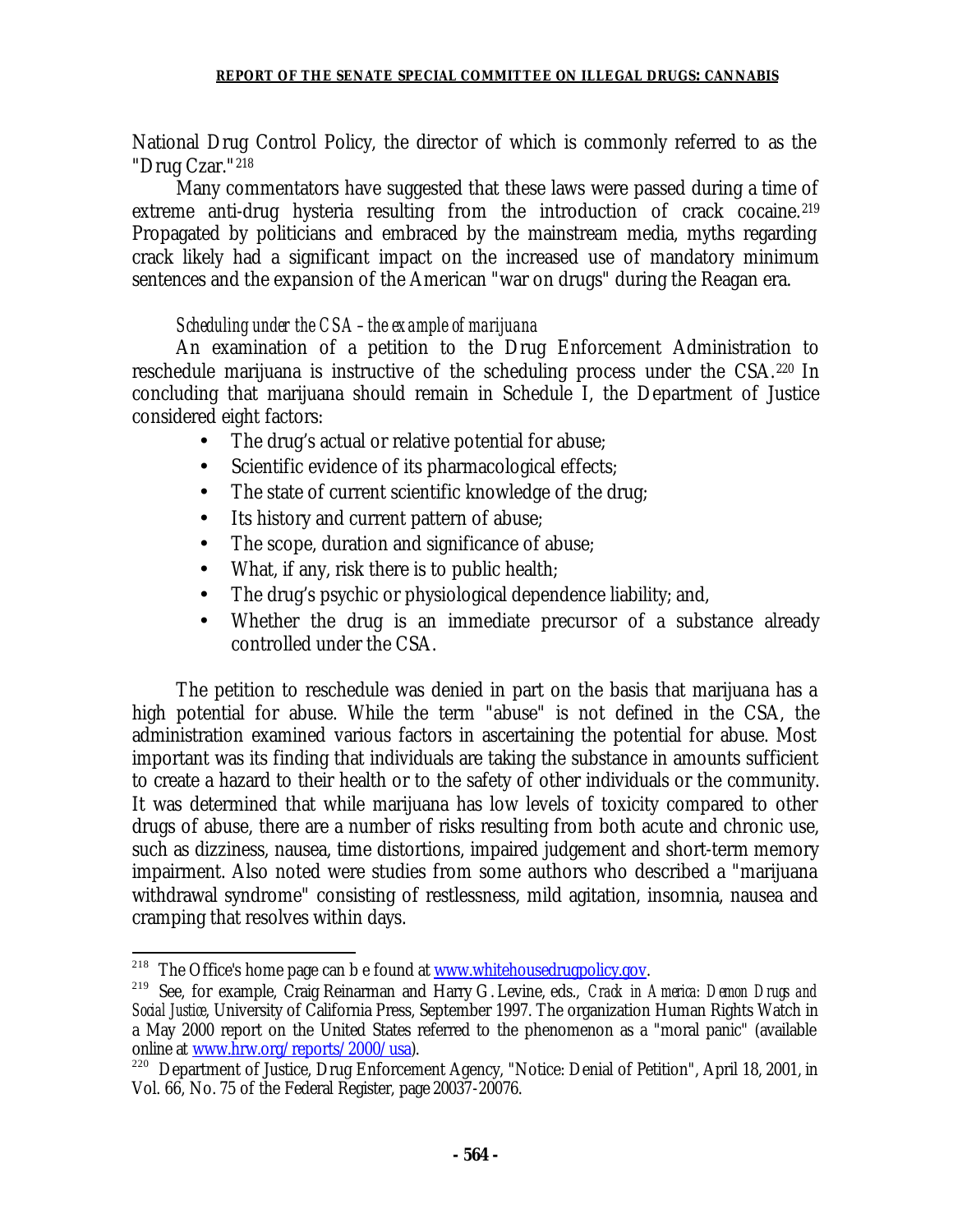Another significant element of the analysis that precluded rescheduling marijuana was the fact that the drug has no currently accepted medical use in the United States. The Food and Drug Administration has not yet authorized treatment using marijuana. To do so would require that the following conditions be satisfied:

- The drug's chemistry must be known and reproducible;
- There must be adequate safety studies;
- There must be adequate and well-controlled studies proving efficacy;
- The drug must be accepted by qualified experts; and,
- The scientific evidence must be widely available.

## *Proposed legislation*

The legislative war on drugs continues in the U.S. Congress. The proposed *Drug Dealer Liability Act of 1999* passed in the U.S. House of Representatives and was received in the Senate at the end of 2000. It would impose civil liability on drug dealers for the harm caused–either directly or indirectly–by the use of controlled substances. Even the drug users themselves would be permitted to sue for damages, although the statute requires that they first disclose to narcotics enforcement officers everything they know about the source of the illegal drugs. While it is not clear whether this bill will be made law, a model *Drug Dealer Liability Act* has so far been adopted by 13 states.<sup>221</sup>

Legislation entitled the *Protecting Our Children from Drugs Act of 2000* was passed by the House of Representatives on 17 October 2000. It would amend the *Controlled Substances Act* to further increase penalties for drug dealers who involve children in the drug trade. Mandatory minimum sentences would increase for dealers who use children under 18 to distribute drugs in or near schools or other "protected locations" such as playgrounds and video arcades. Other proposed initiatives include the *Drug Free America Act of 2001*, the *Domestic Narcotic Demand Reduction Act of 2001* and the *Drug Treatment and Research Enhancement Act of 2001*.

## *Federal penalties*

The following charts provide a summary of the fines and the terms of imprisonment for selected violations of the federal *Controlled Substances Act* and related federal laws.<sup>222</sup> Note that for a third felony drug offence involving amounts constituting a top level offence, there is a mandatory life sentence without the possibility of release. Also note that the indicated weights refer to any mixture containing a detectable

<sup>221</sup>  Arkansas, California, Colorado, Georgia, Hawaii, Illinois, Indiana, Louisiana, Michigan, Oklahoma, South Carolina, South Dakota, Utah and the U.S. Virgin Islands.

<sup>&</sup>lt;sup>222</sup> Congress has passed various anti-crime bills that include drug-related provisions, including the *Crime Control Act* of 1984 (P.L. 98-473), the *Anti-Drug Abuse Act* of 1986 (P.L. 99-570), the *Anti-Drug Abuse Act* of 1988 (P.L. 100-690), the *Crime Control Act* of 1990 (P.L. 101-647) and the *Violent Crime Control and Law Enforcement Act* of 1994 (P.L. 103-322). Collectively, these Acts enhanced drug-related penalties and provided new funding for drug control activities.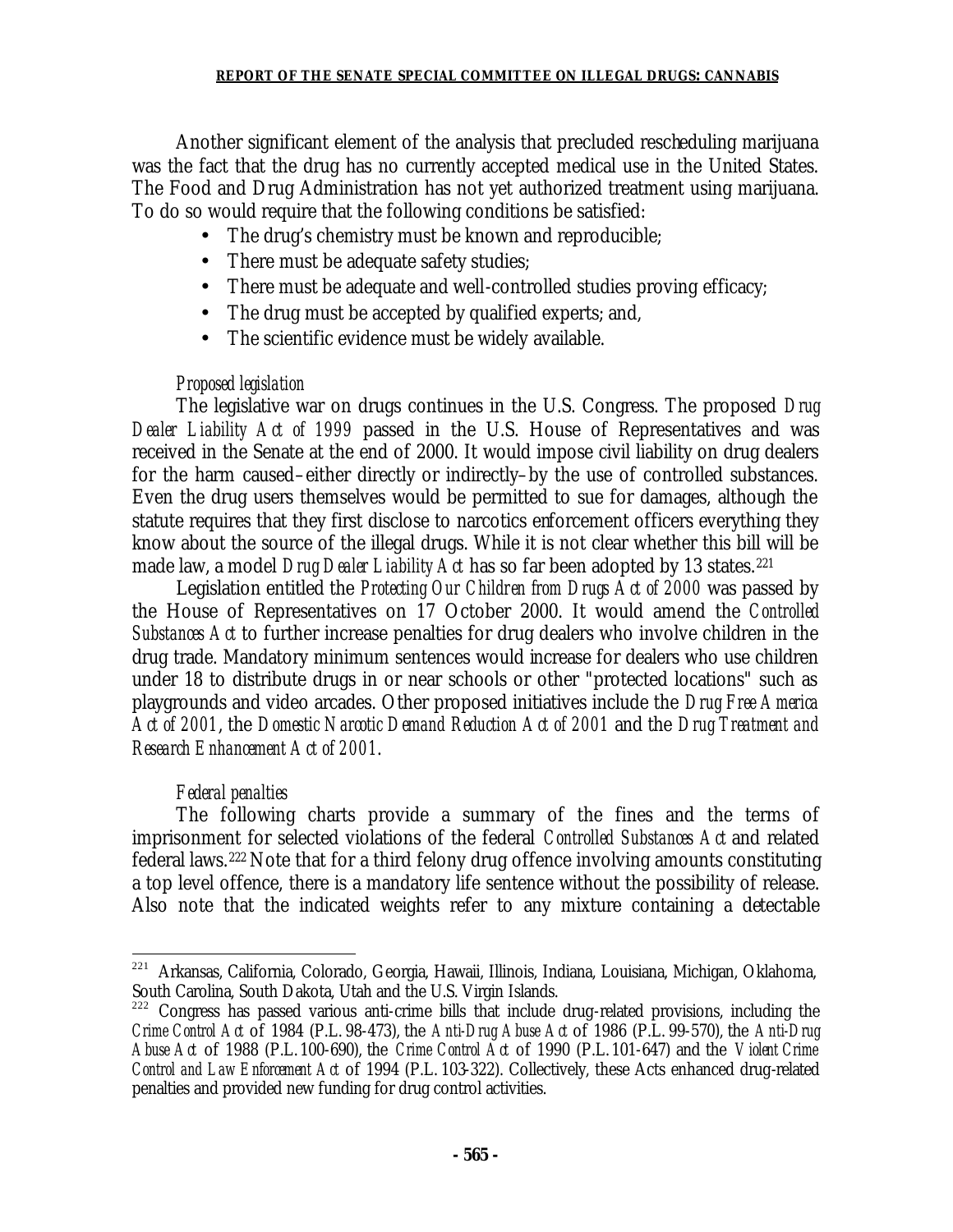amount of the illegal drug regardless of the substance in the mixture. "Conspiracy" and "attempt" offences carry the same penalties as the underlying offence.

| Table $1^{223}$ |                                                                           |                             |               |                  |
|-----------------|---------------------------------------------------------------------------|-----------------------------|---------------|------------------|
|                 | Unlawful distribution, possession with intent to distribute, manufacture, |                             |               |                  |
|                 |                                                                           | importation and exportation |               |                  |
| Substance       | <b>Offence Number</b>                                                     | <b>Amount of Drug</b>       | Fine          | Imprisonment     |
|                 |                                                                           |                             | (in dollars)  |                  |
| Heroin          | <b>First Offence</b>                                                      | 1 kg or more                | 4-10 million  | 10 years to life |
|                 |                                                                           | $100 g - 1 kg$              | 2-5 million   | $5-40$ years     |
|                 |                                                                           | Less than $100 g$           | 1-5 million   | Up to 20 years   |
|                 | Second                                                                    | 1 kg or more                | 8-20 million  | 20 years to life |
|                 | Offence <sup>224</sup>                                                    | $100 g - 1 kg$              | 4-10 million  | 10 years to life |
|                 |                                                                           | ess than 100 g              | 2-10 million  | Up to 30 years   |
| Coca leaves,    | <b>First Offence</b>                                                      | 50 g or more                | 4-10 million  | 10 years to life |
| Cocaine or      |                                                                           | $5-50g$                     | $2-5$ million | $5-40$ years     |
| "Crack"         |                                                                           | Less than 5 g               | 1-5 million   | Up to 20 years   |
|                 | Second                                                                    | $50$ g or more              | 8-20 million  | 20 years to life |
|                 | Offence                                                                   | $5-50g$                     | 4-10 million  | 10 years to life |
|                 |                                                                           | Less than $5g$              | 2-10 million  | Up to 30 years   |
| LSD             | <b>First Offence</b>                                                      | 10 g or more                | 4-10 million  | 10 years to life |
|                 |                                                                           | $1-10g$                     | 2-5 million   | 5-40 years       |
|                 |                                                                           | Less than 10 g              | 1-5 million   | Up to 20 years   |
|                 | Second                                                                    | 10 g or more                | 8-20 million  | 20 years to life |
|                 | Offence                                                                   | $1-10g$                     | 4-10 million  | 10 years to life |
|                 |                                                                           | Less than $10\$             | 2-10 million  | Up to 30 years   |
| Marijuana       | <b>First Offence</b>                                                      | $1,000$ kg or               | 4-10 million  | 10 years to life |
|                 |                                                                           | more or                     |               |                  |
|                 |                                                                           | 1,000 plants or             |               |                  |
|                 |                                                                           | more                        |               |                  |
|                 |                                                                           | $100-1,000$ kg or           | 2-5 million   | $5-40$ years     |
|                 |                                                                           | 100-1,000 plants            |               |                  |
|                 |                                                                           | $50-100$ kg or              | 1-5 million   | Up to 20 years   |
|                 |                                                                           | 100 plants                  |               |                  |
|                 |                                                                           | Under 50 kg <sup>225</sup>  | 250,000-      | Up to 5 years    |
|                 |                                                                           |                             | 1 million     |                  |
|                 | Second                                                                    | $1,000$ kg or               | 8-20 million  | 20 years to life |
|                 | Offence                                                                   | more or 1000                |               |                  |
|                 |                                                                           | plants or more              |               |                  |
|                 |                                                                           | 100-1,000 kg or             | 4-10 million  | 10 years to life |
|                 |                                                                           | 100-1,000 plants            |               |                  |

<sup>&</sup>lt;sup>223</sup> Source: Charles Doyle, *Drug Offences: Maximum Fines and Terms of Imprisonment for Violation of the Federal Controlled Substances Act and Related Laws*, Library of Congress Congressional Research Service,

November 1, 2000. 224 A second offence is one committed after a prior conviction for *any* felony drug offence under *any* federal, state or foreign drug law.

 $225$  Distribution of a small amount of marijuana for no remuneration is treated as simple possession, the penalties for which are contained in the second chart.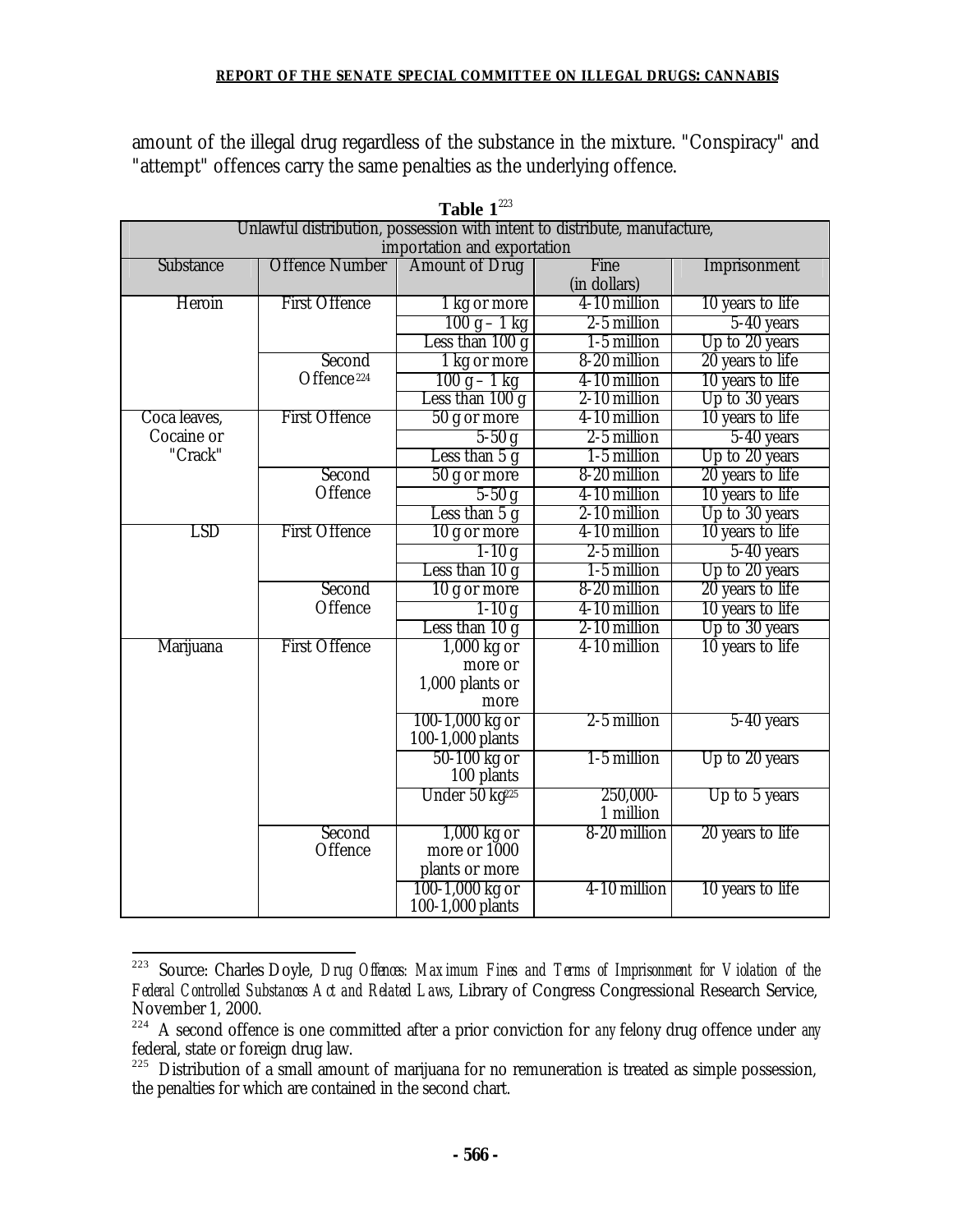#### **REPORT OF THE SENATE SPECIAL COMMITTEE ON ILLEGAL DRUGS: CANNABIS**

| Unlawful distribution, possession with intent to distribute, manufacture, |                       |                       |              |                |
|---------------------------------------------------------------------------|-----------------------|-----------------------|--------------|----------------|
| importation and exportation                                               |                       |                       |              |                |
| Substance                                                                 | <b>Offence Number</b> | <b>Amount of Drug</b> | Fine         | Imprisonment   |
|                                                                           |                       |                       | (in dollars) |                |
|                                                                           |                       | $50-100$ kg or        | 2-10 million | Up to 30 years |
|                                                                           |                       | 100 plants            |              |                |
|                                                                           |                       | Under 50 kg           | 500 000-     | Up to 10 years |
|                                                                           |                       |                       | 2 million    |                |

| taviv <i>2</i>    |                       |                        |               |                         |
|-------------------|-----------------------|------------------------|---------------|-------------------------|
| Simple possession |                       |                        |               |                         |
| Drug              | <b>Offence Number</b> | <b>Amount of Drug</b>  | Fine          | Imprisonment            |
|                   |                       |                        | (in dollars)  |                         |
| Cocaine based     | First                 | Over $5 g$             | Up to 250,000 | $5-20$ years            |
|                   | First                 | 5 g or less            | Minimum 1,000 | Up to $1$ year          |
| All other         | First                 | All amounts            |               |                         |
| Cocaine based     | Second <sup>226</sup> | Over $3 g$             | Up to 250,000 | $\overline{5-20}$ years |
| All other         | Second                | All amounts            | Minimum 2,500 | 15 days to 2 years      |
| Cocaine based     | Third                 | $\overline{O}$ ver 1 g | Up to 250,000 | $5-20$ years            |
| All other         | Third                 | All amounts            | Minimum 5,000 | 90 days to 3 years      |

### State laws

### *General*

In the U.S. a group called the National Conference of Commissioners on Uniform State Law has the task of drafting legislation that is to be recommended for adoption by all states in an effort to promote legislative consistency throughout the nation. The most recent Uniform Controlled Substances Act was drafted in 1994. The Act sets out the prohibited activities in detail but specific fines and sentencing are left to the discretion of the individual States. Most states have substantially adopted the major provisions of the Uniform Act<sup>227</sup> with the exception of New Hampshire and

 226 A prior conviction includes conviction of *any* offence under the *Controlled Substances Act* or any State drug law.

<sup>227</sup> The *Uniform Laws Annotated*, Master Edition, Volume 9, Parts II, III and IV, provides annotation materials for the adopting states. Under the heading "General Statutory Note", those jurisdictions that have based their drug legislation on the *Uniform Act* are stated to have substantially adopted the major provisions of the *Uniform Act*, but the official text of the State Act "departs from the official text in a such manner that the various instances of substitution, omission, and additional material cannot be clearly indicated by statutory notes." As such, it is recommended that recourse be had to the individual State legislation for specific details for the individual CSA. Another useful reference is Richard A. Leiter, ed., *National Survey of State Laws, 3<sup>d</sup> Ed.*, Detroit: Gale Group, 1999, which, at pages 152-188, provides charts that set out specific offences and penalties for cocaine, heroin and marijuana in all States.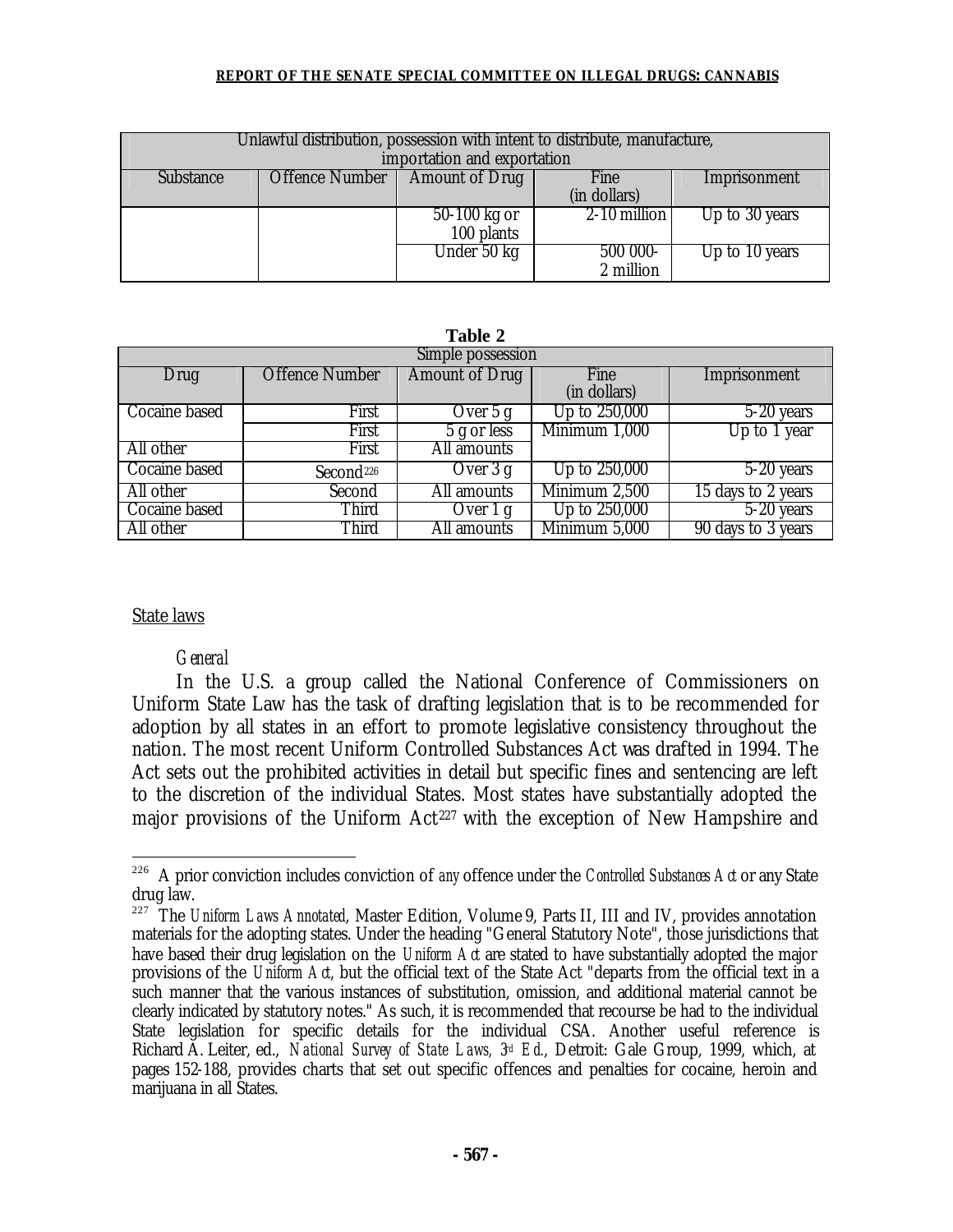Vermont where the state laws are not a substantial adoption of the Uniform CSA, although they contain some similar provisions and have the same general purpose. Also of note are the medical marijuana exemptions discussed below.

In terms of sentencing, there are significant discrepancies between states.<sup>228</sup> With respect to sentencing for other drug offences, some states have experimented with extremely harsh penalties. New York's "Rockefeller Laws," for example, are referred to herein in the section entitled "Key Reports and Studies." Other states that adopted similar "get-tough" penalties are now re-examining mandatory minimums, often as a result of fiscal considerations. For example, the state legislature in Louisiana overhauled its drug laws in June 2001. New legislation has cut drug sentences and repealed mandatory minimums for many non-violent crimes. As one republican legislator was quoted as saying, "*It's costing us too much to lock these people up and throw away the key*."

# *Medical marijuana*

 $\overline{a}$ 

Since 1978, medical marijuana laws have been enacted in 35 states. Five have since expired or been repealed but the balance remain on the books. Of those remaining:

- 12 states have "Therapeutic Research Program" laws that purport to permit scientific research (although this is complicated by the federal prohibition).
- 10 states (and the District of Columbia) have symbolic laws that recognize the potential medicinal value of marijuana, but do not provide any protection from arrest.
- 8 states have laws that effectively allow patients to use medical marijuana despite federal law.

The following chart provides details of the eight states with effective medical marijuana laws. While marijuana possession is still a federal crime, most drug arrests are made by state and local officials. Since the federal government cannot force state and local police to enforce federal statutes, medical marijuana users are usually able to avoid prosecution in these states. However, since pharmacies do not sell marijuana, some distribution centres called "buyers' clubs" have emerged and these operations have been hampered by federal law enforcement.

Recently, the Supreme Court examined the issue of buyers' clubs in *Conant v. Oakland Cannabis Buyers' Cooperative*. <sup>229</sup> The court unanimously ruled that there is no medical necessity defence to the Controlled Substances Act's prohibitions on manufacturing and distributing marijuana. Because the CSA classifies marijuana as a Schedule I drug, marijuana has been deemed to have no medical benefits. While the decision in *Conant* does not render state laws regarding medical marijuana inoperative, it

<sup>228</sup> Appendix 2 of the report by B. Dolin, *op. cit.,* states the main alternatives.

 $229$  No. 00-151. Argued March 28, 2001 – Decided May 14, 2001. Cited as: 532 U.S.  $\_\_$  (2001).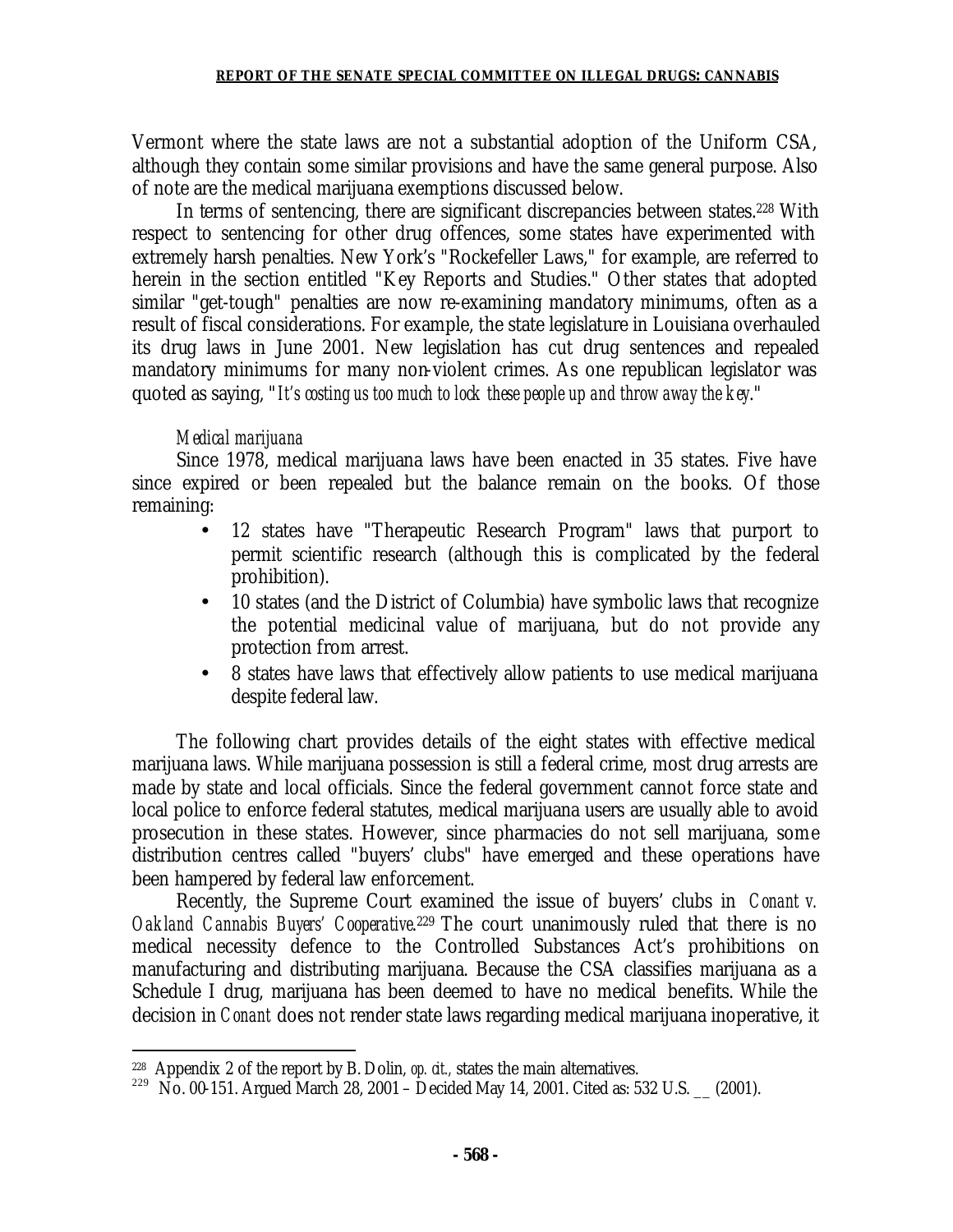does enhance the federal government's ability to prosecute under the CSA in all states. That said, federal enforcement efforts have not, thus far, targeted individuals who possess or cultivate small amounts for medical use. Only the buyers' clubs (also known as "compassion clubs") have been targeted.

In respect of the following chart, it should be noted that the quantity of marijuana a patient may possess varies from state to state. The provisions exempting caregivers from criminal liability may also vary.

| <b>State and Date Enacted</b> | Protection provided<br>to Patients                                                                                                                        | <b>Documentation Required</b>                                                                                                                                                                            |
|-------------------------------|-----------------------------------------------------------------------------------------------------------------------------------------------------------|----------------------------------------------------------------------------------------------------------------------------------------------------------------------------------------------------------|
| Alaska - 3 Nov. 1998          | Affirmative defence <sup>230</sup> provided<br>to those registered with the state                                                                         | Signed physician statement<br>confirming that patient was<br>examined, has a debilitating<br>medical condition and other                                                                                 |
| California - 5 Nov. 1996      | Exemption from prosecution if<br>marijuana possession or<br>cultivation is solely for the<br>medical purposes of the patient                              | Written or oral approval by<br>physician who has determined<br>that the patient's health would<br>benefit from marijuana in the<br>treatment of a qualifying                                             |
| Colorado - 7 Nov. 2000        | Exemption from prosecution if<br>in possession of a registry card;<br>affirmative defence if no card,<br>but in compliance with                           | Diagnosed prior to arrest as<br>having a debilitating condition<br>and advised by the physician that<br>marijuana might benefit                                                                          |
| Hawaii - 14 June 2000         | Exemption from prosecution if<br>in possession of a registry card;<br>"choice of evils" defence also<br>available <sup>231</sup>                          | Card obtained with medical<br>records or a statement from a<br>physician that there is a<br>debilitating condition and the<br>potential benefits of marijuana<br>would "likely outweigh the              |
| Maine - 2 Nov. 1999           | Burden on state to p rove that<br>patient's medical use was not<br>authorized by statute                                                                  | Medical records or physician's<br>letter showing that the patient<br>has a qualifying condition, that<br>the risks have been discussed and<br>that the patient "might benefit"<br>from medical marijuana |
| Nevada - 7 Nov. 2000          | <b>Exemption from prosecution</b>                                                                                                                         | "Advice required"; specifics yet<br>to be determined by legislature                                                                                                                                      |
| Oregon - 3 Nov. 1998          | Exemption from prosecution if<br>in possession of registry card;<br>affirmative defence if no card,<br>but in compliance with the law;<br>choice of evils | Diagnosed within 12 months of<br>arrest with a qualifying condition<br>and advised by attending<br>physician that marijuana "may<br>mitigate the                                                         |

 $\overline{a}$ 230 An "affirmative defence" requires the defendant to prove on a balance of probabilities tha t he or she is in compliance with the statute.

<sup>231</sup> The "choice of evils" deference refers to the defence of medical necessity. Long recognized in common law, a defendant is provided the opportunity to prove in court that his or her violation of the law was necessary to avert a greater evil; the pain of a debilitating disease or condition in the case of medical marijuana. Certain states, as noted in the chart, have codified the defence.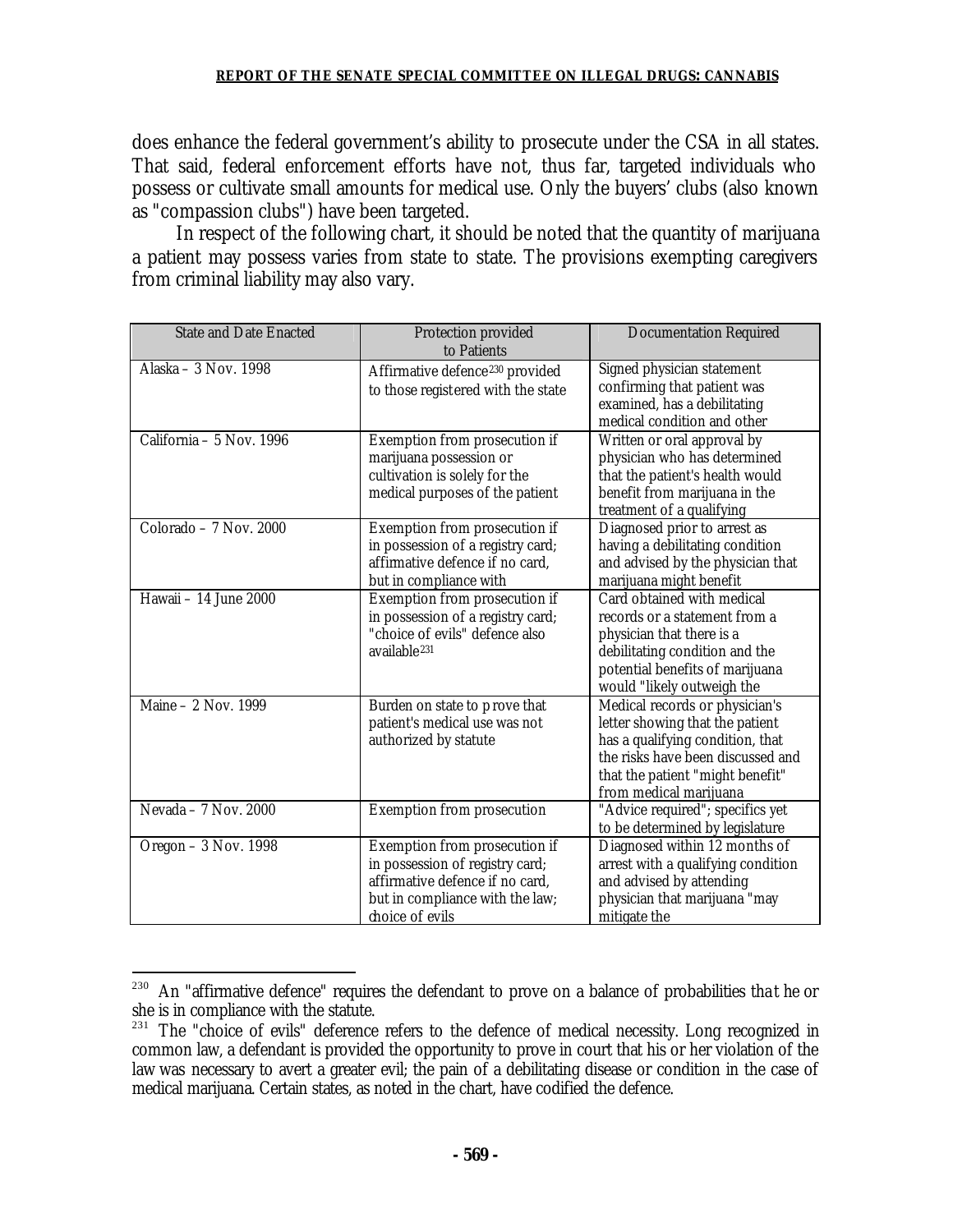| <b>State and Date Enacted</b> | Protection provided<br>to Patients | <b>Documentation Required</b>      |
|-------------------------------|------------------------------------|------------------------------------|
|                               |                                    |                                    |
| Washington $-3$ Nov. 1998     | Exemption from prosecution if      | Signed physician statement or      |
|                               | patient qualifies, has no more     | medical records that indicate that |
|                               | marijuana than necessary for       | physician is of the opinion that   |
|                               | personal medical use and           | the "potential benefits" of        |
|                               | presents valid documentation to    | marijuana "would likely outweigh   |
|                               | law enforcement; affirmative       | the health risks"                  |
|                               | defence if in compliance with      |                                    |

# *Federal drug policy goals and objectives*

National drug-control policy in the United States purports to be based upon prevention, education, treatment and research, complemented by "supply reduction" activities.<sup>232</sup> To quote from the 2001 Annual Report of the Office of National Drug Control Policy ("ONDCP"):

*Through a balanced array of demand-reduction and supply-reduction actions, we strive to reduce drug abuse and availability by half and the consequences of drug abuse by at least 25% by 2007.* <sup>233</sup>

Using the metaphor of cancer for the nation's drug problem, the ONDCP lists the following strategic goals and objectives as being the heart of American federal action in this area.<sup>234</sup>

### **Goal 1: Educate and enable America's youth to reject illegal drugs as well as alcohol and tobacco**.

- Objective 1: Educate parents and other care givers, teachers, coaches, clergy, health professionals, and business and community leaders to help youth reject illegal drugs and underage alcohol and tobacco use.
- Objective 2: Pursue a vigorous advertising and public communications program dealing with the dangers of illegal drugs, alcohol, and tobacco use by youth.
- Objective 3: Promote zero tolerance policies for youth regarding the use of illegal drugs, alcohol, and tobacco within the family, school, workplace, and community.
- Objective 4: Provide students in grades K-12 with alcohol, tobacco, and drug prevention programs and policies that are research based.

 $\overline{a}$ 

<sup>232</sup> *National Drug Control Strategy: 2001 Annual Report*, Office of National Drug Control Policy, page 3.

*Ibid.*, page 4.

<sup>&</sup>lt;sup>234</sup> Available online at:

http://www.whitehousedrugpolicy.gov/publications/policy/99ndcs/goals.html.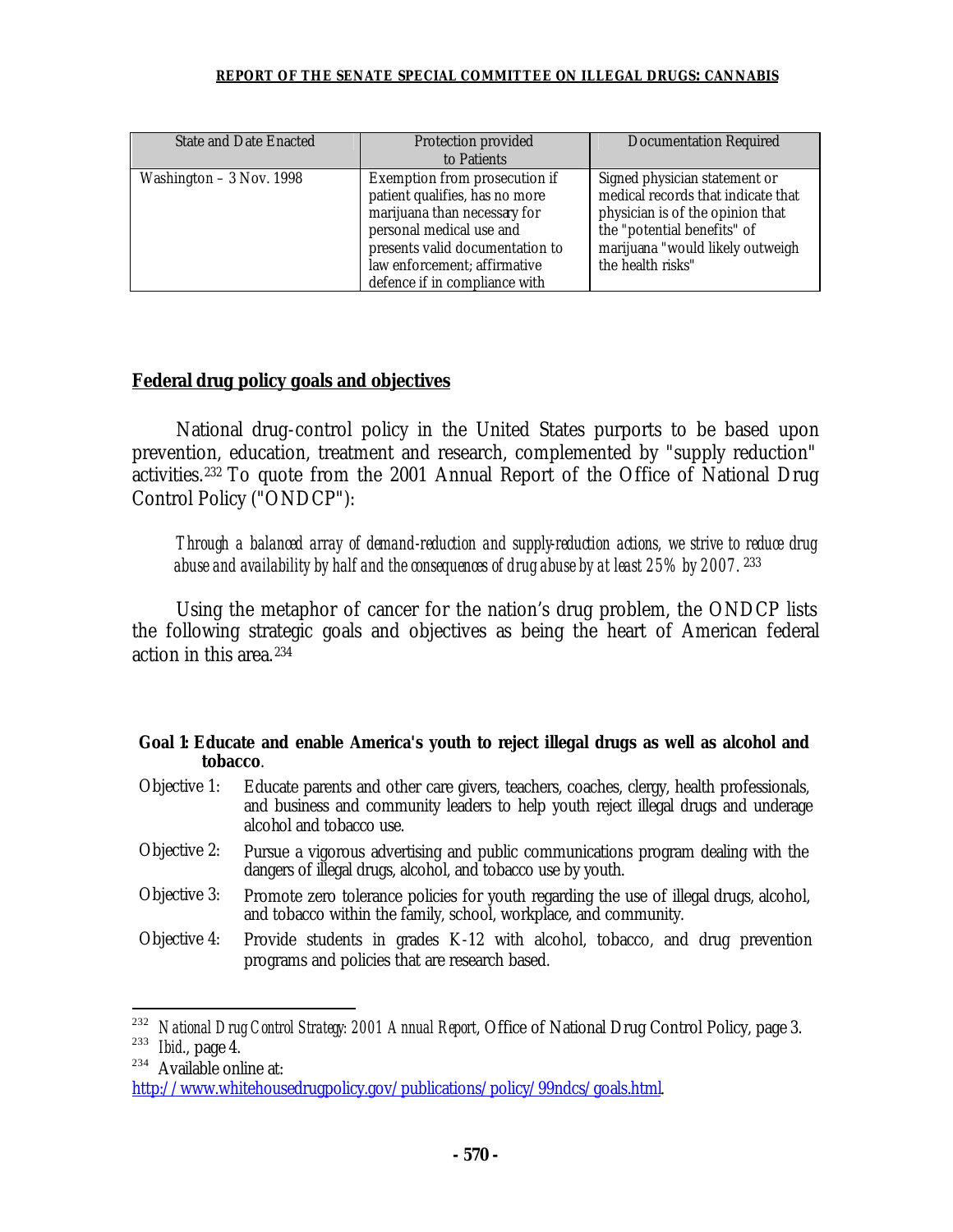- Objective 5: Support parents and adult mentors in encouraging youth to engage in positive, healthy lifestyles and modeling behavior to be emulated by young people.
- Objective 6: Encourage and assist the development of community coalitions and programs in preventing drug abuse and underage alcohol and tobacco use.
- Objective 7: Create partnerships with the media, entertainment industry, and professional sports organizations to avoid the glamorization, condoning, or normalization of illegal drugs and the use of alcohol and tobacco by youth.
- Objective 8: Develop and implement a set of research-based principles upon which prevention programming can be based.
- Objective 9: Support and highlight research, including the development of scientific information, to inform drug, alcohol, and tobacco prevention programs targeting young Americans.

#### **Goal 2: Increase the safety of America's citizens by substantially reducing drug-related crime and violence.**

- Objective 1: Strengthen law enforcement including federal, state, and local drug task forces to combat drug -related violence, disrupt criminal organizations, and arrest and prosecute the leaders of illegal drug syndicates.
- Objective 2: Improve the ability of High Intensity Drug Trafficking Areas (HIDTAs) to counter drug trafficking.
- Objective 3: Help law enforcement to disrupt money laundering and seize and forfeit criminal assets.
- Objective 4: Break the cycle of drug abuse and crime.
- Objective 5: Support and highlight research, including the development of scientific information and data, to inform law enforcement, prosecution, incarceration, and treatment of offenders involved with illegal drugs.

#### **Goal 3: Reduce health and social costs to the public of illegal drug use.**

- Objective 1: Support and promote effective, efficient, and accessible drug treatment, ensuring the development of a system that is responsive to emerging trends in drug abuse.
- Objective 2: Reduce drug-related health problems, with an emphasis on infectious diseases.
- Objective 3: Promote national adoption of drug-free workplace programs that emphasize a comprehensive program that includes: drug testing, education, prevention, and intervention.
- Objective 4: Support and promote the education, training, and credentialing of professionals who work with substance abusers.
- Objective 5: Support and promote the education, training, and credentialing of professionals who work with substance abusers.
- Objective 6: Support and highlight research and technology, including the acquisition and analysis of scientific data, to reduce the health and social costs of illegal drug use.
- Objective 7: Support and disseminate scientific research and data on the consequences of legalizing drugs.

#### **Goal 4: Shield America's air, land, and sea frontiers from the drug threat.**

Objective 1: Conduct flexible operations to detect, disrupt, deter, and seize illegal drugs in transit to the United States and at U.S. borders.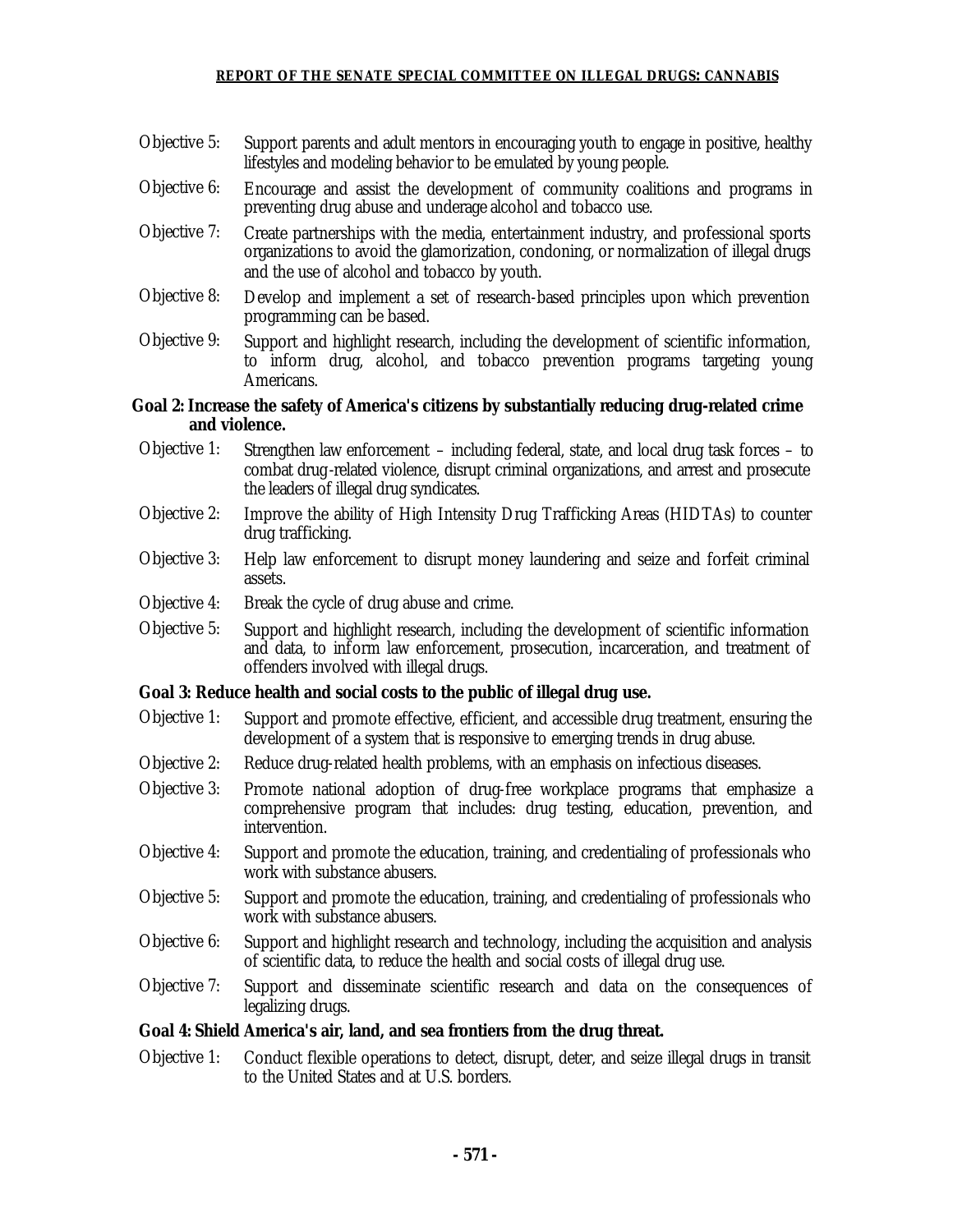- Objective 2: Improve the coordination and effectiveness of U.S. drug law enforcement programs with particular emphasis on the Southwest Border, Puerto Rico, and the U.S. Virgin Islands.
- Objective 3: Improve bilateral and regional cooperation with Mexico as well as other cocaine and heroin transit zone countries in order to reduce the flow of illegal drugs into the United States.
- Objective 4: Support and highlight research and technology including the development of scientific information and data – to detect, disrupt, deter, and seize illegal drugs in transit to the United States and at U.S. borders.

### **Goal 5: Break foreign and domestic drug sources of supply.**

- Objective 1: Produce a net reduction in the worldwide cultivation of coca, opium, and marijuana and in the production of other illegal drugs, especially methamphetamine.
- Objective 2: Disrupt and dismantle major international drug trafficking organizations and arrest, prosecute, and incarcerate their leaders.
- Objective 3: Support and complement source country drug control efforts and strengthen source country political will and drug control capabilities.
- Objective 4: Develop and support bilateral, regional, and multilateral initiatives and mobilize international organizational efforts against all aspects of illegal drug production, trafficking, and abuse.
- Objective 5: Promote international policies and laws that deter money laundering and facilitate anti-money laundering investigations as well as seizure and forfeiture of associated assets.
- Objective 6: Support and highlight research and technology, including the development of scientific data, to reduce the worldwide supply of illegal drugs.

# *Administration of the policy*

 $\overline{a}$ 

As previously stated, the national drug control budget is enormous. Over \$18 billion has been budgeted for the year 2001 for the purpose of supporting the goals and objectives of the National Drug Control Strategy. Numerous federal departments, including Defense, Education, Justice, State and the Treasury, are involved and often must coordinate with state and local government agencies and a wide assortment of community and professional groups. This is all overseen by the ONDCP.

A key government department is the Department of Justice which is responsible for many of the agencies involved in this area and receives a significant portion of the drug control budget; over 8 billion dollars in 2001.<sup>235</sup> Various agencies receive funding through Justice, including the Bureau of Prisons, the F.B.I., INTERPOL, the U.S. Marshals Service, the Immigration and Naturalization Service and the Drug

<sup>235</sup> Source: Executive Office of the President of the United States, *Summary: FY 2002 National Drug Control Budget*, April 2001, page 11.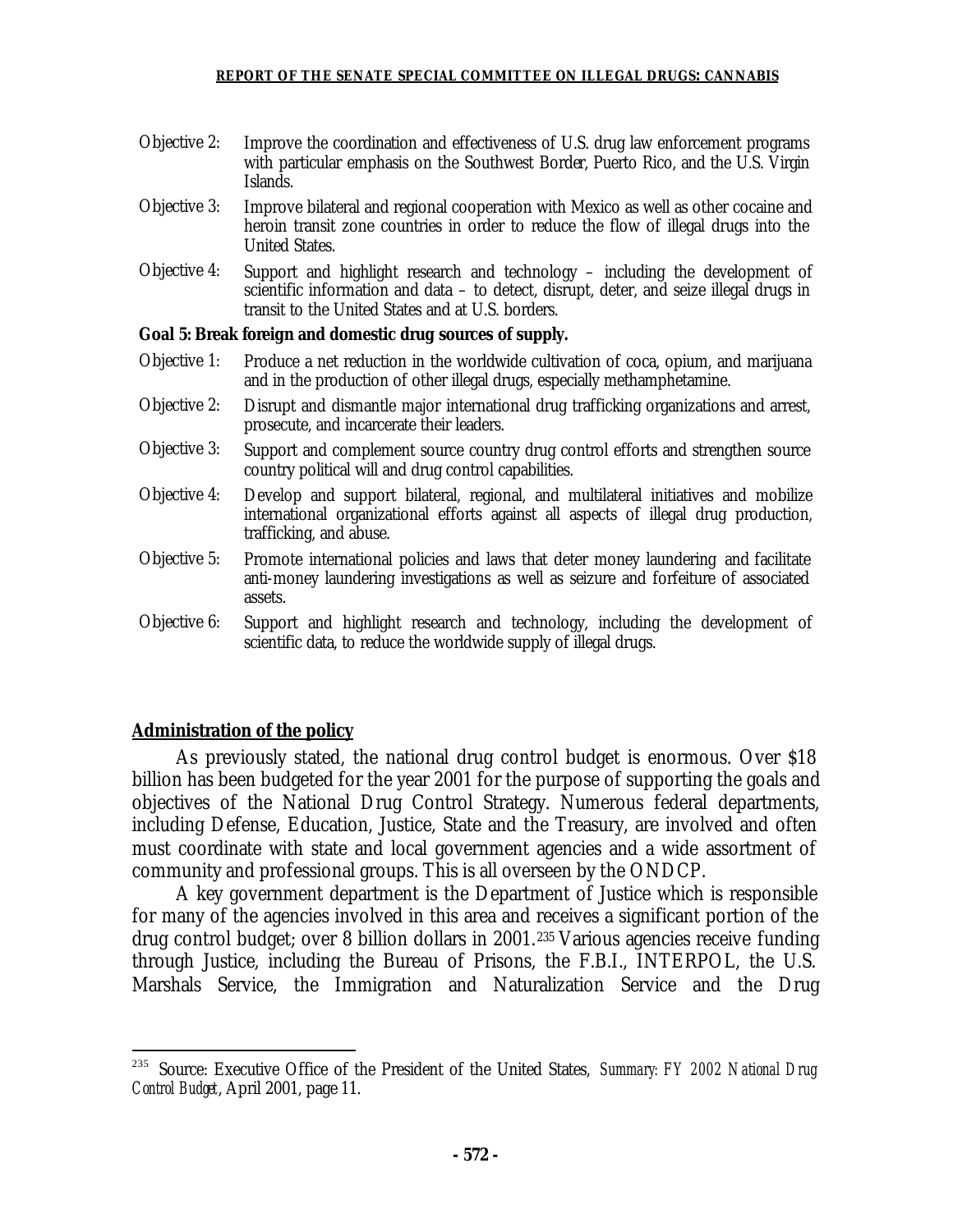Enforcement Agency (DEA). The DEA<sup>236</sup> merits special mention in the Justice Department's administration of drug control policy. Its mission is to enforce the controlled substances laws and regulations and to recommend and support nonenforcement programs aimed at reducing the availability of illicit controlled substances on the domestic and international markets. Established in 1973, it is the successor of Anslinger's FBN and other enforcement arms of the federal government as illustrated in the following graphic.<sup>237</sup>

 $\overline{a}$ 

<sup>&</sup>lt;sup>236</sup> The DEA's Web page is at http://www.usdoj.gov/dea/.

<sup>&</sup>lt;sup>237</sup> Source: DEA Web site, at http://www.usdoj.gov/dea/agency/genealogy.htm.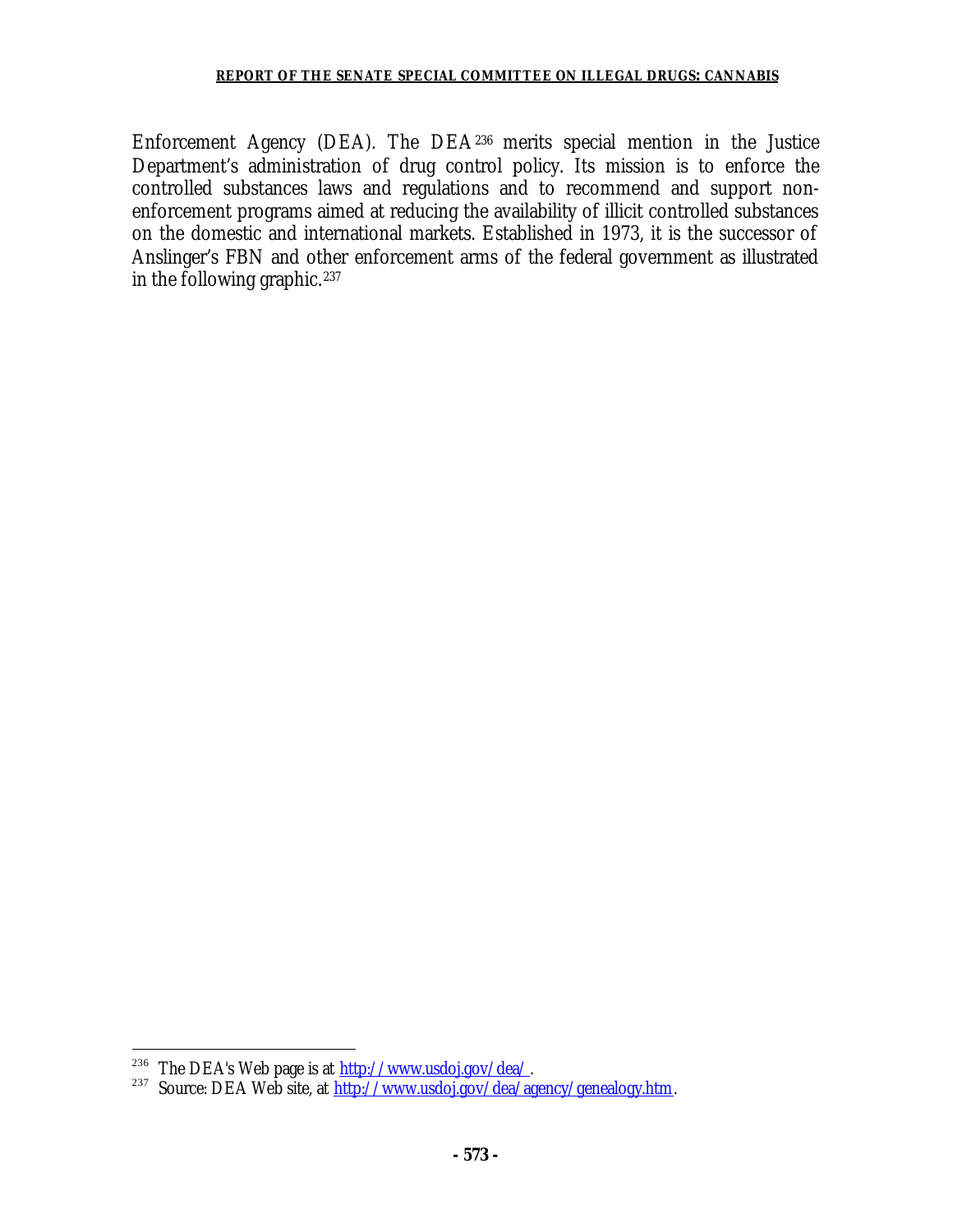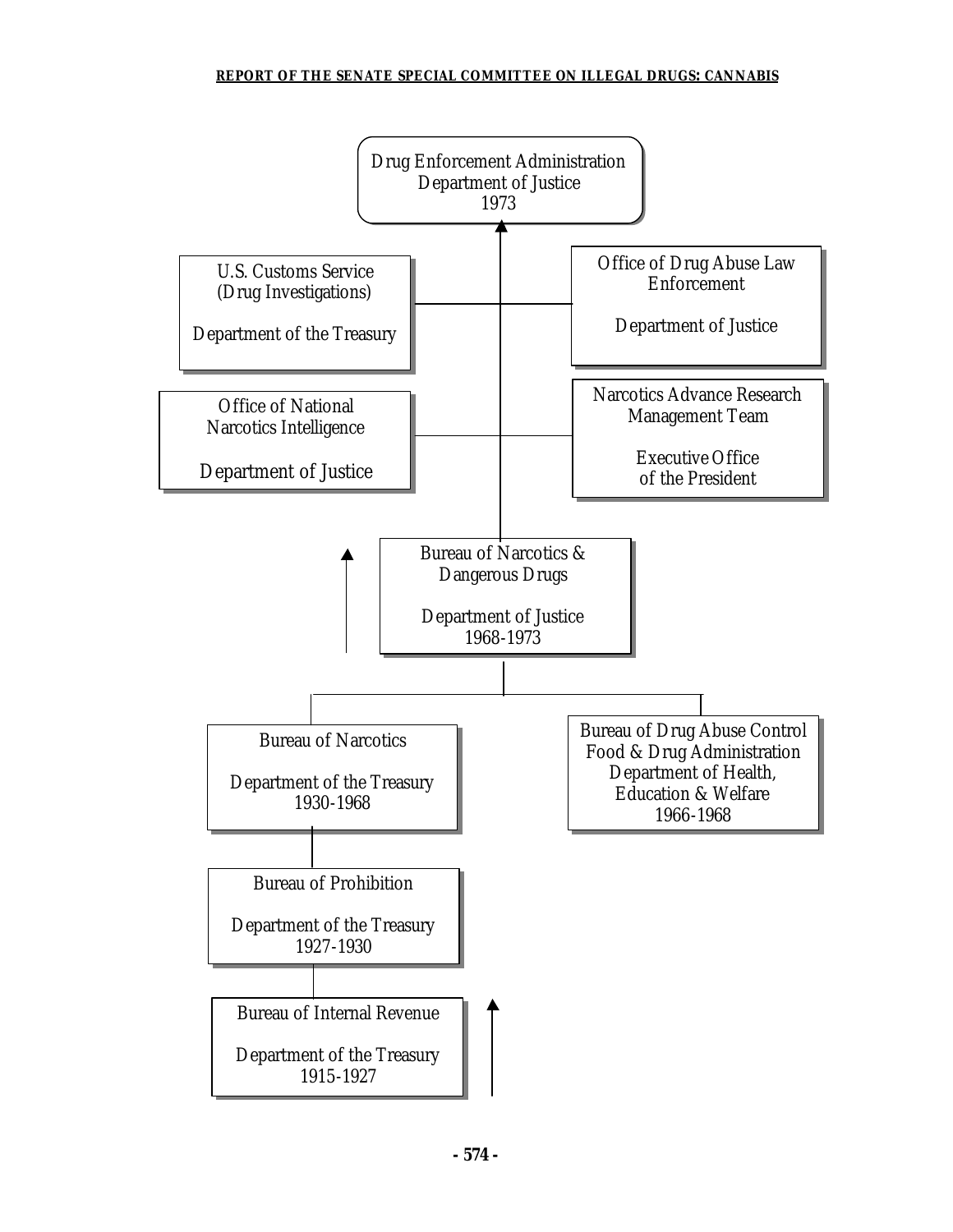Apart from its law enforcement duties, the DEA manages national drug intelligence and is responsible, under the policy guidance of the Secretary of State and U.S. Ambassadors, for all programs associated with drug law enforcement counterparts in foreign countries. In this capacity, the organization liases with the United Nations, Interpol, and other organizations on matters relating to international drug control programs. American actions outside of U.S. territory include "Plan Columbia," a program targeted at reducing cocaine productivity in that country to which over a billion dollars has been committed, as well as well joint enforcement activities undertaken with other governments such as Mexico. As well, under the *Foreign Assistance Act*, the U.S. is required to impose substantial restrictions on bilateral assistance to those countries listed by the White House as being major drug producing or transit countries. Similarly, the *Foreign Narcotics Kingpin Designation Act* permits the President to designate foreign individuals as "drug kingpins," thereby denying them access to the U.S. financial system and making illegal any transactions between the "kingpin" and U.S. companies or individuals.

### *Current issues and debates*

The costs of incarceration, the unequal impact of drug laws on racial minorities and police corruption resulting from the war on drugs are issues that have garnered increased attention in this ongoing debate. For example, the Republican Governor of New Mexico has called for the decriminalization of all drugs – "*Control it, regulate it, tax*   $it$ " he has been quoted as saying<sup>238</sup> – citing the mounting cost of addressing drug abuse problems with prison rather than treatment. At our hearings, the Governor told us:

*I happen to believe that the war on drugs is an absolute miserable failure. (…) When I witness that half of what we spend on law enforcement, half of what we spend on the courts and half of what we spend on the prisons is drug related, I know that there is no bigger issue facing us today. In the United States we are spending \$50 billion each year on drug-related crime. (…) Two-thirds of all prisoners in the United States are incarcerated on drug charges. Nearly 500,000 incarcerations, one-quarter of the prison population, are directly related to drugs. It costs over \$8.6 billion each year just to keep drug offenders locked up in the United States. Even with all of those expenditures, illegal drugs are now cheaper, more available and more potent than they were 20 years ago.*

*(…) In the United States, which one of these substances gets people arrested? We are arresting 1.6 million people every year. New Mexico has a population of 1.8 million. I live and I drive in New Mexico, a giant state, and I cannot help but think the equivalent of the population of New Mexico is getting arrested in the United States every single year. It's absolutely shocking. Out of those 1.6 million arrests, there are 800,000 for marijuana, and half of those arrests involve Hispanics. Are half the users of marijuana in the United States Hispanic? No, yet half the arrest disproportionally fall on the Hispanic communities.*

 238 "New Mexico Governor Calls for Legalizing Drugs", CNN.com, October 6, 1999, available online at www5.cnn.com/US/9910/06/legalizing.drugs.01/.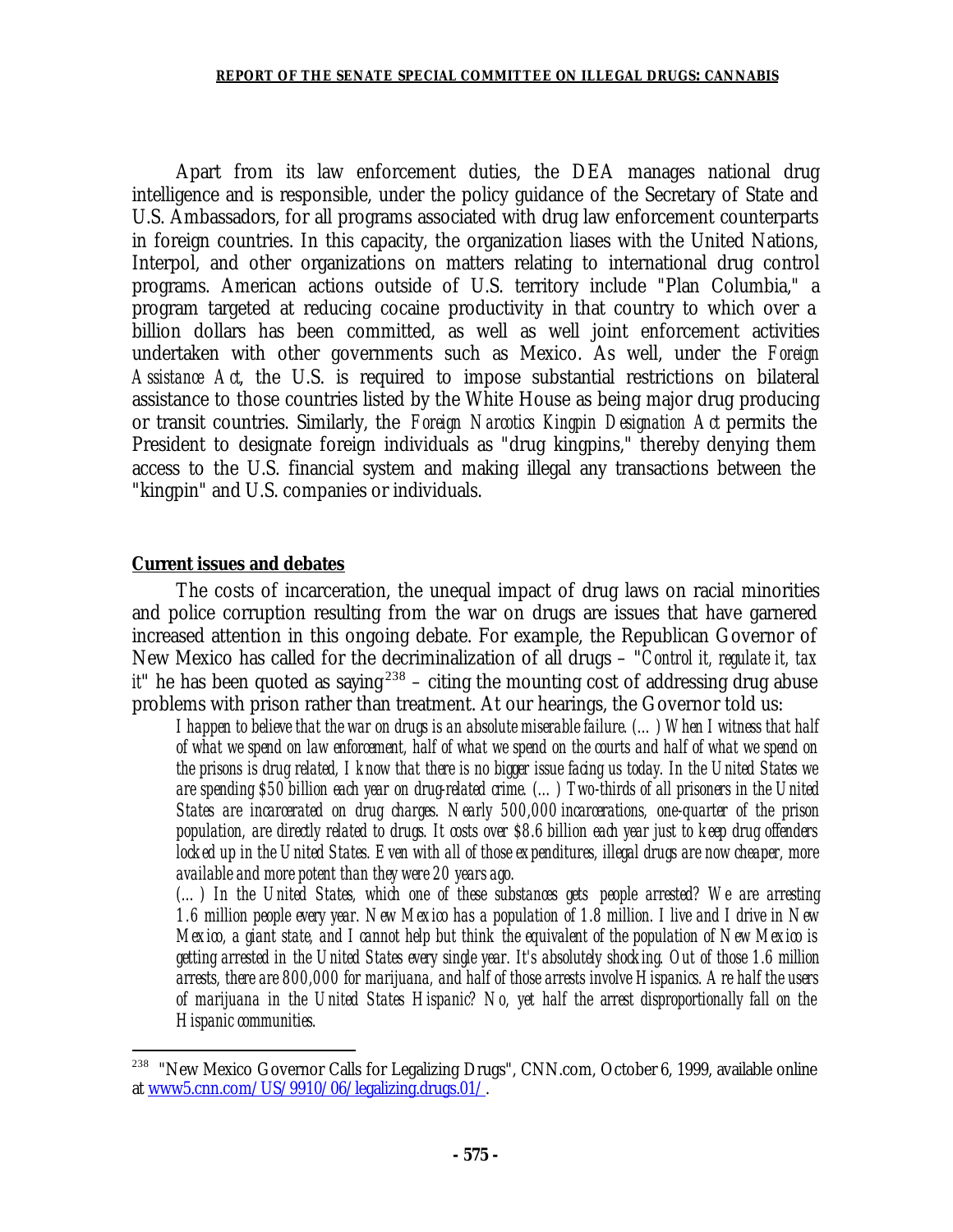*Given that situation, what do we need to do? First, we need to legalize marijuana. Second, we need to adopt harm reduction strategies with regard to all the other drugs. Third, we need to move away from a criminal model to a medical model.* <sup>239</sup>

Others criticize current policy on the basis that black Americans are disproportionately targeted in drug law enforcement. The group Human Rights Watch notes in a 2000 study that Blacks comprise 62.7% and whites 36.7% of all drug offenders admitted to state prisons, even though data confirms that this racial disparity "bears scant relation to racial differences in drug offending."<sup>240</sup> Various experts also pointed out the harmful effect of drugs on law enforcement, in particular Mr. Joseph McNamara, former chief of police of San Jose, California, now retired, who noted that the corruption of civil servants will be a serious problem as long as the current anti-drug policy remains in effect.<sup>241</sup>

### *Statistics*

In Chapter 6, we presented an overview of data on cannabis use. We round out th description of the situation in the United States with a number of tables on certain selected indicators.

|      |         | $\overline{\phantom{a}}$ |            |                 |
|------|---------|--------------------------|------------|-----------------|
| rear | Cocaine | Heroin                   | Marijuana  | Methamphetamine |
| 1996 | 288     | - 2<br>12.4              | ດ~າ<br>874 | 14.3            |
| 1997 | 312     | 13.1                     | 960        | 11.9            |
| 1998 | 291     | 12.5                     | 952        | 15.9            |
| 1999 | 276     | 12.9                     | 982        | 15.5            |
| 2000 | 269     | റ<br>12.9                | 0.009      | 15.5            |
|      |         |                          |            |                 |

**Estimated Domestic U.S. Drug Consumption (in Metric Tons)**<sup>242</sup>

 $\overline{a}$ <sup>239</sup> Testimony of Mr. Gary E. Johnson, Governor of New Mexico, before the Senate Special Committee on Illegal Drugs, Senate of Canada, first session of the thirty-seventh Parliament,

November 5, 2001, Issue 9, page 36 to 38.<br><sup>240</sup> Jamie Fellner, Human Rights Watch Associate Counsel, "United States: Punishment and Prejudice: Racial Disparities in the War on Drugs", Human Rights Watch, May 2000, paragraph 2 of "Summary and Recommendations", available online at www.hrw.org/reports/2000/usa.

<sup>241</sup> JosephD. McNamara, "When Cops Become the Gangsters", *Los Angeles Times*, September 21, 1999, available online at www.nakedgov.com/mcnamara.htm.

<sup>&</sup>lt;sup>242</sup> Source: Office of National Drug Control Policy, 2000. *What America's Users Spend on Illegal Drugs*, *1988-1998*.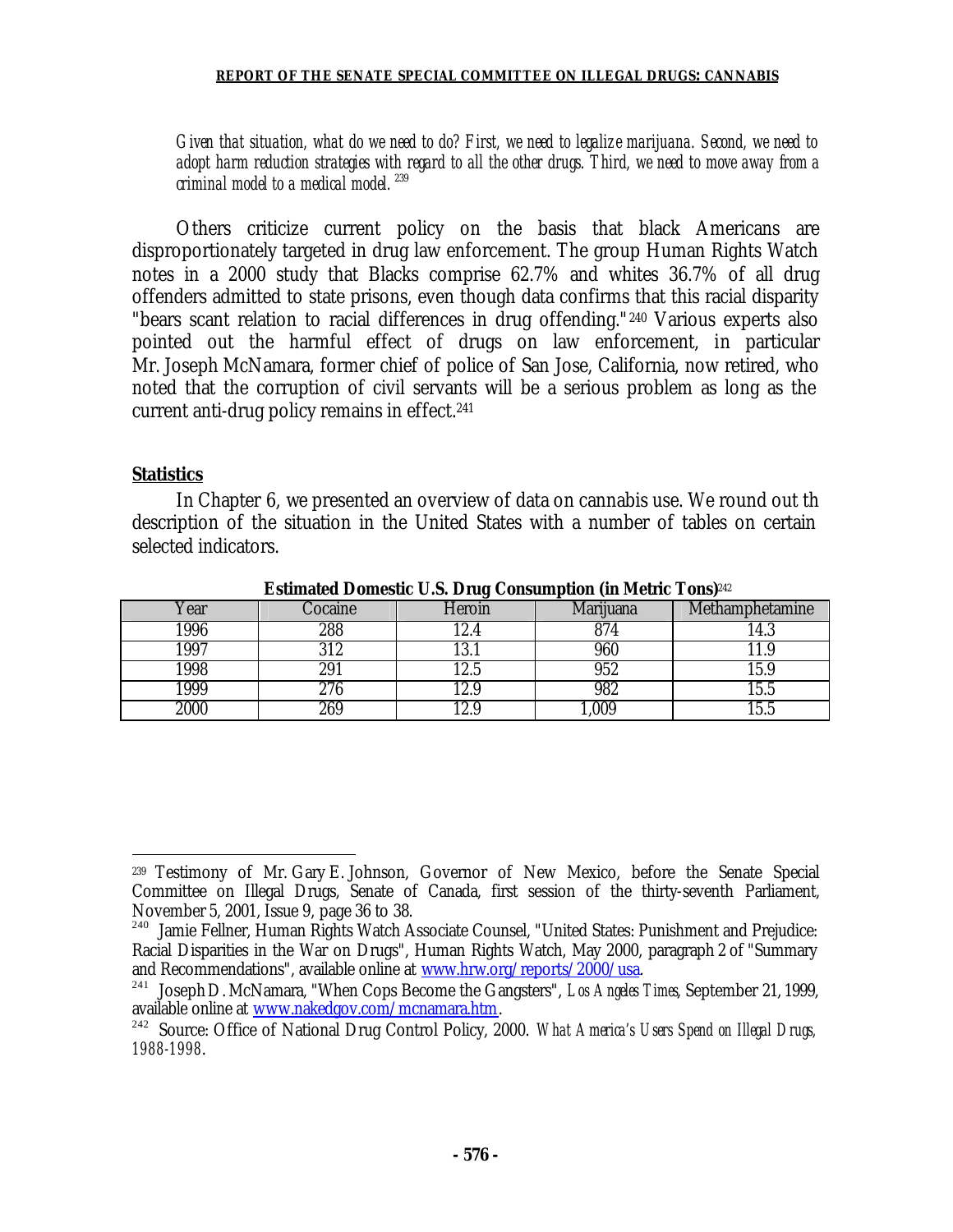| 1997 IN ALIVINAL TRUBENORU SUTVEY VII DTUG ADUSE. I ASL TIIICH DTUG OSC <sup>270</sup> |           |           |            |  |  |  |  |  |
|----------------------------------------------------------------------------------------|-----------|-----------|------------|--|--|--|--|--|
| Respondent Age                                                                         | Ever Used | Past Year | Past Month |  |  |  |  |  |
| $12 - 17$                                                                              | 23.7 %    | 18.8%     | 11.4 %     |  |  |  |  |  |
| $18 - 25$                                                                              | 45.4 %    | 25.3%     | 14.7 %     |  |  |  |  |  |
| $26 - 34$                                                                              | 50.8%     | 14.3 %    | 7.4 %      |  |  |  |  |  |
| 35 and over                                                                            | 31.5 %    | $3.1\ \%$ | $3.6\%$    |  |  |  |  |  |

### **1997 National Household Survey on Drug Abuse: Past Illicit Drug Use**<sup>243</sup>

### **1998 Drug Use Amount High School Seniors**<sup>244</sup>

| Drug              | Ever Use | Past Year | Past Month |
|-------------------|----------|-----------|------------|
| <b>Marijuana</b>  | 49.1 %   | 37.5 %    | 22.8%      |
| Cocaine           | 9.3 %    | 5.7 %     | 2.4 %      |
| Crack             | 4.4 %    | $2.5\%$   | 1 %        |
| <b>Stimulants</b> | 16.4 %   | 10.1%     | 4.6 %      |
| LSD               | $12.6\%$ | 7.6%      | $3.2\%$    |
| <b>PCP</b>        | $3.9\%$  | 2.1 %     | $1\%$      |
| Heroin            | 2 %      | $1\%$     | $0.5\%$    |

#### **Drug Prices and Purity Levels: Selected Years 1981-1998**<sup>245</sup>

| Purchase               | 1981             | ັ<br>1988       | 1996            | 1997            | 1998            |  |  |  |
|------------------------|------------------|-----------------|-----------------|-----------------|-----------------|--|--|--|
| Amount                 | Price/Purity     | Price/Purity    | Price/Purity    | Price/Purity    | Price/Purity    |  |  |  |
|                        | (per pure gram)  | (per pure gram) | (per pure gram) | (per pure gram) | (per pure gram) |  |  |  |
|                        |                  |                 | <b>Cocaine</b>  |                 |                 |  |  |  |
| 1 g or                 | \$378.70/40.02%  | \$218.33/75.99% | \$159.05\$/72.5 | \$178.97/64.72% | \$169.25/71.23% |  |  |  |
| <b>less</b>            |                  |                 | %               |                 |                 |  |  |  |
| $10-100 g$             | 191.5/59.59%     | 78.84/          | 49.45/          | 45.58/67.05     | 44.30/65.92     |  |  |  |
|                        |                  | 83.53%          | 68.44p. cent    |                 |                 |  |  |  |
|                        | <b>Heroin</b>    |                 |                 |                 |                 |  |  |  |
| $0.1g$ or              | 3,114.80/4.69    | 2,874.19/19.22  | 2,175.88/23.95  | 2,114.97/25.24  | 1,798.80/24.29  |  |  |  |
| <b>less</b>            |                  |                 |                 |                 |                 |  |  |  |
| $1-10$ g               | 1,194.05/19.1    | 947.32/39.48    | 373.30/45.21    | 327.88/45.38    | 317.97/51.33    |  |  |  |
|                        | <b>Marijuana</b> |                 |                 |                 |                 |  |  |  |
| 10 g or                | \$6.41           | \$12.50         | \$10.42         | \$10            | \$10.41         |  |  |  |
| <b>less</b>            |                  |                 |                 |                 |                 |  |  |  |
| $\overline{100-999}$ g | 2.75             | 3.41            | 2.95            | 2.63            | 2.59            |  |  |  |

 243 Source: Office of National Drug Control Policy, Drug Policy Information Clearinghouse. *Drug Data Summary*, April 1999.

<sup>244</sup> *Ibid*.

<sup>245</sup> *Ibid*.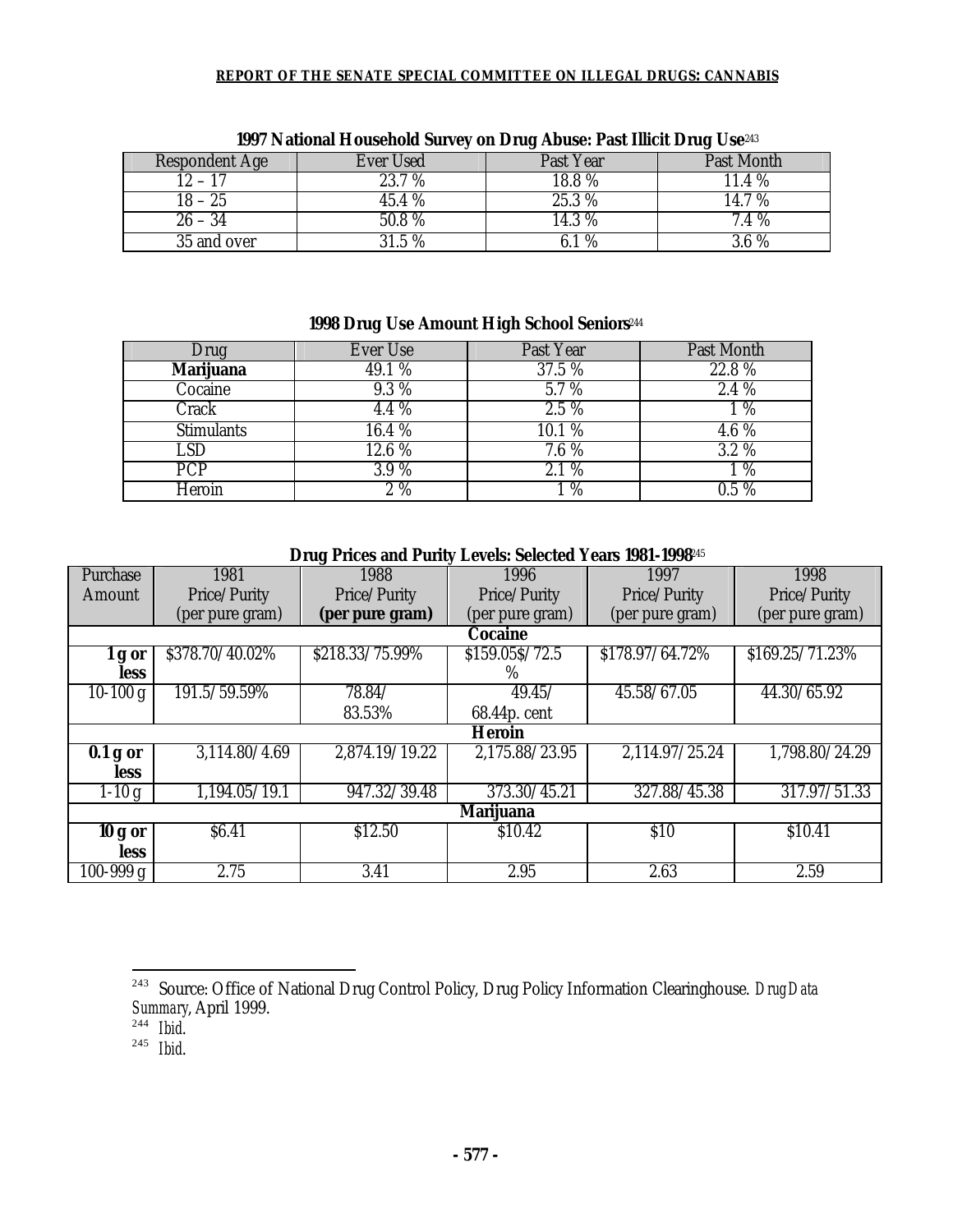| <b>National Drug Control Budget46</b> |  |
|---------------------------------------|--|
|---------------------------------------|--|

| rear | Amount (in \$US billions) |
|------|---------------------------|
| 1999 |                           |
| 2000 |                           |
| 2001 | 10.1                      |
| 2002 | 19.2                      |

| Year | <b>Total Arrests</b> | Arrests for all drug |                   | Distribution of arrests for drug violations |                |             |            |                  |                    |
|------|----------------------|----------------------|-------------------|---------------------------------------------|----------------|-------------|------------|------------------|--------------------|
|      |                      | violations           |                   |                                             | Heroin/Cocaine |             | Marijuana  |                  | <b>Other Drugs</b> |
|      |                      | Number               | Per-              | Sale                                        | Possession     | <b>Sale</b> | Possession | Sale             | Possession         |
|      |                      |                      | cent              |                                             |                |             |            |                  |                    |
| 1989 | 14 340 900           | 1,351,700            | $\cdot$           | 19.1                                        | 34.7           | 6.2         | 23.1       | 7.0              | 9.8                |
| 1990 | 14 195 100           | 1,089,500            |                   | 21.0                                        | 33.3           | 6.1         | 23.9       | 4.5              | 11.2               |
|      |                      |                      | $\boldsymbol{.6}$ |                                             |                |             |            |                  |                    |
| 1991 | 14 211 900           | 1,010,000            |                   | 22.5                                        | 32.8           | 6.1         | 22.4       | 4.8              | 11.5               |
|      |                      |                      | $\cdot$ 1         |                                             |                |             |            |                  |                    |
| 1992 | 14 075 100           | 1,066,400            |                   | 20.6                                        | 32.4           | 6.6         | 25.5       | 4.6              | 10.4               |
|      |                      |                      | $.5\,$            |                                             |                |             |            |                  |                    |
| 1993 | 14 036 300           | 1,126,300            |                   | 19.2                                        | 31.1           | 6.2         | 27.6       | 4.3              | 11.6               |
|      |                      |                      | 0.                |                                             |                |             |            |                  |                    |
| 1994 | 14 648 700           | 1,351,400            |                   | 16.8                                        | 30.3           | 5.8         | 29.8       | $\overline{4.1}$ | 13.2               |
|      |                      |                      | $\cdot$ 2         |                                             |                |             |            |                  |                    |
| 1995 | 15 119 800           | 1,476,100            |                   | 14.7                                        | 27.8           | 5.8         | 34.1       | 4.4              | 13.3               |
|      |                      |                      | $.7\,$            |                                             |                |             |            |                  |                    |
| 1996 | 15 168 100           | 1,506,200            |                   | 14.2                                        | 25.6           | 6.3         | 36.6       | 4.3              | 13.3               |
|      |                      |                      | .9                |                                             |                |             |            |                  |                    |
| 1997 | 15 284 300           | 1,583,600            |                   | 10.3                                        | 25.4           | 5.6         | 38.3       | 4.7              | 15.8               |
|      |                      |                      | 0.3               |                                             |                |             |            |                  |                    |
| 1998 | 14 528 300           | 1,559,100            |                   | $\overline{11}$                             | 25.6           | 5.4         | 38.4       | $\overline{4.8}$ | 14.8               |
|      |                      |                      | 0.7               |                                             |                |             |            |                  |                    |
| 1999 | 14 031 070           | 1,532,200            |                   | $\overline{10}$                             | 24.5           | 5.5         | 40.5       | $\overline{4.1}$ | 15.4               |
|      |                      |                      | 0.9               |                                             |                |             |            |                  |                    |
|      |                      |                      |                   |                                             |                |             |            |                  |                    |

### **Total Estimated Arrests and Drug Arrests, 1989-1999**<sup>247</sup>

<sup>&</sup>lt;sup>246</sup> These figures represent funds specified for the purpose of supporting the goals and objectives of the National Drug Control Strategy and include funds budgeted for various departments, including Defence, Education, Justice, State, and Treasury,. Source: *National Drug Control Budget Executive Summary, Fiscal Year 2002*, Office of National Drug Control Policy, April 9, 2001.

<sup>&</sup>lt;sup>247</sup> Source: *Crime in the United States: Uniform Crime Reports*, U.S. Department of Justice, Federal Bureau of Investigation (1990-2000).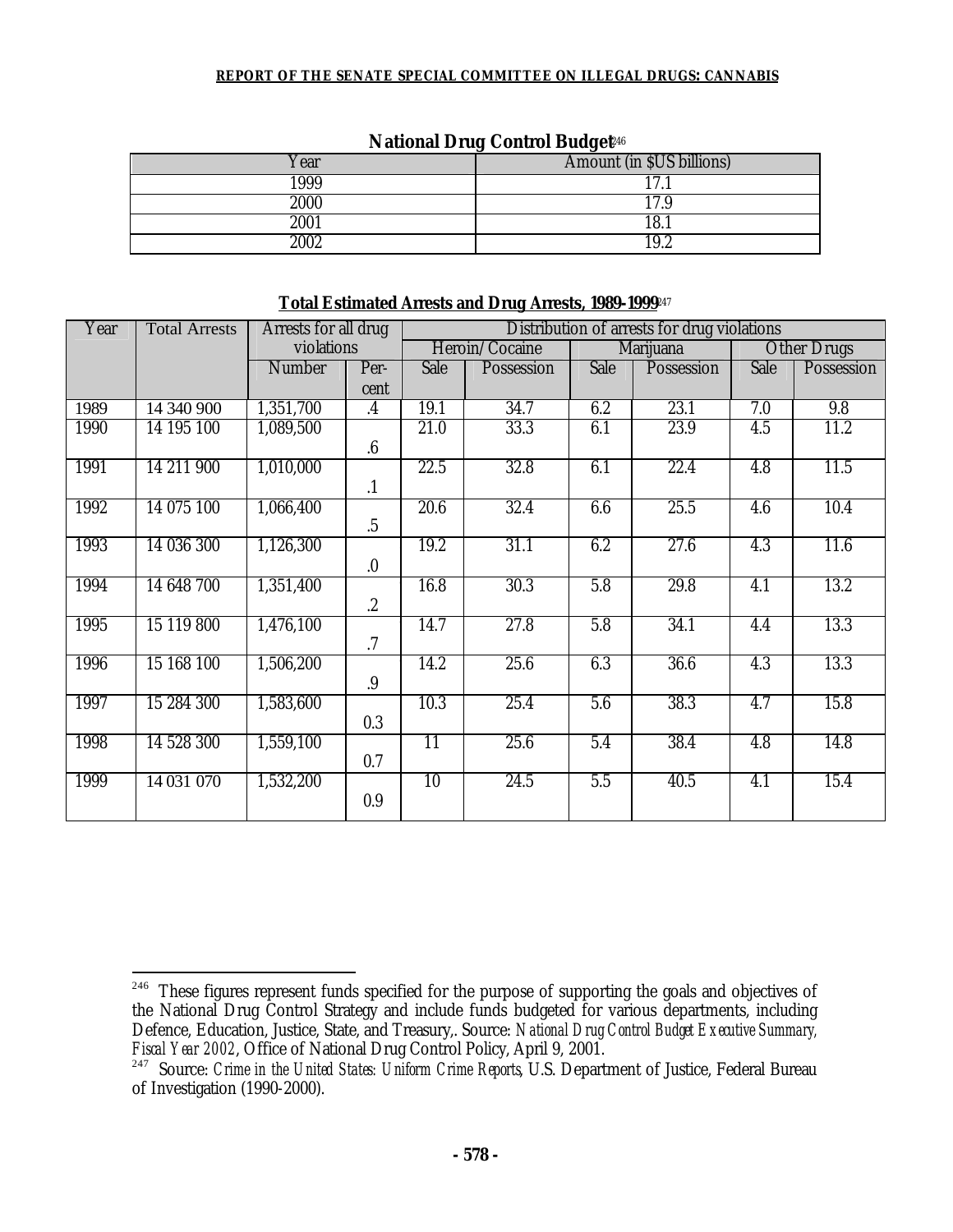| Adults In Custody of State of Federal Phsons of Local Jans, 1989-1999 |              |         |                    |         |                                 |                    |  |
|-----------------------------------------------------------------------|--------------|---------|--------------------|---------|---------------------------------|--------------------|--|
| Year                                                                  | <b>State</b> | Federal | <b>Total State</b> |         | <b>Percent of prisoners who</b> | <b>Local Jails</b> |  |
|                                                                       | Prisons      | Prisons | & Federal          |         | are drug offenders              |                    |  |
|                                                                       |              |         | Prisons            | Federal | <b>State</b>                    |                    |  |
| 1989                                                                  | 629,995      | 53,387  | 683,382            | 49.9    | 19.1                            | 395,553            |  |
| 1990                                                                  | 684,544      | 58,838  | 743,382            | 53.5    | 21.7                            | 405,320            |  |
| 1991                                                                  | 728,605      | 63,930  | 792,545            | 55.9    | 21.3                            | 426,479            |  |
| 1992                                                                  | 778,495      | 72,071  | 850,566            | 58.9    | 22.1                            | 444,584            |  |
| 1993                                                                  | 828,566      | 80,815  | 909,381            | 59.2    | 22.1                            | 459,804            |  |
| 1994                                                                  | 904,647      | 85,500  | 990,147            | 60.5    | 22.4                            | 486,474            |  |
| 1995                                                                  | 989,004      | 89,538  | 1,078,542          | 59.9    | 22.7                            | 507,044            |  |
| 1996                                                                  | 1,032,440    | 95,088  | 1,127,528          | 60.0    | 22.7                            | 518,492            |  |
| 1997                                                                  | 1,059,588    | 99,175  | 1,176,922          | 62.6    | 20.7                            | 567,079            |  |
| 1998                                                                  | 1,178,978    | 123,041 | 1,232,900          | 58.7    | 20.7                            | 592,462            |  |
| 1999                                                                  | 1,209,123    | 135,246 | 1,366,369          | 57.8    | Unavailable                     | 605.943            |  |

**Adults in Custody of State or Federal Prisons or Local Jails, 1989-1999**<sup>248</sup>

Correctional population in the United States: selected statistics for 1997<sup>249</sup>

In 1997, an estimated 5.7 million adult residents of the U.S. (or approximately 2.8% of all U.S. adult residents) were under some form of correctional supervision. Approximately 70% were supervised in the community, through probation or parole. About 9.0% of black adults were under correctional supervision; for white adults, the figure was 2.0% and for other races it totalled 1.3%.

# Federal drug prosecutions: selected statistics for 1999<sup>250</sup>

During 1999 U.S. attorneys initiated investigations involving 117,994 suspects. Of these suspects, 32% were investigated for drug offences. Suspects in criminal matters involving drug offences were more likely to be prosecuted in a U.S. district court (77%) as opposed to suspects involved in violent offences (59%), public order offences (53%) or property offences (50%). Of those convicted of felony drug offences in federal court in 1999, 93% received prison sentences. The average sentence of all offenders sentenced in federal court in 1999 was 57.8 months; for drug offenders, the average was 75.4 months.

 $\overline{a}$ 248 Sources: Bureau of Justice Statistics Bulletin, *Prisoners in 1999* (Aug. 2000), *Prisoners in 1998* (Aug. 1999), *Prisoners in 1997* (Aug. 1998), *Correctional Populations in the United States*, 1995, 1994, 1993, 1992, 1991, 1990, 1989. *Jails and Jail Inmates*, 1993-94. *Jail Inmates*, 1992; 1990. Data for 1997 percentages of drug offenders are estimated from Bureau of Justice Statistics, *Substance Abuse and Treatment, State and Federal Prisoners, 1997* (January 1999) and unpublished Bureau of Prisons Data.

<sup>&</sup>lt;sup>249</sup> Source: *Correctional Populations in the United States, 1997*, Bureau of Justice Statistics, U.S. Department of Justice, (November 2000).

<sup>250</sup> Source: *U.S. Compendium of Federal Judicial Statistics, 1999*, (April 2001).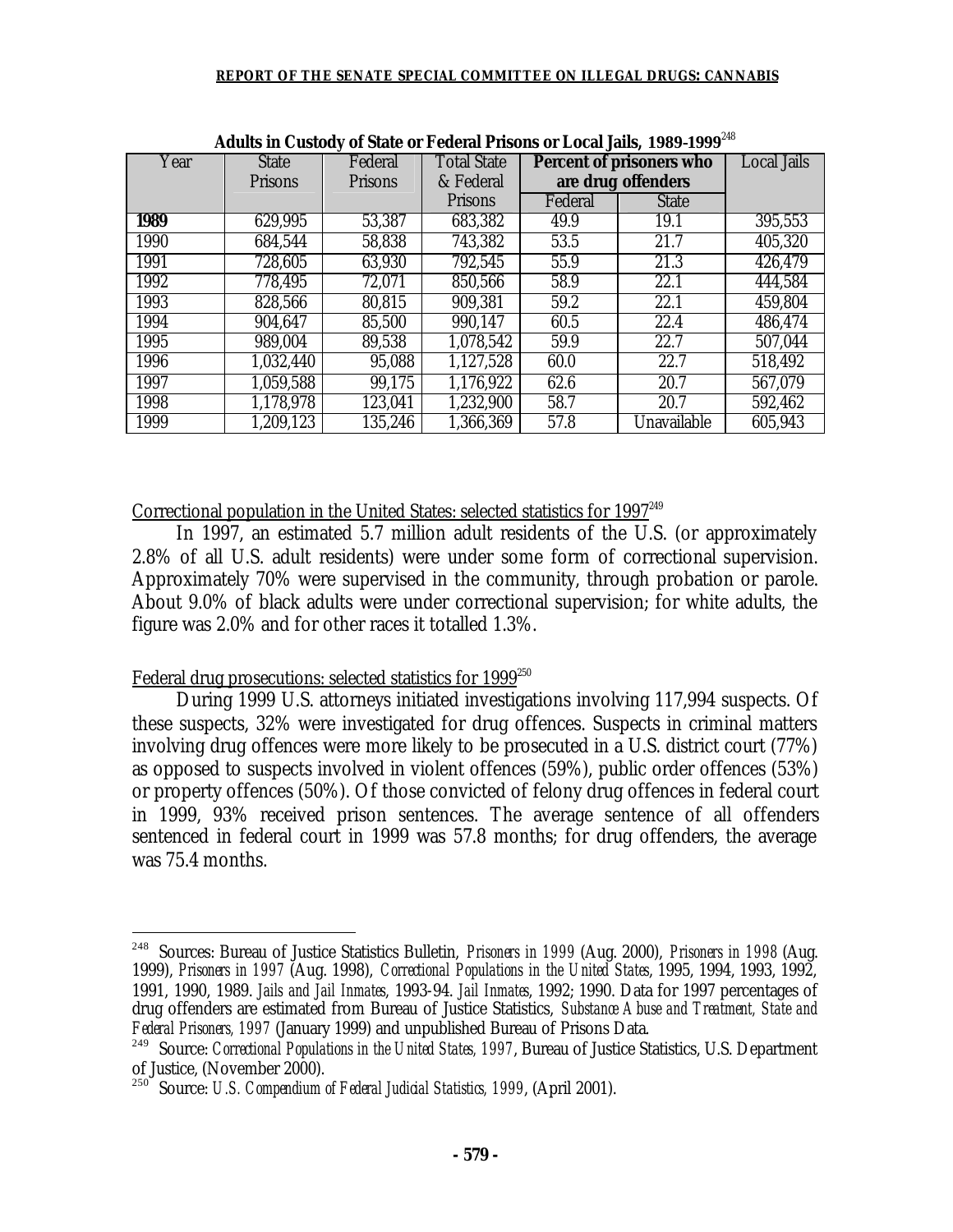# DEA seizures of non-drug property - 1997<sup>251</sup>

In fiscal year 1997, the Drug Enforcement Agency made 15,860 seizures of non-drug property pursuant to drug forfeiture laws. The total value of this property is estimated at \$552 million.

| <b>Property Type</b>                 | <b>Number of Seizures</b> | Value (in dollars) |
|--------------------------------------|---------------------------|--------------------|
| <b>Cash</b>                          | 8,123                     | 284,680,029        |
| Other financial instruments          | 507                       | 73,602,092         |
| Real property                        | 748                       | 108,833,498        |
| Vehicles                             | 3,695                     | 47,379,874         |
| <b>Boats</b>                         | 111                       | 5,884,754          |
| Aircraft                             | 24                        | 8,945,000          |
| <b>Other means of transportation</b> | 172                       | 1,734,731          |
| Other                                | 2,480                     | 1,734,731          |

 251 Source: Official of National Drug Control Policy, Drug Policy Information Clearinghouse, *Drug Data Summary*, April 1999.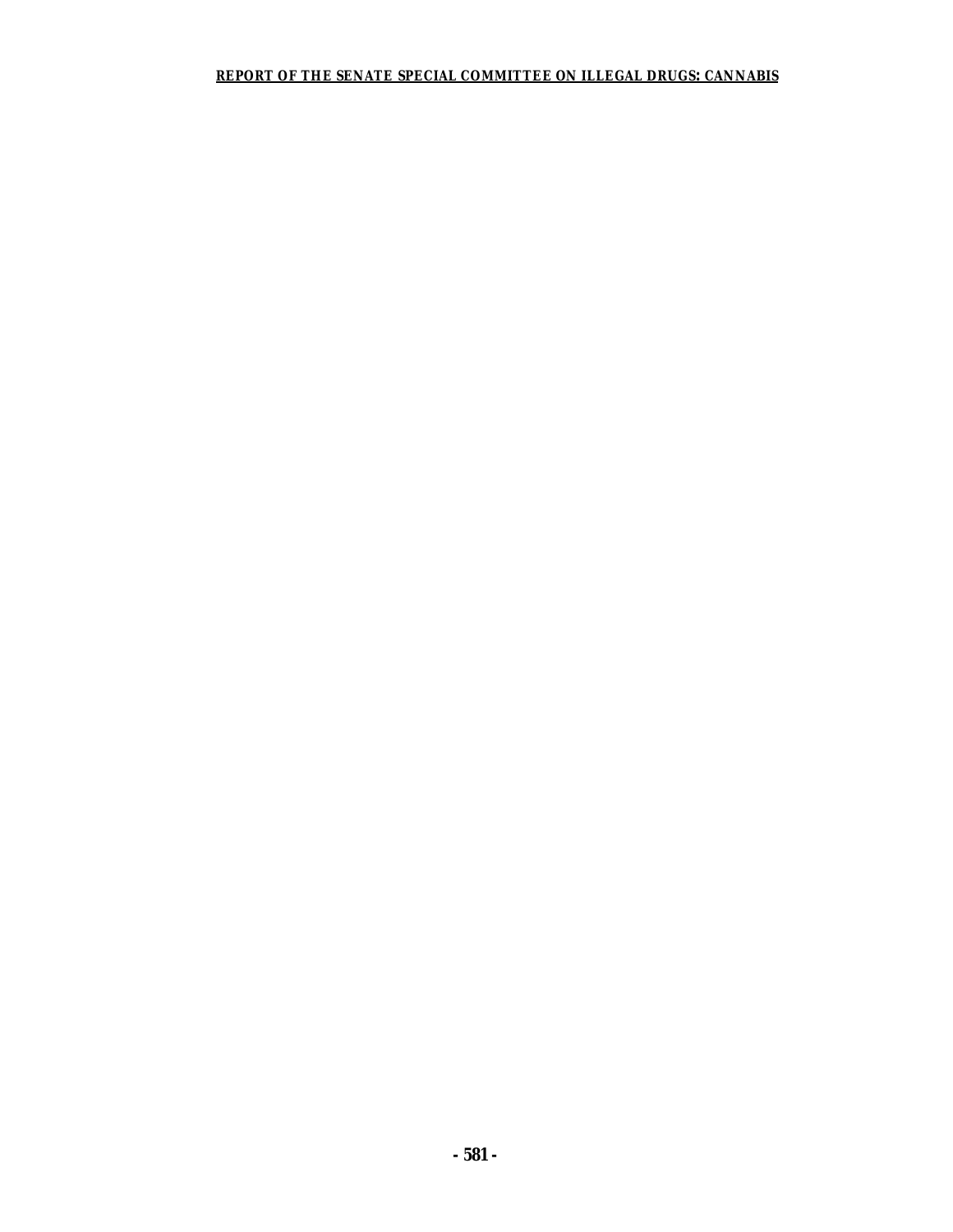# **CHAPTER 21**

# **PUBLIC POLICY OPTIONS**

**Public policy is not just a matter of enabling legislation, in this case criminal** legislation. Nonetheless, when it comes to illegal drugs, criminal legislation occupies a symbolic and determinative place in public policy. It is as if this legislation is the backbone of our public policy. Public discussions of cannabis do not deal so much with such matters as public health, user health, prevention of at-risk or excessive use, but with such questions as the pros and cons of decriminalization, establishing a civil offence or maintaining a criminal offence, or possible legalization and the extent thereof. As we complete our report, the Minister of Justice is releasing trial balloons in relation to decriminalization. Apart from the merits of this approach–to be discussed at length in this chapter – it is clear that tinkering with the criminal legislation is not indicative of an authentic public policy. In this Committee's view, **a public policy on cannabis must be, first and foremost and essentially, a public health policy based on encouraging government and users to assume more responsibility.**

On a general level, the tendency to reduce drug issues to the legal framework fits neatly into the increasing juridicization of social relations, a situation in which legislation is the central, sometimes the only, tool of government policy. However, in the matter of illegal drugs, other factors are also at work.

On the one hand, this attitude has been at the very heart of the approaches to drugs throughout the twentieth century, approaches in which criminal prohibition guides - and restricts - public policy. It is only because of the AIDS crisis that the merits of harm-reduction approaches have been "discovered." Even then, decisionmakers were often preoccupied more with protecting non-user members of society than with improving the health of drug users. When governments decided to tackle the criminal behaviour of drug users deriving from the criminalization of drugs (we do not mean organized crime and drug traffickers), the aim was not so much to improve drug users' living conditions but to protect non-users from drug-related "mischief."

On the other hand, criminal prohibition is often thought of as the "ultimate stronghold" against uncontrolled proliferation of drug use. Without criminal prohibition, we were told, cannabis consumption might well explode out of control. The underlying hypothesis, rarely stated explicitly, that criminalizing drugs contributes effectively to reducing their use, has never been demonstrated, however. Quite the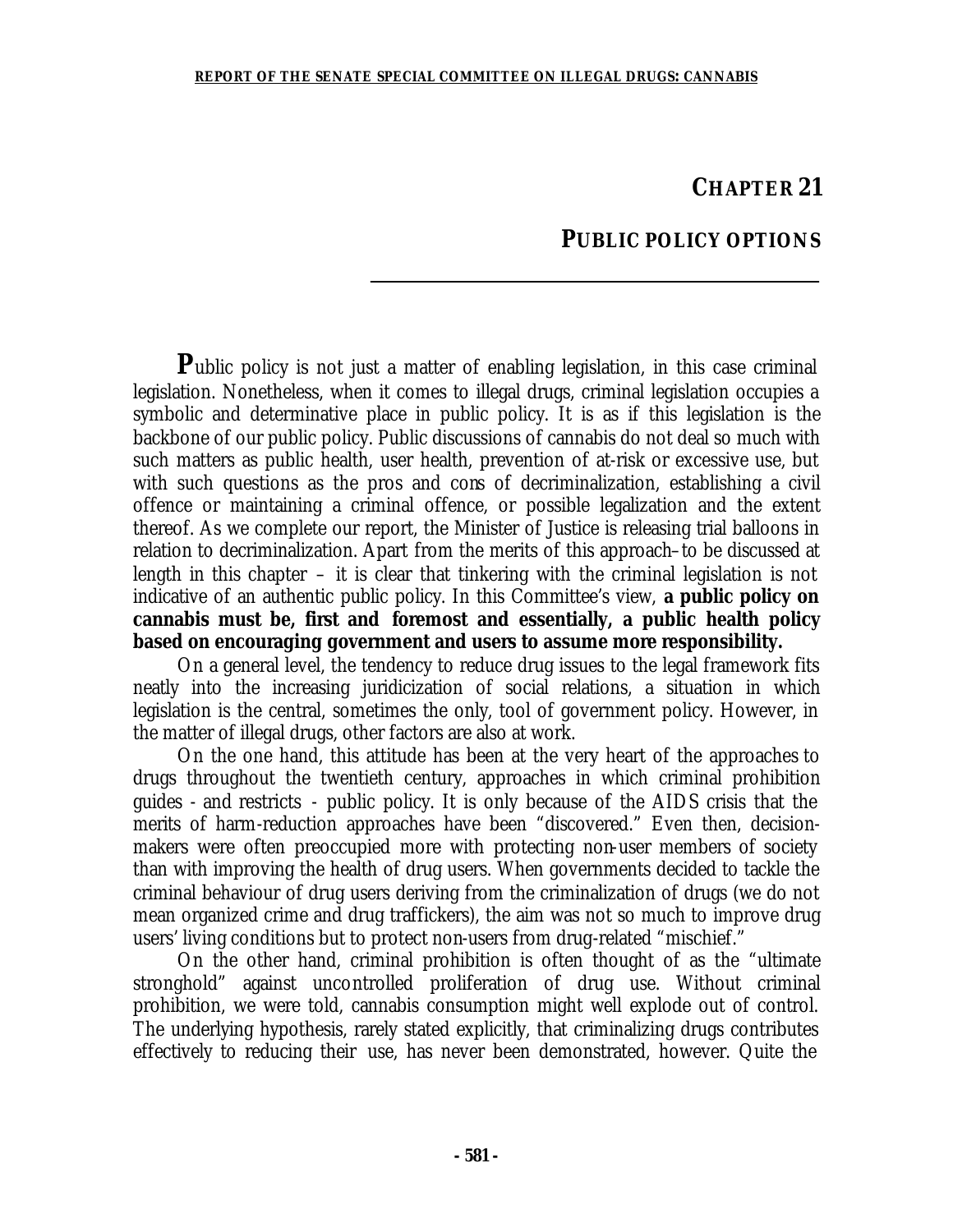contrary, as this chapter will show, available data tend to demonstrate that prohibitionist policies have little impact on levels of use or availability of drugs.

Public policy cannot be reduced to adopting legislation, the more so since laws rarely contain clearly stated guiding principles setting out aims and objectives. In respect of illegal drugs, where the key issues are, first and foremost, matters of public health and culture (including education and research), and where criminal law should be used only as a last resort, public policy must be based primarily on clear principles and objectives. For this to come about, public policy must be equipped with a set of tools designed to deal with the various issues that drugs represent to societies. Legislation is only one such tool.

The social and economic costs of illegal drugs affect many aspects of society through lower productivity and business loss, hours of hospitalization and medical treatment of all kinds, police time and prison time, and broken or lost lives. Even if no one can pinpoint the exact figures, a portion of these costs arise, not from the substances themselves, but from the fact that they are criminalized. The drug most frequently associated with violence and criminal offences, including impaired driving, is in fact legal, alcohol. 1 Cannabis, the criminal organizations that control part of the production and distribution chain aside, neither leads to crime nor compromises safety. Even its social and health costs are relatively small compared to those of alcohol and tobacco. In fact, more than for any other illegal drug, we can safely state that **its criminalization is the principal source of social and economic costs**.

However, in spite of the fact that the principal social costs of drugs affect business, health and family, the emphasis on the legal debate tips the scales of public action in favour of law enforcement agencies. No one can deny that their work is necessary to ensure public order and peace and to fight organized crime. At the same time, over 90% of resources are spent on enforcing the law, the most visible actions with respect to drugs in the public sphere are police operations and court decisions and, at least in the case of cannabis, the law lags behind individual attitudes and opinions, thus creating a huge gap between needs and practice.

Most national strategies display a similar imbalance. The national strategies that appear to have the greatest chance of success, however, are those that strive to correct the imbalance. These strategies have introduced knowledge and observation tools, identified indicators of success with respect to their objectives, and established a veritable nerve centre for implementing and monitoring public policy. The law, criminal law especially, is put in its proper place, that of one method among many of reaching the defined objectives, not an aim in itself.

This chapter is divided into three sections. The first examines the effectiveness of legal measures for fighting drugs and shows that legal systems have little effect on consumption or supply. The second section describes the various components of a

 $\overline{a}$ 1 Please refer to the recent CCSA study: Permanen, K., et. al., *op. cit.*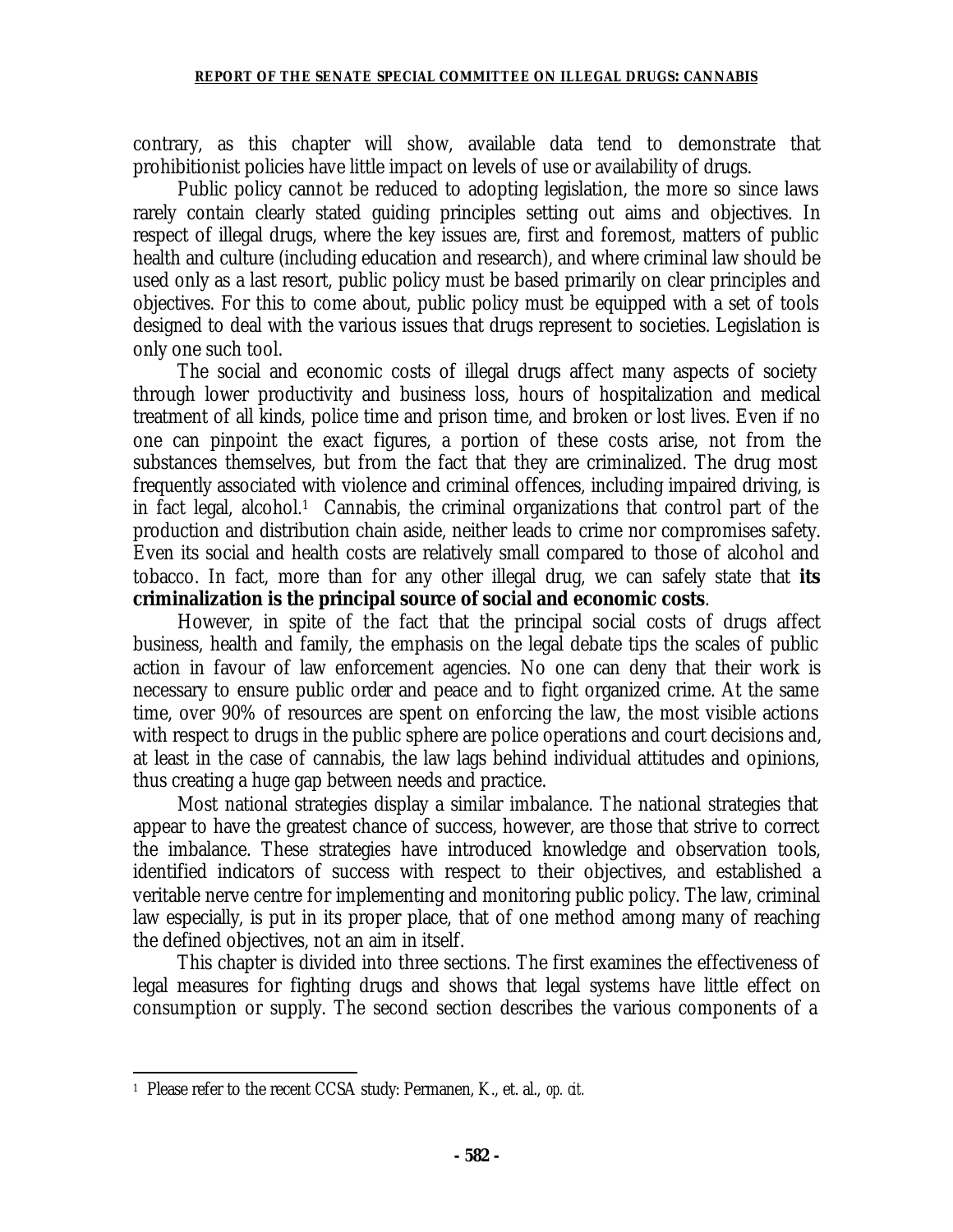public policy. The third considers the direction of criminal policy, and defines the main terms used: decriminalization, depenalization, diversion, legalization, and regulation.

# **INEFFECTIVENESS OF CRIMINAL POLICIES**

Two key indicators are usually applied to measure the effectiveness of drugrelated criminal policy: reduced demand and reduced supply. Some authors attempt to measure the economic efficiency of various control options<sup>2</sup> ; we do not address this aspect as the data are incomplete.

The methods of measuring the impact of public policy on supply and demand are faced with a series of methodological pitfalls. Firstly, the two indicators are relatively artificial and not easily distinguished from one another. In other words, a given measure impacts both indicators simultaneously and are often accomplished by the same institution For example, a police officer conducting drug "education" in schools, theoretically for the purpose of affecting demand, also works to reduce supply. Secondly, the capacity of agencies responsible for affecting one or the other depends on a series of factors relating to their means and resources, their practices and skills, and their competence. For the police, the number of officers per capita and the general thrust of law enforcement services (community police, traditional more reactive police) as well as the priority given to drug-related offences, can influence the volume of reported incidents as well as the decision to lay a charge. Generally speaking, the total resources allocated by a government to its drug policy may affect one or both of these indicators. In short, effectiveness cannot be measured directly.

It is even more difficult to assess, even indirectly, the impact of action taken, when clear objectives, ideally associated with indicators, are not defined, as is the case in Canada at this time, as was seen in Chapter 11. This being the case, and because we are in no position to make a rigorous assessment of public policy on drugs, we will examine the question on the basis of a series of indirect indicators.

# *Impact on consumption*

# General policy direction

At the most general level, national governments (see preceding chapter) define a general direction for their policies on drugs. Some are more tolerant or permissive (e.g., the Netherlands, Belgium, Spain, and Germany); others stress prohibition and abstention (e.g., the United States, Sweden, France). Admittedly, these are crude

 $\overline{a}$ 2 See Jackson, A.Y. (2002) *op. cit.,* and our discussion in Chapter 18.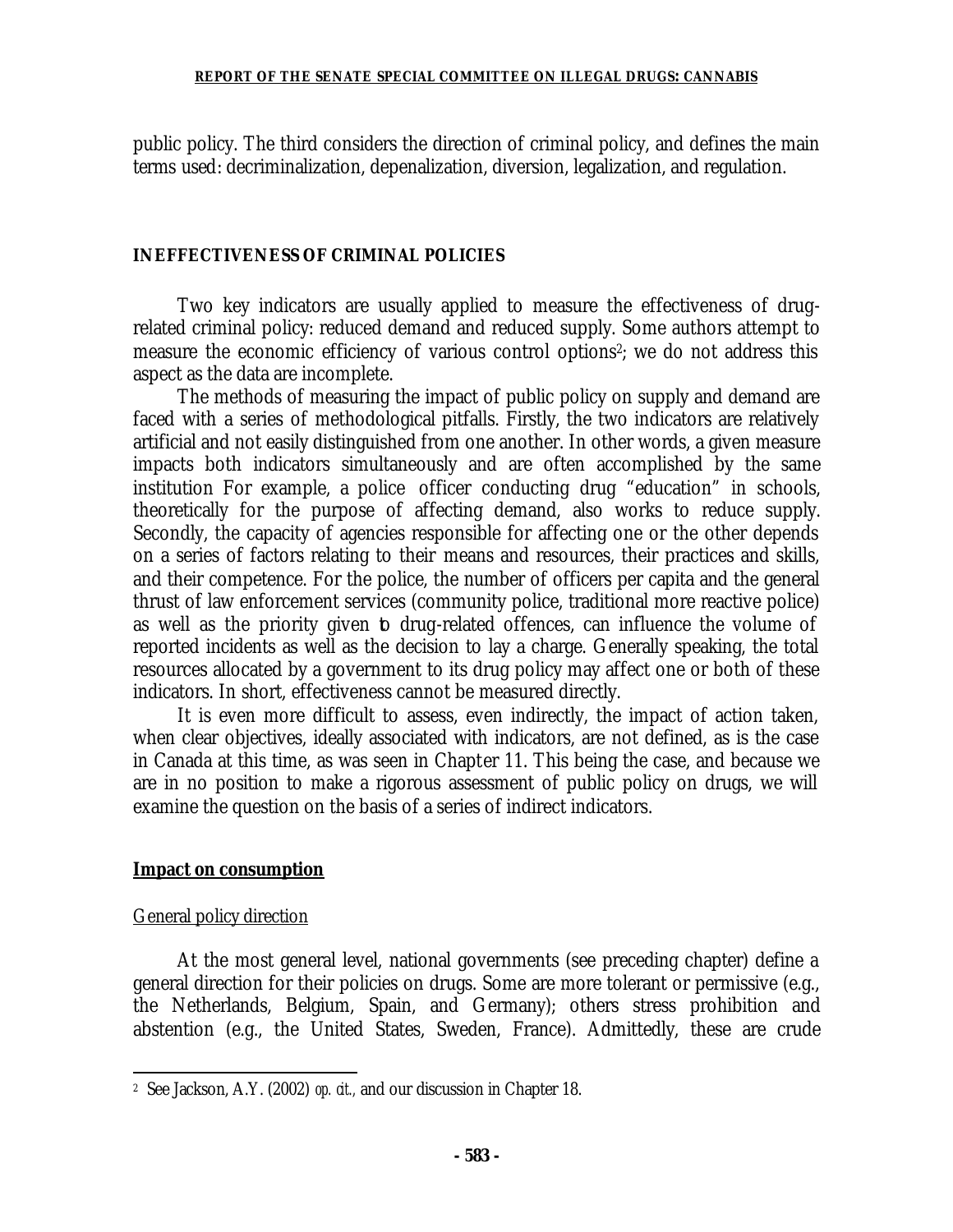categories, ignoring the complexity of each country's policy. Even in the U.S.A. with its "war on drugs", individual cities and states may implement widely different measures. Furthermore, there is often a huge gap between public policy statement and concrete action. For example, in France, a tough stance on use is accompanied by limited userrelated police activity. In Canada, as a number of witnesses told us, enforcement by police is often at odds with "lenient" court decisions. In other words, there is no direct relationship between political statements and concrete action.

Some comparative studies have attempted to determine whether or not public policy influences use levels. A study by Reuband compares "tolerant" European countries (the Netherlands, Spain, Denmark, and Italy) and restrictive countries (Germany, France, Norway, United Kingdom, and Sweden). The study found no significant differences between consumption levels, regardless of public policy direction.<sup>3</sup>

The "Message" of the *Conseil fédéral suisse sur la révision de la loi sur les stupéfiants* reports the results of a comparative study on seven European countries by Cesoni, which reached the conclusion that the legal regime had no influence on the frequency of consumption. <sup>4</sup>

Another study carried out for the *Office fédéral suisse de la Santé publique* classifies the policies of European countries on a line from "very liberal" to "very restrictive", relating them to the lifetime prevalence of cannabis consumption. The study shows no relation between severity of legislation and level of use.<sup>5</sup>

We have drawn up two similar charts, classifying the policies of the various countries and adding Canada, Australia, and the United States. We used the Chapter 6 data on lifetime prevalence of consumption in the general population (Chart 1) and in the past month among 15-16 year olds (Chart 2).

 $\overline{a}$ <sup>3</sup> Reuband, K., (1995) "Drug use and drug policy in Western Europe." *European Addiction Research*, vol. 1, 32-41.

<sup>4</sup> Cesoni, L.L. (1999) *Usage et actes préparatoires de l'usage des drogues illicites : les choix en matière d'ncrimination. Analyse comparative de l'usage de drogues illicites de sept législations européennes. In Conseil fédéral suisse*, op.cit., page 3560.

<sup>5</sup> *Conseil fédéral Suisse* (2001) *Message concernant la révision de la loi sur les stupéfiants*, page 3560.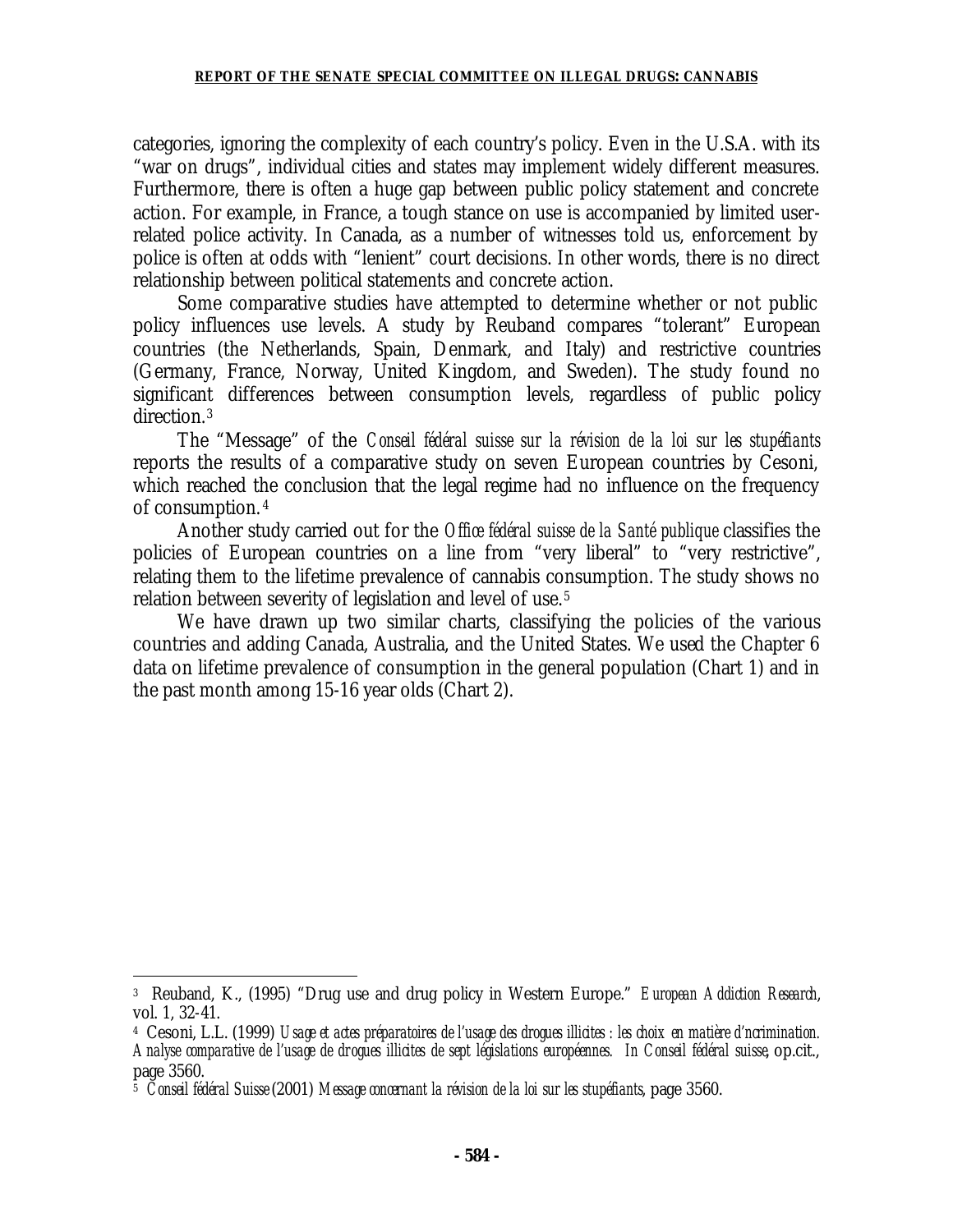



The charts show no direct relationship between consumption levels and public policy direction. Very liberal countries show low rates (Spain, the Netherlands, Portugal), whereas countries that have very restrictive policies show high rates (USA, Canada, France). Of course this may be explained by the fact that these are static statistical data not a time series, and are thus little influenced by variations from year to year. Another possible explanation is that, as few users are arrested, there is a strong inconsistency between words and action. The following section looks at this issue.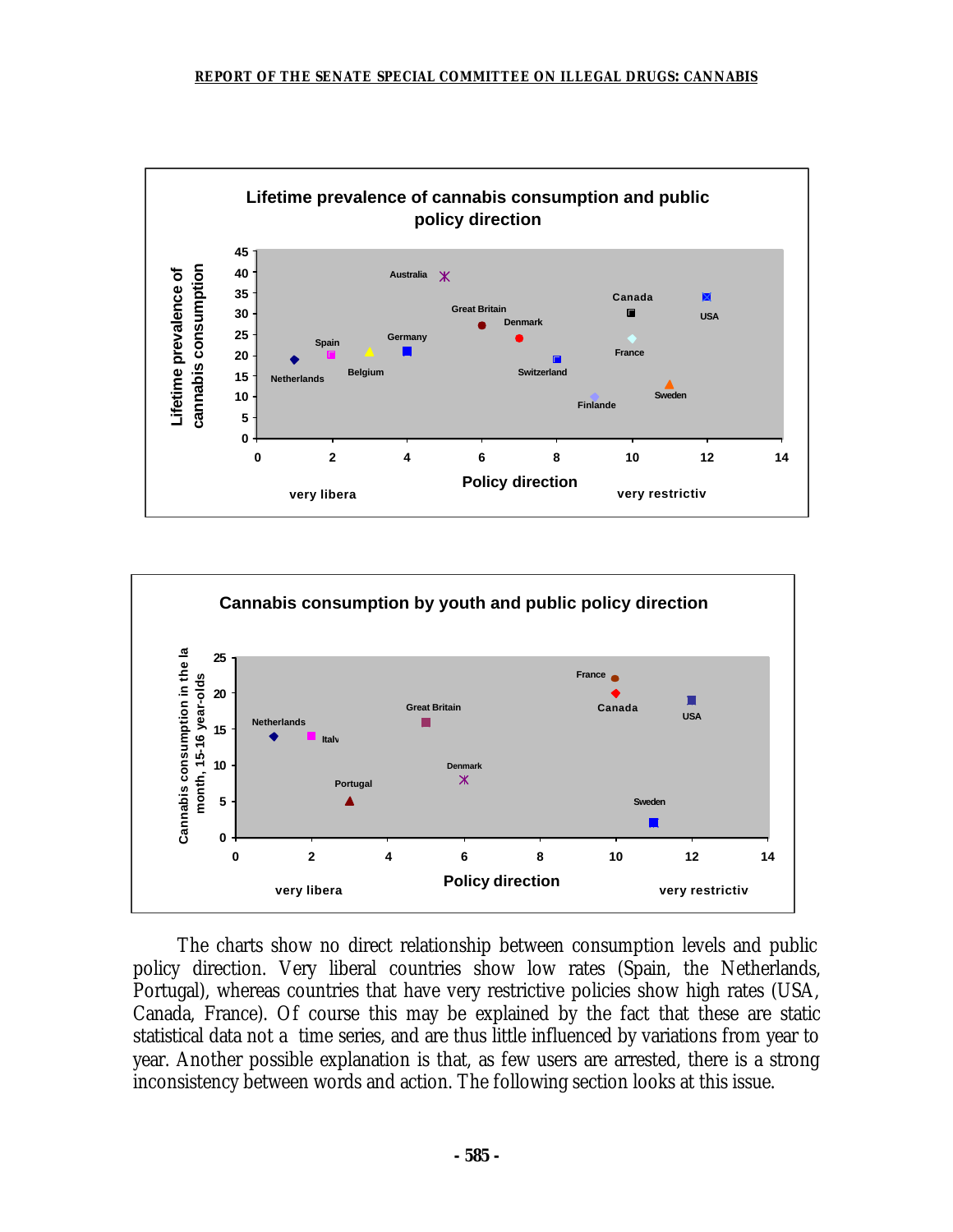### Cannabis consumption and arrests

A number of authors have looked at the relationship between arrest levels and delinquent behaviour in general, and in drug consumption in particular. One recent study was conducted by Kilmer<sup>6</sup> within the context of the International Scientific Conference on Cannabis. The following graph is from that study.



The graph shows that, in all countries, the number of arrests per inhabitant for simple possession of cannabis increased during the 1990s, with Australia the only exception. Switzerland, currently considered relatively moderate, has the highest level of arrests per inhabitant, followed by the USA, Austria, the United Kingdom, France, and Germany.

Here again there appears to be no direct relationship between direction of public policy and arrests. Switzerland and Australia, both of which have far more moderate policies than the USA, arrest proportionally larger numbers of people than that country, although Switzerland's consumption rate is far lower than that of the USA, and Australia's is virtually the same.

 $\overline{a}$ <sup>6</sup> Kilmer, B., (2002) "Do cannabis possession laws influence cannabis use?" in Pelc, I. (dir.) International Scientific Conference on Cannabis*.* Brussels.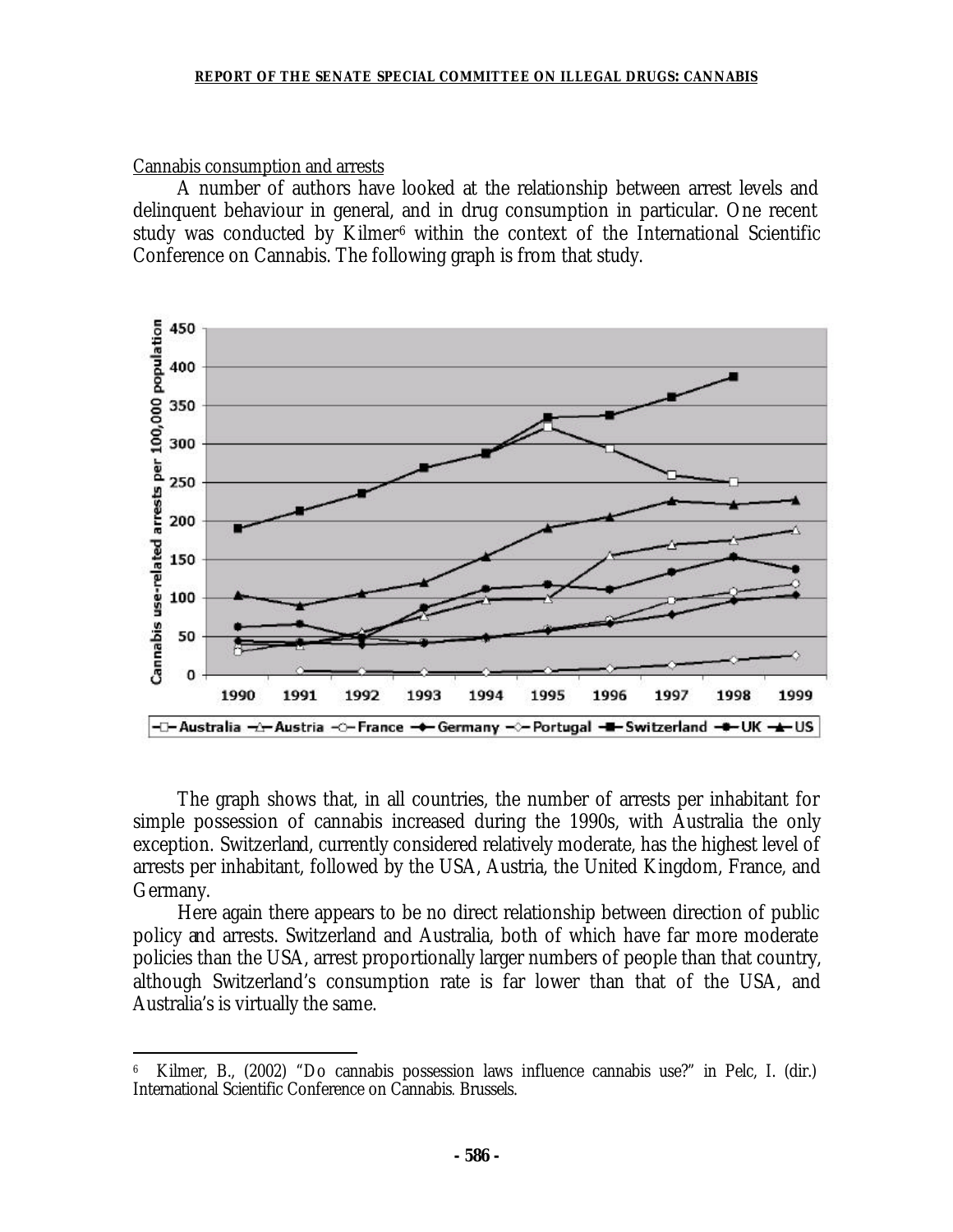The variation in rates of arrest cannot be explained by the number of police officers per inhabitant. France has far more officers than does the USA or England, but arrests far fewer people than the USA and fewer than the UK for simple possession.

We created a graph charting the relationship between the number of users among high school youth in Ontario in the past twelve months and incidents declared by the police of cannabis-related offences in the same year in Ontario. We chose Ontario because it is the only province that produces continuous time series on consumption levels, and the Ontario figures are almost identical to the Canadian mean (Chapter 14). The results are shown below.



The graph shows a very weak statistical relationship (0.15) between police activity and cannabis use. In other words, police activity has no dissuasive effect on cannabis experimentation by young students.

Criminology teaches that probability of arrest carries far more dissuasive weight than severity of sentence. As the following table shows, the probability of arrest is very low for cannabis possession offences.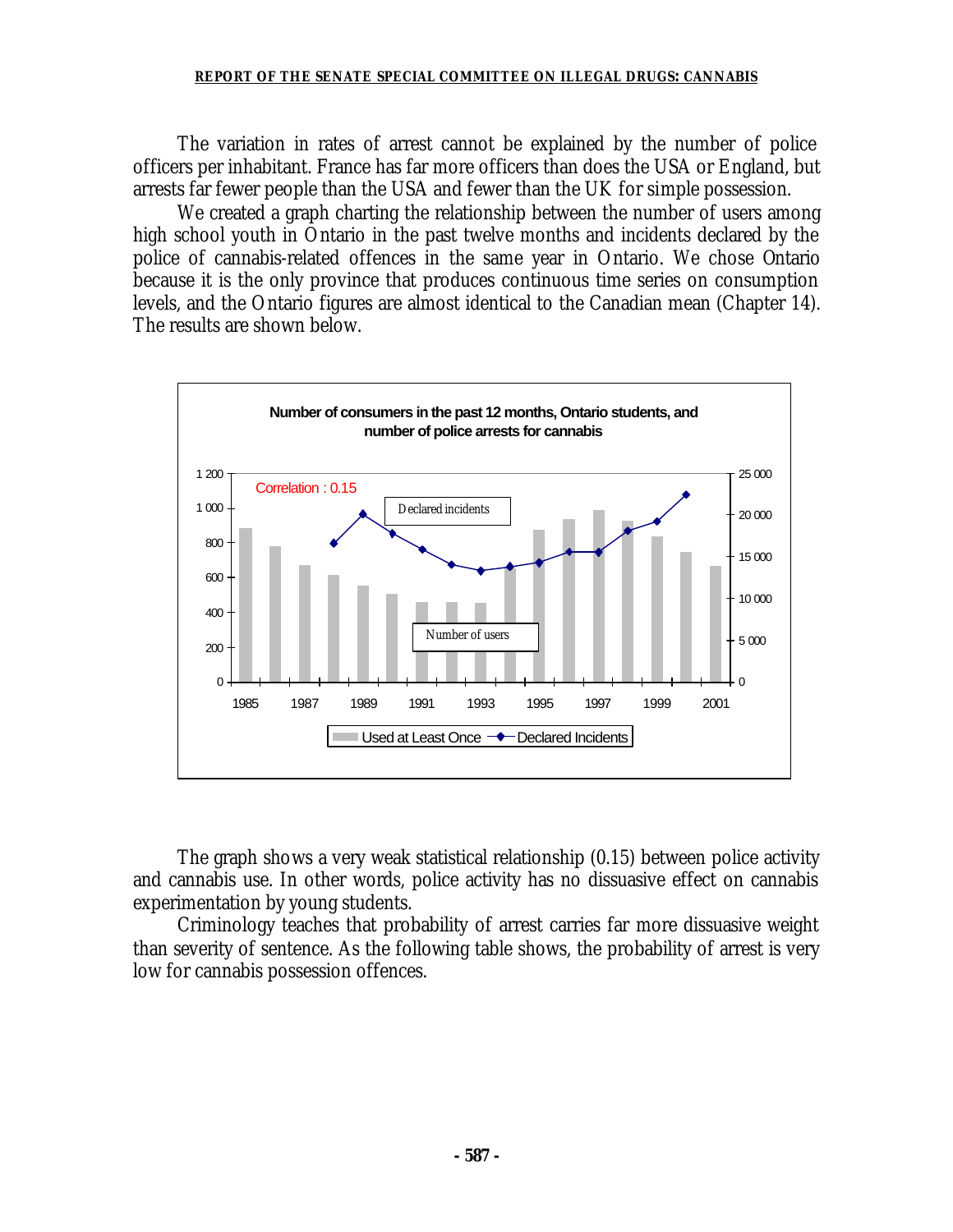|                      |      | Probability of being arrested for cannabis possession |      |      |      |
|----------------------|------|-------------------------------------------------------|------|------|------|
|                      | 1995 | 1996                                                  | 1997 | 1998 | 1999 |
| <b>Germany</b>       |      |                                                       | 2.7% |      |      |
| <b>Australia</b>     | 3.7% |                                                       |      | 2.1% |      |
| Austria              | 1.7% |                                                       | 1.7% |      | 2.0% |
| <b>Canada</b>        | 1.8% |                                                       |      |      |      |
| <b>United States</b> | 2.8% | 3.0%                                                  | 3.1% | 3.2% | 3.2% |
| <b>France</b>        |      |                                                       |      |      | 2.0% |
| <b>United</b>        |      | 2.1%                                                  |      |      |      |
| <b>Kingdom</b>       |      |                                                       |      |      |      |
| <b>Sweden</b>        |      |                                                       | 2.4% | 2.9% |      |

#### **Probability of being arrested for cannabis possession<sup>7</sup>**

### Public spending

While none of the preceding factors appears related to consumption levels, can a case be made for public spending?

There is danger in trying to estimate the overall cost of public policy on drugs. Even for a budget item as seemingly well-defined as law enforcement, estimates are unreliable. As we saw in Chapter 14, the cost of law enforcement ranges from \$700 million to \$1 billion. Figures on public expenditure related to treatment and prevention, even if we know that they are much smaller than those for law enforcement, are equally unreliable.<sup>8</sup>

Making international comparisons is even riskier. Services are organized differently, costs are not accounted for in the same way, and service orientation and overall government direction vary widely.

With these reservations, we will attempt the exercise based on data from a number of sources. To make the results a little more comparable, we restrict the comparison to law enforcement expenditures which, in any case, account for between 70% and 90% of public spending relating to illegal drugs. The following table summarizes the data. (Note that, for Canada, we have used the data from the CCSA study rather than our own estimates from Chapter 14. Our data show a cost estimate of law enforcement (police, courts, prisons) of approximately \$1.5 billion or \$50 per capita).

 $\overline{a}$ <sup>7</sup> Table reproduced from Kilmer, B., *op.cit,* page 108.

<sup>8</sup> See Kopp, P. and Fenoglio (2000) *Le coûts social des drogues licites (alcool et tabac) et illicites en France.* Paris: OFDT.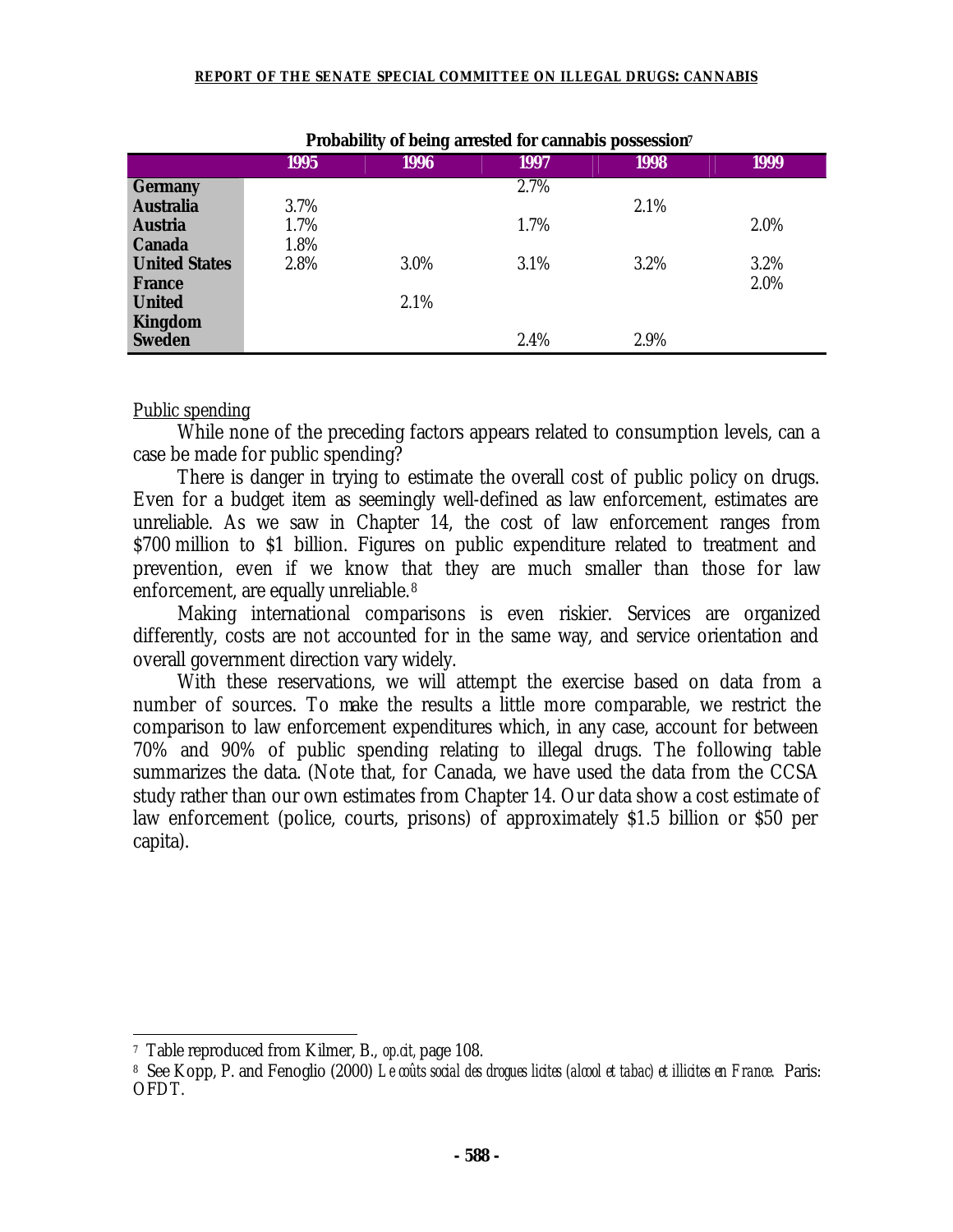| Costs of enforcing registation in various countries |                                      |                  |  |  |  |
|-----------------------------------------------------|--------------------------------------|------------------|--|--|--|
|                                                     | <b>Cost of enforcing legislation</b> | Per capita costs |  |  |  |
| Germany, 1992 <sup>9</sup>                          | DM 6.3 billion                       |                  |  |  |  |
| <b>Australia, 1992</b> 10                           | A\$450 million                       |                  |  |  |  |
| <b>Canada</b> , 1992 <sup>11</sup>                  | US\$300 million                      | <b>US\$10</b>    |  |  |  |
| <b>United States 12</b>                             | US\$12.3 billion                     | <b>US\$40</b>    |  |  |  |
| <b>France, 1998</b> <sup>13</sup>                   | US\$500 million                      | US\$8            |  |  |  |
| <b>The Netherlands</b> <sup>14</sup>                | US\$230 million                      | <b>US\$15</b>    |  |  |  |

**Costs of enforcing legislation in various countries**

We note that countries in which consumption levels are average (Germany, the Netherlands) spend less than the USA, which has a high consumption rate; in addition, these countries, specifically, show law enforcement expenditures above those of two far more restrictive countries (France and Canada).

In short, here again cannabis consumption levels appear unaffected by public policy that aims to reduce demand by cracking down on use.

### *Impact on supply*

Does public policy affect drug availability or price? The available data suggest not. In spite of sustained efforts to exert national and international control, battle drug trafficking (macro and micro, local and international), the availability of drugs, and cannabis in particular, has not fallen. Price has fallen significantly (e.g., heroin, cocaine) or remained relatively stable (e.g., cannabis and derivatives).15 The relative price increase for some grades of cannabis is at least as closely linked to attempts to improve

 $\overline{a}$ <sup>9</sup> Source: Rehm, J., (2001) *The Costs of public policies to fight illegal drugs.* Brief presented to the Special Senate Committee on Illegal Drugs, page 13.

<sup>10</sup> Source: Rehm, J., (2001) *The Costs of public policies to fight illegal drugs.* Brief presented to the Special Senate Committee on Illegal Drugs, page 13.

<sup>11</sup> Single, E., et. al., *op. cit.*

<sup>12</sup> Source: Kopp, P. and C. Palle (1999) ″*Économistes cherchent politique publique efficace*.″ in Faugeron, C., (ed.) *Les drogues en France.* Paris: Georg, page 261.

<sup>13</sup> Source: Kopp, P. and C. Palle (1999) ″*Économistes cherchent politique publique efficace*.″ in Faugeron, C., (ed.) *Les drogues en France.* Paris: Georg, page 261.

<sup>14</sup> Source: Kopp, P. and C. Palle (1999) ″*Économistes cherchent politique publique efficace*.″ in Faugeron, C., (ed.) *Les drogues en France.* Paris: Georg, page 261.

<sup>15</sup> See above, in the United States, one of the most complete studies on the question: Abt Associates (2001) *The price of illicit drugs: 1981 through the second quarter of 2000.* Washington, DC: Office of National Drug Control Policy.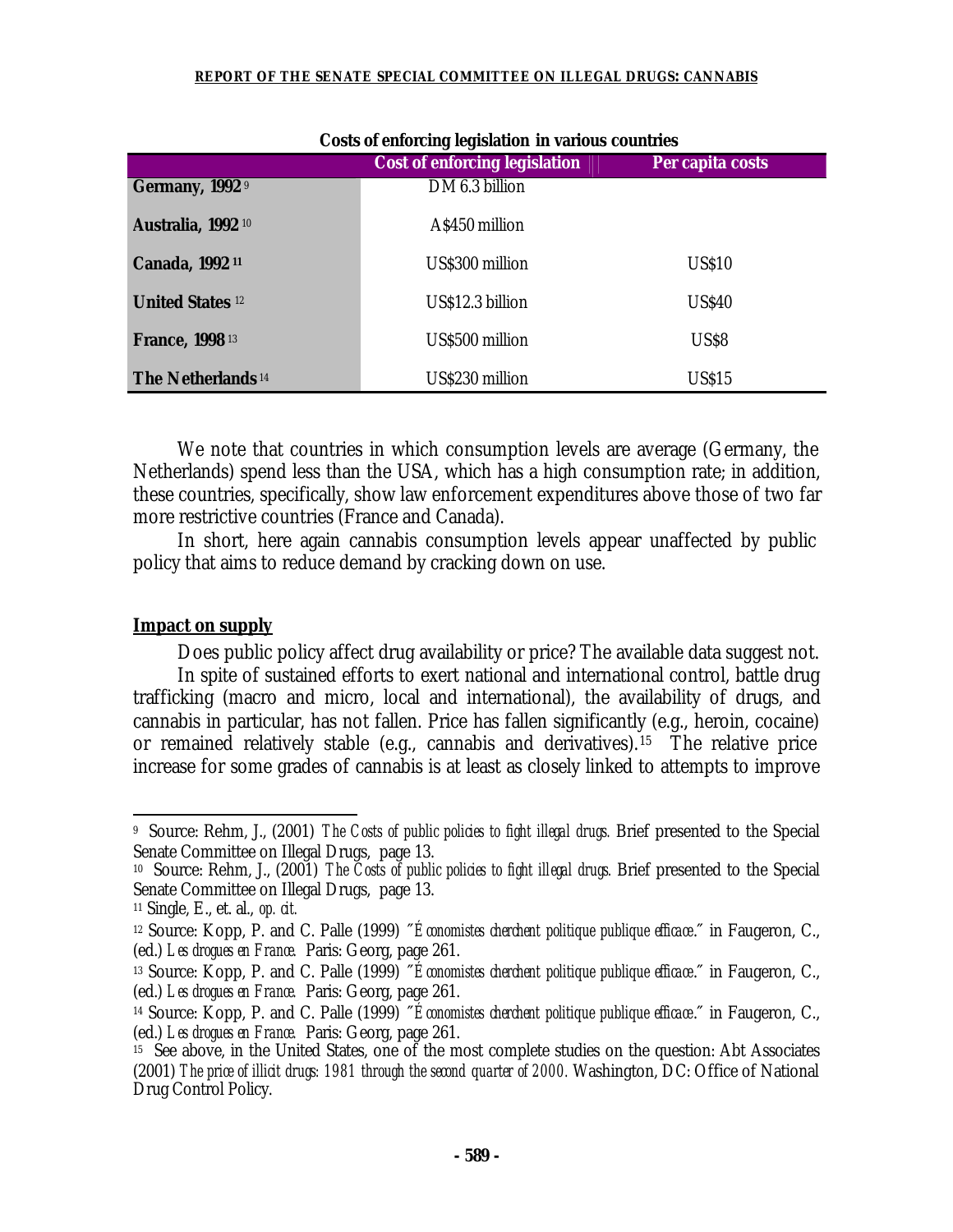"quality" (e.g., THC content, organic cultivation) and the large profit margin earned by producers and traffickers, as it is to the efforts of law enforcement agencies.

# *Conclusion*

The title of this section includes our conclusion: **if the aim of public policy is to diminish consumption and supply of drugs, specifically cannabis, all signs indicate complete failure. We agree with the conclusions from the Swiss studies that prohibiting cannabis use through the application of criminal law appears to have little, if any, influence on levels of use.**

One may think the situation would be worse if not for current anti-drug action. This may be so. Conversely, one may also think that the negative impact of anti-drug programs that are currently centre stage are greater than the positive effect, specifically non-compliance with laws inconsistent with majority attitudes and behaviour.

One of the reasons for this failure is the excessive emphasis placed on criminal law in a context where prohibition of use and a drug-free society appear to remain the omnipresent and determining direction of current public policies.

Does this mean nothing can be done? We do not believe so. Does it mean market forces should be allowed to rule as if drugs were goods like any other commodity, a solution suggested by some free-market advocates?16 Certainly not. Psychoactive substances, including cannabis, alcohol, and medications, are not ordinary commodities. Although cannabis (see Chapter 7) does not have the deleterious effects that some people claim and is in some respects a less harmful substance than tobacco, it must be the subject of regulation and government intervention.

The question raised by the patent and costly failure in human, social, and economic terms of Canada's public policy direction to date, is what should be the direction and components of public policy on cannabis and, as a corollary, the role and direction of legislation. This is what is discussed in the following sections.

# **GENERAL ECONOMY OF A PUBLIC POLICY ON CANNABIS**

We are fully aware of the somewhat artificial distinction imposed by our mandate between cannabis and its derivatives and other psychoactive substances. Different substances lead to different types of uses. This is as true of cannabis as it is of alcohol, medications, cocaine, or ecstasy. The uses differ with the substance - cannabis consumption differs from consumption of medications or even alcohol. There is nonetheless a common basis to the non-medical uses of psychoactive substances, which are primarily seen as a source of pleasure, even a method of enhancing awareness and the senses. There are of course other forms of use: abuse, for example, is not based

 $\overline{a}$ 16 For example, economist Milton Friedman.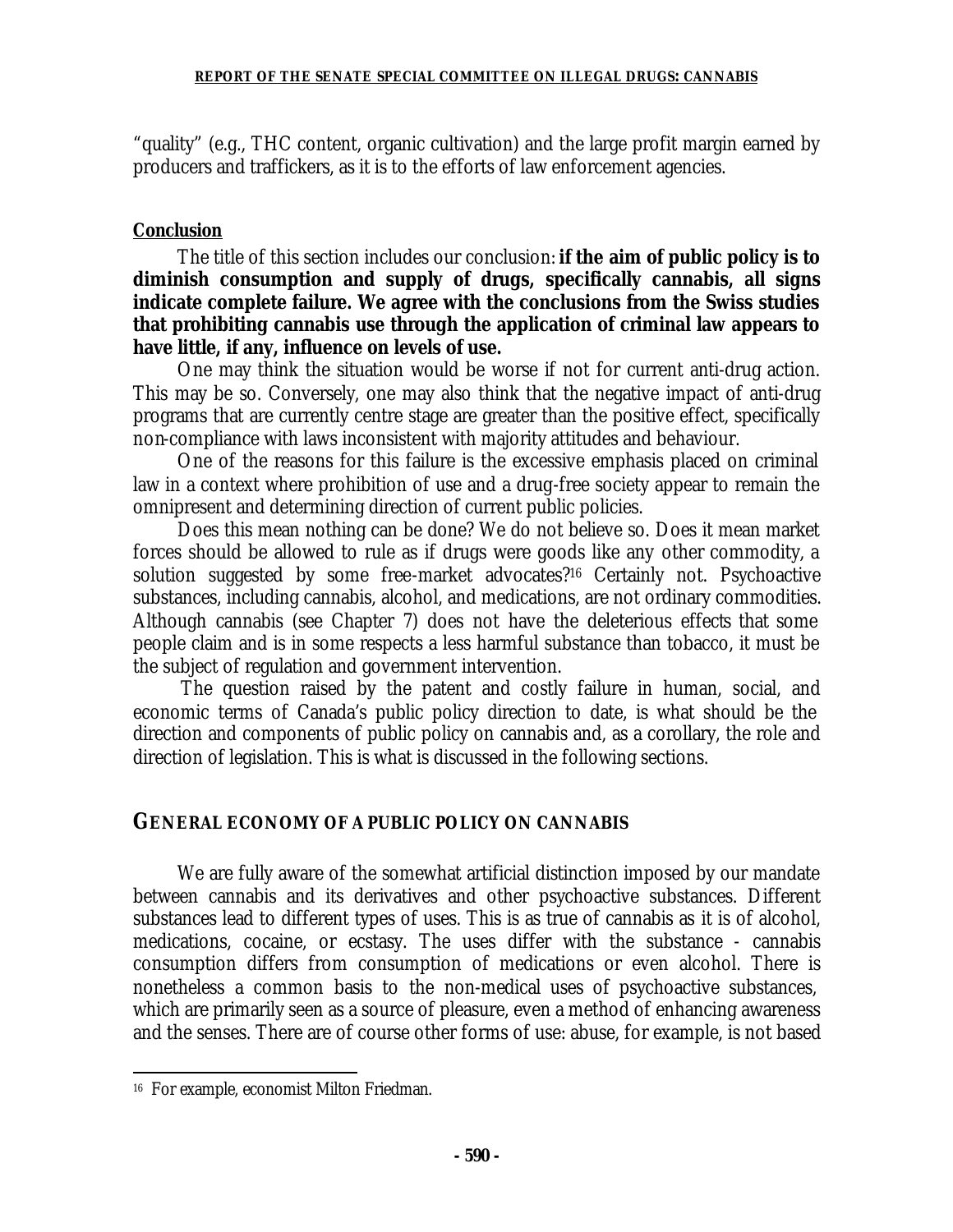on pleasure but rather a physiological and psychological mechanism symptomatic of loss of control, even distress. Nevertheless, throughout history human beings have consumed psychoactive substances for reasons relating to self-liberation.

Uses also differ for a given substance. Cannabis use, originally associated with self-medication and religious rites, in twentieth century western societies became an expression of a counter culture and the hippie movement, before becoming a recreational drug. Although most cannabis use is self-regulated, in some cases, when associated with at-risk behaviour, use can lead to abuse.

For public policy on psychoactive substances to adequately encompass the common dimensions of substance use, it must be **integrated**, yet flexible enough to allow for **approaches that are adapted** to different substances.

An integrated public policy on drugs would be administered by a decision-making body capable of making links between the substances and their uses so as to propose a meaning to different drug uses. A public policy on drugs revolves around the varying uses made of drugs and not on the substances themselves. In other words, an approach more like that taken by France's *Mission interministérielle* instead of an approach by multiple decision-making bodies, each one operating in a functional silo, in competition with the others as in the States, or for that matter in Canada, where illegal drugs, tobacco and alcohol are handled by different agencies.

An adaptable policy would be able to propose, define and develop tools suited to the various substances. Abuse of cigarettes causes lung cancer, not death due to impaired driving. Some medications, however, do lead to fatal accidents. Cannabis may be associated with both problems: cancer related to combustion, and highway accidents related to psychomotor effects. We must be in the position to understand what is specific to a given substance and what is common to a variety of substances.

A public policy, both integrated and adaptable must aim for knowledge of the relationship between substances and methods and contexts of use, in order to define the determining factors that separate non-problematic self-regulated consumption, from at-risk behaviour, and excessive use and related problems. There are two broad types of problems: the first affect user health, the second the health and safety of others; they must be dealt with in different ways. Certain measures must be preventive inform users of risks and, specifically, help individuals recognize the signs of at-risk behaviour that can lead to problems. Those who consistently smoke between three and five cigarettes a day, something very few tobacco consumers may be able to do, are probably at no greater risk of lung cancer than non-smokers. Learning to manage consumption, recognizing the dangers, and having the means and the tools to do so are key. Other methods are dissuasive in nature: where drinking and driving are involved for example. Finally, some measures are curative: whatever the substance, from simple aspirin to heroin, for all kinds of reasons that pre-date consumption of the substance itself, some individuals consume abusively in a way that leads to health problems. The tools for treatment and cure must be available.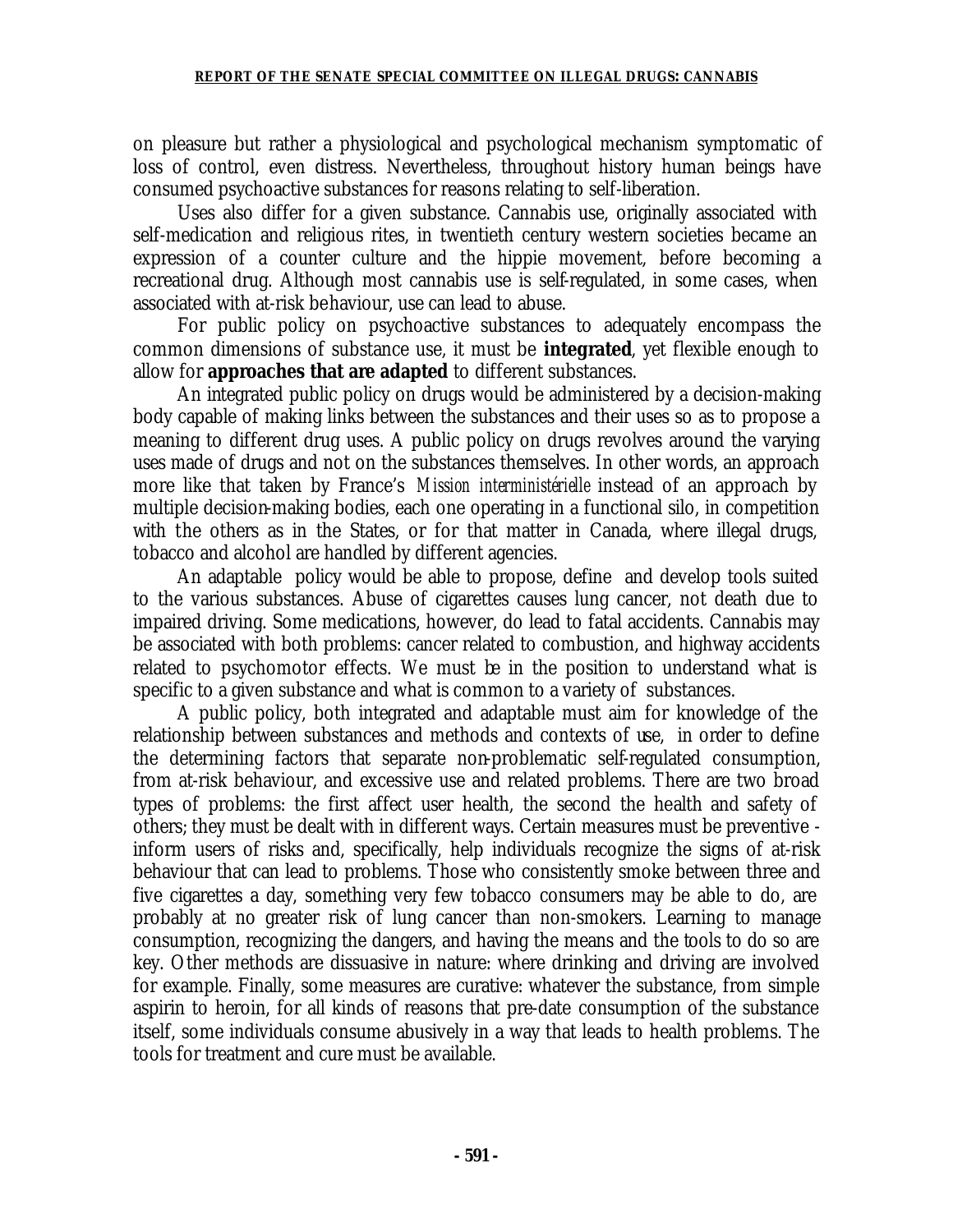Thus, and this is the third criterion, a public policy on psychoactive substances must primarily be a **public health policy**: prevention, abuse deterrence, and treatment are the three prongs of public health intervention. A public health policy does not attempt to oblige people to live healthy lives or to have the community decide individual behaviour for some elusive public good. What we envision is a public health policy that contributes to **reducing the risks relating** to the different uses of different substances. A public health policy on psychoactive substances is thus a risk reduction policy.

Harm reduction approaches have been associated with needle exchange or the prescription of methadone or heroin. Some think that harm reduction policies rely too heavily on a medical model, simply softening the negative effects of an otherwise prohibitionist regime.17 Harm reduction has been described as a "*transition doctrine, contradictory and ambiguous, with the ambiguity enabling unlimited adaption*." [Translation] <sup>18</sup> Even worse, according to American psychiatrist Thomas Szasz, it is a morally repugnant position reflecting government therapeutic paternalism.<sup>19</sup>

We believe that what is essential is recognition that (1) use of psychoactive substances cannot be eliminated, it is part of the human experience and not all use is abuse - whatever the substance - and (2) all substances can have negative consequences for both the user and society, making it advisable to contribute to individual and community well-being by providing information, abuse prevention tools and a treatment infrastructure. Recognition that an individual is no less a citizen, indeed no less a good citizen, because he chooses to smoke cannabis rather than drink alcohol, or chooses to use rather than abstain, but that individuals and societies, according to the circumstances and method of consumption, will have different needs is the key .

A public policy on drugs does not target users: its implementation embraces them. For too long, in any discussion of illegal drugs, including cannabis, the focus has been on understanding the characteristics specific to consumers, as if they had some feature distinguishing them fundamentally from users of tobacco, alcohol, or psychotropic medications for non-medical use. Although problem users may indeed have common characteristics, it is neither the substance nor being a user that is the question: other factors underlying development of at-risk behaviour should be given more attention.

Some people told us that harm and risk reduction policies, or for that matter decriminalizing cannabis, would "trivialize" its use. On the contrary, this is normalization, not trivialization. Excessive use of any substance is harmful: all substances may endanger user health, even coffee. Normalizing the use and the user does not mean trivializing them. A public policy on drugs aims to **normalize uses of psychoactive substances:** that implies not marginalizing users, while at the same time

 $\overline{a}$ <sup>17</sup> For example, critical assessment in Caballero and Bisiou, pages 114-115.

<sup>18</sup> *Ibid.,* page *116.*

<sup>19</sup> *Ibid*., page 120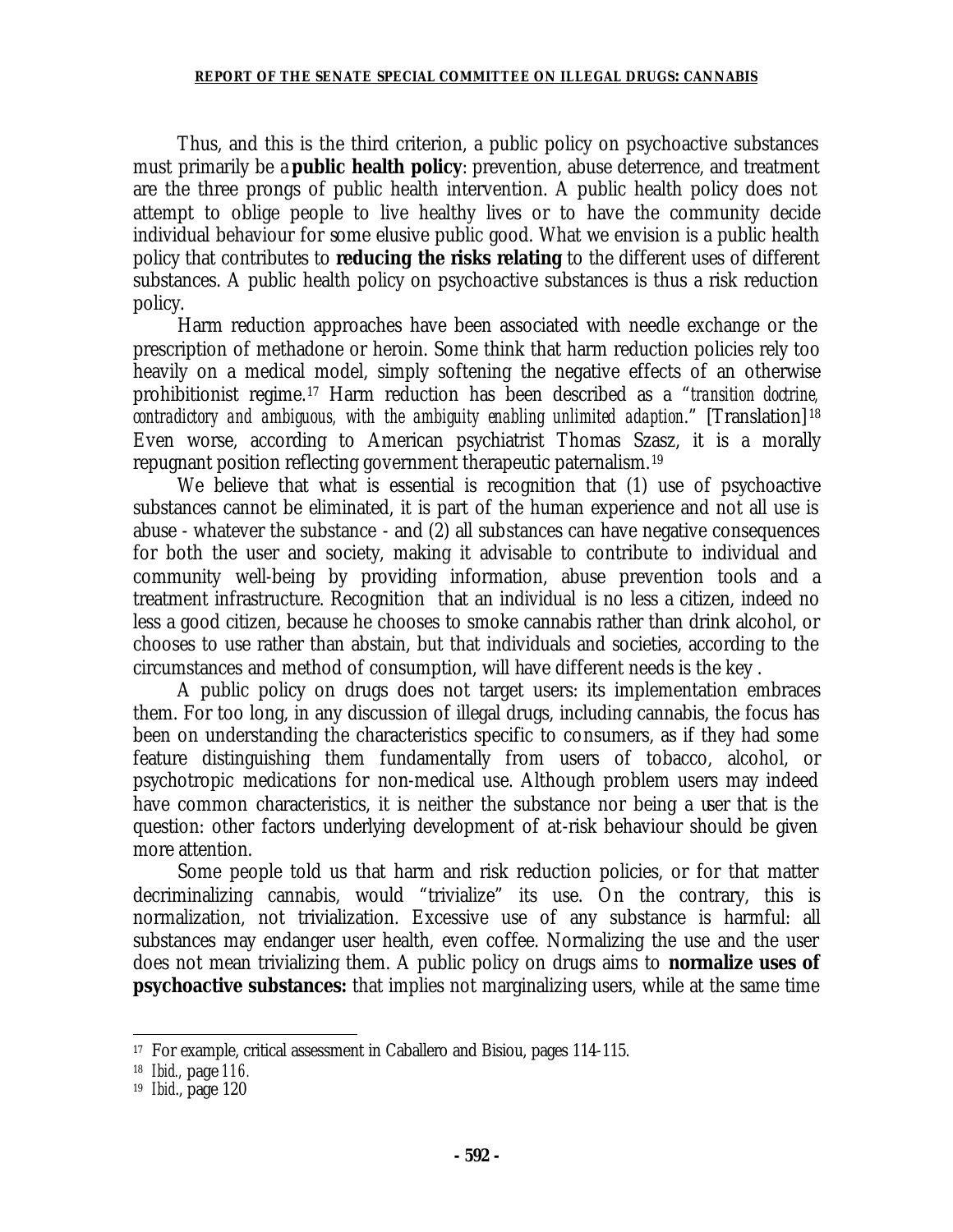not trivializing use and shrugging our shoulders, ignoring the dangers specific to various substances.

To summarize: a **public policy on psychoactive substances must be both integrated and adaptable, target at-risk uses and behaviours and abuses taking a public health approach that neither trivializes nor marginalizes users**. Implementation of such a policy must be multifaceted, as we will see now.

# **COMPONENTS OF A PUBLIC POLICY**

The public policies described in the preceding chapter, as well as the policies of Denmark, Portugal, and Mexico, have a number of elements in common: they rely on a strong decision-making body, promote interconnection and multiple viewpoints, aim at national consensus on clear and measurable objectives, and rely on independent knowledge and assessment tools.

# *Strong decision-making body*

One may disagree with the political orientation of the American Office of National Drug Control Policy (ONDCP); but no one can deny the office gives strong direction to American national policy on drugs. Although one may be critical of the structural rigidity of the French *Mission interministérielle* (MILDT), or its timidity with respect to legislative debate, however, one cannot help but agree that the MILDT has strongly influenced French policy and practice in the past five years. Each country covered in the preceding chapter has a highly visible, well-known decision-making body that has undeniable legitimacy and methods of action that meet expectations.

In our opinion, the question of drugs, inasmuch as it is broader than the jurisdiction of a single government department or level of government, inasmuch as it refers to our collective ways of relating to society and others, and especially inasmuch as it demands both integration and differentiation, must be governed by an agency that is not accountable to a particular department and can define direction for (not enforce diktats on) all players.

# *Interconnection*

The policies on psychoactive substances are the concern of educators and therapists, police officers and anthropologists, diplomats and local associations and, of course, users. The ability to tie things together for knowledge and comprehension purposes supposes an ability to link specialties, administrations, individuals. This is the meaning of interconnection that a public policy must be capable of making.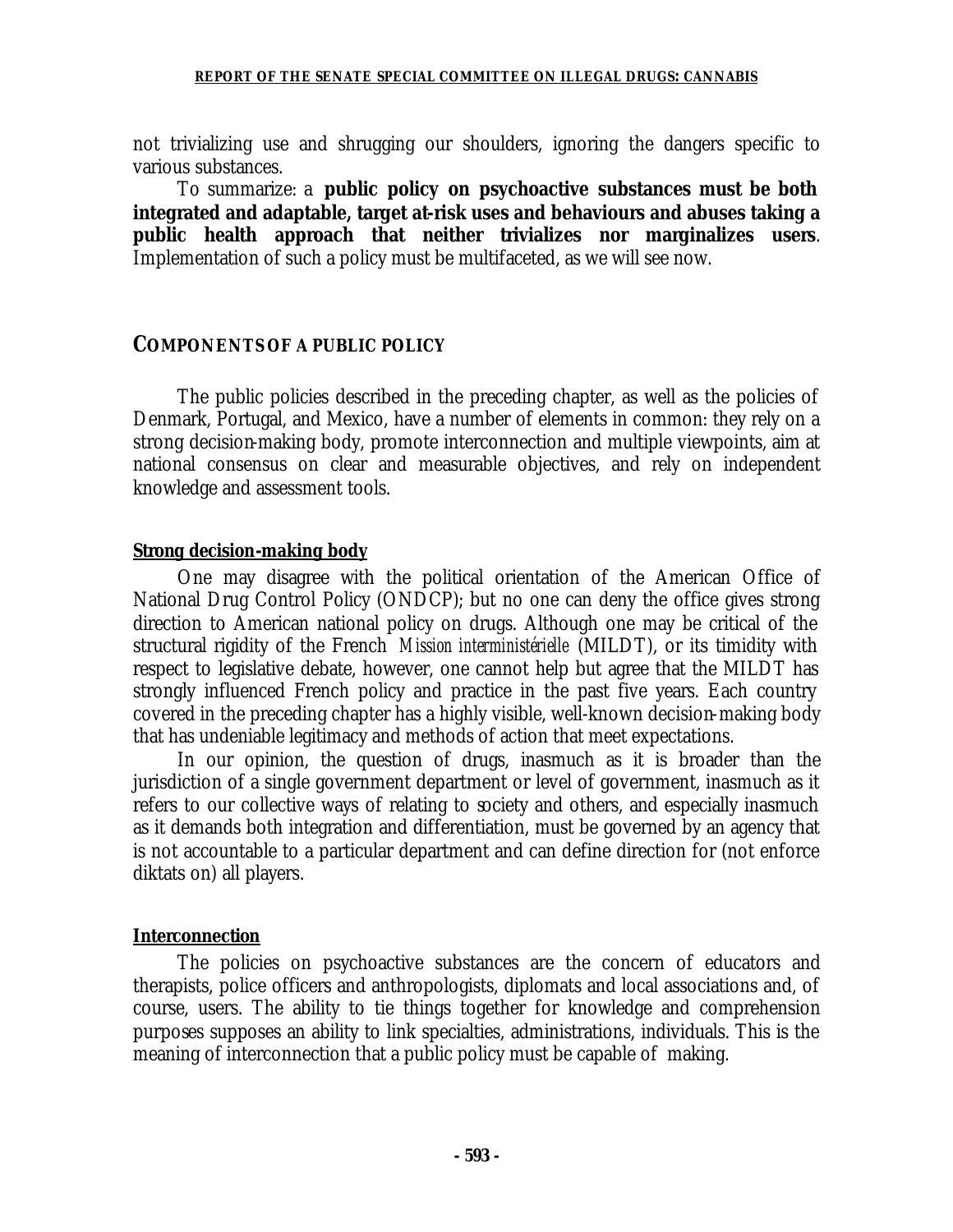### *A shared definition of shared objectives*

In Chapters 11 and 18, we saw that federal policy on drugs, in addition to lacking rigour and clarity, means and infrastructures, is not a national policy. This does not mean there is no place for specific approaches by the provinces and territories that make up the Canadian mosaic. However, if a common culture on drugs is to emerge, if we are to better understand behaviours of use through geographic comparison, if players are to benefit from the experience of others, tools must be developed for the joint definition of shared objectives.

Moreover, the ability - and the will - to define objectives is the foundation of any future evaluation to determine whether or not the action taken is in sync with the objectives and is effective; in short, defining objectives is necessary because we must be able to assess the impact of what we do.

# *Information tools*

A public policy must also rest on knowledge. Many witnesses, from all over, told us this. European Union member countries, the United States and Australia have developed powerful knowledge tools, specifically agencies that monitor drugs and drug addictions. These monitoring agencies, most of them independent of the government and political influence, are capable of measuring changing trends and forms of use of various substances, understanding emerging trends and new products, even assessing public policies. We are unable to see how Canada can fail to develop a national knowledge tool on psychoactive substance use.

# **LEGISLATIVE OPTIONS**

So what do we do with the legislation? Legislation stems from public policy direction, which it supports and completes; it is a means, not an end.

Cannabis debates are highly contaminated by discussions on decriminalization, depenalization, legalization. The terms are frequently poorly understood, especially as they are not necessarily clear. This section defines each key term in the debate and suggests indicators that can be used to assess each option.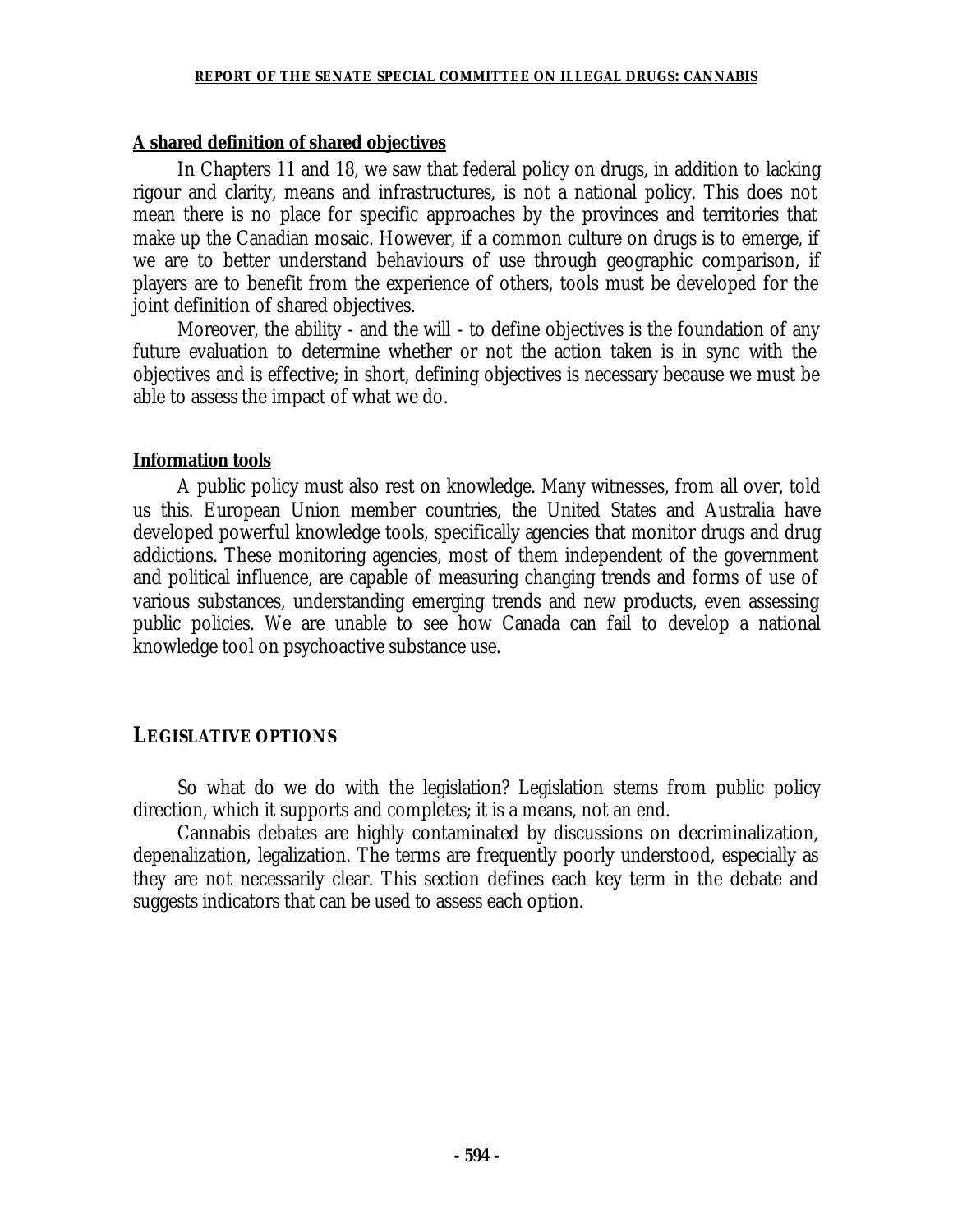### *Clarification of terminology*

### Decriminalization or depenalization

The United Nations Drug Control Programme (UNDCP) glossary of terms on drugs gives the following definitions of the two terms.

### *Decriminalization or depenalization*

*Removal of penal controls and criminal sanctions in relation to an activity, which however remains prohibited and subject to non-penal regulations and sanctions (e.g., administrative sanctions such as the removal of driving licence).*

*Under the "prohibition with civil penalties" option, the penalties for the possession of amounts of drugs deemed in law as being for personal use are still illegal but are dealt with by civil sanctions such as infringement notices which attract a monetary penalty, rather than by criminal sanctions such as a criminal record or imprisonment. Typically, the harsher criminal penalties still apply to the more serious offences of possession, supply, manufacture or cultivation of amounts of the drug deemed in law to be for trafficking or commercial purposes.* <sup>20</sup>

For Caballero and Bisiou, depenalization means essentially removing drugs from the field of criminal law. They distinguish between total depenalization and depenalization of use.21 The first removes all control except free-market forces. This is a far cry from the UNDCP definition. Depenalization of use corresponds more closely to decriminalization as defined by UNDCP. It is also the definition given by the European Monitoring Centre for Drugs and Drug Addiction.

Possessing or holding cannabis for personal use has been decriminalized in Germany, Australia, Spain, Italy, Portugal, the Netherlands, and some American states. The resemblance ends there because each country has slightly different way of reaching the goal. In Australia and the American states where possession of cannabis has been decriminalized, possession remains illegal and subject to a fine. In Germany, the constitutional court has ruled that prosecution for possession of small quantities of cannabis contravenes basic rights and is unjustified. In Spain and Italy, possession of small amounts of cannabis is not an offence and consumption is authorized except in public places. However, as in Portugal, individual possession of cannabis is subject to an administrative penalty (fine in Spain and Portugal; suspended licence in Italy).<sup>22</sup> In the Netherlands, the possession offence has never been repealed, although use and certain types of sale (coffee shops) are tolerated.

In all cases, decriminalization is partial. It is sometimes *de jure* (Spain, Italy, Portugal) and sometimes *de facto* (the Netherlands, Denmark).

 $\overline{a}$ 

<sup>20</sup> UN Office for Drug Control and Crime Prevention (2000) *Demand Reduction. A Glossary of Terms.* Vienna: author, page 18.

<sup>21</sup> Caballero and Bisiou, *op.cit*, page 117.

<sup>22</sup> See EMCDDA (2001) *Decriminalisation in Europe? Recent Developments in Legal Approaches to Drug Use.* Lisbon: author, available on line at www.emcdda.org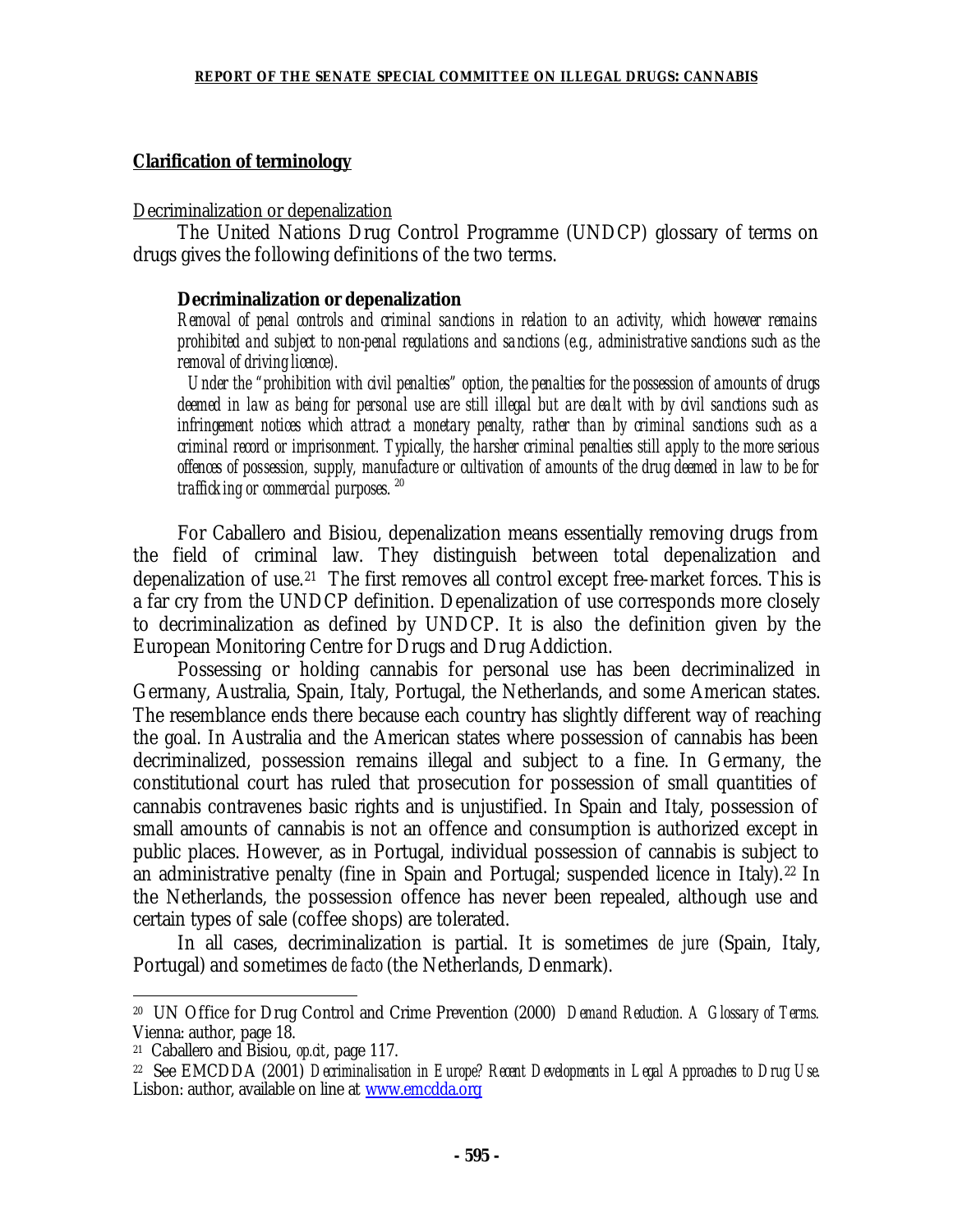In Canada, some authors have written in favour of decriminalizing cannabis. One of the best known papers on this option may be that published by the policy committee of the Canadian Centre on Substance Abuse.23 The authors identify four options for decriminalization:

- Fines under the *Controlled Drugs and Substances Act* (CDSA) excluding incarceration as a possible sanction. The option retains the illegality of cannabis possession and related criminal record consequences.
- Civil offence: here again the sanction is a fine, although the option differs from the first in that cannabis possession is no longer sanctioned under the CDSA, but subject to a sanction under the *Contraventions Act*.
- Alternative measures (or diversion): under this option, possession remains a punishable criminal offence, but sanctions are suspended if the offender agrees to another form of "treatment" or community service. Drug treatment courts are a form of alternative measure.
- Transfer to the provinces: under this approach, the provinces would be free to adopt the control measures they deem necessary (with the exception of criminal measures which are exclusively federal). However, it is difficult to understand the reasoning of the authors on this approach as it is more a form of legalization than decriminalization.

In Quebec, the *Comité permanent de lutte à la toxicomanie (*CPLT*)* has made a recommendation proposing diversion measures when deemed appropriate by the authorities.24 The CPLT defines diversion as the "*exercise, by the Crown prosecutor, of a discretionary power enabling him to desist from prosecuting the offender and instead apply alternate measures*" [Translation].<sup>25</sup> However, diversion may be given a broader definition, in which the discretionary power is exercised by the police prior to a charge, giving a consumer a simple warning. The CPLT opinion notes the following.

- Cannabis related offences account for at least 60% of offences under the CDSA, with possession the most frequent.
- The number of offences for possession of cannabis is rising, whereas the proportion that lead to prosecution is falling, even though such prosecution remains in a majority (approximately 60% of 1997 cases).
- The practice of laying charges and applying alternative measures varies among regions of Canada and within Quebec.
- Most sentences handed down by the courts are fines.

 $\overline{a}$ <sup>23</sup> Fischer et al., (1998) "Cannabis Use in Canada: Policy Options For Control.' *Policy Options.* October.

<sup>24</sup> *Comité permanent de lutte à la toxicomanie* (1999) *Avis sur la déjudiciarisation de la possession simple de cannabis.* Montreal: CPLT.

<sup>25</sup> *Ibid.,* page 2.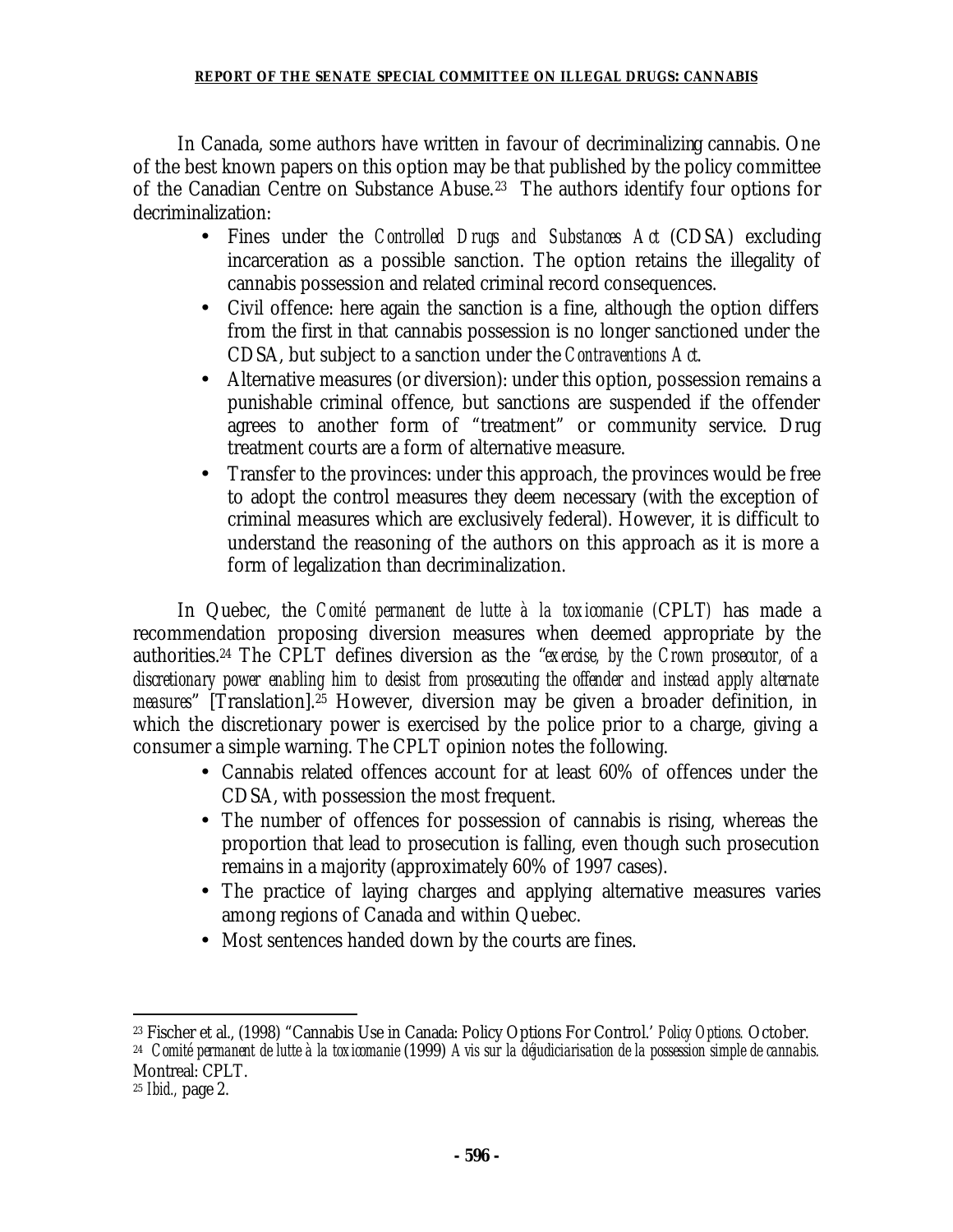This timid recommendation refuses to take a systematic approach and even links cannabis consumption to delinquent or criminal activities, relating risk to consumption of products with a high THC concentration, as if consuming spirits should be subject to stronger measures than drinking wine.

The term "decriminalization" is obviously loaded with contradictions. Even though the term purports to remove it from the ambit of criminal law, cannabis consumption remains illegal. The sanction may be less severe, but a sanction still applies, one that, in some cases, can have the same impact as a criminal sanction and entail even greater discrimination: a young or disadvantaged person unable to pay the fine faces a far greater risk of ending up in prison than an adult or socially secure individual. As explained to the Committee by Dr. Kendall:

*However, a cautionary note should be sounded. If Canada did adopt this recommendation, we should be concerned and thus take steps to avoid the situation in Australia, or to repeat that situation, where the imposition of a cannabis expiation program actually led to a net widening effect, because the police now ticketed individuals that they had previously ignored. Many of those so ticketed failed to appear to pay their fines, and subsequent numbers entered the criminal justice system for non-payment of fines and subsequently received criminal convictions. There was an unintended result in that the number of persons criminalized is as large, or perhaps larger, than before the measure was implemented.* <sup>26</sup>

In spite of its merits and success, the Dutch system of controlled cannabis sale, a form of *de facto* decriminalization, has no way of regulating production and distribution, which is still controlled at least in part by organized crime, or exercising quality control, specifically the concentration of THC.

In the opinion of some authors, decriminalization is in fact simply less severe prohibition.<sup>27</sup> In other words, in the guise of a socially responsible and rational measure, decriminalization in fact furthers a prohibitionist logic. Same grounds, different form. This model has no greater capacity for prevention or education than a strict prohibition model. Even worse, the prohibition model is based on clear and consistent theory, whereas the same cannot be said of decriminalization as an approach.

Some will say that decriminalization is a step in the right direction, one that gives society time to become accustomed to cannabis, to convince opponents that chaos will not result, to adopt effective preventive measures. We believe however that **this approach is in fact the worst-case scenario, depriving the State of a regulatory tool needed in dealing with the entire production, distribution, and consumption network, and delivering a rather hypocritical message at the same time.**

 $\overline{a}$ 

<sup>26</sup> Dr. Perry Kendall, Medical Health Officer for the Government of British Columbia, testimony before the Special Senate Committee on Illegal Drugs, Senate of Canada, First session, Thirty-seventh Parliament, September 17, 2001, Issue 6, page: 40.

<sup>27</sup> MacCoun, R., Reuter, P. and T. Schelling (1996) "Assessing alternative drug control regimes." *Journal of Policy Analysis and Management.* Vol 15, no 3, page 332.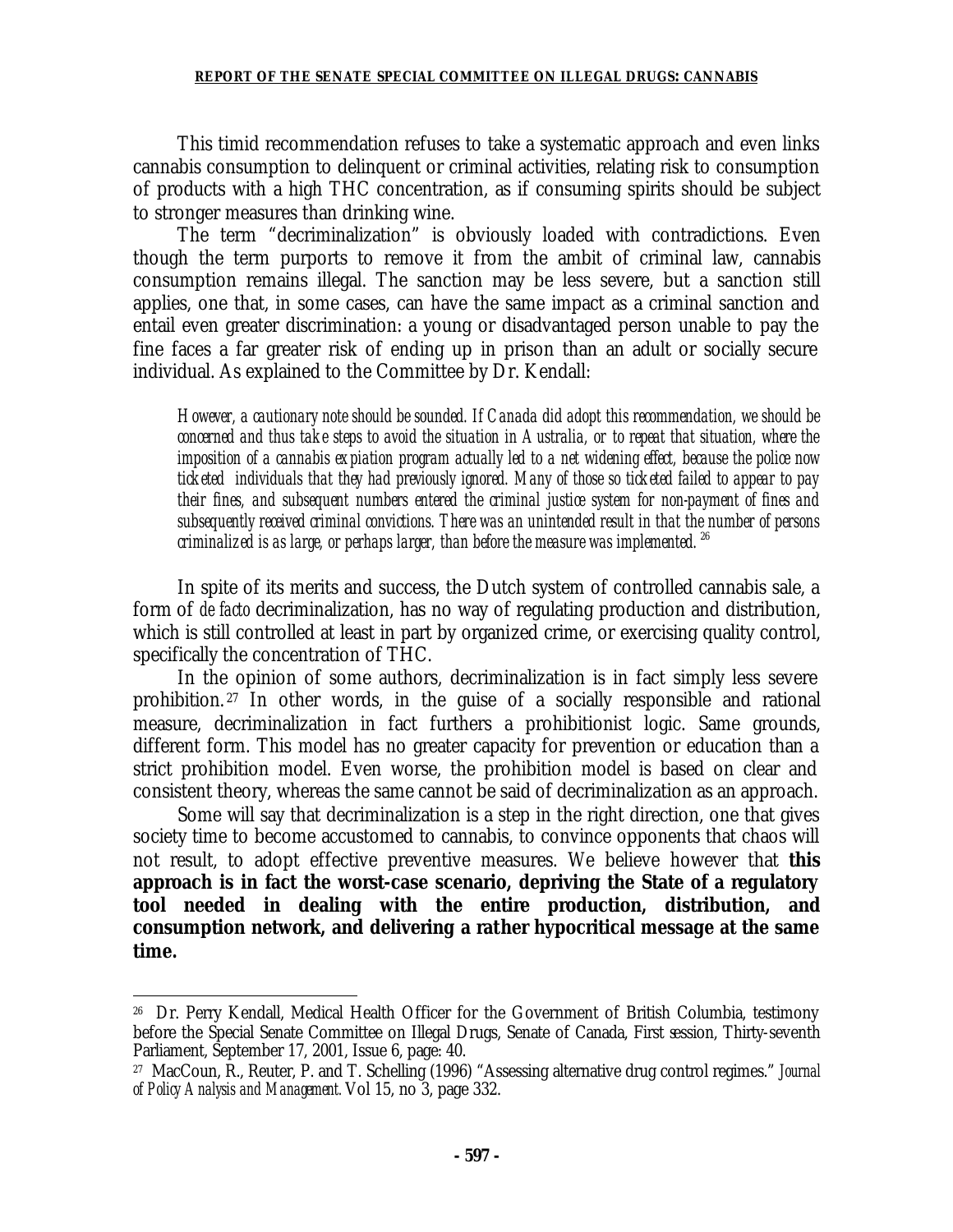### **Legalization**

The United Nations glossary of terms defines this term as follows.

# *Legalization*

*Removal of the prohibition over a previously illicit activity, e.g., non-medical trade or consumption of psychoactive substances. It does not necessarily imply the removal of all controls over such activity (e.g. restriction on sale to minors).* <sup>28</sup>

The term "legalization" is equivalent to Caballero and Bisiou's concept of depenalization, although it does not rely solely on market forces but includes a form of regulation entailing some restrictions. To quote:

*Controlled legalization is a system that aims to replace existing prohibition of drugs by regulation of their production, trade, and use with a view to restricting abuse that can damage society (…) unlike depenalization, penal law retains its role in preventing damage to third parties by users (drunkenness) or producers (contraband). [Translation]* <sup>29</sup>

No system for controlled legalization of cannabis currently exists. Switzerland comes close with its bill to amend the *Loi sur les stupéfiants*. This type of regulation is nothing new: colonial opium and kif regulatory bodies operated well into the first half of the twentieth century.

Conversely, legalized systems exist for the manufacture, distribution, sale and production of such products as alcohol, tobacco, and psychotropic medications. These could be used as a model for regulating the cannabis production chain.

# Regulation

The United Nations glossary of terms defines regulation as follows:

# *Regulation*

*The rules governing all aspects of drug control promulgated pursuant to legislation. Violation of these rules may attract criminal or non-criminal penalties, such as fines and license suspension, depending on the seriousness and the intentional nature of the violation.* <sup>30</sup>

Although one may play with words, regulation is in fact a necessary application of any form of control, whether within a system of prohibition or a system of legalisation. All consumer products, from the automobiles we drive to the food we eat, are subject to some form of regulation. Quality control, environmental standards, compliance with industrial standards, regulations on accessibility—all are forms of regulation essential

 $\overline{a}$ <sup>28</sup> UNDCP (2000) *op.cit,* page 41.

<sup>29</sup> Caballero and Bisiou, *op.cit,* page 132.

<sup>30</sup> UNDCP (2000) *op.cit,* page 63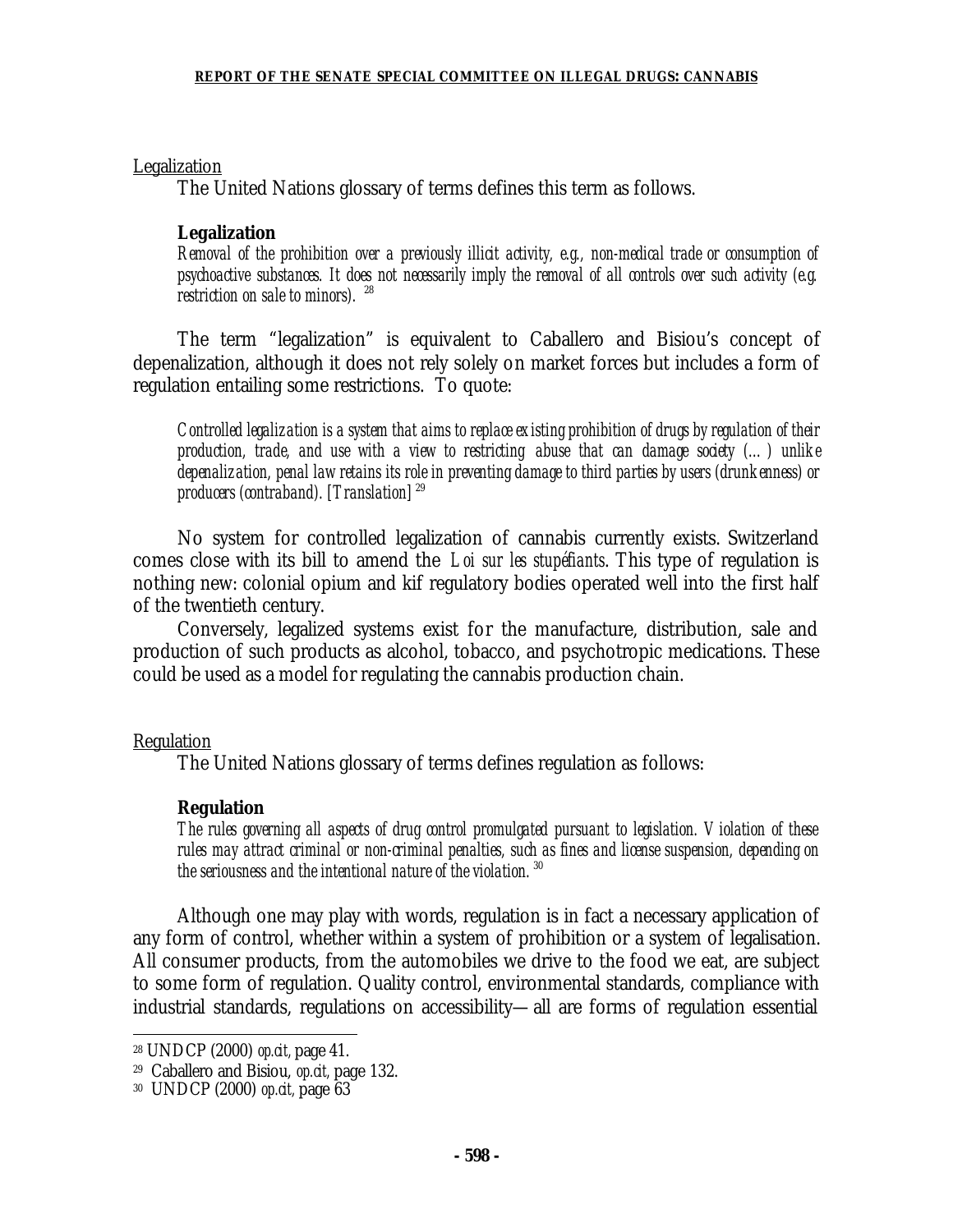for ensuring no one is poisoned by the food they eat, drives a defective vehicle, or plugs in a dangerous appliance.

Regulation is the most current form of government control; criminal law usually intervenes when the controls fail or mandatory standards are not met.

The same is true of the current international system for controlling narcotics. Canadian legislation deals with "controlled" substances. The control system may range from prohibition of all non-medical and non-scientific use (e.g., opium, cocaine, cannabis), to less severe control measures that allow accessibility to products deemed dangerous, under specific conditions.

### Classification of legal policy systems

MacCoun, Reuter and Schilling examine various systems of legal policy, which they divide into three main types: prohibitionist, controlled access, and regulated access, each of which can be broken down further. Their classification system is reproduced below.<sup>31</sup>

Prohibitionist systems vary along a number of lines: based on the nature of prohibited activity (e.g., possession, use, use in public); based on the severity of sanctions (civil penalty, criminal penalty, imprisonment); based on the severity of enforcement (resources, priorities); and based on the capacity to exercise discretionary power (diversion, alternative measures). This makes it clearer why decriminalization remains in essence a prohibitionist approach, albeit a less severe one.

Controlled access systems are in a grey area somewhere between prohibition and regulation. In some ways, they are more like prohibition models, particularly by giving powers of decision to a physician or pharmacist rather than promoting individual user responsibility. This is the medical model criticized by Szasz, Caballero and, closer to home, Malherbe, in his discussion paper on the role of ethics and public health. One can see why harm reduction approaches belong in this grey area, somewhere between prohibition and regulation, with the prescription of methadone or heroine for treating addiction the perfect example of medical power.

The third type is the regulatory model that exercises various types of control on who (who may purchase, restrictions on minors), what (different accessibility levels for different substances), how (point of sale, location, requirement for producers and vendors) and when (time of day, days of the week).

 $\overline{a}$ 31 MacCoun and coll., *op. cit,* page 333. [1996 issue vol.15 not available]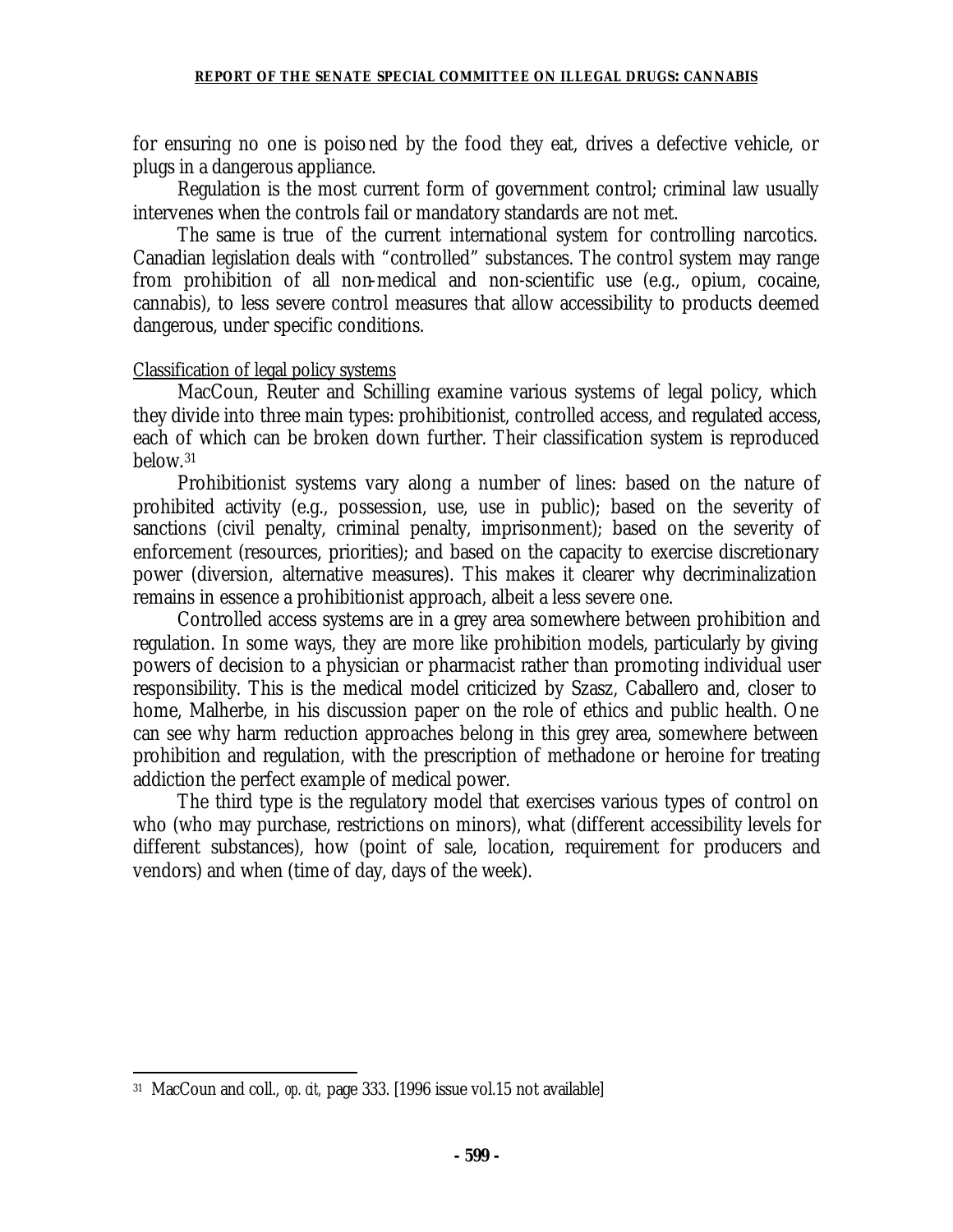

In our opinion, **there are basically only two systems:** a prohibition system and a legalization system. Both rest on regulation, and the nature and direction of this regulation determines their specific features.

Prohibitionist systems may be subdivided into criminal and medical prohibition. In the first case, sometimes referred to as outright prohibition, the justice system (police and the courts) is central. In the second, the physician is the key player. In both cases, the user is considered a "minor", a person in danger who must be protected from himself. Some call this legal paternalism. Both variations can be more or less strict, more or less severe, but rest on the concept that all use that poses a danger to the user and society and must be strictly controlled. In this scenario, **decriminalization of use**  is a weak variation of prohibition, in the long run entailing more disadvantages than advantages. In addition to failing to affect the production chain and retaining the illegal aspect, it leaves no room for dispensing information to and promoting responsible behaviour by users, or for strong preventive measures. Conversely, **the harm**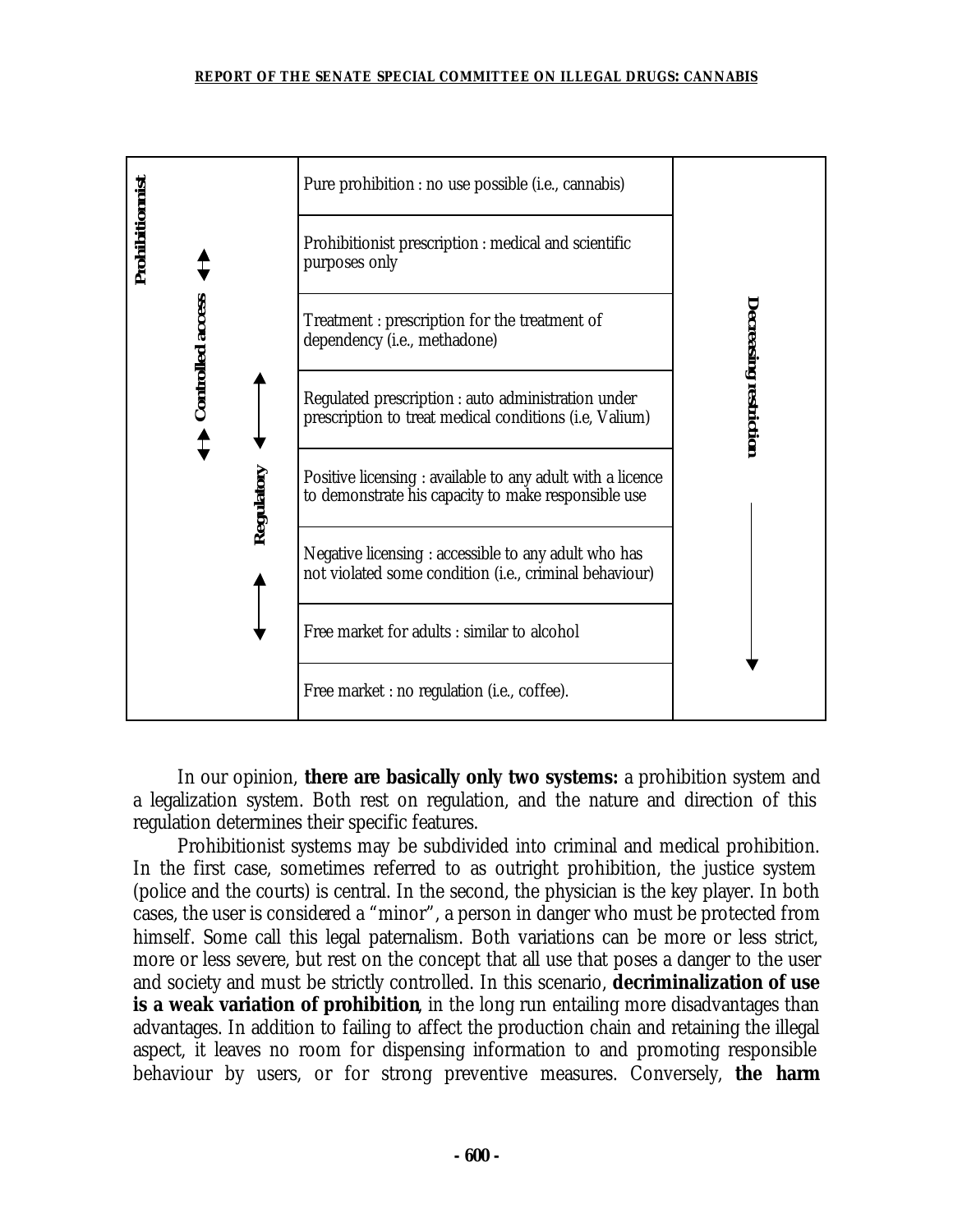**reduction approach is a strong variation of a prohibition system**. While this approach recognizes the impossibility of eliminating the damage done by market criminalization, it seeks nonetheless to reduce the negative effects of prohibition on users, who are the focus of its main thrust, by introducing education on drug content (for example, analysis of ecstasy consumed at raves).

**Prohibition System**

| РІОШОЦІОП Эузіеш |                    |                                                                                                   |                 |  |  |
|------------------|--------------------|---------------------------------------------------------------------------------------------------|-----------------|--|--|
|                  | <b>Main player</b> | <b>Degree of prohibition</b>                                                                      | <b>Severity</b> |  |  |
| <b>Criminal</b>  | Police / Justice   | Prohibition of fabrication, cultivation,<br>production, sale, trafficking, use and<br>consumption |                 |  |  |
|                  |                    | Decriminalization of use with<br>criminal process $\angle$ diversion                              |                 |  |  |
|                  |                    | Civil offences                                                                                    |                 |  |  |
| <b>Medical</b>   | Physician          | Recognized therapeutic uses only                                                                  |                 |  |  |
|                  |                    | <b>Treatment for dependency</b>                                                                   |                 |  |  |
|                  |                    | General prescription by a physician                                                               |                 |  |  |

A prohibition system, whether criminal or medical, calls for regulation derived from criminal law: any interaction with drugs that is not authorized under the medical model is punished by a criminal or quasi-criminal penalty.

The other type of system rests on legalization of cannabis. It can also take various forms.

| <b>Legalization System</b> |             |                                                 |                      |  |  |
|----------------------------|-------------|-------------------------------------------------|----------------------|--|--|
|                            | Main player | <b>Accessibility level</b>                      | Degree of<br>control |  |  |
| <b>State</b>               | Community   | <b>User licences</b>                            | $\,{}^+$             |  |  |
|                            |             | Licence for production / distribution<br>/ sale |                      |  |  |
| <b>Market</b>              | <b>User</b> | Free market                                     |                      |  |  |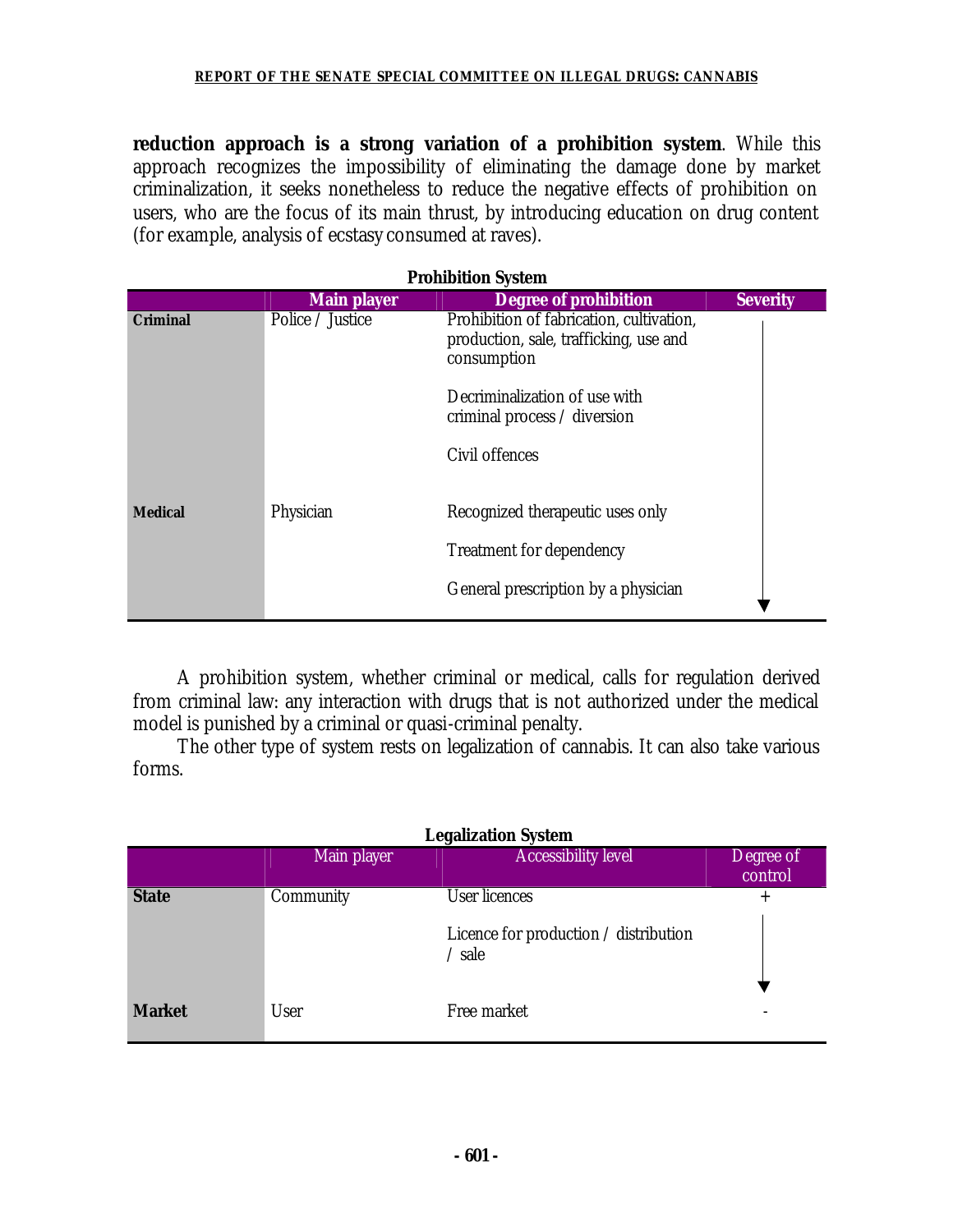Legalization systems range from issuing a user licence under certain conditions (e.g., no criminal record, no dependency problems), to permitting a completely uncontrolled free market.

# *Criteria for a legal policy on cannabis*

Some studies have explored the question of the comparative effectiveness of public policy systems in cost/benefit terms, others in terms of social costs. The first type of analysis is impossible simply because no two strategies are different enough for purposes of comparison: there is no cannabis regulation model that can be compared to a prohibition model. The other approach is to consider the social costs incurred by drugs based on a "cost of illness" model in a "counter-factual" scenario: what would happen if there were no consumption of this drug? However, as we saw in Chapter 18, it is difficult to establish the real costs related to cannabis and the response of public policy to it, and impossible to determine real social costs.

*The question is whether or not society would be better off if the use of one or more currently illegal drugs was authorized. The answer is only if public well-being is enhanced (or the social cost of drugs is reduced). No one knows the impact on social costs of legalization of illicit drugs. It is impossible to predict the impact of increased consumption, substitution of tobacco and alcohol for currently illegal drugs, the lower current negative impact attributable to drug illegality and, moreover, the combined impact of all these factors. The superiority of neither prohibition nor legalization is provable. [Translation]* <sup>32</sup>

The counter-factual scenario used in studies of the social costs of drugs is itself a formidable challenge, as it rests on the unproven concept of eradicating consumption of a drug. The model is drawn from the field of health, in which a counter-factual model may be legitimate because, in some cases, a disease can be completely or almost completely eradicated (e.g., childhood diseases). It does not apply to drugs, as the process is necessarily so hypothetical that one wonders if it is worth the effort. It is one thing to try and identify as accurately as possible the diversity of social and economic costs incurred by drugs and then reflect on public policy options; it is another to claim they can actually be measured.

MacCoun, Reuter, and Schelling propose two series of criteria, the first considering different applications to different substances, the second based on acceptable costs and consequences. Using a four-axis matrix, they distinguish:

- scope of consequences: community and user health; community and individual performance; public order and security;
- potential damage to each of the above;
- those affected by the damage (users, traffickers, family members, employers, neighbours, society); and

 $\overline{a}$ 32 Kopp, P., and P. Fenoglio (2000) *op.cit*, page 12.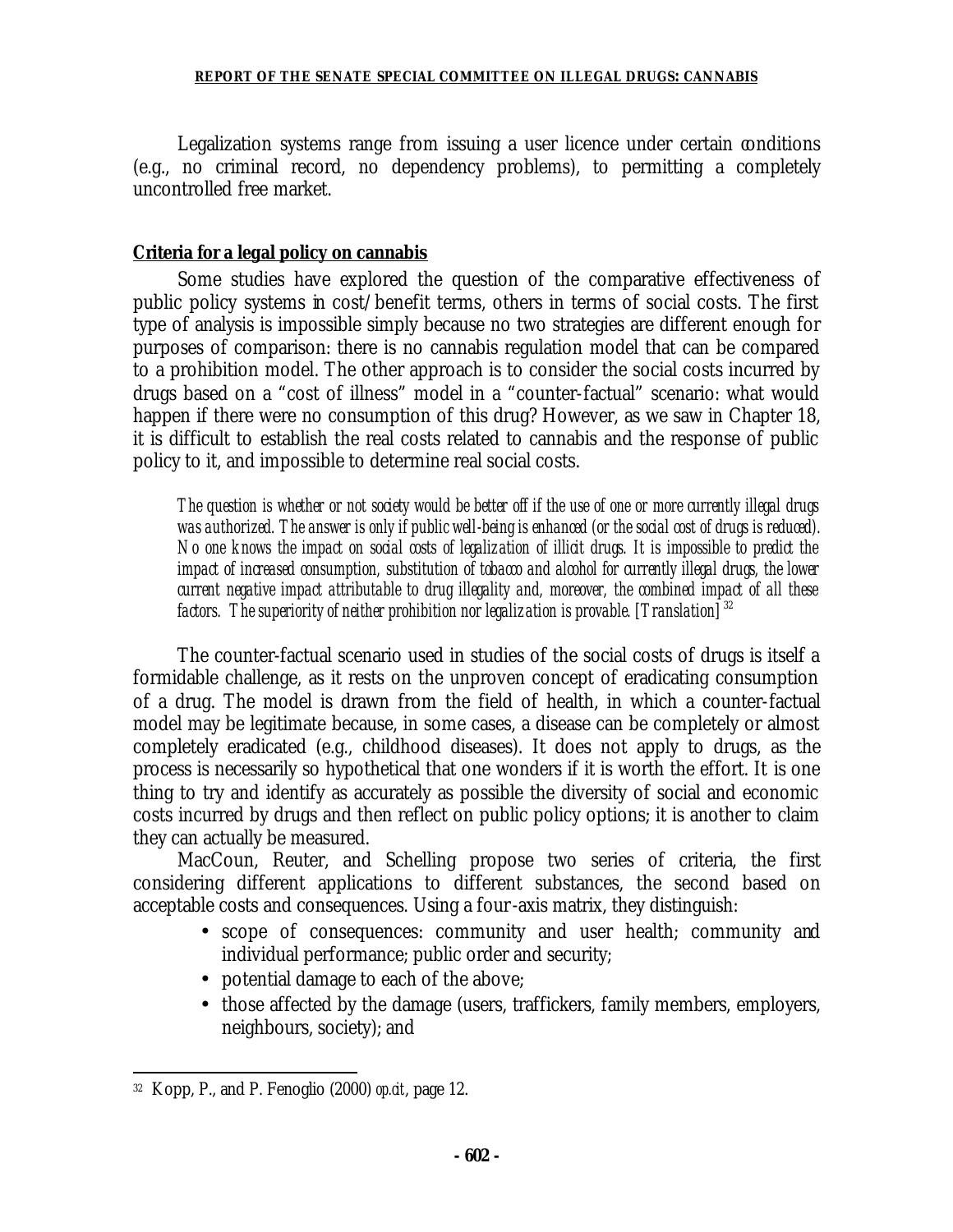• primary source of the damage (substance, legal status, legal intervention).

How do we make a choice? At the outset, it must be understood that, at the end of the line, the **decision is necessarily a political one**. Epidemiological data on levels of use and empirical data on effects and consequences are clear: cannabis is not as dangerous a substance as interdiction policies would like us to believe. Comparative data on public policies, although more limited, also make it clear that measures undertaken under prohibitionist regimes have not been effective. This much said, no one can predict what will happen under an alternative regime, such as the regulated access model we are proposing. This is why we insist that any comprehensive strategy on cannabis must be based on a public health model and involve tools to evaluate its implementation and effects.

### Application to cannabis

We do not have all the empirical data required to make a decision with respect to all the potential consequences of different control systems. To produce such data, one would have to have experienced the different regimes of cannabis control. Since the early twentieth century, various degrees of prohibition are all there has been, however.

Be that as it may, we would hazard a guess that, even if we did have empirical data, in the final analysis the decisions would still be political in nature because they are basically public policy decisions which, as discussed in our chapter on guiding principles, are not defined on the basis of scientific knowledge alone.

Nonetheless, if we attempt to apply these criteria to cannabis, we believe that a **system of regulated access** is most likely to reduce the negative consequences for both users and society.

|                         | <b>Prohibition</b>                                                                                                                                                                                                                                                                                                                                                                                       | <b>Regulation</b>                                                                                                                                                                                                                                                                                                                                                                                                                                                                            |  |  |
|-------------------------|----------------------------------------------------------------------------------------------------------------------------------------------------------------------------------------------------------------------------------------------------------------------------------------------------------------------------------------------------------------------------------------------------------|----------------------------------------------------------------------------------------------------------------------------------------------------------------------------------------------------------------------------------------------------------------------------------------------------------------------------------------------------------------------------------------------------------------------------------------------------------------------------------------------|--|--|
| <b>Consequences on:</b> |                                                                                                                                                                                                                                                                                                                                                                                                          |                                                                                                                                                                                                                                                                                                                                                                                                                                                                                              |  |  |
| <b>Health</b>           | Use denied therefore no possible<br>distinction between forms of use<br>(use, at-risk use, abuse)<br>Difficulties adapting prevention<br>to reality due to predominance of<br>abstinence<br>Health costs due to lack of<br>knowledge of forms of use<br>Absence of quality control may<br>bring about problems<br>Difficult for users to recognize<br>at-risk use and acknowledge<br>possible dependency | Possible increase in number of<br>users<br>Enhanced recognition of use and<br>ability to distinguish between<br>forms of use<br>Ability to promote prevention not<br>based on abstinence<br>- Possible increase in health care for<br>abusive users resulting from<br>increase in number of users<br>Opportunity to control quality and<br>$\overline{\phantom{0}}$<br><b>THC</b> content<br>Monitoring of at-risk behaviour<br>$\overline{\phantom{0}}$<br>and forms of non-penal treatment |  |  |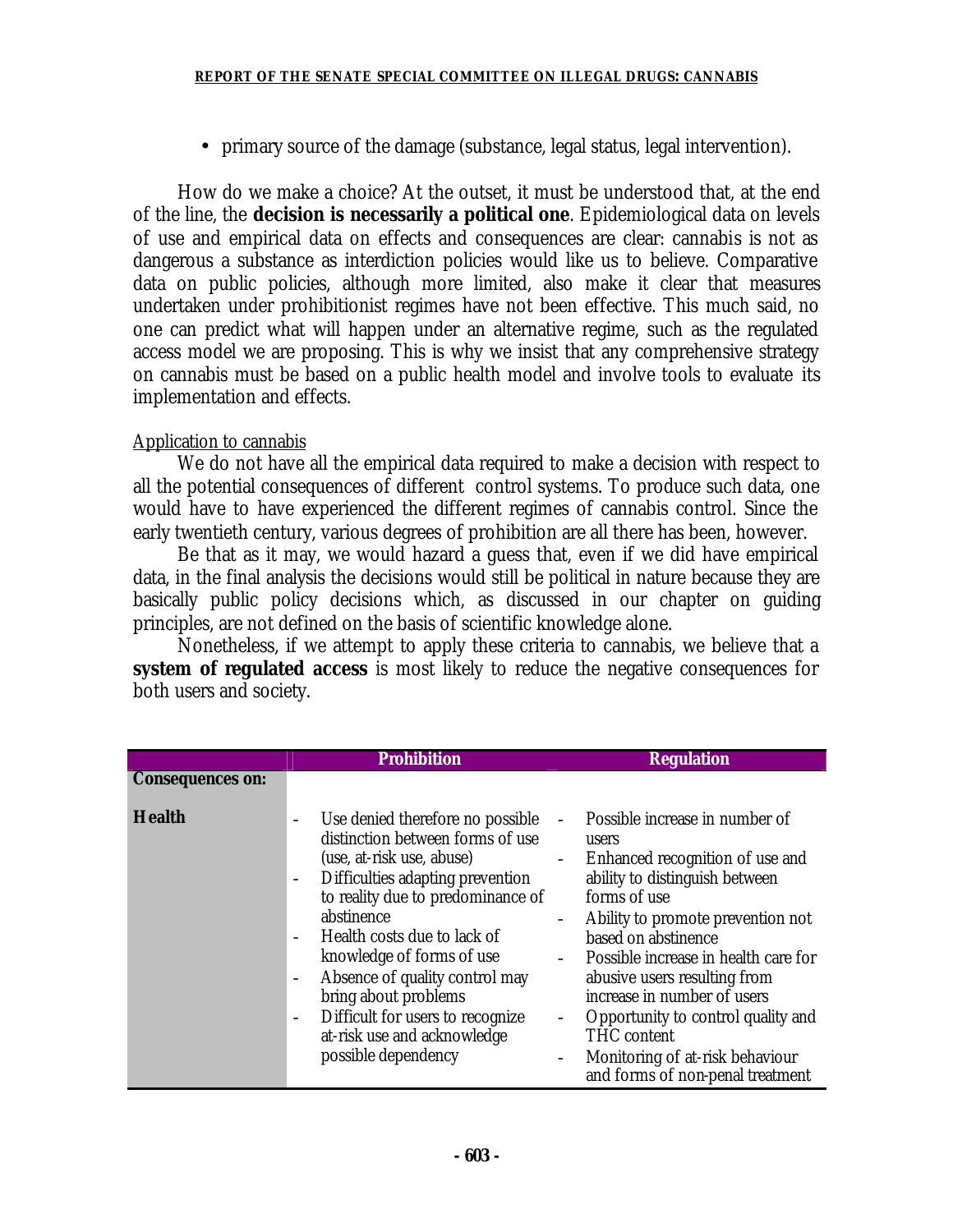| <b>Conduct of</b><br>individuals and<br>society | Enhanced individual performance -<br>(e.g., school, professional) if<br>prohibition totally successful and<br>no substitute exists<br>Users potentially dealing with<br>criminal networks<br>Human rights infringements<br>$\overline{\phantom{a}}$<br>Theoretical decrease in availability<br>$\blacksquare$<br>of substance<br>Theoretical increase in price of<br>substance | Possibility of increased negative<br>impact on users and their families<br>if consumption increases<br>Legal access leading to normalizing<br>and demystifying<br>Control over price and availability<br>Elimination of the negative<br>consequences of criminalization<br>and marginalization of users<br>Need to control impaired driving<br>$\overline{\phantom{0}}$<br>Need to maintain restrictions<br>regarding sale to minors |
|-------------------------------------------------|--------------------------------------------------------------------------------------------------------------------------------------------------------------------------------------------------------------------------------------------------------------------------------------------------------------------------------------------------------------------------------|--------------------------------------------------------------------------------------------------------------------------------------------------------------------------------------------------------------------------------------------------------------------------------------------------------------------------------------------------------------------------------------------------------------------------------------|
| <b>Public order and</b><br>safety               | Increased organized crime<br>Significant illegal trafficking<br>-<br>Decreased respect for the law<br>$\overline{\phantom{a}}$<br>Violence in criminal<br>organizations                                                                                                                                                                                                        | Decrease in - not elimination<br>of-organized crime<br>Increased control over illegal<br>trafficking<br>Possible increase in the insecurity<br>$\overline{\phantom{0}}$<br>of people residing near points of<br>sale                                                                                                                                                                                                                 |

We are fully aware that our statements with respect to a regulatory system are wholly theoretical. We do think, however, that all the data we have collected on cannabis and its derivatives provide sufficient ground for our general conclusion that the **regulation of the production, distribution and consumption of cannabis, as part of an integrated and adaptable public policy, best responds to the principles of autonomy and governance that foster human responsibility and of the limitation of penal law to situations where there is demonstrable harm to others. A regulatory system for cannabis should permit, in particular, :** 

- **more effective targeting of illegal traffic and a reduction in the role played by organized crime;**
- **prevention programs better adapted to the real world and better able to prevent and detect at-risk behaviour;**
- **enhanced monitoring of products, quality and properties;**
- **better user information and education;**
- **respect for individual and collective freedoms, and legislation more in tune with the behaviour of Canadians.**

**In our opinion, Canadian society is ready for a responsible policy of cannabis regulation that honours these basic principles.**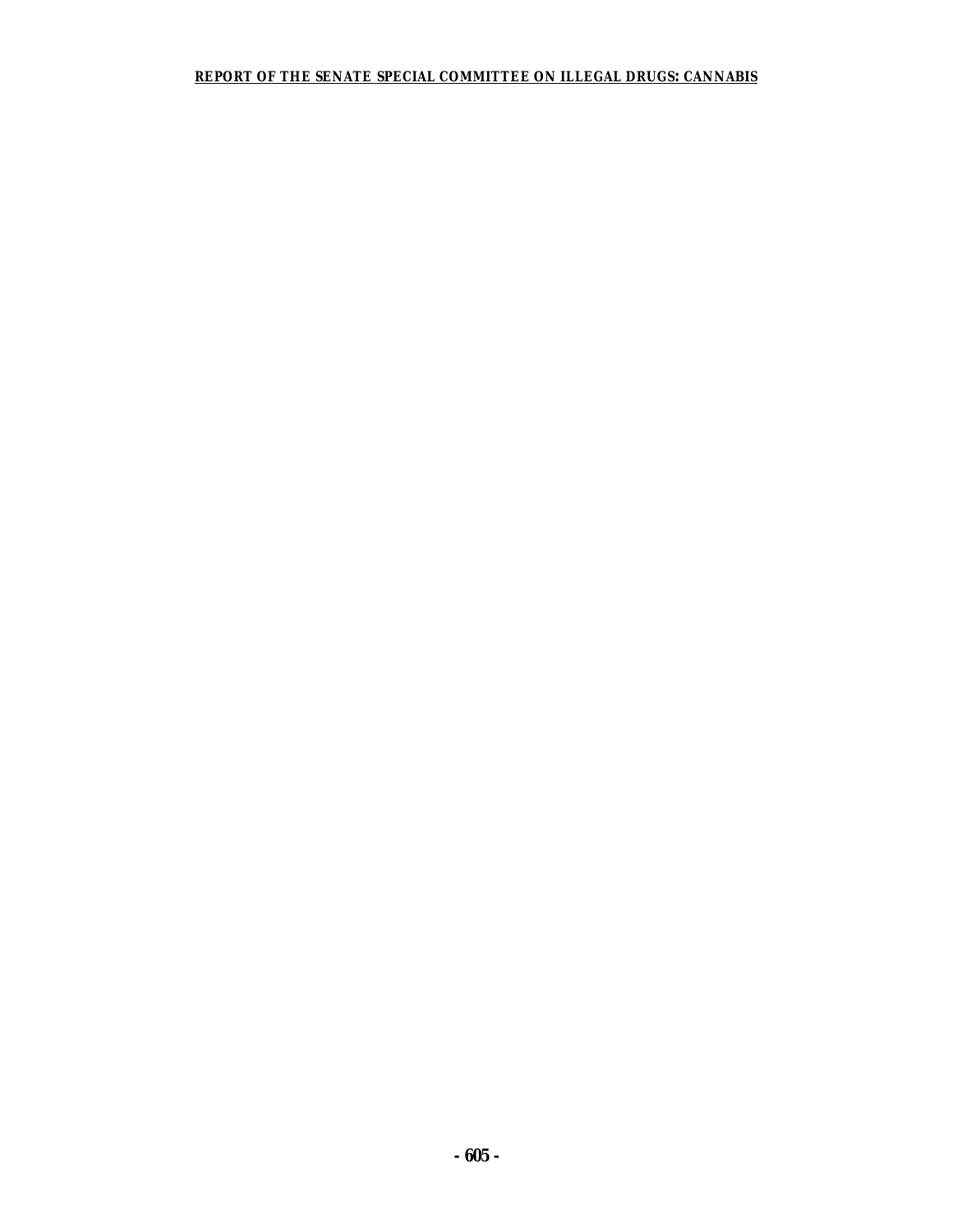# **CONCLUSIONS AND RECOMMENDATIONS**

The Senate Special Committee on Illegal Drugs' mandate was to examine Canada's public policy approach in relation to cannabis and assess its effectiveness and impact in light of the knowledge of the social and health-related effects of cannabis and the international context. Over the past two years, the Committee has heard from Canadian and foreign experts and reviewed an enormous amount of scientific research. The Committee has endeavoured to take the pulse of Canadian public opinion and attitudes and to consider the guiding principles that are likely to shape public policy on illegal drugs, particularly cannabis. Our report attempted to provide an update of the state of knowledge and of the key issues, and sets out a number of conclusions in each chapter.

This final section sets out the main conclusions that emerge from all this information and presents the resulting recommendations that derive from the thesis we have developed namely: *in a free and democratic society, which recognizes fundamentally but not exclusively the rule of law as the source of normative rules and in which government must promote autonomy insofar as possible and therefore make only sparing use of the instruments of constraint, public policy on psychoactive substances must be structured around guiding principles respecting the life, health, security and rights and freedoms of individuals, who, naturally and legitimately, seek their own well-being and development and can recognize the presence, difference and equivalence of others.*

### **LE DAIN – ALREADY THIRTY YEARS AGO**

Thirty years ago, the Le Dain Commission released its report on cannabis. This Commission had far greater resources than did we. However, we had the benefit of a much more highly developed knowledge base and of thirty years' historical perspective.

The Commission concluded that the criminalization of cannabis had no scientific basis. Thirty years later, we can confirm this conclusion and add that continued criminalization of cannabis remains unjustified based on scientific data on the danger it poses.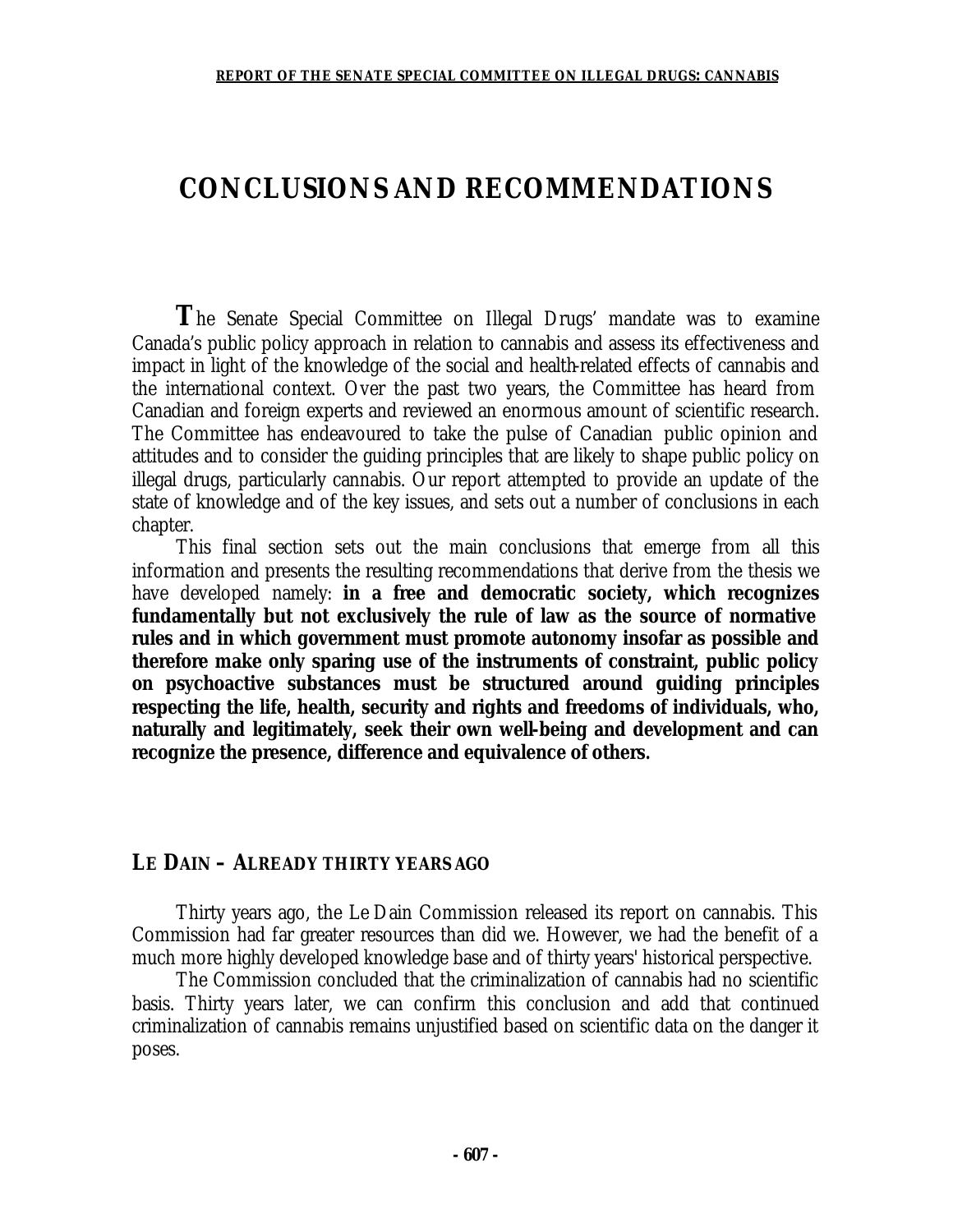The Commission heard and considered the same arguments on the dangers of using cannabis: apathy, loss of interest and concentration, learning difficulties. A majority of the Commissioners concluded that these concerns, while unsubstantiated, warranted a restrictive policy. Thirty years later, we can assert that the studies done in the meantime have not confirmed the existence of the so-called amotivational syndrome and add that most studies rule out this syndrome as a consequence of the use of cannabis.

The Commission concluded that not enough was known about the long-term and excessive use of cannabis. We can assert that these types of use exist and may present some health risks; excessive use, however, is limited to a minority of users. Public policy, we would add, must provide ways to prevent and screen for at-risk behaviour, something our policies have yet to do.

The Commission concluded that the effects of long-term use of cannabis on brain function, while largely exaggerated, could affect adolescent development. We concur, but point out that the long -term effects of cannabis use appear reversible in most cases. We not also that adolescents who are excessive users or become long-term users are a tiny minority of all users of cannabis. Once again, we would add that a public policy must prevent use at an early age and at-risk behaviour.

The Commission was concerned that the use of cannabis would lead to the use of other drugs. Thirty years' experience in the Netherlands disproves this very clearly, as do the liberal policies of Spain, Italy and Portugal. And here in Canada, despite the growing increase in cannabis users, we have not had a proportionate increase in users of hard drugs.

The Commission was also concerned that legalization would mean increased use, among the young, in particular. We have not legalized cannabis, and we have one of the highest rates in the world. Countries adopting a more liberal policy have, for the most part, rates of usage lower than ours, which stabilized after a short period of growth.

Thirty years later, we note that:

- ÿ **Billions of dollars have been sunk into enforcement without any greater effect: there are more consumers, more regular users and more regular adolescent users;**
- ÿ **Billions of dollars have been poured into enforcement in an effort to reduce supply, without any greater effect: cannabis is more available than ever, it is cultivated on a large scale, even exported, swelling coffers and making organized crime more powerful; and**
- ÿ **There have been tens of thousands of arrests and convictions for the possession of cannabis and thousands of people have been incarcerated; however, use trends remain totally unaffected and the gap the Commission noted between the law and public compliance continues to widen.**

It is time to recognize what is patently obvious: our policies have been ineffective, because they are poor policies.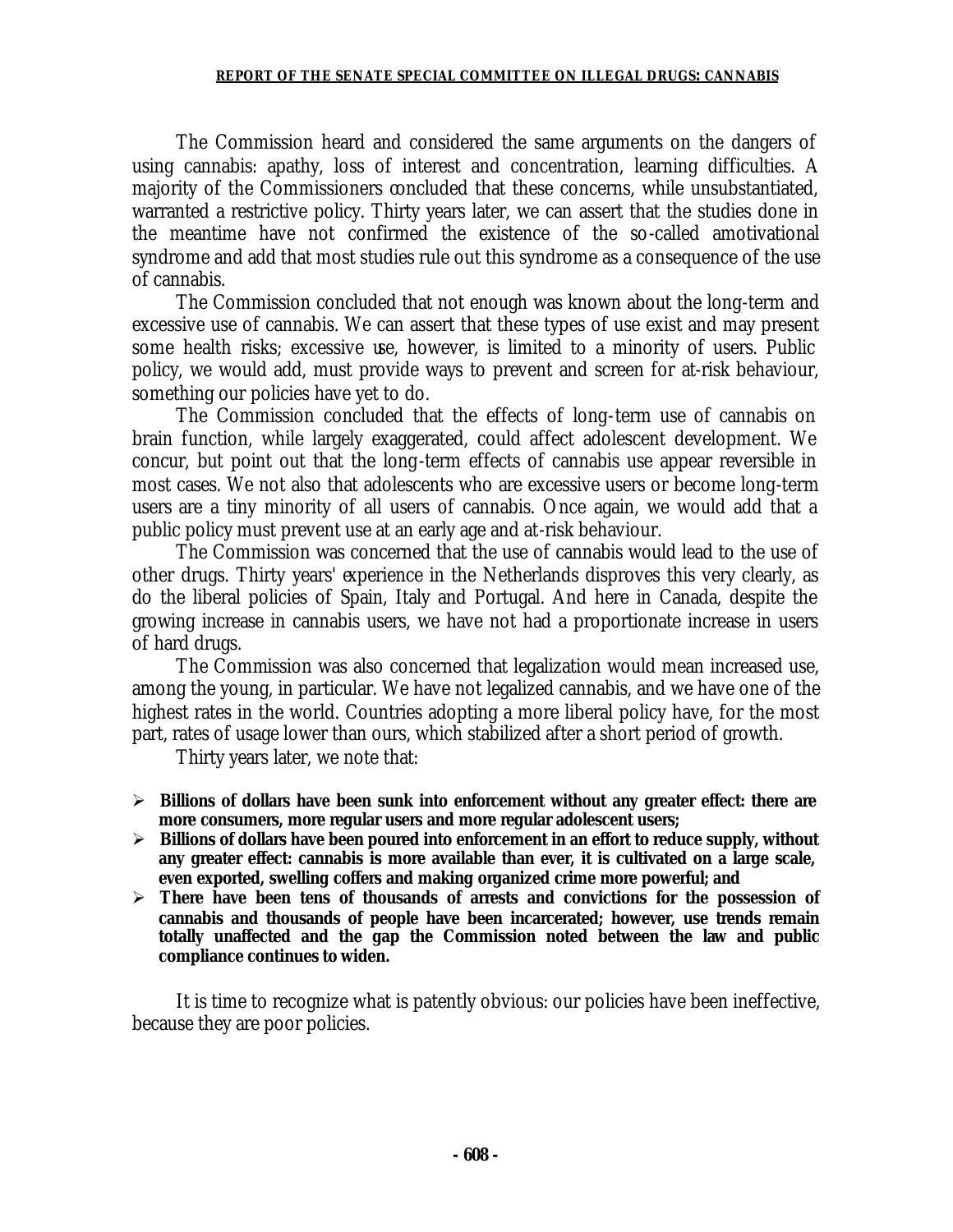### **INEFFECTIVENESS OF THE CURRENT APPROACH**

No clearly defined federal or national strategy exists. Some provinces have developed strategies while others have not. There has been a lot of talk but little significant action. In the absence of clear indicators accepted by all stakeholders to assess the effectiveness of Canadian public policy, it is difficult to determine whether action that has been taken is effective. Given that policy is geared to reducing demand (i.e. drug-use rates) and supply (by reducing the availability of drugs and pushing up drug prices), both these indicators may be used.

A look at trends in cannabis use, both among adults and young people, **forces us to admit that current policies are ineffective**. In chapter 6, we saw that trends in drug-use are on the increase. If our estimates do indeed reflect reality, no fewer that 2 million Canadians aged between 18 and 65 have used cannabis at least once over the past 12 months, while at least 750,000 young people between the ages of 14 and 17 use cannabis at least once per month; one third of them on a daily basis. This proportion appears, at least in the four most highly-populated provinces, to be increasing. Statistics suggest that both use and at-risk use is increasing.

Of course, we must clearly establish whether the ultimate objective is a drug-free society, at least one free of cannabis, or whether the goal is to reduce at-risk behaviour and abuse. This is an area of great confusion, since Canadian public policy continues to use vague terminology and has failed to establish whether it focuses on substance abuse as the English terminology used in several documents seems to suggest or on drugaddiction as indicated by the French terminology.

It is all very well to criticize the "trivialization" of cannabis in Canada to "explain" increases in use but it must also be established why, if this is indeed the case, this trivialization has occurred. It is also important to identify the root cause of this trivialization against a backdrop of mainly anti-drug statements. The courts and their lenient attitude might be blamed for this. Perhaps the judiciary is at the forefront of those responsible for cannabis policies and the enforcement of the law. It must also be determined whether sentences are really as lenient as some maintain. A major issue to be addressed is whether harsher sentences would indeed be an effective deterrent given that the possibility of being caught by the police is known to be a much greater deterrent. Every year, over 20,000 Canadians are arrested for cannabis possession. This figure might be as high as 50,000 depending on how the statistics are interpreted. This is too high a number for this type of conduct. However, it is laughable number when compared to the three million people who have used cannabis over the past 12 months. We should not think that the number of arrests might be significantly increased even if billions of extra dollars were allocated to police enforcement. Indeed, such a move should not even be considered.

A look at the availability and price of drugs, **forces us to admit that supplyreduction policies are ineffective**. Throughout Canada, above all in British Columbia and Québec, the cannabis industry is growing, flooding local markets, irritating the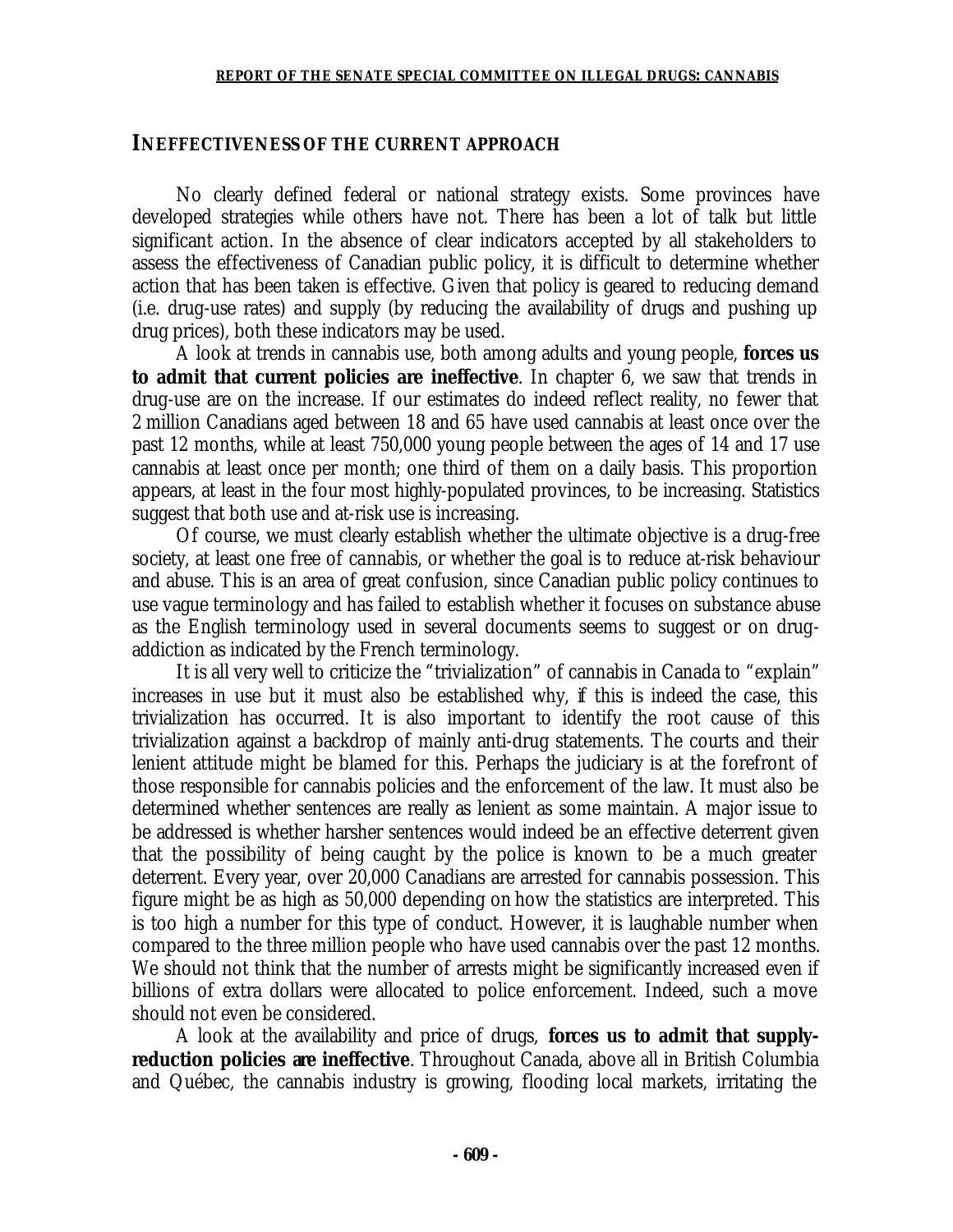United States and lining the pockets of criminal society. Drug prices have not fallen but quality has improved, especially in terms of THC content – even if we are sceptical of the reported scale of this improvement. Yet, police organizations already have greater powers and latitude – especially since the September 11, 2001 tragedy – in relation to drugs than in any other criminal matter. In addition, enforcement now accounts for over 90% of all illegal drug-related spending. To what extent do we want to go further down this road?

Clearly, current approaches are ineffective and inefficient – it is throwing taxpayers' money down the drain on a crusade that is not warranted by the danger posed by the substance. It has been maintained that drugs, including cannabis, are not dangerous because they are illegal but rather illegal because they are dangerous. This is perhaps true of other types of drugs, but not cannabis. We should state this clearly once and for all, for public good, stop our crusade.

### **PUBLIC POLICY BASED ON GUIDING PRINCIPLES**

However much we might wish good health and happiness for everyone, we all know how fragile both are. Above all, we realize that health and happiness cannot be forced on a person, especially not by criminal law based on a specific concept of what is morally right. No matter how attractive calls for a drug -free society might be, and even if some people might want others to stop smoking, drinking alcohol, or smoking joints, we all realize that these activities are well and truly part of social reality and the history of humankind.

Consequently, what role should the State play? It should neither abdicate responsibility and allow drug markets to run rife, nor should it impose a particular way of life on people. Instead, we have opted for a concept whereby public policy **promotes and supports freedom for individuals and society as a whole**. For some, this would undoubtedly mean avoiding drug use. However, for others, the road to freedom might be via drug use. For society as a whole, this concept means a State that does not dictate what should be consumed and under what form. Support for freedom necessarily means flexibility and adaptability. It is for this reason that public policy on cannabis has to be clear while at the same time tolerant, to serve as a guide while at the same time avoiding imposing a single standard. This concept of the role of the State is based on the **principle of autonomy and individual and societal responsibility.** Indeed, it is much more difficult to allow people to make their own decisions because there is less of an illusion of control. It is just that: an illusion. We are all aware of that. It is perhaps sometimes comforting, but is likely to lead to abuse and unnecessary suffering. An ethic of responsibility teaches social expectations (not to use drugs in public or sell to children), responsible behaviour (recognizing at-risk behaviour and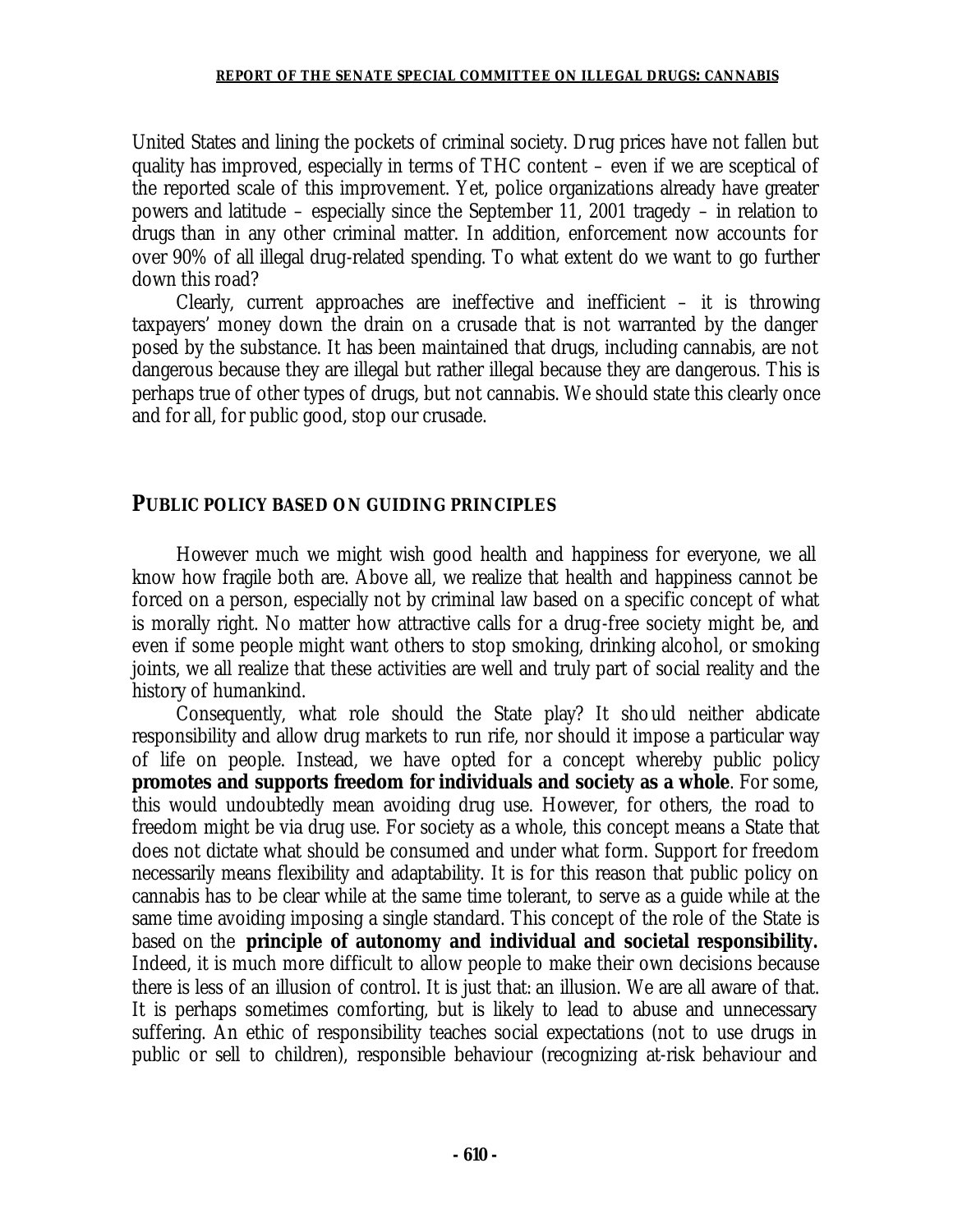being able to use moderately) and supports people facing hardship (providing a range of treatment).

From this concept of government action ensues a limited role for criminal law. As far as cannabis is concerned, **only behaviour causing demonstrable harm to others shall be prohibited**: illegal trafficking, selling to minors, impaired driving.

Public policy shall also draw on available knowledge and scientific research but without expecting science to provide the answers to political issues. Indeed, scientific knowledge does have a major role to play as a **support tool in decision-making,** at both an individual and government level. Indeed, science should play no greater role. It is for this reason that the Committee considers that a drug and dependency observatory and a research program should be set up: to help those decision makers that will come after us.

## **A CLEAR AND COHERENT FEDERAL STRATEGY**

Although the Committee has focused on cannabis, we have nevertheless observed inherent shortcomings in the federal drug strategy. Quite obviously, there is no real strategy or focused action. Behind the supposed leadership provided by Health Canada emerges a lack of necessary tools for action, a patchwork of ad hoc approaches from one substance to another and piecemeal action by various departments. Of course, co-ordinating bodies do exist, but without real tools and clear objectives, each focuses its action according to its own particular priorities. This has resulted in a whole series of funded programs developed without any tangible cohesion.

Many stakeholders have expressed their frustration to the Committee at the jigsaw of seemingly evanescent pieces and at the whole gamut of incoherent decisions, which cause major friction on the front lines. Various foreign observers also expressed their surprise that a country as rich as Canada, which is not immune to psychoactive substance-related problems, did not have a "champion", a spokesperson or a figure of authority able to fully grasp the real issues while at the same time obtaining genuine collaboration of all stakeholders.

It is for this reason that we are recommending the creation of the position of National Advisor on Psychoactive Substances and Dependency to be attached to the Privy Council. We do not envisage this as a super body responsible for managing psychoactive substance-related budgets and action. In fact, we favour an approach similar to that of the *Mission interministérielle à la drogue et à la toxicomanie* in France over one modelled on the United States' Office of National Drug Control Policy. The Advisor would have a small dedicated staff, with the majority of staff loaned from the various federal departments and bodies concerned by the drugs issue.

The Advisor would be responsible: for advising the Cabinet and the Prime Minister on national and international psychoactive substance-related issues; for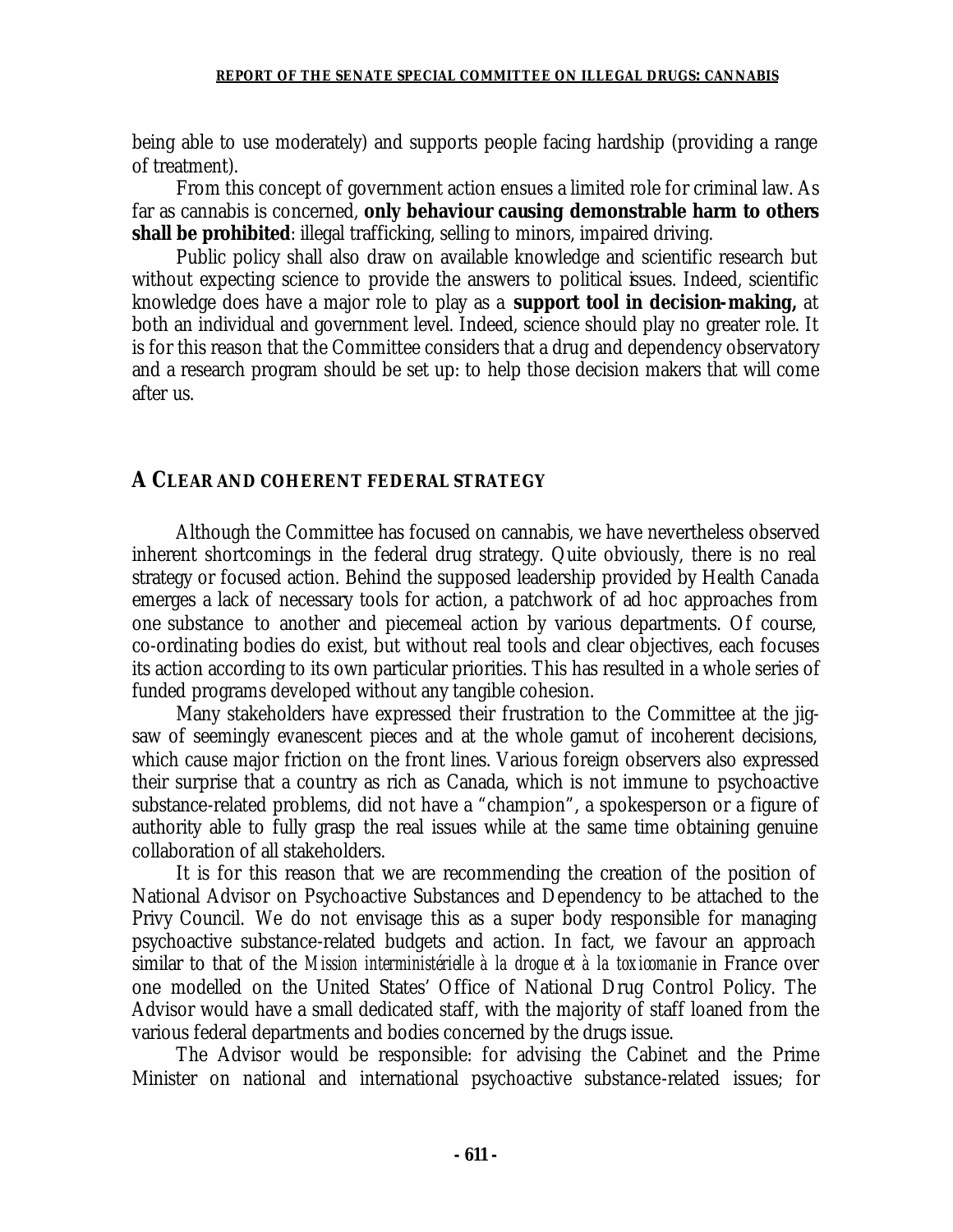ensuring co-ordination between federal departments and agencies; for overseeing the development of federal government psychoactive substance-related objectives and ensuring these objectives are satisfied; and to serve as a Canadian Government spokesperson on psychoactive substance-related issues at an international level.

## **Recommendation 1**

**The Committee recommends that the position of National Advisor on Psychoactive Substances and Dependency be created within the Privy Council Office; that the Advisor be supported by a small secretariat and that federal departments and agencies concerned by psychoactive substances second, upon request, the necessary staff.**

## **NATIONAL STRATEGY SUSTAINED BY ADEQUATE RESSOURCES AND TOOLS**

A federal policy and strategy do not in themselves make a national strategy. Provinces, territories, municipalities, community organizations and even the private sector all have a role to play in accordance with their jurisdiction and priorities. This is necessary and this diversity is worth encouraging. However, some harmonization and meaningful discussion on practices and pitfalls, on progress and setbacks, and on knowledge, are to be encouraged. Apart from the resource-starved piecemeal action of the Canadian Centre on Substance Abuse, there are all too few opportunities and schemes to promote exchanges of this type. **The current and future scale of drug and dependency-related issues warrants the Canadian Government earmarking the resources and developing the tools with which to develop fair, equitable and well-thought out policies**.

Like the majority of Canadian and foreign observers of the drug situation, we were struck by the relative lack of tools and measures for determining and following up on the objectives of public psychoactive substance policy. One might not agree with the numbers-focused goals set out by the Office of National Drug Control Policy for the reduction of drug use or for the number of drug treatment programs set up and evaluated. However, we have to admit that at least these figures serve as guidelines for all stakeholders and as benchmarks against which to measure success.

Similarly, one might not feel totally comfortable with the complex Australian goal-definition process, whereby the whole range of partners from the various levels of government, organizations and associations meet at a conference every five years. However, at least those goals agreed upon by the various stakeholders constitute a clear reference framework and enable better harmonization of action.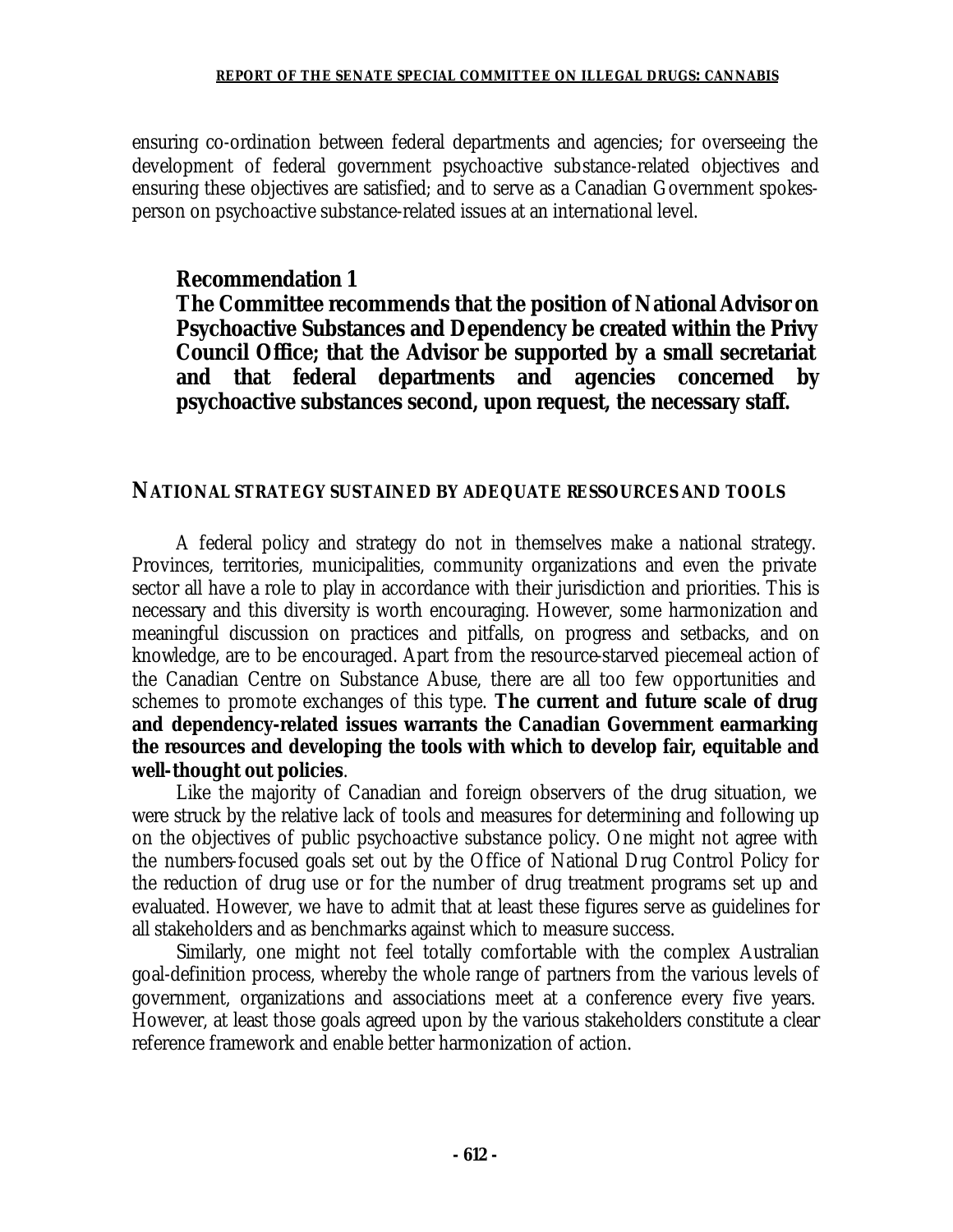The European monitoring system with its focal points in each European Union country under the European Monitoring Centre for Drugs and Drug Addiction umbrella might seem cumbersome; and the American system of conducting various annual epidemiological studies might appear expensive. We might even acknowledge that there are problems with epidemiological studies, which are far from providing a perfect picture of the psychoactive substance-use phenomena. However, at least these tools, referred to and used throughout the Western world, enable the development of a solid information base, with which to analyse historical trends, identify new drug-use phenomena and react rapidly. In addition, it allows for an assessment of the relevance and effectiveness of action taken. No system of this type exists in Canada, which is the only industrialized Western country not to have such a knowledge structure.

It is for these reasons that the Committee recommends that the Government of Canada support various initiatives to develop a genuine national strategy. Firstly, the Government should call a national conference of the whole range of partners with a view to setting out goals and priorities for action over a five-year period. This conference should also identify indicators to be used in measuring progress at the end of the five-year period. Secondly, the Canadian Centre on Substance Abuse needs to be renewed. Not only does this body lack resources but it is also subject to the vagaries of political will of the Minister of Health. The Centre should have a budget in proportion with the scale of the psychoactive substance problem and should have the independence required to address this issue. Lastly, a Canadian Monitoring Agency on Drugs and Dependency should be created within the Centre.

## **Recommendation 2**

**The Committee recommends that the Government of Canada mandate the National Advisor on Psychoactive Substances and Dependency to call a high-level conference of key stakeholders from the provinces, territories, municipalities and associations in 2003, to set goals and priorities for action on psychoactive substances over a five-year period.**

## **Recommendation 3**

**The Committee recommends that the Government of Canada amend the Canadian Centre on Substance Abuse enabling legislation to change the Centre's name to the** *Canadian Centre on Psychoactive Substances and Dependency***; make the Centre reportable to Parliament; provide the Centre with an annual basic operating budget of 15 million dollars, to be increased annually; require the Centre to table an annual report on actions taken, the key issues, research and**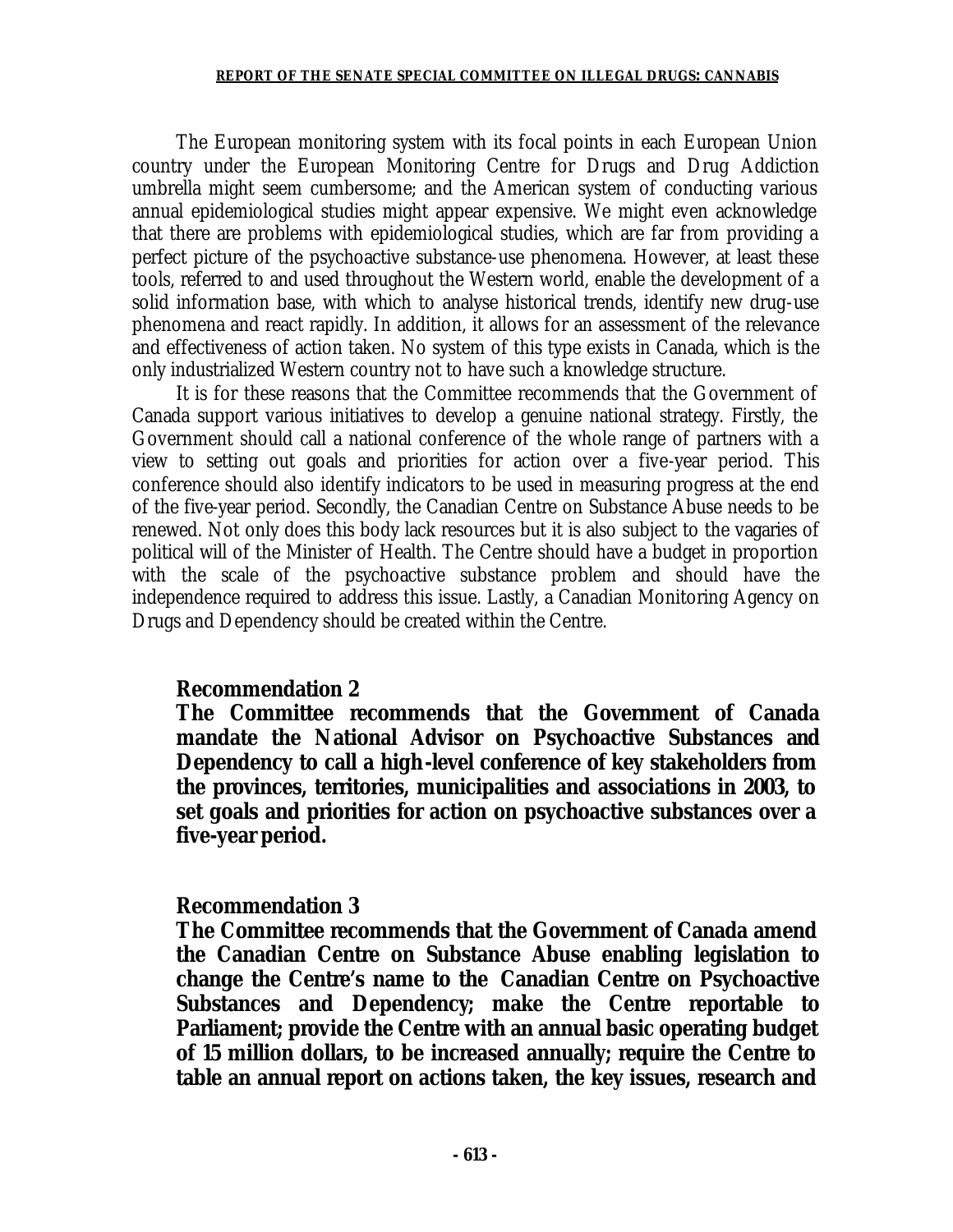**trends in the federal Parliament and provincial and territorial assemblies and legislatures; mandate the Centre to ensure national co-ordination of research on psychoactive substances and dependency, and to conduct studies into specific issues; and mandate the Centre to undertake an assessment of the national strategy on psychoactive substance and dependency every five years.**

### **Recommendation 4**

**The Committee recommends that in the legislation creating the Canadian Centre on Psychoactive Substances and Dependency, the Government of Canada specifically include provision for the setting up of a Monitoring Agency on Psychoactive Substances and Dependency within the Centre; provide that the Monitoring Agency be mandated to conduct studies every two years, in co-operation with relevant bodies, on drug-use trends and dependency problems in the adult population; work with the provinces and territories towards increased harmonization of studies of the student population and to ensure they are carried out every two years; conduct ad hoc studies on specific issues; and table a bi-annual report on drug-use trends and emerging problems.** 

## **A PUBLIC HEALTH POLICY**

When cannabis was listed as a prohibited substance in 1923, no public debate or discussion was held on the known effects of the drug. In fact, opinions expressed were disproportionate to the dangers of the substance. Half a century later, the Le Dain Royal Commission of Inquiry on the Non-Medical Use of Drugs held a slightly more rational debate on cannabis and took stock of what was known about the drug. Commissioners were divided not so much over the nature and effects of the drug but rather over the role to be played by the State and criminal law in addressing public health-related goals. Thirty years after the Le Dain Commission report, we are able to categorically state that, **used in moderation, cannabis in itself poses very little danger to users and to society as a whole, but specific types of use represent risks for users**.

In addition to being ineffective and costly, criminalization leads to a series of harmful consequences: users are marginalized and exposed in a discriminatorily fashion to the risk of arrest and to the criminal justice system; society sees organized crime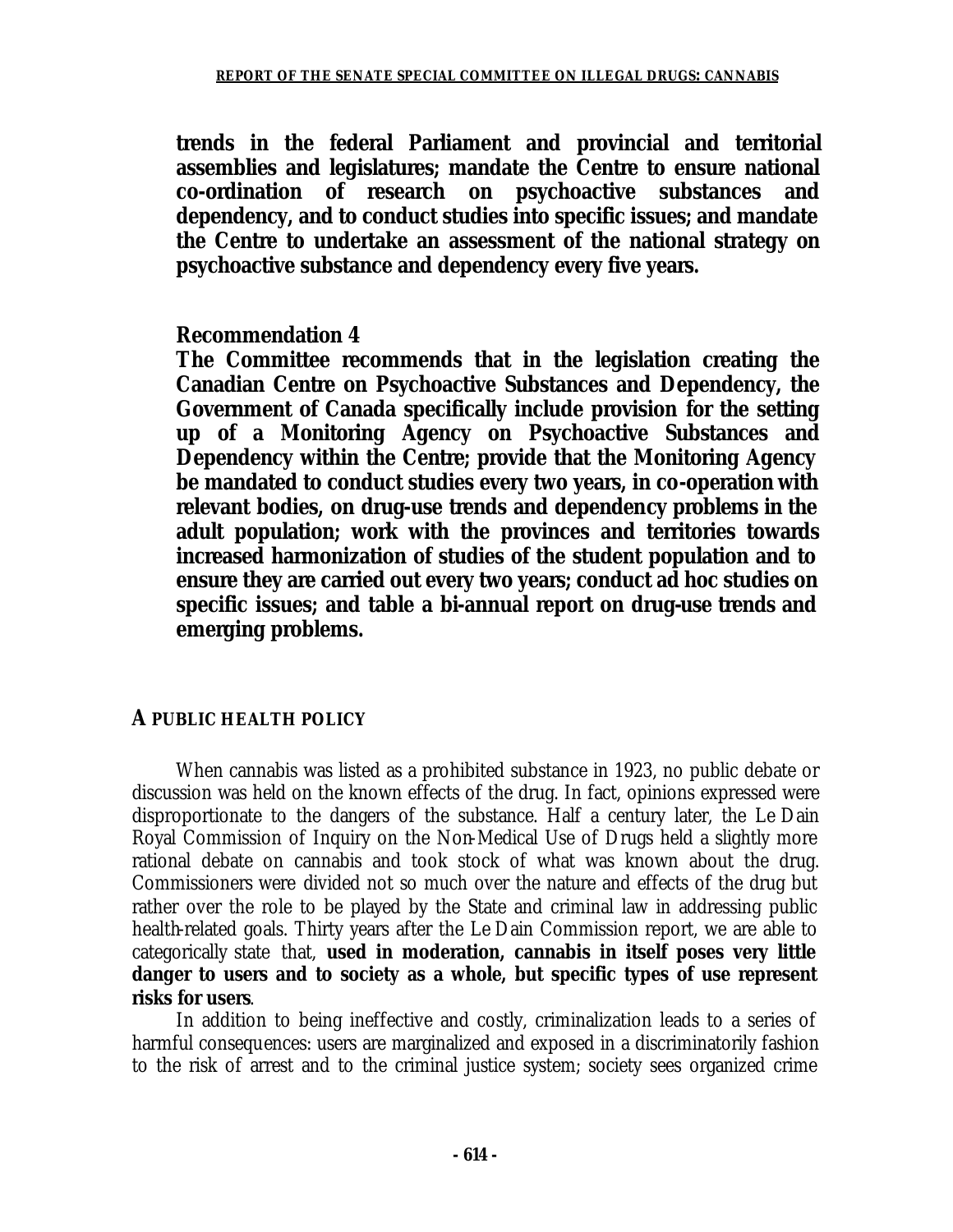enhance their power and wealth by benefiting from prohibition; and governments see their ability to conduct prevention of at-risk use diminished.

We would add that, **even if cannabis were to have serious harmful effects, one would have to question the relevance of using the criminal law to limit these effects**. We have demonstrated that criminal law is not an appropriate governance tool for matters relating to personal choice and that prohibition is known to result in harm which often outweighs the desired positive effects. However, current scientific knowledge on cannabis, its effects and consequences are such that this issue is not relevant to our discussion.

Indeed available data indicate that the scale of the cannabis use phenomenon can no longer be ignored. Chapter 6 indicated that no fewer than 30% of Canadians (12 to 64 years old) have experimented with cannabis at least once in their lifetime. In all probability, this is an underestimation. We have seen that approximately 50% of high school students have used cannabis within the past year. Nevertheless, a high percentage of them stop using and the vast majority of those who experiment do not go on to become regular users. Even among regular users, only a small proportion develop problems related to excessive use, which may include some level of psychological dependency. Consumption patterns among cannabis users do not inevitably follow an upward curve but rather a series of peaks and lulls. Regular users also tend to have a high consumption rate in their early twenties, which then either drops off or stabilizes, and in the vast majority of cases, ceases altogether in their thirties.

All of this does not in any way mean, however, that cannabis use should be encouraged or left totally unregulated. Clearly, it is a psychoactive substance with some effects on cognitive and motor functions. When smoked, cannabis can have harmful effects on the respiratory airways and is potentially cancerous. Some vulnerable people should be prevented, as much as possible, from using cannabis. This is the case for young people under 16 years of age and those people with particular conditions that might make them vulnerable (for example those with psychotic predispositions). As with alcohol, adult users should be encouraged to use cannabis in moderation. Given that, as for any substance, at-risk use does exist, preventive measures and detection tools should be established and treatment initiatives must be developed for those who use the drug excessively. Lastly, it goes without saying that education initiatives and severe criminal penalties must be used to deter people from operating vehicles under the influence of cannabis.

As for any other substance, there is at-risk use and excessive use. There is no universally accepted criterion for determining the line between regular use, at-risk use and excessive use. The context in which use occurs, the age at which users were introduced to cannabis, substance quality and quantity are all factors that play a role in the passage from one type of use to another. Chapters 6 and 7 identified various criteria, which we have collated in table form below.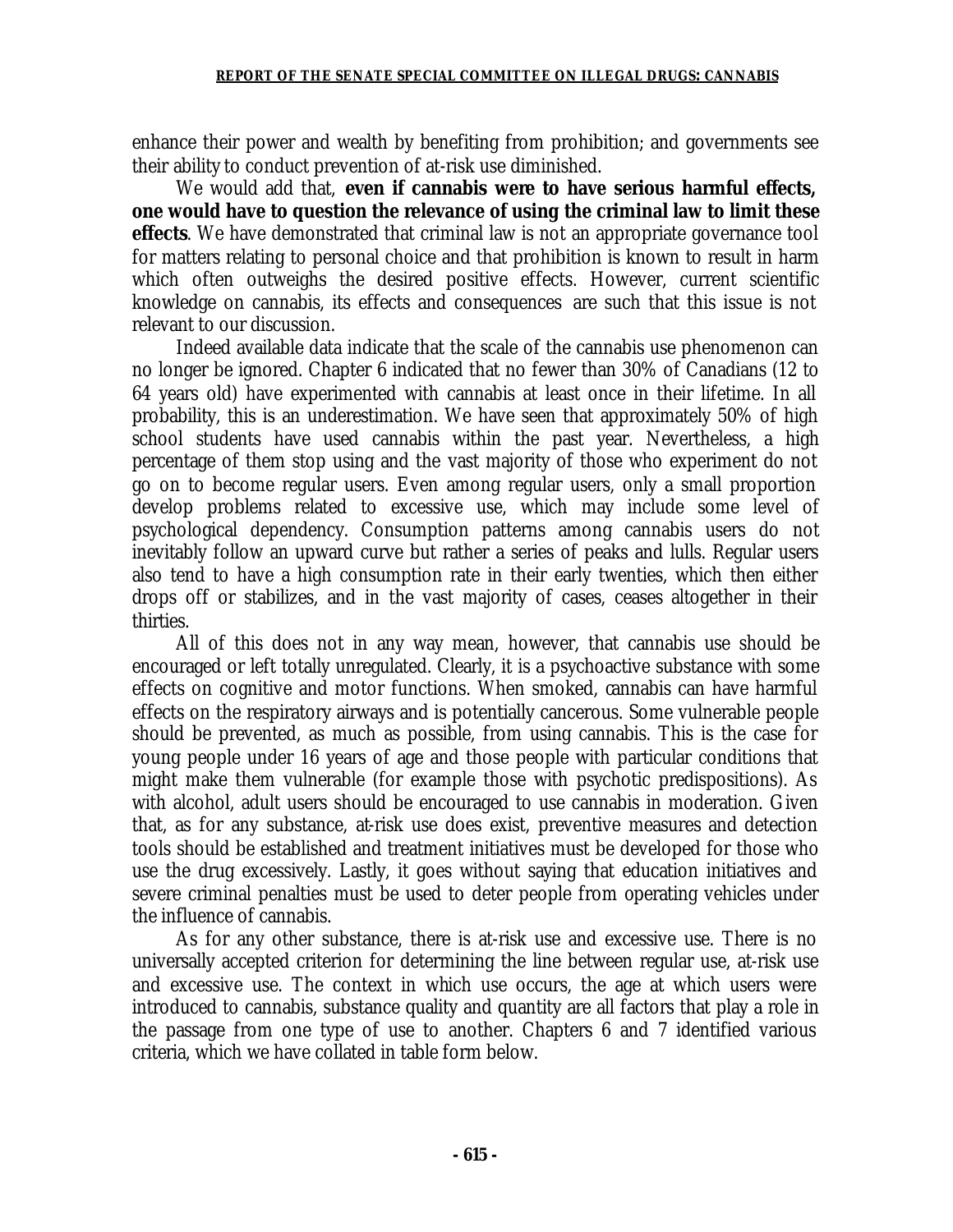| Troposed Chiena for Dincremating CSC Types |                                                                                                                                     |                                                 |                                                              |                                                                                           |  |  |  |
|--------------------------------------------|-------------------------------------------------------------------------------------------------------------------------------------|-------------------------------------------------|--------------------------------------------------------------|-------------------------------------------------------------------------------------------|--|--|--|
|                                            | <b>Environment</b>                                                                                                                  | <b>Quantity</b>                                 | <b>Frequency</b>                                             | <b>Period of use</b><br>and intensity                                                     |  |  |  |
| <b>Experimental</b><br><b>Occasional</b>   | Curiosity                                                                                                                           | Variable                                        | A few times over<br>lifetime                                 | None                                                                                      |  |  |  |
| <b>Regular</b>                             | Recreational,<br>social<br>Mainly in evening<br>Mainly in a group                                                                   | A few joints<br>Less than one<br>gram per month | A few times per<br>month                                     | Spread over<br>several years but<br>rarely intensive                                      |  |  |  |
| At-risk                                    | Recreational and<br>occupational (to<br>go to school, to go<br>to work, for<br>sport) Alone, in<br>the morning<br>Under 16 years of | Between 0.1 and 1<br>gram per day               | A few times per<br>week, evenings,<br>especially<br>weekends | Spread over<br>several years with<br>high intensity<br>periods                            |  |  |  |
| <b>Excessive</b>                           | age<br>Occupational and<br>personal problems per day<br>No self regulation<br>of use                                                | Over one gram                                   | More than once<br>per day                                    | Spread over<br>several years with<br>several months at<br>a time of high<br>intensity use |  |  |  |

## **Proposed Criteria for Differentiating Use Types**

If **cannabis itself poses very little danger to the user and to society as a**  whole, some types of use involve risks. It is time for our public policy to recognize this and to **focus on preventing at-risk use and on providing treatment for excessive cannabis users**.

## **Recommendation 5**

**The Committee recommends that the Government of Canada adopt an integrated** *policy on the risks and harmful effects of psychoactive substances* **covering the whole range of substances (medication, alcohol, tobacco and illegal drugs). With respect to cannabis, this policy shall focus on educating users, detecting and preventing atrisk use and treating excessive use.**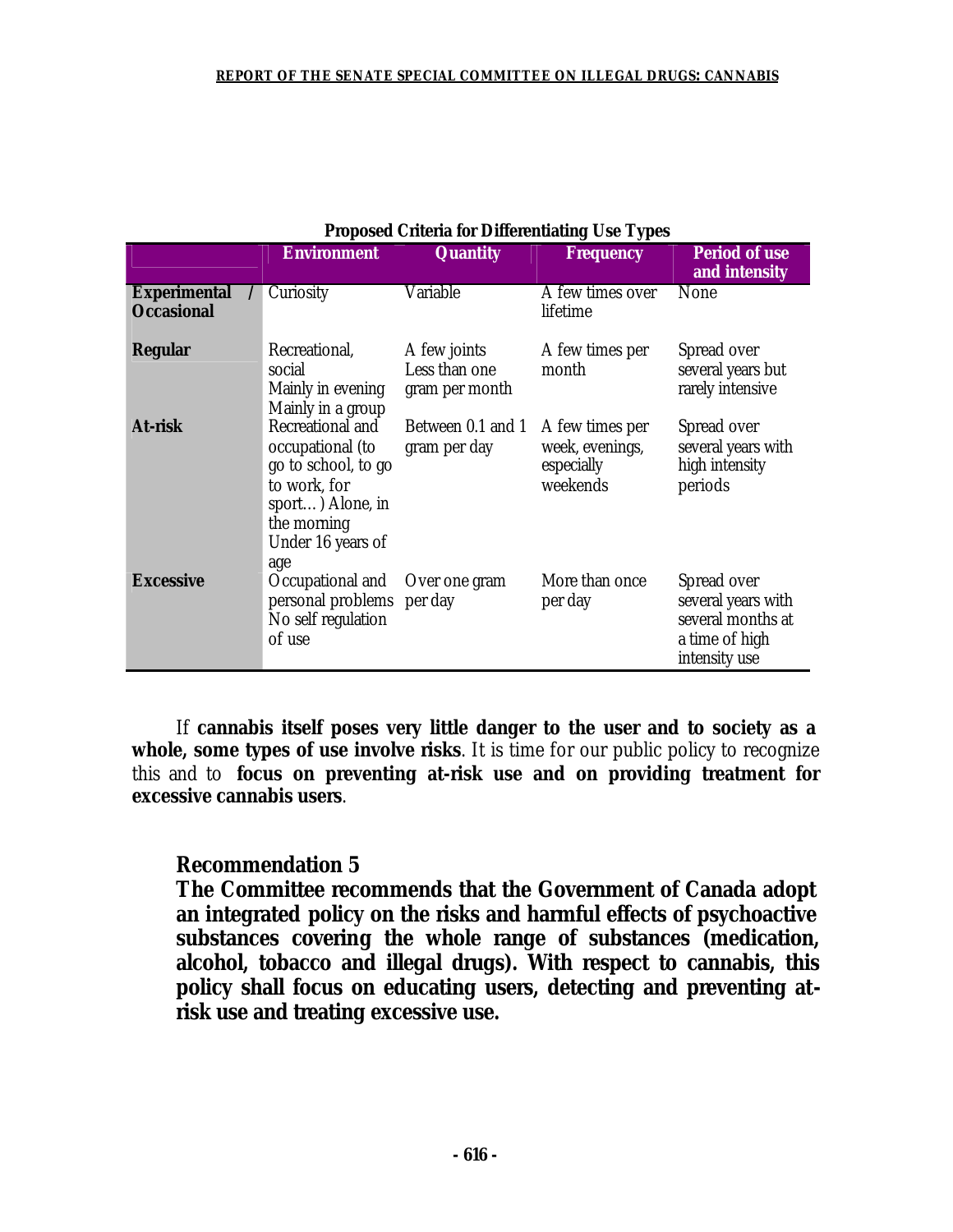### **A REGULATORY APPROACH TO CANNABIS**

The **prohibition of cannabis does not bring about the desired reduction in cannabis consumption or problem use**. However, this approach does have a whole series of harmful consequences. Users are marginalized and over 20,000 Canadians are arrested each year for cannabis possession. Young people in schools no longer enjoy the same constitutional and civil protection of their rights as others. Organized crime benefits from prohibition and the criminalization of cannabis enhances their power and wealth. It is a well-known fact that society will never be able to stamp out drug use – particularly cannabis use.

Some might believe that an alternative policy signifies abandoning ship and giving up on promoting well-being for Canadians. Some might maintain that a regulatory approach would fly in the face of the fundamental values of our society. We believe, however, that the continued prohibition of cannabis jeopardizes the health and wellbeing of Canadians much more than the regulated marketing of the substance. In addition, we believe that the continued criminalization of cannabis undermines the fundamental values set out in the *Canadian Charter of Rights and Freedoms* and borne out by the history of a country based on diversity and tolerance.

We do not want to see cannabis use increase, especially among young people. Of note, the data from other countries that we compared in Chapters 6 and 20 indicate that countries such as the Netherlands, Australia or Switzerland, which have put in place a more liberal approach, have not seen their long-term levels of cannabis use rise. The same data also clearly indicate that countries with a very restrictive approach, such as Sweden and the United States, are poles apart in terms of cannabis use levels, and that countries with similar liberal approaches such as the Netherlands and Portugal are also at opposite ends of the spectrum, falling somewhere between Sweden and the United States. We have concluded that public policy itself has little effect on cannabis use trends and that other more complex and poorly-understood factors play a greater role in explaining the variations.

An exemption regime making cannabis available to those over the age of 16 would probably lead to an increase in cannabis use for a certain period. Use rates would then level out as interest wanes and as effective prevention programs are set up. This would then be followed by a roller-coaster pattern of highs and lows, as has been the case in most other countries.

This approach is neither one of total abdication nor a sign of giving up but rather a vision of the role of the State and criminal law as **developing and promoting but not controlling human action** and as **stipulating only necessary prohibitions** relating to the fundamental principle of respect for life, others and a harmonious community, and as **supporting and assisting others and not** judging and condemning difference.

We might wish for a drug-free world, fewer tobacco smokers or alcoholics or less prescription drug dependency, but we all know that we shall never be able to eliminate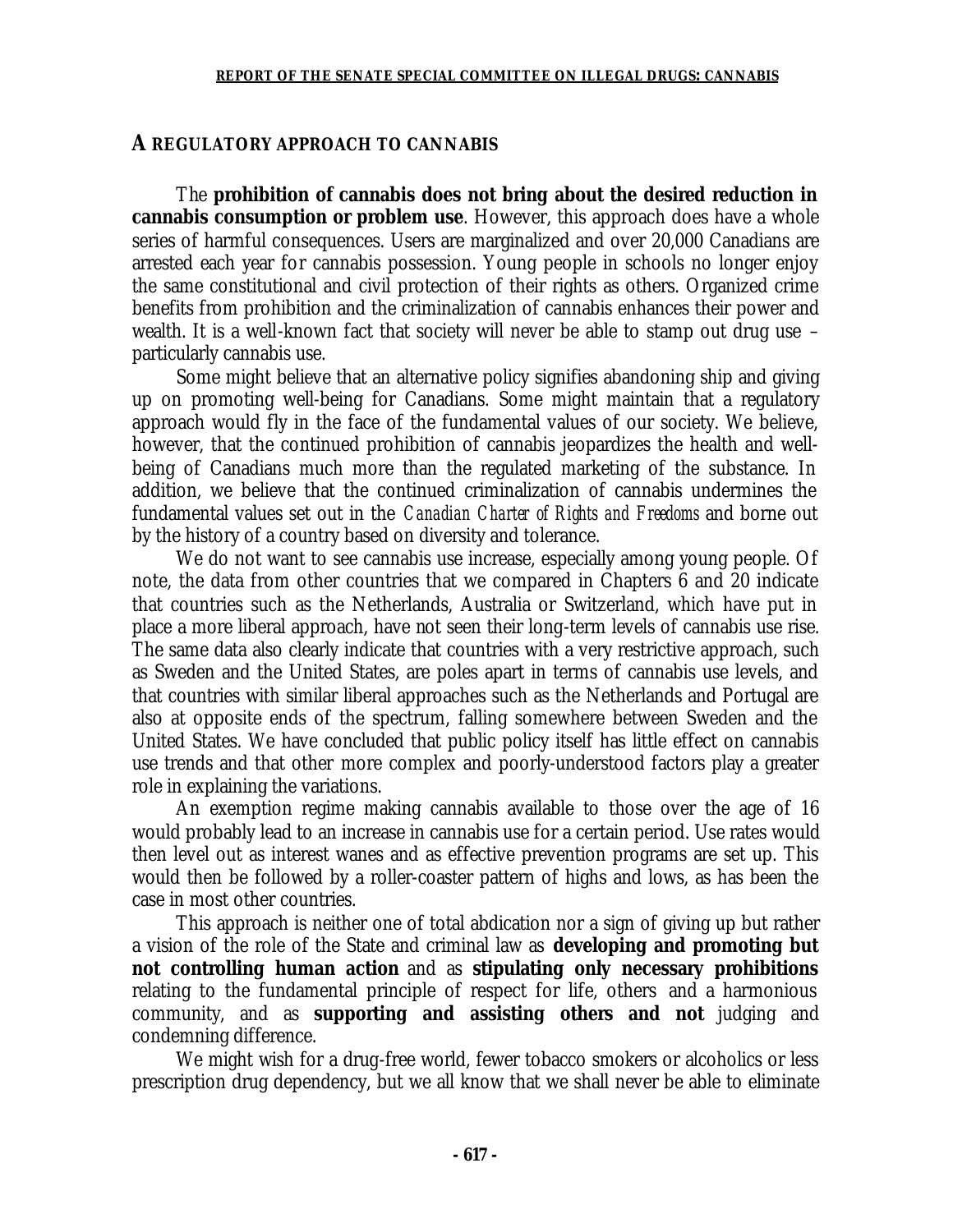these problems. More importantly, we should not opt to criminalize them. The Committee believes that the same healthy and respectful approach and attitude should be applied to cannabis.

It is for this reason that the Committee recommends that the Government of Canada amend the *Controlled Drugs and Substances Act* to create a criminal exemption scheme for the production and sale of cannabis under the authority of a licence. Licensing and the production and sale of cannabis would be subject to specific conditions, that the Committee has endeavoured to specify. For clarity's sake, these conditions have been compiled at the end of this section. It should be noted at the outset that the Committee suggests that cigarette manufacturers be prohibited from producing and selling cannabis.

## **Recommendation 6**

**The Committee recommends that the Government of Canada amend the** *Controlled Drugs and Substances Act* **to create a criminal exemption scheme. This legislation should stipulate the conditions for obtaining licences as well as for producing and selling cannabis; criminal penalties for illegal trafficking and export; and the preservation of criminal penalties for all activities falling outside the scope of the exemption scheme.**

## **Recommendation 7**

**The Committee recommends that the Government of Canada declare an amnesty for any person convicted of possession of cannabis under current or past legislation.**

### **A COMPASSION-BASED APPROACH FOR THERAPEUTIC USE**

In Chapter 9, we noted that cannabis has not been approved as a medicinal drug in the pharmacological sense of the word. In addition to the inherent difficulties in conducting studies on the therapeutic applications of cannabis, there are issues arising from the current legal environment and the undoubtedly high cost to governments of conducting such clinical studies.

Nevertheless, we do not doubt that, for some medical conditions and for certain people, cannabis is indeed effective and useful therapy. Is it more effective than other types of medication? Perhaps not. Can physicians currently prescribe cannabis at a known dosage? Undoubtedly not. Should persons suffering from certain physical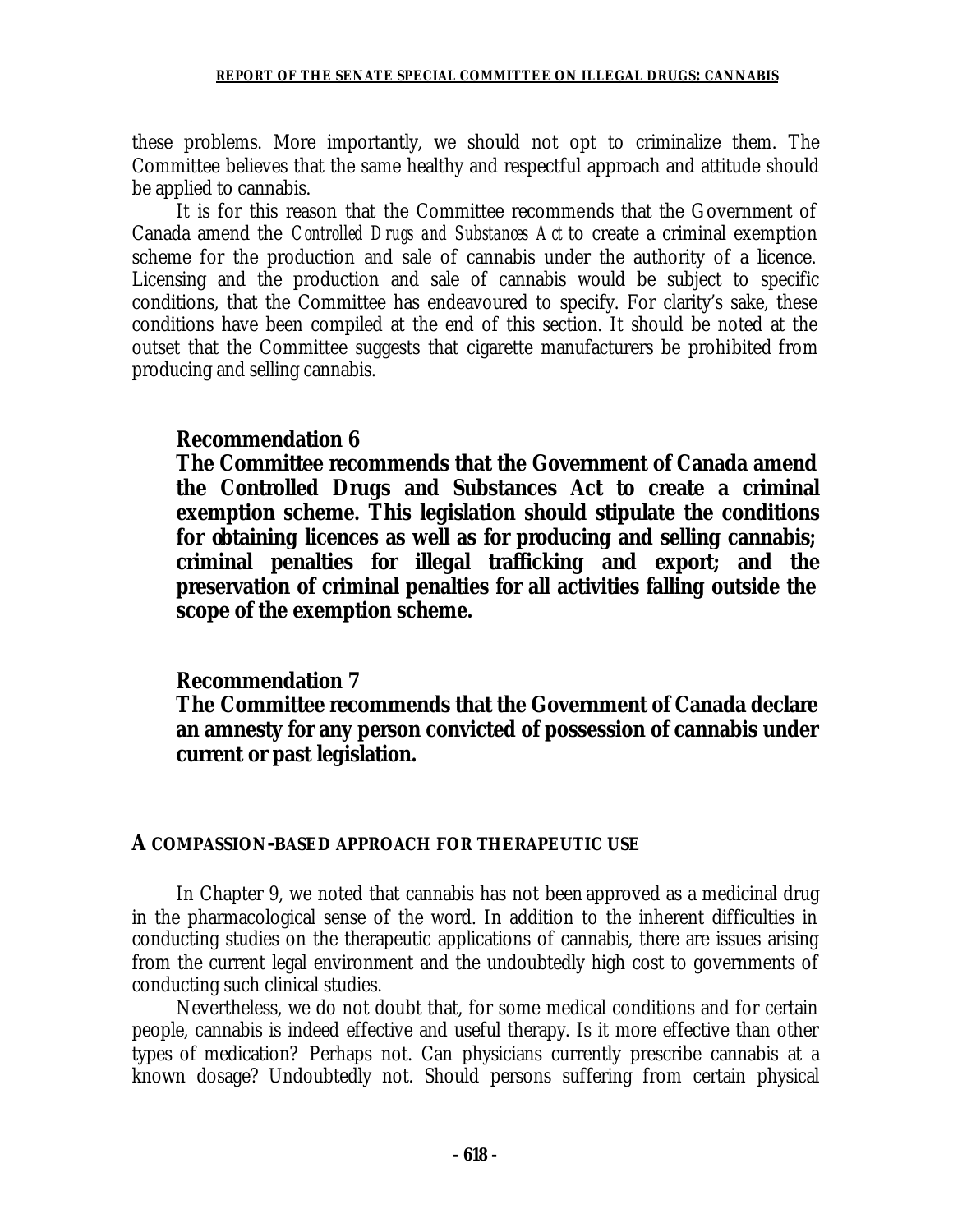conditions diagnosed by qualified practitioners be permitted to use cannabis if they wish to do so? Of this, we are convinced.

Regulations made in 2001 by the Health Canada, even though they are a step in the right direction, are fundamentally unsatisfactory. They do not facilitate access to therapeutic cannabis. They do not consider the experience and expertise available in compassion clubs. These regulations only govern marijuana and do not include cannabis derivatives such as hashish and cannabis oils.

It is for these reasons that the Committee recommends that Health Canada amend the *Marihuana Medical Access Regulations* in order to allow compassionate access to cannabis and its derivatives. As in the previous chapter, proposed rules have been compiled at the end of this chapter.

## **Recommendation 8**

**The Committee recommends that the** *Marihuana Medical Access Regulations* **be amended to provide new rules regarding eligibility, production and distribution of cannabis for therapeutic purposes. In addition, research on cannabis for therapeutic purposes is essential.**

## **PROVISIONS FOR OPERATING A VEHICLE UNDER THE INFLUENCE OF CANNABIS**

In chapter 8, we discussed the fact that research has not clearly established the effects of cannabis when taken alone on a person's ability to operate a vehicle. Nevertheless, there is enough evidence to suggest that operating a vehicle while under the influence of cannabis alters motor functions and effects a person's ability to remain in his or her lane. We have also established that the combined effects of cannabis and alcohol impair faculties even more than alcohol taken alone. Epidemiological studies have shown that a certain number of cannabis users do drive under the influence of the substance and that a large proportion of these people, mainly the young, appear to believe that cannabis does not impair their ability to drive.

This chapter also indicated that no reliable and non-intrusive road-side detection tools exist. Saliva-based equipment is a promising development but for the time being, provide random results. We have also established that a visual recognition system, which has mainly been developed and assessed in the United States, is a reliable way of detecting drug -induced impaired driving faculties.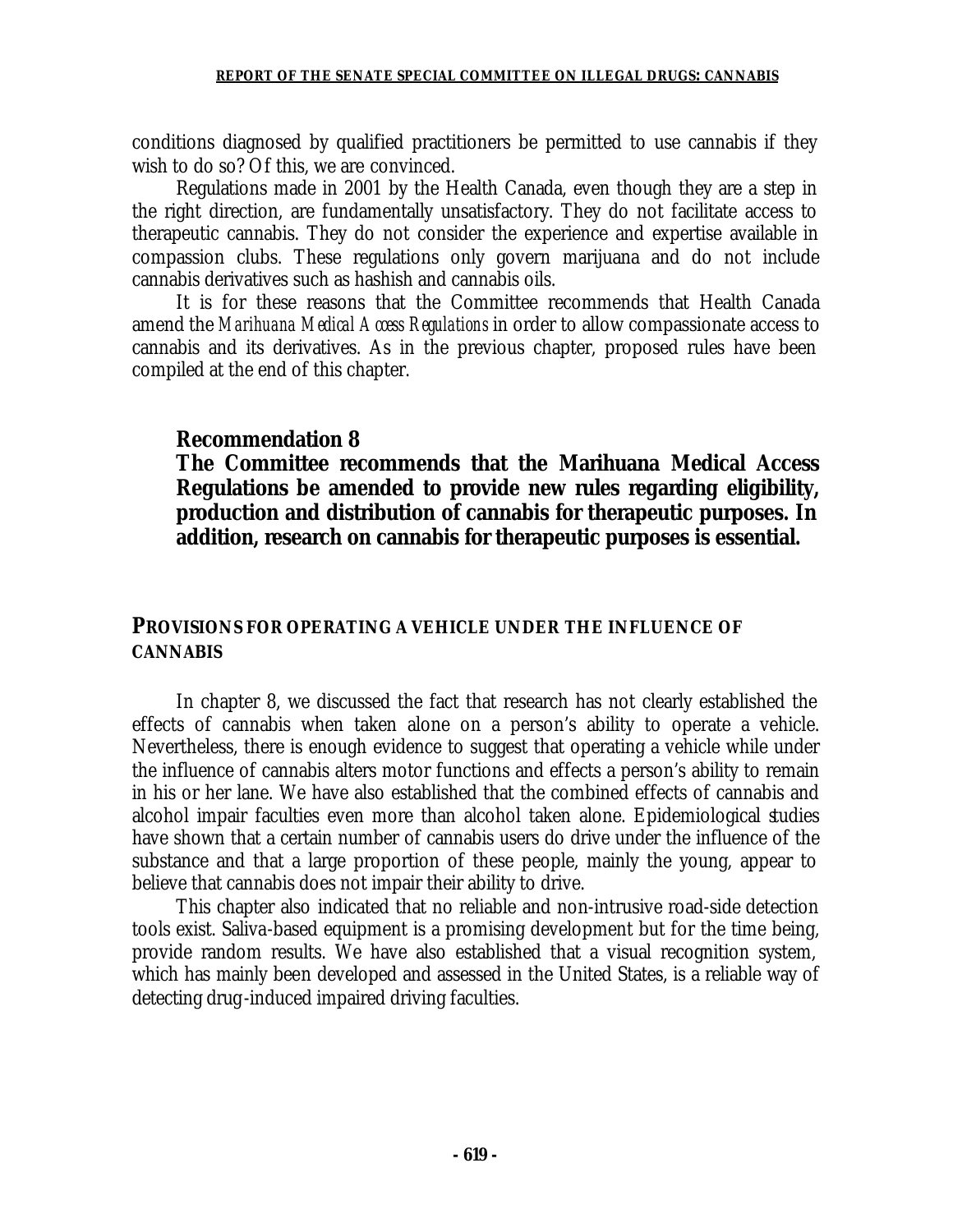## **Recommendation 9**

**The Committee recommends that the Criminal Code be amended to lower permitted alcohol levels to 40 milligrams of alcohol per 100 millilitres of blood, in the presence of other drugs, especially, but not exclusively cannabis; and to admit evidence from expert police officers trained in detecting persons operating vehicles under the influence of drugs.**

### **RESEARCH**

Research on psychoactive substances, and particularly on cannabis, has undergone a boom over the past 20 years. The Committee was able to fully grasp the actual extent of this increase, since we faced the challenge of summarizing it. Not all research is of the same quality and the current political and legal climate governing cannabis hampers thorough and objective studies. Nevertheless, a solid fact base was available to the Committee, on which to base its foregoing conclusions and recommendations.

However, more research needs to be done in a certain number of specific areas. In Chapter 6, we established that a lack of practical research on cannabis users has resulted in only a limited amount of information on contexts of use being available. It is also currently difficult to establish criteria on the various types of cannabis use in order to guide those responsible for prevention. The Committee suggests that cannabis use of over one gram per day constitutes excessive use and that between 0.1 and one gram per day equates to at-risk use. We also suggest that any use below 16 years of age is at-risk use. This is of course enlightened speculation, but speculation nevertheless, which remains to be explored.

In Chapters 16 and 17, we referred to the fact that we know very little about the most effective prevention practices and treatment. Here also, the current context hindered. As far as prevention is concerned, the more or less implicit "*just say no* " message and the focus on cannabis use prevention are strategies that have been dictated by the prohibition-based environment. In terms of treatment for problem users, abstinence-based models have long been the dominant approach and continue to sit very poorly with harm-reduction-based models. Thorough assessment studies are required.

The Canadian Centre on Psychoactive Substances and Dependency must play a key role in co-ordinating and publishing the results of studies. The Centre does not have to conduct research itself. This can and indeed must sometimes be carried out by academics. The Health Research Institutes are also natural players. However, it is important to clearly identify a single central body to collect research information. This will enable the information to be distributed as widely possible and, we hope, used.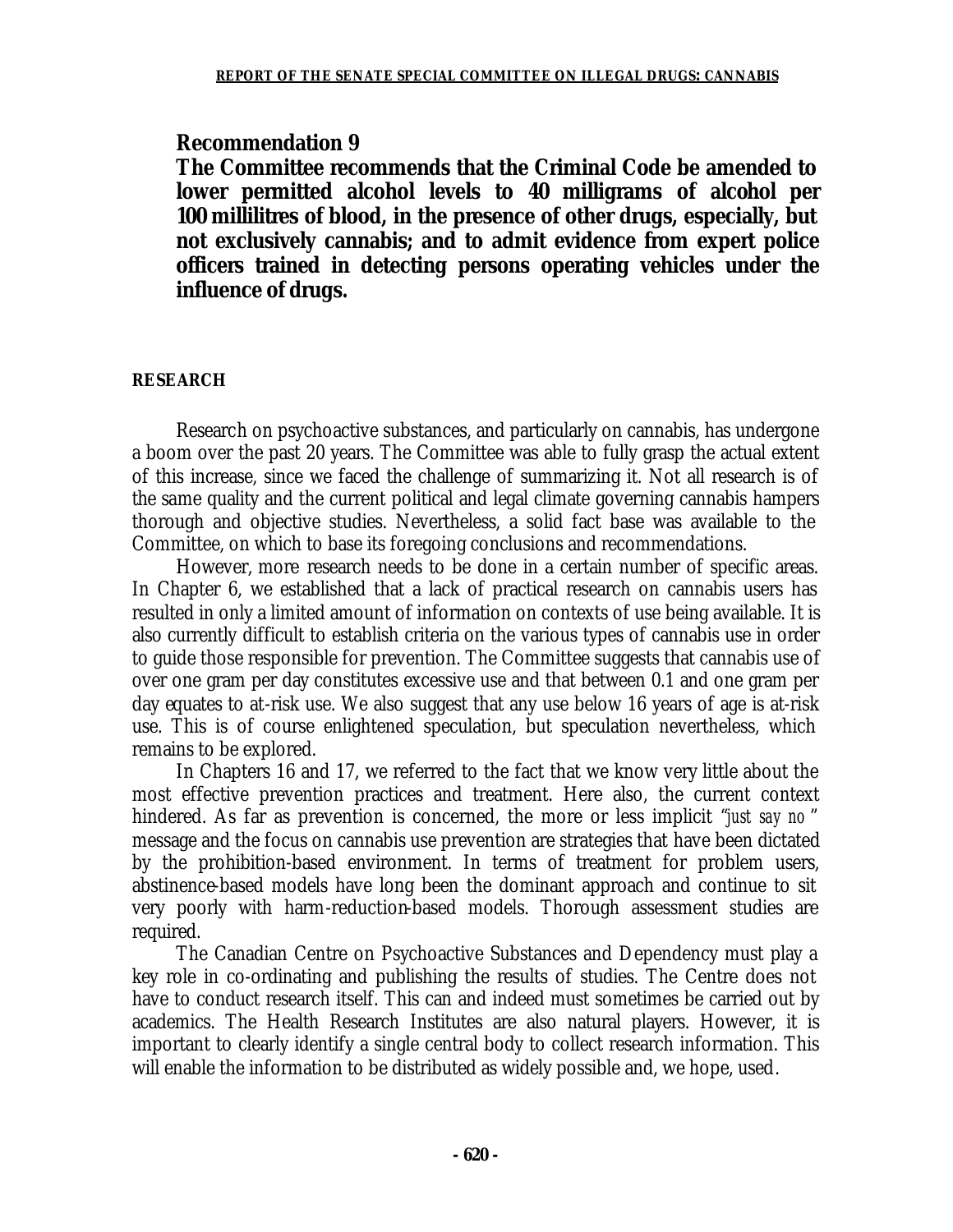## **Recommendation 10**

**The Committee recommends that the Government of Canada create a national fund for research on psychoactive substances and dependency to fund research on key issues - more particularly on various types of use, on the therapeutic applications of cannabis, on tools for detecting persons operating vehicles under the influence of drugs and on effective prevention and treatment programs; that the Government of Canada mandate the Canadian Centre on Psychoactive Substances and Dependency to co-ordinate national research and serve as a resource centre.**

## **CANADA'S INTERNATIONAL POSITION**

The Committee is well aware that were Canada to choose the rational approach to regulating cannabis that we have recommended, it would be in contravention of the provisions of the various international conventions and treaties governing drugs. We are also fully aware of the diplomatic implications of this approach, in particular in relation to the United States.

We are keen to avoid replicating, at the Canada-US border, the problems that marked relations between the Netherlands, France, Belgium and Germany over the issue of drugs-tourism between 1985 and 1995. This is one of the reasons that justifies restricting the distribution of cannabis for recreational purposes to Canadian residents.

We are aware of the fact that a significant proportion of the cannabis produced in Canada is exported, mainly to the United States. We are also aware that a considerable proportion of heroin and cocaine comes into Canada via the United States. We are particularly cognisant of the fact that Canadian cannabis does not explain the increase in cannabis use in the United States. It is up to each country to get its own house in order before criticizing its neighbour.

Internationally, Canada will either have to temporarily withdraw from the conventions and treaties or accept that it will be in temporary contravention until the international community accedes to its request to amend them. The Committee opts for the second approach, which seems to us to be more consistent with the tradition and spirit of Canadian foreign policy. In addition, we have seen that international treaties foster the imbalanced relationship between the Northern and Southern hemispheres by prohibiting access to plants, including cannabis, produced in the Southern hemisphere, while at the same time developing a regulatory system for medication manufactured by the pharmaceutical industry in the Northern hemisphere.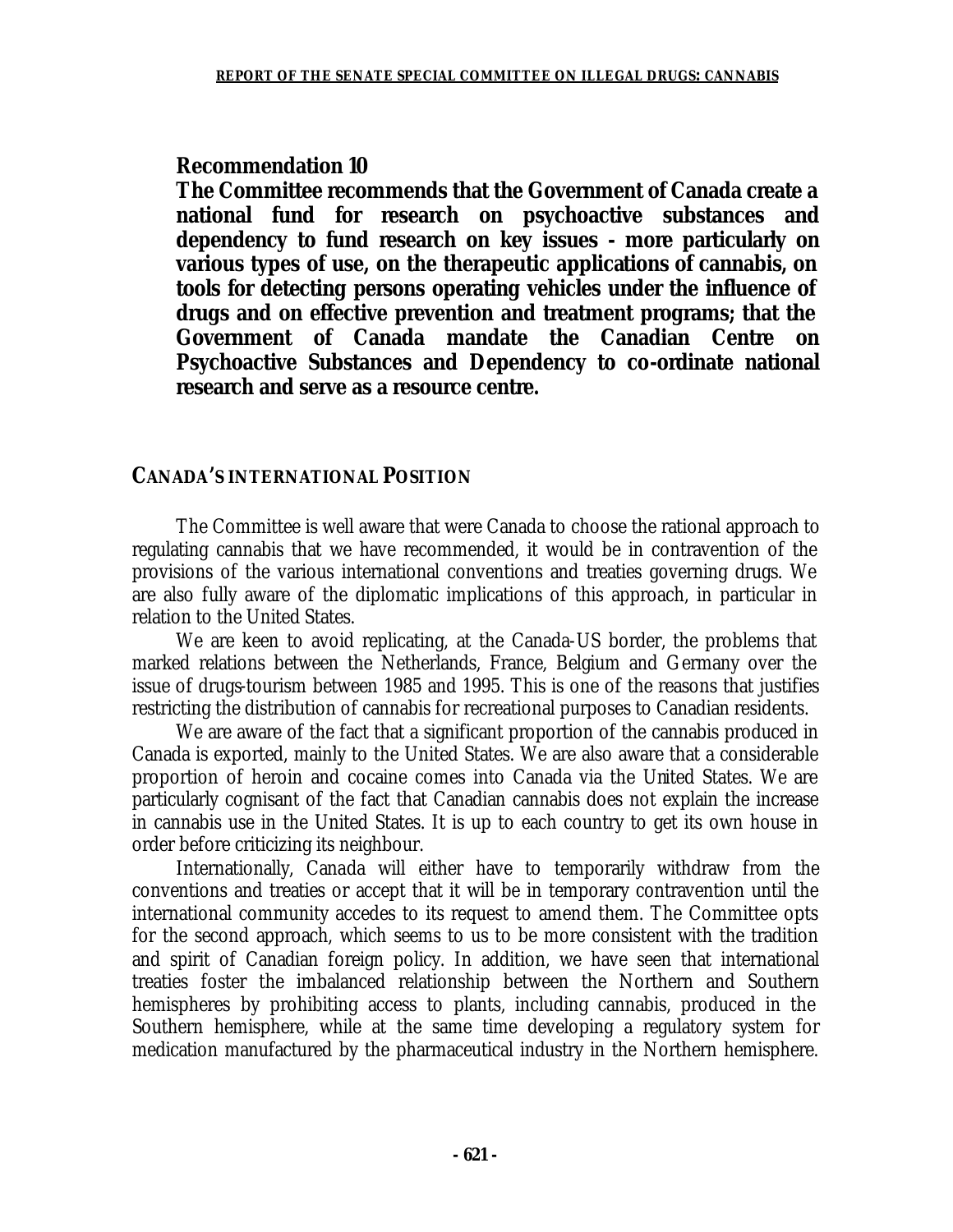Canada could use this imbalanced situation to urge the international community to review existing treaties and conventions on psychoactive substances.

Canada can and indeed should provide leadership on drug policy. Developing a national information and action infrastructure would undoubtedly be key to this. **Canada must also play a leading role in the Americas**. We believe that Canada enjoys a favourable international reputation and that it can promote the development of fairer and more rational drug – in particular cannabis - policies. We also contend that Canada should strive for the creation of a European Observatory-style Drug and Dependency Observatory for the Americas within the Organization of American States.

### **Recommendation 11**

**The Committee recommends that the Government of Canada instruct the Minister of Foreign Affairs and International Trade to inform the appropriate United Nations authorities that Canada is requesting that conventions and treaties governing illegal drugs be amended; and that the development of a Drugs and Dependency Observatory for the Americas be supported by the Government of Canada.**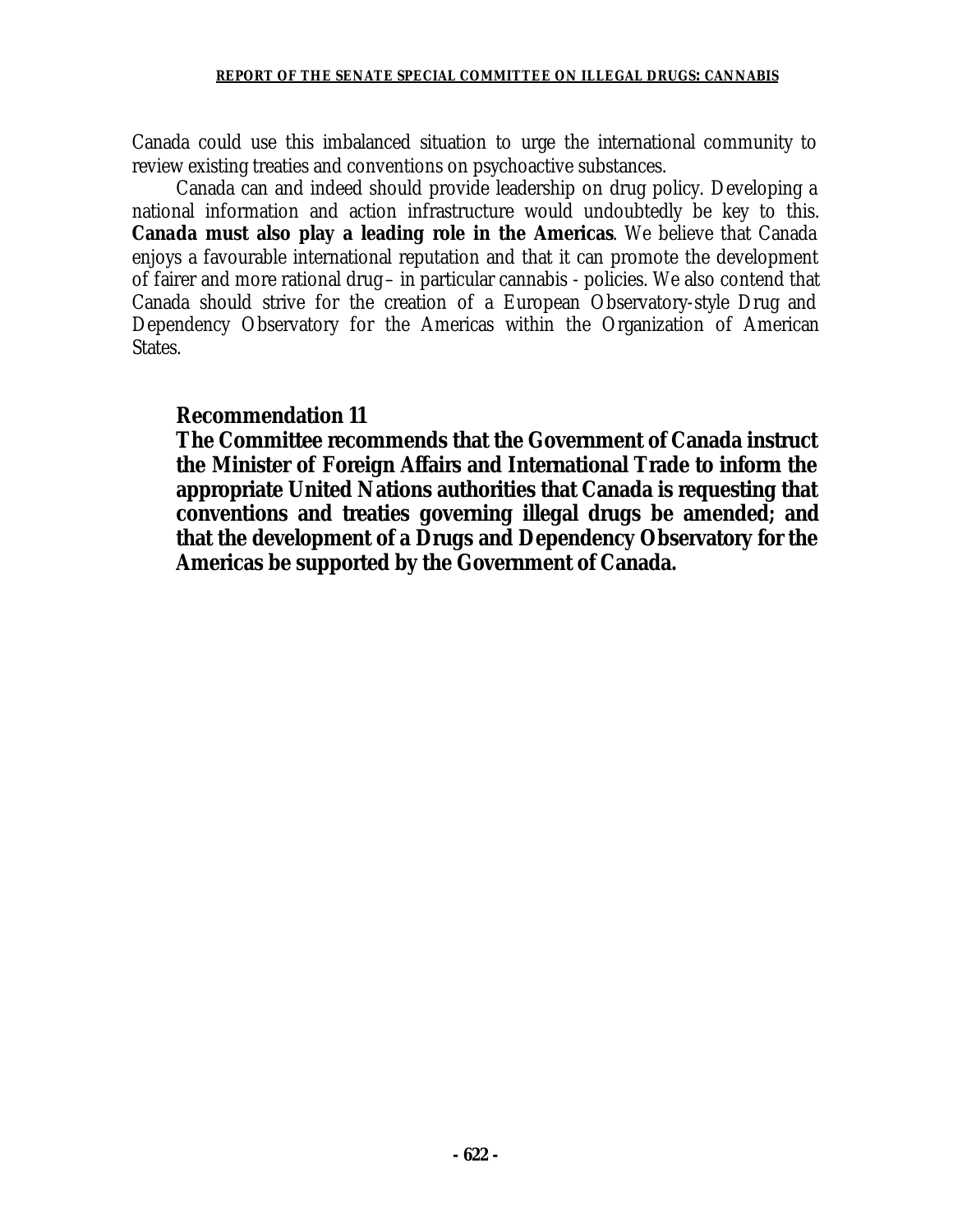### **PROPOSALS FOR IMPLEMENTING THE REGULATION OF CANNABIS**

### **FOR THERAPEUTIC AND RECREATIONAL PURPOSES**

### **Amendments to the** *Marihuana Medical Access Regulations* **(Production and sale of cannabis for therapeutic purposes)**

### **A. Eligible person**

A person affected by one of the following: wasting syndrome; chemotherapy treatment; fibromyalgia; epilepsy; multiple sclerosis; accident-induced chronic pain; and some physical condition including migraines and chronic headaches, whose physical state has been certified by a physician or an individual duly authorized by the competent medical association of the province or territory in question, may choose to buy cannabis and its derivatives for therapeutic purposes. The person sha ll be registered with an accredited distribution centre or with Health Canada.

### **B. Licence to distribute**

A Canadian resident may obtain a licence to distribute cannabis and its derivatives for therapeutic purposes. The resident must undertake to only sell cannabis and its derivatives to eligible persons; to only sell cannabis and its derivatives purchased from producers duly licensed for this purpose; to keep detailed records on the medical conditions and their development, consumption and the noted effects on patients; to take all measures needed to ensure the safety of the cannabis products and to submit to departmental inspections.

### **C. Licence to produce**

A Canada resident may obtain a licence to produce cannabis and its derivatives for therapeutic purposes. The resident must undertake: not to hold a licence to produce cannabis for non therapeutic purposes; to take the measures necessary to ensure the consistency, regularity and quality of crops; to take the measures necessary to ensure the security of production sites; to know and document the properties and concentrations of each harvest with respect to Delta 9 THC; to sell only to accredited distribution centres and to submit to departmental inspections.

### **D. Other proposals**

• Ensure that expenses relating to the use of cannabis for therapeutic purposes will be eligible for a medical expenses tax credit;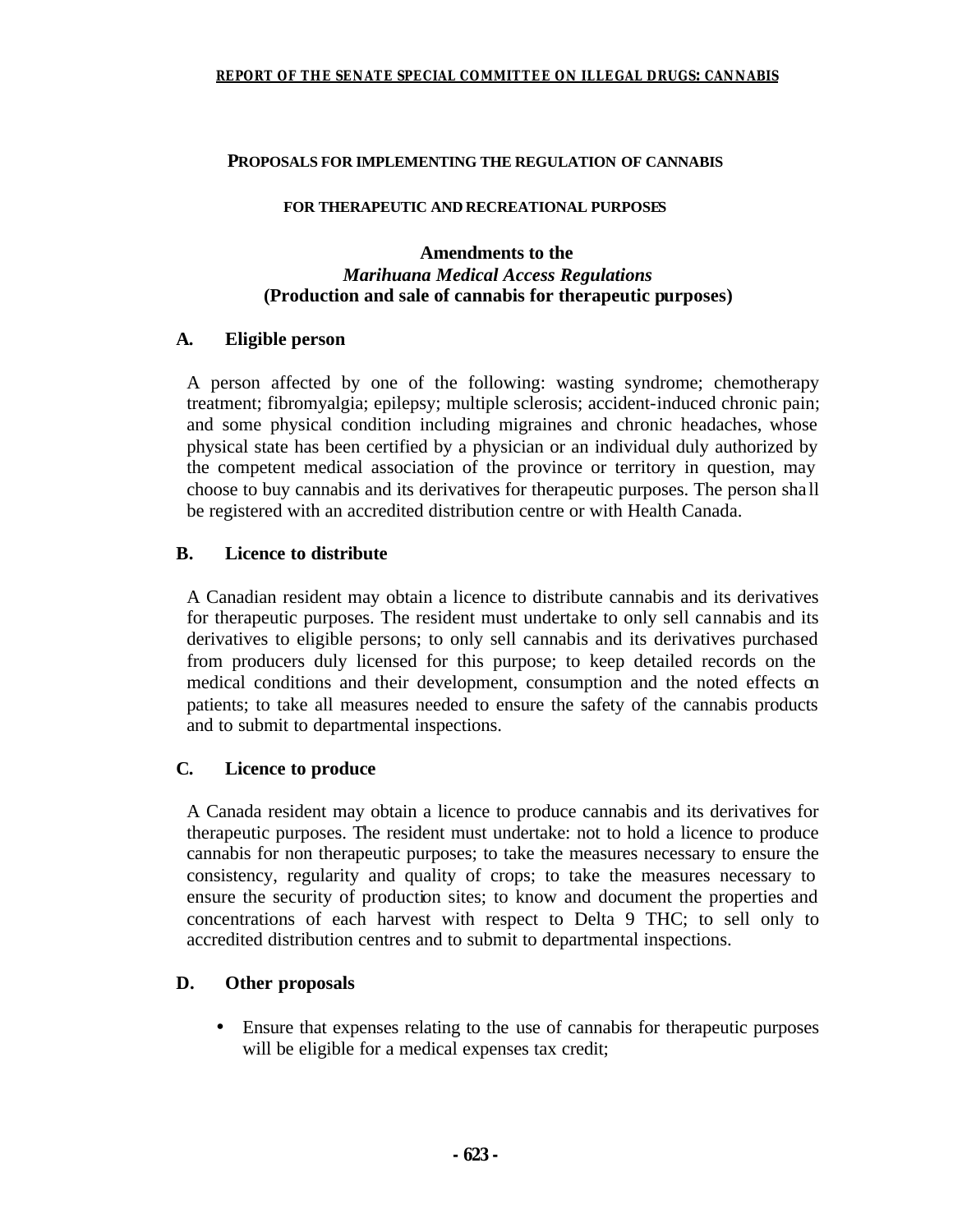- Establish a program of research into the therapeutic applications of cannabis, by providing sufficient funding; by mandating the *Canadian Centre on Psychoactive Substances and Dependency* to co-ordinate the research program; and by providing for the systematic study of clinical cases based on the documentation available in organizations currently distributing cannabis for therapeutic purposes and in future distribution centres; and
- Ensure that the advisory committee on the therapeutic use of cannabis represents all players, including distribution centres and users.

### **Amendment to the**  *Controlled Drugs and Substances Act* **(CDSA) (Production and sale of cannabis for non therapeutic purposes)**

### **A. General aims of the bill**

- To reduce the injurious effects of the criminalization of the use and possession of cannabis and its derivatives;
- To permit persons over the age of 16 to procure cannabis and its derivatives at duly licensed distribution centres; and
- To recognize that cannabis and its derivatives are psychoactive substances that may present risks to physical and mental health and, to this end, to regulate the use and trade of these substances in order to prevent at-risk use and excessive use.

### **B. Licence to distribute**

Amend the Act to create a criminal exemption scheme to the criminal offences provided in the CDSA with respect to the distribution of cannabis. A Canadian resident could obtain a licence to distribute cannabis. The resident must undertake **not to distribute to persons under the age of 16; must never have been sentenced for a criminal offence, with the exception of offences related to the possession of cannabis, for which an amnesty will be declared**; and must agree to procure cannabis only from duly licensed producers. In addition, in accordance with the potential limits imposed by the *Canadian Charter of Rights and Freedoms*, licensed distributors shall not display products explicitly and shall not advertise in any manner.

### **C. Licence to produce**

Amend the Act to create a criminal exemption scheme to the criminal offences provided in the CDSA with respect to the production of cannabis. A Canadian resident could obtain a licence to produce cannabis. The resident must undertake to only sell to duly licensed distributors; to sell only marihuana and hashish with a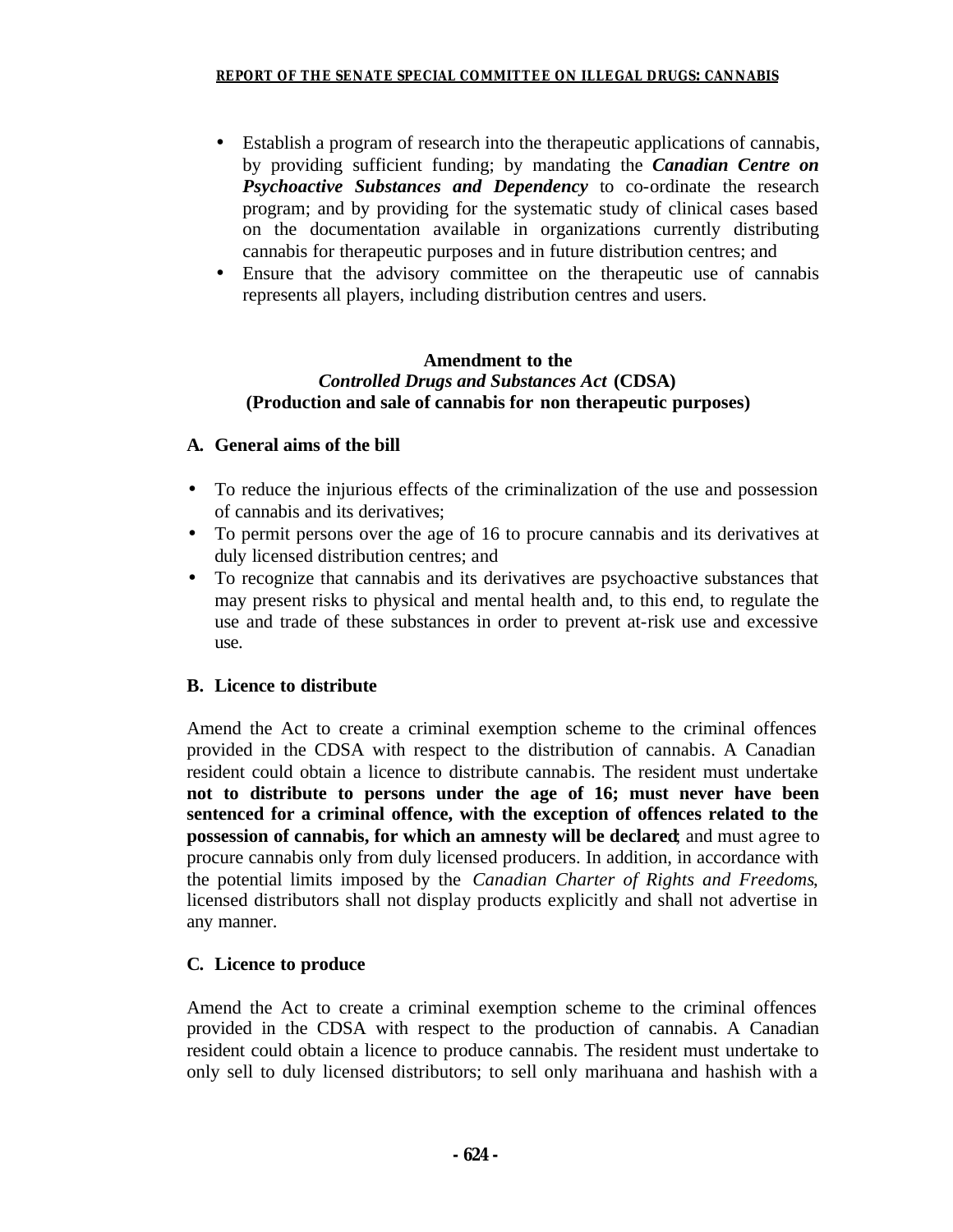THC content of 13% or less; to limit production to the quantity specified in the licence; to take the measures needed to ensure the security of production sites; to keep detailed records of quantities produced, crops, levels of THC concentration and production conditions; and to submit to departmental inspections. No person charged with and sentenced for criminal offences, with the exception of the possession of cannabis, for which an amnesty will be declared, shall be granted a licence. No person or legal entity, directly or indirectly associated with the production, manufacture, promotion, marketing or other activity connected with tobacco products and derivatives shall be granted a licence. In accordance with the potential limits imposed by the *Canadian Charter of Rights and Freedoms*, cannabis products and their derivatives shall not be advertised in any manner.

### **D. Production for personal use**

Amend the Act to create a criminal exemption scheme to the criminal offences provided in the CDSA in order to permit the personal production of cannabis so long as it is not sold for consideration or exchange in kind or other and not advertised or promoted in any other way. In addition, quantities shall be limited to ensure production is truly for personal consumption.

### **E. Consumption in public**

Consumption in public places shall be prohibited.

### **F. International trade**

All forms of international trade, except those explicitly permitted under the Act shall be subject to the penalties provided in the CDSA for illegal trafficking.

### **G. Other proposals**

- Ensure the establishment of a National Cannabis Board with duly mandated representatives of the federal government and the governments of the provinces and territories. The Board would keep a national register on the production and sale of cannabis and its derivatives, set the amount and distribution of taxes taken on the sale of cannabis products and ensure the taxes collected on the production and sale of cannabis and derivatives are directed solely to prevention of at-risk use, treatment of excessive users, research and observation of trends and the fight against illegal trafficking.
- The provinces and territories would continue to develop prevention measures that should be directed at at-risk use, as a priority. The *Canadian Centre on Psychoactive Substances and Dependency* should be mandated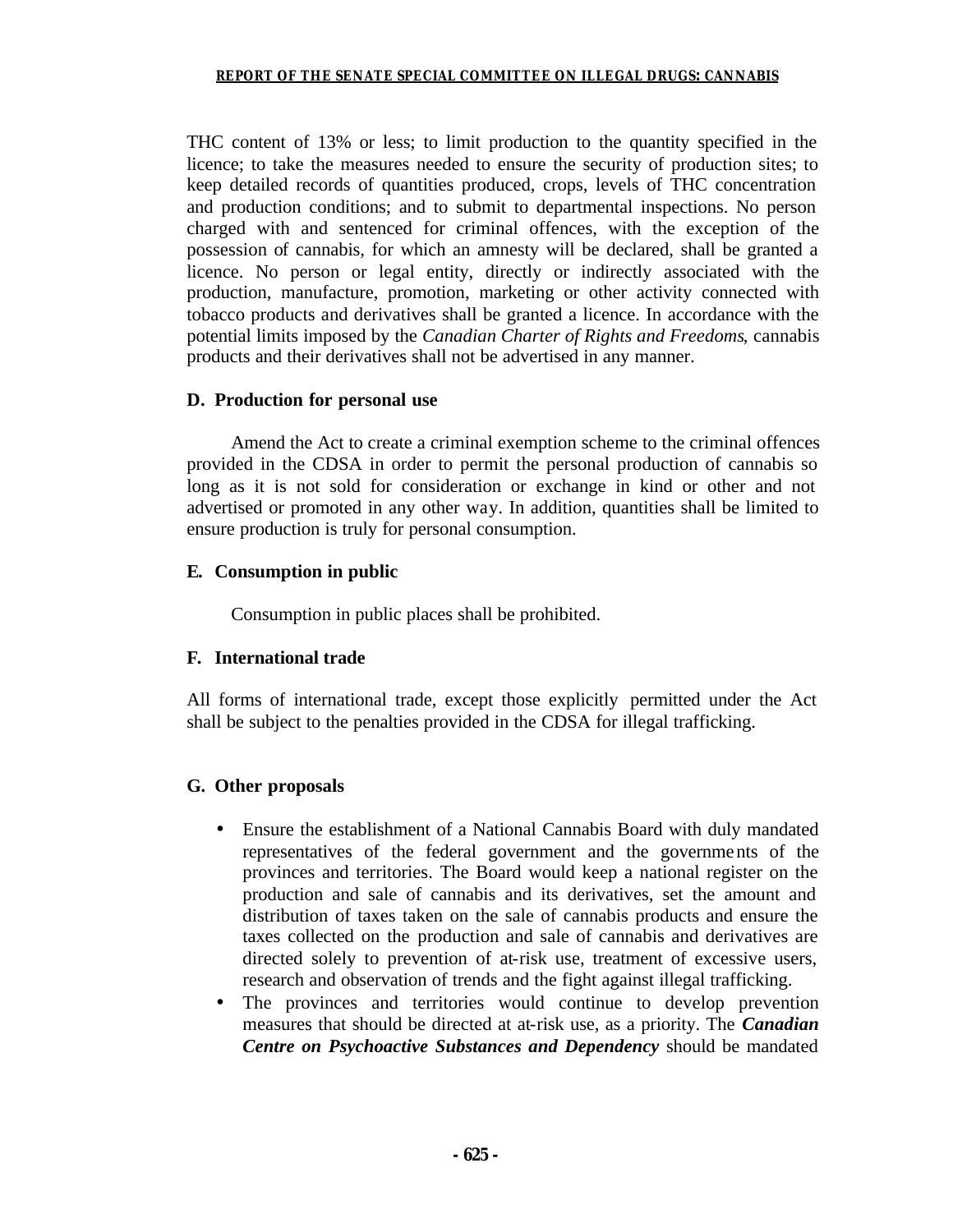to collect best prevention practices and ensure an exchange of information on effective practices and their evaluation.

- The provinces and territories would continue to develop support and treatment measures that should be directed at excessive use, as a priority. The *Canadian Centre on Psychoactive Substances and Dependency* should be mandated to collect best prevention practices and ensure an exchange of information on effective practices and their evaluation.
- Increase resources available to police and customs to fight smuggling, export in all its forms and cross-border trafficking.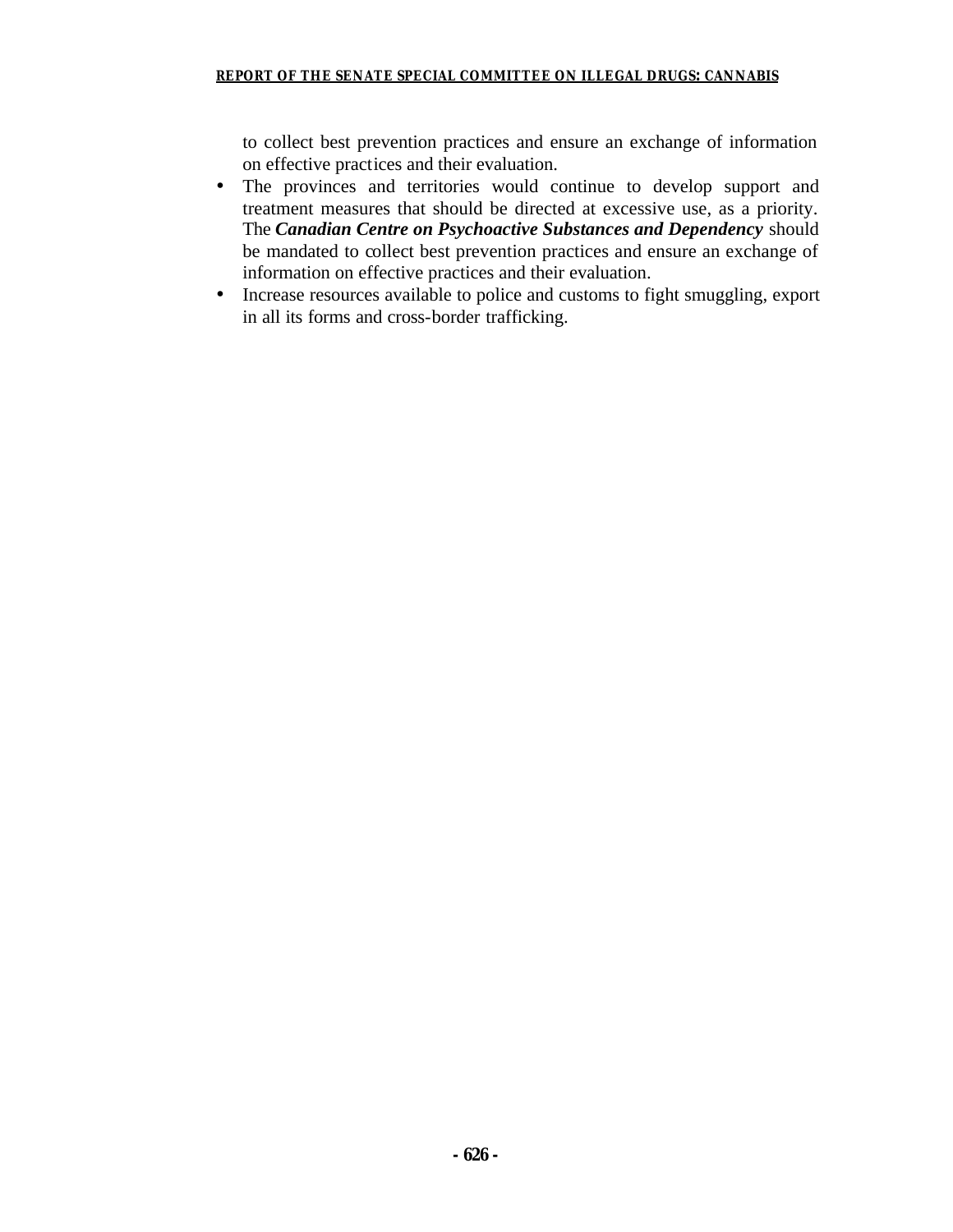## **BIBLIOGRAPHY**

### **I – BIBLIOGRAPHICAL REFERENCES**

- Abt Associates. 2001. *The Price of Illicit Drugs : 1981 through the Second Quarter of 2000.* Washington (D.C.) : Office of National Drug Control Policy
- Adhikari, P. and A. Summerill. 2000. *1998 National Drug Strategy Household Survey: Detailed Findings*. Canberra : Australian Institute of Health and Welfare. (Drug Statistics Series No. 6). (Available online at: http://www.aihw.gov.au/publications/health/ndshs98d/index.html)
- Adlaf, E.M. and A. Ialomiteanu. 2000. *CAMH Monitor Report : Addiction and Mental Health Indicators among Ontario Adults, 1977-2000.* Toronto : Centre for Addiction and Mental Health.
- Adlaf, E.M. and A. Paglia. 2001. *Drug Use among Ontario Students 1977-2001. Findings from the OSDUS.* Toronto : Centre for Addiction and Mental Health.
- Aebi, M.F., Killias, M. and D. Ribeau. 1999. « Prescription médicale de stupéfiants et délinquance : Résultats des essais suisses ». *Criminologie* 32(2) : 127-148.
- Alexander, B.K. 2000. « The globalization of addiction. » *Addiction Research*. 8(6) : 504.
- Ali, R. et. al. 1998. *The Social Impacts of the Cannabis Expiation Notice Scheme in South Australia*. Canberra : Department of Health and Aged Care. (Available online at: http://www.health.gov.au/pubhlth/publicat/drugs.htm )
- Allain, J. 1997. *Bill C-8 : The Controlled Drugs and Substances Act.* Ottawa : Library of Parliament Parliamentary Research Branch.
- Allan, Travis. 2001. « Drug Laws: the debate nobody wants ». *The Guardian*. May 14.
- Anslinger H.J. and W. Oursler. «The War against the Murderers ». in Walker III, W.O. (ed.). 1996. *Drugs in the Western Hemisphere: An Odyssey of Cultures in Conflict*. Wilmington (Delaware) : Scholarly Resources Inc.
- Anthony J.C. and J.E. Helzer. 1991. « Syndromes of Drug Abuse and Dependence ». in Robins, L.N. and D.A. Regier (eds.). 1991. *Psychiatric Disorders in America*. New York. Free Press : 116-154
- Anthony, J.C. et. al. 1994. « Comparative Epidemiology of Dependence on Tobacco, Alcohol, Controlled Substances and Inhalants : Basic Findings from the National Comorbidity Survey ». *Experimental and Clinical Psychopharmacology*. 2 : 244-268.
- Aquatias. S. et. al. 1997. *L'usage dur des drogues douces, recherche sur la consommation de cannabis dans la banlieue parisienne.* Paris : OFDT.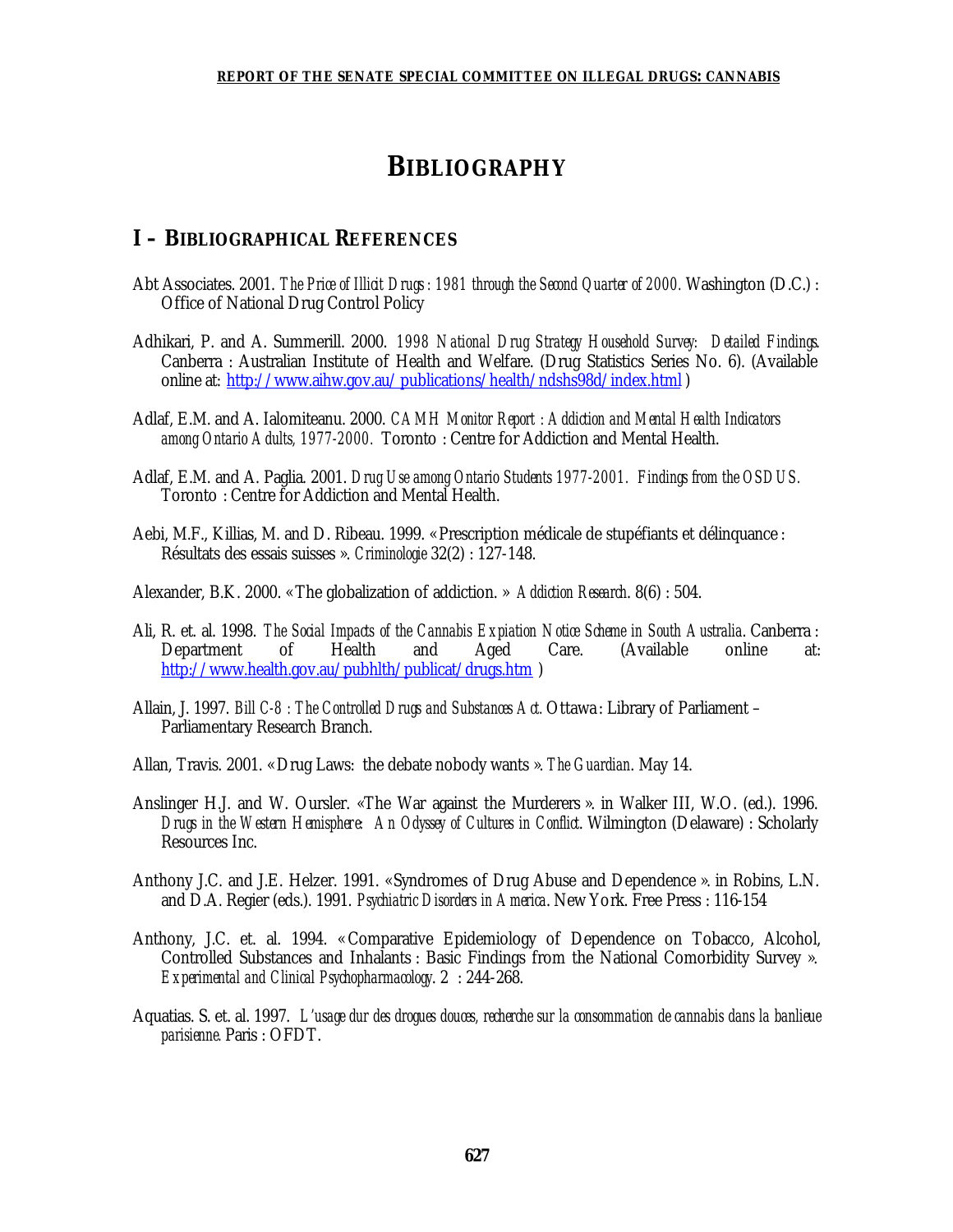- Aquatias, S. 1999. «Usages du cannabis et situations sociales: Réflexion sur les conditions sociales des différentes consommations possibles de cannabis. » in Faugeron, C. (ed.). 1999. *Les drogues en France.* Paris : Georg.
- Ashton, C.H. 2001. « Pharmacology and Effects of Cannabis: A brief review. » *British Journal of Psychiatry.* 178 : 101-106.
- Ati-Dion, G. 1999. *The Structure of Drug Prohibition in International Law and in Canadian Law.* Montreal : University of Montreal - School of Criminology.
- Bala, N. and al. (dir.). 2002. *Juvenile Justice Systems: An International Comparison of Problems and Solutions.* Toronto : Thompson Educational Publishing.
- Barré, M.D., Pottier, M.L. et S. Delaître. 2001. *Toxicomanie, police, justice : trajectoires pénales.* Paris : OFDT.
- Beardsley, R.M et. al. 1986. «Dependence on THC in rhesus monkeys ». *Journal of Pharmacology and Experimental Therapeutics . Exp. Ther.* 239(2) : 311-319.
- Beauchesne, Line. 1991. *La légalisation des drogues… Pour mieux en prévenir les abus.* Montreal : Méridien.
- Beauchesne, Line. 1999. « À propos du cannabis, que faire? ». *L'écho-toxico.* Fall 1999. 9(2).
- Belenko, Steven R. (dir.). 2000. *Drugs and Drug Policy in America: A Documentary History*. Westport (Connecticut) : Greenwood Press.
- Beltrame, Julian. 2001. « Reefer Madness : The Sequel. » *MacLean's*. 114(32) : 22-25.
- Bergeron, H. 1996. *Soigner la toxicomanie. Les dispositifs de soins entre idéologie et action.* Paris : L'Harmattan.
- Bergeron, H. 1998. «Comment soigner les toxicomanes? », *Sociétal*, June-July 1998 : 45-49.
- Bernat de Celis, J. 1996. *Drogues : Consommation interdite.* Paris : L'Harmattan.
- Bewley-Taylor, D.R. 1999. *The United States and International Drug Control.* London et New York : Printer.
- Bigelow, G.E. 1985. *Identifying Types of Drug Intoxication: Laboratory Evaluation of a Subject-Examination Procedure.* Quoted in Sandler, D. 2000. «Expert and Opinion Testimony of Law Enforcement Officers Regarding Identification of Drug Impaired Drivers. ». *University of Hawaii Law Review* 23(1) : 150-181.
- Bisiou, Y., (1999) « Histoire des politiques criminelles : Le cas des régies françaises des stupéfiants. » in Faugeron, C., (ed.). 1999. *Les drogues en France. Politiques, marchés, usages.* Paris : Georg.
- Boekhout van Solinge, T. 1997 *The Swedish Drug Control System : An in-depth Review and Analysis*. Amsterdam : Centre for Drug Research – University of Amsterdam.
- Boekhout van Solinge, T. 1998. «La Politique de drogue aux Pays-Bas: un essai de changement ». *Déviance et Société.* 22 : 69 à 71.

Boggio, Y. et. al. 1997. *Apprendre à gérer : La politique suisse en matière de drogue*. Genève : Georg.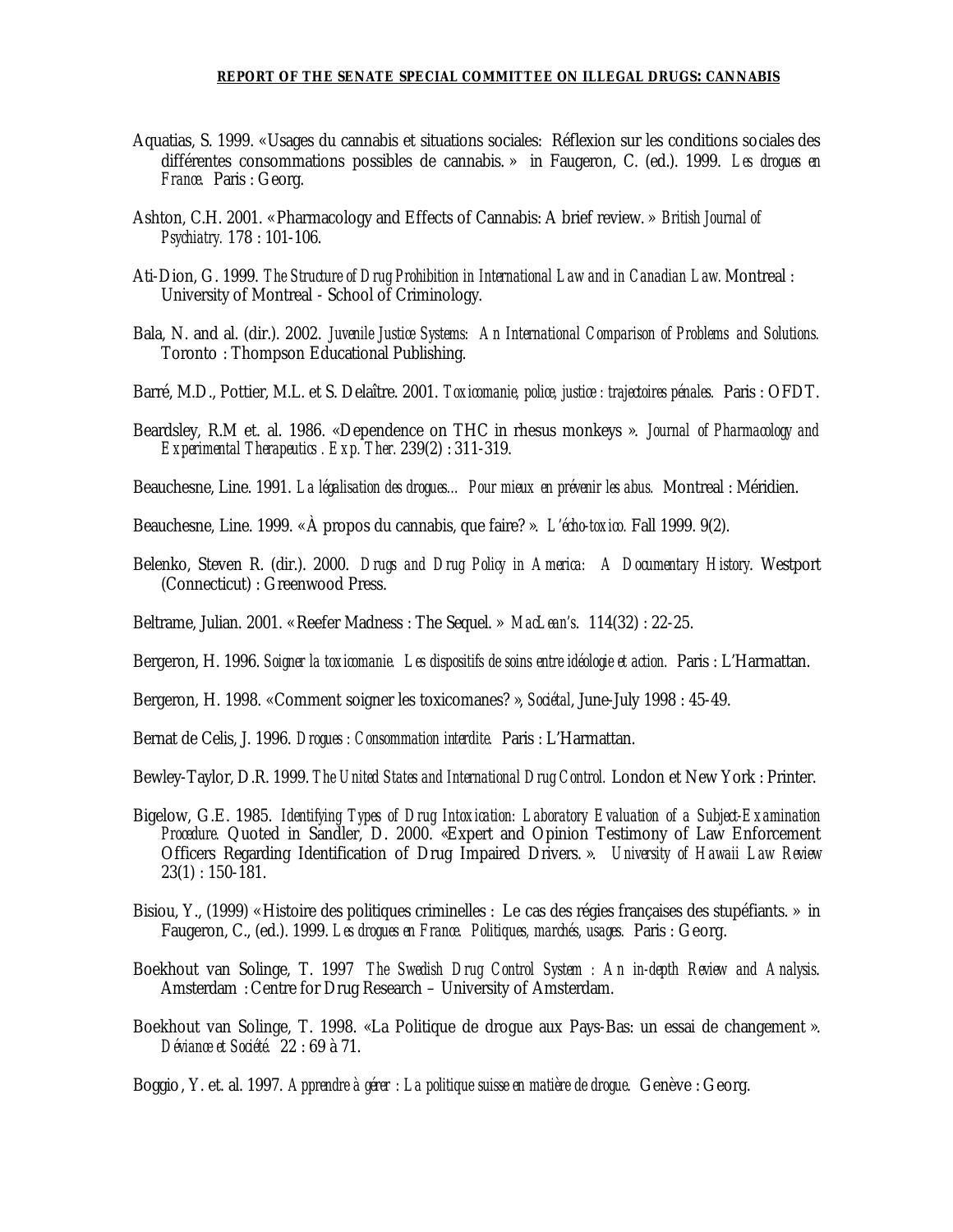Boyd, N. 1991. *High society : Illegal and Legal Drugs in Canada.* Toronto : Key Porter Books.

- Brereton, D. 2000. «The History and Politics of Prohibition ». in Stokes, G., Chalk, P. and K. Gillen. 2000. *Drugs and Democracy: In search of new directions.* Carlton South: Melbourne University Press.
- British Columbia Compassion Club Society. 2001. *BCCCS Response to Health Canada's Proposed Medical Marijuana Access Regulations*. Vancouver. May 4, 2001.
- Brucker, Theresa. 2002. *The Practical Guide to the Controlled Drugs and Substances Act*. Scarborough : Carswell (Fourth Edition).
- Bruun, Kettil, Pan, L. and I. Rexed. 1975. *The Gentlemen's Club: International Control of Drugs and Alcohol*. Chicago : University of Chicago Press.
- Caballero, F. and Y. Bisiou (2000) *Droit de la drogue.* Paris : Dalloz (Second Edition).
- Campbell, I. 1976. " The Amotivational Syndrome and Cannabis Use with Emphasis on the Canadian Scene ". *Annals of the New York Academy of Sciences*. 282 : 33-36.
- Campodònico, H. 1996. « Drug Trafficking, Money and Neo-liberal Economics : Perverse Effects for a Developing Country. » in Dorn, N. et. alii. (eds.). 1996. *European Drug Policies and Enforcement*. London : Macmillan Press.
- Canada. 1970. *Interim Report of the Commission of Inquiry into Non-Medical Use of Drugs.* (Le Dain Commission) Ottawa : Information Canada.
- Canada. 1972. *Cannabis : A Report of the Commission of Inquiry into Non-Medical Use of Drugs.* (Le Dain Commission) Ottawa : Information Canada.
- Canada. 1973. *Final Report of the Commission of Inquiry into Non-Medical Use of Drugs.* (Le Dain Commission) Ottawa : Information Canada.
- Canada. 1987. *Federal Government Launches Co-ordinated Action on Drug Abuse*. News Release.
- Canada. 1987. *National Drug Strategy: Prevention, Treatment, Research, Control Components*. Ottawa : Department of Health and Welfare.
- Canada. 1987. *National Drug Strategy: International Components*. Ottawa : Department of Health and Welfare.
- Canada. 1987. *National Drug Strategy: Enforcement Components*. Ottawa : Department of Health and Welfare.
- Canada. 1987. *National Drug Strategy: Proceeds of Crime Components*. Ottawa : Department of Health and Welfare.

Canada. 1988. *Action on Drug Abuse: Making a Difference*. Ottawa : Department of Supply and Services.

Canada. 1991. *Canada's Drug Strategy*.Canada. 1992. *Canada's Drug Strategy – Phase II*.

Canada. 1994. *Canada's Drug Strategy – Phase II: A situation paper*. Ottawa: Health Canada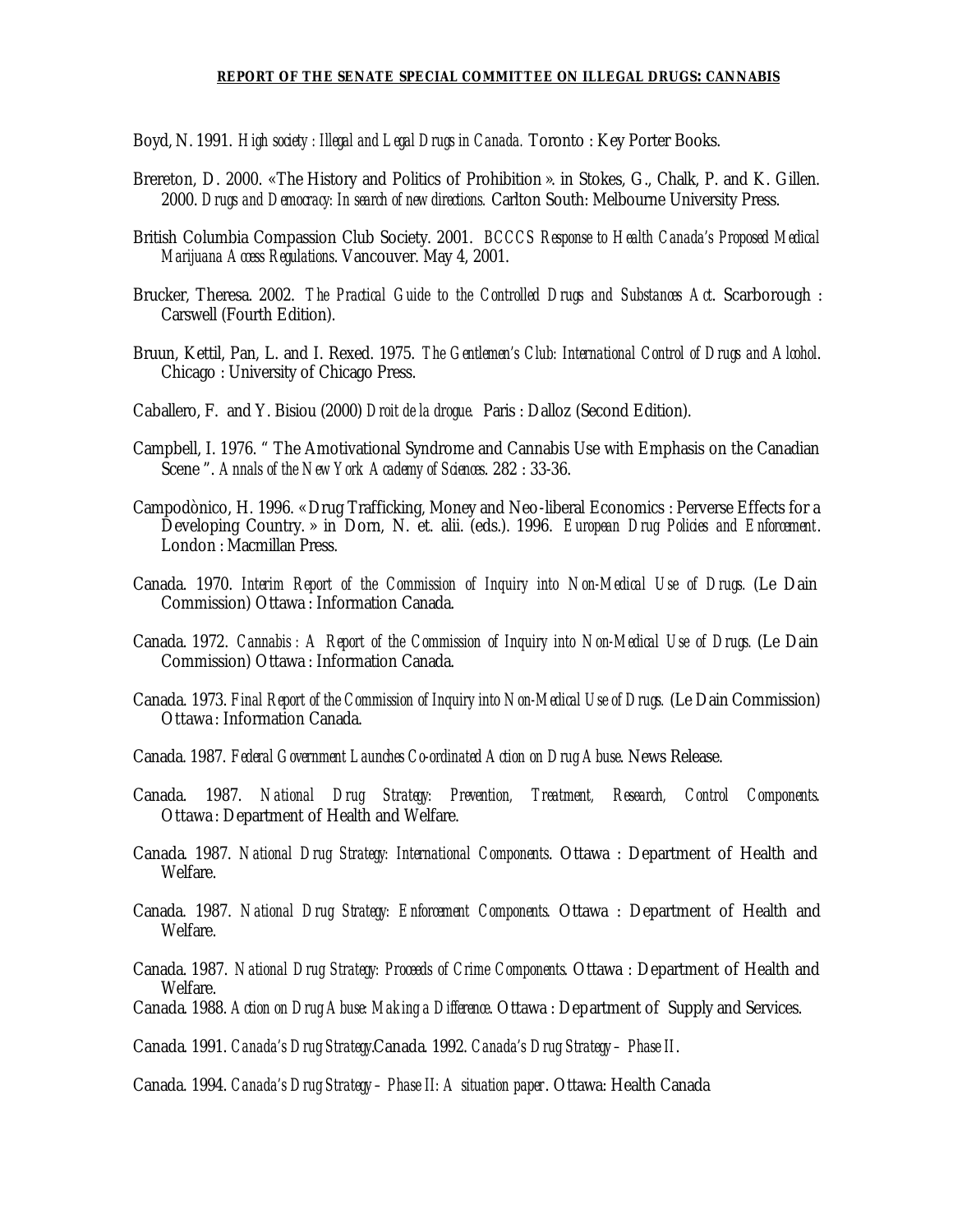- Canadian Center on Substance Abuse. 1999. *Canadian Profile: Alcohol, Tobacco and other Drugs.* Ottawa : CCSA.
- Canadian Medical Protective Association. 2001. *What To Do When Your Patients Apply For A Licence To Possess Marijuana For Medical Purposes*. October 2001.
- Canadian Medical Protective Association. 2001. *Letter to the Honourable Allan Rock, Q.C.*, November 2001.
- Canadian Police Association (CPA). 2001. *Brief submitted to the Senate of Canada Special Committee on Illegal Drugs.* Ottawa : CPA.
- Caplan, G.A. and B.A. Brigham. 1990. «Marijuana smoking and carcinoma of the tongue: Is there an association? ». *Cancer.* 66 : 1005-1006.
- Carrier, N. 2000. *Discours de patrouilleurs montréalais sur la détection de l'infraction de possession de drogues prohibées.* Montreal : School of Criminology – University of Montreal
- Centre canadien de lutte contre l'alcoolisme et les toxicomanies. 1996. *La politique antidrogue au Canada. Mémoire au Comité permanent de la Santé de la Chambre des communes.* Ottawa : CCLAT.
- Centre d'aide et d'accueil en toxicomanie (CAAT), *La mise en application de la loi*. (Available online at: http://caat.multimania.com/info/app\_loi.htm.)
- Cesoni, L.L. .1999. *Usage et actes préparatoires de l'usage des drogues illicites : les choix en matière d'incrimination – Analyse comparative de l'usage de drogues illicites de sept législations européennes.* in Conseil fédéral suisse. 2001. *Message concernant la révision de la loi sur les stupéfiants.*
- Changeux, J.P. and P. Ricoeur. 1998. *Ce qui nous fait penser. La nature et la règle.* Paris : Odile Jacob.
- Channabasavanna, M, et. al. 1999. «Mental and behavioural disorders due to cannabis use ». in Kalant H. et. al. (eds.). 1999. *The Health Effects of Cannabis* , Toronto : CAMH.
- Charras, I. 1998. « L'État et les stupéfiants : archéologie d'une politique publique répressive. » in *Drogue. Du bon usage des politiques publiques.* Les cahiers de la sécurité intérieure. (32).
- Chatterjee, S.K. 1988. *A Guide to the International Drugs Conventions*. London : Commonwealth Secretariat
- Chevalier, S. and O. Lemoine. 2000. «Consommation de drogues et autres substances psychoactives » in *Enquête sociale et de santé 1998*. Québec : Institut de la statistique du Québec
- Cienski, Jan and C. Hanlon. 2002. "U.S. fears drug spillover from Canada: Border seizures up dramatically in wake of Sept. 11." *National Post*. 17 mai : A 12.
- Clark, P.A.. 2000. «The Ethics of Medical Marijuana : government restrictions vs. medical necessity. ». *Journal of Public Health Policy*. 21 : 40-60.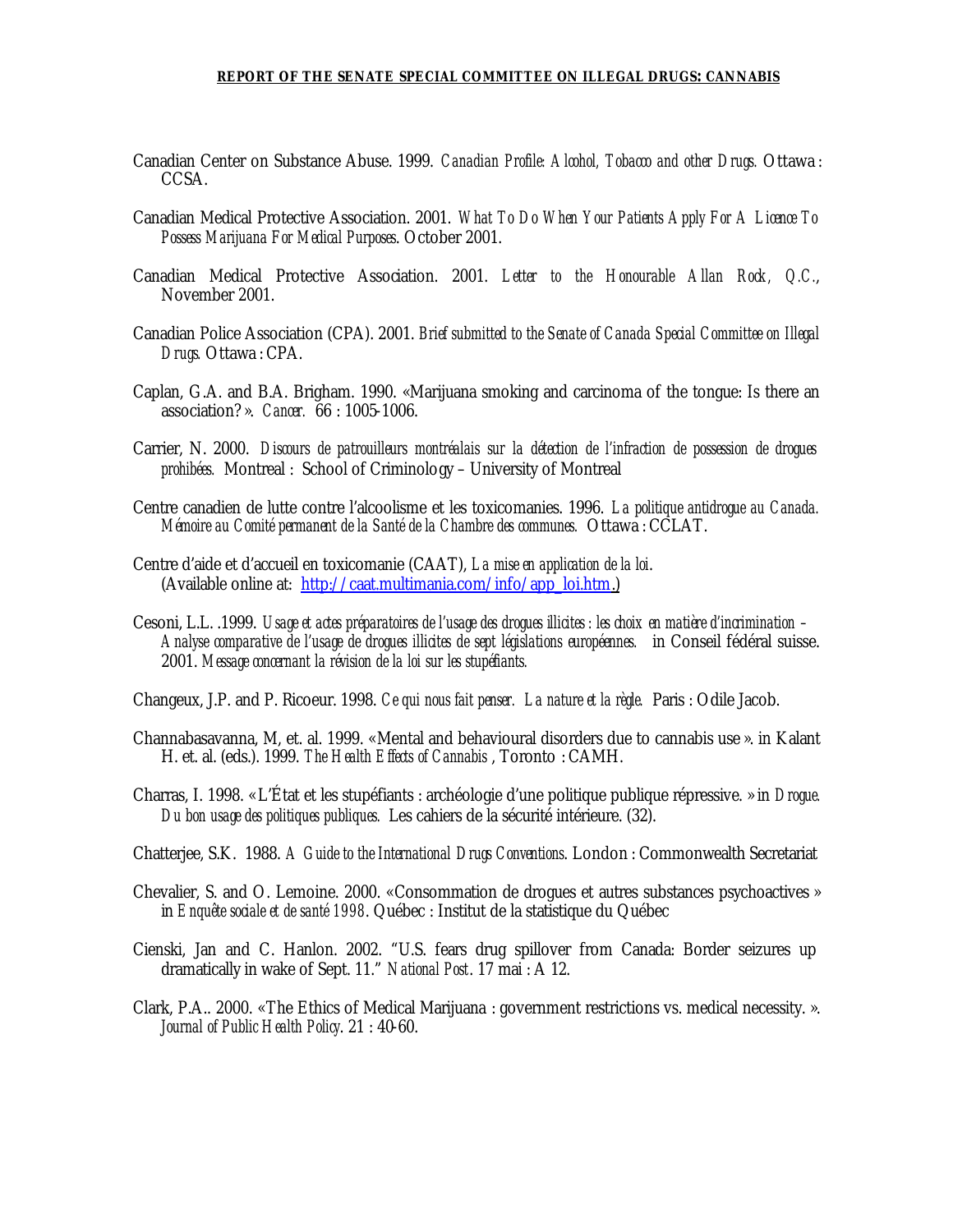- Cohen, P.D.A. and H.L. Kaal. 2001. *The Irrelevance of Drug Policy: Patterns and careers of experienced cannabis use in the population of Amsterdam, San Francisco and Bremen.* Amsterdam : University of Amsterdam (CEDRO).
- Collin, C. 2001. *National Drug Policy: France.* Ottawa : Library of Parliament Parliamentary Research Branch. (Available online at: www.parl.gc.ca/illegal-drugs.asp)
- Collin, C. 2002. *National Drug Policy: Switzerland***.** Ottawa : Library of Parliament Parliamentary Research Branch. (Available online at: www.parl.gc.ca/illegal-drugs.asp)
- Comité consultatif national d'éthique. 1994. *Rapports sur les toxicomanies*. Report n<sup>o</sup> 43. 23 November 1994 : 19. (Available online at: http://www.ccne-ethique.org/français/start.htm)
- Comité permanent de lutte à la toxicomanie. 1999. *Avis sur la déjudiciarisation de la possession simple de cannabis.* Montreal : CPLT.
- Comité permanent de lutte à la toxicomanie. 2000. *Consultation 2000. La toxicomanie au Québec : Cap sur une stratégie nationale.* Quebec City : CPLT.
- Comité permanent de lutte à la toxicomanie. 2001. *Drogues. Savoir plus. Risquer Moins.* Montreal : Stanké. (Quebec's Edition)
- Commission fédérale pour les questions liées aux drogues. 1999. *Rapport sur le cannabis*. Berne : Office fédéral de la santé publique.
- Compton, P.R. 1986. *Field Evaluation of the Los Angeles Police Department Drugs Detection Procedure.* Quoted in Sandler, D. 2000. « Expert and Opinion Testimony of Law Enforcement Officers Regarding Identification of Drug Impaired Drivers. ». *University of Hawaii Law Review* 23(1) : 150-181.

Conseil fédéral suisse. 2001. *Message concernant la révision de la loi sur les stupéfiants.*

Convention against Illicit Traffic in Narcotic Drugs and Psychotropic Substances, 1988 (CTS 1990/42).

- Convention on Psychotropic Substances, 1971 (CTS 1988/35).
- Correctional Service Canada. 2001. « Profiling the drug offender population in Canadian federal corrections ». *Forum on Corrections Research*. 13 (3) : 25-29.
- Currie, D.P. 2000. *The Constitution of the United States: A Primer for the People*. Chicago : University of Chicago Press.
- Curtis, C.K. 1999. *The Efficacy of the Drug Abuse Resistance Education Program (DARE) in West Vancouver Schools. Part 1 – Attitudes toward DARE : An examination of opinions, preferences, and perceptions of students, teachers, and parents.* GRC West Vancouver.
- De Koninck, Thomas. 2002. *The Role of Knowledge and Culture in Public Policy on Illegal Drugs.* Quebec City: Laval University - Professor of Philosophy. (Available online at: www.parl.gc.ca/illegal-drugs.asp)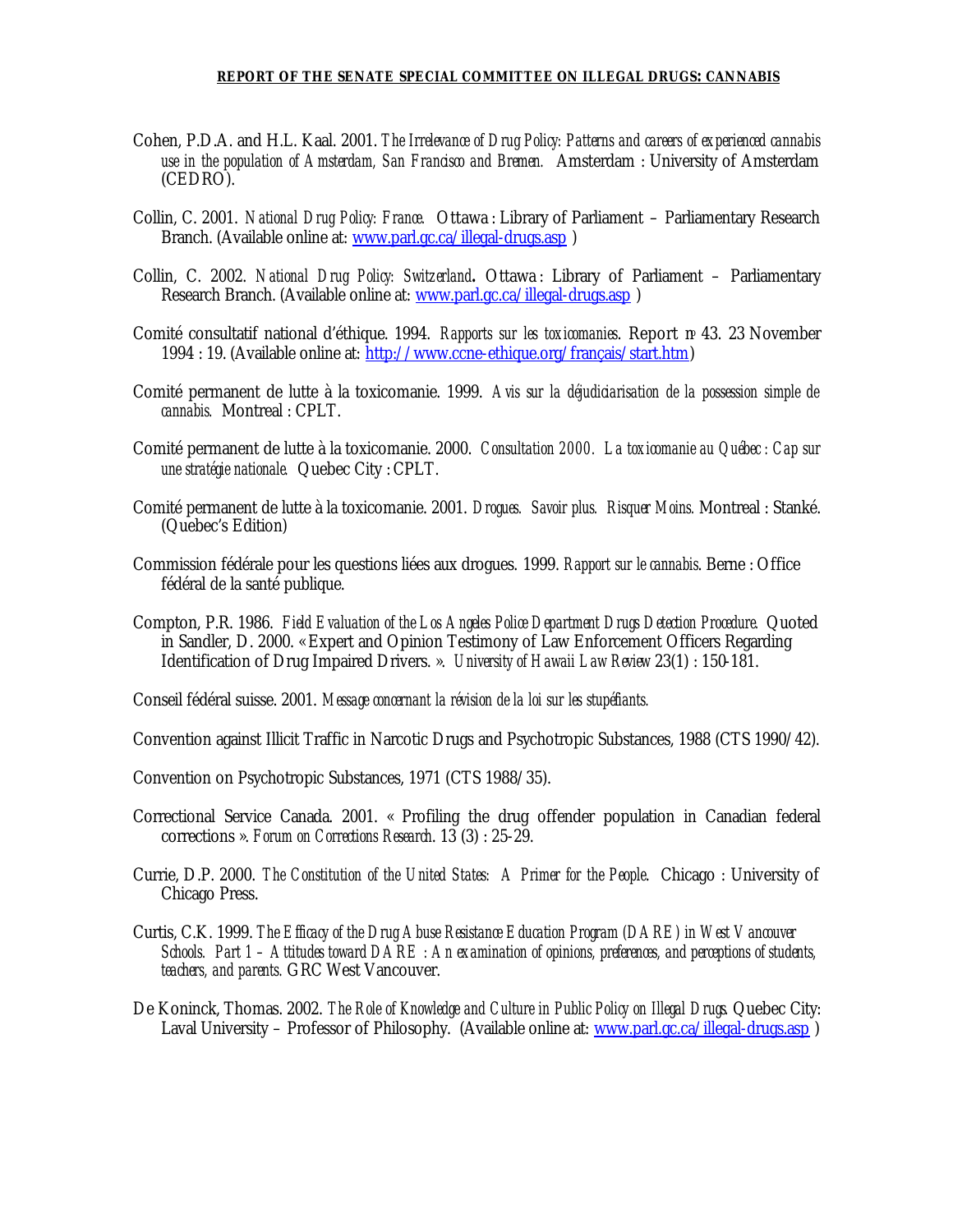- De Kort, M. 1994. « A Short History of Drugs in the Netherlands. » in Leuw, E. and I. Haen Marshall (eds.). 1994. *Between Prohibition and Legalization. The Dutch experiment in drug policy.* Amsterdam : Kugler.
- Declaration of the International Conference on Drug Abuse and Illicit Trafficking and Comprehensive Multidisciplinary Outline of Future Activities in Drug Abuse Control, Document of United Nations, ST/NAR/14, 1988.

Department of Health and Social Affairs. 2002. *National Action Plan on Narcotic Drugs*, Briefing Note.

- Department of Justice United States of America. 1990. *Correctional Population in the United States Prisoners in 1989.* Washington (D.C.): Bureau of Justice Statistics Bulletin.
- Department of Justice of United States of America. 1991. *Correctional Population in the United States Prisoners in 1990.* Washington (D.C.): Bureau of Justice Statistics Bulletin.
- Department of Justice United States of America. 1992. *Correctional Population in the United States Prisoners in 1991.* Washington (D.C.): Bureau of Justice Statistics Bulletin.
- Department of Justice United States of America. 1992. *Jail Inmates 1990.* Washington (D.C.): Bureau of Justice Statistics Bulletin.
- Department of Justice United States of America. 1993. *Correctional Population in the United States Prisoners in 1992.* Washington (D.C.): Bureau of Justice Statistics Bulletin.
- Department of Justice United States of America. 1994. *Correctional Population in the United States Prisoners in 1993.* Washington (D.C.): Bureau of Justice Statistics Bulletin.
- Department of Justice United States of America. 1995. *Jail and Jail Inmates 1993-1994.* Washington (D.C.): Bureau of Justice Statistics Bulletin.
- Department of Justice United States America. 1995. *Correctional Population in the United States Prisoners in 1994.* Washington (D.C.): Bureau of Justice Statistics Bulletin.
- Department of Justice United States of America. 1996. *Correctional Population in the United States Prisoners in 1995.* Washington (D.C.): Bureau of Justice Statistics Bulletin.
- Department of Justice United States of America. 1998. *Prisoners in 1997.* Washington (D.C.): Bureau of Justice Statistics Bulletin.
- Department of Justice United States of America. 1999. *Prisoners in 1998.* Washington (D.C.): Bureau of Justice Statistics Bulletin.
- Department of Justice United States of America. 2000. *Prisoners in 1999.* Washington (D.C.): Bureau of Justice Statistics Bulletin.
- Department of Justice United States of America. 2000. *Correctional Population in the United States Prisoners in 1997.* Washington (D.C.): Bureau of Justice Statistics Bulletin.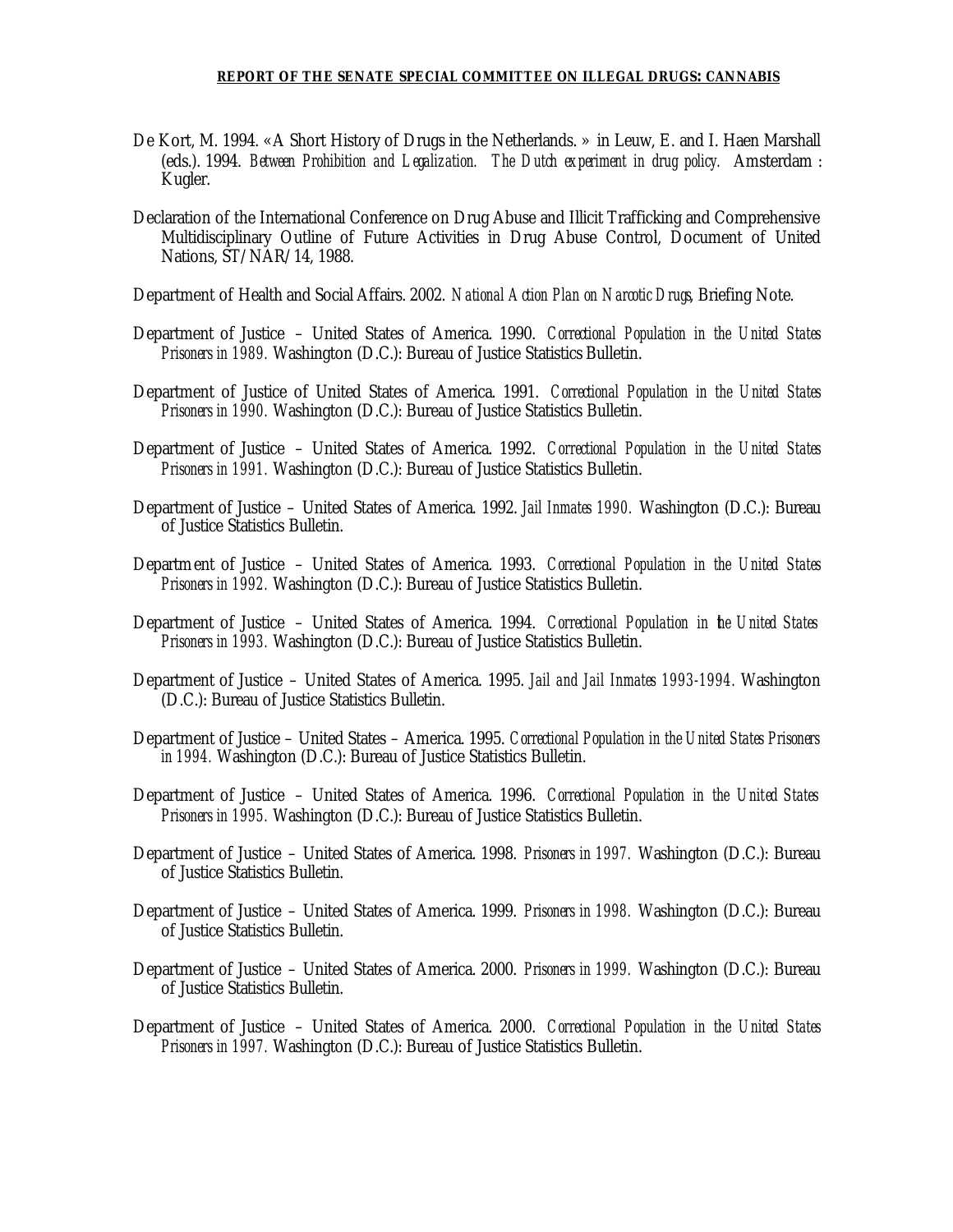- Devane, W.A. et. al. 1992. « Isolation and structure of a brain constituent that binds to the cannabinoid receptor ». *Science*. 258 (5090) : 1946-1949.
- Direction de la Santé publique. 1997. *Les inégalités sociales de la santé. Rapport annuel 1998 sur la santé de la population.* Montreal : Régie régionale de la santé et des services sociaux de Montréal-Centre.
- Dolin, B. 2001. *National Drug Policy: Netherlands.* Ottawa : Library of Parliament Parliamentary Research Branch. (Available online at: www.parl.gc.ca/illegal-drugs.asp)
- Dolin, B. 2002. *National Drug Policy: United States of America.* Ottawa : Library of Parliament Parliamentary Research Branch. (Available online at: www.parl.gc.ca/illegal-drugs.asp)
- Donald, P.J. 1991. « Marijuana and upper aerodigestive tract malignancy in young patients ». in Nahas, G. and C. Latour (eds.). 1991. *Physiopathology of Illicit Drugs: Cannabis, Cocaine, Opiates*. Oxford : 39-54.
- Donald, P.J. 1991. « Advanced malignancy in the young marijuana smoker ». in Friedman, H. et. al., (eds.). 1991. *Drugs of Abuse, Immunity and Immunodeficiency*. London. 33-36.
- Dorn, N. and A. Jamieson. 2001. *European Drug Laws : The Room for Manoeuvre*. London : DrugScope.
- Doyle, C. 2000. *Drug Offences: Maximum Fines and Terms of Imprisonment for Violation of the Federal Controlled Substances Act and Related Laws*. Washington (D.C.) : Library of Congress – Congressional Research Service.
- DrugScope. 2001. *United Kingdom. Drug Situation 2000.* Report to the EMCDDA. London : Drugscope.
- Dubois, François. 2002. *The Federal Parliament and the Evolution of Canadian Legislation on Illegal Drugs.* Ottawa : Senate Special Committee on Illegal Drugs. (Available online at: www.parl.gc.ca/illegal-drugs.asp )
- Duke, Stephen B. 1995. « Commentary: Drug Prohibition: An Unnatural Disaster ». 27 *Conn. L. Rev*. 571.
- DuPont, R.L. 1999. «Examining the Debate on the Use of Medical Marijuana. » *Proceedings of the Association of American Physicians.* 111(2) : 169.
- Dupras, Daniel. 1998. *Canada's International Obligations Under the Leading International Conventions on the Control of Narcotics.* Ottawa : Library of Parliament – Parliamentary Research Branch. (Available online at: www.parl.gc.ca/illegal-drugs.asp)

Editorial. 1997. «Decriminalizing Drugs ». *Ottawa Citizen*. April 12, 14, 15 and 16.

Ehrenberg, A. 1995 *L'individu incertain*. Paris : Calman Lévy.

- Ehrlich, S. 2000. « The Increasing Federalization of Crime ». 32 *Ariz. St.L.J.* 825.
- ElSohly, M.A., et. al. 2000 «Potency trends of delta9-THC and other cannabinoids in confiscated marijuana from 1980-1997. ». *Journal of Forensic Sciences*. 45(1) : 24-30.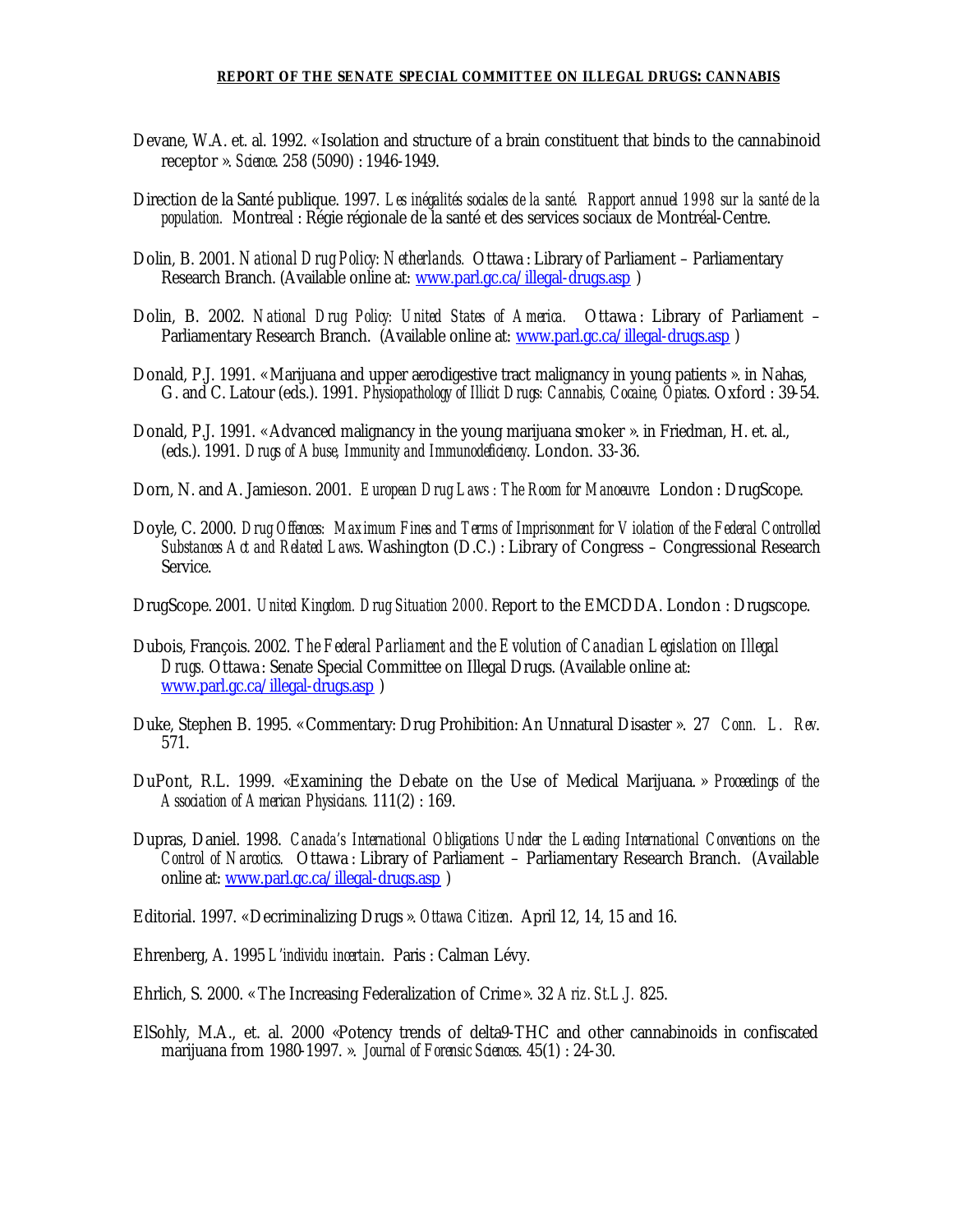- EMCDDA. 2001. *Decriminalization in Europe ? Recent Developments in Legal Approaches to Drug Use.* Lisbonne : EMCCDDA.
- Erickson, P. and B. Fisher. 1995. *Canadian Cannabis Policy: The Impact of Criminalization, the Current Reality and Future Police Options*. Bremen (Germany) : Paper presented at the *International Symposium on Cannabis Policy, Criminal Law and Human Rights* (October 5-7 (1995)).
- European Monitoring Center for Drugs and Drug Addiction (EMCDDA) *France Country Profile: French Drug Legislation*. European Legal Database on Drugs. (Available online at: http://eldd.emcdda.org/databases/eldd\_national\_reviews.cfm?country=FR.)
- European Monitoring Center for Drugs and Drug Addiction. *Country Profiles Sweden*, European Legal Database on Drugs.
- European NGO Council on Drugs and Development. 2001. *A Snapshot of European Drug Policies : Report on the state of drug policies in 12 European countries*.
- Executive Office of the President of United States. 2001. *Summary: FY 2002 National Drug Control Budget*. Washington (D.C.) : The White House.
- Fant, R.V. et. al. 1998. «Acute and residual effects of marijuana in humans. » *Pharmacology, Biochemistry and Behavior*. 60 : 777-784.
- Fergusson, D.M. and L.J. Horwood. 2000. «Cannabis use and dependence in a New Zealand birth cohort. ». *New Zealand Medical Journal*. 113 : 156-158.
- Fischer, B. et. al. 1998. « Cannabis use in Canada : policy options for control ». *Policy Options.* 19 : 34-38.
- Fligiel, S.E.G. et. al. 1988. « Pulmonary pathology in marijuana smokers ». in Chesher G. et. al. (eds.). 1988. *Marijuana: An International Research Report*. (National Campaign Against Drug Abuse – Monograph 7 : 43-48). Canberra : Australian Government Publishing Service.
- Fligiel, S.E.G. et. al. 1997. « Tracheo-bronchial histopathology in habitual smokers of cocaine, marijuana or tobacco ». *Chest*. 112: 319-326.
- Focus on the Family. 2002. *Brief submitted to the Senate Special Committee on Illegal Drugs*. Richmond (British Columbia).
- Fontana, James A. 1997. *The Law of Search and Seizure in Canada*. Toronto : Butterworths (Fourth Edition).
- Fried, P.A. 1995. « Prenatal exposure to marijuana and tobacco during infancy, early and middle childhood : Effects and attempts at a synthesis. ». *Archives of Toxicology*. 17.
- Fried, P.A. and B. Watkinson. 1999. « 36- and 48-month neurobehavioral follow-up of children prenatally exposed to marijuana, cigarettes and alcohol ». *Journal of Deviant Behavior and Pediatrics.* 11 : 49-58.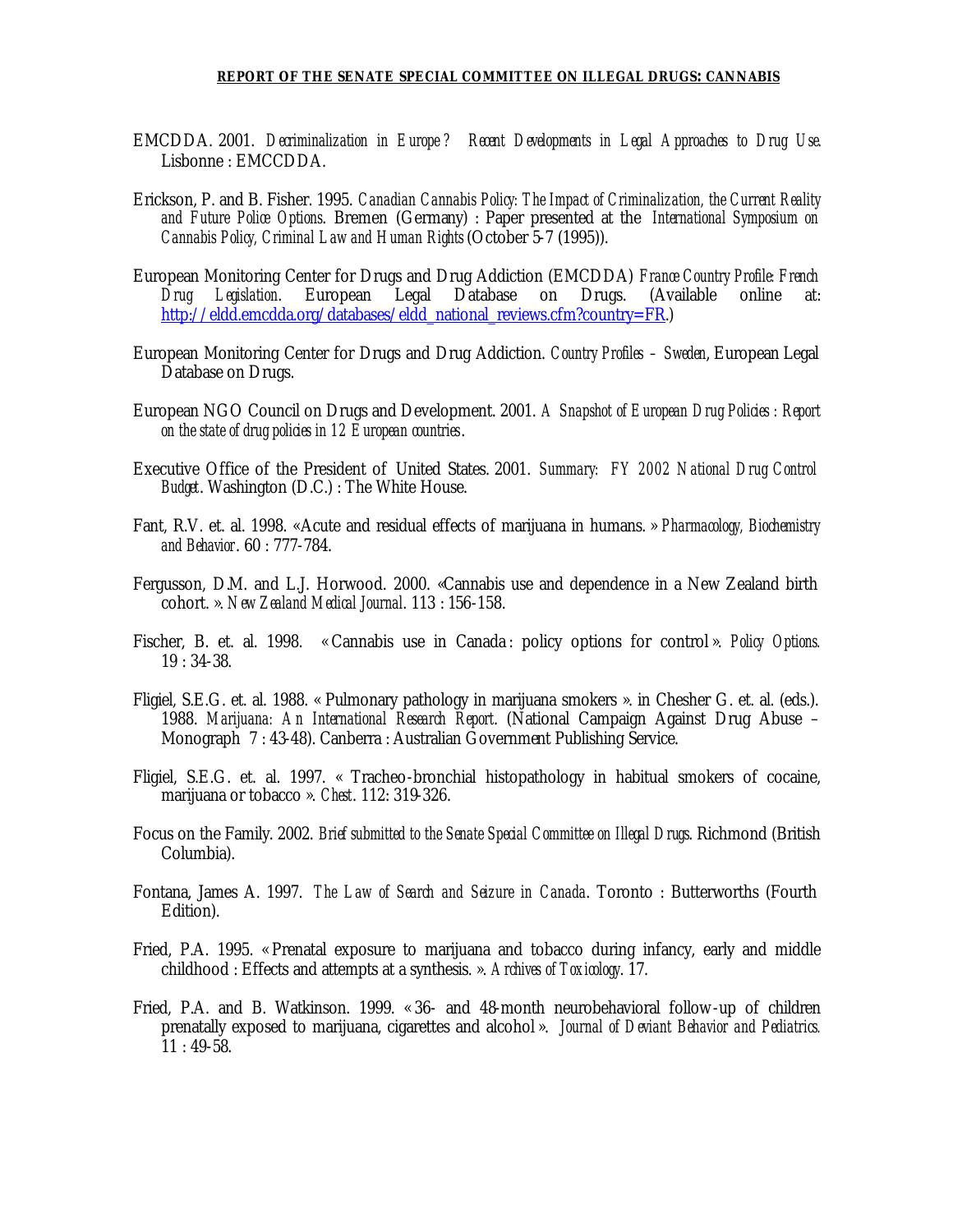- Friman, H. Richard. 1996. *NarcoDiplomacy: Exporting the U.S. War on Drugs*, Ithaca (N.Y.) : Cornell University Press.
- Gaoni, Y and R. Mechoulam. 1964. «Isolation, structure and partial synthesis of an active constituent of hashish. ». *Journal of the American Chemistry Society*. 86 : 1646-1647.
- Gardner, D. 2000. « Why the war on drug has failed : Uncle Sam's war ». *Ottawa Citizen.* September 5.
- Giffen, P.J., Endicott, S. and S. Lambert. 1991. *Panic and Indifference: The Politics of Canada's Drug Laws*, Ottawa: Canadian Centre on Substance Abuse.
- Gilmore, W. 1990. *Combating International Drugs Trafficking: The 1988 United Nations Convention Against Illicit Traffic in Narcotic Drugs and Psychotropic Substances*, London : Commonwealth Secretariat
- Goetz, David. 2001. *Drug Prohibition and the Constitution*. Ottawa : Library of Parliament Parliamentary Research Branch. (Available online at: www.parl.gc.ca/illegal-drugs.asp )
- Goodrich, Leland M. 1960. « New Trends in Narcotics Control ». *International Conciliation.* 530.
- Grapendaal, M., Leuw, E., and H. Nelen. 1995. *A World of Opportunities: Life-Style and Economic Behaviour of Heroin Addicts in Amsterdam*. New York : S.U.N.Y. Press. Quoted in Boekhout van Solinge, T. 1999. «Dutch Drug Policy in a European Context ». *Journal of Drug Issues*. 29(3) : 511. (Available online at: www.cedro-uva.org/lib/boekhout.dutch.html.)
- Greater Toronto Area Combined Forces Special Unit. 2002. *Fact Sheet Heroin*. (Available online at: www.cfseu.org/heroin.html )
- Greene, J. and V. Schiraldi. 2002. *Cutting Correctly : New Prison Policies for Times of Fiscal Crisis.* Washington (D.C.) : The Justice Policy Institute. (Available online at: www.cici.org)
- Grinspoon, L. and J.B. Bakalar. 1997. *Marijuana. The Forbidden Medicine.* New Haven and London : Yale University Press.
- Gurley, R.J., Aronow, R. and M. Katz. 1998. « Medicinal marijuana : A comprehensive review. ». *Journal of Psychoactive Drugs.* 30(2) : 139.
- Hall, W. 1987. « A simplified logic of causal inference ». *Australian and New Zealand Journal of Psychiatry*. 21 : 507-513.
- Hall, W. and N. Solowij. 1998. « Adverse effects of cannabis ». *The Lancet*. 352(9140) : 6
- Hamel, D. et. al. 2001. *Perceptions de la population québécoise en lien avec les programmes de prévention de la toxicomanie et du VIH.* Quebec City : Institut national de santé publique du Québec.
- Hanak, C. et. al. 2002. «Cannabis, mental health and dependence. » in Pelc, I. (ed.). 2002. *International Scientifc Conference on Cannabis*. Brussels.
- Haney, M. et. al. 1999. « Abstinence symptoms following smoked marijuana in humans » *Psychopharmacology*. 141 : 395-404.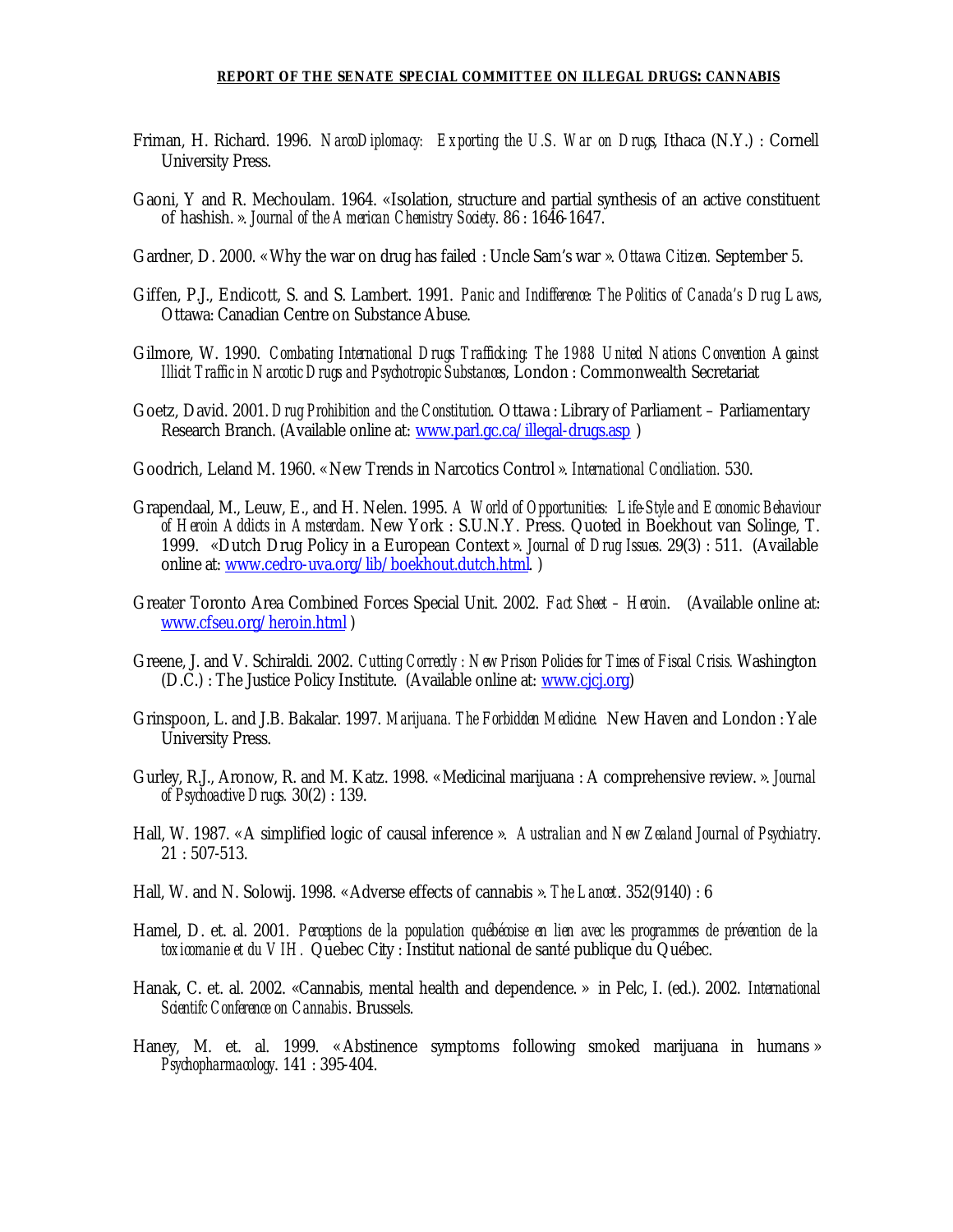- Hansard, House of Commons, July 10, 1908.
- Hansard, House of Commons, January 26, 1911.
- Hansard, House of Commons, April 23, 1923.
- Hansard, House of Commons, 1932.
- Hansard, House of Commons, February 24, 1938.
- Hansard, Senate, February 24, 1955.
- Hansard, Senate, June 23, 1955.
- Hansard, House of Commons, May 30, 1961.
- Hansard, House of Commons, June 7, 1961.
- Hansard, House of Commons, March 27, 1969.
- Hansteen, R.W, et. al. 1976. « Effects of cannabis and alcohol on automobile driving and psychomotor tracking ». *Annals of the New York Academy of Science*. 282 : 240-256.
- Hartel, C.R. 1999. « Therapeutic Uses of Cannabis and Cannabinoids. » in Kalant, H. (ed.). 1999. *The Health Effects of Cannabis*. Toronto : Addiction Research Foundation.
- Hathaway, A. D. 1997. «Marijuana and lifestyle : Exploring tolerable deviance. » *Deviant Behavior : An Interdisciplinary Journal*. 18 : 213-232.
- Hathaway, A. D. 1997. «Marijuana and tolerance : Revisiting Becker's sources of control. » *Deviant Behavior : An Interdisciplinary Journal*. 18 : 103-124.
- Hathaway, A.D. 2001. *Cannabis effects and dependency concerns in long-term frequent users : a missing piece of the public health puzzle.* (Brief submitted to the Senate Special Committee on Illegal Drugs. (Available online at: www.parl.gc.ca/illegal-drugs.asp )
- Hawkins, D.J., Arthur, M.W. and R.F. Catalano. 1995. «Preventing Substance Abuse. ». in Tonry, M. and D.P. Farrington (eds.). 1995. *Building a Safer Society : Strategic Approaches to Crime Prevention.*  Chicago : University of Chicago Press.
- Health and Welfare Canada. 1990. *Straight facts about drugs & drug abuse*. Ottawa : Department of Supply and Services.
- Health Canada. 1996. *Evaluation of Health Canada's Contributions to Canada's Drug Strategy: Final Report*. Ottawa : Canada.

Health Canada. 1997. *Evaluation of Canada's Drug Strategy: Final Report*. Ottawa : Canada.

Health Canada. 1999. *Research Plan for Marijuana for Medicinal Purposes : A Status Report*. Ottawa : Canada.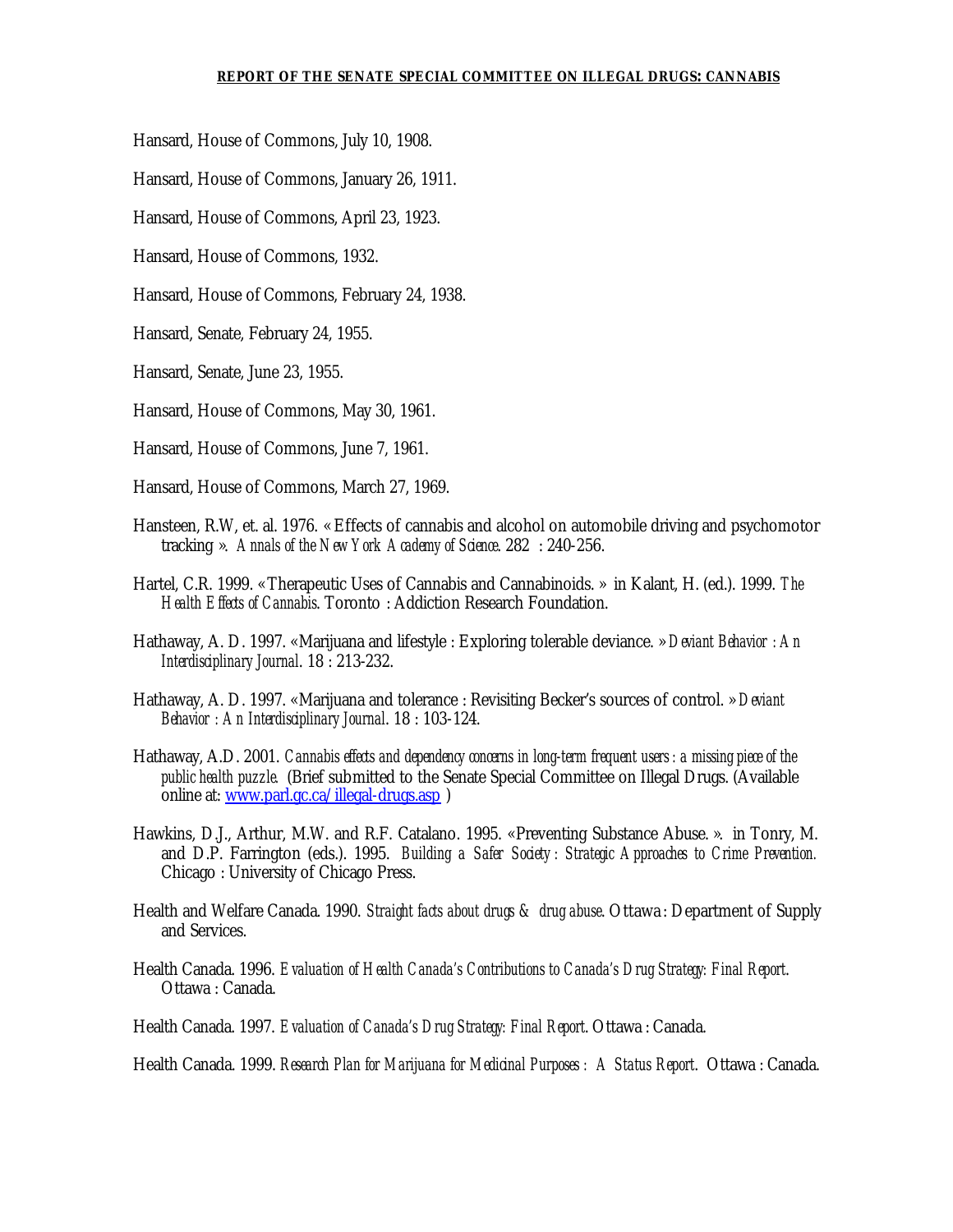- Health Canada. 2000. *Minister Rock announces intention to develop new approach for the use of marihuana for medical purposes*. Ottawa. News Release. September 14, 2000.
- Health Canada. 2001. *Marijuana Medical Access Regulations Regulatory Impact Analysis Statement*. Ottawa : Canada.
- Health Canada. 2001. *Marijuana Medical Access Regulations Amendments Resulting from Public Consultations*. Ottawa : Canada.
- Health Canada. 2001. *Medical Access to Marijuana How the Regulations Work.* Ottawa : Canada.
- Henrion, R. 1995. *Rapport de la Commission de réflexion sur la drogue et la toxicomanie*. (Rapport au ministère des Affaires sociales, de la Santé et de la Ville). Paris : La Documentation française.
- Home Affairs Committee. 2001. *Evidence to Home Affairs Committee Inquiry into Drug Policy.* London : House of Commons (United Kingdom). (Available online at: http://www.drugscope.org.uk/druginfo/evidence-select/evidence.htm )
- House of Lords. 1998. *Ninth Report – Cannabis: The Scientific and Medical Evidence.* London : Select Committee on Science and Technology.
- House of Lords. 2001. *Second Report Therapeutic Uses of Cannabis.* London : Select Committee on Science and Technology.
- Huestis, M.A. et. al. 1992. «Characterization of the absorption phase of marijuana smoking. » *Clinical Pharmacology and Therapeutics*. 52 : 31-41.
- Inciardi, James A. 1986. *The War on Drugs: Heroin, Cocaine, Crime, and Public Policy*. Palo Alto (California) : Mayfield Publishing Company.
- Inglis, B. (1975) *The Forbidden Game: A Social History of Drugs.* Londres: Hodder and Stoughton
- INSERM. 2001. *Cannabis : Quels effets sur le comportement et la santé ?* Paris : Les Éditions Inserm.
- International Narcotics Control Board. 1988. *Report of the International Narcotics Control Board for 1987.* Vienna : United Nations.
- International Narcotics Control Board. 2002. *Report of the International Narcotics Control Board for 2001*. Vienna : United Nations.
- Institute of Medicine. 1982. *Marihuana and Health.* Washington (D.C.) : National Academy of Sciences.
- Jackson, A.Y. 2002. *The Costs of Drug Abuse and Drug Policy.* Ottawa : Library of Parliament Parliamentary Research Branch. (Available online at: www.parl.gc.ca/illegal-drugs.asp)
- Jeffery, W.K. et. al. 1996. « The involvement of drugs in driving in Canada : An update to 1994. ». *Can. Soc. Forens. Sci. J.* 29 (2) : 93-98.
- Johnston, L.D. et. al. 2001. *Monitoring the future. National Survey Results of Drug Use, 1975-2000. Volume II College Students and Young Adults Ages 19-40.* Bethseda (Michigan) : NIDA.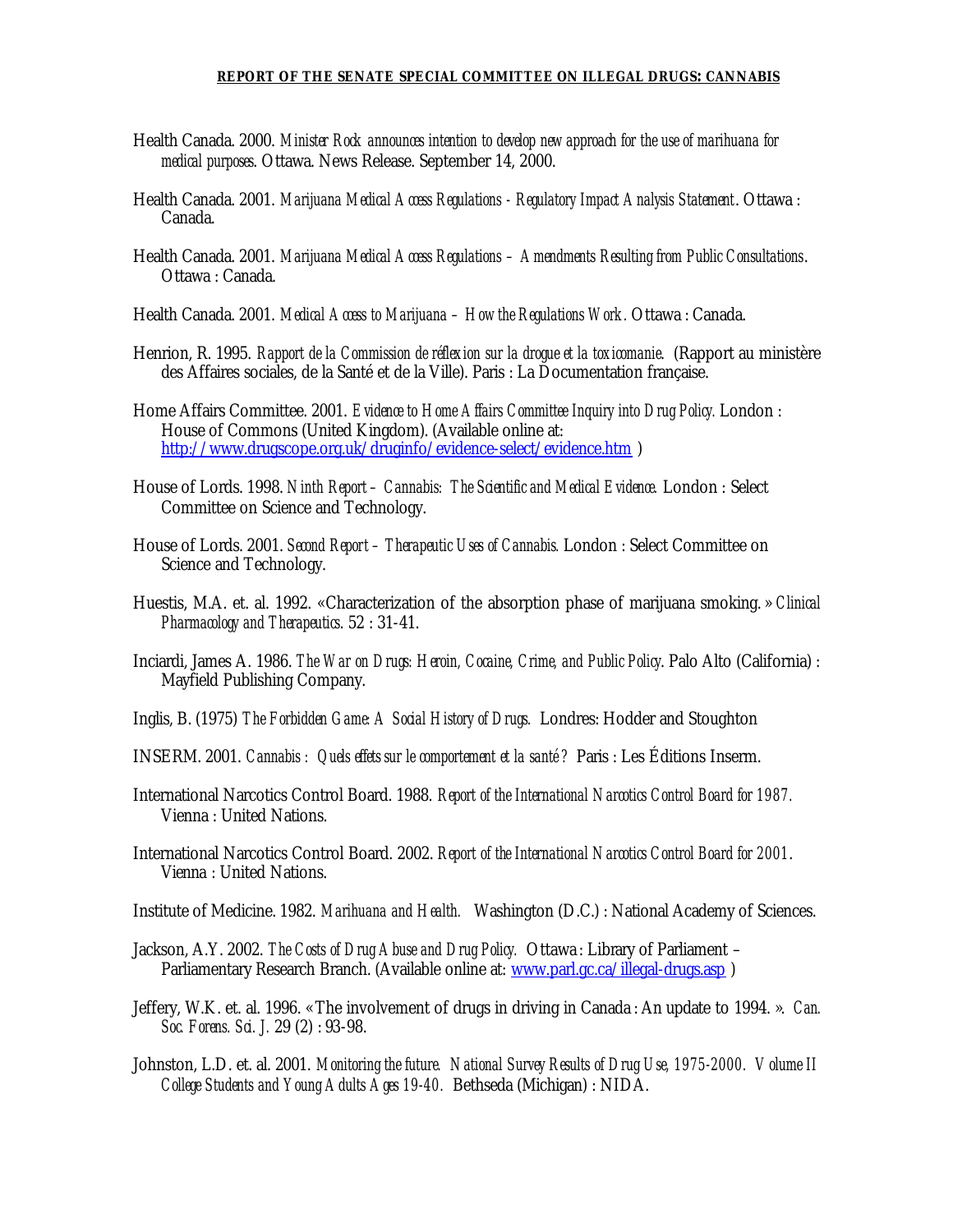- Joseph Rowntree Foundation. 2000. *Drugs: dilemmas, choices and the law*. York : Joseph Rowntree Foundation. (Available online at: http://www.jrf.org.uk/knowledge/findings/foundations/N70.asp )
- Joy, J.E., Watson, S.J. and J.A. Benson. 1999. *Marijuana and Medicine : Assessing the Science Base.* Washington (D.C.) : Institute of Medicine.
- Kandel, D. and M. Davies. 1992. « Progression to regular marijuana involvement: Phenomenology and risk factors for near daily use ». in Glantz, M. and R. Pickens (eds.). 1992. *Vulnerability to Drug Abuse*. Washington (D.C.) : American Psychological Association. pp. 211-253.
- Kandel, D. et. al. 1997. « Prevalence and demographic correlates of symptoms of last year dependence on alcohol, nicotine, marijuana and cocaine in the US population ». *Drugs, Alcohol and Dependency.*  44 : 11-29.
- Keh, D.I. 1996. *Drug Money in a Changing World. Economic Reform and Criminal Finance.* Vienne : UNDCP (Technical paper no 4.).
- Keizer, Robert. 2001. *The Netherland's Drug Policy.* Brief submitted to the Senate Special Committee on Illegal Drugs.
- Kilmer, B. 2002. «Do cannabis possession laws influence cannabis use ? ». in Pelc, I. (dir.). 2002. *International Scientific Conference on Cannabis.* Bruxelles.
- King, A.J.C. et. al. 1999. *Trends in the health of Canadian youth.* Ottawa : Health Canada.
- Kokoreff, Michel. 2001. *Drug Policy in France: From Criminalization to Risk Reduction*. Brief submitted to the Senate Special Committee on Illegal Drugs.
- Kopp, P. and C. Palle. 1999. « Économistes cherchent politique publique efficace. » in Faugeron, C., (ed.). 1999. *Les drogues en France.* Paris : Georg.
- Kopp, P. and P. Fenoglio. 2000. *Le coût social des drogues licites (alcool et tabac) et illicites en France.* Paris : OFDT.
- Kosten, T.R. et. al. 1987. « Substance-use disorders in DSM-III-R. ». *British Journal of Psychiatry.* 151 : 8- 19.
- Kouri, E.M. et. al. 2000. «Abstinence symptoms during withdrawal from chronic marijuana use ». *Experimental and Clinical Psychopharmacology*. 8 : 483-492.
- Krajewski, Krzysztof. 1999. «How flexible are the United Nations drug conventions? ». *International Journal of Drug Policy*. 10 : 329-338.
- Kuševic, Vladimir. 1977. « Drug Abuse Control and International Treaties ». *Journal of Drug Issues*. 7(1) : 35-53.
- Labrousse, A. and A. Wallon. 1993. *La Planète des drogues : organisations criminelles, guerres et blanchiment*. Paris : Seuil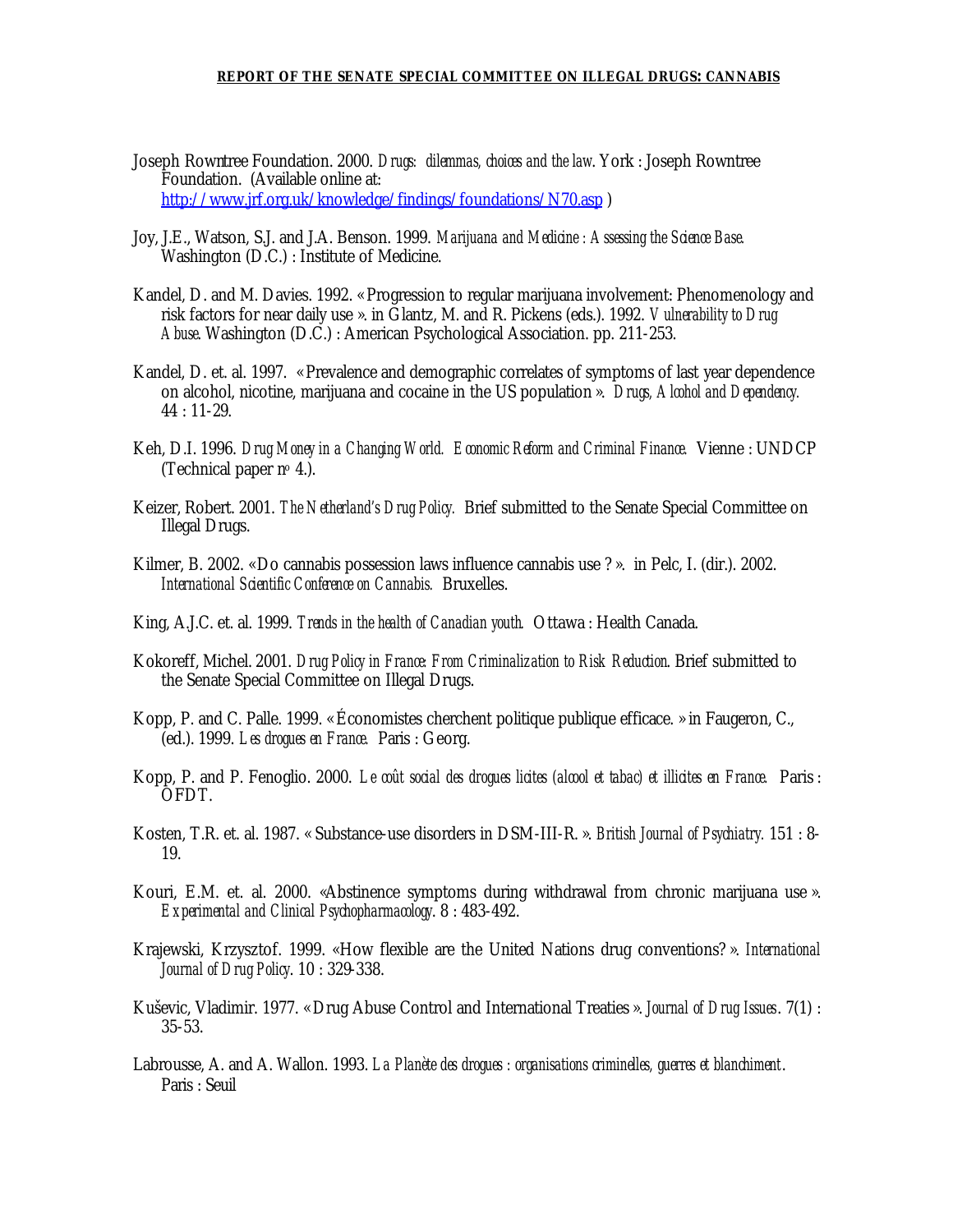- Labrousse, A. 1998. « L'approvisionnement des marchés des drogues dans l'espace Schengen. » *Les Cahiers de la Sécurité Intérieure*. 32.
- Labrousse, A. 2000. *Drogues. Un marché de dupes.* Paris : Éditions alternatives.
- Labrousse, A. and L. Romero. 2001. *Rapport sur la situation du cannabis dans le RIF marocain.* Paris : OFDT.
- Lafrenière, G. 2001. *National Drug Policy: United Kingdom.* Ottawa : Library of Parliament Parliamentary Research Branch. (Available online at: www.parl.gc.ca/illegal-drugs.asp)
- Lafrenière, G. 2001. *National Drug Policy: Sweden*. Ottawa : Library of Parliament Parliamentary Research Branch. (Available online at: www.parl.gc.ca/illegal-drugs.asp)
- Lafrenière, G. 2001. *Police Powers and Drug-Related Offences*. Ottawa : Library of Parliament Parliamentary Research Branch (Available online at: www.parl.gc.ca/illegal-drugs.asp)
- Landry, Michel. 2001. *The Impact of Treatments Offered to Addicts in Quebec.* Brief submitted to the Senate Special Committee on Illegal Drugs.
- Leduc, D., Miller-Chenier, N. and S. Norris. 2001. *Inventory of Federal Research on Illegal Drugs and Related Issues.* Ottawa : Library of Parliament – Parliamentary Research Branch. (Available online at: www.parl.gc.ca/illegal-drugs.asp )
- Leduc D., Miller Chenier, N. et S. Norris. 2002. *Inventory of Provincial and Territorial Research on Illegal Drugs and Related Issues.* Ottawa : Library of Parliament – Parliamentary Research Branch. (Available online at: www.parl.gc.ca/illegal-drugs.asp )
- Léger Marketing. 2002. *An Exploratory Study Among Canadians About the Use of Cannabis.* Montreal : Léger Marketing. (Available online at: www.parl.gc.ca/illegal-drugs.asp)
- Leiter, Richard A. (dir.). 1999. *National Survey of State Laws.* Detroit : Gale Group. (Third Edition)
- Leland M. Goodrich. 1960. « New Trends in Narcotics Control », *International Conciliation*, n<sup>o</sup> 530
- Letter from Ms Kathy Bedard, Prince Rupert, British Columbia, May 15, 2002.
- Lipton, D.S. 1995. *The Effectiveness of Treatment for Drug Abusers Under Criminal Justice Supervision.* Washington (D.C.) : National Institute of Justice.
- Lowes, P.D. 1966. *The Genesis of International Narcotics Control*. Genève : Droz.
- Luna, E.G. 1997. « Our Vietnam: The Prohibition Apocalypse », *Depaul L. Rev.* 46 : 483.
- MacCoun, R., Reuter, P. and T. Schelling. 1996. « Assessing alternative drug control regimes. » *Journal of Policy Analysis and Management.* 15 (3).
- MacDonald, Roederick A. 2002. *The Governance of Human Agency.* Montreal : McGill University Professor of Constitutional Law. (Available online at: www.parl.gc.ca/illegal-drugs.asp)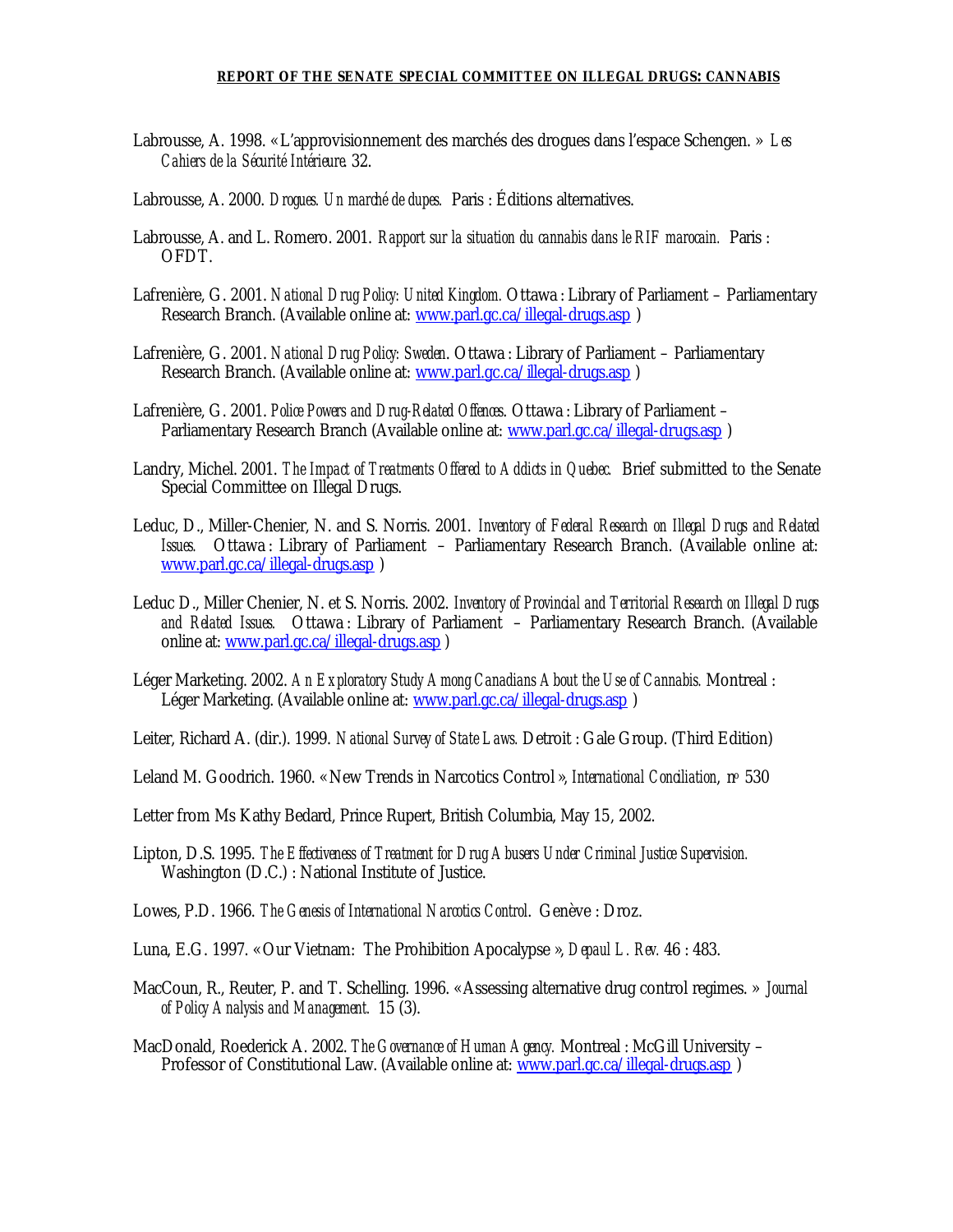- MacFarlane, B. A., Frater, R. J. and C. Proulx. 1996. *Drug Offences in Canada*. Ontario : Canada Law Book.
- MacKay, R. 2001. *National Drug Policy: Australia.* Ottawa : Library of Parliament Parliamentary Research Branch. (Available online at: www.parl.gc.ca/illegal-drugs.asp)
- Mackenzie King, William L. 1908.*The Need for the Suppression of the Opium Traffic in Canada.* Ottawa : House of Commons (Sessional Paper 36b).
- MacPhee, D. 1999. « Effects of marijuana on cell nuclei », in Kalant, H. et. al. (eds.). 1999. *The Health Effects of Cannabi*s, Toronto : Addiction Research Foundation.
- Maillet A. and C. Cloutier-Vautour. 2002. Brief submitted to the Senate Special Committee on Illegal Drugs. Moncton.
- Malherbe, J.F. 2002*. The Contribution of Ethics in Defining Guiding Principles for a Public Drug Policy*. Sherbrooke : University of Sherbrooke – Professor – *Applied Ethic Chair*. (Available online at: www.parl.gc.ca/illegal-drugs.asp )
- Mangham, Colin. 2001. *Implications of a Liberalized Drug Policy in Canada*. Brief submitted to the Senate Special Committee on Illegal Drugs. (Available online at: www.parl.gc.ca/illegal-drugs.asp)
- Martineau, H. and É. Gomart. 2000. *Politiques et expérimentations sur les drogues aux Pays-Bas*. Rapport de synthèse???. Paris : OFDT.
- Matsuda, L.A. et. al. 1990. «Structure of a cannabinoid receptor and functional expression of the cloned DNA ». *Nature*. 346(6284) : 5561-564.
- McAllister, W.B. 1992. « Conflicts of Interest in the International Drug Control System », in William O. Walker III, (ed.). 1992. *Drug Control Policy: Essays in Historical and Comparative Perspective*, University Park (Pennsylvanie) : Pennsylvania State University Press.
- McAllister, W.B. 1999. *Drug Diplomacy in the Twentieth Century : An international history.* London : Routledge.
- McCaffrey, B.R. 1999. *Remarks before the First Annual Criminal Justice and Substance Abuse Conference.* Albany (New York). June 29, 1999.
- McDonald, D. et. al. 1994. *Legislative Options for Cannabis Use in Australia*. Commonwealth d'Australie. (Available online at: http://www.druglibrary.org/schaffer/Library/studies/aus/cannabis.htm )
- McKim, W.A. 2000. «Cannabis ». in McKim, W.A. (ed.). 2000. *Drugs and Behavior. An introduction to behavioral pharmacology.* Upper Saddle River : Prentice Hall.
- McNamara, J. D. 1999 « When Cops Become the Gangsters ». *Los Angeles Times*. September 21, 1999. (Available online at: www.nakedgov.com/mcnamara.htm)
- McNamara, J.D. 2000. « Commentary : Criminalization of Drug Use ». *Psychiatric Times*. 17(9).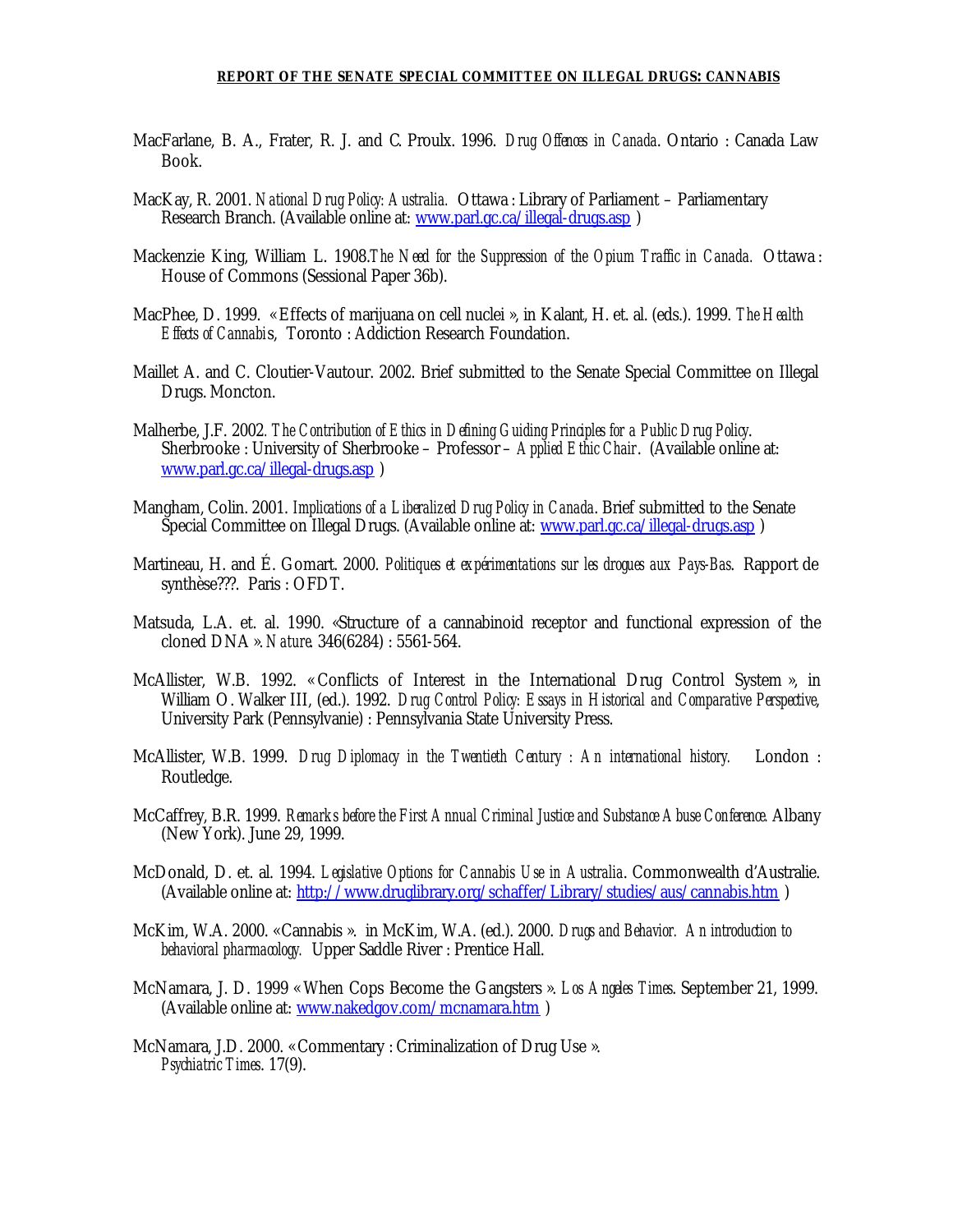- Mechoulam, R. and Y. Gaoni. 1965. «A total synthesis of delta-9-tetrahydrocannabinol, the active constituent of hashish. ». *Journal of the American Chemistry Society*, 87 : 3273-3275.
- Meier, Kenneth J. 1994. *The Politics of Sin: Drugs, Alcohol and Public Policy*. Armonk (New York) : M.E. Sharpe.
- Mercer, W.G. and W.K. Jeffery. 1995. «Alcohol, Drugs and Impairment in Fatal Traffic Accidents in British Columbia » *Accid. Anal. And Prev.* 27(3) : 335-343.
- Mewett, A. W. and S. Nakatsuru. 2000. *An Introduction to the Criminal Process in Canada*. Scarborough : Carswell (Fourth Edition).
- Miles, G.C. et. al. 1974. *An Experimental Study of the Effects of Daily Cannabis Smoking on Behavioural Patterns*. Toronto : Addiction Research Foundation.
- Miller, M. and G. Draper. 2001. *Statistics on Drug Use in Australia 2000*. Canberra : Australian Institute of Health and Welfare. (Available online at: http://www.aihw.gov.au/publications/phe/sdua00/index.html )
- Ministerial Council on Drug Strategy. 1998. *National Drug Strategic Framework 1998-99 to 2002-03: Building Partnerships*. Canberra : Report prepared for the *Ministerial Council by a joint committee of the Intergovernmental Committee on Drugs and the Australian National Council on Drugs*. (Available online at: http://www.health.gov.au/pubhlth/nds/resources/publist.htm )
- Ministerial Council on Drug Strategy. 2001. *National Action Plan on Illicit Drugs, 2001 to 2002-03*. Canberra : Report prepared for the *National Expert Advisory Committee on Illegal Drugs*. ( Available online at: http://www.health.gov.au/pubhlth/nds/resources/publist.htm )
- Mission interministérielle de lutte contre la drogue et la toxicomanie (MILDT). 1999. *Plan triennal de lutte contre la drogue et de prévention des dépendances (1999-2001)*. (Available online at: http://www.drogues.gouv.fr/uk/what\_you\_need/whatyouneed\_intro.html. )
- Mission interministérielle de lutte contre la drogue et la toxicomanie (MILDT). 1999. «Livret de connaissances, Synthèse du plan gouvernemental de lutte contre la drogue et de prévention des dépendances 1999-2000-2001 ». *Drogues : savoir plus, risquer moins*. MILDT (Available online at: http://www.drogues.gouv.fr/fr/index.html. )

Moreau de Tours, J. 1845. *Du haschich ou de l'aliénation mentale, étude psychologique*. Paris : Masson.

- Moskowitz, H. 1985. « Marihuana and Driving ». *Accid. Anal. Prev.* 17 (4) : 323-345.
- Munro, S. et. al. 1993. « Molecular characterization of a peripheral receptor for cannabinoids. ». *Nature*. 365 : 61-65.
- Murphy, E. 1920. « The underground system. » *Maclean's*. 15 mars 1920.
- Murphy, E. 1922. *The Black Candle.* Toronto : Thomas Allans.
- Musto, D.F. 1999. *The American Disease: Origins of Narcotic Control.* Oxford: Oxford University Press (Third Edition)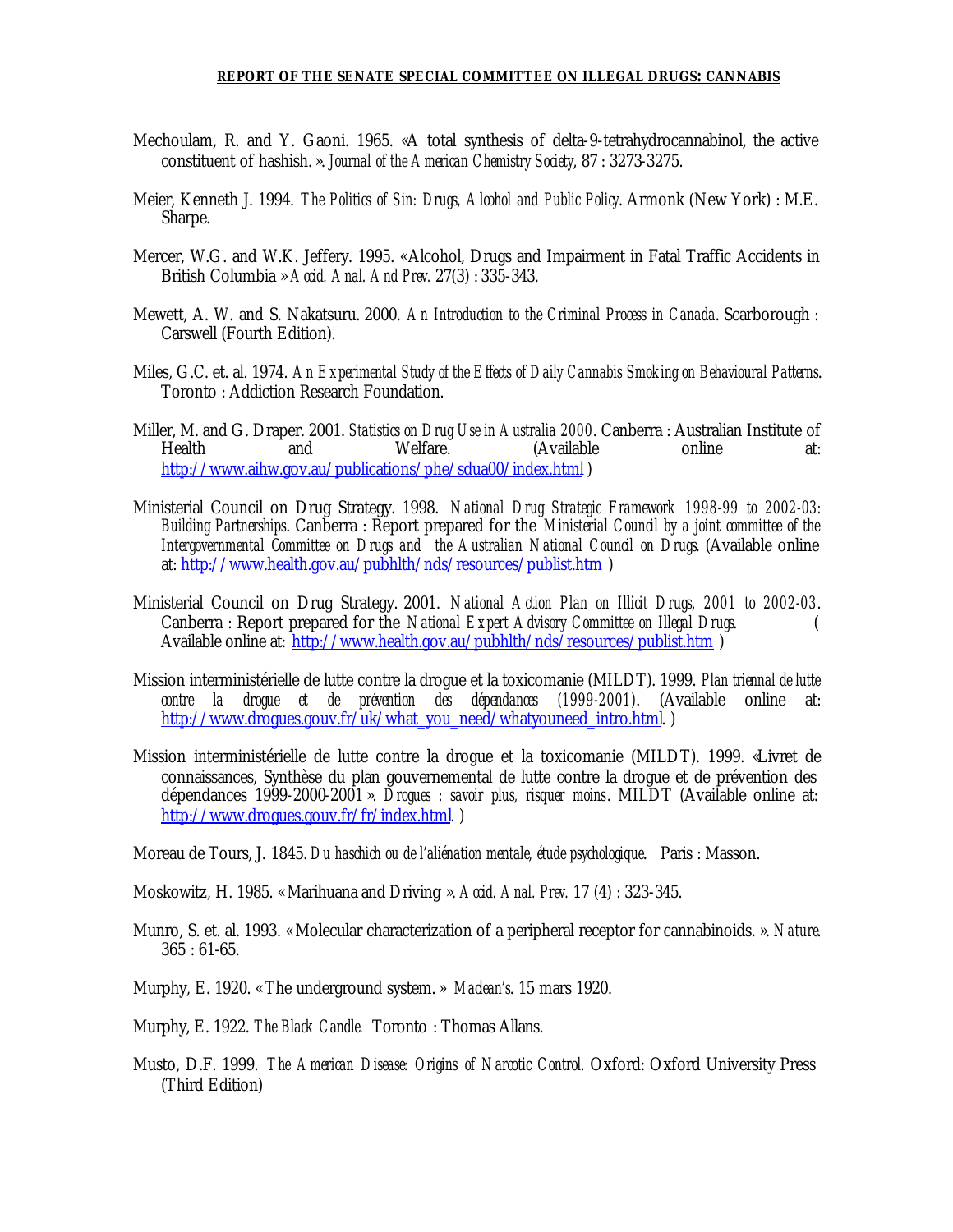National Drug Monitor. 2000. *Fact Sheet: Cannabis Policy, Update 2000*. Utrecht : Trimbos-Instituut.

National Drug Research Institute and Curtin University of Technology. 2000. *The Regulation of Cannabis Possession, Use and Supply*. Perth (Western Australia) : Working Paper for the *Drugs and Crime Prevention Committee – Parliament of Victoria*.

National Institute of Public Health. 2001. *National Report : Sweden 2001*. Stockholm.

- Nelson, P.L. 1993. « A critical review of the research literature concerning some biological and psychological effects of cannabis » in Advisory Committee on Illicit Drugs (eds.) 1993. *Cannabis and the law in Queensland : A discussion paper.* Brisbane : Criminal Justice Commission of Queensland.
- Nolin, P.C. 1998. *Foreword*. in Riley, D. 1998. *Drugs and Drug Policy in Canada : A Brief Review and Commentary.* Ottawa : Senate of Canada.
- Noll, Alfons. 1977. «Drug abuse and penal provisions of the international drug control treaties ». *Bulletin on Narcotics*. 29(4) October/December 1977 : 41-57.
- Observatoire français des drogues et des toxicomanies (OFDT). 2000. *Drogues et toxicomanies : Indicateurs et tendances*. Issue of 1999. (Available online at: http://www.drogues.gouv.fr/fr/index.html.)
- Observatoire français des drogues et des toxicomanies. 2002. *Drogues et dépendances: Indicateurs et tendances 2002.* Paris : OFDT**.**
- Observatoire géopolitique des drogues. 1996. *Atlas mondial des drogues.* Paris : PUF.

Observatoire géopolitique des drogues. 1999. *Rapport annuel 1998/1999*. Paris : OGD.

- Office of the Auditor General of Canada. 2001. *Report of the Auditor General of Canada Chapter 11 – Illicit Drugs: The Federal Government's Role.* Ottawa : Department of Public Works and Government Services.
- Office fédéral de la police. *Un aperçu de l'OFP*. (Available online at: http://www.bap.admin.ch/f/index.htm )
- Office fédéral de la police. 1996. *Exploitation définitive de la banque de données en matière de drogue DOSIS*. 26 June 1996. (Available online at: http://www.bap.admin.ch/f/index.htm )
- Office fédéral de la police. 2001. *Situation Suisse : Rapport de situation 2000* Bern : Service d'analyse et de prévention. (Available online at: http://www.bap.admin.ch/f/index.htm)
- Office fédéral de la santé publique. 1998. *Mesures fédérales pour réduire les problèmes de la drogue*. Document de base de l'Office fédéral de la santé publique – Décision du Conseil fédéral du 20 février 1991. Doc. no 3.4.1f.
- Office fédéral de la santé publique. 1998. *Programme de mesures de santé publique de la Confédération en vue de réduire les problèmes de drogue.* (ProMeDro). 1998-2002.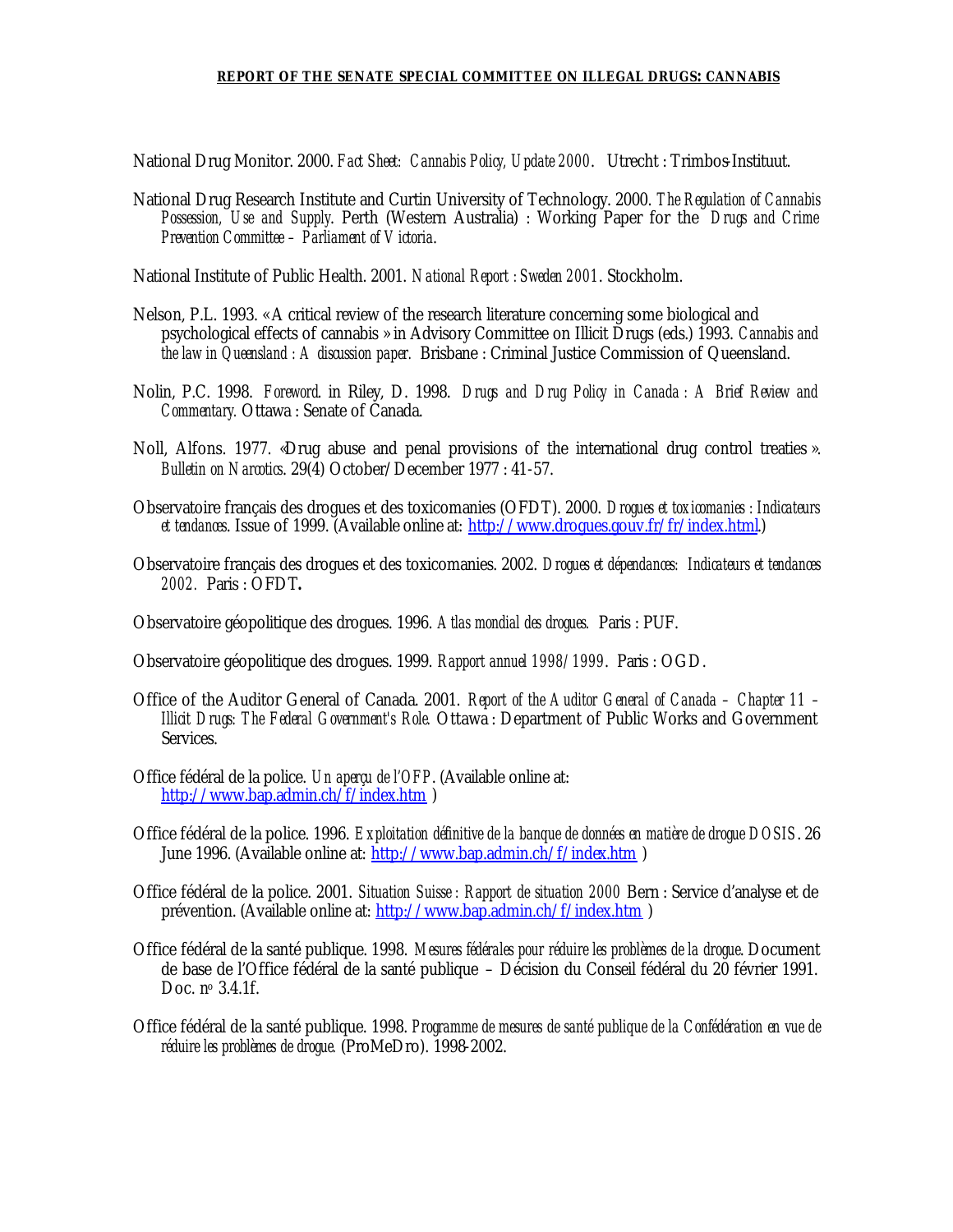- Office fédéral de la santé publique. 2000. *La politique en matière de drogue*. September 2000. ( Available online at: http://www.bag.admin.ch/sucht/f/index.htm )
- Office of National Drug Control Policy. 2001. *National Drug Control Budget Executive Summary, Fiscal Year 2002*. Washington (D.C.) : The White House.
- Office of National Drug Control Policy. 2002. *National Drug Control Strategy.* Washington (D.C.) : The White House.
- Office of National Drug Control Policy. 2002. *National Drug Control Strategy: 2001 Annual Report*. Washington (D.C.) : The White House.
- Organisation mondiale de la santé. 1952. *Comité d'experts des drogues susceptibles d'engendrer la toxicomanie*, Série des rapports techniques, m 57. Quoted in Caballero, F. et Y. Bisiou. 2000. *Droit de la drogue.* Paris : Dalloz (Second Edition).
- Organisation mondiale de la santé. 1964. *Comité d'experts des drogues engendrant la dépendance*, Série de rapports techniques, m<sup>273</sup>, Quoted in Caballero, F. and Y. Bisiou. 2000. *Droit de la drogue.* Paris : Dalloz (Second Edition).
- Organisation mondiale de la santé. 1969. *Comité d'experts de la pharmacodépendance*. Série de rapports techniques. no 407. Quoted in Caballero and Bisiou. 2000. *Droit de la drogue.* Paris : Dalloz.
- Patten, D., et. al. 2000. *Substance Use among High School Students in Manitoba.* Winnipeg : Addictions Foundation of Manitoba.
- Patton, D. et. al. 2001. *Substance use among Manitoba high school students.* Winnipeg : Addictions Foundation of Manitoba. (Available online at: www.afm.mb.ca)
- Pays-Bas. 1985. *Groupe de travail interministériel sur les drogues et l'alcool*. La Haye : Ministère de la Justice.
- Peith, M. 2001. *« Compatibilité de différents modèles de dépénalisation partielle du cannabis avec les conventions internationales sur les stupéfiants. ».* Avis juridique soumis à la demande de l'Office fédéral de la santé publique de la Confédération helvétique.
- Pelletier, M. 1978. *Rapport de la mission d'étude sur l'ensemble des problèmes de la drogue*. Paris : La Documentation française.
- Pernanen, K. et. al. 2002. *Proportions of crimes associated with alcohol and other drugs in Canada.* Ottawa : Canadian Center on Substance Abuse.
- Pires A.P. 2002. *La politique législative et les crimes à « double face » : Éléments pour une théorie pluridimensionnelle de la loi criminelle*. Ottawa : University of Ottawa - Professor of Criminology. ( Available online at: www.parl.gc.ca/illegal-drugs.asp )
- Plecas, D., Dandurand, Y., Chin, V. and T. Segger. 2002. *Marihuana Growing Operations in British Columbia – An Empirical Survey (1997-2000)*. Department of Criminology and Criminal Justice – University College of the Fraser Valley and International Centre for Criminal Law Reform and Criminal Justice Policy.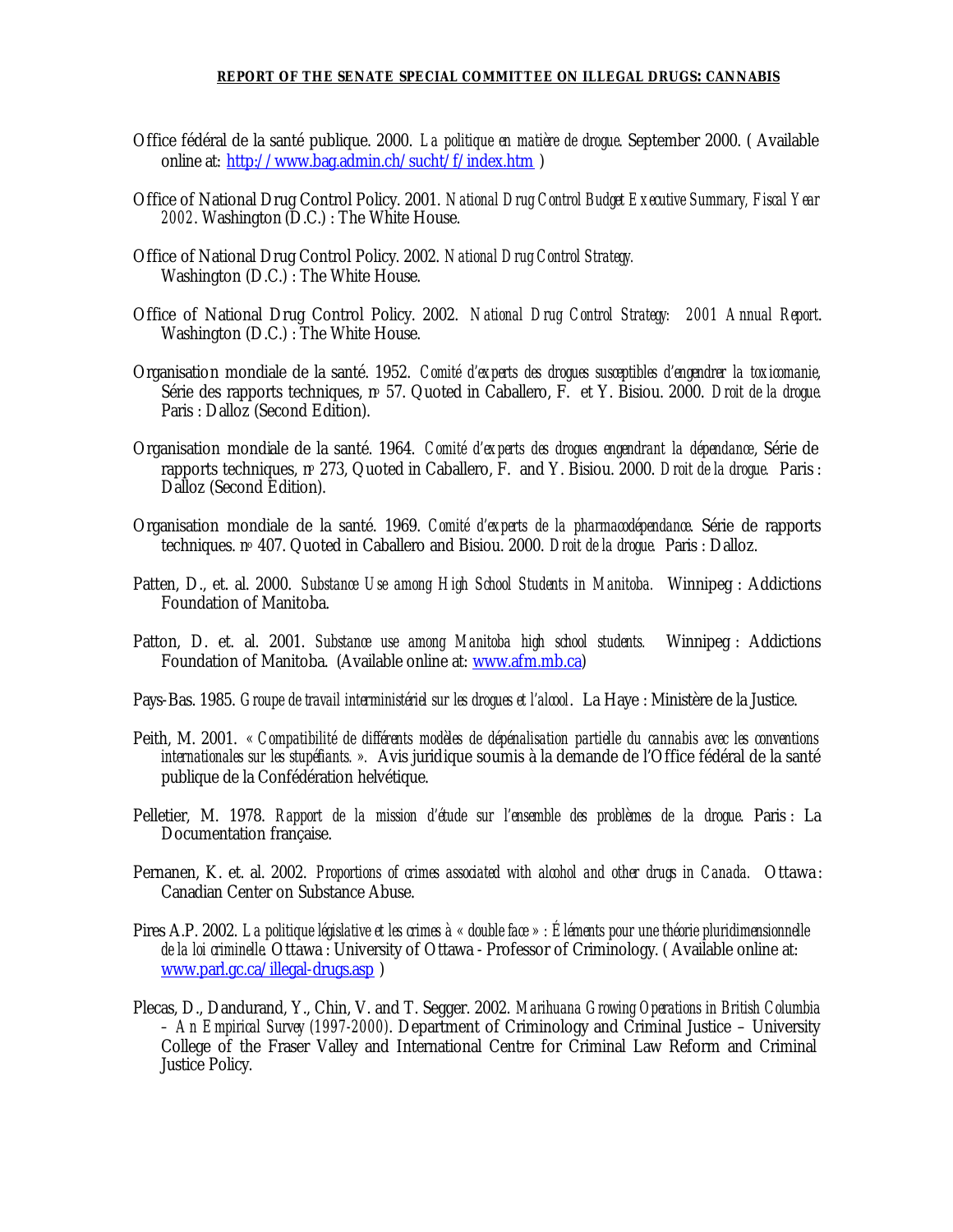- Polen, M.R. 1993. «Health care use by frequent marijuana smokers who do not smoke tobacco. ». *Western Journal of Medicine*. 158 : 596-601.
- Police Foundation. 2000. *Drugs and the Law : Report of the Independent Inquiry into the Misuse of Drugs Act 1971*. London : The Police Foundation.
- Popper, K. 1978. *Logique de la découverte scientifique.* Paris : Payot.
- Popper, K. 1985. *La connaissance objective*. Bruxelles : Complexe.
- Poulton, R., et. al. 2001. «Persistence and perceived consequences of cannabis use and dependence among young adults : Implications for policy ». *New Zealand Medical Journal*. 114 : 13-16.
- Progressive Conservative Caucus Services, Briefing Note, June 1st, 1987.
- Ramaekers, J.G. et. al. 2002. « Performance impairment and risk of motor vehicle crashes after cannabis use » in Pelc, I. (ed.). 2002. *International Scientific Conference on Cannabis*, Bruxelles.

Real Women of Canada. 2002. Brief submitted to the Senate Special Committee on Illegal Drugs. (Windsor, Ontario)

- Rehm, J. 2001. *The Costs of public policies to fight illegal drugs.* Brief submitted to the Senate Special Committee on Illegal Drugs.
- Reinarman, C. and H. G. Levine (dir.). 1997. *Crack in America: Demon Drugs and Social Justice*. Berkeley : University of California Press.
- Reuband, K.. 1995. «Drug use and drug policy in Western Europe. » *European Addiction Research*. 1 : 32-41.
- Reynaud, M., Parquet, P.J., et G. Lagrue (1999) *Les pratiques addictives. Usage, usage nocif et dépendance aux substances psychoactives*. Paris : Secrétariat d'État à la Santé et aux Affaires Sociales.
- Rickard, M. 2001. *Reforming the Old and Refining the New: A Critical Overview of Australian Approaches to Cannabis*. Canberra: Department of the Parliamentary Library – Information and Research Services. Research paper nº 6 2001-02. (Available online at: http://www.aph.gov.au/library)
- Rigter, H. and M. von Laar. 2002. «The Epidemiology of cannabis use. » in Pelc, I. (ed.). 2002. *International Scientific Conference on Cannabis*. Bruxelles.
- Riley, D. 1996. *Harm Reduction : Concepts and Practice. A Policy Discussion Paper.* Ottawa: Canadian Center on Substance Abuse.
- Riley, D. 1998. *Drugs and Drug Control Policy in Canada : A Brief Review and Commentary.*  Ottawa : Senate of Canada
- Roberts, G. and A. Ogborne. 1998. *Profile: Substance Abuse, Treatment and Rehabilitation in Canada.* Ottawa : Health Canada.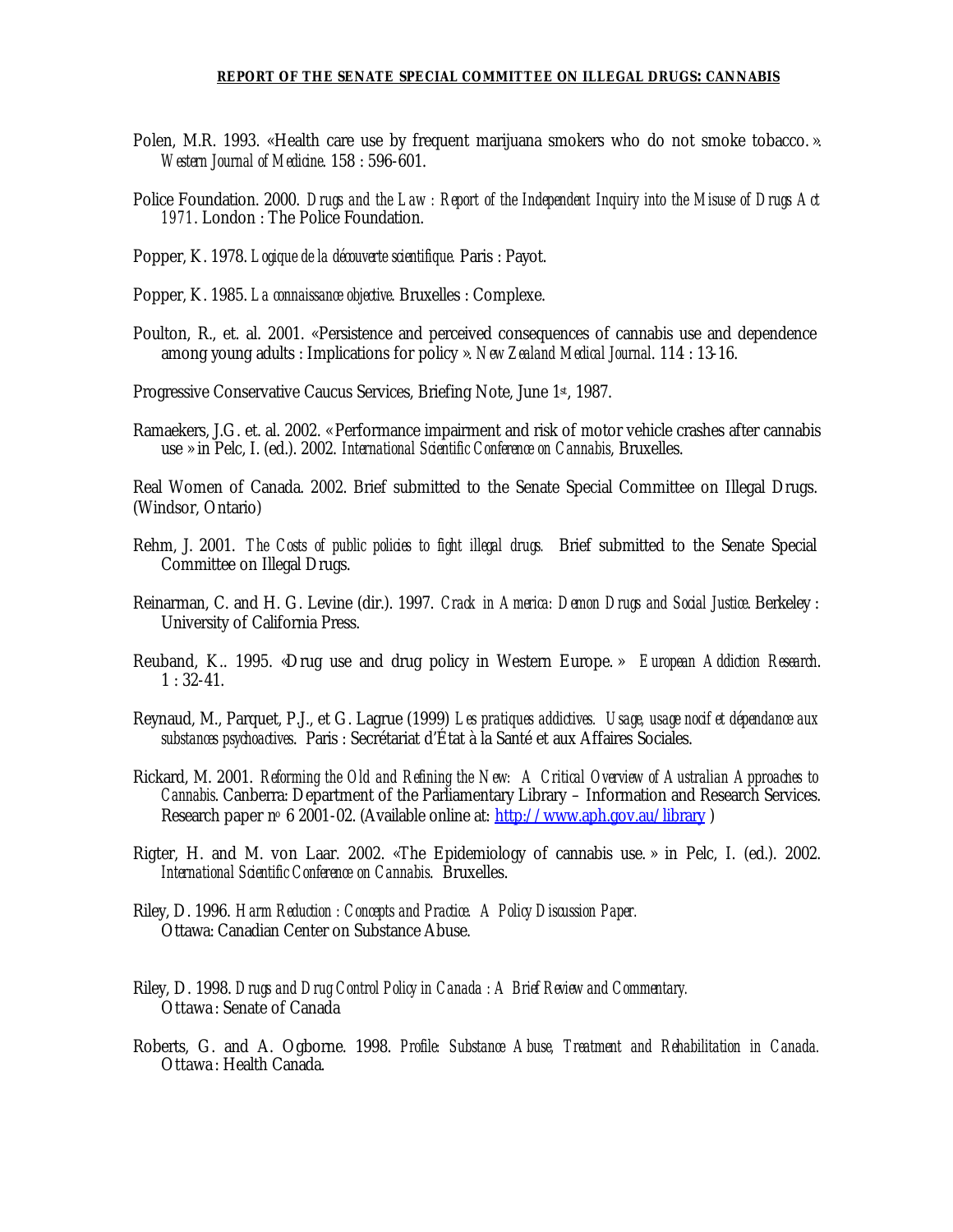- Robert, G. and A, Ogborne. 1999. *Best practices: Substance abuse, Treatment and Rehabilitation.* Ottawa : Health Canada.
- Roberts, G. et. al. 2001. *Preventing substance use problems among young people : A compendium of best practices.* Ottawa : Health Canada.
- Robson, William. 2002. « How many 'burbs must the drug war burn, before we call it a bust? » *Ottawa Citizen*, May 17, 2002.
- Rodriguez de Fonseca, F. et. al. 1994. «Down regulation of rat brain cannabinol binding sites after chronic delta-9-THC treatment ». *Pharm. Biochem. Behav*. 47 : 33-40.
- Roques, B. 1999. *La dangerosité des drogues*. Paris : Odile Jacob.
- Rosenthal, M.S. and H.D. Kleber. 1999. «Making Sense of Medical Marijuana. » *Proceedings of the Association of American Physicians.* 111(2) : 159.
- Royal Canadian Mounted Police. 1999. *Annual Report*. Ottawa : Canada.
- Royal Canadian Mounted Police. 2000. *Drug Situation Canada (1999)*. Ottawa : Criminal Intelligence Directorate – RCMP.
- Royal Canadian Mounted Police. 2002. *Drug Situation Canada (2001)*. Ottawa : Criminal Intelligence Directorate – RCMP.
- Royal Commission of Inquiry into the Non-Medical Use of Drugs South Australia. 1979. *Final Report.* Adelaïde : South Australian Government.
- Russo, E.B. 2002. « The role of cannabis and cannabinoids in pain management. » in Weiner, R.S. (ed.) 2002. *Pain Management. A Practical Guide for Clinicians.* Boca Raton, London, New York, Washington : CRC Press.
- Russo, E.B., et. al. 2002. « Chronic cannabis use in the compassionate investigational new drug program : An examination of benefits and adverse effects of legal clinical cannabis. » *Journal of Cannabis Therapeutics*. 2(1) : 45.
- Rydell, C. P. and S. S. Everingham. 1994. *Controlling Cocaine: Supply vs. Demand Programs*. RAND : Santa Monica (California).
- Schiraldi, V., Holman, B. and P. Beatty. 2000. *Poor Prescription: The Costs of Imprisoning Drug Offenders in the United States.* Washington, D.C. : Justice Policy Institute. (Available online at: www.cjcj.org)
- Scholten, W.K. 2002. «Medicinal cannabis : A quick scan on the therapeutic use of cannabis ». in Pelc, I., (ed.) 2002. *International Scientific Conference on Cannabis.* Bruxelles.
- Senate Standing Committee on Legal and Constitutional Affairs. 1996. *Eleventh Report : Bill C-8 : The Controlled Drugs and Substances Act.* Ottawa : Senate of Canada.
- Setbon, M. 2000. *L'injonction thérapeutique : Évaluation du dispositif légal de prise en charge sanitaire des usagers de drogues interpellés.* Paris : Observatoire français des drogues et des toxicomanies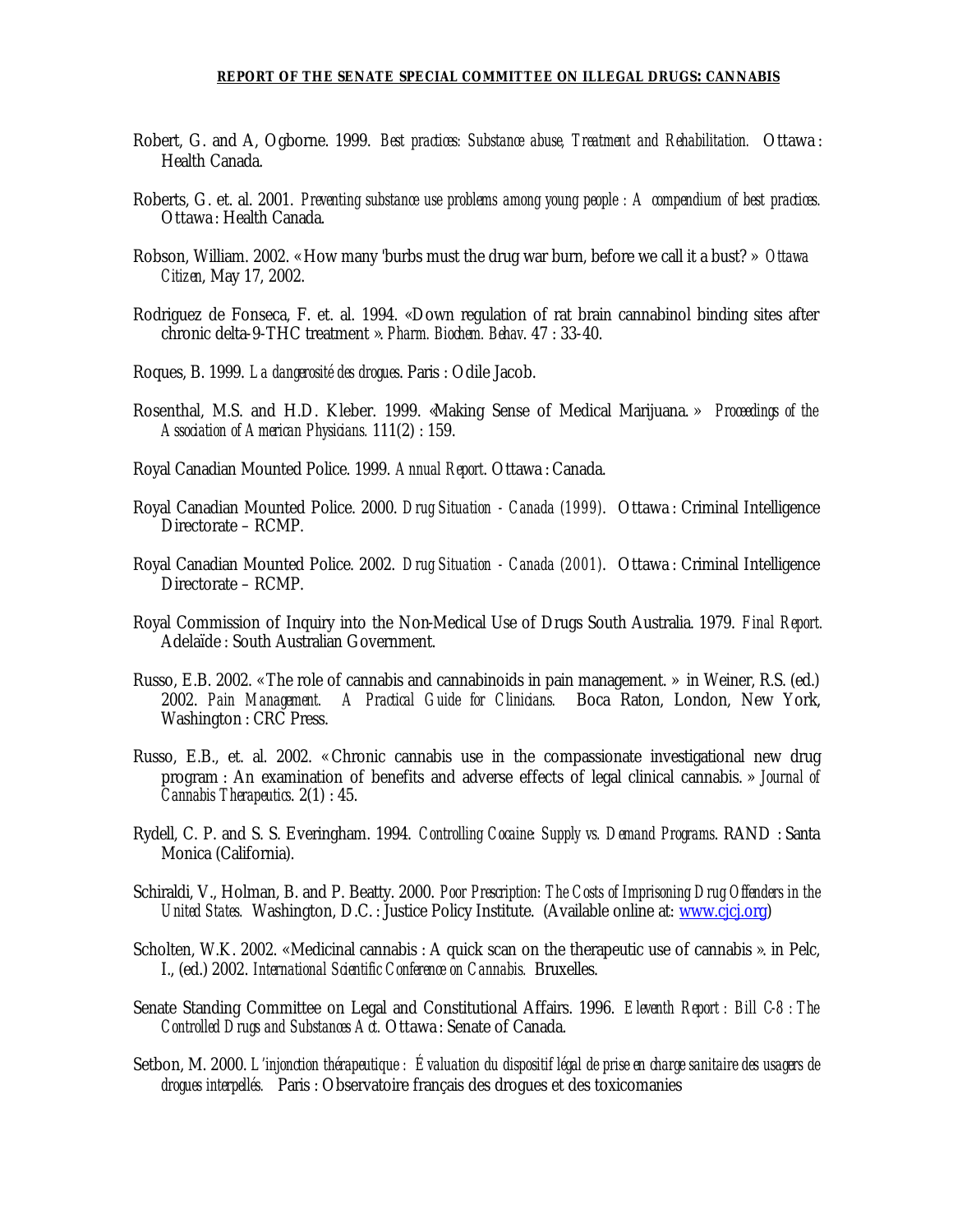- Sherman, L.W. et. al. 1997. *Preventing Crime : What Works, What Doesn't, What's Promising.* (A Report to the United States Congress). Washington (D.C.) : US Department of Justice.
- Simmat-Durand, L. 1999. «Les obligations de soins en France. » in Faugeron, C., (ed.). 1999. *Les drogues en France. Politiques, marchés, usages.* Paris : Georg.
- Simmat-Durand, L. 2000. *La lutte contre la toxicomanie. De la législation à la réglementation.* Paris : L'Harmattan.
- Single Convention on Narcotics Drugs, 1961, (CTS 1964/30), amended by the Protocol amending the Single Convention on Narcotics Drugs, 1961, (CTS 1976/48).
- Single, E., et. al. 1996. *The Costs of Substance Abuse in Canada.* Ottawa : Canadian Center on Drug Abuse.
- Single, E. and T. Rohl. 1997. *The National Drug Strategy: Mapping the Future.* Canberra : Report prepared by the *Ministerial Council on Drug Strategy*. ( Available online at: http://www.health.gov.au/pubhlth/publicat/document/mapping.pdf)
- Single, E., Christie P. and R. Ali. 2000. « The impact of cannabis decriminalization in Australia and the United States » *Journal of Public Health Policy*. 21(2) : 157-186. (Available online at: http://www.parl.gc.ca/37/1/parlbus/commbus/senate/Com-f/ille-f/presentation-f/single-f.htm )
- Sinha, J. 2001. *The History and Development of the Leading International Drug Control Conventions.* Ottawa : Library of Parliament – Parliamentary Research Branch. ( Available online at: www.parl.gc.ca/illegal-drugs.asp )
- Smiley, A. 1999. « Marijuana : On-Road and Driving Simulator Studies » in Kalant, H. et. al., (ed). 1999. *The Health Effects of Cannabis.* Toronto : Addiction Research Foundation.
- Smith, D.E. 1998. « Review of the American Medical Association Council on Scientific Affairs Report on Medical Marijuana. » *Journal of Psychoactive Drugs.* 30 : 127-136.
- Spicer, L. 2002. *Historical and Cultural Uses of Cannabis and the Canadian "Marijuana Clash"***.** Ottawa : Library of Parliament – Parliamentary Research Branch. ( Available online at: www.parl.gc.ca/illegal-drugs.asp )
- Staatscourant. 1996. in Korf D.J. and H. Riper.1999. « Windmills in their Minds? Drug Policy and Drug Research in the Netherlands ». *Journal of Drug Issues* 29(3) : 451.
- Statistics Canada. 1997. "Illicit Drugs and Crime in Canada". *Juristat.* Canadian Centre for Justice Statistics. Catalogue no 85-002-XIE.
- Statistics Canada. 1999. "Justice Spending in Canada", *Juristat.* Canadian Centre for Justice Statistics. Catalogue no 85-002-XIE.
- Statistics Canada. 1999. "Illicit Drugs and Crime in Canada" *Juristat*. Canadian Centre for Justice Statistics. Catalogue nº 85-002-XIE.
- Statistics Canada. 2002. "Crime Statistics in Canada 2001" *Juristat.* Canadian Centre for Justice Statistics. Catalogue no 85-002-XIE.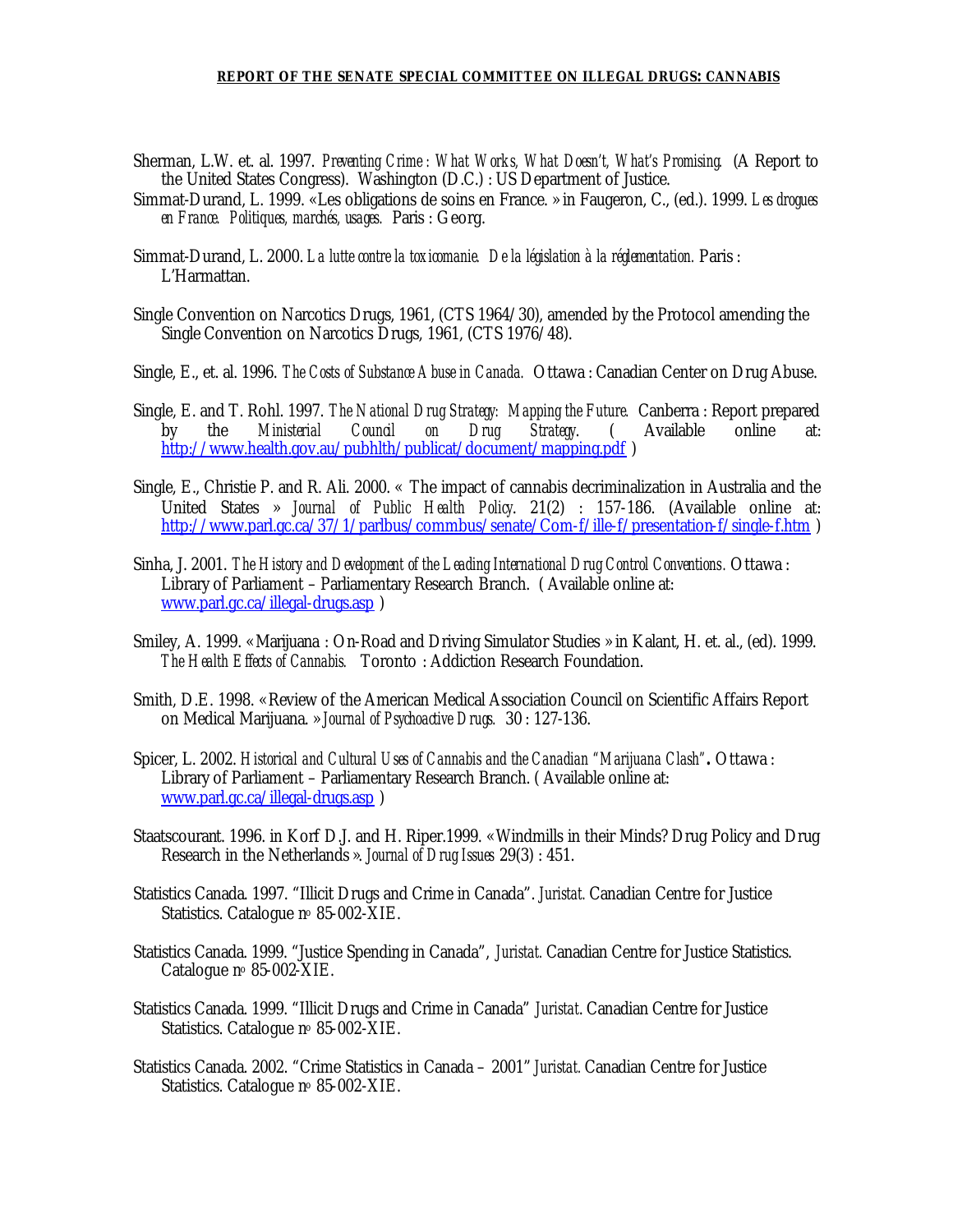- Stewart, David P. 1990. «Internationalizing The War on Drugs: The UN Convention Against Illicit Traffic in Narcotic Drugs and Psychotropic Substances ». *Denver Journal of International Law and Policy*. 18(3) : 387-404.
- Stuart, D. 1999. "The Unfortunate Dilution of Section 8 Protection," *Queens Law Journal*. 25 (1).
- Substance Abuse and Mental Health Services Administration. 2001. *Summary of findings from the 2000 national household survey on drug abuse.* Washington (D.C.) : Department of Health and Social Services.
- Swift, W. et. al. 2001. «Cannabis use and dependence among Australian adults : Results from the National Survey of Mental Health and Wellbeeing ». *Addiction*. 96 : 737-748.
- Swiss Federal Office of Public Health. 1999. *The Swiss drug policy: A fourfold approach with special consideration of the medical prescription of narcotics*. Bern: SFOPH
- Sweden. 2000. *Summary of the report The Crossroads from the Swedish Commission of Narcotic Drugs*. Stockholm: The Swedish Commission on Narcotic Drugs
- Tashkin, D.P. et. al. 1997. « Heavy habitual marijuana smoking does not cause an accelerated decline in FEV1 with age : A longitudinal study». *American Journal of Respiratory Critical Care*. 155 : 141-148.
- Taylor, A.C. 1969. *American Diplomacy and the Narcotics Traffic, 1900-1939: A Study in International Humanitarian Reform.* Durham (N.C.): Duke University Press
- Taylor, Charles. 1998. *Les sources du moi : la formation de l'identité moderne.* Montreal : Boréal.
- Taylor, F.M. 1988. «Marijuana as a potential respiratory tract carcinogen: A retrospective analysis of a community hospital population ». *Southern Medical Journal.* 81 : 1213-1216.
- The Economist .2001. « Stumbling in the Dark ». 2001. *The Economist*. July 28 August 3.
- The Economist. 2001. « The Untouchables ». *Economist*. April 21, 2001. 359 (8218) : 49
- Trautmann, C. 1990. *Lutte contre la toxicomanie et le trafic de stupéfiants*. Rapport au premier ministre. Paris : La Documentation française.
- Tribunal fédéral. *L'organisation judiciaire en Suisse*. ( Available online at: http://www.bger.ch/index.cfm?language=french&area=Federal&theme=system&page=content&maskid  $=195$ )
- Trimbos-Instituut. 2000. *The Netherlands Drug Situation 2000*. Report to the EMCDDA. Utrecht : Trimbost Instuut. (Available online at: www.emcdda.org)
- United Nations .1976. *Commentary on the United Nations Convention Against Illicit Traffic in Narcotic Drugs and Psychotropic Substances*. Done at Vienna on 20 December 1988. New York : United Nations.
- United Nations Office for Drug Control and Crime Prevention. 1998. *Country Drug Profile : Sweden*. 1998. Vienna : UNDCP.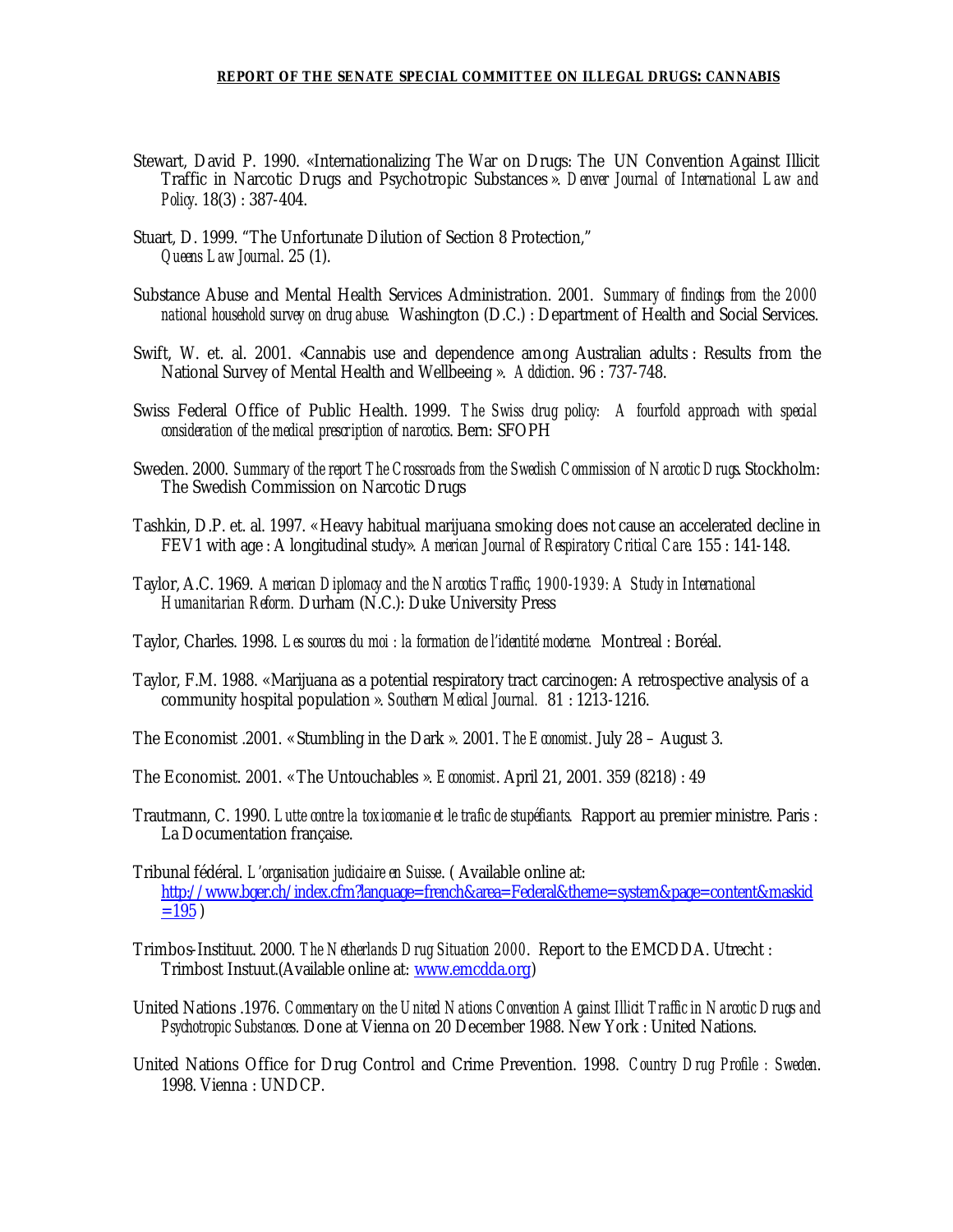- United Nations Office for Drug Control and Crime Prevention. 2000. *Demand Reduction: A Glossary of Terms.* Vienna : UNDCP.
- United Nations Office for Drug Control and Crime Prevention. 2001. *World Drug Report 2001*. Oxford : Oxford University Press.
- United States. 1972. *International Narcotics Control: A Source Book of Conventions, Protocols, and Multilateral Agreements, 1909-1971*. Washington (D.C.) : Bureau of Narcotics & Dangerous Drugs.
- Valois, Donat. 1972. «La marijuana et le haschisch ne seront pas légalisés ». *Le Droit*. Ottawa. 1er août 1972.
- Van Laar, M., et. al. 2001. *Nationale Drug Monitor. Jaarbericht 2001.* Utrecht : NDM Bureau.
- Van Ree, Erik. 1999. « Drugs as a Human Right ». *International Journal of Drug Policy*. 10 : 89-98
- Vitaro, F., Gosselin C. and A. Girard. 2002. *Évolution de la consommation d'alcool et de drogues chez les jeunes au Québec de 1987 à 1998 : constatations, comparaisons et pistes d'explication*. Montreal : Comité permanent de lutte à la toxicomanie.
- Wacquant, L. 2000. *Les prisons de la misère.* Paris : Éditions Raisons d'agir.
- Walker III, William O. 1989. *Drug Control in the Americas.* Albuquerque (Nouveau-Mexique) : University of New Mexico Press.
- Walker III, William O. 1991. *Opium and Foreign Policy: The Anglo-American Search for Order in Asia, 1912- 1954.* Chapel Hill (C. du N.) : University of North Carolina Press. p. 16-17, Lowes (1966) : 152- 153.
- Wasmeier, M., et. al. 2000. *Path analysis survey of substance use among Newfoundland and Labrador Adolescents. Marijuana / Haschich and Solvent use.* St John's : Memorial University of Newfoundland.
- Wayne, H. and S. Wendy. 2000. « The THC content of cannabis in Australia : Evidence and implications.". *Australian and New Zealand Journal of Public Health.* 24 : 503-508.
- Westlake, T.M. et. al. 1996. « Chronic exposure to delta-9-THC fails to irreversibly alter brain cannabinoid receptors. ». *Brain Research*. 544 : 145-149.
- Wheelock, Barbara B. 2002. *Physiological and Psychological Effects of Cannabis: Review of the Research Findings.* Ottawa : Senate Special Committee on Illegal Drugs.
- Wiesbeck, G.A., et. al. 1996. «An evaluation of the history of a marijuana withdrawal syndrome in a large population. » *Addiction*, 91(10) : 1573-1579.
- Wisotsky, S. 1990. *Beyond the War on Drugs: Overcoming a Failed Public Policy*. Buffalo : Prometheus Books.
- Woody G.E. et. al. 1993. « Severity of dependence: Data from the DSM-IV field trials » *Addiction.* 88 : 1573-1579.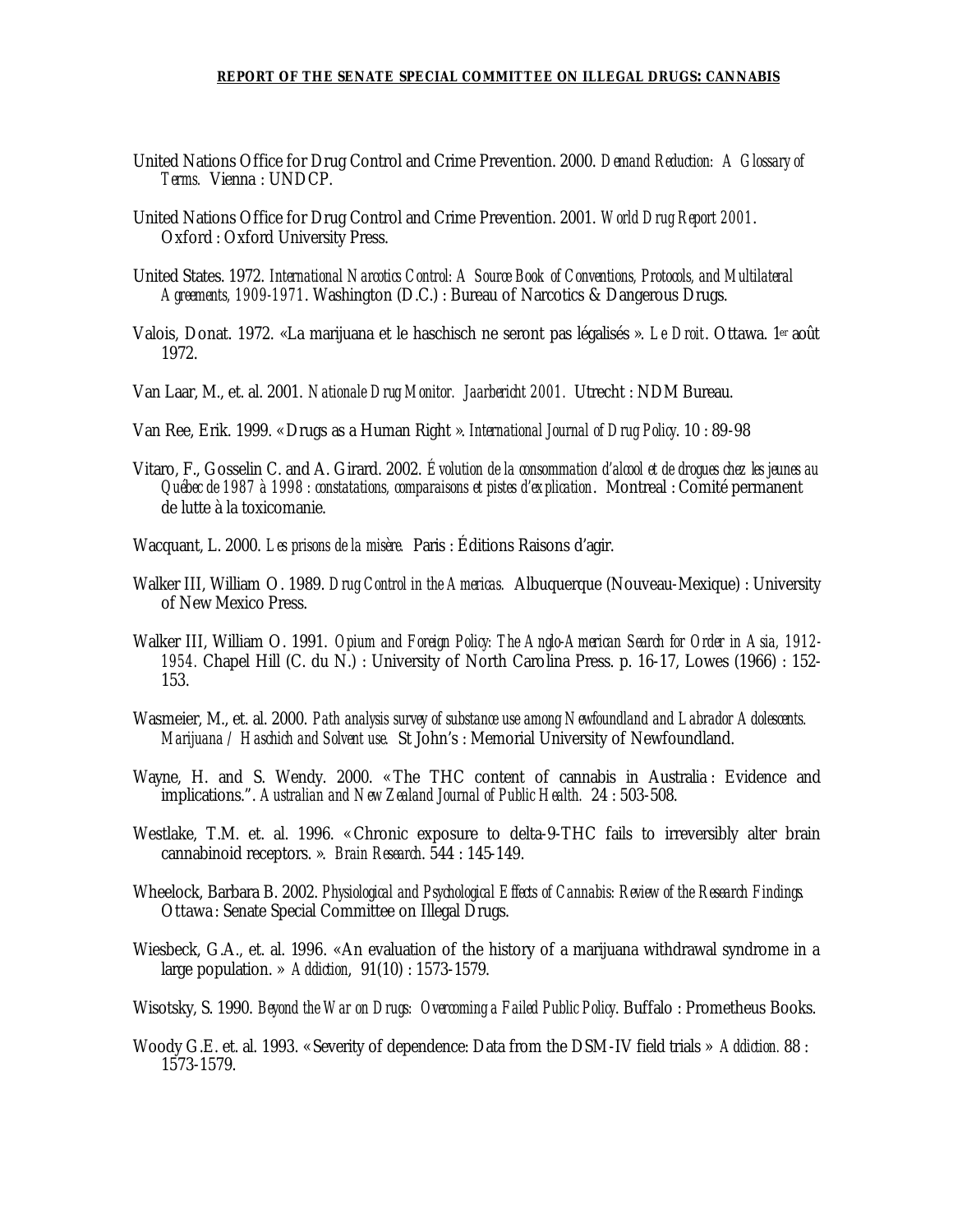- World Health Organization. 1997. *Cannabis: A Health Perspective and Research Agenda.* Geneva : WHO. (Available online at: www.who.org)
- Zimmer L., and J.P. Morgan. 2000. *Marijuana myths, marijuana facts : a review of the scientific evidence.* New York : Lindesmith Center.

# **II – WITNESSES QUOTED IN THE REPORT**

Mohamed ben Amar, Professor, Pharmacology and Toxicology – University of Montreal, First Session, Thirty-seventh Parliament, June 11, 2001, Issue no 4.

Line Beauchesne, Professor, Department of Criminology – University of Ottawa, Second Session, Thirty-sixth Parliament, October 16, 2000, Issue no 1.

Patricia Bégin, Director, Research and Evaluation – National Crime Prevention Centre, First Session, Thirty-seventh Parliament, June 10, 2002, Issue no 22.

Marie-Andrée Bertrand, Professor Emeritus of Criminology – University of Montreal, First Session, Thirty-seventh Parliament, April 23, 2001, Issue no 1.

Hilary Black, Founder and Director – B.C. Compassion Club Society, First Session, Thirty-seventh Parliament, November 7, 2001, Issue nº 10.

Tim Boekhout van Solinge, Lecturer and Researcher in Criminology **–** Utrecht University, First Session, Thirty-seventh Parliament, November 7, 2001, Issue no. 11.

Micheal J. Boyd, Chair of the Drug Abuse Committee and Deputy Chief of the Toronto Police Service – Canadian Association of Chiefs of Police, First Session, Thirty-seventh Parliament, March 11, 2002, Issue no 14.

Neil Boyd, Professor, Department of Criminology – Simon Fraser University, Second Session, Thirtysixth Parliament, October 16, 2000, Issue no 1.

Serge Brochu, Professor and Director of the International Center for Comparative Criminology – University of Montreal, First Session, Thirty-seventh Parliament, December 10, 2001, Issue no 12.

Bill Campbell, President – Canadian Society on Addiction Medicine, First Session, Thirty-seventh Parliament, March 11, 2002, Issue nº 14.

Mark Connolly, Director General, Contraband and Intelligence Services Directorate, Customs Branch – Canada Customs and Revenue Agency First Session, Thirty-seventh Parliament, October 29, 2001, Issue no 8.

John Conroy, Barrister, First Session, Thirty-seventh Parliament, March 11, 2002, Issue no 14.

Jean-Michel Coste, Director – French Monitoring Centre for Drugs and Drug Addictions, First Session, Thirty-seventh Parliament, October 1st, 2001, Issue nº 7.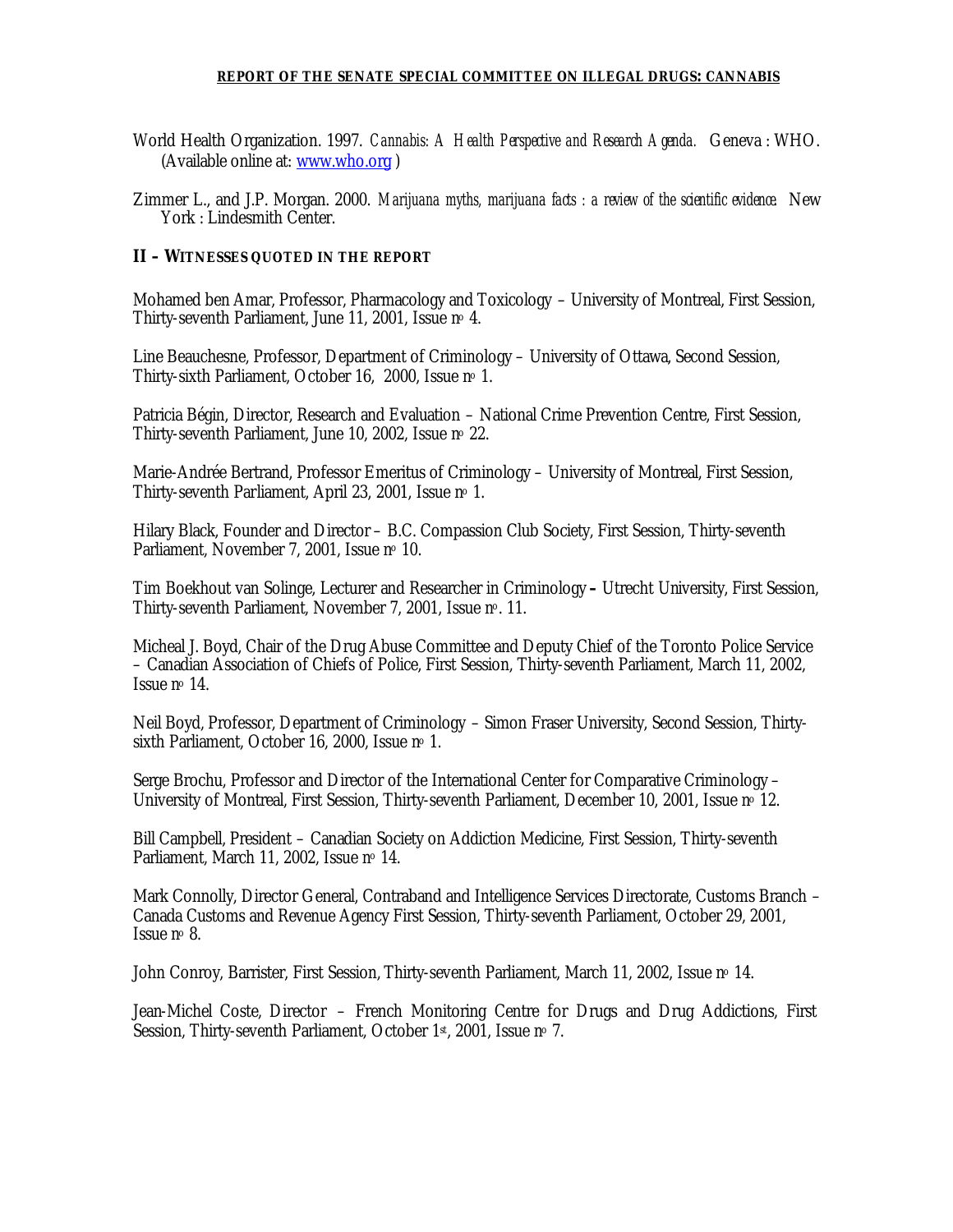Patricia Erickson, Researcher – Centre for Addiction and Mental Health, First Session, Thirty-seventh Parliament, May 14, 2001, Issue nº 2.

Julian Fantino, Chief – Toronto Police Service, First Session, Thirty-seventh Parliament, September 10, 2001, Issue no 5.

Benedikt Fischer, Professor, Department of Public Health Sciences – University of Toronto, First Session, Thirty-seventh Parliament, September 17, 2001, Issue nº 6.

David Griffin, Canadian Police Association, First Session, Thirty-seventh Parliament, May 28, 2001, Issue no 3.

Henry Haddad, President – Canadian Medical Association, First Session, Thirty-seventh Parliament, March 11, 2002, Issue no 14.

Health Canada, First Session, Thirty-seventh Parliament, June 10, 2002, Issue no 22.

Kash Heed, Vice Drugs Section – Vancouver Police Service, First Session, Thirty-seventh Parliament, November 7, 2001, Issue no 10

Gary E. Johnson, Governor, State of New Mexico, First Session, Thirty-seventh, November 5, 2001, Issue no 9.

Cal Johnston, Chief – Regina Police Service, First Session, Thirty-seventh Parliament, May 13 2002, Issue no 16.

Harold Kalant, Professor Emeritus – University of Toronto, First Session, Thirty-seventh Parliament, June 11, 2001, Issue no 4.

Perry Kendall, Health Officer – Province of British Columbia, First Session, Thirty-seventh Parliament, September 17, 2001, Issue nº 6.

Paul Kennedy, Senior Assistant Deputy Solicitor General, Policing and Security Branch – Solicitor General of Canada, First Session, Thirty-seventh Parliament, June 10, 2002, Issue no 22.

Barry King, Former Chair of the Drug Abuse Committee and Chief of the Brockville Police Service – Canadian Association of Chiefs of Police, First Session, Thirty-seventh Parliament, March 11, 2002, Issue no 14.

R.G. Lesser, Chief Superintendent – Royal Canadian Mounted Police, First Session, Thirty-seventh Parliament, October 29, 2001, Issue nº 8.

Gillian Lynch, Director General, Drug Strategy and Controlled Substances Programme – Health Canada, First Session, Thirty-seventh Parliament, June 10, 2002, Issue n<sup>o</sup> 22.

Mary Lynch, Director, Canadian Consortium for the Investigation of Cannabinoids – Dalhousie University, First Session, Thirty-seventh Parliament, June 11, 2001, Issue no 4.